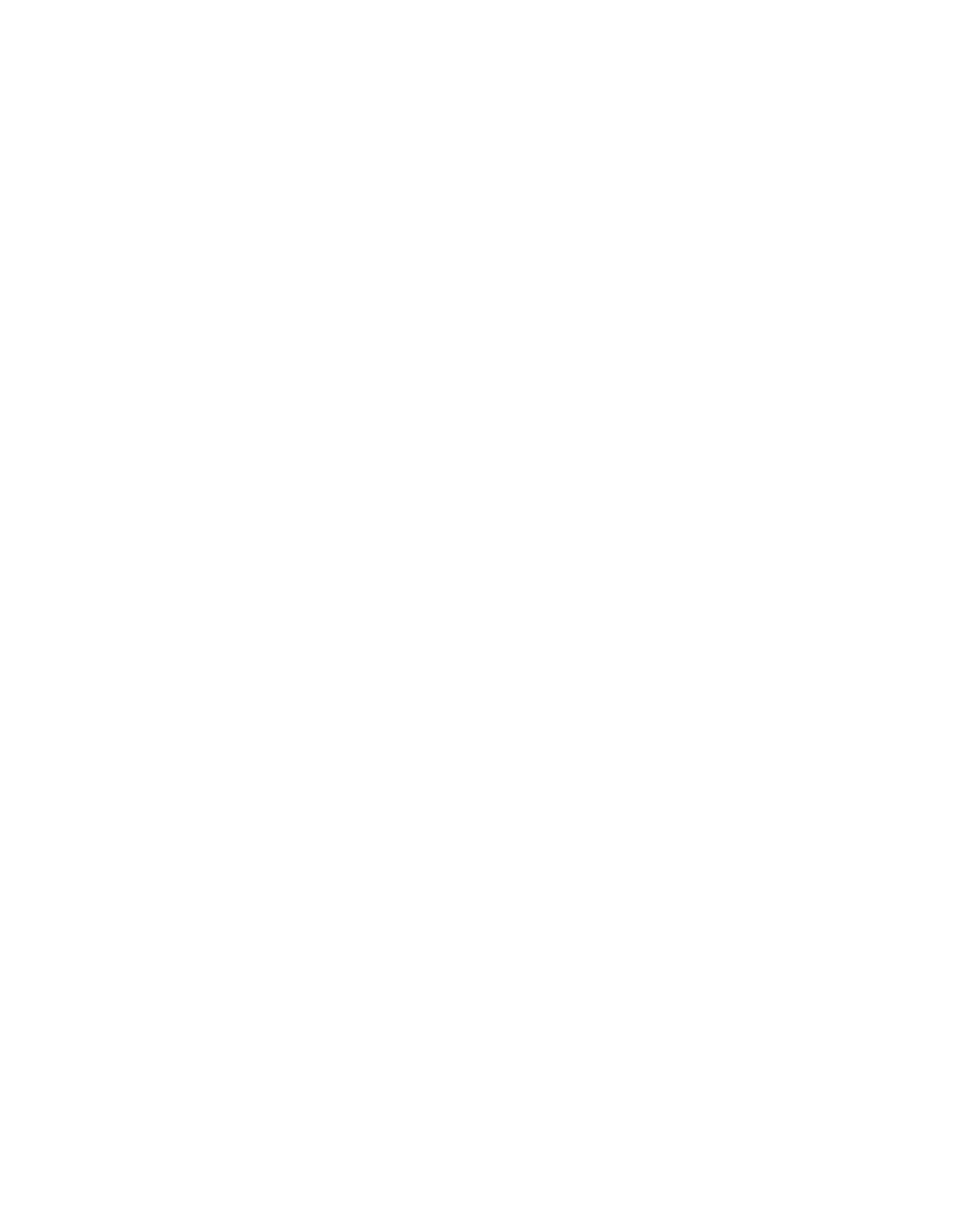# **Contents**

| Unified Manager product and Administration Guide overview  7                |  |
|-----------------------------------------------------------------------------|--|
|                                                                             |  |
|                                                                             |  |
|                                                                             |  |
|                                                                             |  |
|                                                                             |  |
|                                                                             |  |
|                                                                             |  |
|                                                                             |  |
|                                                                             |  |
|                                                                             |  |
|                                                                             |  |
|                                                                             |  |
|                                                                             |  |
|                                                                             |  |
|                                                                             |  |
| How protection relationships are created and protection jobs run  17        |  |
|                                                                             |  |
|                                                                             |  |
|                                                                             |  |
|                                                                             |  |
|                                                                             |  |
|                                                                             |  |
|                                                                             |  |
| Purpose of a connection between Performance Manager and Unified Manager  23 |  |
| Connections between multiple Performance Manager servers and Unified        |  |
|                                                                             |  |
| Common Unified Manager administrative workflows and tasks  25               |  |
|                                                                             |  |
|                                                                             |  |
| Configuring Unified Manager to send alert notifications  31                 |  |
|                                                                             |  |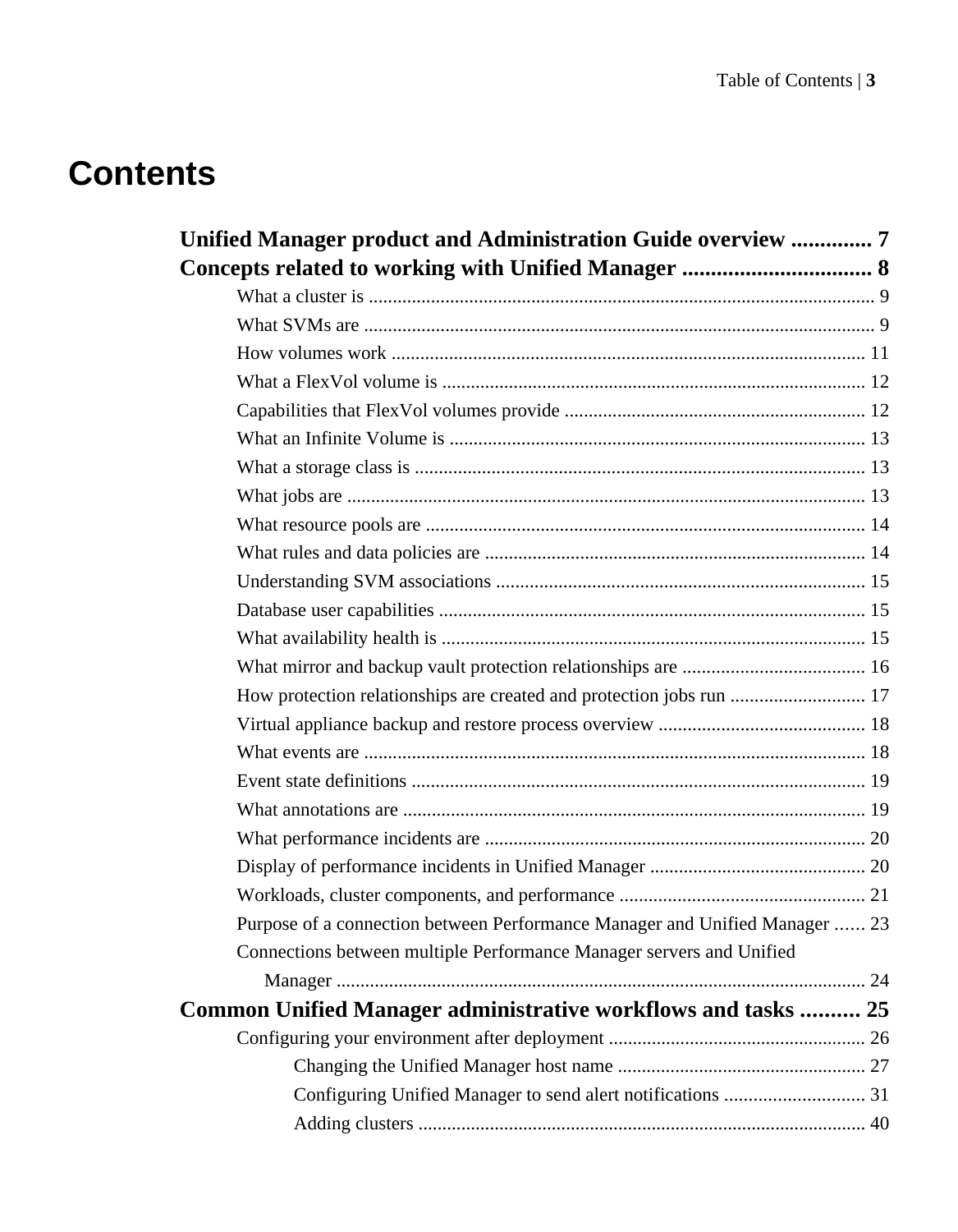| Scanning for and resolving storage failover interconnect link down       |  |
|--------------------------------------------------------------------------|--|
|                                                                          |  |
|                                                                          |  |
| Diagnosing performance issues using Unified Manager and Performance      |  |
|                                                                          |  |
| Setup tasks for a connection between Performance Manager and Unified     |  |
|                                                                          |  |
|                                                                          |  |
| Configuring a connection between a Performance Manager server and        |  |
|                                                                          |  |
|                                                                          |  |
| Setting up and monitoring an SVM with Infinite Volume without storage    |  |
|                                                                          |  |
|                                                                          |  |
|                                                                          |  |
| Managing your Infinite Volume with storage classes and data policies  61 |  |
|                                                                          |  |
|                                                                          |  |
|                                                                          |  |
|                                                                          |  |
|                                                                          |  |
| Performing suggested remedial actions for a full volume  69              |  |
|                                                                          |  |
|                                                                          |  |
|                                                                          |  |
|                                                                          |  |
|                                                                          |  |
|                                                                          |  |
|                                                                          |  |
|                                                                          |  |
|                                                                          |  |
|                                                                          |  |
|                                                                          |  |
|                                                                          |  |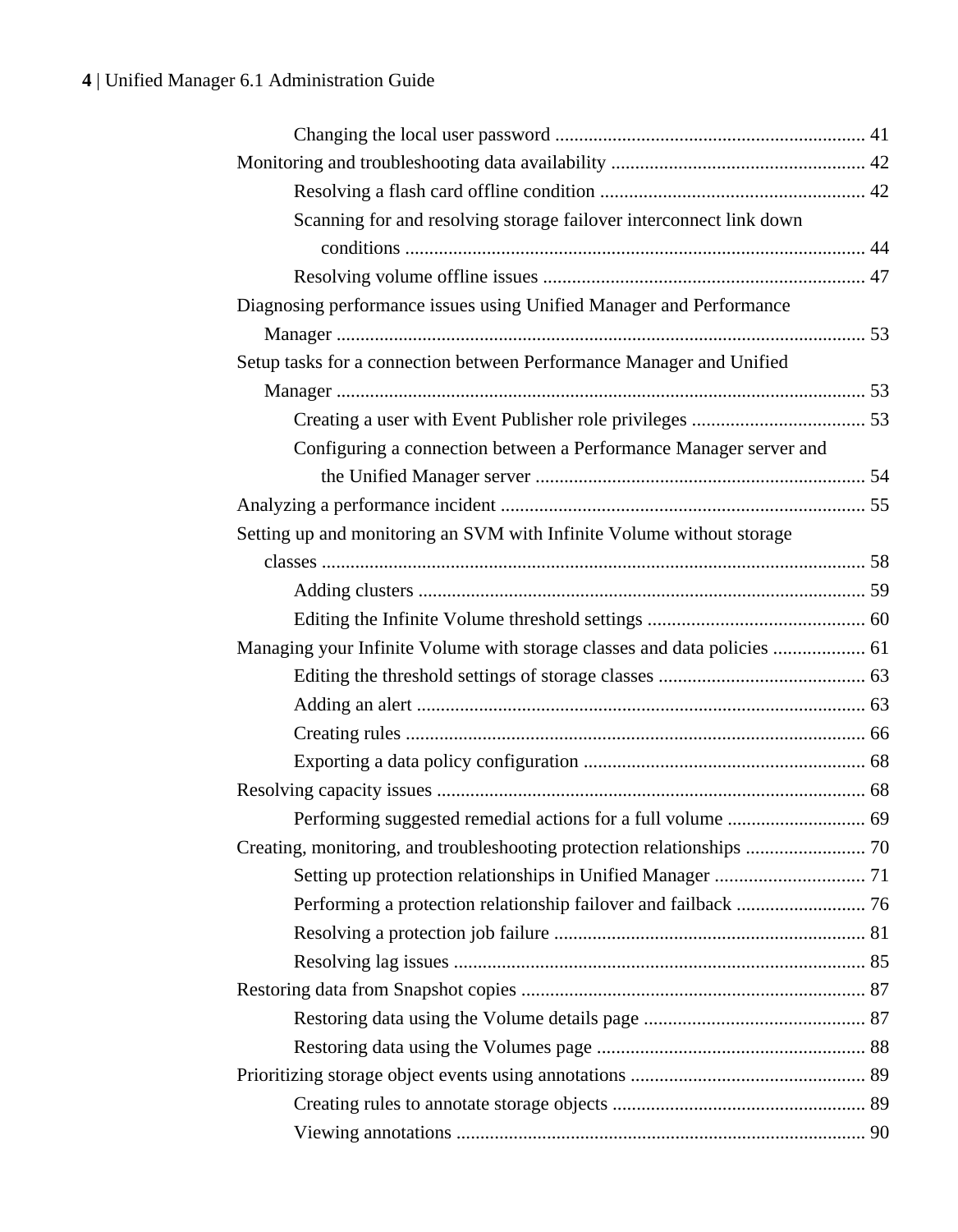| Retrieving the support bundle using a UNIX or Linux client  94      |  |
|---------------------------------------------------------------------|--|
|                                                                     |  |
|                                                                     |  |
|                                                                     |  |
|                                                                     |  |
|                                                                     |  |
|                                                                     |  |
|                                                                     |  |
|                                                                     |  |
|                                                                     |  |
|                                                                     |  |
|                                                                     |  |
|                                                                     |  |
|                                                                     |  |
|                                                                     |  |
|                                                                     |  |
|                                                                     |  |
|                                                                     |  |
|                                                                     |  |
|                                                                     |  |
|                                                                     |  |
|                                                                     |  |
|                                                                     |  |
| Accessing the maintenance console using the vSphere VM console  152 |  |
|                                                                     |  |
|                                                                     |  |
|                                                                     |  |
|                                                                     |  |
|                                                                     |  |
|                                                                     |  |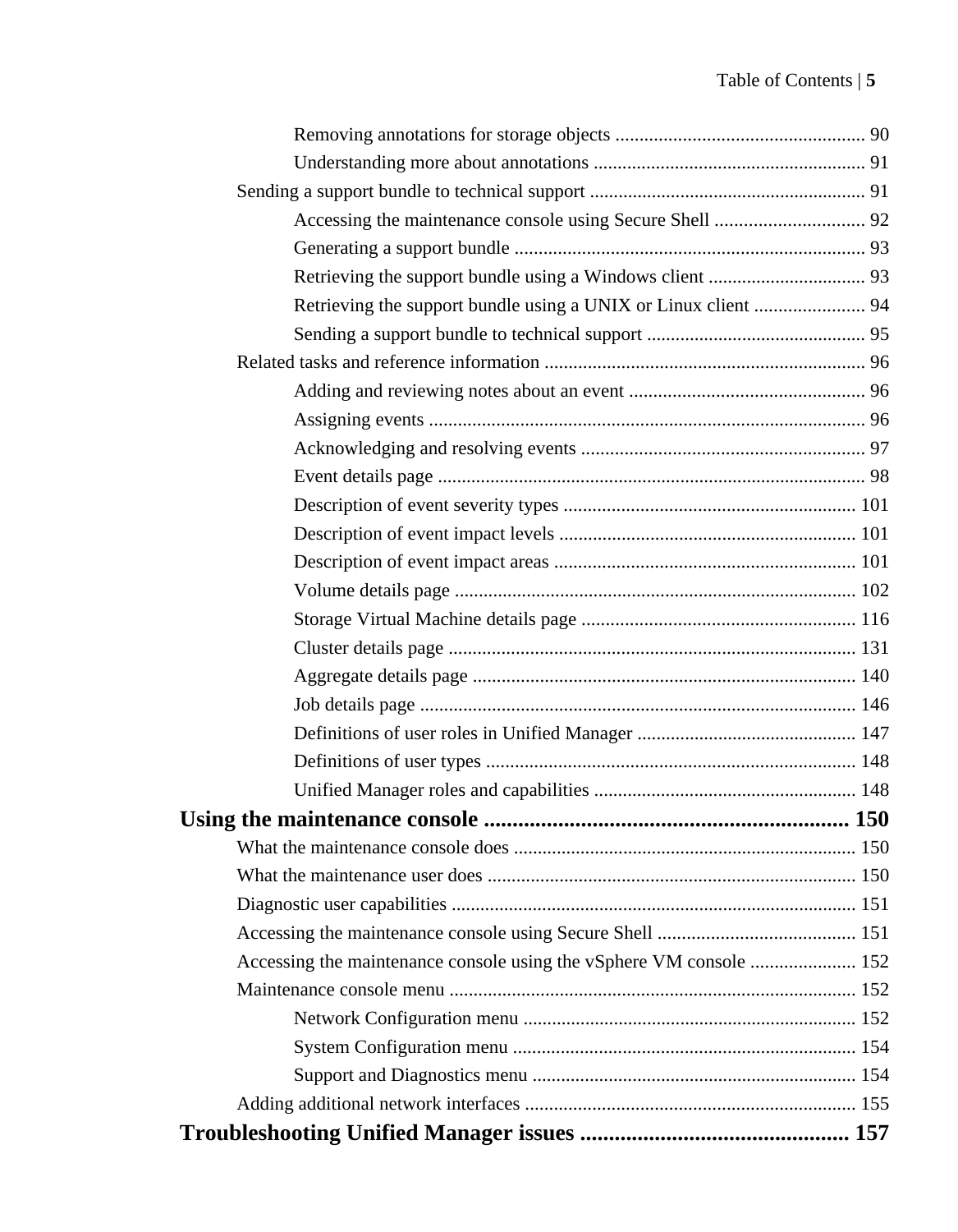| Incorrect trigger condition displayed for Aggregate Snapshot Reserve Full event |  |
|---------------------------------------------------------------------------------|--|
|                                                                                 |  |
|                                                                                 |  |
|                                                                                 |  |
|                                                                                 |  |
| Issue with installing or regenerating an HTTPS certificate on Unified Manager   |  |
|                                                                                 |  |
|                                                                                 |  |
|                                                                                 |  |
|                                                                                 |  |
|                                                                                 |  |
|                                                                                 |  |
|                                                                                 |  |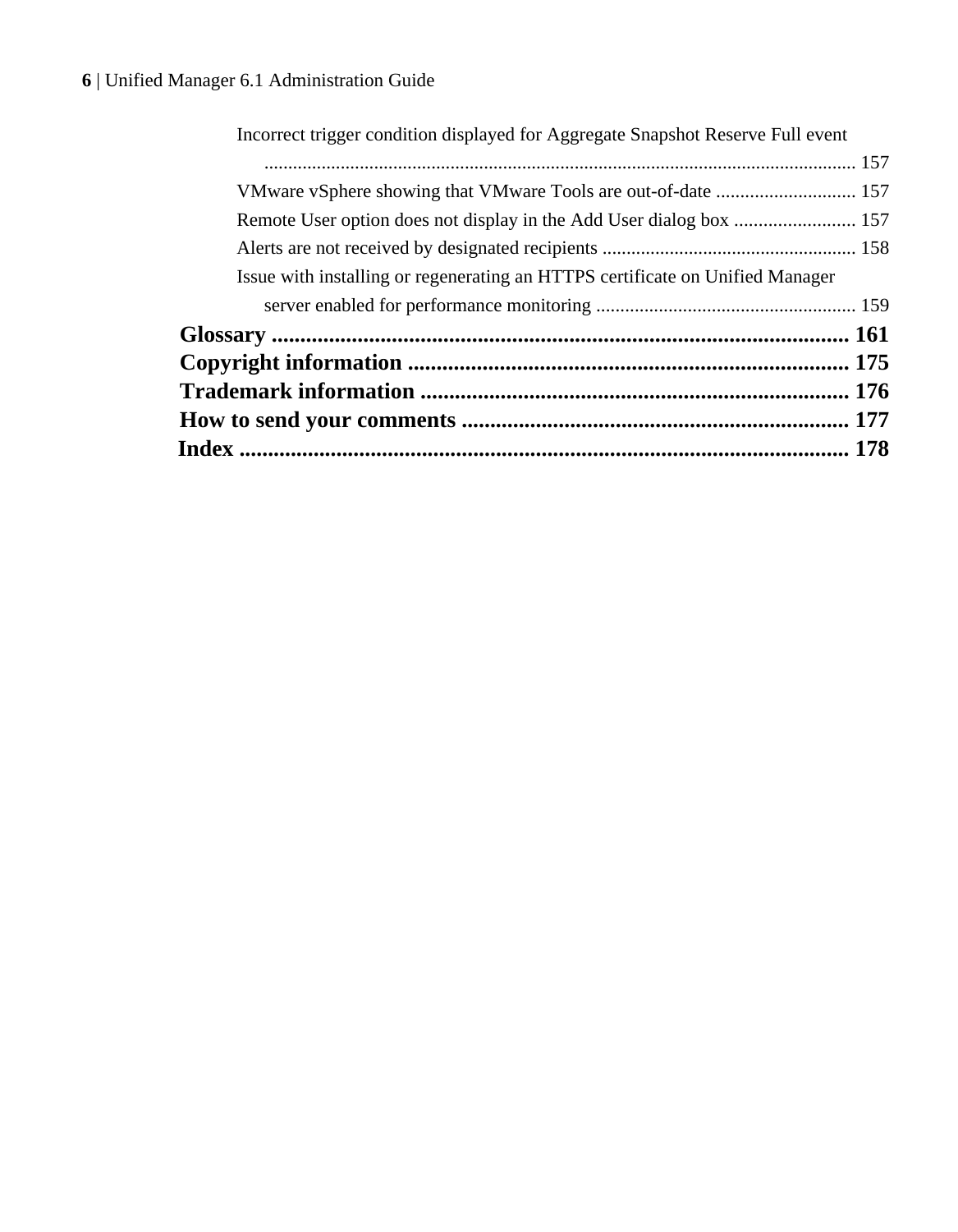# <span id="page-6-0"></span>**Unified Manager product and Administration Guide overview**

This guide contains information about the two UIs that OnCommand Unified Manager provides for troubleshooting data storage capacity and availability and protection issues, and for managing the operation of the Unified Manager server itself. The two UIs are the Unified Manager web UI and the maintenance console.

If you want to use the performance monitoring and protection features in Unified Manager, you must also install and configure Performance Manager and OnCommand Workflow Automation (WFA).

## **Unified Manager web UI**

The Unified Manager web UI enables a storage administrator, cluster administrator, or SVM administrator to monitor and troubleshoot cluster or Storage Virtual Machine (SVM, formerly known as Vserver) issues relating to data storage capacity, availability, performance, and protection.

This guide describes some common workflows that an administrator can follow to troubleshoot storage capacity, data availability, performance, or protection issues displayed on the Unified Manager web UI Dashboard.

#### **Maintenance console**

The maintenance console enables an administrator to monitor, diagnose, and address operating system issues, version upgrade issues, user access issues, and network issues related to the Unified Manager server itself. If the Unified Manager web UI is unavailable, the maintenance console is the only form of access to Unified Manager.

This guide provides directions for accessing the maintenance console and using it to resolve issues related to the functioning of the Unified Manager server.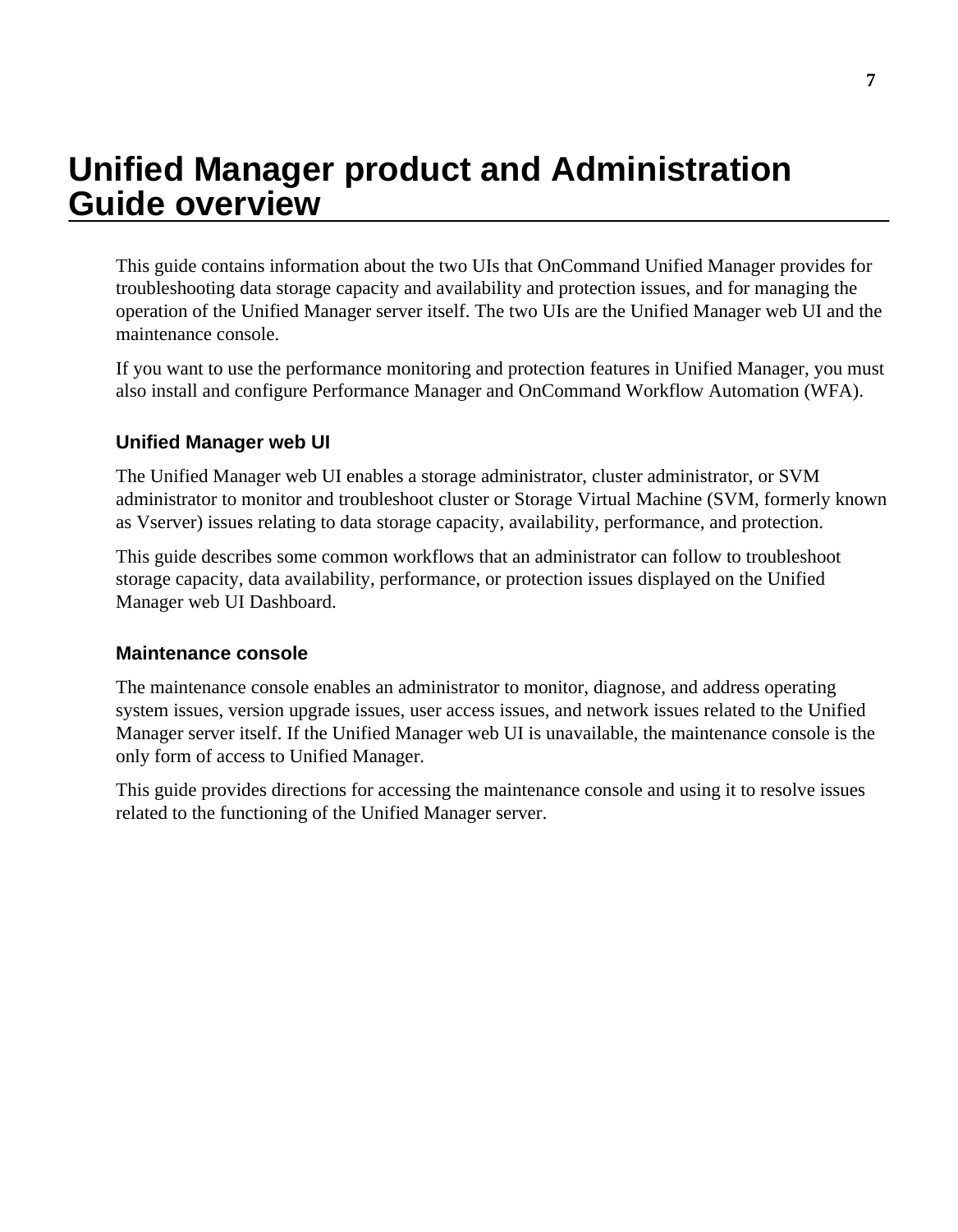# <span id="page-7-0"></span>**Concepts related to working with Unified Manager**

Working with Unified Manager 6.1 requires you to be familiar with several concepts, some of which are new in this release.

You can also use the glossary to gain a better understanding of the terminology used to describe Unified Manager concepts.

#### **Related concepts**

[What a cluster is](#page-8-0) on page 9 [What SVMs are](#page-8-0) on page 9 [How volumes work](#page-10-0) on page 11 [What a FlexVol volume is](#page-11-0) on page 12 [Capabilities that FlexVol volumes provide](#page-11-0) on page 12 [What an Infinite Volume is](#page-12-0) on page 13 [What a storage class is](#page-12-0) on page 13 [What jobs are](#page-12-0) on page 13 [What resource pools are](#page-13-0) on page 14 [What rules and data policies are](#page-13-0) on page 14 [Understanding SVM associations](#page-14-0) on page 15 [Database user capabilities](#page-14-0) on page 15 [What availability health is](#page-14-0) on page 15 [What mirror and backup vault protection relationships are](#page-15-0) on page 16 [How protection relationships are created and protection jobs run](#page-16-0) on page 17 [Virtual appliance backup and restore process overview](#page-17-0) on page 18 [What events are](#page-17-0) on page 18 [Event state definitions](#page-18-0) on page 19 [What annotations are](#page-18-0) on page 19 [What performance incidents are](#page-19-0) on page 20 [Display of performance incidents in Unified Manager](#page-19-0) on page 20 [Workloads, cluster components, and performance](#page-20-0) on page 21 [Purpose of a connection between Performance Manager and Unified Manager](#page-22-0) on page 23 [Connections between multiple Performance Manager servers and Unified Manager](#page-23-0) on page 24

#### **Related references**

[Glossary](#page-160-0) on page 161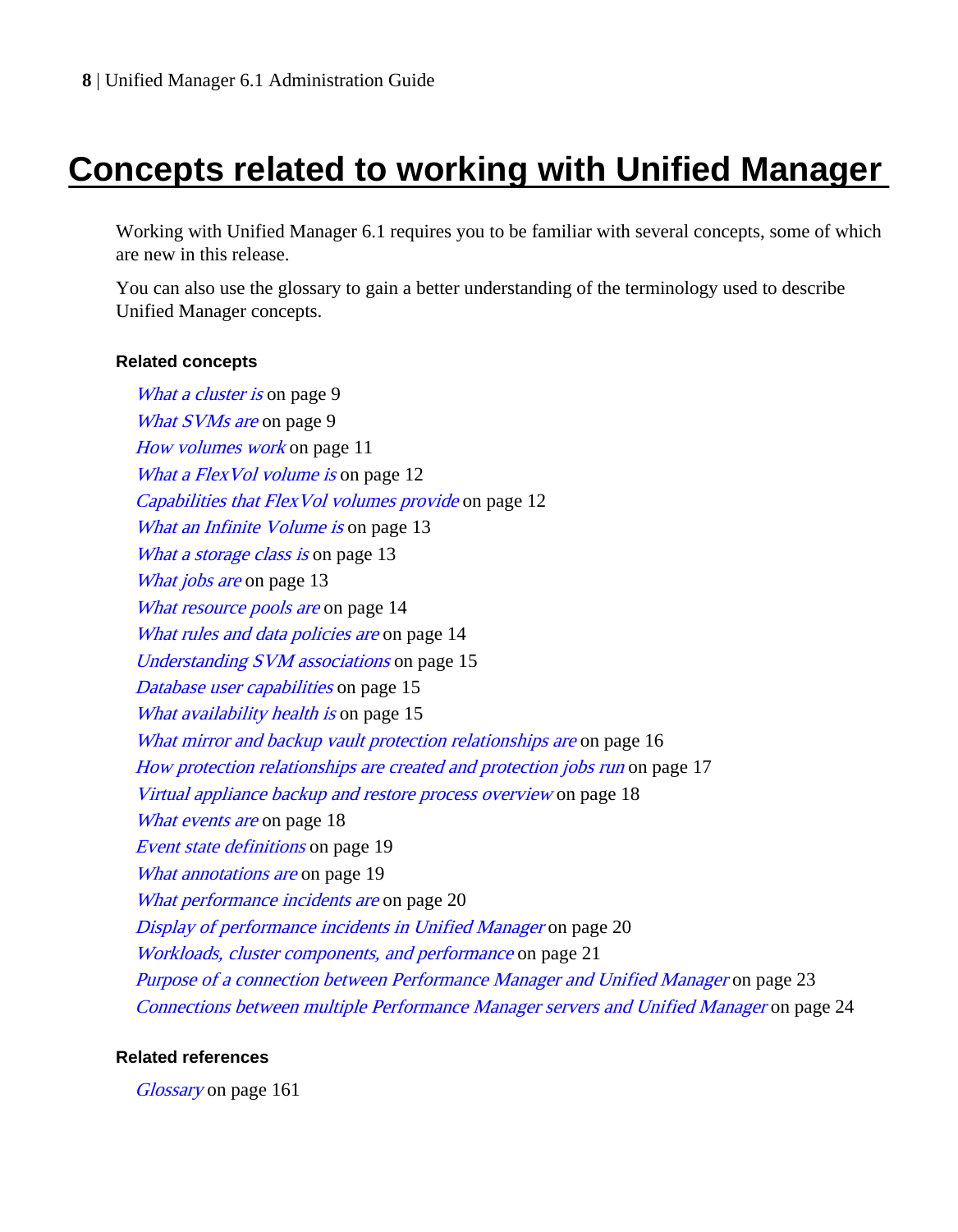# <span id="page-8-0"></span>**What a cluster is**

You can group pairs of nodes together to form a scalable cluster. Creating a cluster enables the nodes to pool their resources and distribute work across the cluster, while presenting administrators with a single entity to manage. Clustering also enables continuous service to end users if individual nodes go offline.

The maximum number of nodes within a cluster depends on the platform model and licensed protocols. For details about cluster size limits, see the *Hardware Universe* at *[hwu.netapp.com](https://hwu.netapp.com/).* 

Each node in the cluster can view and manage the same volumes as any other node in the cluster. The total file-system namespace, which comprises all of the volumes and their resultant paths, spans the cluster.

When new nodes are added to a cluster, there is no need to update clients to point to the new nodes. The existence of the new nodes is transparent to the clients.

If you have a two-node cluster, you must configure cluster (HA). For more information, see the Clustered Data ONTAP High-Availability Configuration Guide.

You can create a cluster on a standalone node, called a single-node cluster. This configuration does not require a cluster network, and enables you to use the cluster ports to serve data traffic.

The nodes in a cluster communicate over a dedicated, physically isolated and secure Ethernet network. The cluster logical interfaces (LIFs) on each node in the cluster must be on the same subnet. For information about network management for cluster and nodes, see the Clustered Data ONTAP Network Management Guide.

## **Related concepts**

[Concepts related to working with Unified Manager](#page-7-0) on page 8

# **What SVMs are**

Storage Virtual Machines (SVMs, formerly known as Vservers) contain data volumes and one or more LIFs through which they serve data to the clients. Starting with clustered Data ONTAP 8.1.1, SVMs can either contain one or more FlexVol volumes, or a single Infinite Volume.

SVMs securely isolate the shared virtualized data storage and network, and each SVM appears as a single dedicated server to the clients. Each SVM has a separate administrator authentication domain and can be managed independently by its SVM administrator.

A cluster can have one or more SVMs with FlexVol volumes and SVMs with Infinite Volume.

# **SVM with FlexVol volumes**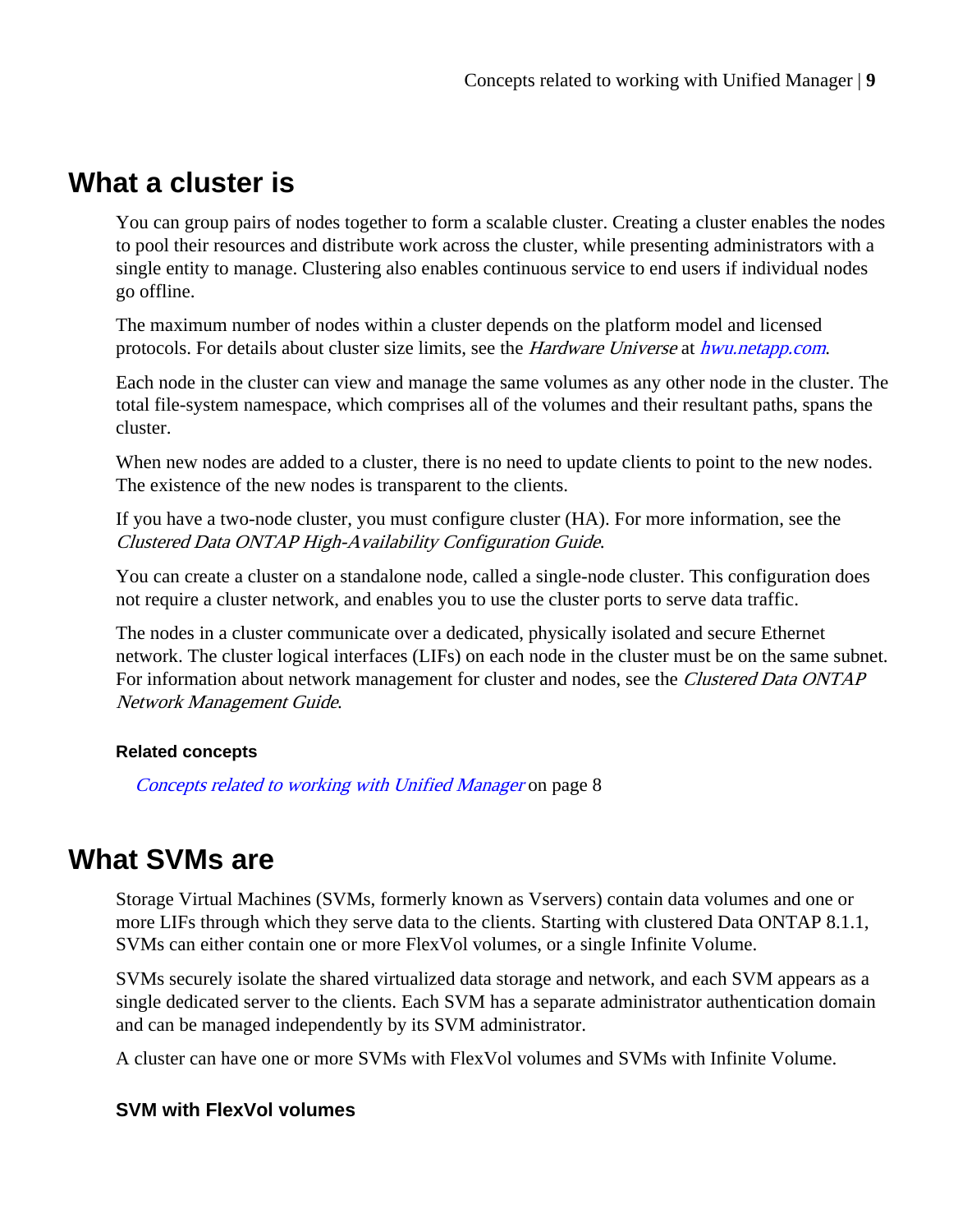

Each SVM with FlexVol volumes in a NAS environment presents a single directory hierarchical view and has a unique namespace. The namespace enables NAS clients to access data without specifying the physical location of the data. The namespace also enables the cluster and SVM administrators to manage distributed data storage as a single directory with multiple levels of hierarchy.

The volumes within each NAS SVM are related to each other through junctions and are mounted on junction paths. These junctions present the file system in each volume. The root volume of the SVM is a FlexVol volume that resides at the top level of the namespace hierarchy; additional volumes are mounted to the SVM root volume to extend the namespace. As volumes are created for the SVM, the root volume of the SVM contains junction paths.

SVMs with FlexVol volumes can contain files and LUNs. They provide file-level data access by using NFS and CIFS protocols for the NAS clients, and block-level data access by using iSCSI and Fibre Channel (FC) (FCoE included) for SAN hosts.



## **SVM with Infinite Volume**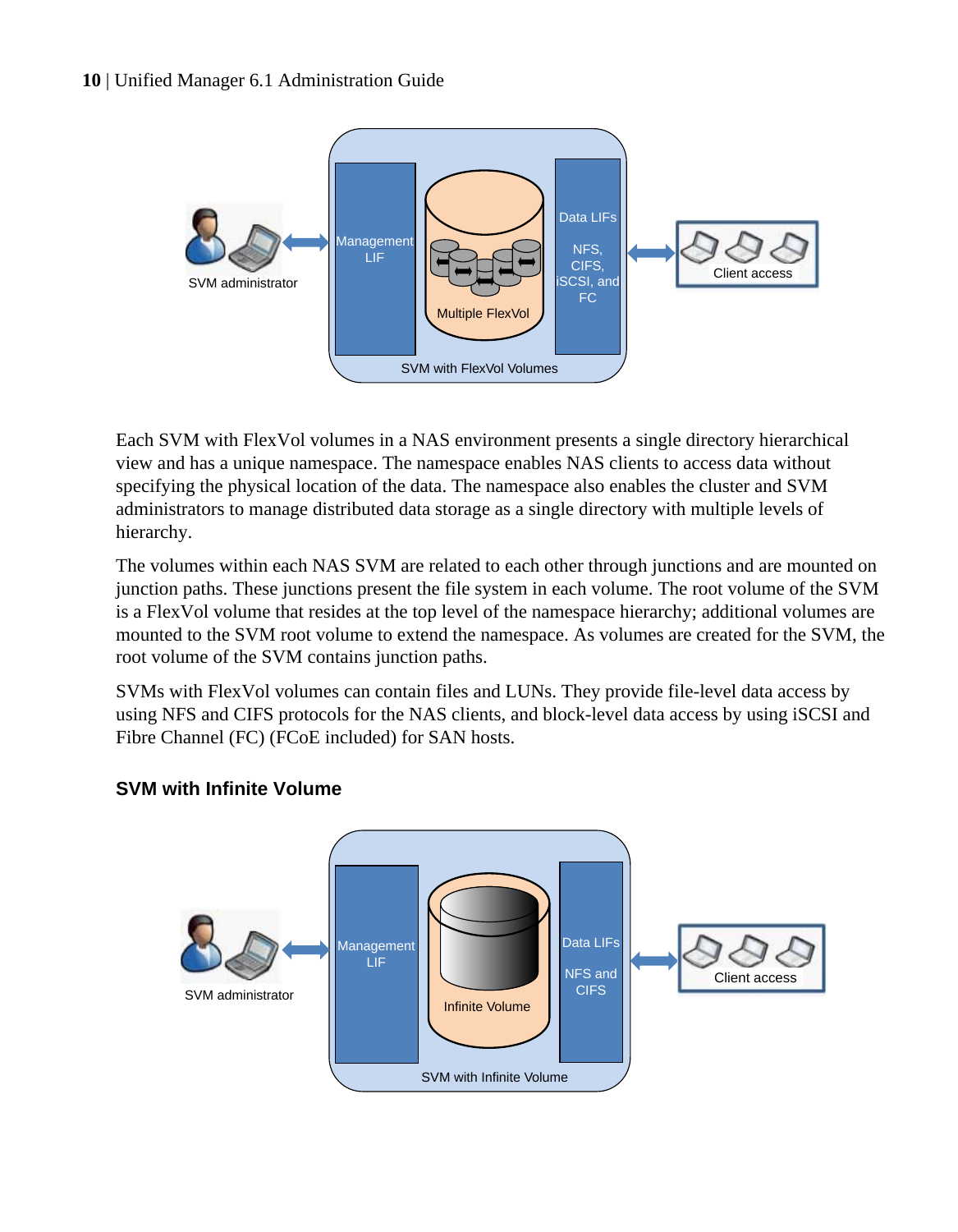<span id="page-10-0"></span>SVMs with Infinite Volume can contain only one Infinite Volume to serve data. Each SVM with Infinite Volume includes only one junction path, which has a default value of  $/NS$ . The junction provides a single mount point for the large namespace provided by the SVM with Infinite Volume. You cannot add more junctions to an SVM with Infinite Volume. However, you can increase the size of the Infinite Volume.

SVMs with Infinite Volume can contain only files. They provide file-level data access by using NFS and CIFS (SMB 1.0) protocols. SVMs with Infinite Volume cannot contain LUNs and do not provide block-level data access.

**Note:** The Data ONTAP command-line interface (CLI) continues to use the term *Vserver* in the output, and vserver as a command or parameter name has not changed.

## **Related concepts**

[Concepts related to working with Unified Manager](#page-7-0) on page 8

# **How volumes work**

Volumes are data containers that enable you to partition and manage your data. Understanding the types of volumes and their associated capabilities enables you to design your storage architecture for maximum storage efficiency and ease of administration.

Volumes are the highest-level logical storage object. Unlike aggregates, which are composed of physical storage resources, volumes are completely logical objects.

Data ONTAP provides two types of volumes: FlexVol volumes and Infinite Volumes. There are also volume variations, such as FlexClone volumes, data protection mirrors, and load-sharing mirrors. Not all volume variations are supported for both types of volumes. Data ONTAP efficiency capabilities, compression and deduplication, are supported for both types of volumes.

Volumes contain file systems in a NAS environment, and LUNs in a SAN environment.

Volumes are associated with one Storage Virtual Machine (SVM). The SVM is a virtual management entity, or server, that consolidates various cluster resources into a single manageable unit. When you create a volume, you specify the SVM it is associated with. The type of the volume (FlexVol volume or Infinite Volume) is determined by an immutable SVM attribute.

Volumes have a language. The language of the volume determines the character set Data ONTAP uses to display file names and data for that volume. The default value for the language of the volume is the language of the SVM.

Volumes depend on their associated aggregates for their physical storage; they are not directly associated with any concrete storage objects, such as disks or RAID groups. If the cluster administrator has assigned specific aggregates to an SVM, then only those aggregates can be used to provide storage to the volumes associated with that SVM. This impacts volume creation, and also copying and moving FlexVol volumes between aggregates.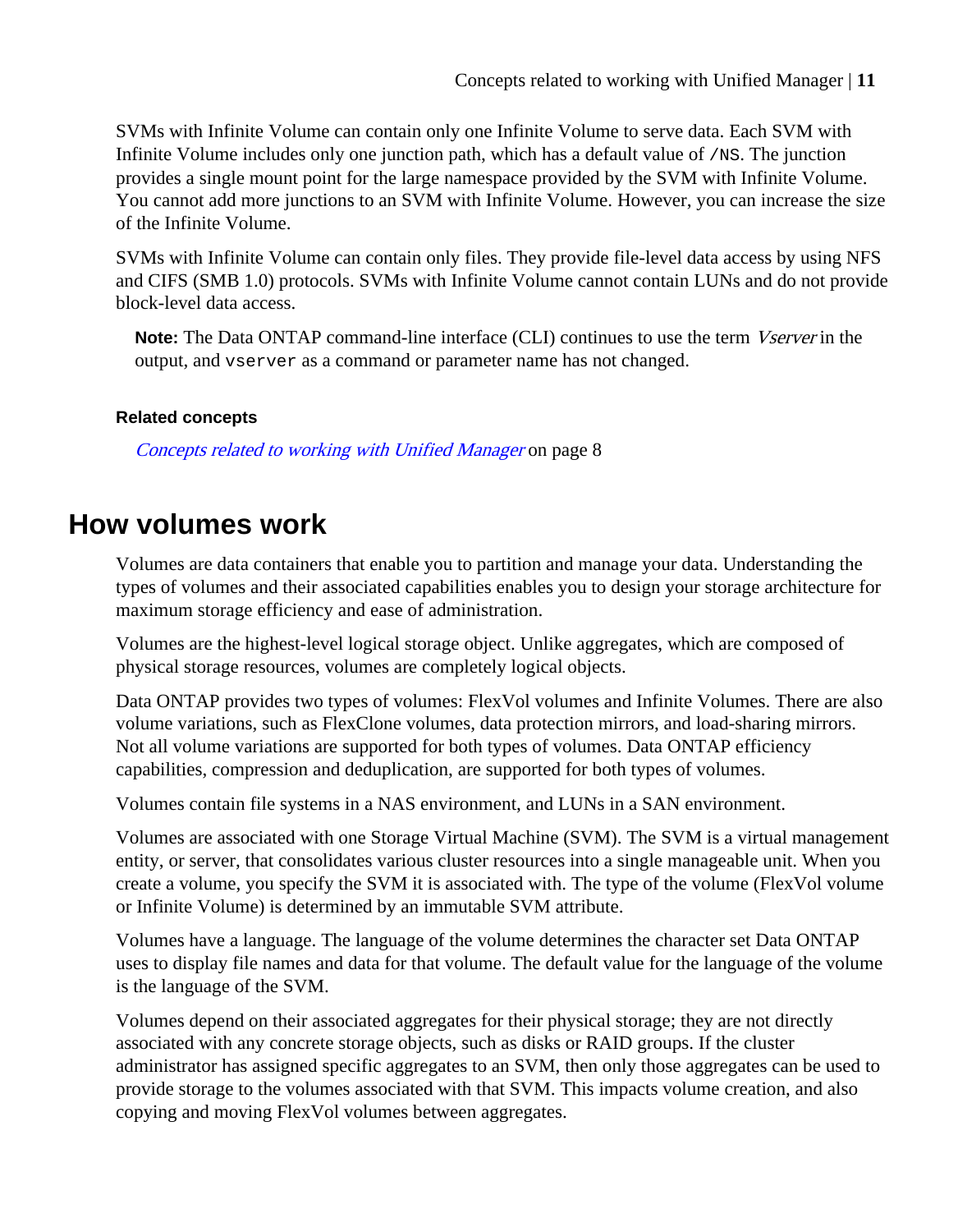<span id="page-11-0"></span>For more information about Infinite Volumes, see the *Clustered Data ONTAP Infinite Volumes* Management Guide.

For more information about SVMs, see the Clustered Data ONTAP System Administration Guide for Cluster Administrators.

For more information about data protection mirrors, see the Clustered Data ONTAP Data Protection Guide.

For more information about physical storage resources such as aggregates, disks, and RAID groups, see the Clustered Data ONTAP Physical Storage Management Guide.

## **Related concepts**

[Concepts related to working with Unified Manager](#page-7-0) on page 8

# **What a FlexVol volume is**

A FlexVol volume is a data container associated with a Storage Virtual Machine (SVM) with FlexVol volumes. It gets its storage from a single associated aggregate, which it might share with other FlexVol volumes or Infinite Volumes. It can be used to contain files in a NAS environment, or LUNs in a SAN environment.

# **Capabilities that FlexVol volumes provide**

FlexVol volumes enable you to partition your data into individual manageable objects that can be configured to suit the needs of the users of that data.

A FlexVol volume enables you to take the following actions:

- Create a clone of the volume quickly and without having to duplicate the entire volume by using FlexClone technology.
- Reduce the space requirements of the volume by using deduplication and compression technologies.
- Create a Snapshot copy of the volume for data protection purposes.
- Limit the amount of space a user, group, or qtree can use in the volume by using quotas.
- Partition the volume by using qtrees.
- Create load-sharing mirrors to balance loads between nodes.
- Move the volume between aggregates and between storage systems.
- Make the volume available to client access using any file access protocol supported by Data ONTAP.
- Set up a volume to make more storage available when it becomes full.
- Create a volume that is bigger than the physical storage currently available to it by using thin provisioning.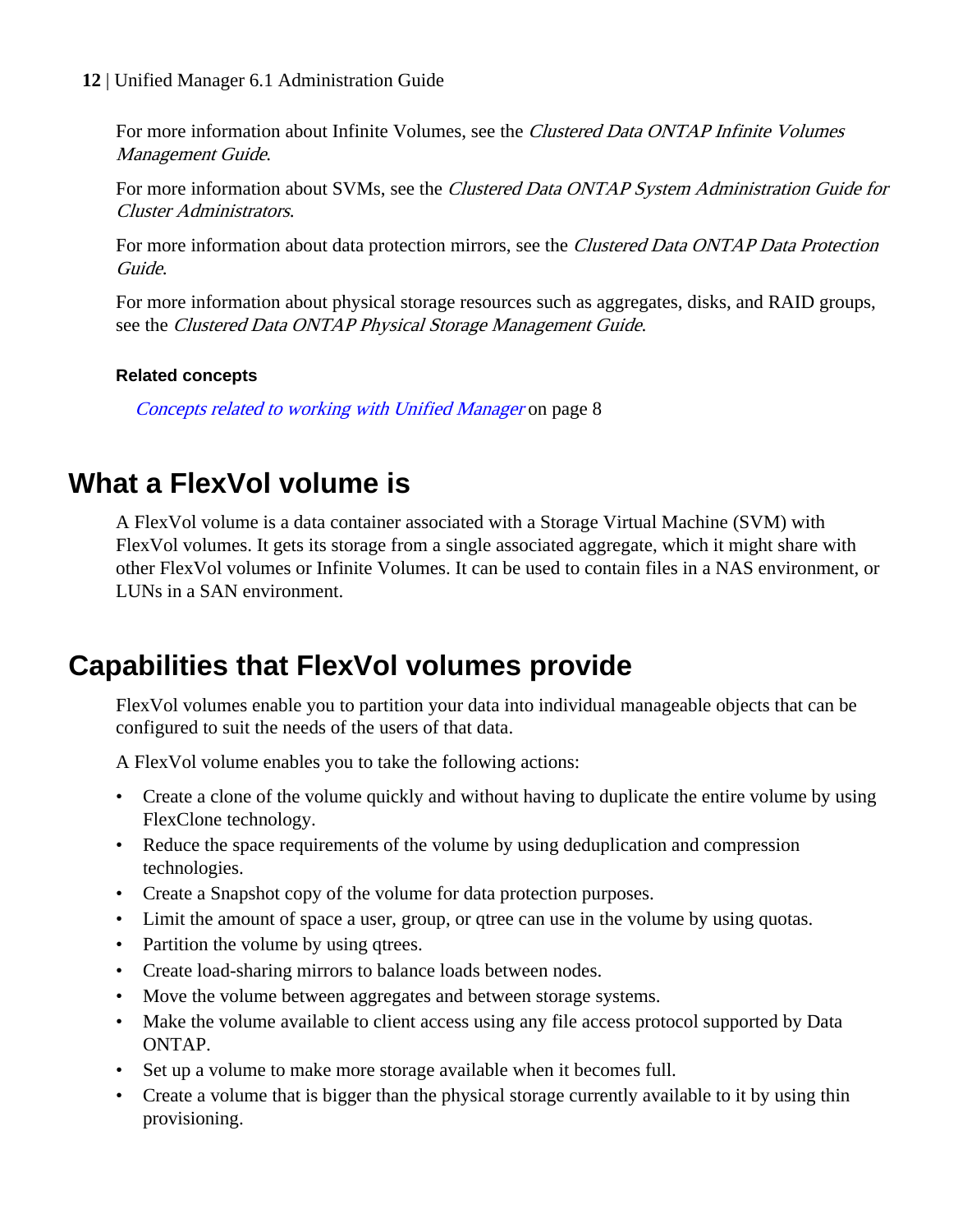# <span id="page-12-0"></span>**What an Infinite Volume is**

An Infinite Volume is a single, scalable volume that can store up to 2 billion files and tens of petabytes of data.

With an Infinite Volume, you can manage multiple petabytes of data in one large logical entity and clients can retrieve multiple petabytes of data from a single junction path for the entire volume.

An Infinite Volume uses storage from multiple aggregates on multiple nodes. You can start with a small Infinite Volume and expand it nondisruptively by adding more disks to its aggregates or by providing it with more aggregates to use.

#### **Related concepts**

[Concepts related to working with Unified Manager](#page-7-0) on page 8

# **What a storage class is**

A storage class is a definition of aggregate characteristics and volume settings. You can define different storage classes and associate one or more storage classes with an Infinite Volume. You must use OnCommand Workflow Automation to define workflows for your storage class requirements and to assign storage classes to Infinite Volumes.

You can define the following characteristics for a storage class:

- Aggregate characteristics, such as the type of disks to use
- Volume settings, such as compression, deduplication, and volume guarantee

For example, you can define a storage class that uses only aggregates with SAS disks and the following volume settings: thin provisioning with compression and deduplication enabled.

#### **Related concepts**

[Concepts related to working with Unified Manager](#page-7-0) on page 8

# **What jobs are**

A job is a series of tasks that you can monitor using Unified Manager. Viewing jobs and their associated tasks enables you to determine if a they have completed successfully.

Jobs are initiated when you create SnapMirror and SnapVault relationships, when you perform any relationship operation (break, edit, quiesce, remove, resume, resynchronize, and reverse resync), when you perform data restoration tasks, when you log in to a cluster, and so on.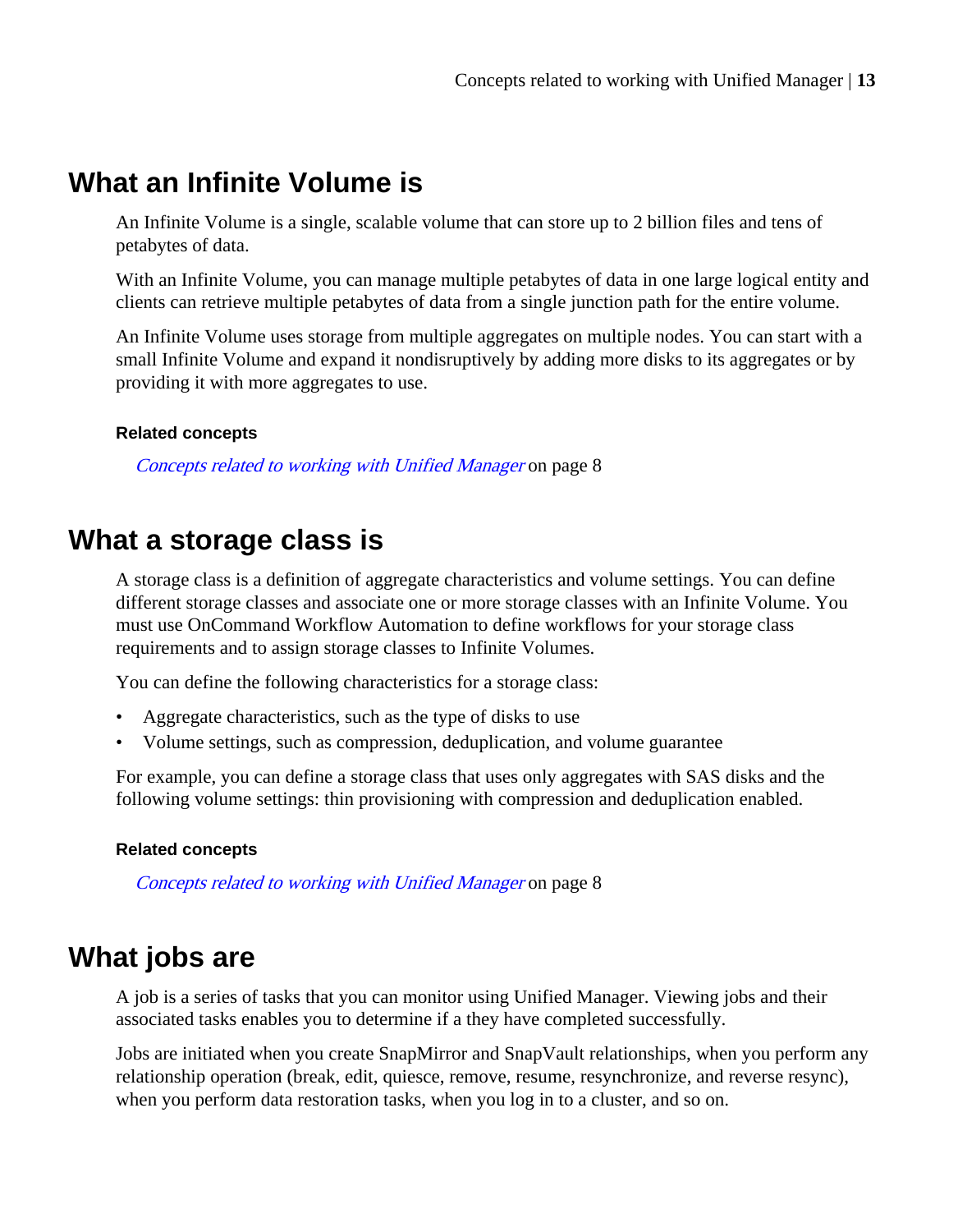<span id="page-13-0"></span>When you initiate a job, you can use the Jobs page and the Job details page to monitor the job and the progress of the associated job tasks.

#### **Related concepts**

[Concepts related to working with Unified Manager](#page-7-0) on page 8

# **What resource pools are**

Resource pools are groups of aggregates that are created by a storage administrator using Unified Manager to provide provisioning to partner applications for backup management.

You might pool your resources based on attributes such as performance, cost, physical location, or availability. By grouping related resources into a pool, you can treat the pool as a single unit for monitoring and provisioning. This simplifies the management of these resources and allows for a more flexible and efficient use of the storage.

#### **Related concepts**

[Concepts related to working with Unified Manager](#page-7-0) on page 8

# **What rules and data policies are**

A rule determines the placement of files (data) in a Storage Virtual Machine (SVM) with Infinite Volume. A collection of such rules is known as a data policy.

**Rule** Rules mainly consist of a set of predefined conditions and information that determine where to place files in the Infinite Volume. When a file is placed in the Infinite Volume, the attributes of that file are matched with the list of rules. If attributes match the rules, then that rule's placement information determines the storage class where the file is placed. A default rule in the data policy is used to determine the placement of files if the attributes do not match any of the rules in the rule list.

> For example, if you have a rule, "Place all files of type .mp3 in the bronze storage class.", all .mp3 files that are written to the Infinite Volume would be placed in the bronze storage class.

**Data** A data policy is a list of rules. Each SVM with Infinite Volume has its own data policy.

**policy** Each file that is added to the Infinite Volume is compared to its data policy's rules to determine where to place that file. The data policy enables you to filter incoming files based on the file attributes and place these files in the appropriate storage classes.

#### **Related concepts**

[Concepts related to working with Unified Manager](#page-7-0) on page 8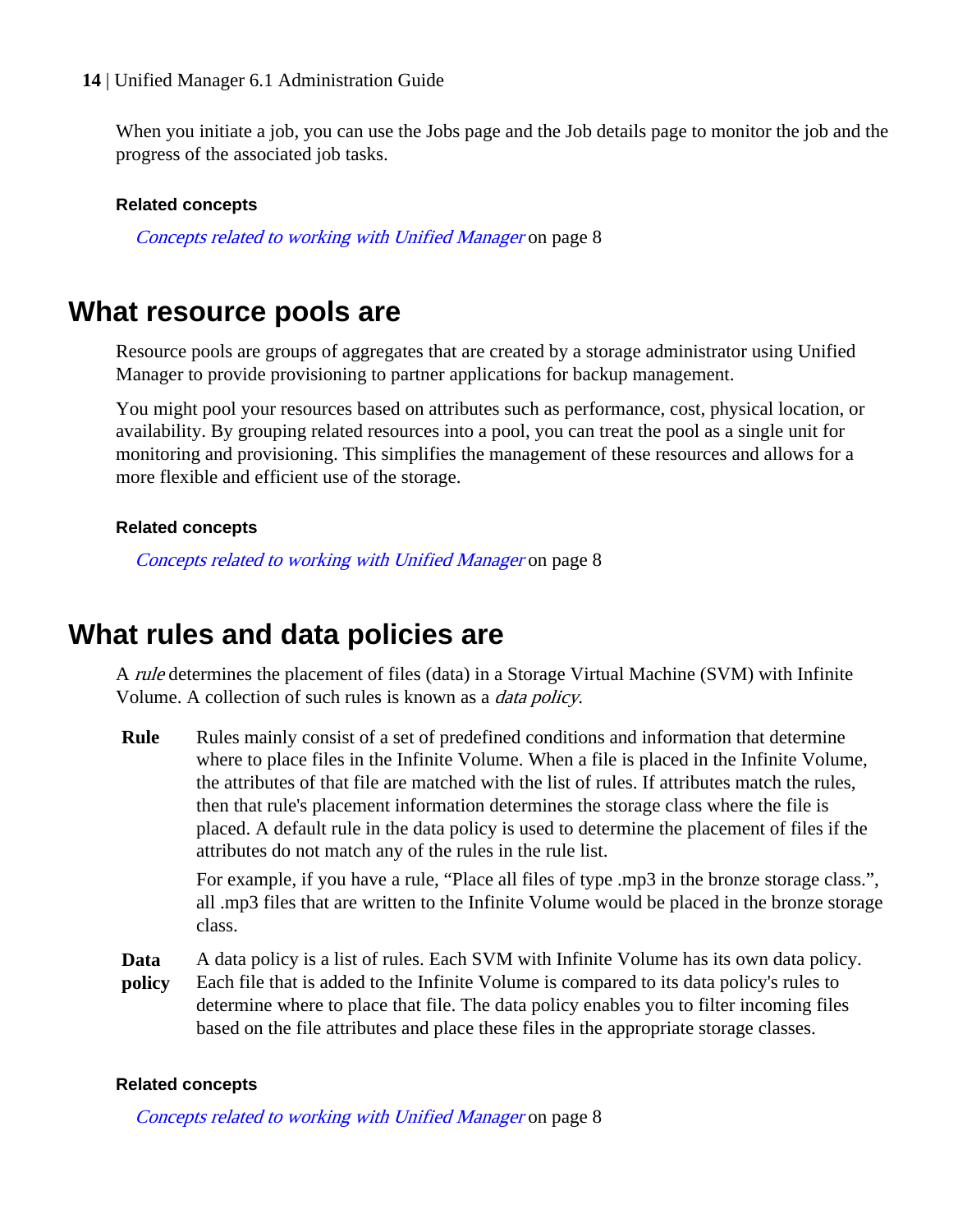# <span id="page-14-0"></span>**Understanding SVM associations**

Storage Virtual Machine (SVM) associations are mappings from a source SVM to a destination SVM that are used by partner applications for resource selection and secondary volume provisioning.

Associations are always created between the primary SVM and the destination regardless of whether the destination is a secondary or a tertiary destination. You cannot associate a secondary destination SVM with a tertiary destination SVM.

You can associate SVMs in two ways:

• Associate any SVM

You can create an association between any primary SVM source to one or more destination SVMs. This means that all existing SVM that currently require protection, as well as any SVMs that are created in the future, are associated with the specified destination SVMs. For example, you might want applications from several different sources at different locations backed up to one or more destination SVMs in one location.

• Associate a particular SVM

You can create an association of a specific source SVM with one or more destination SVMs. For example, if you are providing storage services to many clients whose data must be separate from one another, you can choose this option to associate a specific SVM source to a specific SVM destination that is assigned to only that client.

#### **Related concepts**

[Concepts related to working with Unified Manager](#page-7-0) on page 8

# **Database user capabilities**

A database user can view data in the Unified Manager database. A database user does not have access to the Unified Manager web UI, maintenance console, and cannot execute API calls.

#### **Related concepts**

[Concepts related to working with Unified Manager](#page-7-0) on page 8

# **What availability health is**

Availability health is the reliability with which stored data can be accessed by authorized users. Availability events are events that indicate any hardware or software resource condition that impedes or blocks access to stored data by authorized users.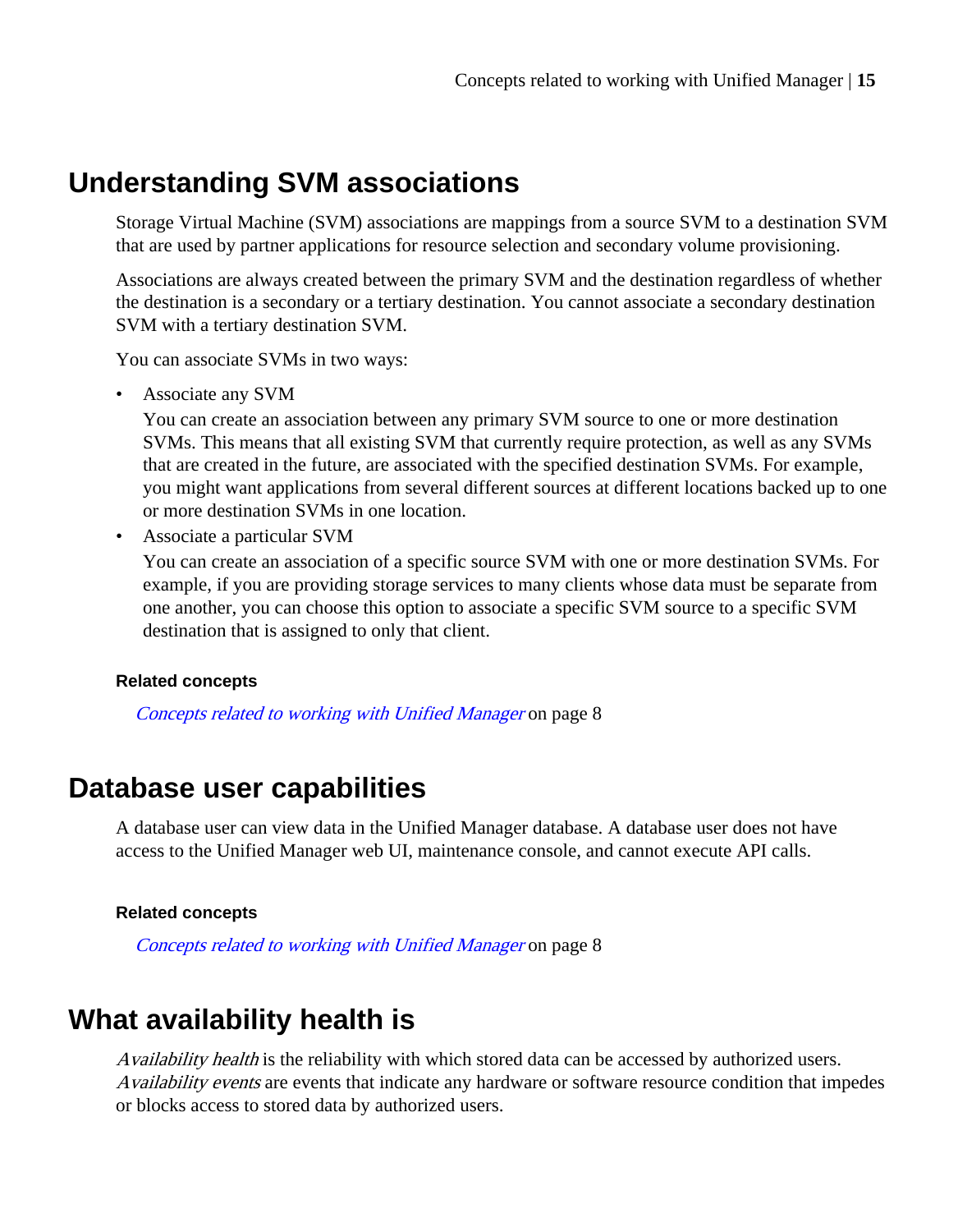<span id="page-15-0"></span>Unified Manager periodically monitors the hardware and software objects in your domain for conditions that adversely affect availability to your stored data.

Based the monitored results, the Availability dashboard panel on the Dashboard page displays a graphic summary of your storage network's overall availability health and also displays the most recent or frequent events that might adversely affect availability of your stored data.

The event pages, inventory pages, and detail pages of Unified Manager web UI provide you with information to enable you to diagnose and identify the conditions that the availability events inform you of.

#### **Related concepts**

[Concepts related to working with Unified Manager](#page-7-0) on page 8

## **Related tasks**

[Resolving a flash card offline condition](#page-41-0) on page 42 [Scanning for and resolving storage failover interconnect link down conditions](#page-43-0) on page 44 [Resolving volume offline issues](#page-46-0) on page 47

# **What mirror and backup vault protection relationships are**

Mirror protection relationships and backup vault protection relationships are protection configurations in which data stored in a source volume is protected by being replicated or backed up to a destination volume located in either the same storage cluster or a different storage cluster.

# **Mirror protection (requires an active SnapMirror license)**

In a mirror protection relationship, Snapshot copies of data in the source volume are replicated to a partner destination volume that is configured to be capable of taking over the data-serving functions of its partner source volume if that volume becomes unavailable. Mirror protection is enabled by activating the SnapMirror licenses on each cluster node.

# **Backup vault protection (requires an active SnapVault license)**

In a backup vault protection relationship, Snapshot copies of data in the source volume are backed up to a partner destination volume that is capable of providing storage-efficient and long-term retention of the backed up data. Backup vault protection is enabled by activating SnapVault licenses on each cluster node.

## **Related concepts**

[Concepts related to working with Unified Manager](#page-7-0) on page 8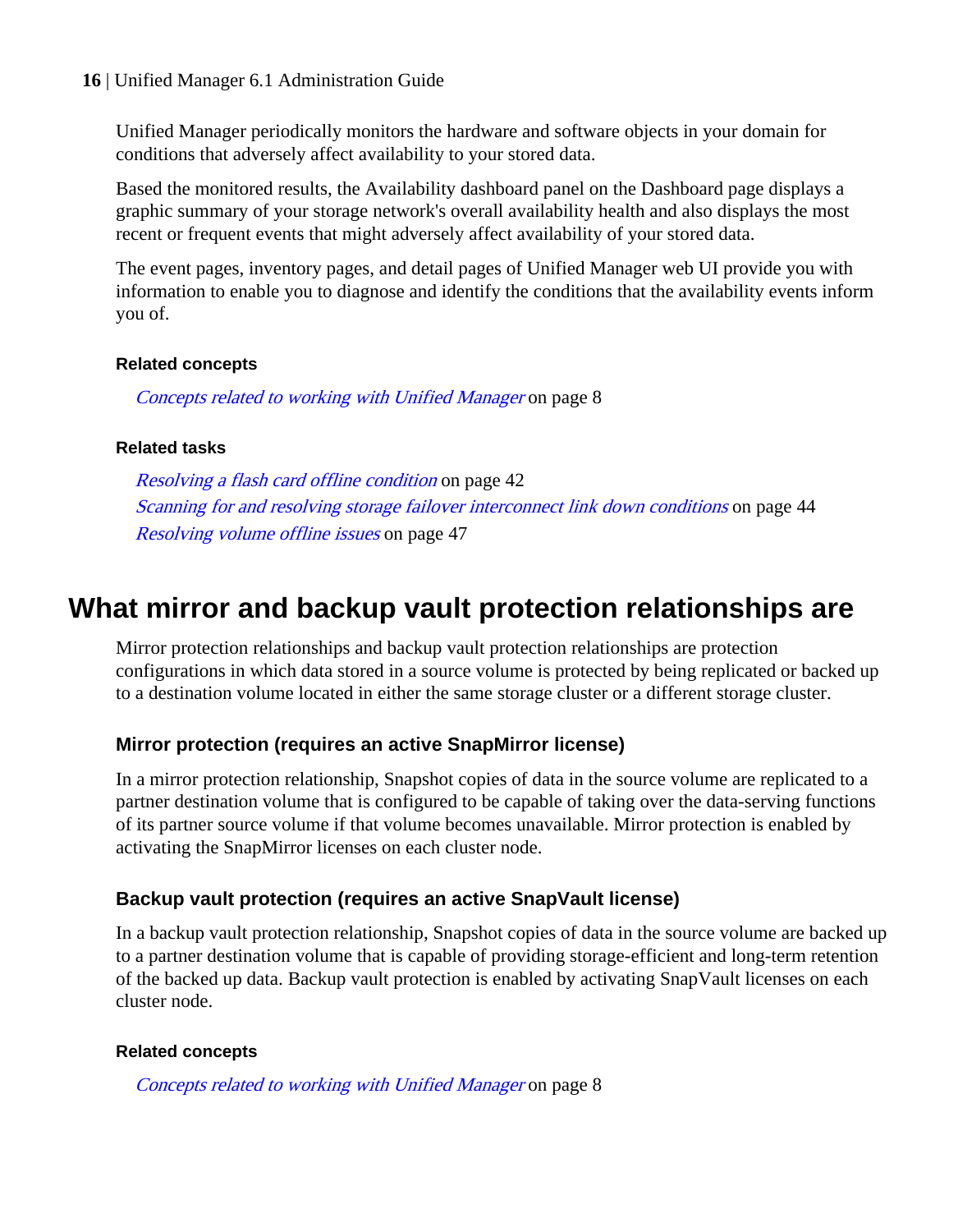# <span id="page-16-0"></span>**How protection relationships are created and protection jobs run**

Unified Manager enables you to discover, monitor, troubleshoot, and manage event resolution for existing SnapMirror and SnapVault protection relationships, and it enables you to configure new protection relationships.

You can monitor and troubleshoot protection relationship issues from the Dashboard page.

You can create protection relationships with Unified Manager in the Protection view of the Volumes page, or from the Volume details page, but you first must install and configure OnCommand Workflow Automation and then pair the two applications so they work together.

OnCommand Workflow Automation provides a user interface with pre-configured workflows, which can be executed to configure SnapMirror or SnapVault protection. You can also use some third-party applications to configure protection relationships.

For a PDF copy of the Workflow Automation Help, see the product documentation page OnCommand Workflow Automation Product Library at [http://support.netapp.com/documentation/](http://support.netapp.com/documentation/productlibrary/index.html?productID=61550) [productlibrary/index.html?productID=61550](http://support.netapp.com/documentation/productlibrary/index.html?productID=61550).

The following management tools can also enable cluster or Storage Virtual Machine (SVM) administrators to manage SnapMirror or SnapVault protection:

• OnCommand System Manager

OnCommand System Manager or later provides a web interface with guided prompts to manage SnapMirror and SnapVault protection.

For more information, see the *OnCommand System Manager Help*, which you can access from within OnCommand System Manager.

For information about the version of OnCommand System Manager you should use with Unified Manager, see Interoperability Matrix at *[support.netapp.com/matrix](http://support.netapp.com/matrix)*.

• Data ONTAP CLI commands

The Data ONTAP CLI provides commands to manage SnapMirror and SnapVault protection. For more information about managing protection relationships through the Data ONTAP CLI, see the documentation about mirror and SnapVault backup protection in the Clustered Data ONTAP Data Protection Guide.

For a PDF copy of this guide, see the Data ONTAP 8 Product Library at [http://](http://support.netapp.com/documentation/productlibrary/index.html?productID=30092) [support.netapp.com/documentation/productlibrary/index.html?productID=30092](http://support.netapp.com/documentation/productlibrary/index.html?productID=30092).

#### **Related concepts**

[Concepts related to working with Unified Manager](#page-7-0) on page 8

#### **Related information**

[Documentation on the NetApp Support Site: support.netapp.com](http://support.netapp.com/)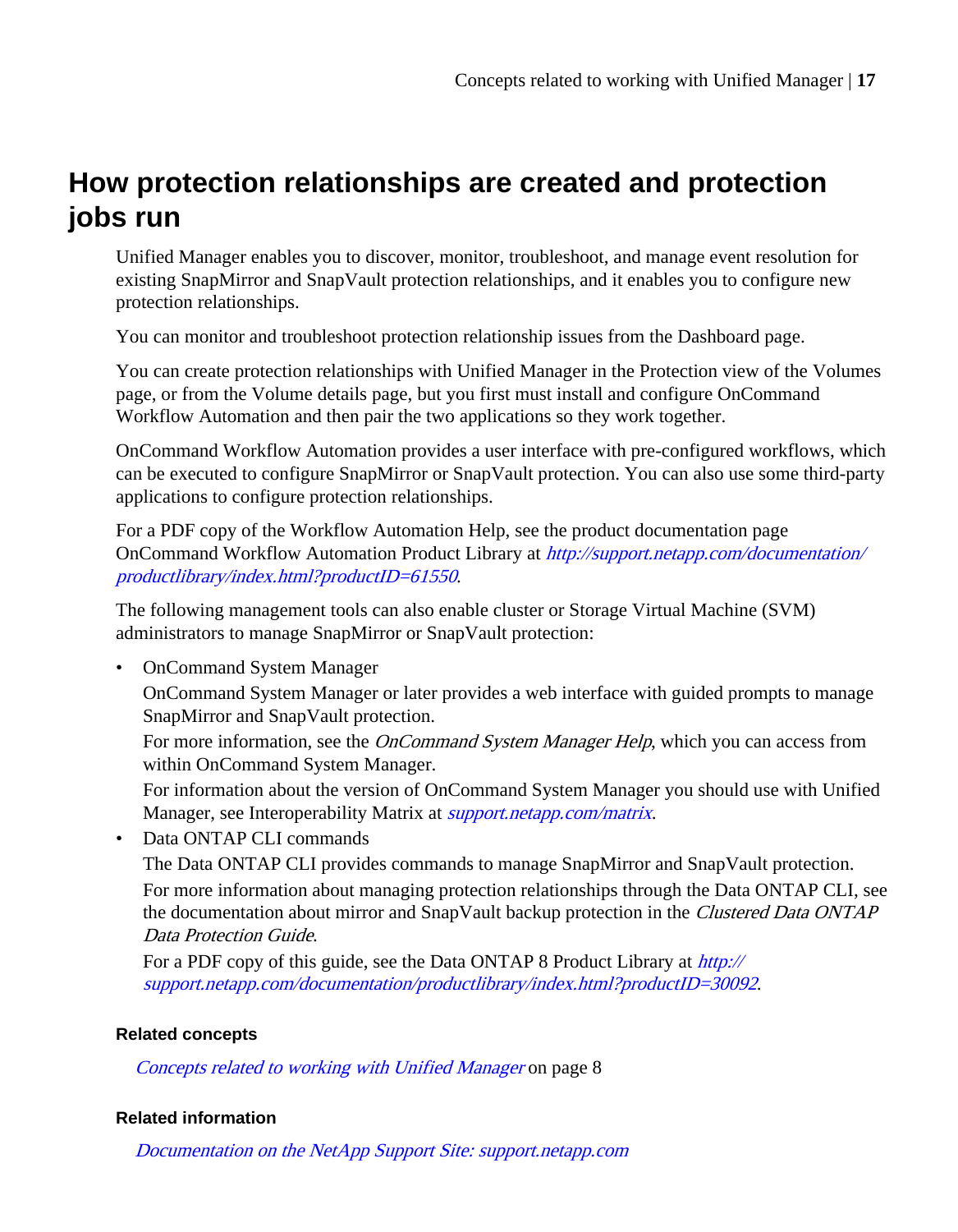# <span id="page-17-0"></span>**Virtual appliance backup and restore process overview**

The backup and restore model for Unified Manager is to capture and restore an image of the full virtual application.

The following tasks enable you to complete a backup of the virtual appliance:

- **1.** Taking a VMware snapshot of the Unified Manager virtual appliance
- **2.** Making a NetApp Snapshot copy on the datastore to capture the VMware snapshot If the datastore is not hosted on a Data ONTAP system, follow the storage vendor guidelines to create a backup of the VMware snapshot.
- **3.** Replicating the NetApp Snapshot copy or snapshot equivalent to alternate storage
- **4.** Deleting the VMware snapshot

You should implement a backup schedule using these tasks to ensure that the Unified Manager virtual appliance is protected if issues arise.

To restore the VM, you can use the backup copy you created to restore the VM to the backup pointin-time state.

## **Related concepts**

[Concepts related to working with Unified Manager](#page-7-0) on page 8

# **What events are**

Events are notifications that are generated automatically when a predefined condition occurs or when an object crosses a threshold. These events enable you to take action to prevent issues that can lead to poor performance and system unavailability. Events include an impact area, severity, and impact level.

Events are categorized by the type of impact area such as availability, capacity, configuration, or protection. Events are also assigned a severity type and impact level that assist you in determining if immediate action is required.

You can configure alerts to send notification automatically when specific events or events of a specific severity occur.

Obsolete, resolved, and informational events are automatically logged and retained for a default of 180 days.

It is important that you take immediate corrective action for events with severity level Error or Critical.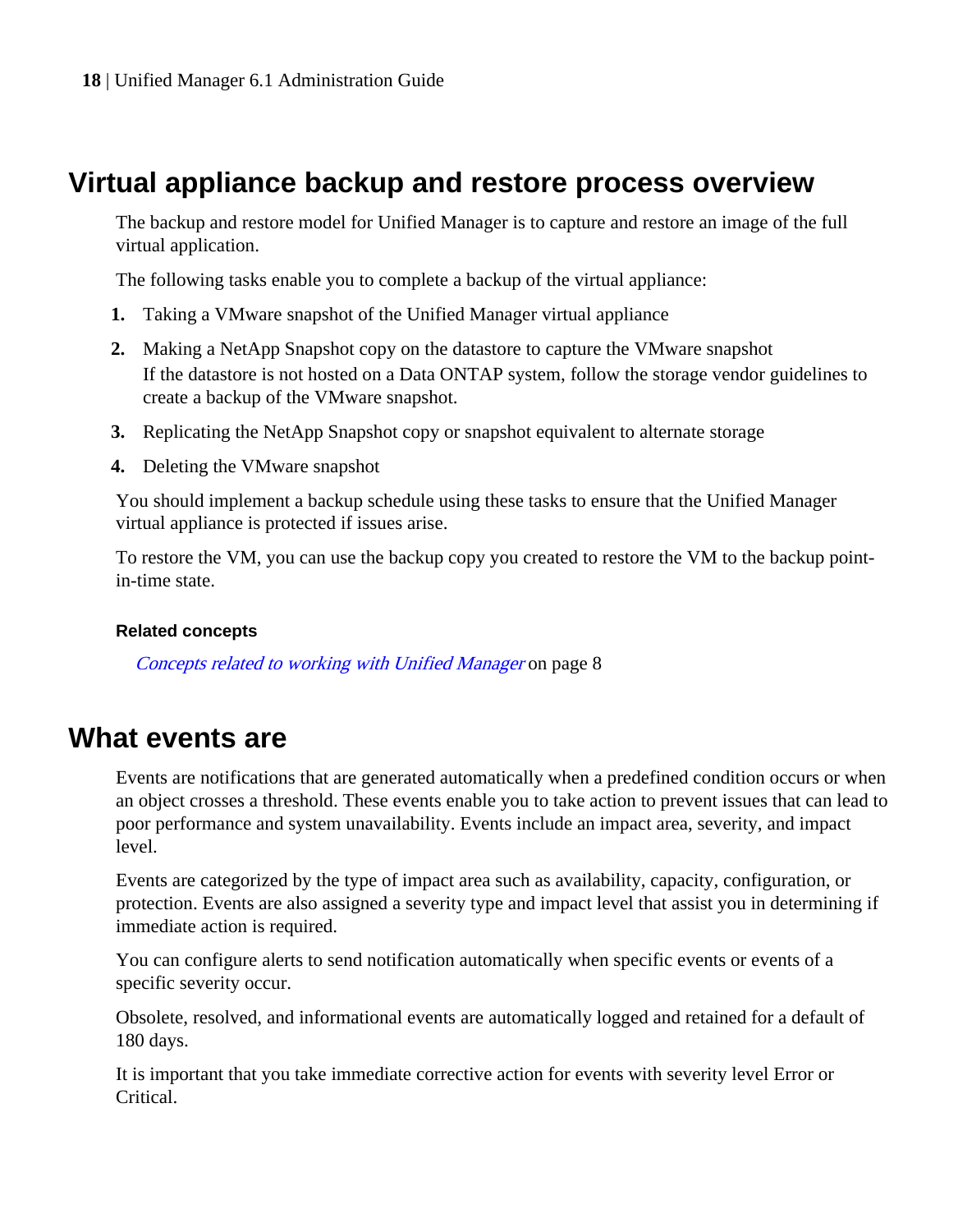#### <span id="page-18-0"></span>**Related concepts**

[Concepts related to working with Unified Manager](#page-7-0) on page 8

# **Event state definitions**

The state of an event helps you identify whether an appropriate corrective action is required. An event can be New, Acknowledged, Resolved, or Obsolete.

The different event states are as follows:

| <b>New</b>      | The state of a new event.                                                                                      |
|-----------------|----------------------------------------------------------------------------------------------------------------|
|                 | <b>Acknowledged</b> The state of an event when you have acknowledged it.                                       |
| <b>Resolved</b> | The state of an event when it is marked as resolved.                                                           |
| <b>Obsolete</b> | The state of an event when it is automatically corrected or when the cause of the<br>event is no longer valid. |
|                 | <b>Note:</b> You cannot acknowledge or resolve an obsolete event.                                              |

#### **Example of different states of an event**

When the event Cluster Not Reachable is triggered, the event state is New. When you acknowledge the event, the event state changes to Acknowledged. When you have taken an appropriate corrective action, you must mark the event resolved. The event state then changes to Resolved.

If the Cluster Not Reachable event is generated due to a power outage, after the power is back the cluster starts functioning without any administrator intervention. Therefore, the Cluster Not Reachable event is no longer valid, and the event state changes to Obsolete.

#### **Related concepts**

[Concepts related to working with Unified Manager](#page-7-0) on page 8

# **What annotations are**

Annotations enable you to dynamically tag storage objects using user-defined rules. When you tag storage objects using annotations, you can filter and view the events that are related to them. You can apply annotations to clusters, volumes, and Storage Virtual Machines (SVMs).

OnCommand Unified Manager generates several events based on the availability, capacity, protection, and performance of storage objects in your data center. Annotations help you to filter and identify only those events that correspond to the storage objects that are tagged.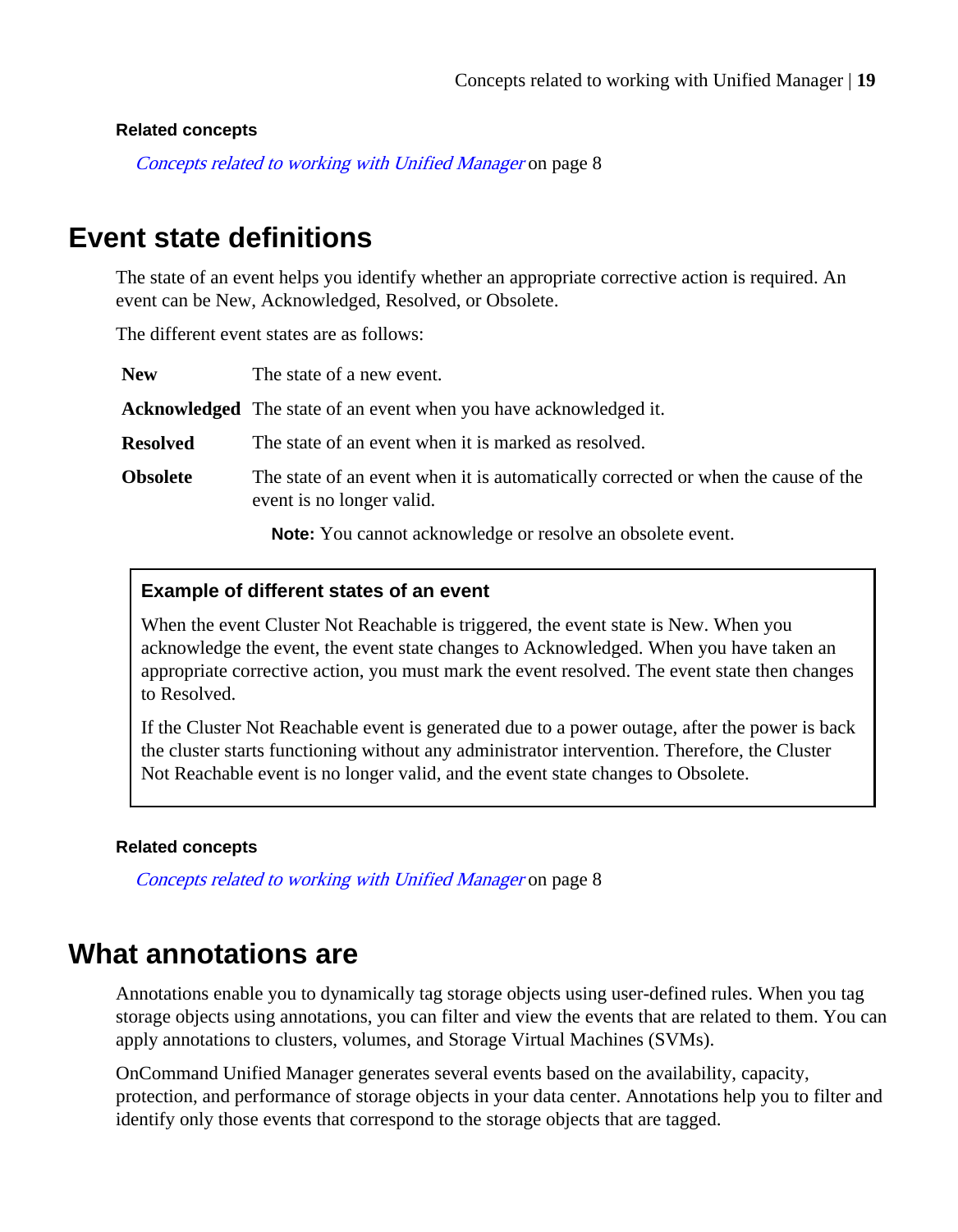#### <span id="page-19-0"></span>**Related concepts**

[Concepts related to working with Unified Manager](#page-7-0) on page 8 [Prioritizing storage object events using annotations](#page-88-0) on page 89

# **What performance incidents are**

Performance incidents are events generated by the performance monitoring application, OnCommand Performance Manager. These events indicate resource contention and I/O performance issues on aggregates and cluster nodes that require your attention.

Performance incidents occur when workload activities cause unacceptable increases in the time it takes for a volume on a cluster to respond to read and write requests from applications.

#### **Related concepts**

[Concepts related to working with Unified Manager](#page-7-0) on page 8

#### **Related tasks**

[Configuring a connection between a Performance Manager server and the Unified Manager server](#page-53-0) on page 54

# **Display of performance incidents in Unified Manager**

If the Unified Manager server is connected to a Performance Manager server, then performance incidents generated by Performance Manager are displayed in the Unified Manager web UI. This enables you to monitor the performance health of your managed storage using the same application and from the same dashboard and event windows that you also use to monitor the availability, capacity, and protection health of your managed storage.

#### **Where performance incidents are displayed**

Within the Unified Manager web UI, the performance incidents are graphed in the Quick Takes area of the Dashboard page, listed in the Unresolved Incidents and Risks area of the Dashboard page, and listed on the Events page.

#### **What information the performance graph displays**

The performance graph in the Quick Takes area of the Dashboard page graphs the number of clusters, Storage Virtual Machines (SVMs), and volumes monitored by the Performance Manager server and the Unified Manager server that are "Healthy" or "Have Incidents." On the performance graph, the "Have Incidents" bars show the number of clusters, SVMs, and volumes whose I/O times are adversely affected by contention issues on the cluster, cluster node, or aggregate resources.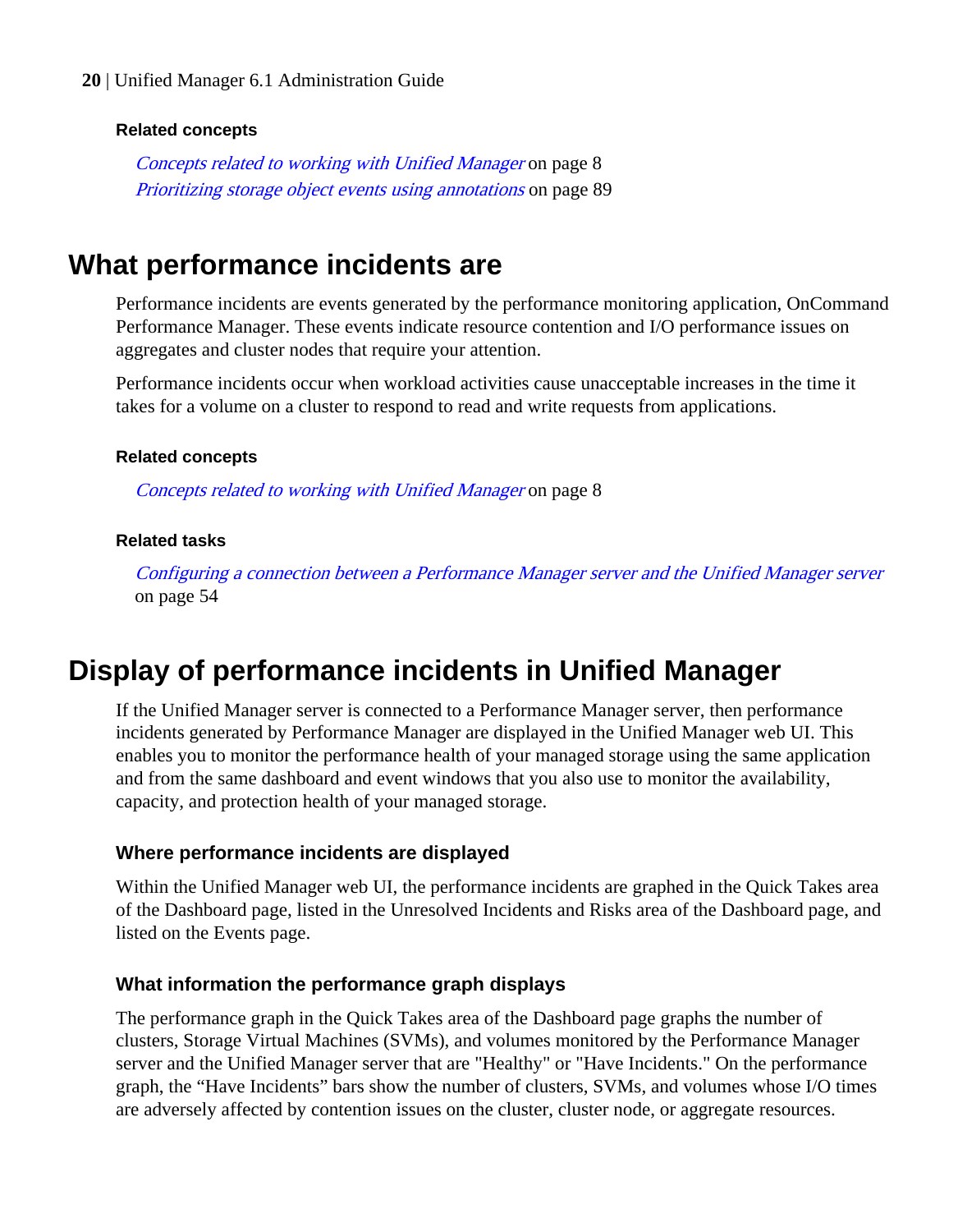# <span id="page-20-0"></span>**What information the performance incident listings display**

All performance events displayed in the Unified Manager web UI are uniformly worded "Performance incident" and are listed with the name of the cluster, cluster node, or aggregate object whose resource contention issues are causing the performance incident. Their display in the Unified Manager web UI merely alerts you that performance issues for the resource in question have occurred.

To view the details of a particular performance incident that is listed in the Unified Manager web UI and diagnose its cause, you must click its hypertext links, which open the appropriate pages in Performance Manager.

# **What states of performance incidents are displayed**

The states of performance incidents displayed in the Unified Manager web UI are periodically refreshed at intervals between 5-15 minutes. New performance incidents or performance incidents that flag conditions that still persist are displayed in the "New" state. Performance incidents that flag conditions that no longer exist are displayed in the "Obsolete" state. Performance incidents that have been acknowledged or assigned are displayed in the "Acknowledged" or "Assigned" state. Performance incidents that have been resolved are counted as Obsolete on the Dashboard page and displayed as Resolved on the Events page.

## **Related concepts**

[Concepts related to working with Unified Manager](#page-7-0) on page 8

## **Related tasks**

[Configuring a connection between a Performance Manager server and the Unified Manager server](#page-53-0) on page 54

# **Workloads, cluster components, and performance**

The Performance Manager application, whether functioning as a standalone application or as an application connected to Unified Manager, helps you diagnose and address performance issues by identifying and analyzing instances of workloads exceeding what a cluster component can supply, accommodate, or allow.

# **What a workload is**

A workload is the storage activity (the processing bandwidth or throughput bandwidth) that is required by common storage functions such as deduplication, RAID reconstruction, Snapshot copy backup, WAFL management, volume moves, or flexible volume maintenance and read/write activity.

Workloads that are monitored by Performance Manager include the following: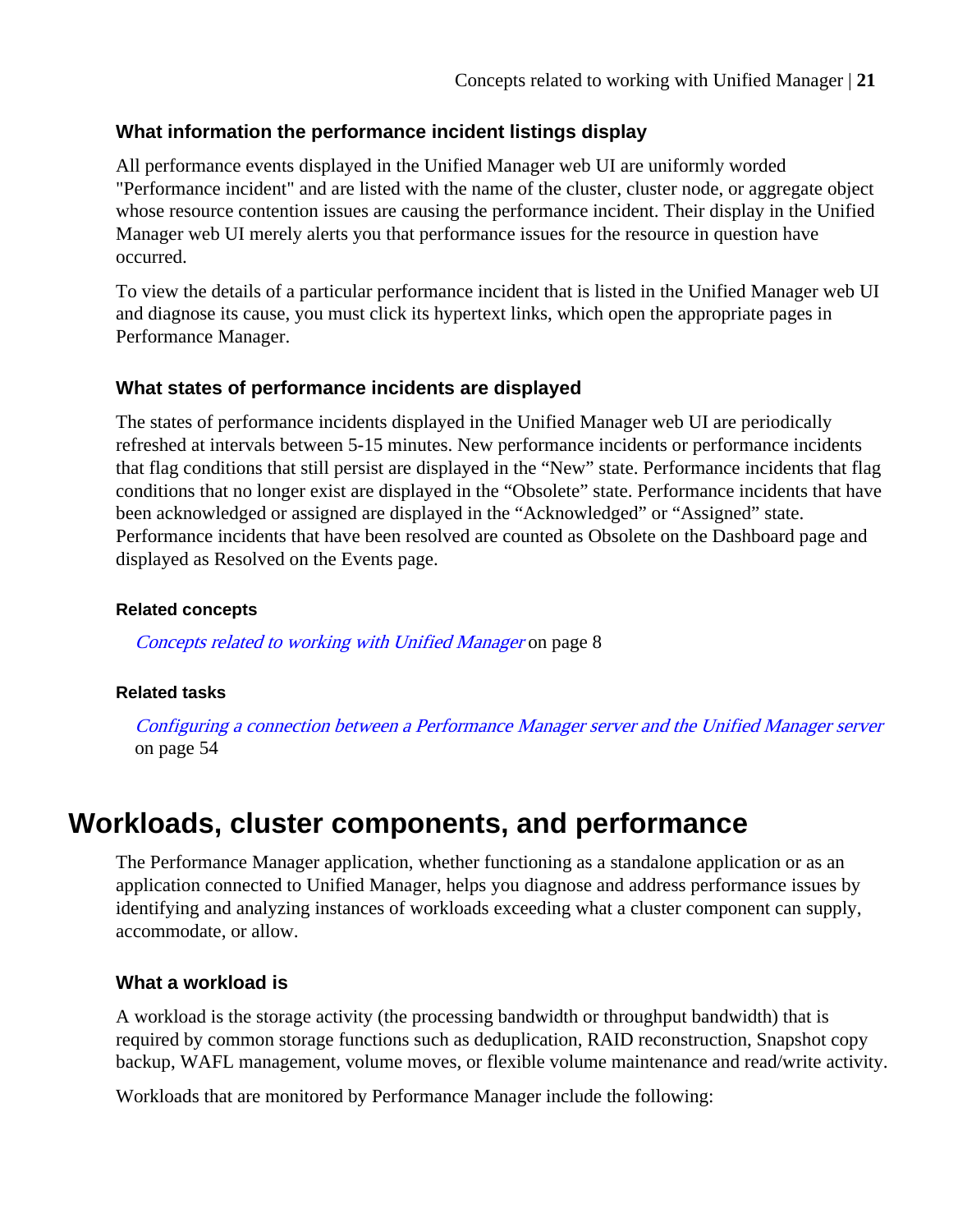| <b>FlexVol volume</b><br>workload              | The storage activity associated with maintaining a volume and its read/<br>write activity.                                                                                                                                                               |
|------------------------------------------------|----------------------------------------------------------------------------------------------------------------------------------------------------------------------------------------------------------------------------------------------------------|
|                                                | Multiple FlexVol volumes constitute multiple workloads that must be<br>supported by the shared cluster components on which the volumes reside<br>or through which volume data is throughput.                                                             |
|                                                | Because FlexVol volumes are created and configured by storage<br>administrators, volume workloads are also referred to as user-defined<br>workloads.                                                                                                     |
| <b>Deduplication</b><br>workload               | The storage activity associated with data deduplication activity on a<br>storage cluster. Because deduplication is a system-defined feature,<br>deduplication workloads are referred to as system workloads.                                             |
| <b>RAID</b> reconstruction<br>workload         | The storage activity associated with RAID reconstruction of stored data<br>that might be temporarily lost due to a single or double disk failure in a<br>storage array. RAID reconstruction workloads are system workloads.                              |
| <b>Snapshot</b> copy<br>workload               | The storage activity associated with the automatic backup imaging of data<br>in Snapshot copies. Snapshot copy workloads are system workloads.                                                                                                           |
| <b>WAFL</b> consistency<br>point (CP) workload | The storage activity associated with maintaining the WAFL consistency<br>point feature, which enables fast restart and recovery of storage cluster<br>nodes in the event of improper shutdown. WAFL consistency point<br>workloads are system workloads. |
| <b>WAFL</b> scan                               | The storage activity associated with execution of the WAFL scan<br>operation. WAFL scan operations are system workloads.                                                                                                                                 |
| <b>Volume moves</b><br>workload                | The storage activity associated with flexible volume migration. Volume<br>move workloads are system workloads.                                                                                                                                           |
| Other internal<br>activity                     | The storage activity associated with other system-related operations.                                                                                                                                                                                    |

# **What a cluster component is**

A cluster component is a physical or logical component of the cluster that supplies, accommodates, or constrains the storage activity that workloads use to execute their functions.

Performance Manager monitors certain categories of cluster components and generates performance incidents when the workload storage activity demands exceed what those components can supply, accommodate, or allow, thus causing workload I/O response times to lengthen beyond an acceptable threshold.

Performance Manager monitors and, if necessary, generates performance incidents for the following categories of cluster components: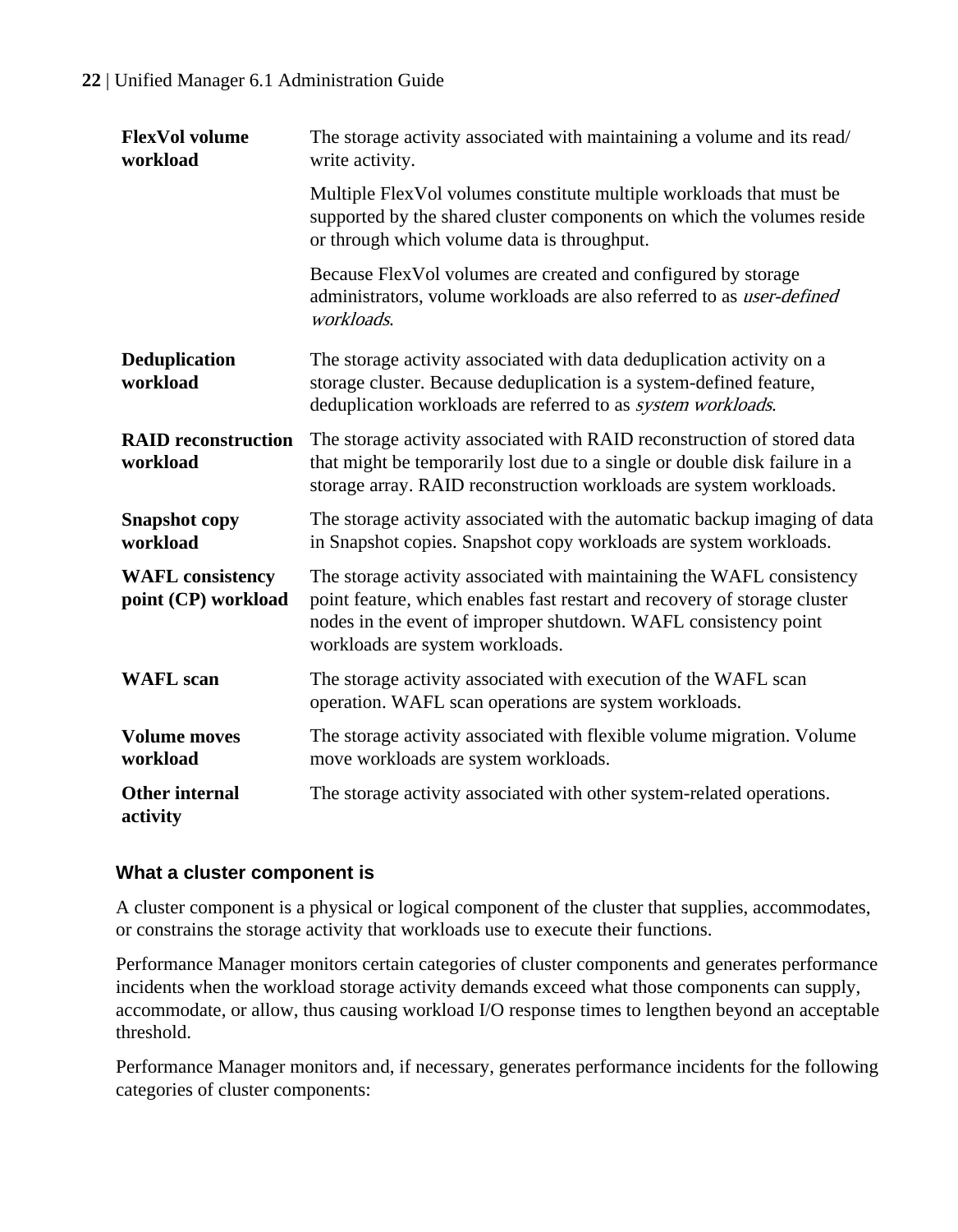<span id="page-22-0"></span>

| <b>Network</b>                        | The I/O processing from clients connected to the cluster. If network issues occur<br>outside of the cluster (for example, high network traffic or over-utilized clients),<br>thus causing slow workload I/O response times, Performance Manager generates<br>a performance incident related to this.                                                                                                                                                    |
|---------------------------------------|---------------------------------------------------------------------------------------------------------------------------------------------------------------------------------------------------------------------------------------------------------------------------------------------------------------------------------------------------------------------------------------------------------------------------------------------------------|
| <b>Policy Group</b><br>limit          | The Storage Quality of Service (QoS) policy group of which the workload is a<br>member. If the processing demand of the workloads in the policy group exceed<br>the policy limit for I/O operations, the workloads are throttled, and Performance<br>Manager generates a performance incident.                                                                                                                                                          |
| <b>Network</b><br>Processing          | The software component in the cluster involved with I/O processing between the<br>network protocols and the cluster. If high response time is detected during<br>network processing, Performance Manager generates a performance incident<br>with the name of the cluster node that is handling that network processing.                                                                                                                                |
| <b>Cluster</b><br><b>Interconnect</b> | The cables and adapters with which clustered nodes are physically connected.<br>Performance Manager generates a performance incident if it detects contention in<br>the interconnect.                                                                                                                                                                                                                                                                   |
| Data<br>Processing                    | The software component in the cluster involved with I/O processing between the<br>cluster and the storage aggregate that contains a volume workload. If<br>Performance Manager detects a high response time between the cluster and the<br>storage aggregate, it generates a performance incident with the name of the<br>cluster node that is handling the data processing. The I/O requests might or might<br>not be from other nodes in the cluster. |
| Aggregate                             | The storage aggregate that contains the volume workload. If the processing<br>demands of one workload increase the response time of other workloads on the<br>aggregate, Performance Manager generates a performance incident with the<br>name of the aggregate in contention.                                                                                                                                                                          |

## **Related concepts**

[Concepts related to working with Unified Manager](#page-7-0) on page 8

# **Purpose of a connection between Performance Manager and Unified Manager**

A connection between a Performance Manager server and the Unified Manager server enables you to monitor through the Unified Manager web UI the performance issues that are detected by the Performance Manager server.

A connection between a Performance Manager server and the Unified Manager server is established through the menu option labeled "Unified Manager Server Connection" in the Performance Manager maintenance console.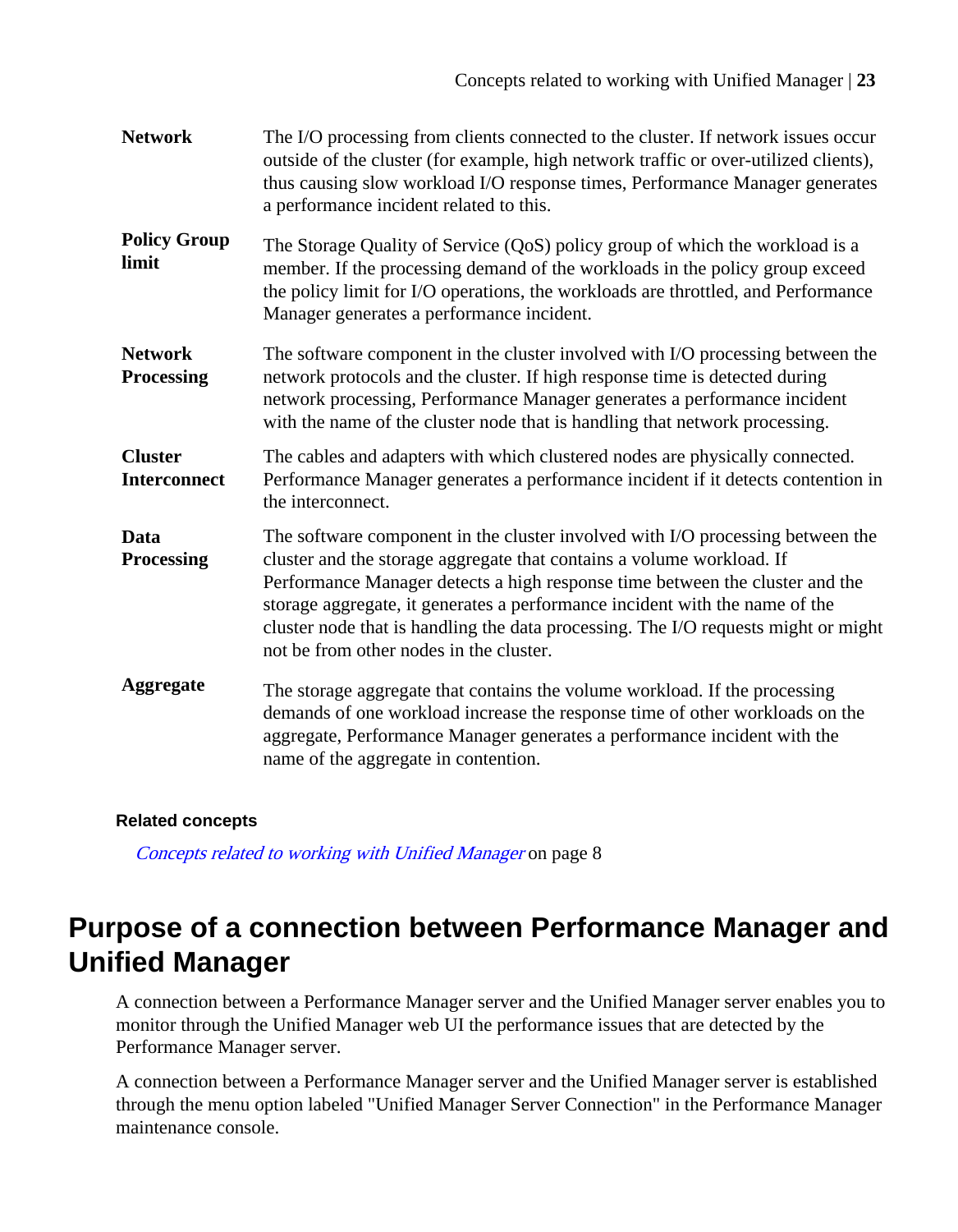#### <span id="page-23-0"></span>**Related concepts**

[Concepts related to working with Unified Manager](#page-7-0) on page 8

# **Connections between multiple Performance Manager servers and Unified Manager**

You can connect multiple Performance Manager servers (5 or fewer) to a single Unified Manager server. The multiple connections enable the Unified Manager operator to track the performance monitoring of multiple Performance Manager servers by viewing a single Unified Manager Dashboard page.

If you are connecting multiple Performance Manager servers to a single Unified Manager server, you must ensure that each monitored volume workload is not double-monitored, that is, monitored by more than one of the connected Performance Manager servers. This restriction prevents a single performance incident associated with a monitored volume workload from being displayed redundantly as multiple performance incidents on the Unified Manager Dashboard page.

#### **Related concepts**

[Concepts related to working with Unified Manager](#page-7-0) on page 8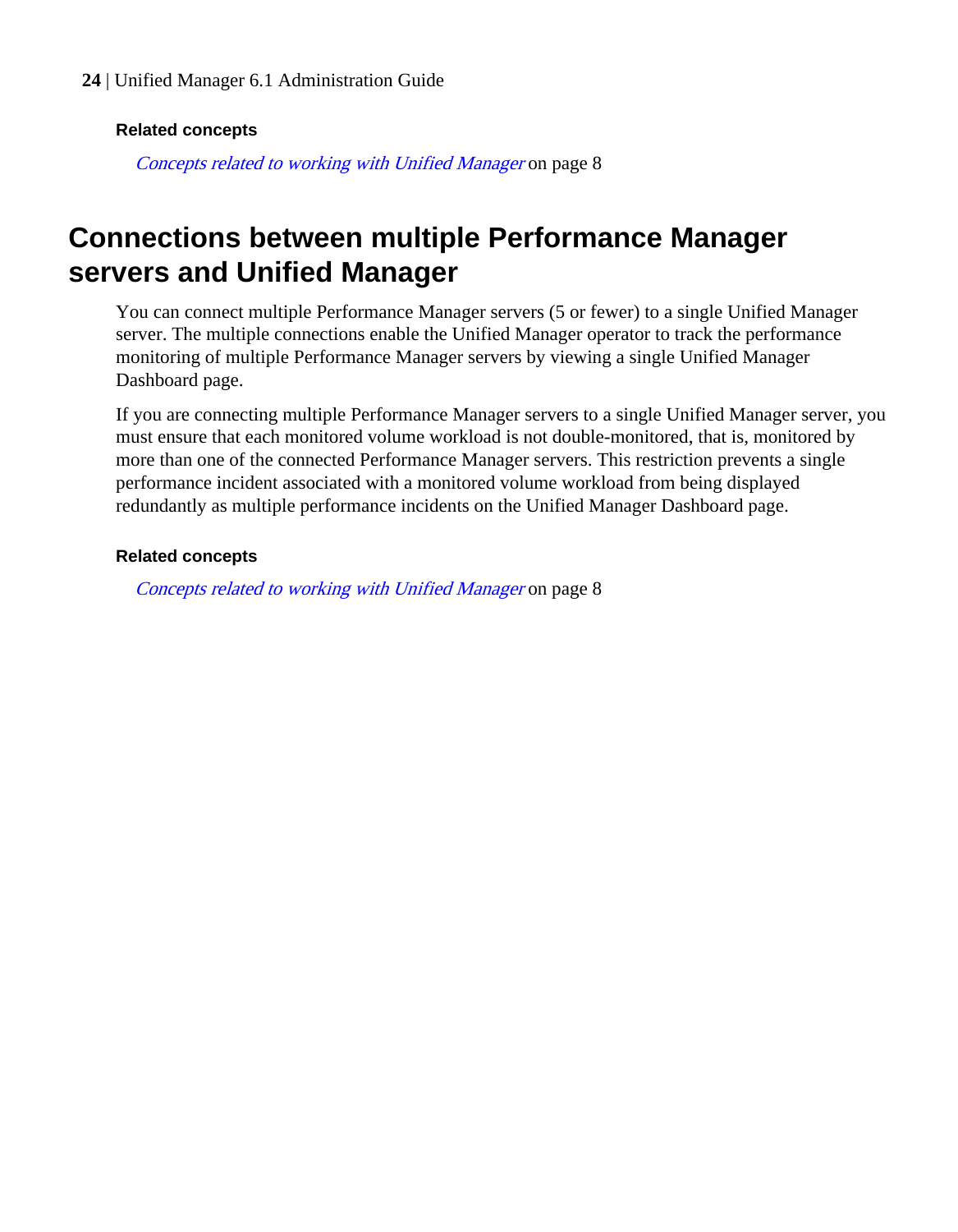# <span id="page-24-0"></span>**Common Unified Manager administrative workflows and tasks**

Some common administrative workflows and tasks associated with Unified Manager include selecting the storage clusters to monitor; diagnosing conditions that adversely affect data availability, performance, capacity, and protection; creation of protection relationships; restoring lost data; configuration and management of Infinite Volumes; and, when necessary, bundling and sending diagnostic data to technical support.

Unified Manager enables storage administrators to view a dashboard; assess the overall capacity, availability, and protection health of the managed storage clusters; and then quickly note, locate, diagnose, and assign for resolution any specific issues that might arise.

The most important cluster, Storage Virtual Machine (SVM), volume, Infinite Volume issue, or protection relationship issues that affect the storage capacity, data availability, or protection reliability of your managed storage are reflected in the Dashboard page system health graphs and posted events. When critical issues are signaled, the Dashboard page provides links to support appropriate troubleshooting workflows.

Unified Manager can also be included in workflows that include related manageability tools, such as OnCommand Workflow Automation, to support direct configuration of storage resources.

Common workflows relating to the following administrative tasks are described in this document:

- Setting up the management environment after deployment After storage clusters and their storage resources have been configured using the Data ONTAP CLI or System Manager, storage administrators can further specify and configure those clusters for monitoring within Unified Manager.
- Diagnosing and managing availability issues If hardware failure or storage resource configuration issues cause the display of data availability events in the Dashboard page, storage administrators can follow embedded links to display connectivity information about the affected storage resource, display troubleshooting advice, and assign issue resolution to other administrators.
- Configuring and monitoring for performance incidents After setting up a connection between Performance Manager and Unified Manager, the OnCommand Administrator can monitor the performance of resources monitored by the two applications.
- Creating, configuring, monitoring, and protecting Infinite Volumes After using the OnCommand workflow automation tool to create, configure, and define storage classes for an Infinite Volume, storage administrators can use Unified Manager to monitor, set notification thresholds, and define data policy for that volume and its storage classes. Optionally, storage administrators can use workflow automation and Unified Manager to set up data protection for the Infinite Volume.
- Diagnosing and managing volume capacity issues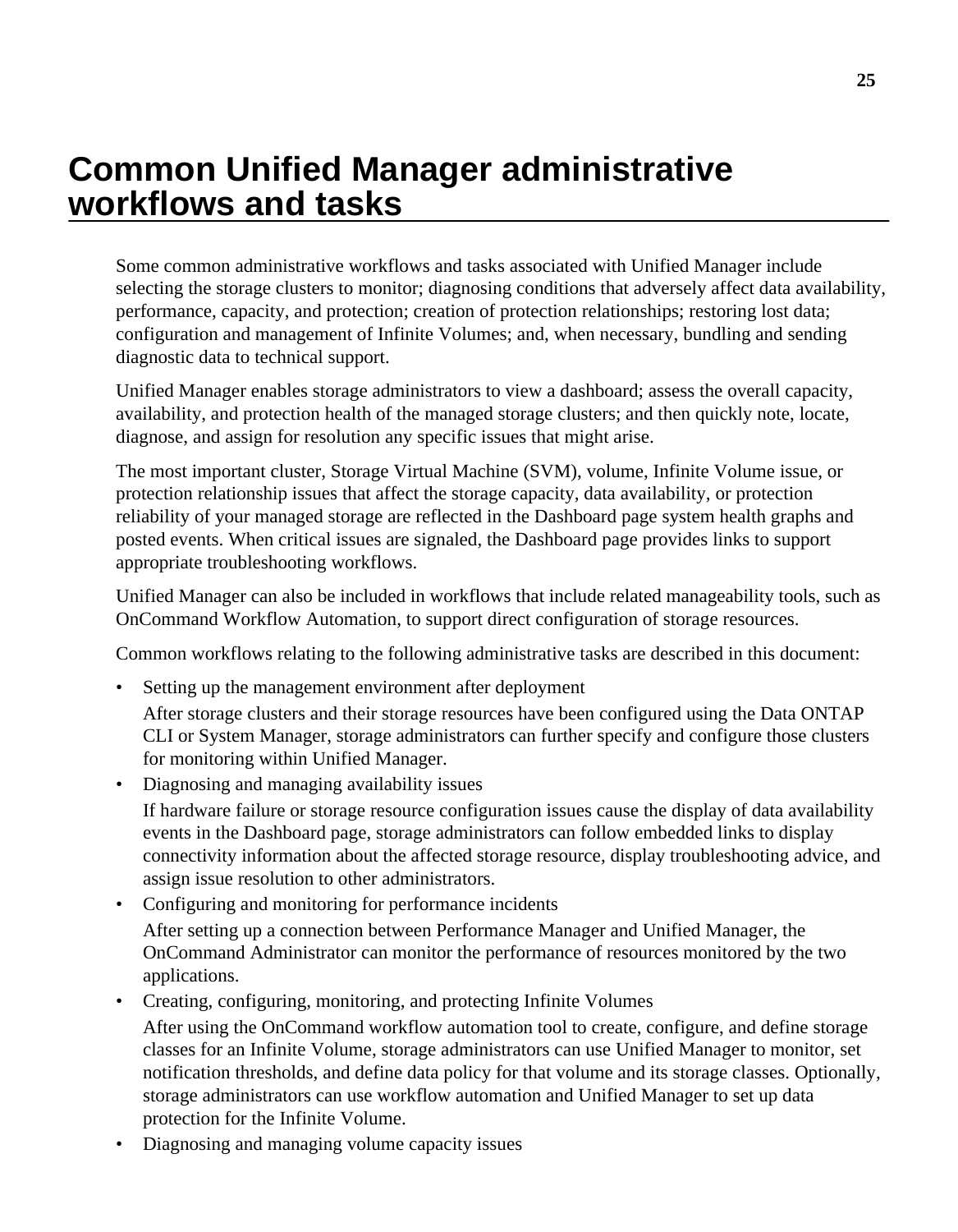<span id="page-25-0"></span>If volume storage capacity issues are reflected in the Dashboard page, storage administrators can follow embedded links to display storage capacity current and historical trending information about the affected volume, display troubleshooting advice, and assign issue resolution to other administrators.

• Configuring, monitoring, and diagnosing protection relationship issues After creating and configuring protection relationships, storage administrators can view potential protection reliability issues that are displayed in the Dashboard page, and they can follow embedded links to display the current state of protection relationships, current and historical protection job success information about the affected relationships, and troubleshooting advice, and to assign issue resolution to other administrators. Storage administrators can also configure and manage SnapMirror and SnapVault relationships.

- Performing data restoration
- Sending a support bundle to technical support

Storage administrators can retrieve and send a support bundle to technical support using the maintenance console. Support bundles need to be sent to technical support when the issue requires more detailed diagnosis and troubleshooting than an AutoSupport message provides.

#### **Related concepts**

[Monitoring and troubleshooting data availability](#page-41-0) on page 42 [Creating, monitoring, and troubleshooting protection relationships](#page-69-0) on page 70 [Prioritizing storage object events using annotations](#page-88-0) on page 89

## **Related tasks**

Configuring your environment after deployment on page 26 [Setting up and monitoring an SVM with Infinite Volume without storage classes](#page-57-0) on page 58 [Managing your Infinite Volume with storage classes and data policies](#page-60-0) on page 61 [Resolving capacity issues](#page-67-0) on page 68 [Setting up protection relationships in Unified Manager](#page-70-0) on page 71 [Restoring data from Snapshot copies](#page-86-0) on page 87 Sending a support bundle to technical support

# **Configuring your environment after deployment**

After you deploy the Unified Manager virtual appliance, there are several configuration tasks that you might want to perform before you start monitoring your clusters, such as changing the host name, adding alerts, and adding users.

## **Before you begin**

- You must have deployed the virtual appliance and completed the Unified Manager initial setup.
- You must be logged in as the OnCommand Administrator role to perform this task.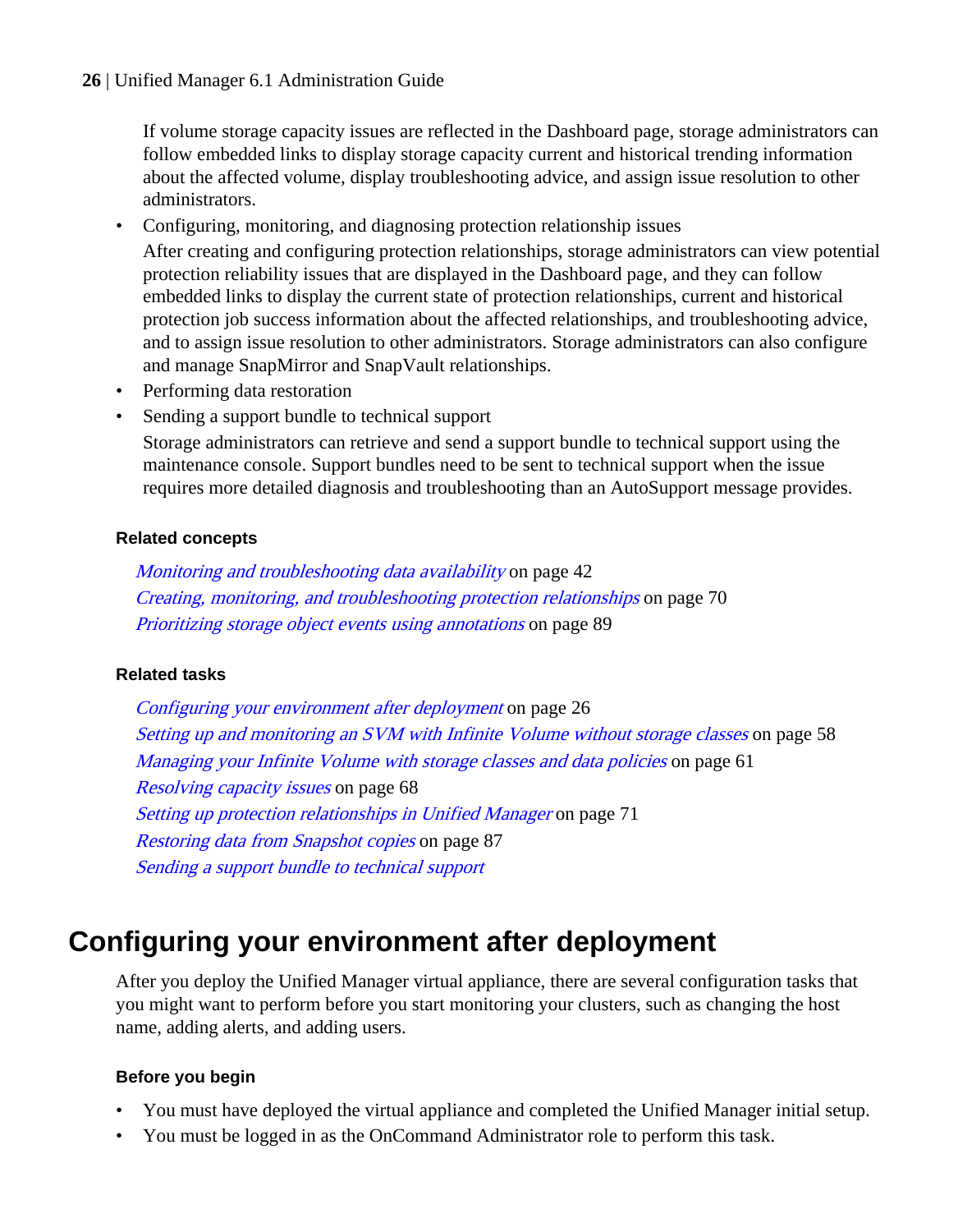## <span id="page-26-0"></span>**About this task**

After you complete the Unified Manager initial setup, you can add clusters. If you did not add clusters at that time, you must add them before you can start monitoring cluster objects. You can add clusters at any time. However, there are some configuration changes that you might want to make to Unified Manager prior to, or after, adding clusters.

# **Choices**

Changing the Unified Manager host name on page 27

When you deployed Unified Manager, an SSL certificate was generated for HTTPS access. A host name was associated with the certificate, allowing you to use the host name to access the Unified Manager web UI. You might want to change this host name after deployment.

• [Configuring Unified Manager to send alert notifications](#page-30-0) on page 31

After the clusters have been added to Unified Manager, you can monitor them, but you cannot receive notifications about events in your cluster environment until you configure several options, such as the email address from which notifications are sent, the users to receive the alerts, and so forth. You might also want to modify the default threshold settings at which events are generated.

• [Adding clusters and viewing the discovery status](#page-39-0) on page 40

You must manually add clusters to Unified Manager before you can monitor them.

## **Related references**

[Unified Manager roles and capabilities](#page-147-0) on page 148

# **Changing the Unified Manager host name**

When the virtual appliance is first deployed, the network host is assigned a name. You can change the host name after deployment. If you change the host name, you should also regenerate the HTTPS certificate.

## **Before you begin**

You must be signed in to Unified Manager as the maintenance user or have the OnCommand Administrator role assigned to you to perform these tasks.

## **About this task**

You can use the host name (or the host IP address) to access the product web UI. If you configured a static IP address for your network during deployment, then you would have designated a name for the network host. If you configured the network using DHCP, the host name should be taken from the DNS. If DHCP or DNS is not properly configured, the host name "OnCommand" is automatically assigned and associated with the security certificate.

Regardless of how the host name was assigned, if you change the host name and intend to use the new host name to access the Unified Manager web UI, you must generate a new security certificate.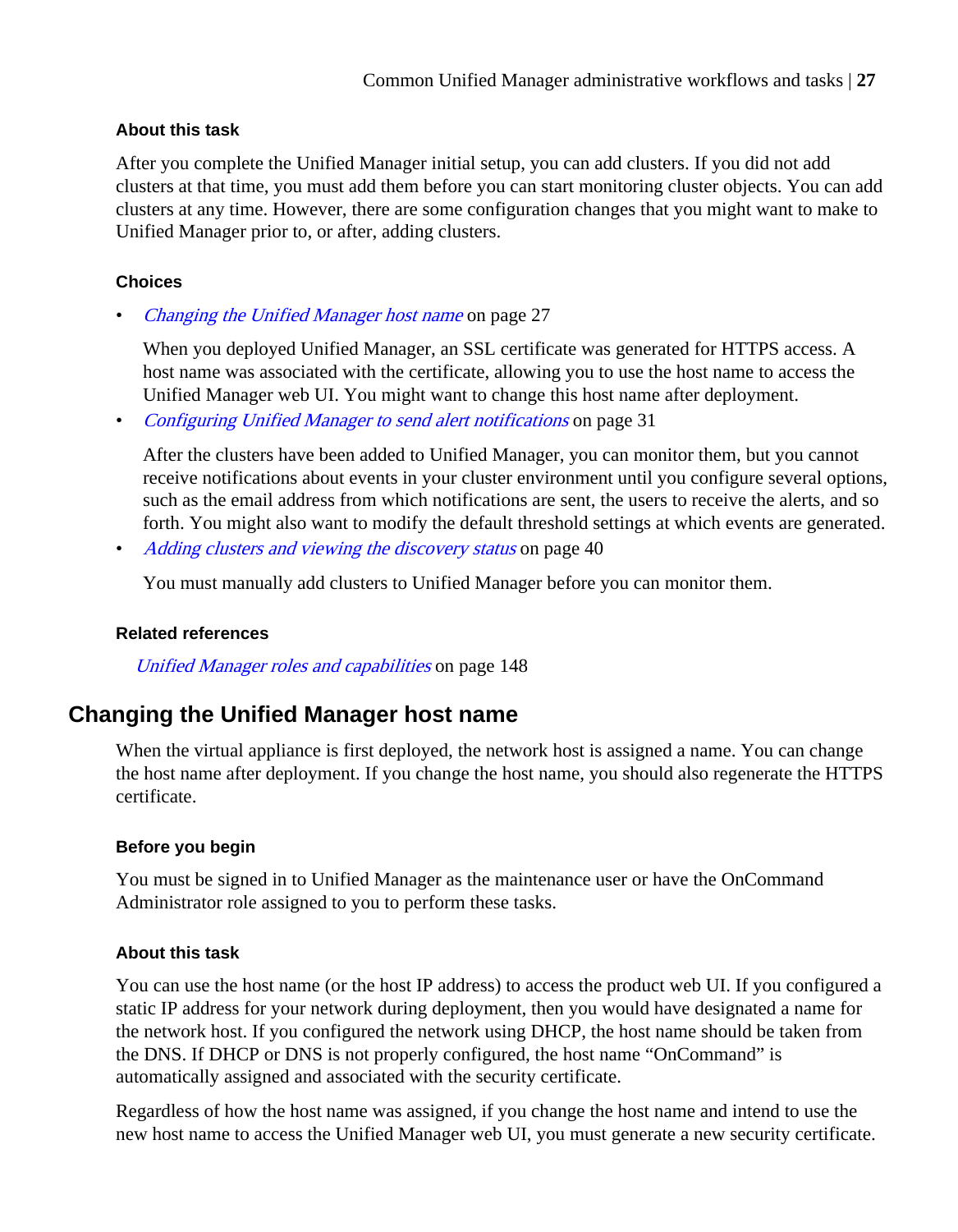If you access the web UI by using the server's IP address instead of the host name, you do not have to generate a new certificate if you change the host name. However, it is the best practice to update the certificate, so that the host name in the certificate matches the actual host name.

If you change the host name in Unified Manager, you must manually update the host name in Workflow Automation. The host name is not updated automatically.

The new certificate does not take effect until the Unified Manager virtual machine is restarted.

## **Steps**

**1.** *Edit the network settings* on page 28

You can change the host name from the Configure Network Settings dialog box, accessed from the Administration menu.

**2.** [Generate an HTTPS security certificate](#page-28-0) on page 29

If you want to use the new host name to access the Unified Manager web UI, you must regenerate the HTTPS certificate to associate it with the new host name.

**3.** [View the HTTPS security certificate](#page-29-0) on page 30

You should verify that the correct information is displayed after generating a new security certificate, then restart Unified Manager.

**4.** [Restart the Unified Manager virtual machine](#page-30-0) on page 31

If you regenerate the HTTPS certificate, then you must restart the virtual machine.

# **Editing the network settings**

You might want to edit network settings if an IP address changes due to the migration of a virtual machine (VM) to a different ESX server in a different domain, when maintenance is performed on your network equipment, if you switch from a DHCP to a static network configuration, or if you switch from a static network to a DHCP configuration.

# **Before you begin**

- You might need one or more of the following: host name or FODN, IP address, DHCP, network mask, gateway, primary and secondary DNS addresses, and search domains.
- If you are changing your network settings from DHCP-enabled to static network configuration, you should have done the following:
	- Ensured that the IP address and gateway are reachable
	- Ensured that the IP address does not contain a duplicate address
	- Verified that the primary and secondary DNS addresses are ready and available to send and receive network traffic
- You must be logged in as the OnCommand Administrator role to perform this task.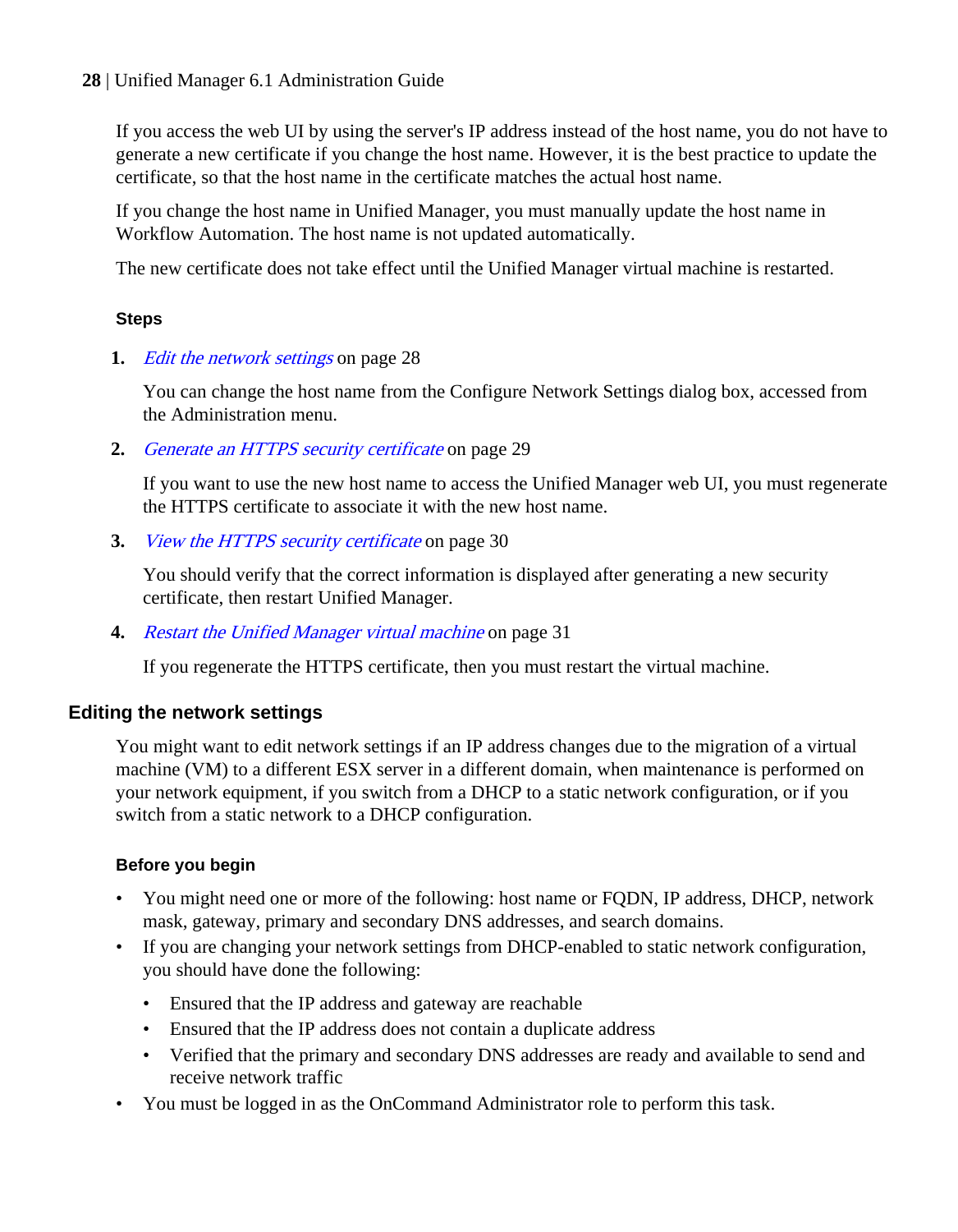## <span id="page-28-0"></span>**About this task**

When you switch to a DHCP configuration, the previous host name is replaced by the name specified by your DHCP server.

The self-signed SSL certificate generated during deployment is associated with the host name (or FQDN) and the IP address. If you change either of these values and want to use that new host name or IP address to connect to Unified Manager, then you must generate a new certificate. The new certificate does not take effect until the Unified Manager virtual machine is restarted.

## **Steps**

- **1.** Click **Administration > Configure Network Settings**.
- **2.** In the **Configure Network Settings** dialog box, modify the host and network settings, as required.

**Tip:** You can enter multiple comma-separated values in the Secondary DNS Address and Search Domains fields.

## **3.** Click **Update**.

## **After you finish**

After you have modified the settings of your network configuration, you can use the updated configuration to access Unified Manager.

## **Related tasks**

[Changing the Unified Manager host name](#page-26-0) on page 27

# **Generating an HTTPS security certificate**

You might generate a new HTTPS security certificate for multiple reasons, including if you want to sign with a different Certificate Authority or if the current security certificate has expired. The new certificate replaces the existing certificate.

## **Before you begin**

You must be logged in as the OnCommand Administrator role to perform this task.

## **About this task**

**Attention:** If connections that enable performance monitoring are currently configured between the Unified Manager server and one or more Performance Manager servers, executing this task invalidates those connections and deactivates any further performance monitoring updates from Performance Manager servers to the Unified Manager web UI. You must reactivate those connections after completing this task.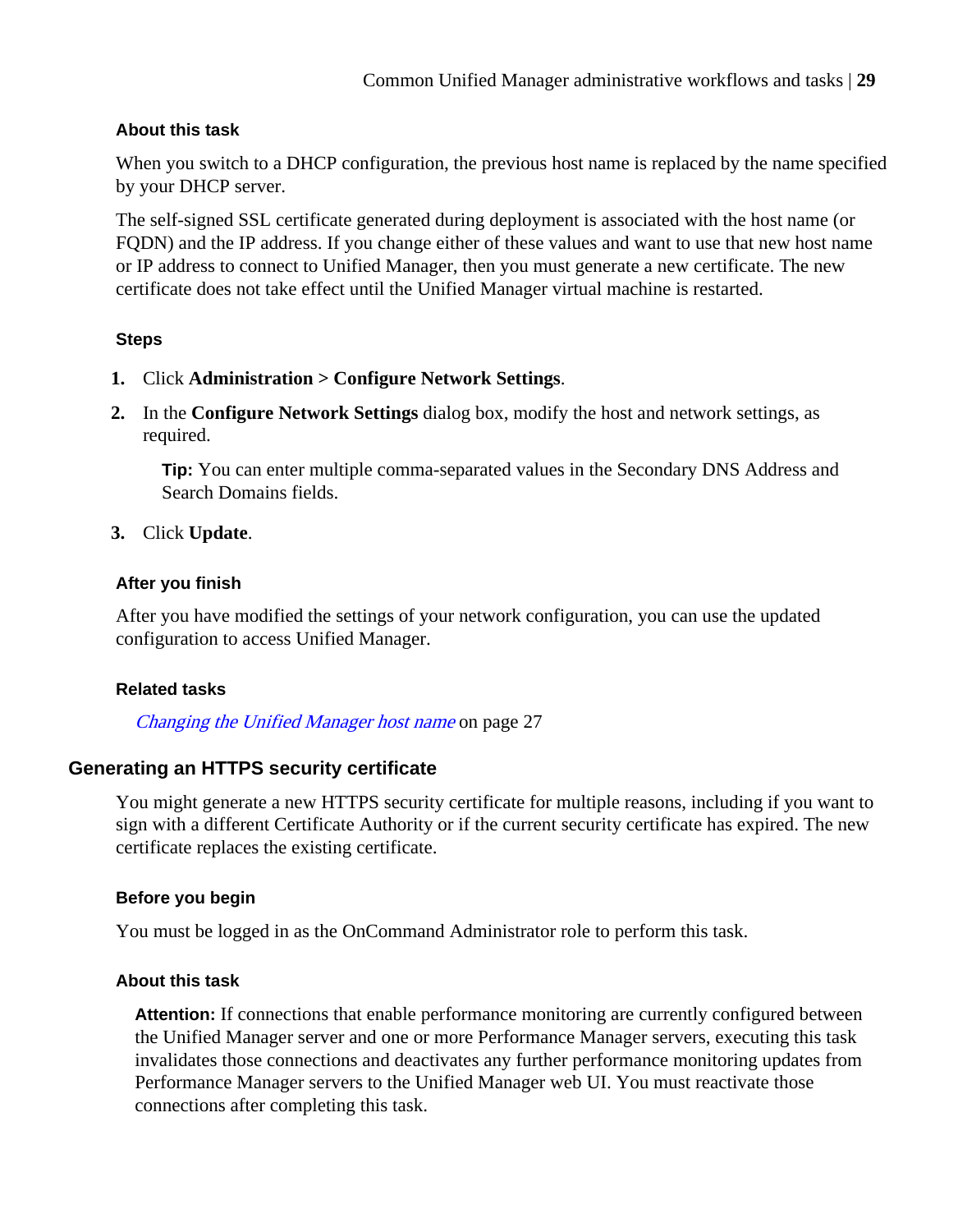## <span id="page-29-0"></span>**Steps**

- **1.** Click **Administration > Setup Options**.
- **2.** In the **Setup Options** dialog box, click **Management Server > HTTPS**.
- **3.** Click **Regenerate HTTPS Certificate**.

**Important:** You must restart the Unified Manager virtual machine before the new certificate takes effect. You can use the **System Configuration** option in the NetApp maintenance console.

#### **After you finish**

After generating a new certificate, you can verify the new certificate information by viewing the HTTPS certificate.

If you need to reactivate performance monitoring updates from Performance Manager servers to the Unified Manager server, you must delete the connections that were invalidated by this task and reconfigure new connections.

#### **Related tasks**

[Changing the Unified Manager host name](#page-26-0) on page 27

## **Viewing the HTTPS security certificate**

You can compare the HTTPS certificate details to the retrieved certificate in your browser to ensure that your browser's encrypted connection to Unified Manager is not being intercepted. You can also view the certificate to verify the content of a regenerated certificate or to view alternate URL names from which you can access Unified Manager.

#### **Before you begin**

You must be logged in as the OnCommand Administrator role to perform this task.

#### **Steps**

- **1.** Click **Administration > Setup Options**.
- **2.** In the **Setup Options** dialog box, click **Management Server > HTTPS**.
- **3.** Click **View HTTPS Certificate**.

The Subject DN field should display the same host name or fully qualified domain name (FQDN) that is displayed in the Configure Network Settings dialog box. The IP addresses should also be the same in the certificate and in the network settings.

To view more detailed information about the security certificate, you can view the connection certificate in your browser.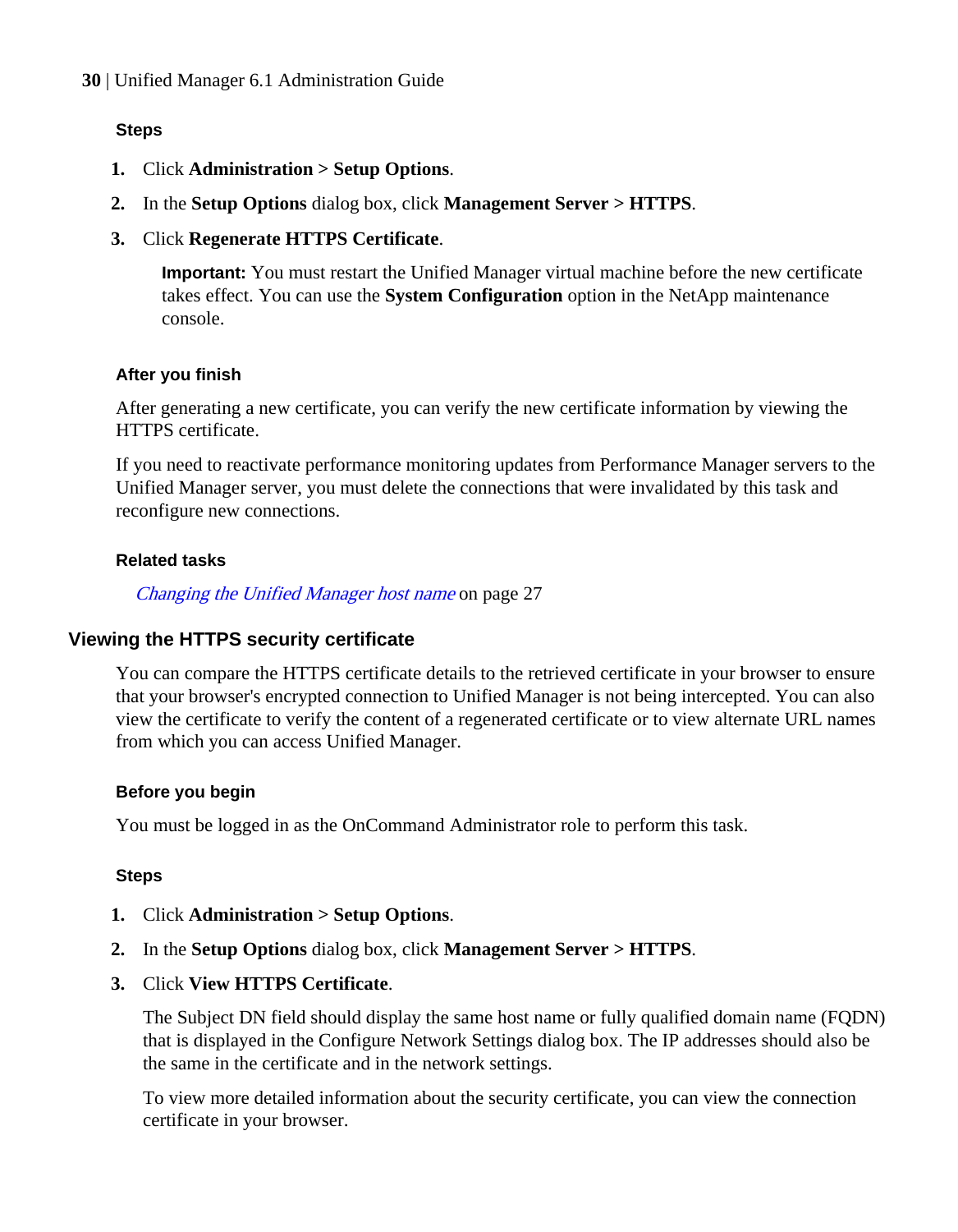#### <span id="page-30-0"></span>**Related tasks**

[Changing the Unified Manager host name](#page-26-0) on page 27

#### **Restarting the Unified Manager virtual machine**

You can restart the virtual machine from the maintenance console. You might need to restart after generating a new security certificate or if there is a problem with the virtual machine.

#### **Before you begin**

The virtual appliance must be powered on.

You must be logged in to the NetApp maintenance console as the maintenance user.

#### **About this task**

You can also restart the virtual machine from vSphere by using the Restart Guest option. See the VMware documentation for more information.

#### **Steps**

- **1.** Access the maintenance console.
- **2.** Select **System Configuration > Reboot Virtual Machine.**
- **3.** Start the Unified Manager GUI from your browser and log in.

## **Related tasks**

[Changing the Unified Manager host name](#page-26-0) on page 27

# **Configuring Unified Manager to send alert notifications**

You can configure Unified Manager to send notifications that alert you about events in your environment. Before notifications can be sent, you must configure several other Unified Manager options.

#### **Before you begin**

You must be logged in as the OnCommand Administrator role to perform this task.

## **About this task**

After deploying the virtual appliance and completing the initial Unified Manager configuration, you should consider configuring your environment to trigger alerts and generate notification emails or SNMP traps.

You can complete the following tasks to properly configure your environment and to add alerts.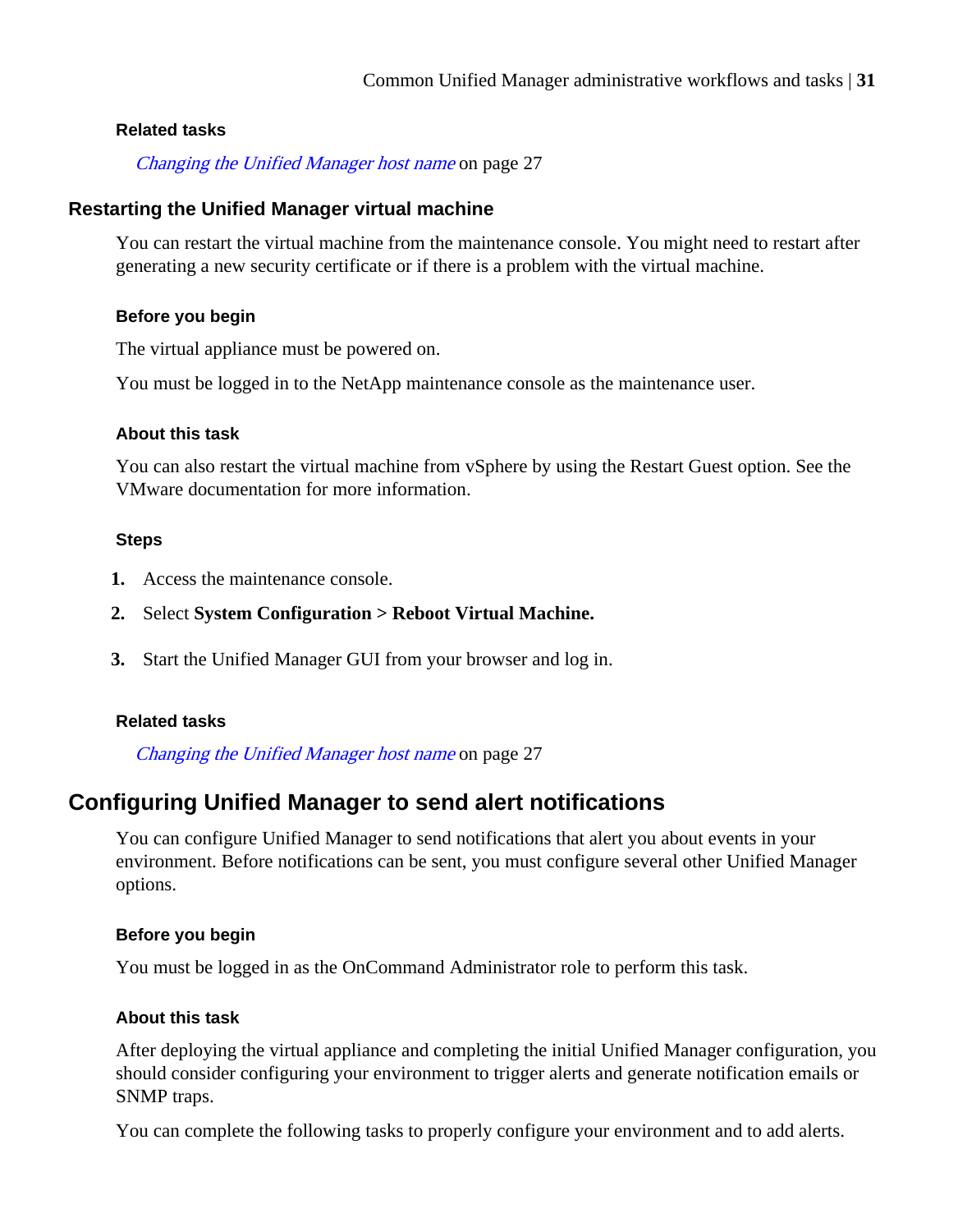## **Steps**

**1.** *Configure notification settings* on page 32

If you want alert notifications sent when certain events occur in your environment, you must supply an email address from which the alert notification can be sent. If your configuration uses an SMTP server for email authentication, then you must provide the user name and password for the server. If you want to use SNMP traps, you can select that option and provide the necessary information.

**2.** [Enable remote authentication](#page-32-0) on page 33

If you want remote LDAP or Active Directory users to access the Unified Manager instance and receive alert notifications, then you must enable remote authentication.

**3.** [Add authentication servers](#page-33-0) on page 34

If you enable remote authentication, then you must identify authentication servers.

**4.** [Edit global threshold settings](#page-34-0) on page 35

You can modify the threshold settings for aggregates, volumes, and certain types of protection relationships. These settings determine when an event should be generated, which can affect when an alert notification is sent.

**5.** [Add users](#page-36-0) on page 37

You can add several different types of local or remote users and assign specific roles. When you create an alert, you assign a user to receive the alert notifications.

**6.** [Add alerts](#page-37-0) on page 38

After you have added the email address for sending notifications, added users to receive the notifications, configured your network settings, and configured SMTP and SNMP options needed for your environment, then you can assign alerts.

# **Configuring notification settings**

You can configure the settings for the Unified Manager server to send alert notifications when an event is generated or when it is assigned to a user. You can configure the corresponding mail server to be used and various notification mechanisms—for example, alert notifications can be sent as emails or SNMP traps.

# **Before you begin**

The following information must be available:

- Email address from which the alert notification is sent
- Host name, user name, password, and default port to configure the SMTP server
- SNMP version, trap destination host, outbound trap port, and community to configure the SNMP trap

You must be assigned either the OnCommand Administrator role or the Storage Administrator role to perform this task.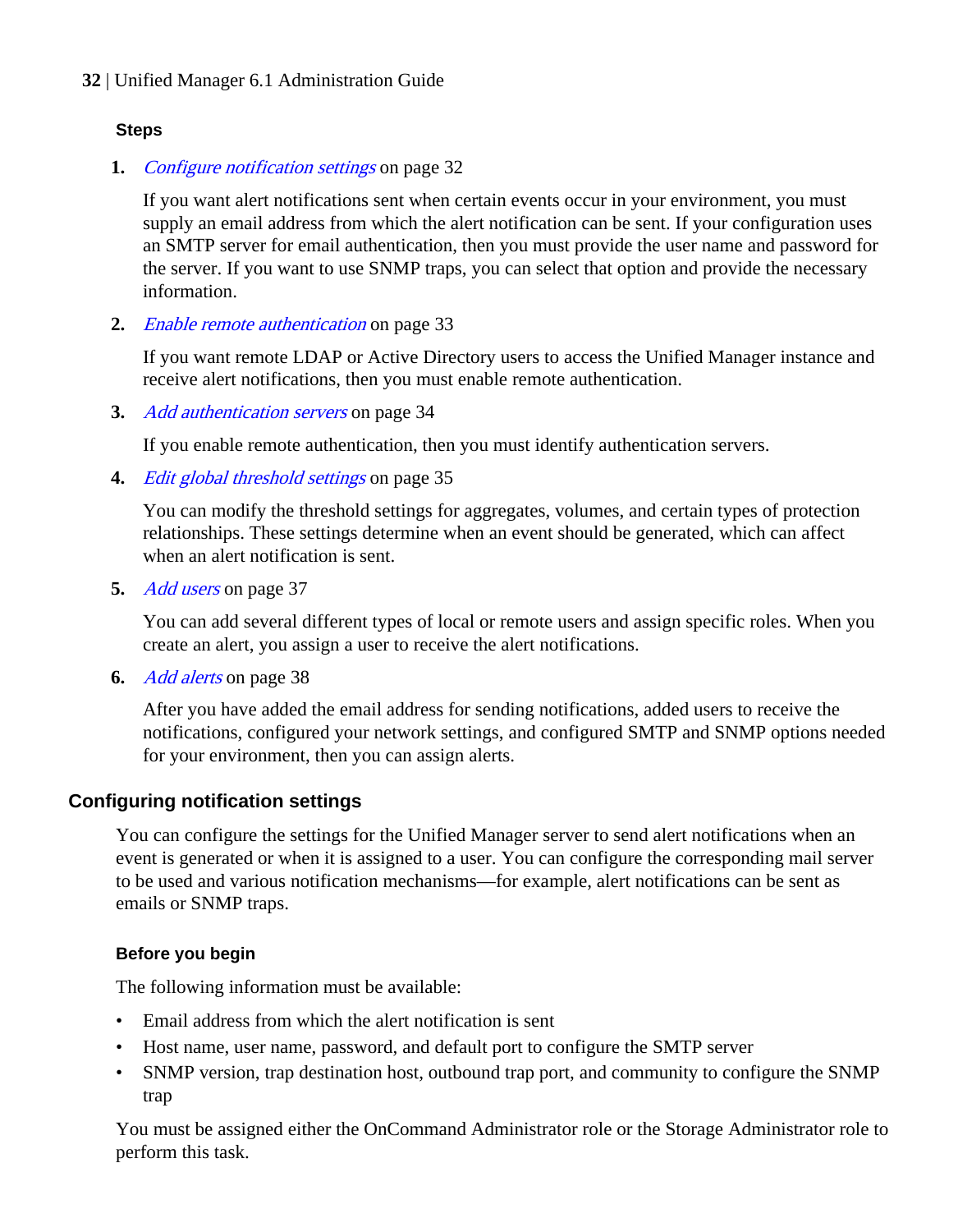## <span id="page-32-0"></span>**Steps**

- **1.** Click **Administration > Setup Options**.
- **2.** In the **Setup Options** dialog box, click **General Settings > Notification**.
- **3.** In the **Notification Setup Options** dialog box, configure the appropriate settings.

You can specify the email address and SMTP server from which the alert notifications are sent, and enter the SNMP trap settings.

**Tip:** If the host name of the SMTP server cannot be resolved, you can specify the IP address of the SMTP server instead of the host name.

#### **Related tasks**

[Configuring Unified Manager to send alert notifications](#page-30-0) on page 31

## **Enabling remote authentication**

Using Open LDAP or Active Directory, you can enable remote authentication so that the management server can communicate with your authentication servers and so that users of the authentication servers can use Unified Manager to manage the storage objects and data.

#### **Before you begin**

You must be logged in as the OnCommand Administrator role to perform this task.

#### **About this task**

If remote authentication is disabled, remote users or groups can no longer access Unified Manager.

The only two supported remote authentication methods are Active Directory and Open LDAP. LDAPS is not supported.

## **Steps**

- **1.** Click **Administration > Setup Options**.
- **2.** In the **Setup Options** dialog box, click **Management Server > Authentication**.
- **3.** Select **Enable Remote Authentication**.

If you are using Active Directory Authentication Service, you can enter the Administrator Name using one of the following formats:

- domainname/username
- username@domainname
- Bind Distinguished Name (using appropriate LDAP notation)
- **4.** Optional: Add authentication servers and test the authentication.
- **5.** Click **Save and Close**.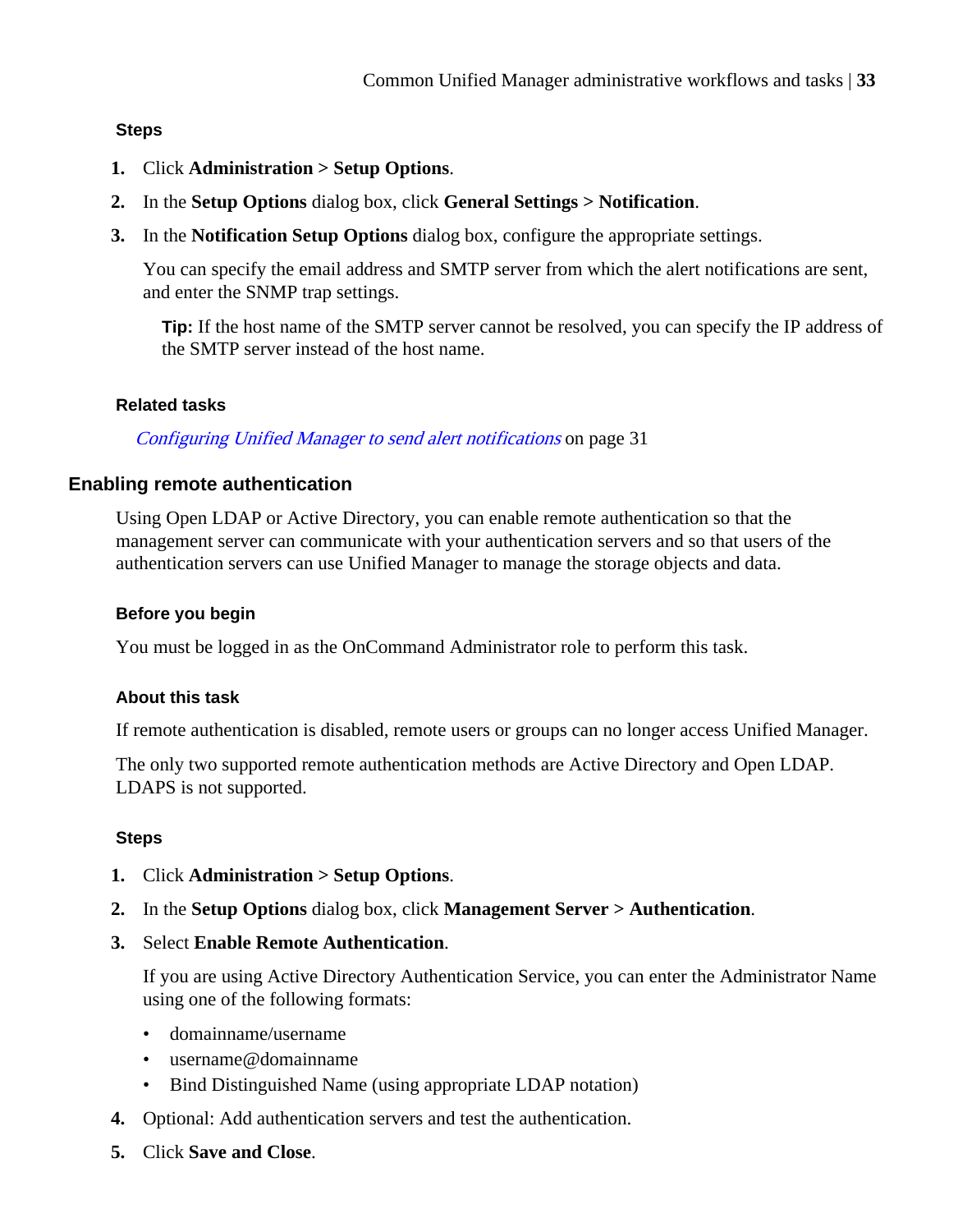#### <span id="page-33-0"></span>**Related tasks**

[Configuring Unified Manager to send alert notifications](#page-30-0) on page 31 Adding authentication servers on page 34

#### **Adding authentication servers**

You can add authentication servers and enable remote authentication on the management server to enable remote users within the authentication server to access Unified Manager.

#### **Before you begin**

- The following information must be available:
	- Host name or IP address of the authentication server
	- Port number of the authentication server
- You must have enabled remote authentication and configured your authentication service so that the management server can authenticate remote users or groups in the authentication server.
- You must be logged in as the OnCommand Administrator role to perform this task.

#### **About this task**

If the authentication server that you are adding is part of a high-availability pair (using the same database), you can also add the partner authentication server. This enables the management server to communicate with the partner when one of the authentication servers is unreachable.

#### **Steps**

- **1.** Click **Administration > Setup Options**.
- **2.** In the **Setup Options** dialog box, click **Management Server > Authentication**.
- **3.** In the Servers area, click **Add**.
- **4.** In the **Add Authentication Server** dialog box, specify either the host name or IP address of the server, and the port details.
- **5.** Click **Add**.

#### **Result**

The authentication server that you added is displayed in the Servers area.

#### **After you finish**

Perform a test authentication to confirm that you are able to authenticate users in the authentication server that you added.

#### **Related tasks**

[Configuring Unified Manager to send alert notifications](#page-30-0) on page 31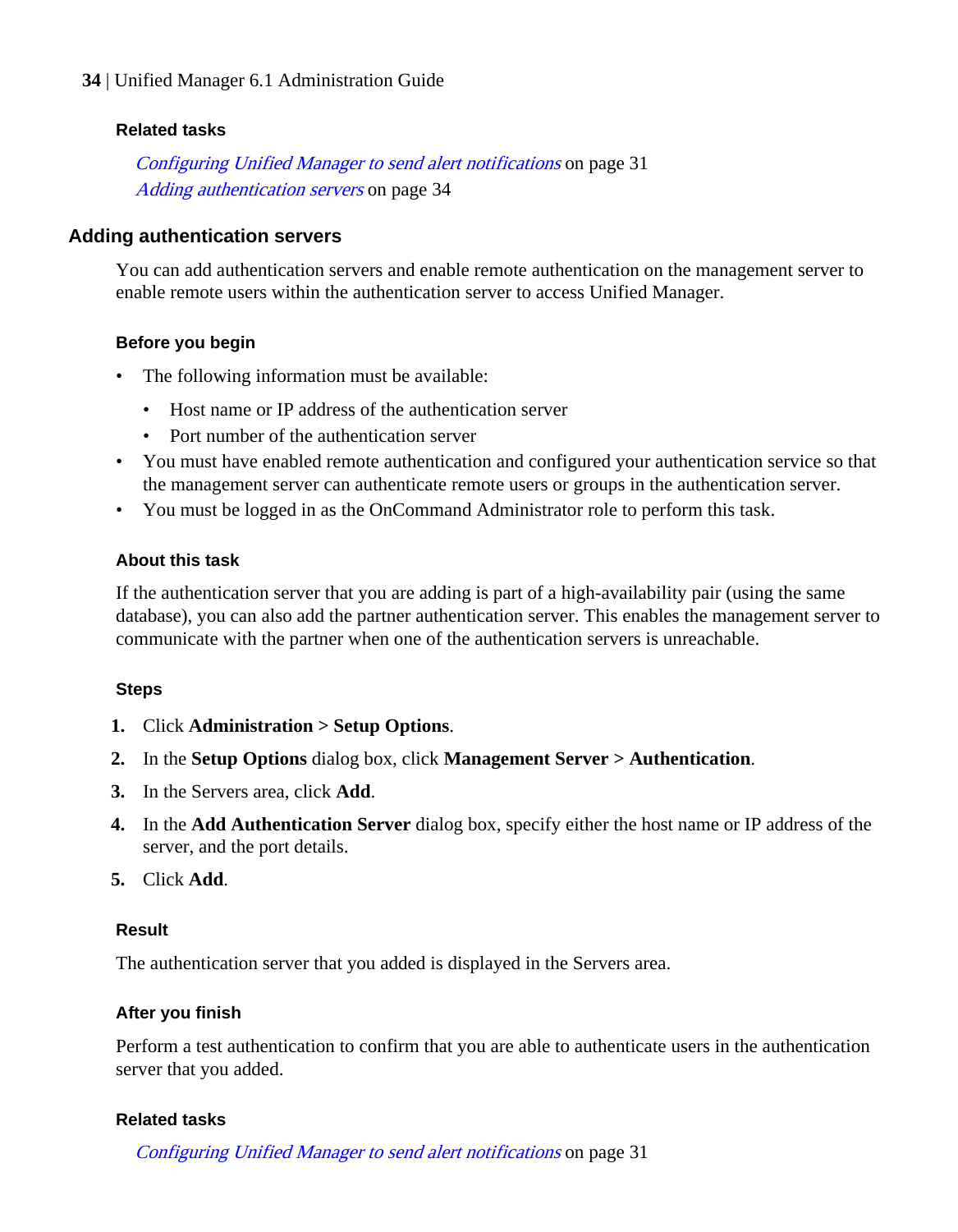# <span id="page-34-0"></span>**Editing global threshold settings**

You can configure global threshold conditions for capacity, growth, Snapshot reserve, quotas, and inodes to monitor your aggregate and volume size effectively. You can also edit the settings for generating events for exceeding lag thresholds.

#### **About this task**

Global threshold settings apply to all objects with which they are associated, such as aggregates, volumes, and so forth. When thresholds are crossed, an event is generated and, if alerts are configured, an alert notification is sent. Threshold defaults are set to recommended values, but you can modify them to generate events at intervals to meet your specific needs. When thresholds are changed, events are generated or obsoleted in the next monitoring cycle.

Global threshold settings are accessible from the Setup Options dialog box. You can also modify threshold settings for individual objects, from the inventory page or the details page for that object.

## **Choices**

• Configuring global aggregate threshold values on page 35

You can edit the threshold settings for capacity, growth, and Snapshot copies for all aggregates to track any threshold breach.

• [Configuring global volume threshold values](#page-35-0) on page 36

You can edit the threshold settings for capacity, Snapshot copies, quotas, volume growth, overwrite reserve space, and inodes for all volumes to track any threshold breach.

• [Editing unmanaged relationship lag thresholds](#page-36-0) on page 37

You can increase or decrease the warning or error lag time percentage so that events are generated at intervals that are more appropriate to your needs.

## **Related tasks**

[Configuring Unified Manager to send alert notifications](#page-30-0) on page 31

# **Configuring global aggregate threshold values**

You can configure global threshold values for all aggregates to track any threshold breach. Appropriate events are generated for threshold breaches and you can take preventive measures based on these events. You can configure the global values based on the best practice settings for thresholds that apply to all monitored aggregates.

## **Before you begin**

You must be assigned either the OnCommand Administrator role or the Storage Administrator role to perform this task.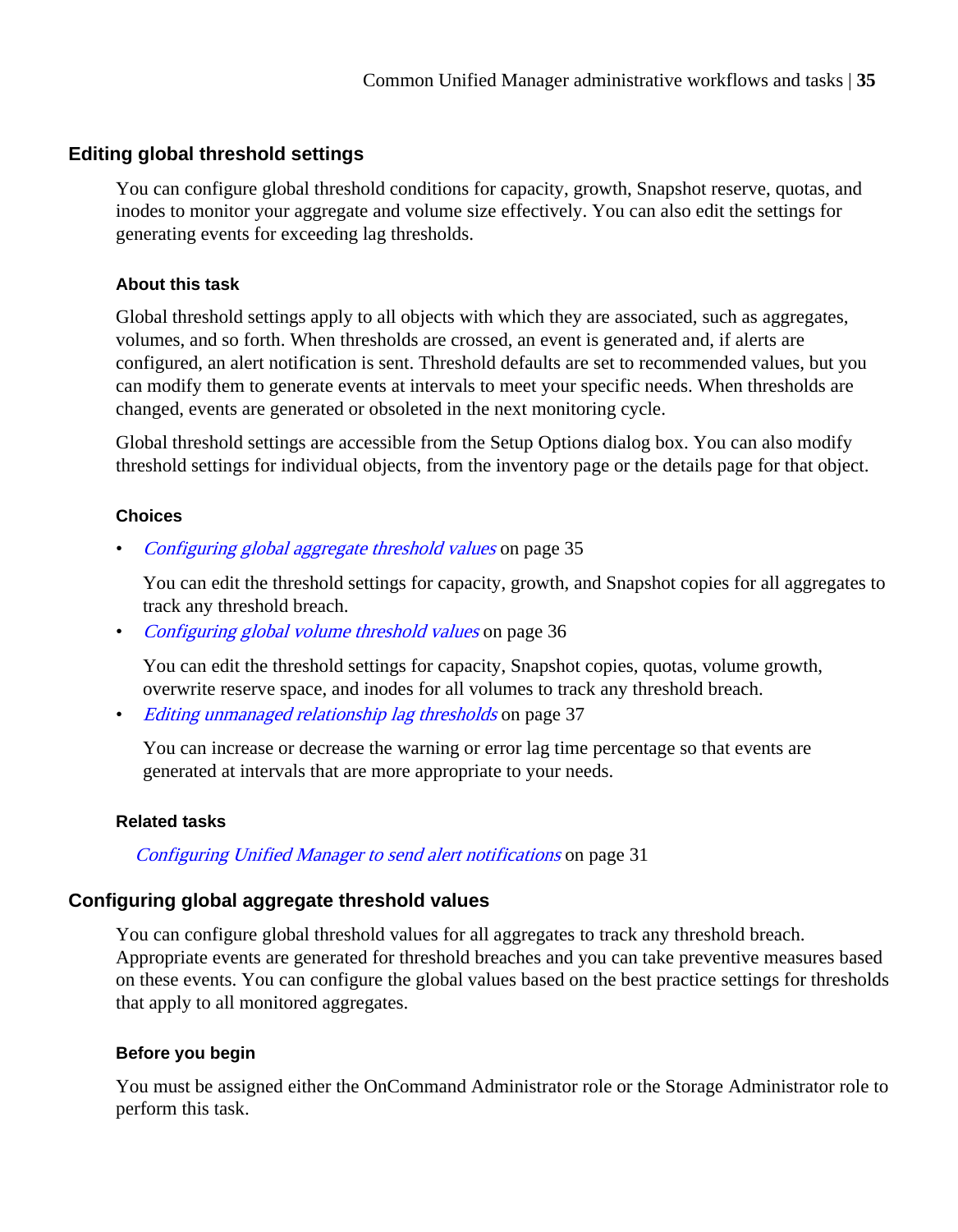# <span id="page-35-0"></span>**About this task**

- Most of the threshold options have default values for better monitoring. However, you can change the values to suit the requirements of your environment.
- The threshold values are not applicable to the root aggregate of the node.

# **Steps**

- **1.** Click **Administration > Setup Options**.
- **2.** In the **Setup Options** dialog box, click **Thresholds > Aggregates**.
- **3.** Configure the appropriate threshold values for capacity, growth, and Snapshot copies.
- **4.** Click **Save and Close**.

# **Configuring global volume threshold values**

You can configure the global threshold values for all volumes to track any threshold breach. Appropriate events are generated for threshold breaches, and you can take preventive measures based on these events. You can configure the global values based on the best practice settings for thresholds that apply to all monitored volumes.

## **Before you begin**

You must be assigned either the OnCommand Administrator role or the Storage Administrator role to perform this task.

## **About this task**

Most of the threshold options have default values for better monitoring. However, you can change the values to suit the requirements of your environment.

## **Steps**

- **1.** Click **Administration > Setup Options**.
- **2.** In the **Setup Options** dialog box, click **Thresholds > Volumes**.
- **3.** Configure the appropriate threshold values for capacity, Snapshot copies, quotas, volume growth, and inodes.
- **4.** Click **Save and Close**.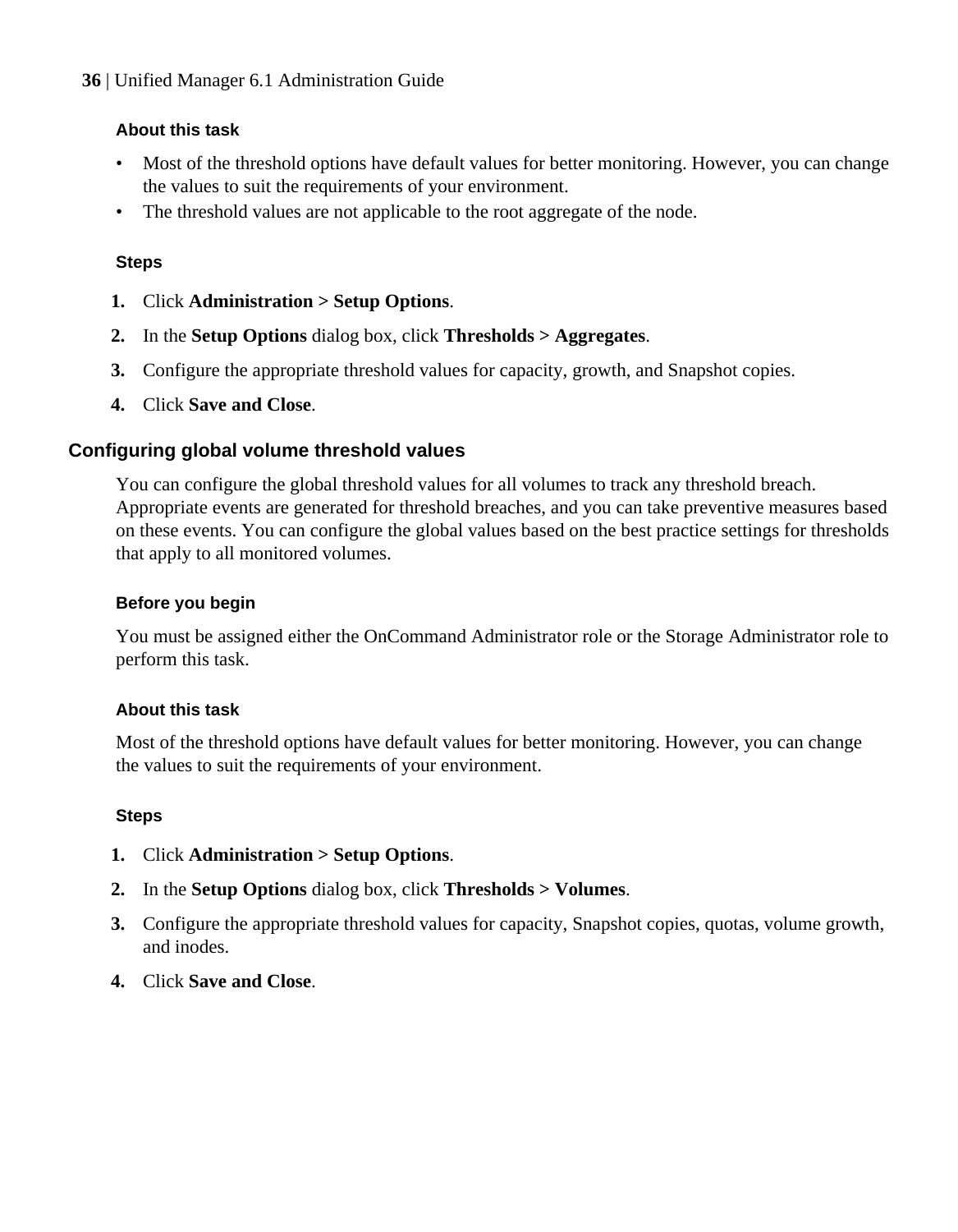# **Editing unmanaged relationship lag threshold settings**

You can edit the default lag warning and error threshold settings for unmanaged protection relationships so that events are generated at intervals that are more appropriate to your needs.

#### **Before you begin**

You must be assigned either the OnCommand Administrator role or the Storage Administrator role to perform this task.

#### **Steps**

- **1.** Click **Administration > Setup Options**.
- **2.** In the **Setup Options** dialog box, click **Thresholds > Relationships**.
- **3.** In the **Lag** area of the **Relationships Thresholds Setup Options** dialog box, increase or decrease the warning or error lag time percentage as needed.
- **4.** Click **Save and Close**.

# **Adding a user**

You can create local users or database users by using the Manage Users page. You can also add remote users or groups belonging to an authentication server. You can assign roles to these users and based on the privileges of the roles, users can effectively manage the storage objects and data using Unified Manager or view data in a database.

# **Before you begin**

- To add a remote user or group, you must have enabled remote authentication and configured your authentication server.
- You must be logged in as the OnCommand Administrator role to perform this task.

# **About this task**

If you add a group from active directory, then all direct members and nested subgroups can authenticate to Unified Manager. If you add a group from OpenLDAP or Other authentication services, then only direct members of that group can authenticate to Unified Manager.

# **Steps**

- **1.** Click **Administration > Manage Users**.
- **2.** In the **Manage Users** page, click **Add**.
- **3.** In the **Add User** dialog box, select the type of user that you want to create and enter the required information.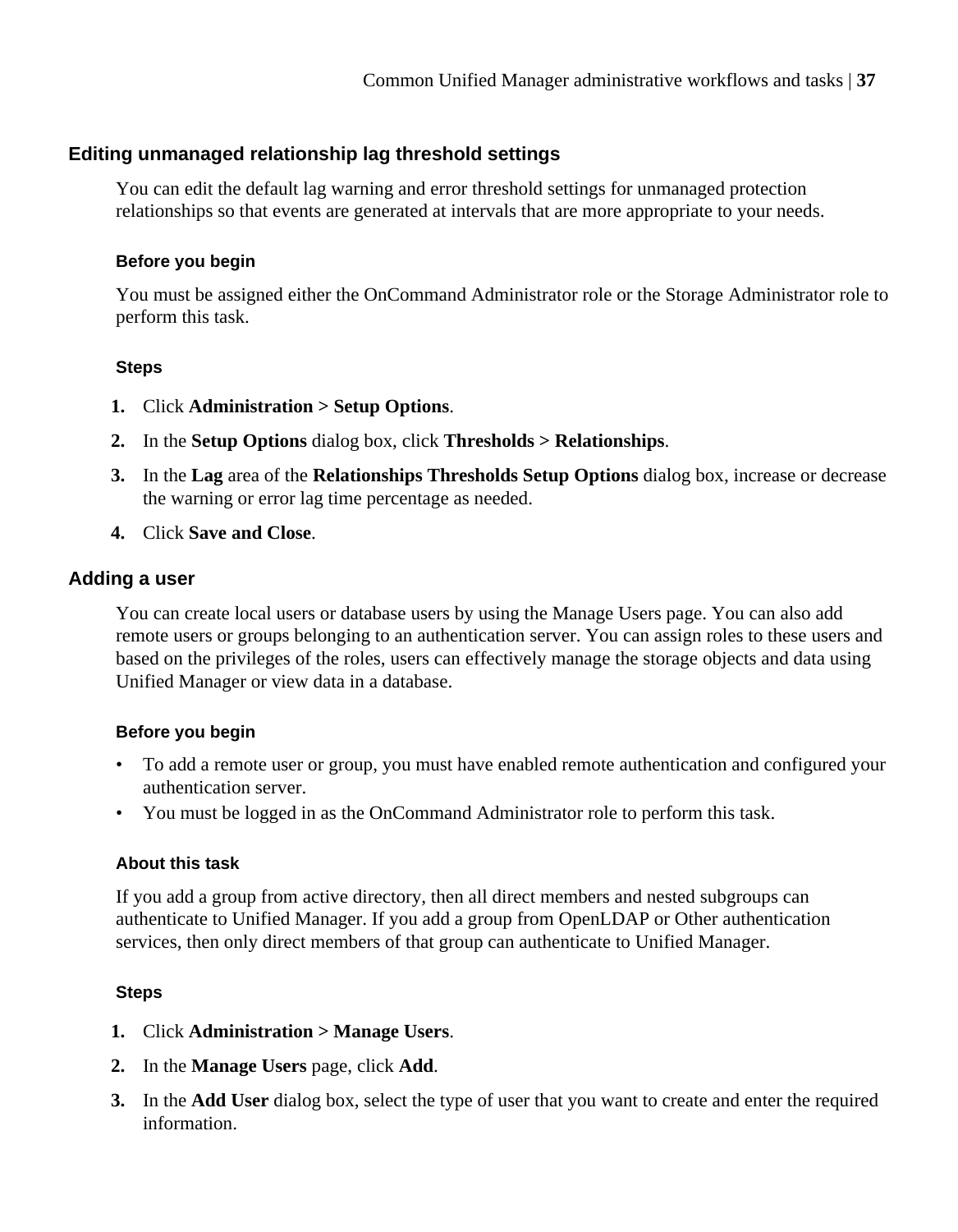<span id="page-37-0"></span>When entering the required user information, you must specify an email address unique to that user. Specifying email addresses shared by multiple users must be avoided.

**4.** Click **Add**.

#### **Related tasks**

[Configuring Unified Manager to send alert notifications](#page-30-0) on page 31

# **Adding an alert**

You can create alerts to notify you when a particular event is generated. You can create alerts for a single resource, group of resources, events of a particular severity type, and specify the frequency with which you want to be notified.

#### **Before you begin**

- You must have configured notification settings such as the email address, SMTP server, and SNMP trap host so that the Unified Manager server can use these settings to send notifications to users when an event is generated.
- The following information must be available: resources and events for which you want to trigger the alert, and user names or email addresses of users you want to notify.
- You must be logged in as the OnCommand Administrator role to perform this task..

#### **About this task**

• You can create an alert based on resources or events or both.

#### **Steps**

- **1.** Click **Administration > Manage Alerts**.
- **2.** In the **Alerts** page, click **Add**.
- **3.** In the **Add Alert** dialog box, perform the following steps:
	- a) Click **Name** and enter a name and description for the alert.
	- b) Click **Resources** and select the resources to be included or excluded from the alert.

You can set a filter by specifying a text string in the **Name contains** field to select a group of resources. Based on the text string you specify, the list of available resources displays only those resources that match the filter rule.

**Note:** The text string that you specify is case-sensitive.

If a resource conforms to both the include and exclude rules that you have specified, the exclude rule takes precedence over the include rule, and the alert is not generated for events related to the excluded resource.

**Tip:** To select more than one resource, press the Ctrl key while you make your selections.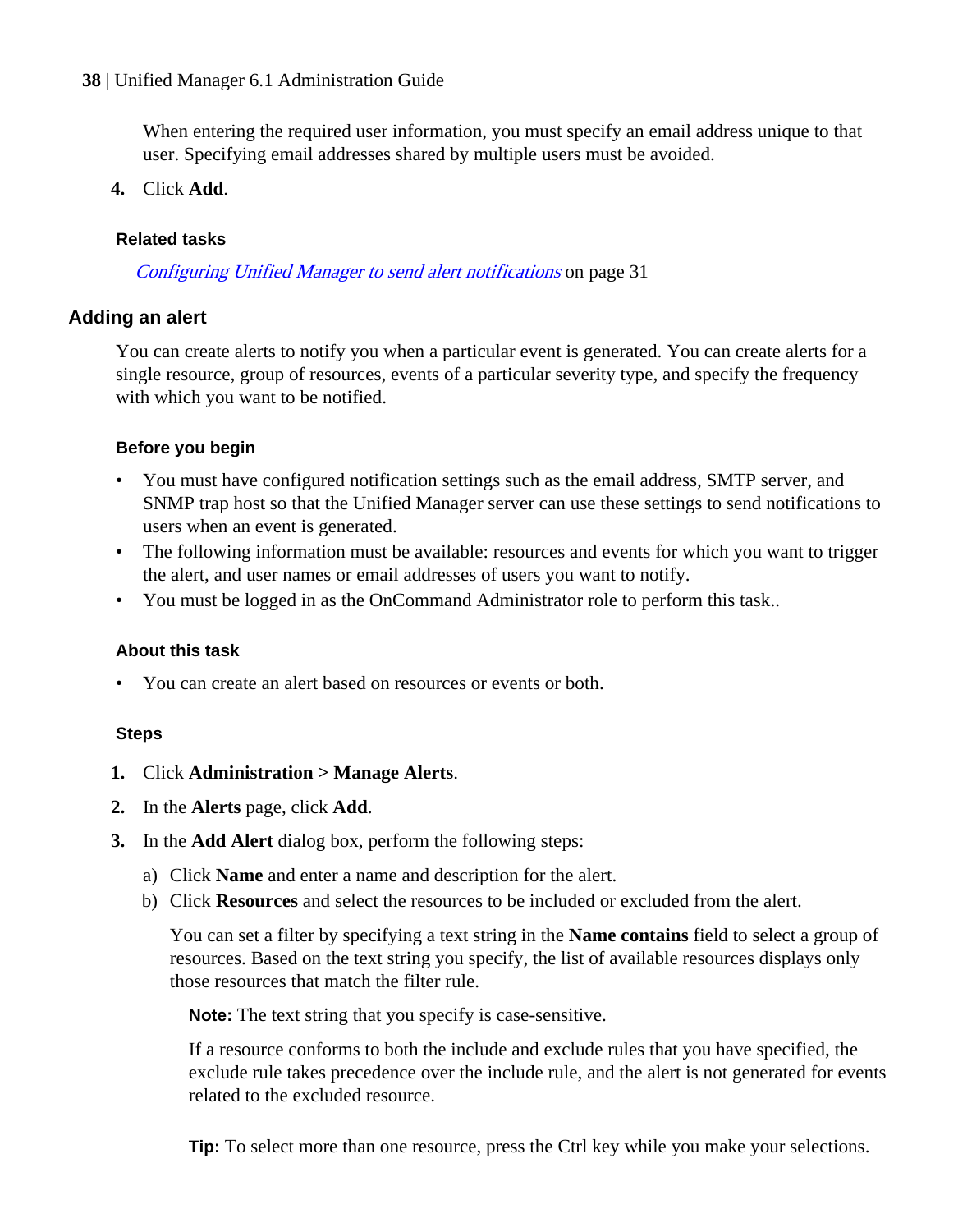c) Click **Events** and select the events based on the event name or event severity type for which you want to trigger an alert.

**Tip:** To select more than one event, press the Ctrl key while you make your selections.

d) Click **Recipients** and select the users that you want to notify when the alert is generated and the notification frequency.

**Note:** If you modify the email address that is specified for the user and reopen the alert for editing, the **Name** field appears blank because the modified email address is no longer mapped to the user that was previously selected. Also, if you have modified the email address of the selected user from the Manage Users page, the modified email address is not updated for the selected user.

You can also choose to notify users through SNMP traps.

**4.** Click **Save**.

# **Example for adding an alert**

This example shows how to create an alert that meets the following requirements:

- Alert name: Test
- Resources: includes all volumes whose name contains "abc" and excludes all the volumes whose name contains "xyz"
- Events: includes all critical events
- Recipients: includes "sample@domain.com" and the user has to be notified every 15 minutes

Perform the following steps in the Add Alert dialog box:

- **1.** Click **Name** and enter **Test** in the **Alert Name** field.
- **2.** Click **Resources** and in the Include tab, select Volumes from the drop-down list.
	- **a.** Enter **abc** in the **Name contains** field to display the volumes whose name contains abc.
	- **b.** Select <<**All Volumes whose name contains 'abc'>>** from the Available Resources area and move it to the Selected Resources area.
	- **c.** Click **Exclude** and enter **xyz** in the **Name contains** field and then click **Add**.
- **3.** Click **Events** and select Critical from the **Event Severity** field.
- **4.** Select **All Critical Events** from the Matching Events area and move it to the Selected Events area.
- **5.** Click **Recipients** and enter **sample@domain.com** in the **Alert these users** field.
- **6.** Select **Remind every 15 minutes** to set the frequency to notify the user every 15 minutes. You can configure an alert to repeatedly send notification to the recipients for a specified time. You should determine the time from which the event notification is active for the alert.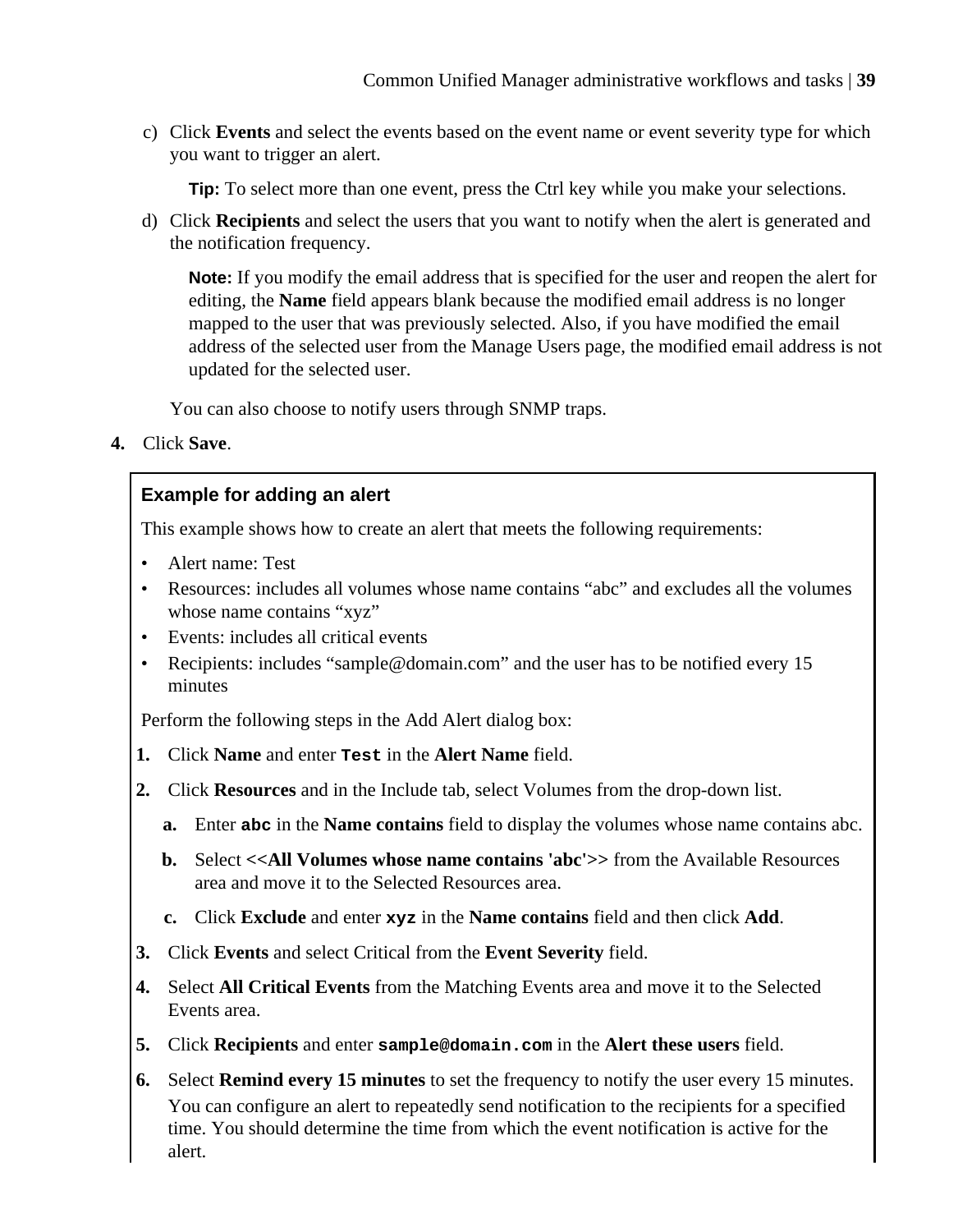<span id="page-39-0"></span>**7.** Click **Save**.

#### **Related concepts**

[Event state definitions](#page-18-0) on page 19

#### **Related tasks**

[Configuring Unified Manager to send alert notifications](#page-30-0) on page 31

# **Related references**

[Description of event severity types](#page-100-0) on page 101 [Description of event impact levels](#page-100-0) on page 101

# **Adding clusters**

You can add an existing cluster to Unified Manager to monitor the cluster and obtain information such as its health, capacity, and configuration. You can also view the cluster discovery status from the Data Sources page.

#### **Before you begin**

- The following information must be available:
	- Host name or cluster management IP address

The host name is the FQDN or short name that Unified Manager uses to connect to the cluster. This host name must resolve to the cluster-management IP address. The cluster-management IP address must be the cluster-management LIF of the admin Storage Virtual Machine (SVM). If you use a node-management LIF, the operation fails.

- Data ONTAP administrator user name and password
- Type of protocol (HTTP or HTTPS) that can be configured on the cluster and the port number of the cluster
- You must be assigned either the OnCommand Administrator role or the Storage Administrator role to perform this task.

# **Steps**

- **1.** Click **Storage > Clusters**.
- **2.** From the **Clusters** page, click **Add**.
- **3.** In the **Add Cluster** dialog box, specify the values, such as the host name or IP address of the cluster, user name, password, protocol for communication, and port number.

By default, the HTTPS protocol is selected.

**4.** Click **Add**.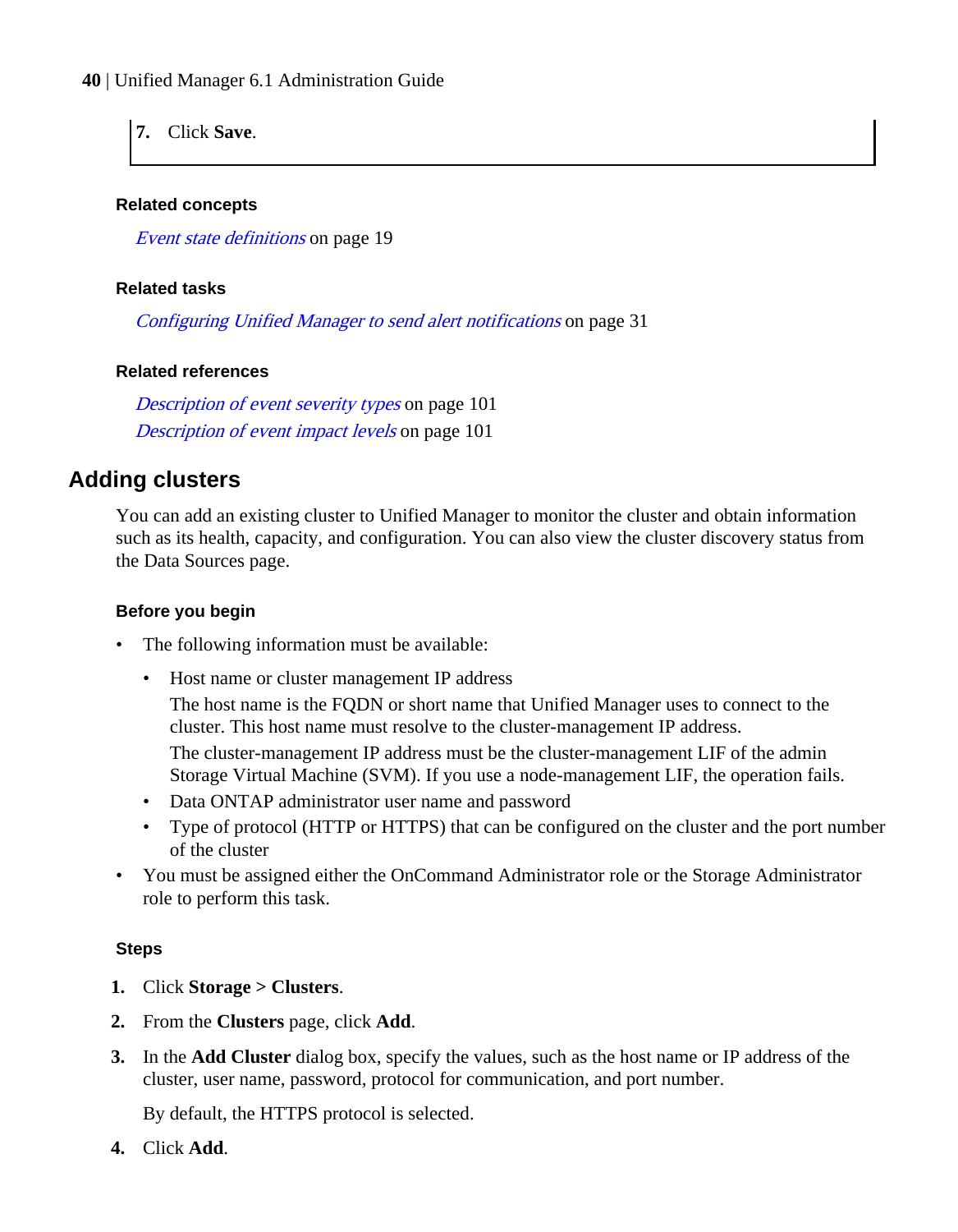- **5.** If HTTPS is selected, perform the following steps:
	- a) In the **Authorize Host** dialog box, click **View Certificate** to view the certificate information of the cluster.
	- b) Click **Yes**.

Unified Manager checks the certificate only when the cluster is initially added, but does not check it for each API call to Data ONTAP.

If the certificate has expired, you cannot add the cluster. You must renew the certificate and then add the cluster.

For more information, see [KB article 1014389](https://kb.netapp.com/support/index?page=content&id=1014389) How to renew an SSL certificate in clustered Data ONTAP (login required).

- **6.** Optional: View the cluster discovery status by performing the following steps:
	- a) Click the **Data Sources** link from the discovery status message displayed in the **Clusters** page.
	- b) Review the cluster discovery status from the **Data Sources** page.

#### **Result**

The cluster is added to the Unified Manager database after the default monitoring interval of approximately 15 minutes.

# **Changing the local user password**

You can change your login password to prevent potential security risks.

# **Before you begin**

You must be logged in as a local user.

#### **About this task**

The passwords for the maintenance user and for the remote user cannot be changed from the web UI. To change the maintenance user password, use the Unified Manager maintenance console. To change the remote user password, contact your password administrator.

#### **Steps**

- **1.** Log in to Unified Manager.
- **2.** Click **user\_name > Change Password**.

The **Change Password** option is not displayed if you are a remote user.

- **3.** In the **Change Password** dialog box, enter the details as required.
- **4.** Click **Save**.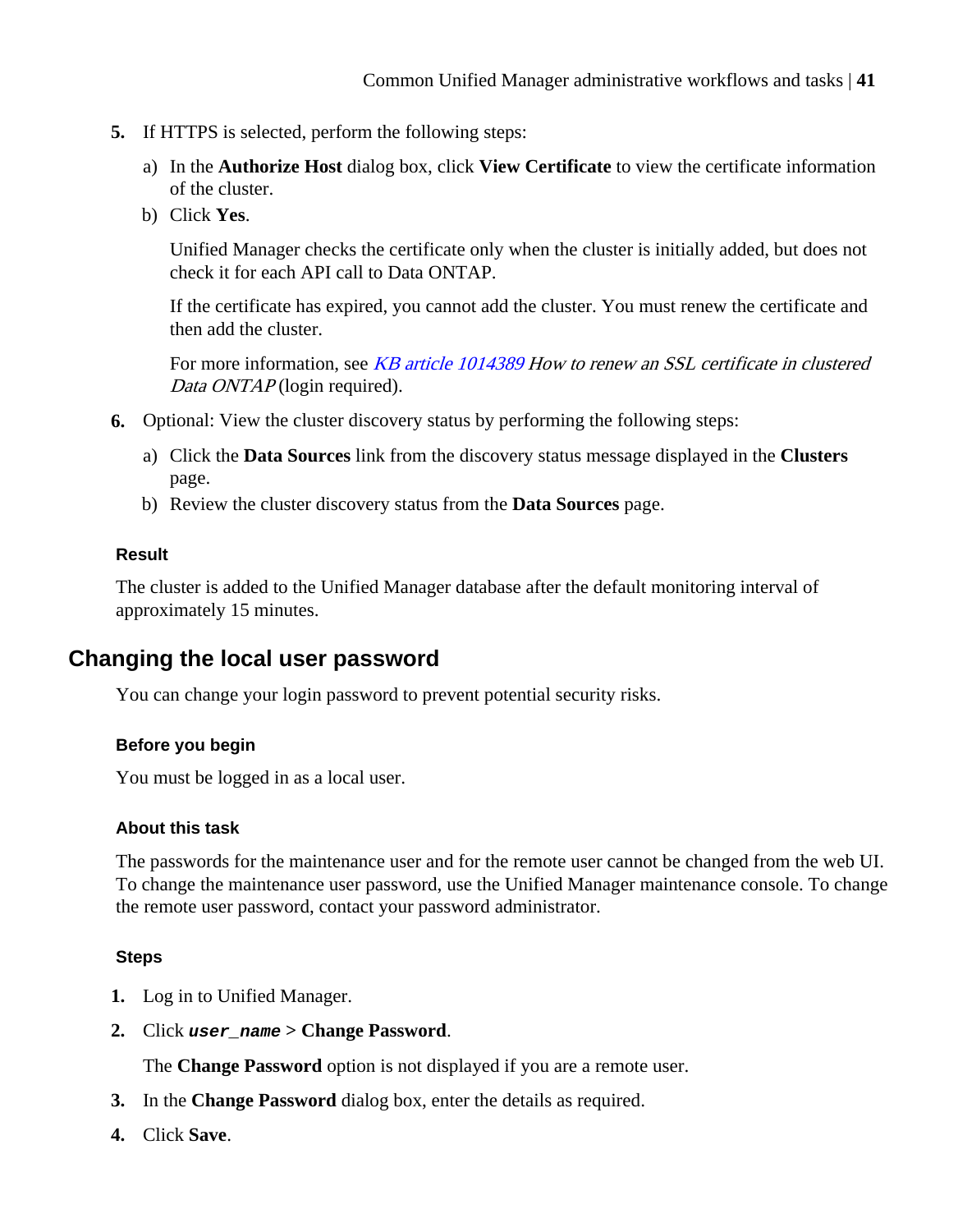# **Monitoring and troubleshooting data availability**

Unified Manager monitors the reliability with which authorized users can access your stored data, alerts you to conditions that block or impede that access, and enables you to diagnose those conditions and assign and track their resolution.

The availability workflow topics in this section describe examples of how a storage administrator can use the Unified Manager web UI to discover, diagnose, and assign for resolution hardware and software conditions that adversely affect data availability.

#### **Related concepts**

[What availability health is](#page-14-0) on page 15

#### **Related tasks**

Resolving a flash card offline condition on page 42 [Scanning for and resolving storage failover interconnect link down conditions](#page-43-0) on page 44 [Resolving volume offline issues](#page-46-0) on page 47

# **Resolving a flash card offline condition**

This workflow provides an example of how you might resolve a flash card offline condition. In this scenario, you are an administrator or operator monitoring the dashboard to check for problems with availability. You see a flash card offline condition and you want to determine the possible cause of and resolution to the problem.

# **Before you begin**

The following requirements must be met:

- Unified Manager must be deployed.
- You must be assigned one of the following roles to perform this task: Operator, OnCommand Administrator, or Storage Administrator.

# **About this task**

The event information and links displayed in the Availability area of the Unified Manager Dashboard page to monitor the overall availability of data storage resources on the monitored clusters enable you to diagnose specific events that might affect that availability.

In this scenario, the Unified Manager Dashboard page displays the event Flash Cards Offline in its Availability Incidents section. If a flash card is offline, availability of stored data is impeded because the performance of the cluster node on which it is installed is impaired. You can perform the following steps to localize and identify the potential problem: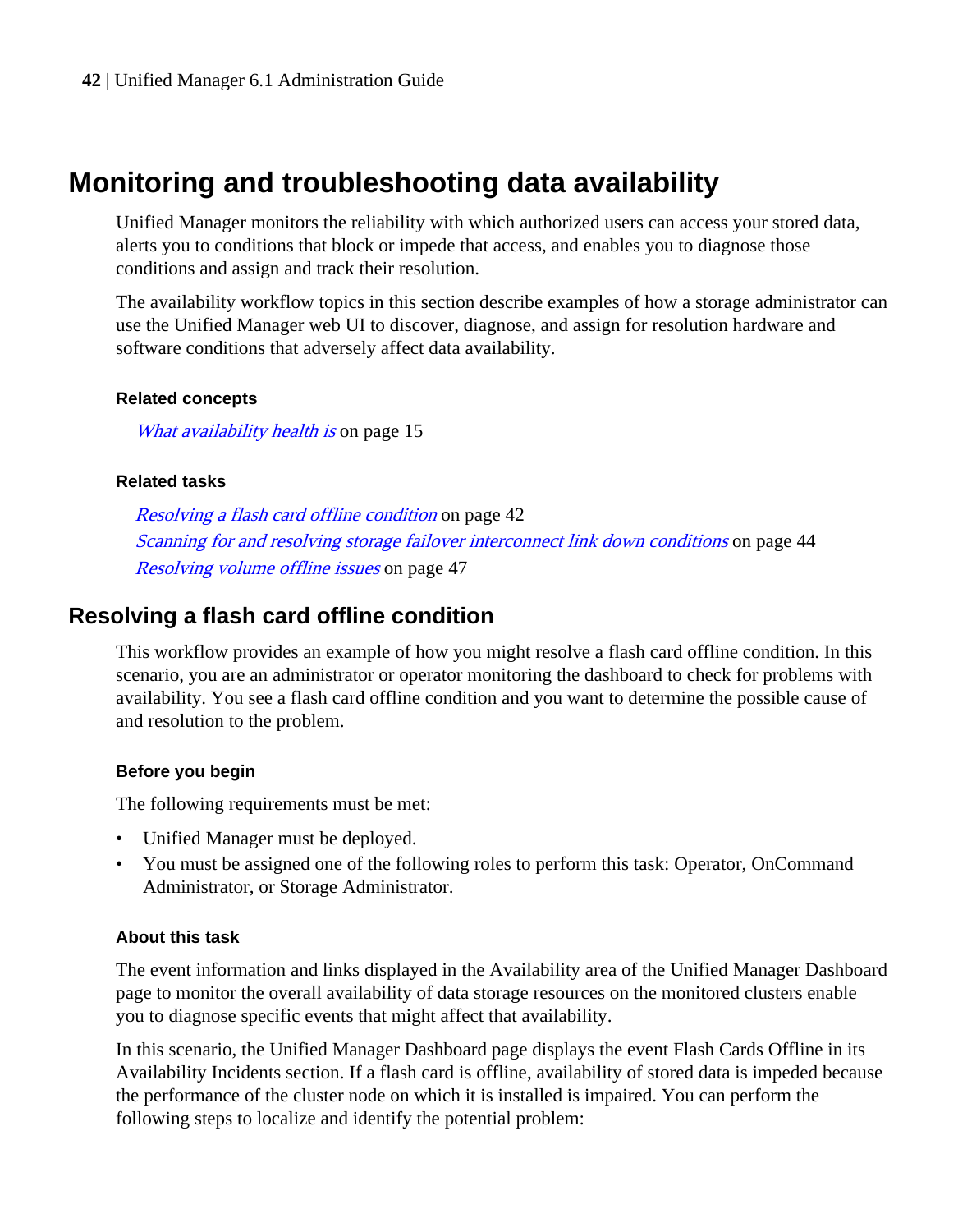# **Steps**

- **1.** From the **Dashboard > Incidents and Risks > Availability Incidents** area, you click the hypertext link displayed for Flash Cards Offline. The Event details page for the availability incident is displayed.
- **2.** On the **Event details** page, you can review the information displayed in the Cause field and perform one or more of the following tasks:
	- Assign the event to an administrator. [Assigning events](#page-95-0) on page 96
	- Click the source of the event, in this case the cluster node on which the offline flash card is located, to get more information about that node. Performing corrective action for a flash card offline on page 43
	- Acknowledge the event. *[Acknowledging and resolving events](#page-96-0)* on page 97

# **Performing corrective action for a flash card offline**

After reviewing the description in the Cause field of the Flash Card Offline Event details page, you can search for additional information helpful to resolving the condition.

# **Before you begin**

The following requirements must be met:

- Unified Manager must be deployed.
- You must be assigned one of the following roles to perform this task: Operator, OnCommand Administrator, or Storage Administrator.

# **About this task**

In this example scenario, the event summary provided on the Event details page contains the following information about the offline flash card condition:

```
Severity: Critical
State: New
Impact Level: Incident
Impact Area: Availability
Source: alpha-node
Source Type: Node
Acknowledged By:
Resolved By:
Assigned To:
Cause: Flash cards at slot numbers 3 are offline.
Alert Settings:
```
The event information indicates that the flash card installed in slot 3 in the cluster node named "alpha-node" is offline.

The information localizes the flash card offline condition to a specific slot on a specific cluster node but does not suggest a reason that the flash card is offline.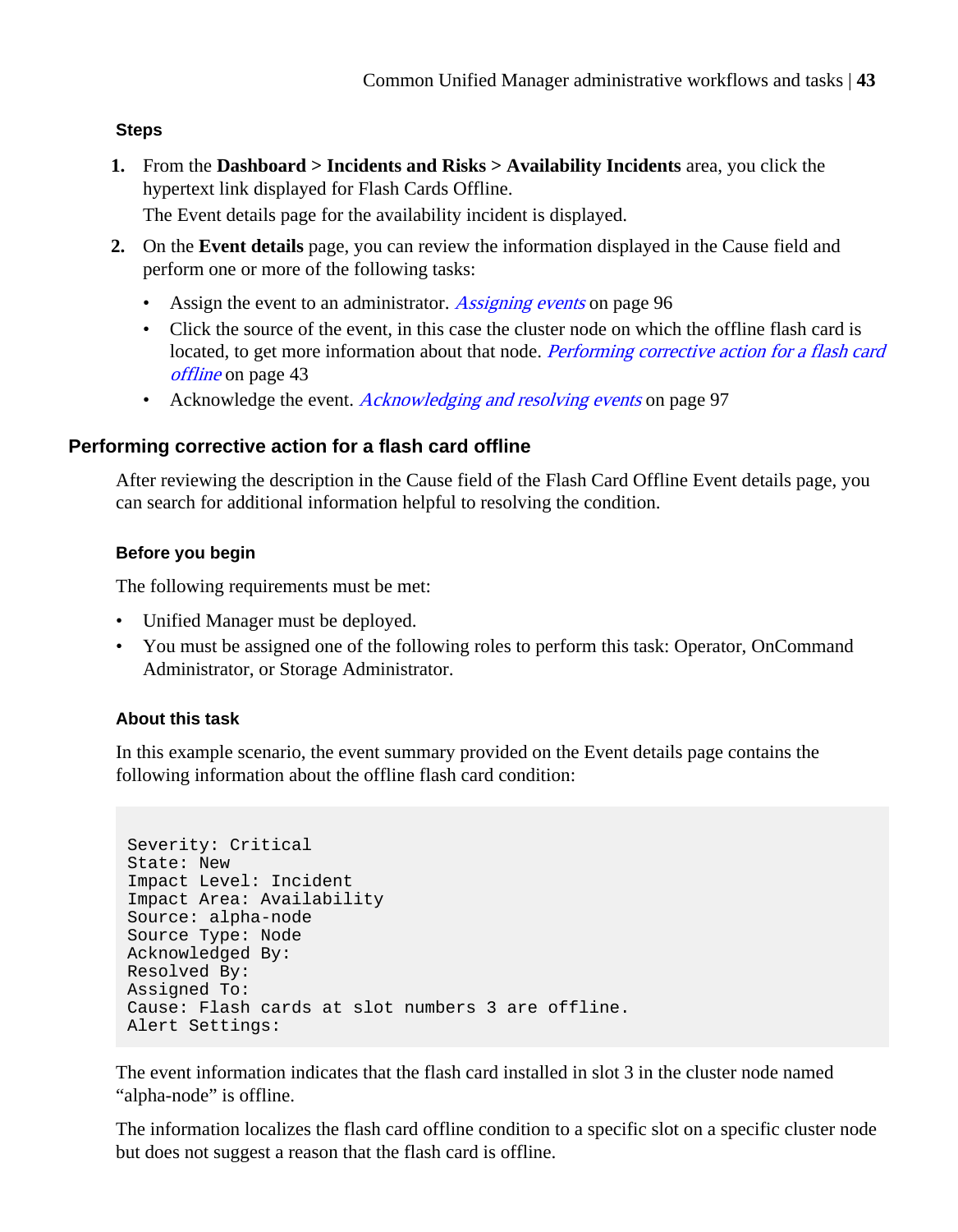#### <span id="page-43-0"></span>**Steps**

**1.** To obtain further details that might help you diagnose the flash card offline condition, you can click the name of the source of the event.

In this example, the source of the event is the "alpha-node" cluster node. Clicking that node name displays the HA Details tab on the Nodes tab of the Cluster details page for the affected cluster. The displayed HA Details tab displays information about the to which that node belongs.

In this example, the relevant information is in the Events summary table on the HA Details tab. The table specifies the flash card offline event, the time the event was generated, and, again, the cluster node from which this event originated.

**2.** Using the Data ONTAP CLI or System Manager, access the Event Manager System (EMS) logs for the affected cluster.

In this example, you use the event name, the event time, and the event source to find the EMS report on this event. The EMS report on the event contains a detailed description of the event and often advice to remedy the condition indicated by the event.

#### **After you finish**

After you diagnose the problem, contact the appropriate administrator or operator to complete the manual steps necessary to get the flash card back online.

#### **Related references**

[Event details page](#page-97-0) on page 98 [Cluster details page](#page-130-0) on page 131 [Unified Manager roles and capabilities](#page-147-0) on page 148

# **Scanning for and resolving storage failover interconnect link down conditions**

This workflow provides an example of how you might scan for, evaluate, and resolve downed storage failover interconnect link conditions. In this scenario, you are an administrator using Unified Manager to scan for storage failover risks before starting a Data ONTAP version upgrade on your cluster nodes.

# **Before you begin**

The following requirements must be met:

- Unified Manager must be deployed.
- You must be assigned one of the following roles to perform this task: Operator, OnCommand Administrator, or Storage Administrator.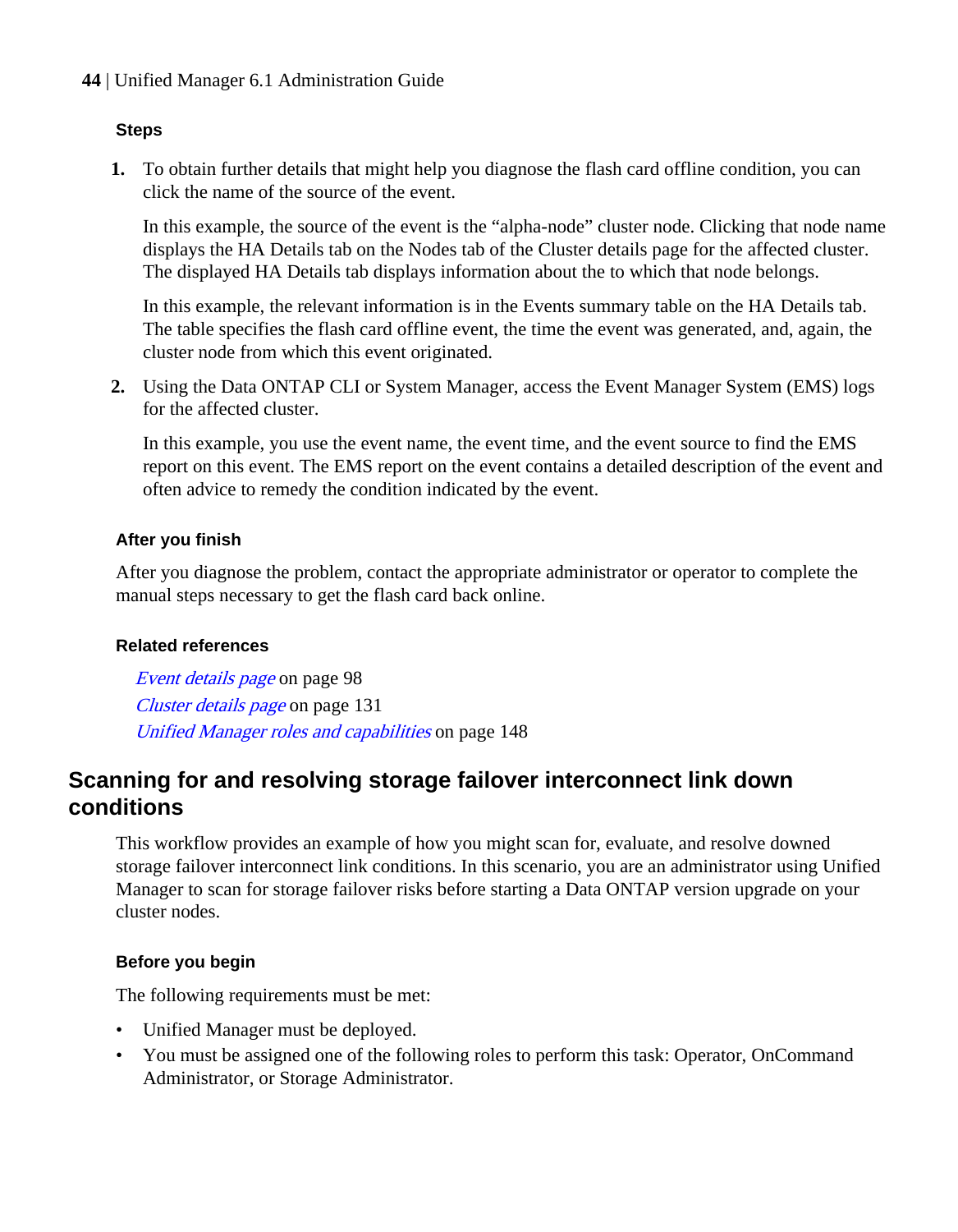# **About this task**

If storage failover interconnections between nodes fail during a nondisruptive upgrade attempt, the upgrade fails. Therefore, common practice is for the administrator to monitor and confirm storage failover reliability on the cluster nodes targeted for upgrade before the start of an upgrade.

# **Steps**

- **1.** To check for recent availability events related to storage failover issues, check the Availability Incidents section and the Availability Risks listings on the **Dashboard** page.
- **2.** To check further for all availability events related to storage failover issues, perform the following steps:
	- a) Click the **Availability Incidents** link on the **Dashboard** page.

The Events page displays all events on the monitored clusters.

- b) On the **Events** page, select the options **Incident** and **Risk** in the Filter column.
- c) At the top of the **Events** page Names column, click and enter **\*failover** in the text box to limit the event to display to storage failover-related events.

All past events related to storage failover conditions are displayed.

# **Example**

In this scenario, the Unified Manager displays the event, Storage Failover Interconnect One or More Links Down in its Availability Incidents section.

- **3.** If one or more events related to storage failover are displayed either on the **Dashboard** page or on the **Events** page, perform the following steps:
	- a) Click the event title link to display event details for that event.

# **Example**

In this example, you click the event title Storage Failover Interconnect One or More Links Down.

The Event details page for that event is displayed.

- b) On the **Event details** page, you can perform one or more of the following tasks:
	- Review the error message in the Cause field and evaluate the issue. *[Performing corrective](#page-45-0)* [action for storage failover interconnect links down](#page-45-0) on page 46
	- Assign the event to an administrator. [Assigning events](#page-95-0) on page 96
	- Acknowledge the event. *[Acknowledging and resolving events](#page-96-0)* on page 97

# **Related references**

[Event details page](#page-97-0) on page 98 [Unified Manager roles and capabilities](#page-147-0) on page 148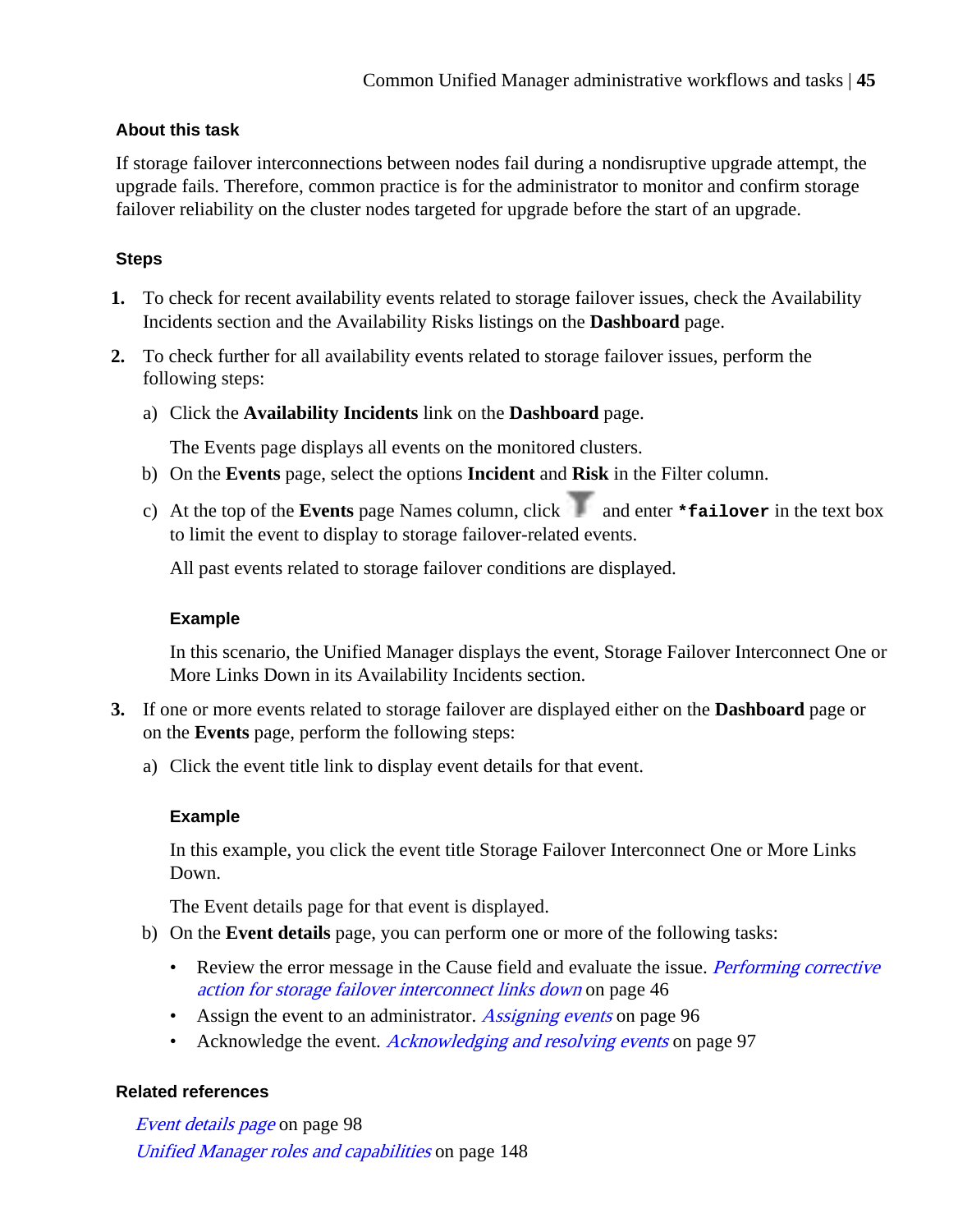#### <span id="page-45-0"></span>**Performing corrective action for storage failover interconnect links down**

When you display the Event details page of a storage failover-related event, you can review the summary information of the page to determine the urgency of the event, possible cause of the issue, and possible resolution to the issue.

#### **Before you begin**

The following requirements must be met:

- Unified Manager must be deployed.
- You must be assigned one of the following roles to perform this task: Operator, OnCommand Administrator, or Storage Administrator.

#### **About this task**

In this example scenario, the event summary provided on the Event details page contains the following information about the storage failover interconnect link down condition:

```
Event: Storage Failover Interconnect One or More Links Down
Summary
Severity: Warning
State: New
Impact Level: Risk
Impact Area: Availability
Source: aardvark
Source Type: Node
Acknowledged By:
Resolved By:
Assigned To:
Cause: At least one storage failover interconnected link 
        between the nodes aardvark and bonobo is down.
        RDMA interconnect is up (Link0 up, Link1 down)
```
The example event information indicates that a storage failover interconnect link, Link1, between nodes aardvark and bonobo is down, but that Link0 between Apple and Boy is active. Because one link is active, the remote dynamic memory access (RDMA) is still functioning and a storage failover job can still succeed.

However, to ensure against both links failing and storage failover protection being totally disabled, you decide to further diagnose the reason for Link1 going down.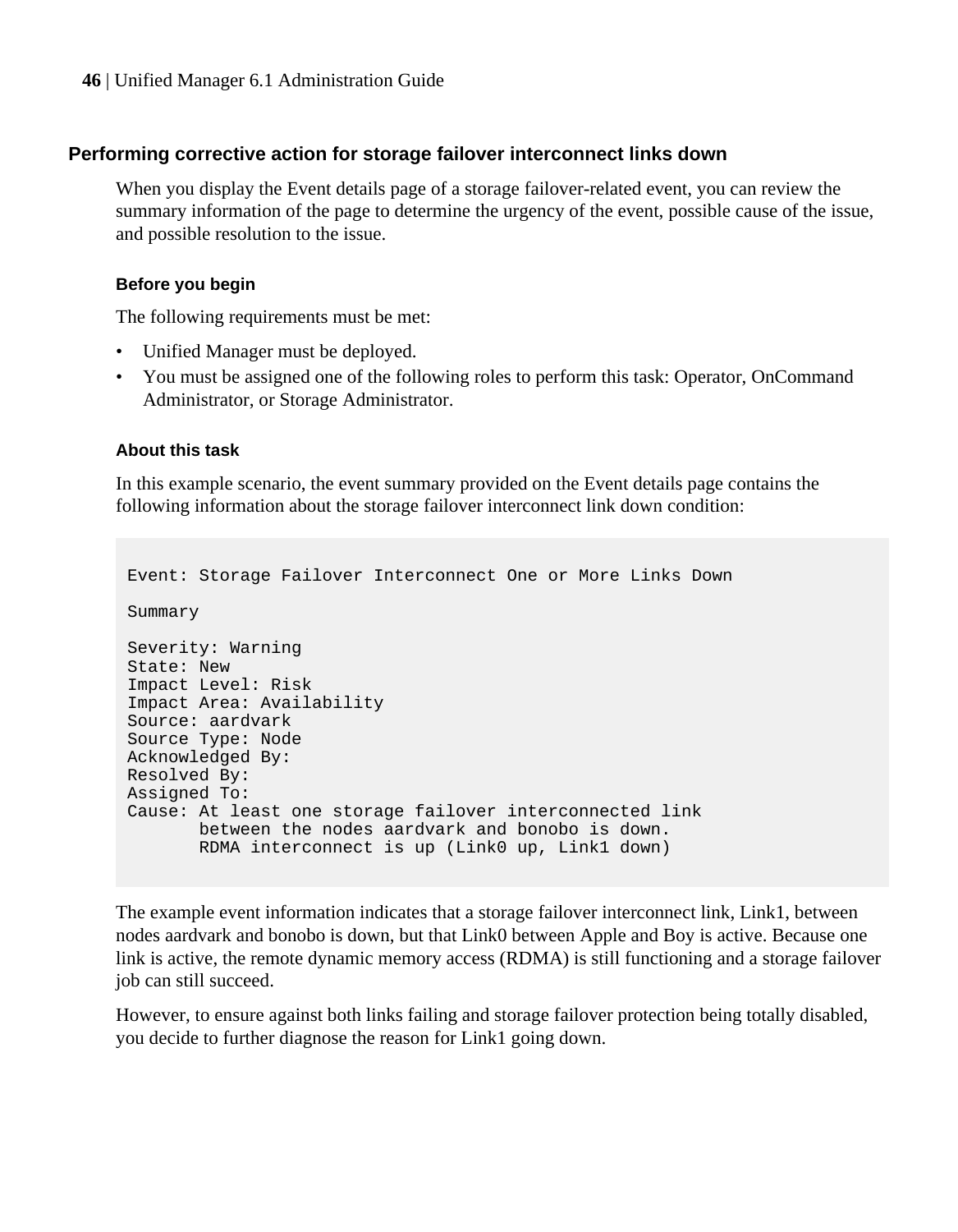# <span id="page-46-0"></span>**Steps**

**1.** From the **Event details** page, you can click the link to the event specified in the Source field to obtain further details of other events that might be related to the storage failover interconnection link down condition.

# **Example**

In this example, the source of the event is the cluster node named aardvark. Clicking that node name displays the HA Details tab for the affected , aardvark and bonobo, on the Nodes tab of the Cluster details page, and displays other events that recently occurred on the affected .

**2.** Review the **HA Details** tab for more information relating to the event.

# **Example**

In this example, the relevant information is in the Events table. The table shows the Storage Failover Connection One or More Link Down event, the time the event was generated, and, again, the cluster node from which this event originated.

# **After you finish**

Using the cluster node location information in the HA Details tab, request or personally complete a physical inspection and repair of the storage failover issue on the affected nodes.

# **Related references**

[Event details page](#page-97-0) on page 98 [Cluster details page](#page-130-0) on page 131 [Unified Manager roles and capabilities](#page-147-0) on page 148

# **Resolving volume offline issues**

This workflow provides an example of how you might evaluate and resolve a volume offline event that Unified Manager might display in the Availability area of the Dashboard page. In this scenario, you are an administrator using Unified Manager to troubleshoot one or more volume offline events that are displayed on the Dashboard page.

# **Before you begin**

The following requirements must be met:

- Unified Manager must be deployed.
- You must be assigned one of the following roles to perform this task: Operator, OnCommand Administrator, or Storage Administrator.

# **About this task**

Volumes might be reported offline for several reasons: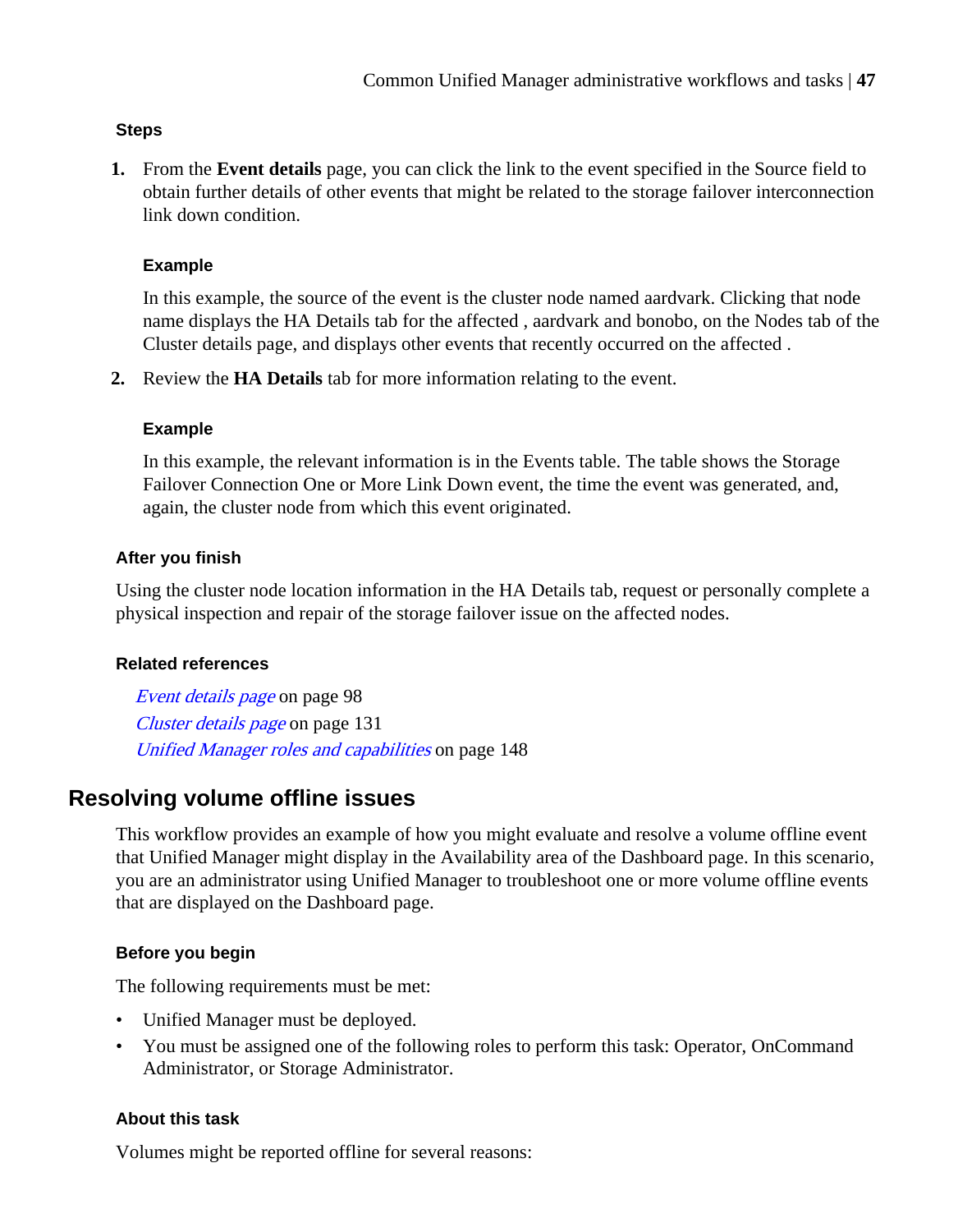- An SVM administrator has deliberately taken the volume offline.
- The volume's hosting cluster node is down and storage failover to its partner has failed also.
- The volume's hosting Storage Virtual Machine (SVM) is stopped because the cluster node hosting the root volume of that SVM is down.
- The volume's hosting aggregate is down due to simultaneous failure of two RAID disks.

You can use the Dashboard page and the Cluster, Server, and Volume details pages to confirm or eliminate one or more of these possibilities.

# **Steps**

**1.** From the **Dashboard > Incidents and Risks > Availability Incidents** area, you click the Volume Offline event title text.

The Event details page for the availability incident is displayed.

- **2.** On that page, check the notes for any indication that the SVM administrator has taken the volume in question offline.
- **3.** On the **Event details** page, you can review the information for one or more of the following tasks:
	- Review the information displayed in the Cause field for possible diagnostic guidance. In this example, the information in the Cause field informs you only that the volume is offline.
	- Check the Notes and Updates area for any indication that the SVM administrator has deliberately taken the volume in question offline.
	- Click the source of the event, in this case the volume that is reported offline, to get more information about that volume. Performing corrective action for volume offline conditions on page 48
	- Assign the event to an administrator. [Assigning events](#page-95-0) on page 96
	- Acknowledge the event or, if appropriate, mark it as resolved. [Acknowledging and resolving](#page-96-0) [events](#page-96-0) on page 97

# **Performing diagnostic actions for volume offline conditions**

After navigating to the Volume details page of a volume reported to be offline, you can search for additional information helpful to diagnosing the volume offline condition.

# **Before you begin**

The following requirements must be met:

- Unified Manager must be deployed.
- You must be assigned one of the following roles to perform this task: Operator, OnCommand Administrator, or Storage Administrator.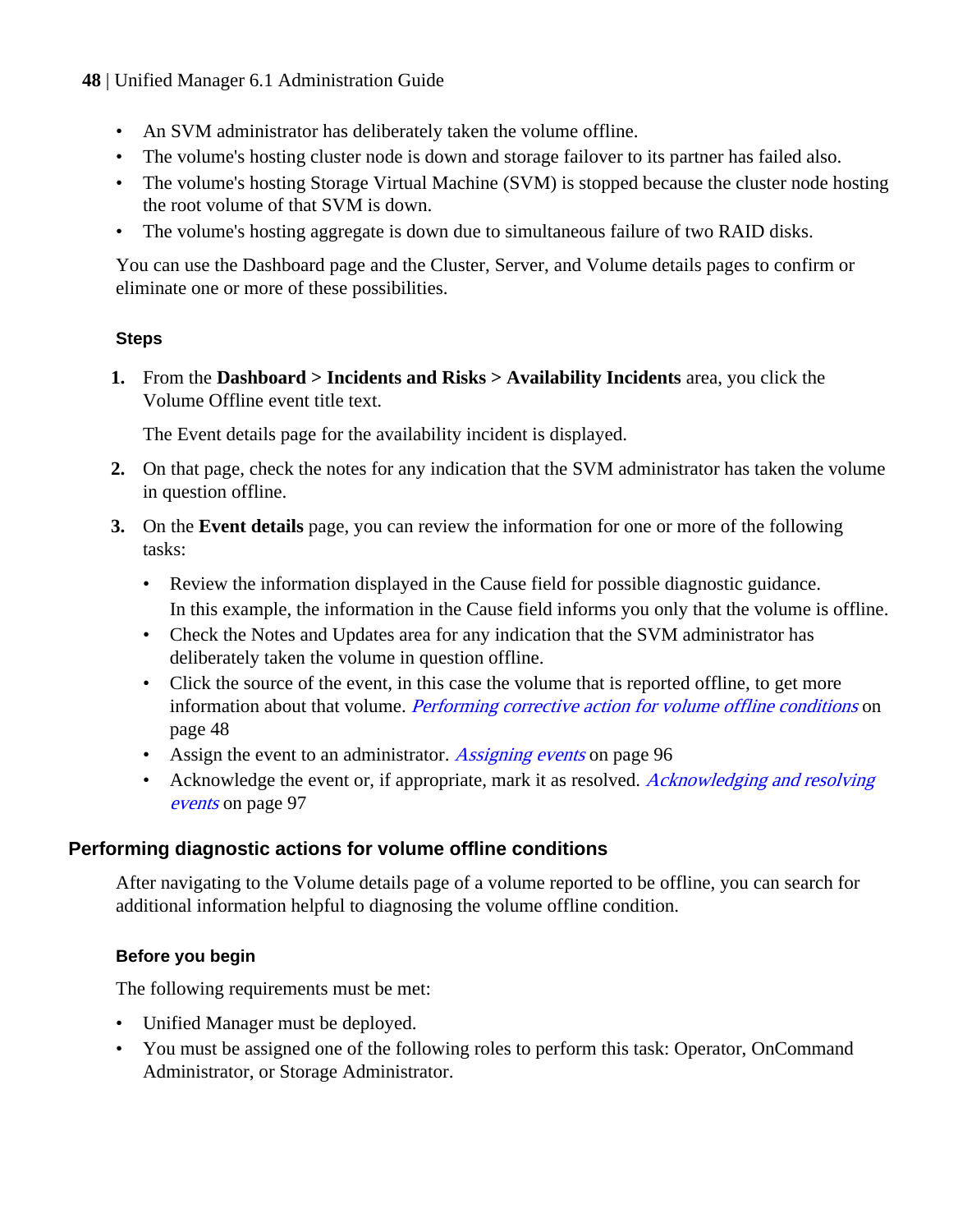# **About this task**

If the volume that is reported offline was not taken offline deliberately, that volume might be offline for several reasons.

Starting at the offline volume's Volume details page, you can navigate to other pages and panes to confirm or eliminate possible causes:

# **Choices**

• Click **Volume details** page links to determine if the volume is offline because its host cluster node is down and storage failover to its partner has failed also.

See *Determining if a volume offline condition is caused by a down cluster node* on page 49.

• Click **Volume details** page links to determine if the volume is offline and its host Storage Virtual Machine (SVM) is stopped because the cluster node hosting the root volume of that SVM is down.

See *[Determining if a volume is offline and SVM is stopped because a cluster node is down](#page-49-0)* on page 50.

• Click **Volume details** page links to determine if the volume is offline because of broken disks in its host aggregate.

See *[Determining if a volume is offline because of broken disks in an aggregate](#page-51-0)* on page 52.

# **Related references**

[Unified Manager roles and capabilities](#page-147-0) on page 148 [Volume details page](#page-101-0) on page 102 [Storage Virtual Machine details page](#page-115-0) on page 116 [Cluster details page](#page-130-0) on page 131

# **Determining if a volume is offline because its host cluster node is down**

You can use the Unified Manager web UI to confirm or eliminate the possibility that a volume is offline because its host cluster node is down and that storage failover to its partner is unsuccessful.

# **Before you begin**

The following requirements must be met:

- Unified Manager must be deployed.
- You must be assigned one of the following roles to perform this task: Operator, OnCommand Administrator, or Storage Administrator.

# **About this task**

To determine if the volume offline condition is caused by failure of the hosting cluster node and subsequent unsuccessful storage failover, perform the following actions: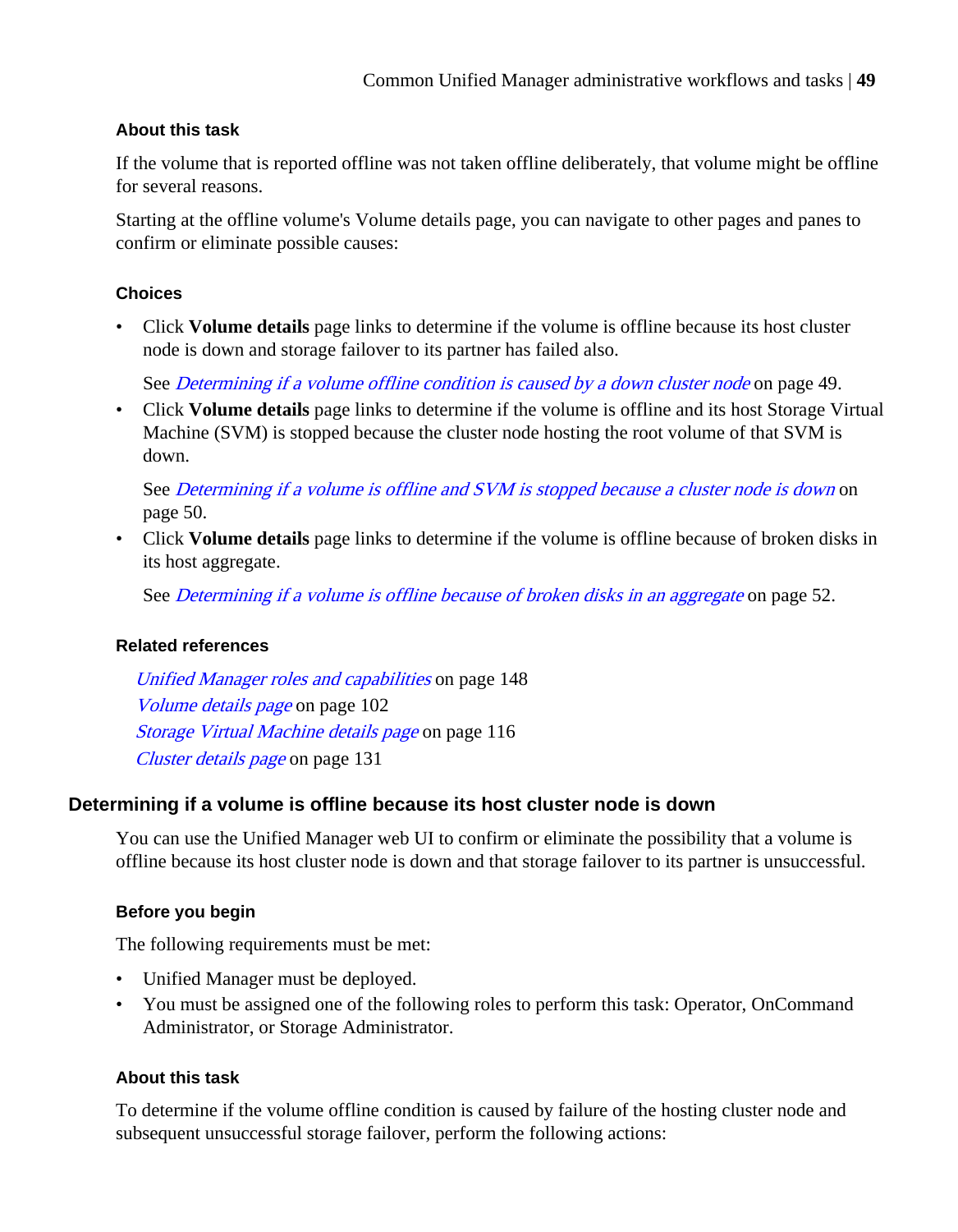# <span id="page-49-0"></span>**Steps**

**1.** Locate and click the hypertext link displayed under SVM in the **Related Devices** pane of the offline volume's **Volume details** page.

The Storage Virtual Machine details page displays information about the offline volume's hosting Storage Virtual Machine (SVM).

**2.** In the **Related Devices** pane of the **Storage Virtual Machine details** page, locate and click hypertext link displayed under Volumes.

The Volumes page displays a table of information about all the volumes hosted by the SVM.

**3.** On the **Volumes** page State column header, click the filter symbol  $\blacksquare$ , and then select the option **Offline**.

Only the SVM volumes that are in offline state are listed.

**4.** On the **Volumes** page, click the grid symbol , and then select the option **Cluster Node**.

You might need to scroll in the grid selection box to locate the **Cluster Node** option.

The Cluster Node column is added to the volumes inventory and displays the name of the cluster node that hosts each offline volume.

**5.** On the **Volumes** page, locate the listing for the offline volume and, in its Cluster Node column, click the name of its hosting cluster node.

The Nodes tab on the Cluster details page displays the state of the of nodes to which the hosting cluster node belongs. The state of the hosting cluster node and the success of any cluster failover operation is indicated in the display.

# **After you finish**

After you confirm that the volume offline condition exists because its host cluster node is down and storage failover to the partner has failed, contact the appropriate administrator or operator to manually restart the down cluster node and fix the storage failover problem.

# **Determining if a volume is offline and its SVM is stopped because a cluster node is down**

You can use the Unified Manager web UI to confirm or eliminate the possibility that a volume is offline because its host Storage Virtual Machine (SVM) is stopped due to the cluster node hosting the root volume of that SVM being down.

# **Before you begin**

The following requirements must be met:

- Unified Manager must be deployed.
- You must be assigned one of the following roles to perform this task: Operator, OnCommand Administrator, or Storage Administrator.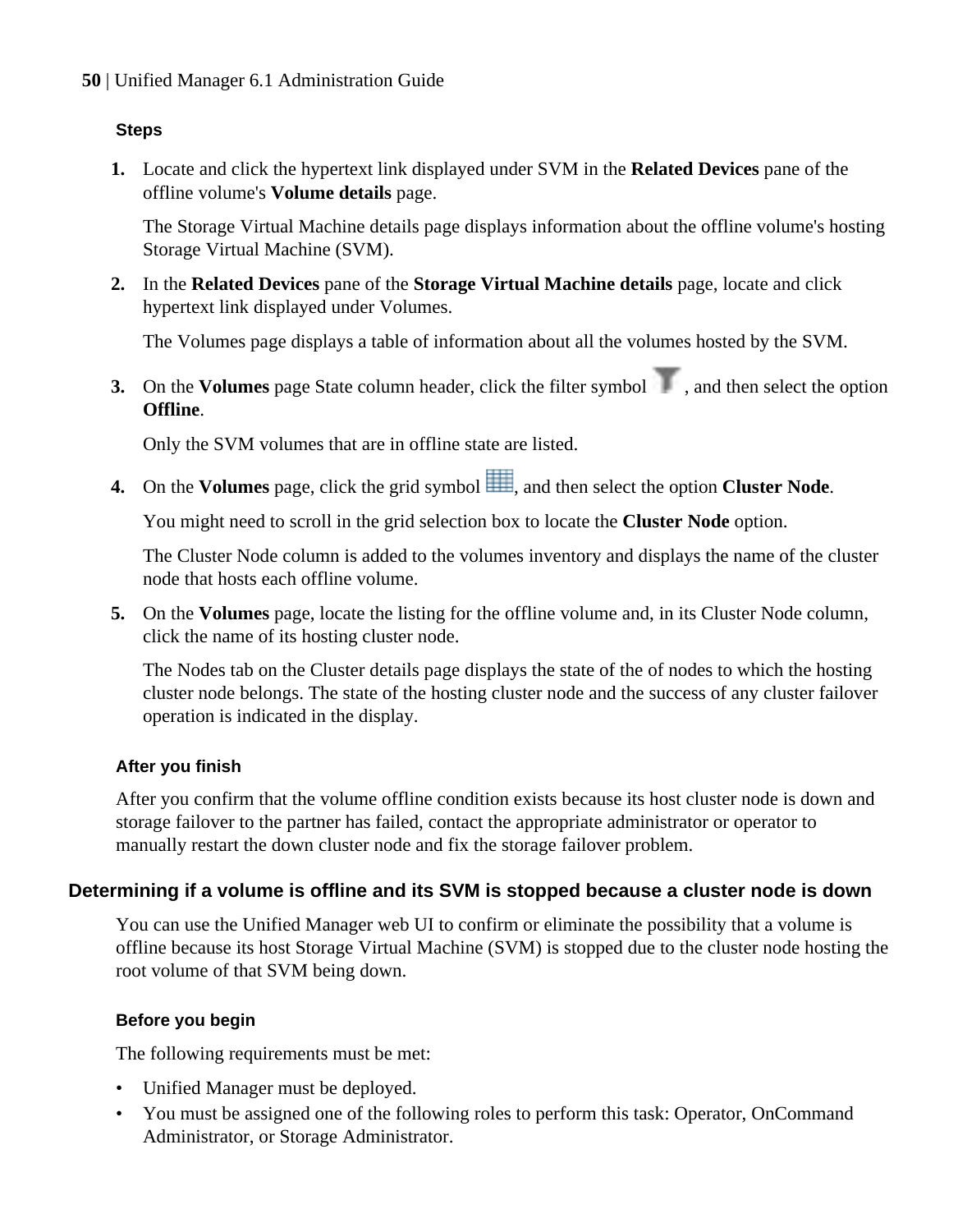# **About this task**

To determine if the volume offline condition is caused its host SVM being stopped because the cluster node hosting the root volume of that SVM is down, perform the following actions:

# **Steps**

- **1.** Locate and click the hypertext link displayed under SVM in the **Related Devices** pane of the offline volume's **Volume details** page.
- **2.** Locate and click the hypertext link displayed under the SVM in the **Related Devices** pane of the offline volume's **Volume details** page.

The Storage Virtual Machine details page displays the "running" or the "stopped" status of the hosting SVM. If the SVM status is running, then the volume offline condition is not caused by the cluster node hosting the root volume of that SVM being down.

- **3.** If the SVM status is stopped, then click **View SVMs** to further identify the cause of the hosting SVM being stopped.
- **4.** On the Storage Virtual Machines page SVM column header, click the filter symbol and then type the name of the stopped SVM.

The information for that SVM is shown in a table.

**5.** On the Storage Virtual Machines page, click and then select the option **Root Volume**.

The Root Volume column is added to the SVM inventory and displays the name of the root volume of the stopped SVM.

**6.** In the Root Volume column, click the name of the root volume to display the **Storage Virtual Machine details** page for that volume.

If the status of the SVM root volume is (Online), then the original volume offline condition is not caused because the cluster node hosting the root volume of that SVM is down.

- **7.** If the status of the SVM root volume is (Offline), then locate and click the hypertext link displayed under Aggregate in the **Related Devices** pane of the SVM root volume's **Volume details** page.
- **8.** Locate and click the hypertext link displayed under Node in the **Related Devices** pane of the Aggregate's **Aggregate details** page.

The Nodes tab on the Cluster details page displays the state of the of nodes to which the SVM root volume's hosting cluster node belongs. The state of the cluster node is indicated in the display.

# **After you finish**

After you confirm that the volume offline condition is caused by that volume's host SVM offline condition, which itself is caused by the cluster node that hosts the root volume of that SVM being down, contact the appropriate administrator or operator to manually restart the down cluster node.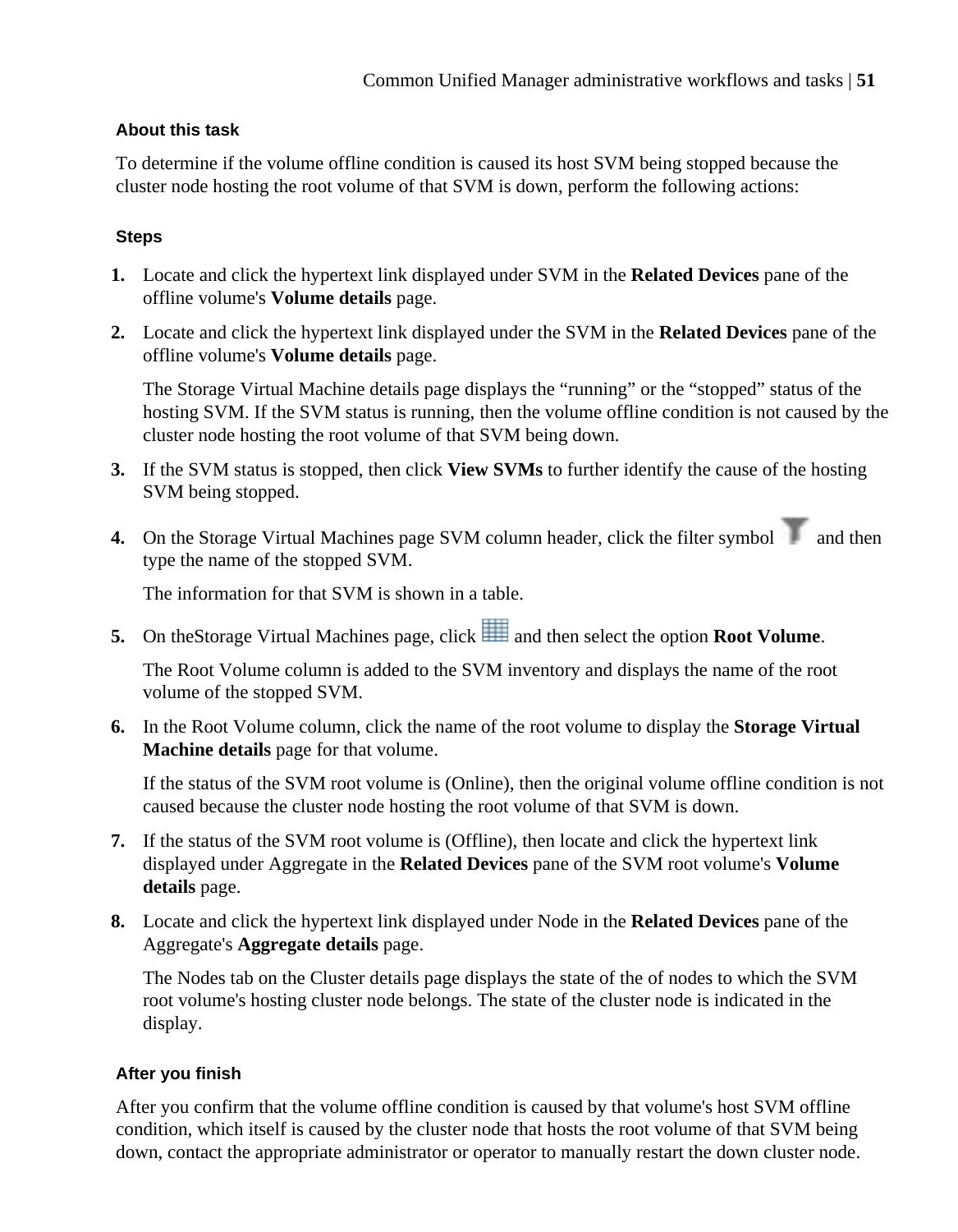# <span id="page-51-0"></span>**Determining if a volume is offline because of broken disks in an aggregate**

You can use the Unified Manager web UI to confirm or eliminate the possibility that a volume is offline because RAID disk problems have taken its host aggregate offline.

# **Before you begin**

The following requirements must be met:

- Unified Manager must be deployed.
- You must be assigned one of the following roles to perform this task: Operator, OnCommand Administrator, or Storage Administrator.

#### **About this task**

To determine if the volume offline condition is caused by RAID disk problems that are taking the hosting aggregate offline, perform the following actions:

#### **Steps**

**1.** Locate and click the hypertext link displayed under Aggregate in the **Related Devices** pane of the **Volume details** page.

The Aggregate details page displays the online or offline status of the hosting aggregate. If the aggregate status is online, then RAID disk problems are not the cause of the volume being offline.

- **2.** If the aggregate status is offline, then click **Disk Information** and look for broken disk events in the **Events** list on the **Disk Information** tab.
- **3.** To further identify the broken disks, click the hypertext link displayed under Cluster in the **Related Devices** pane.

The Cluster details page is displayed.

**4.** Click **Disks**, and then select **Broken** in the **Filters** pane to list all disks in the broken state.

If the disks in the broken state caused the offline state of the host aggregate, the name of the aggregate is displayed in the Impacted Aggregate column.

# **After you finish**

After confirming that the volume offline condition is caused by broken RAID disks and the consequent offline host aggregate, contact the appropriate administrator or operator to manually replace the broken disks and put the aggregate back online.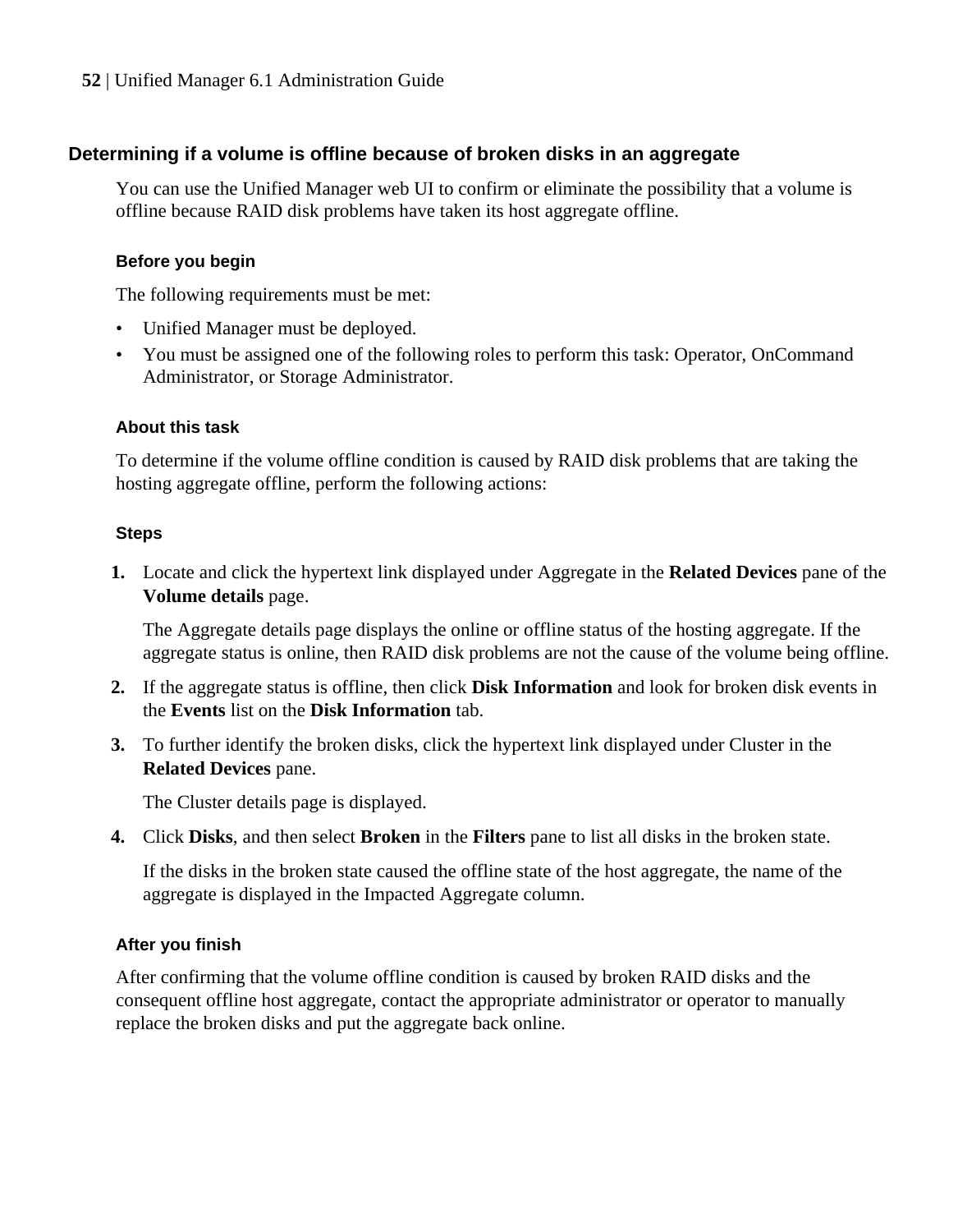# **Diagnosing performance issues using Unified Manager and Performance Manager**

You can use Unified Manager and Performance Manager to diagnose performance issues on resources monitored by the two applications.

# **Setup tasks for a connection between Performance Manager and Unified Manager**

Setting up a connection between a Performance Manager server and the Unified Manager server includes creating a specialized Events Publisher user in the Unified Manager web UI and enabling the Unified Manager server connection in the maintenance console of that Performance Manager server.

# **Creating a user with Event Publisher role privileges**

To support a connection between a Performance Manager server and the Unified Manager server and the display of Performance Manager performance information in the Unified Manager web UI, you must first create a local user and assign to it the Event Publisher role.

# **Before you begin**

You must be logged in to Unified Manager as the OnCommand Administrator to perform this task.

# **About this task**

When you configure a connection between a Performance Manager server and the Unified Manager server, the local user assigned the Event Publisher role is specified as the user under which performance incident notification is posted in the Unified Manager web UI.

# **Steps**

- **1.** Click **Administration > Manage Users**.
- **2.** In the **Manage Users** page, click **Add**.
- **3.** In the **Add User** dialog box, select **Local User** for type and **Event Publisher** for role and enter the other required information.
- **4.** Click **Add**.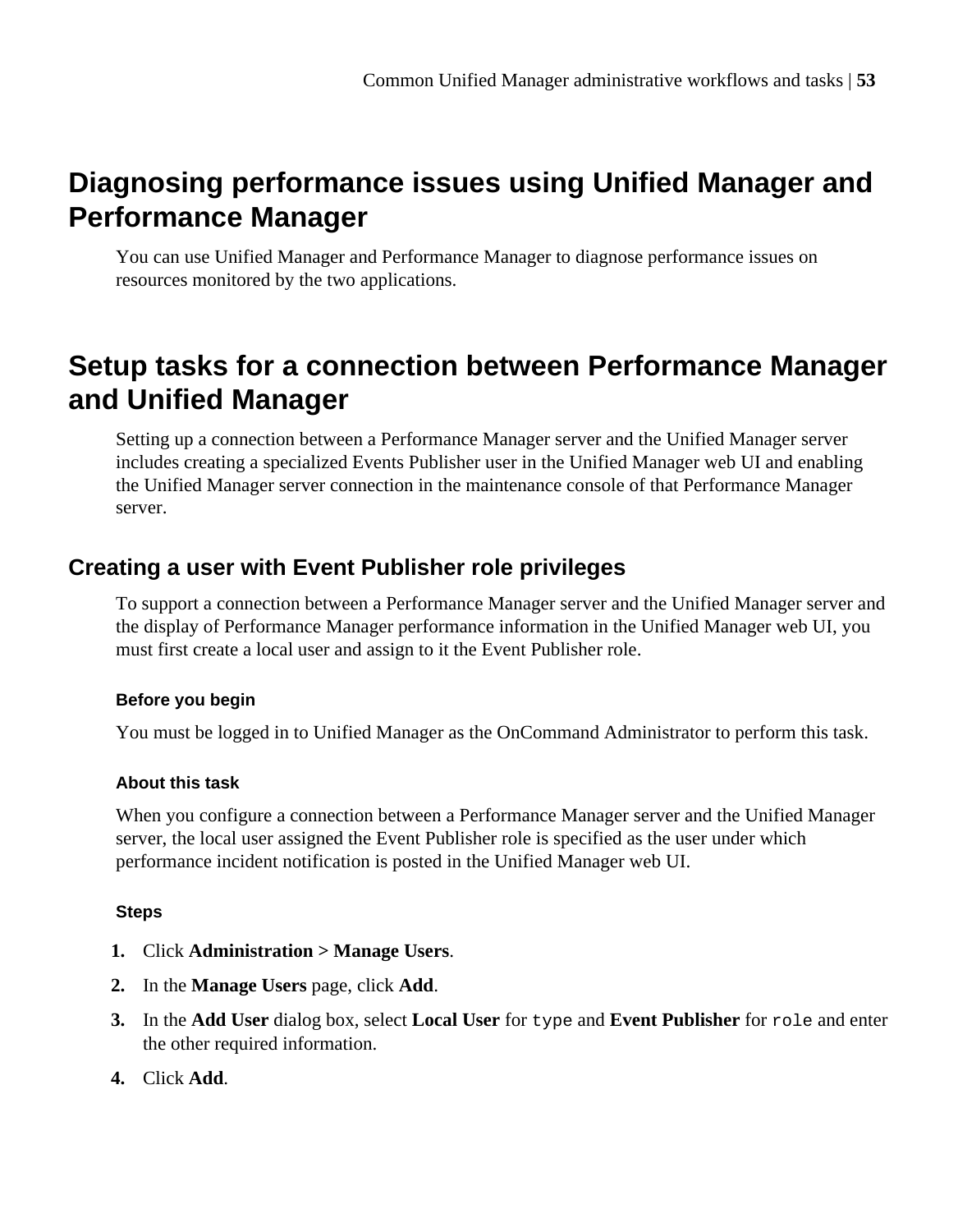# **Result**

After you create a local user with the Event Publisher role, you can configure a connection between one or more Performance Manager servers and the Unified Manager server.

# **Related concepts**

[Purpose of a connection between Performance Manager and Unified Manager](#page-22-0) on page 23 [Connections between multiple Performance Manager servers and Unified Manager](#page-23-0) on page 24

# **Configuring a connection between a Performance Manager server and the Unified Manager server**

To enable display in the Unified Manager web UI of performance issues discovered by a Performance Manager server, you must configure a connection between that server and the Unified Manager server in the Performance Manager maintenance console.

# **Before you begin**

- You must have created a local user with Event Publisher role privileges for the Unified Manager server in the connection you want to create.
- You must have a user ID authorized to log in to the maintenance console of the Performance Manager server for which you want to display performance data in the Unified Manager web UI.
- You must be prepared to specify the following information about the Unified Manager server:
	- Unified Manager server name or IP address
	- Unified Manager server default port 443
	- Event Publisher user name (the name of the local Unified Manager server user assigned Event Publisher role privileges)
	- Event Publisher password (the password of the local Unified Manager server user assigned Event Publisher role privileges)

# **About this task**

You can configure connections between one Unified Manager server and multiple Performance Manager servers.

For each connection, complete the following actions:

# **Steps**

- **1.** Log in as the maintenance user to the maintenance console of the Performance Manager server for which you want to create the Unified Manager connection.
- **2.** In the maintenance console, type the number of the menu option labeled "Unified Manager Server Connection" and then type the number of the menu option labeled "Add/Modify Unified Manager Server Connection."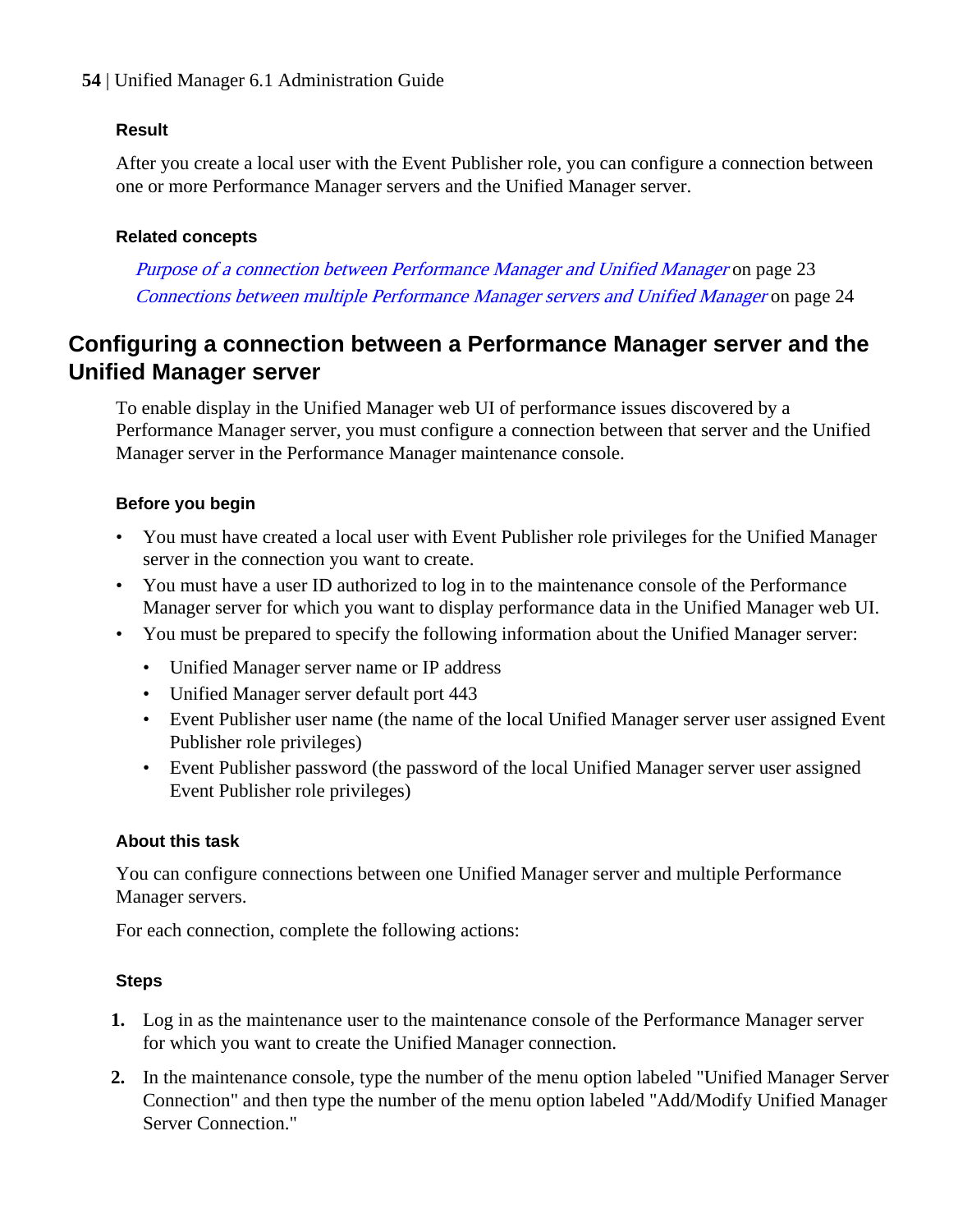**3.** When prompted, supply the requested Unified Manager server name or IP address and Unified Manager server port information.

The maintenance console checks the validity of the specified Unified Manager server name or IP address and Unified Manager server port, and, if necessary, prompts you to accept the Unified Manager server trust certificate to support the connection. The default Unified Manager server port 443 must be used.

**4.** When prompted, supply the requested Event Publisher user name and Event Publisher password and then confirm that the settings are correct.

# **Result**

After the connection is complete, all new performance incidents discovered by Performance Manager are reflected on the Unified Manager Dashboard page and Events page.

# **Related concepts**

[What performance incidents are](#page-19-0) on page 20 [Display of performance incidents in Unified Manager](#page-19-0) on page 20 [Workloads, cluster components, and performance](#page-20-0) on page 21

# **Analyzing a performance incident**

This workflow provides an example of how you might use Unified Manager connected with Performance Manager to flag and then diagnose performance issues on your managed storage and then use OnCommand System Manager to resolve those issues.

# **Before you begin**

- Unified Manager must be connected with the Performance Manager server that generated the performance incident.
- You must have Storage Administrator or OnCommand Administrator access to Unified Manager.
- You must have Operator, Storage Administrator or OnCommand Administrator access to the Performance Manager server associated with the performance incident that you want to diagnose.
- You must have storage administrator access through OnCommand System Manager to the affected clusters.

# **About this task**

In this example workflow, the performance incident to be analyzed is caused by the following conditions and circumstances:

A Performance Manager server is connected to a Unified Manager server.

The Performance Manager server is monitoring a set of volumes as workloads that are members of a common policy group.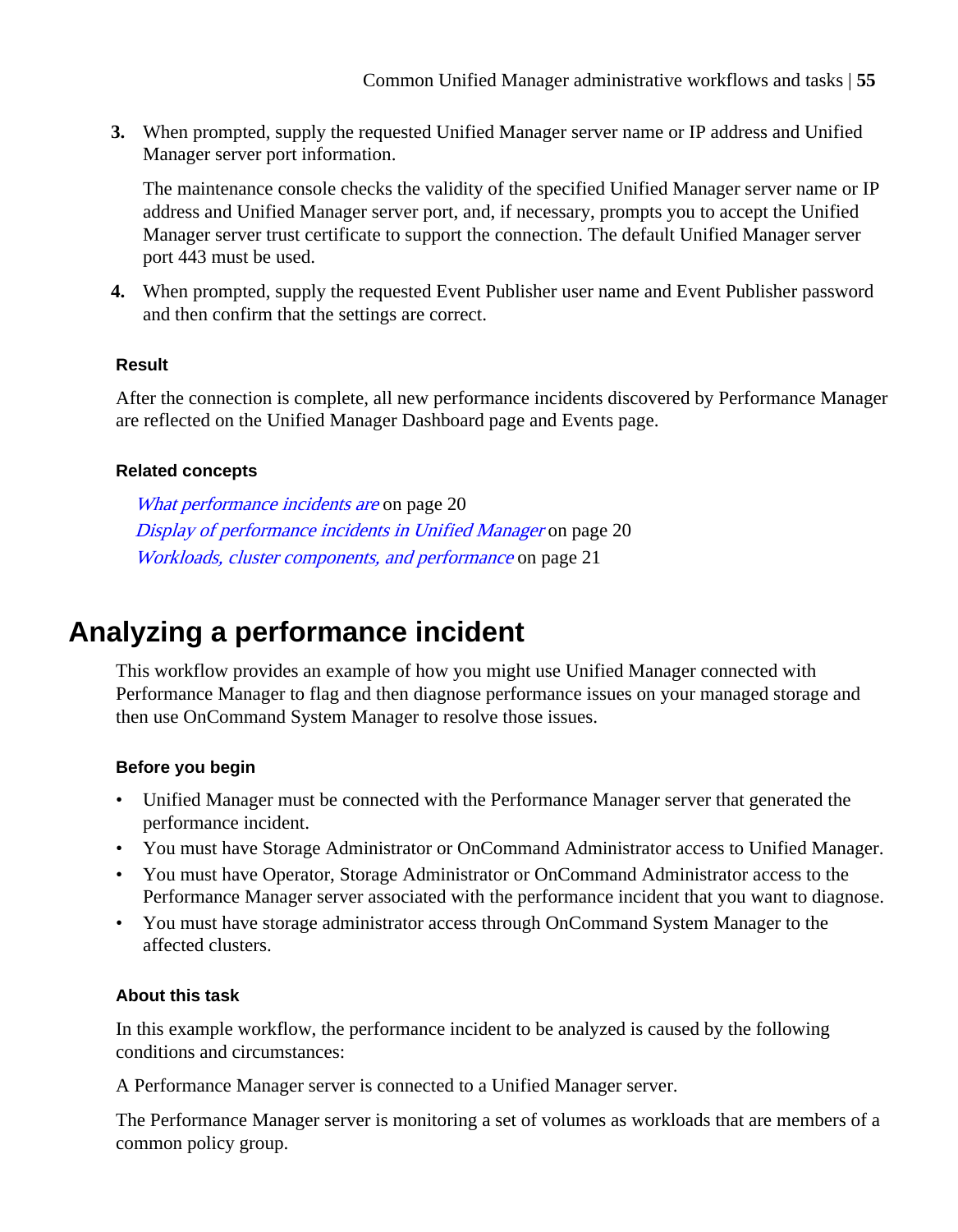The Unified Manager server is monitoring those same volumes as storage objects.

An increase in the I/O activity for one volume workload causes the policy group to which it belongs to throttle the workload activity for all the members of that policy group.

The throttling causes Performance Manager to generate a performance incident and forward notice of that incident to Unified Manager, which displays that incident in the Performance pane of the Unified Manager Dashboard page.

# **Steps**

- **1.** Your first steps are noting the performance incident in Unified Manager and opening Performance Manager to determine the nature of the incident:
	- a) As storage administrator, you scan the Unified Manager **Dashboard** page to check monitor the general storage health of your managed clusters.

You notice in the Performance pane of the Dashboard page, that a performance incident message is displayed. The message consists of the generic label "performance incident" and the name of the affected cluster component.

b) In the Unified Manager **Dashboard** page **Performance** pane, you click the hypertext link of the performance incident that is displayed.

This action opens a separate Performance Manager tab on your browser, with login prompts to the Performance Manager server that discovered the performance incident.

- c) For follow up use, you note in the URL line of the **Performance Manager** tab, the web address or the IP address of the Performance Manager server.
- d) In the **Performance Manager** browser tab, you log in to Performance Manager.

Performance Manager displays the Incident Details page for the performance incident in question.

e) In the **Summary** section of the **Incident Details** page, you read the Performance Incident **Description**.

```
In this example workflow, the description reads:
Volume X is causing Volume X to be slow, due to the policy group
limit.
```
**Note:** In this example workflow, the same volume workload (Volume X) is displayed as the victim and the bully, because the throttling makes the workload a victim of itself.

- f) You record the name of the volume for later use.
- **2.** In this example workflow, your next steps are to use the Performance Manager options and tables to determine whether to set a new limit on the policy group, to stop the throttling:
	- a) In the **Workload details** table of the **Incident Details** page, you click the **Activity** column header and select **Peak Deviation in Throttling**.

Your selection causes the volume workloads in the policy group to be sorted by highest deviation of actual activity from their expected activity. The volume workload at the top of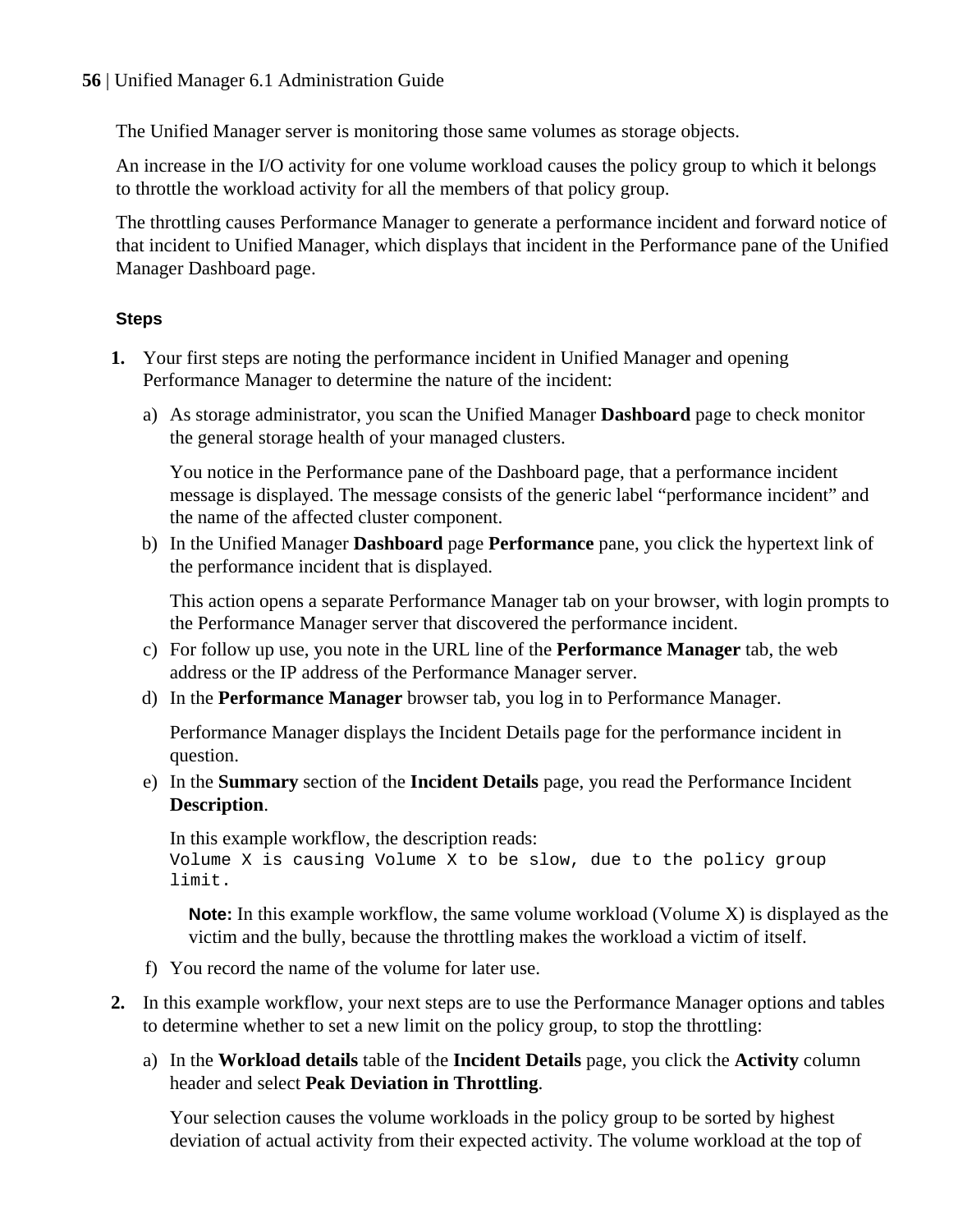the list has the highest deviation and caused the throttling to occur. The activity is the percentage of the policy group limit used by each workload.

b) In the **Workloads** column, you click the name of the volume workload at the top of the column.

The Volume Details page for that volume workload is displayed, showing detailed performance data for the selected workload.

c) In the **Volume Details** page, you select **Break down data by**.

This action displays a selection box for the volume data you want to display.

d) In the selection box, you select **Response Time** and **Reads/writes/other** (under operation), and then click **Submit**.

The breakdown charts are displayed under the Response Time chart and the Operations chart.

- e) You compare the **Policy Group Impact** chart to the **Response Time** chart to see what percentage of throttling impacted the response time at the time of the incident:
	- The policy group has a maximum throughput limit of 1,000 operations per second, which the workloads in it cannot collectively exceed.
	- At the time of the incident, the workloads in the policy group had a combined throughput of over 1,200 operations per second, which caused the policy group to throttle their activity back to 1,000 operations per second.
	- The Policy Group Impact chart shows that the throttling caused 10% of the total response time, confirming that the throttling caused the incident to occur.
- f) You review the **Cluster components** chart, which displays the breakdown of the total response time by cluster component.

The chart shows the highest response time at the policy group, further confirming that the policy group throttling caused the incident.

g) You compare the **Reads/writes** chart to the **Reads/writes/other** chart.

Both charts show a high number of read requests with high latency, but the number of requests and amount of latency for write requests is low. These values help you determine whether a high amount of throughput or a high number of operations that increased the response time. You decide to increase the policy group limit on operations.

- **3.** In this example workflow, you use OnCommand System Manager to increase the policy group limit, and then return to Performance Manager to confirm the success of the action:
	- a) You use OnCommand System Manager to increase the current limit on the policy group to 1,300 operations per second.
	- b) You wait for a spike in storage activity equal to the spike that triggered the original performance incident.
	- c) Using your browser and the web address or IP address that you recorded in Step 1c, you return to Performance Manager.
	- d) You search for the name of the volume workload that you recorded in Step 1e.

The Volume Details page is displayed.

e) You select **Break down data by > Operations**.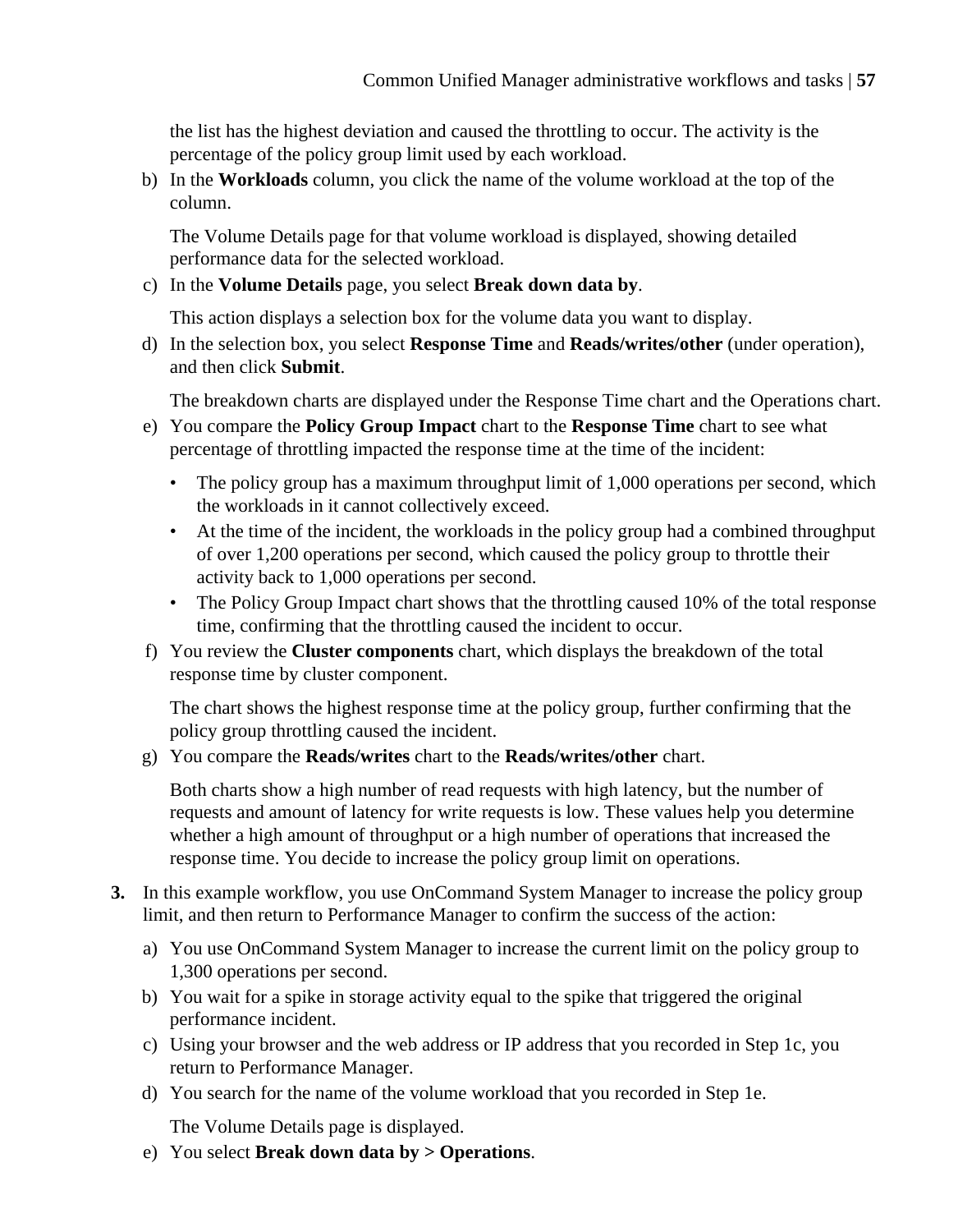f) You click **Submit**.

The Cluster components chart is displayed.

- g) At the bottom of the page, you move your cursor to the change event icon for the policy group limit change.
- h) You compare the **Reads/writes/other** chart to the **Response Time** chart.

The read and write requests are the same, but the throttling has stopped and the response time has decreased.

# **Setting up and monitoring an SVM with Infinite Volume without storage classes**

You should use OnCommand Workflow Automation (WFA) and Unified Manager to set up and monitor Storage Virtual Machines (SVMs) with Infinite Volume. You should create the SVM with Infinite Volume using WFA and then monitor the Infinite Volume using Unified Manager. Optionally, you can configure data protection for your Infinite Volume.

# **Before you begin**

The following requirements must be met:

- Unified Manager must be deployed.
- WFA must be installed and the data sources must be configured.

**Important:** WFA must be installed on a separate server.

- You must be assigned either the OnCommand Administrator role or the Storage Administrator role to perform this task.
- You must have created the required number of aggregates by customizing the appropriate predefined workflow in WFA.
- You must have configured Unified Manager server as a data source in WFA, and then you must have verified that the data is cached successfully.

# **About this task**

- You can monitor only data SVMs using Unified Manager.
- While performing this task, you are required to switch between two applications: OnCommand Workflow Automation (WFA) and OnCommand Unified Manager.
- The task provides high-level steps. For details about performing the WFA tasks, see the OnCommand Workflow Automation documentation.

# **Steps**

# Workflow

**1. Example 1.** Create an SVM with Infinite Volume, and then create the Infinite Volume by using the appropriate workflow.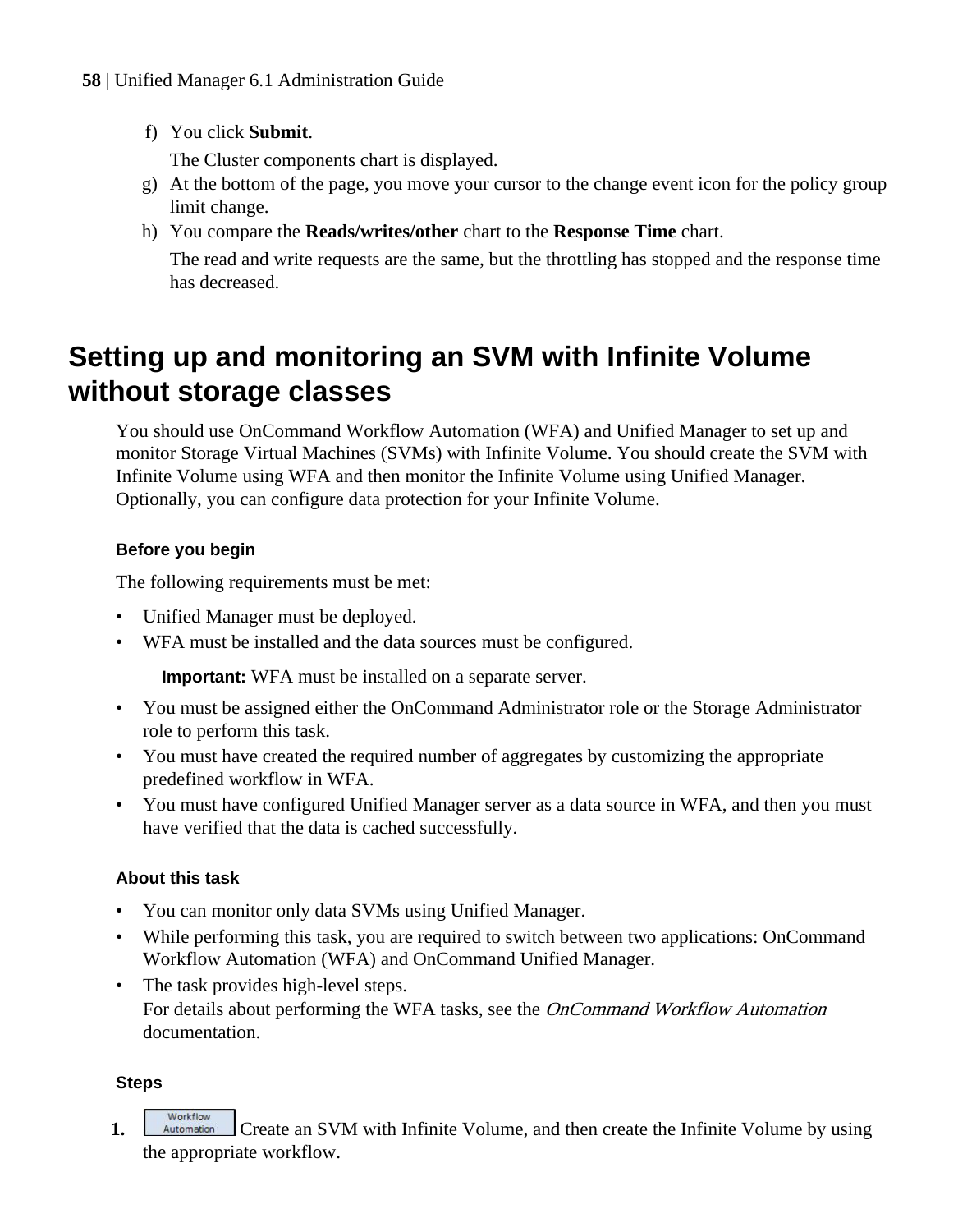You can enable storage efficiency technologies, such as deduplication and compression, while creating the Infinite Volume.

**2. Add** the cluster containing the SVM with Infinite Volume to the Unified Manager database.

You can add the cluster by providing the IP address or the FQDN of the cluster.

**3. Based on your organization**'s requirements, modify the thresholds for the Infinite Volume on the SVM.

**Tip:** You should use the default Infinite Volume threshold settings.

- **4. Configure notification alerts and traps to address any availability and capacity issues** related to the Infinite Volume.
- Workflow **5.** Optional:  $\frac{\text{Automation}}{\text{Create a disaster recovery (DR) SVM with Infinite Volume, and then}}$ configure data protection (DP) by performing the following steps:
	- a) Create a data protection (DP) Infinite Volume by using the appropriate workflow.
	- b) Set up a DP mirror relationship between the source and destination by using the appropriate workflow.

# **Related tasks**

[Adding clusters](#page-39-0) on page 40 [Editing the Infinite Volume threshold settings](#page-59-0) on page 60 [Adding an alert](#page-37-0) on page 38

# **Related references**

[Unified Manager roles and capabilities](#page-147-0) on page 148

# **Adding clusters**

You can add an existing cluster to Unified Manager to monitor the cluster and obtain information such as its health, capacity, and configuration. You can also view the cluster discovery status from the Data Sources page.

# **Before you begin**

- The following information must be available:
	- Host name or cluster management IP address The host name is the FQDN or short name that Unified Manager uses to connect to the cluster. This host name must resolve to the cluster-management IP address. The cluster-management IP address must be the cluster-management LIF of the admin Storage Virtual Machine (SVM). If you use a node-management LIF, the operation fails.
	- Data ONTAP administrator user name and password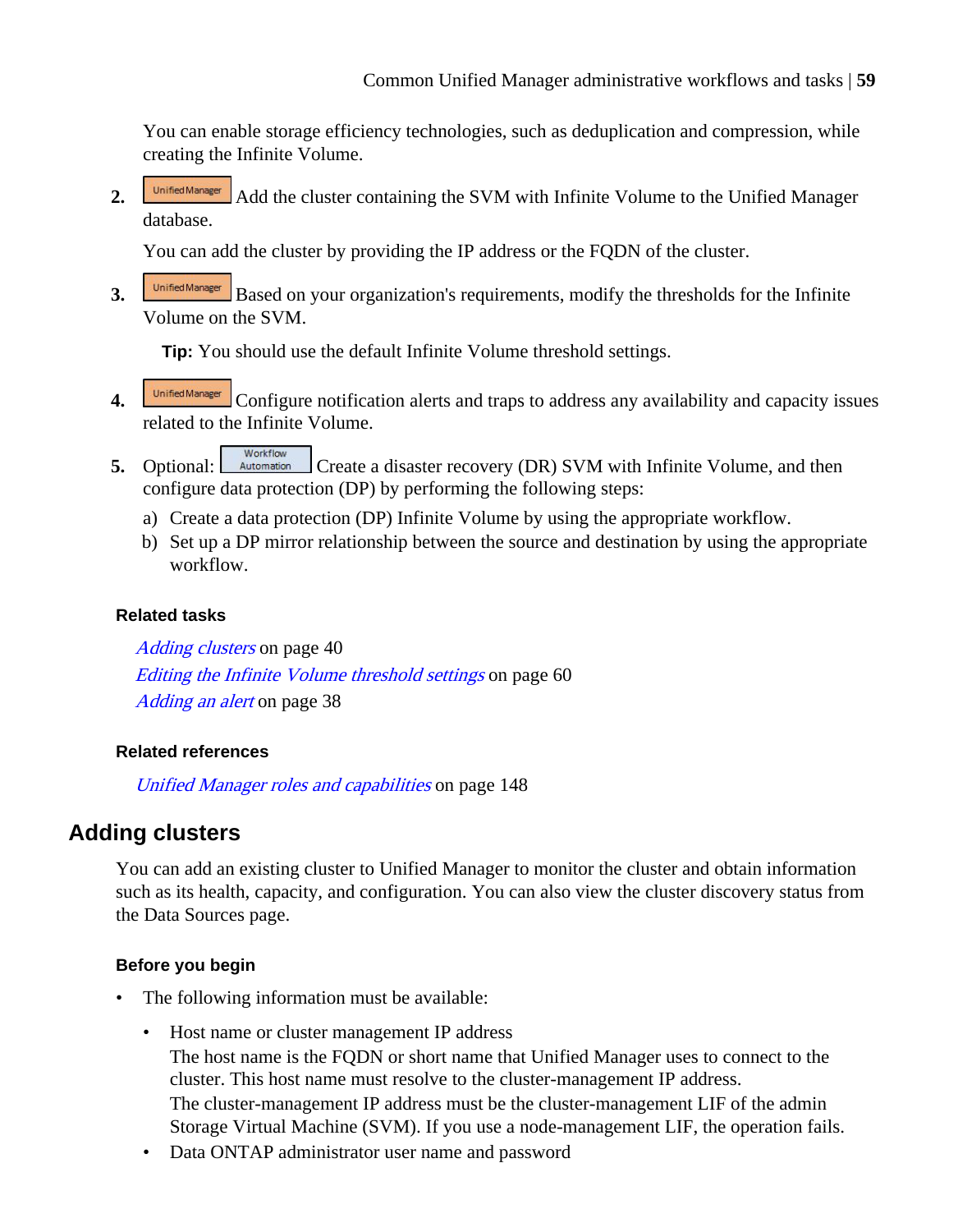- <span id="page-59-0"></span>• Type of protocol (HTTP or HTTPS) that can be configured on the cluster and the port number of the cluster
- You must be assigned either the OnCommand Administrator role or the Storage Administrator role to perform this task.

# **Steps**

- **1.** Click **Storage > Clusters**.
- **2.** From the **Clusters** page, click **Add**.
- **3.** In the **Add Cluster** dialog box, specify the values, such as the host name or IP address of the cluster, user name, password, protocol for communication, and port number.

By default, the HTTPS protocol is selected.

- **4.** Click **Add**.
- **5.** If HTTPS is selected, perform the following steps:
	- a) In the **Authorize Host** dialog box, click **View Certificate** to view the certificate information of the cluster.
	- b) Click **Yes**.

Unified Manager checks the certificate only when the cluster is initially added, but does not check it for each API call to Data ONTAP.

If the certificate has expired, you cannot add the cluster. You must renew the certificate and then add the cluster.

For more information, see [KB article 1014389](https://kb.netapp.com/support/index?page=content&id=1014389) How to renew an SSL certificate in clustered Data ONTAP (login required).

- **6.** Optional: View the cluster discovery status by performing the following steps:
	- a) Click the **Data Sources** link from the discovery status message displayed in the **Clusters** page.
	- b) Review the cluster discovery status from the **Data Sources** page.

# **Result**

The cluster is added to the Unified Manager database after the default monitoring interval of approximately 15 minutes.

# **Editing the Infinite Volume threshold settings**

When you need to address any issues in your Infinite Volume's storage space, you can edit the threshold settings of the Infinite Volume's capacity based on your organization's requirements. When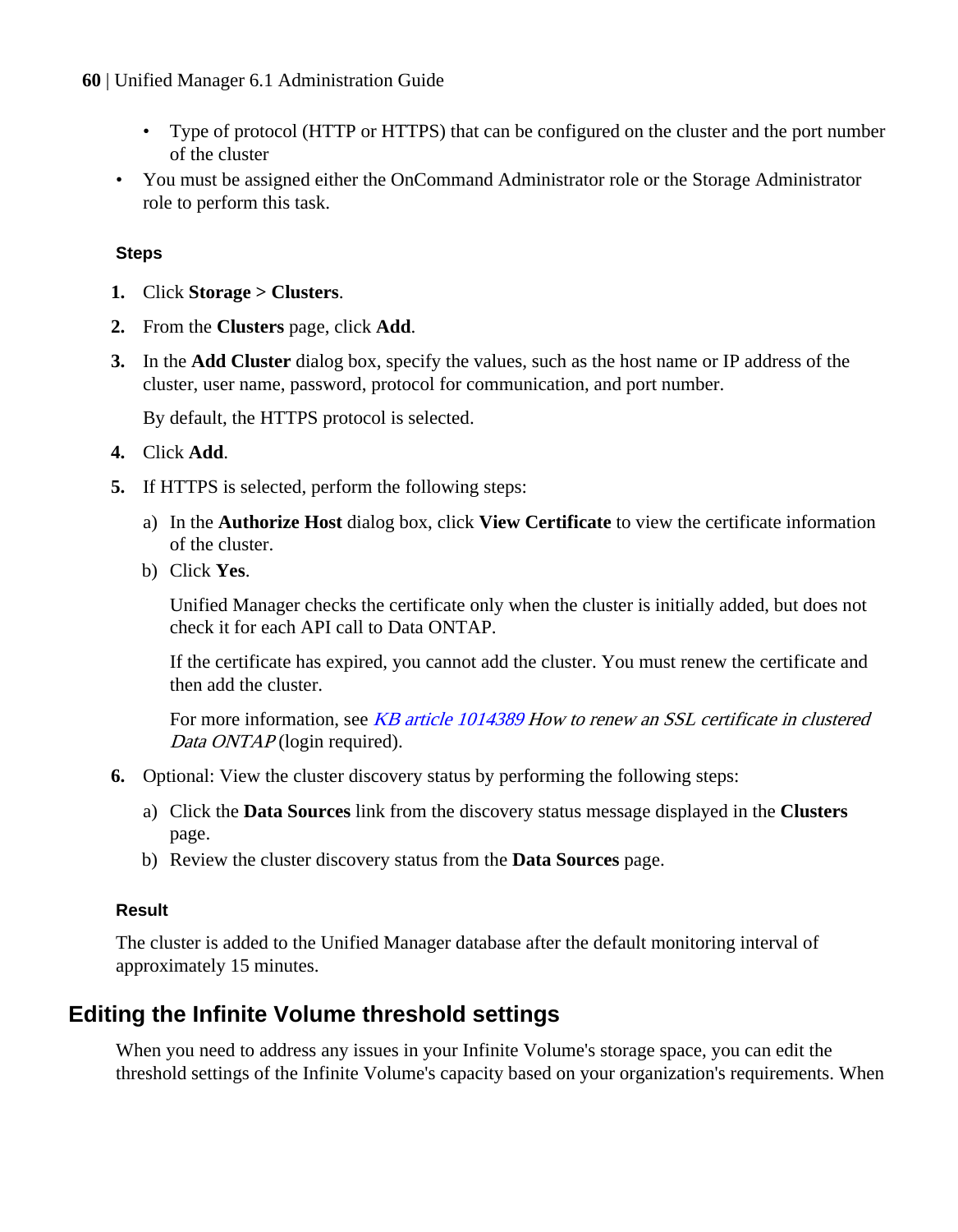a threshold is crossed, events are generated, and you receive notifications if you have configured alerts for such events.

# **Before you begin**

You must be assigned either the OnCommand Administrator role or the Storage Administrator role to perform this task.

# **Steps**

- **1.** Click **Storage > Storage Virtual Machines**.
- **2.** In the Storage Virtual Machines page, select the required SVM with Infinite Volume.
- **3.** In the **Storage Virtual Machine details** page, click **Actions > Edit Thresholds**.
- **4.** In the **Edit SVM with Infinite Volume Thresholds** dialog box, modify the thresholds as required.
- **5.** Click **Save and Close**.

# **Managing your Infinite Volume with storage classes and data policies**

You can effectively manage your Infinite Volume by creating the Infinite Volume with the required number of storage classes, configuring thresholds for each storage class, creating rules and a data policy to determine the placement of data written to the Infinite Volume, configuring data protection, and optionally configuring notification alerts.

# **Before you begin**

The following requirements must be met:

- Unified Manager must be deployed.
- OnCommand Workflow Automation (WFA) must be installed.

**Note:** Unified Manager and WFA are separate installations.

- You must be assigned either the OnCommand Administrator role or the Storage Administrator role to perform this task.
- You must have created the required number of aggregates by customizing the appropriate predefined workflow in WFA.
- You must have created the required number of storage classes by customizing the appropriate predefined workflow in WFA.
- You must have configured Unified Manager server as a data source in WFA, and then you must have verified that the data is cached successfully.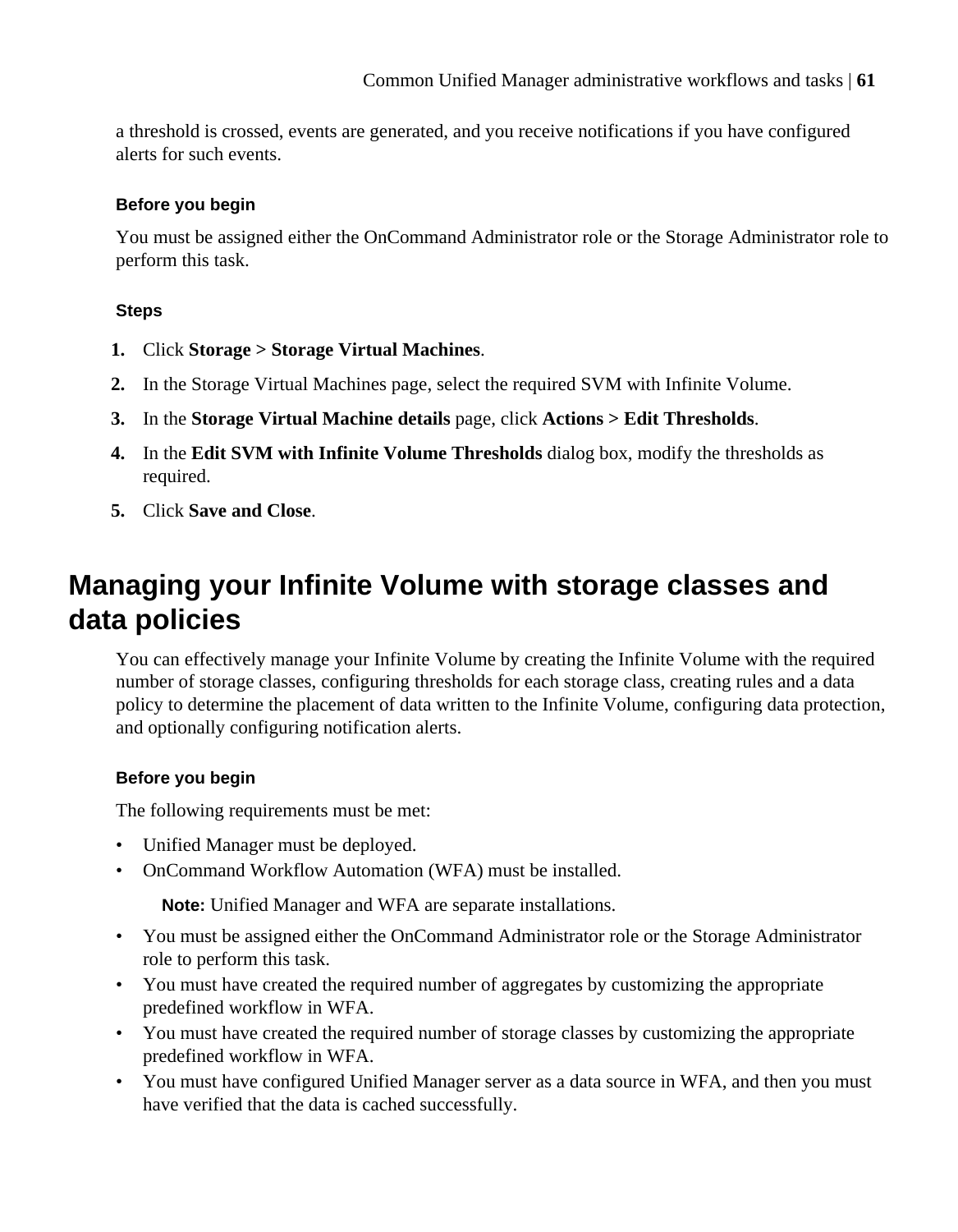# **About this task**

While performing this task, you are required to switch between two applications: OnCommand Workflow Automation (WFA) and OnCommand Unified Manager.

The task provides high-level steps. For details about performing the WFA tasks, see the OnCommand Workflow Automation documentation.



# **Steps**

- **1.** Norkflow Customize the predefined workflow to define the required storage classes.
- Workflow 2. **Automation** Create an SVM with Infinite Volume with the required number of storage classes by using the appropriate workflow.
- **3. Add** the cluster containing the SVM with Infinite Volume to the Unified Manager database.

You can add the cluster by providing the IP address or the FQDN of the cluster.

4. **[Based on your organization's requirements, modify the thresholds for each storage](#page-62-0)** [class](#page-62-0) on page 63.

You should use the default storage class threshold settings to effectively monitor storage class space.

5. **Unified Manager** [Configure notification alerts and traps to address any availability and capacity issues](#page-37-0) [related to the Infinite Volume](#page-37-0) on page 38.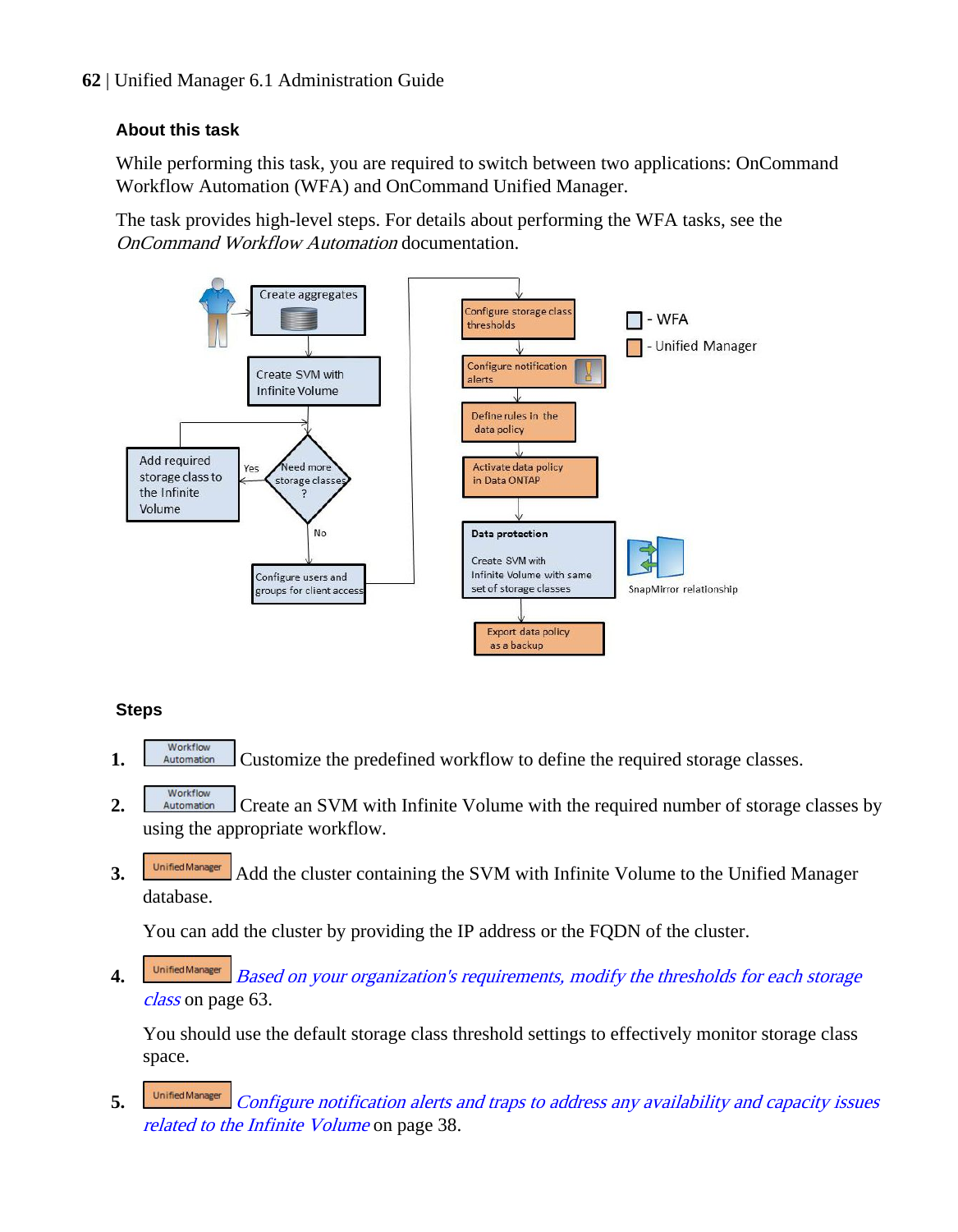<span id="page-62-0"></span>**6. [Set up rules in the data policy, and then activate all the changes made to the data](#page-65-0)** [policy](#page-65-0) on page 66

Rules in a data policy determine the placement of the content written to the Infinite Volume.

**Note:** Rules in a data policy affect only new data written to the Infinite Volume and do not affect existing data in the Infinite Volume.

- Workflow **7.** Optional: **Automation** Create a disaster recovery (DR) SVM with Infinite Volume, and then configure a data protection (DP) by performing the following steps:
	- a) Create a data protection (DP) Infinite Volume by using the appropriate workflow.
	- b) Set up a DP mirror relationship between the source and destination by using the appropriate workflow.

# **Editing the threshold settings of storage classes**

When you need to address any issues related to storage space in your storage classes, you can edit the threshold settings of the storage class capacity based on your organization's requirements. When the threshold is crossed, events are generated, and you receive notifications if you have configured alerts for such events.

# **Before you begin**

You must be assigned either the OnCommand Administrator role or the Storage Administrator role to perform this task.

# **Steps**

- **1.** Click **Storage > Storage Virtual Machines**.
- **2.** In the Storage Virtual Machines page, select the required SVM with Infinite Volume.
- **3.** In the **Storage Virtual Machine details** page, click **Actions > Edit Thresholds**.
- **4.** In the **Edit Storage Class Thresholds** dialog box, modify the thresholds as required.
- **5.** Click **Save and Close**.

# **Adding an alert**

You can create alerts to notify you when a particular event is generated. You can create alerts for a single resource, group of resources, events of a particular severity type, and specify the frequency with which you want to be notified.

# **Before you begin**

• You must have configured notification settings such as the email address, SMTP server, and SNMP trap host so that the Unified Manager server can use these settings to send notifications to users when an event is generated.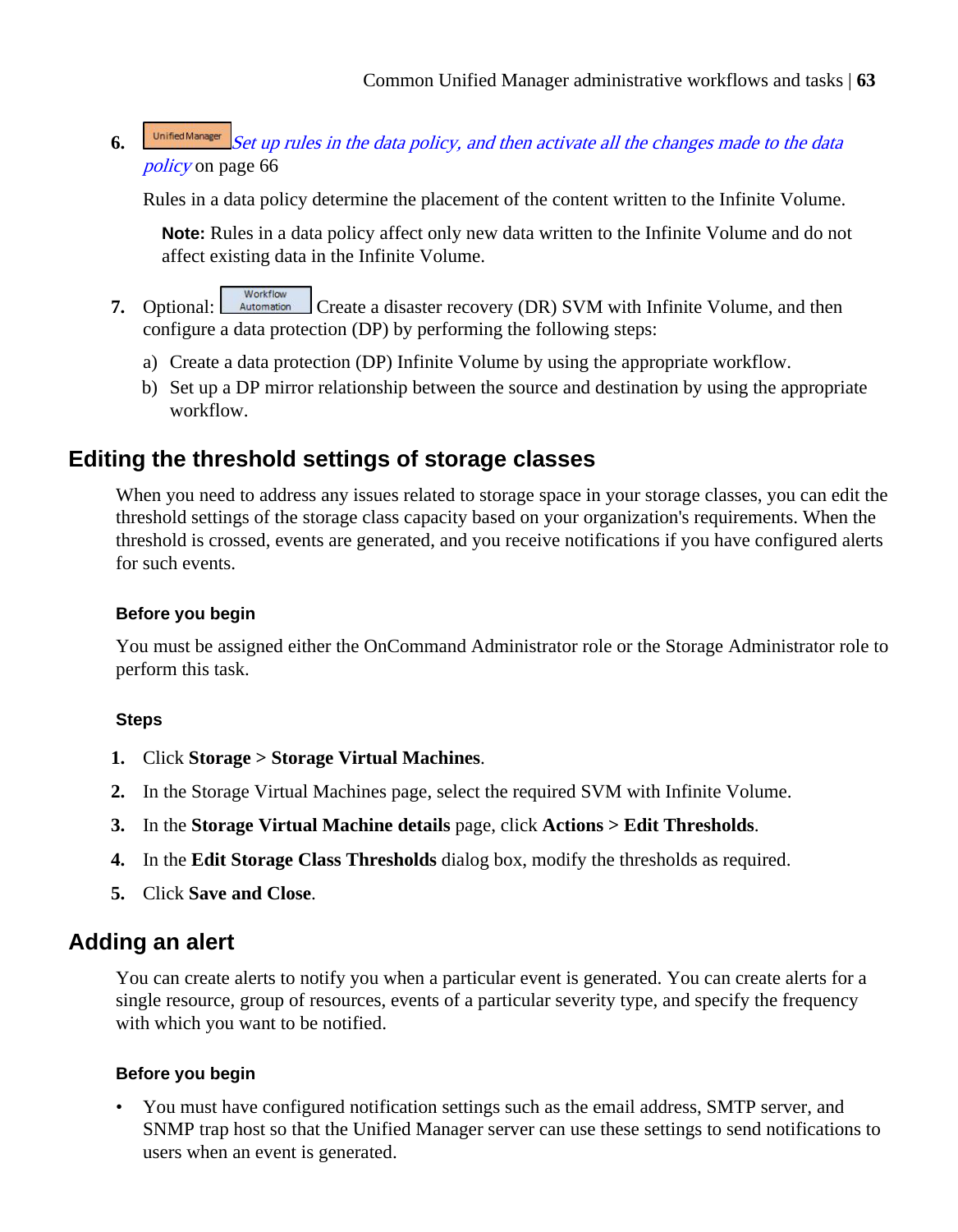- The following information must be available: resources and events for which you want to trigger the alert, and user names or email addresses of users you want to notify.
- You must be logged in as the OnCommand Administrator role to perform this task..

# **About this task**

• You can create an alert based on resources or events or both.

# **Steps**

- **1.** Click **Administration > Manage Alerts**.
- **2.** In the **Alerts** page, click **Add**.
- **3.** In the **Add Alert** dialog box, perform the following steps:
	- a) Click **Name** and enter a name and description for the alert.
	- b) Click **Resources** and select the resources to be included or excluded from the alert.

You can set a filter by specifying a text string in the **Name contains** field to select a group of resources. Based on the text string you specify, the list of available resources displays only those resources that match the filter rule.

**Note:** The text string that you specify is case-sensitive.

If a resource conforms to both the include and exclude rules that you have specified, the exclude rule takes precedence over the include rule, and the alert is not generated for events related to the excluded resource.

**Tip:** To select more than one resource, press the Ctrl key while you make your selections.

c) Click **Events** and select the events based on the event name or event severity type for which you want to trigger an alert.

**Tip:** To select more than one event, press the Ctrl key while you make your selections.

d) Click **Recipients** and select the users that you want to notify when the alert is generated and the notification frequency.

**Note:** If you modify the email address that is specified for the user and reopen the alert for editing, the **Name** field appears blank because the modified email address is no longer mapped to the user that was previously selected. Also, if you have modified the email address of the selected user from the Manage Users page, the modified email address is not updated for the selected user.

You can also choose to notify users through SNMP traps.

**4.** Click **Save**.

# **Example for adding an alert**

This example shows how to create an alert that meets the following requirements: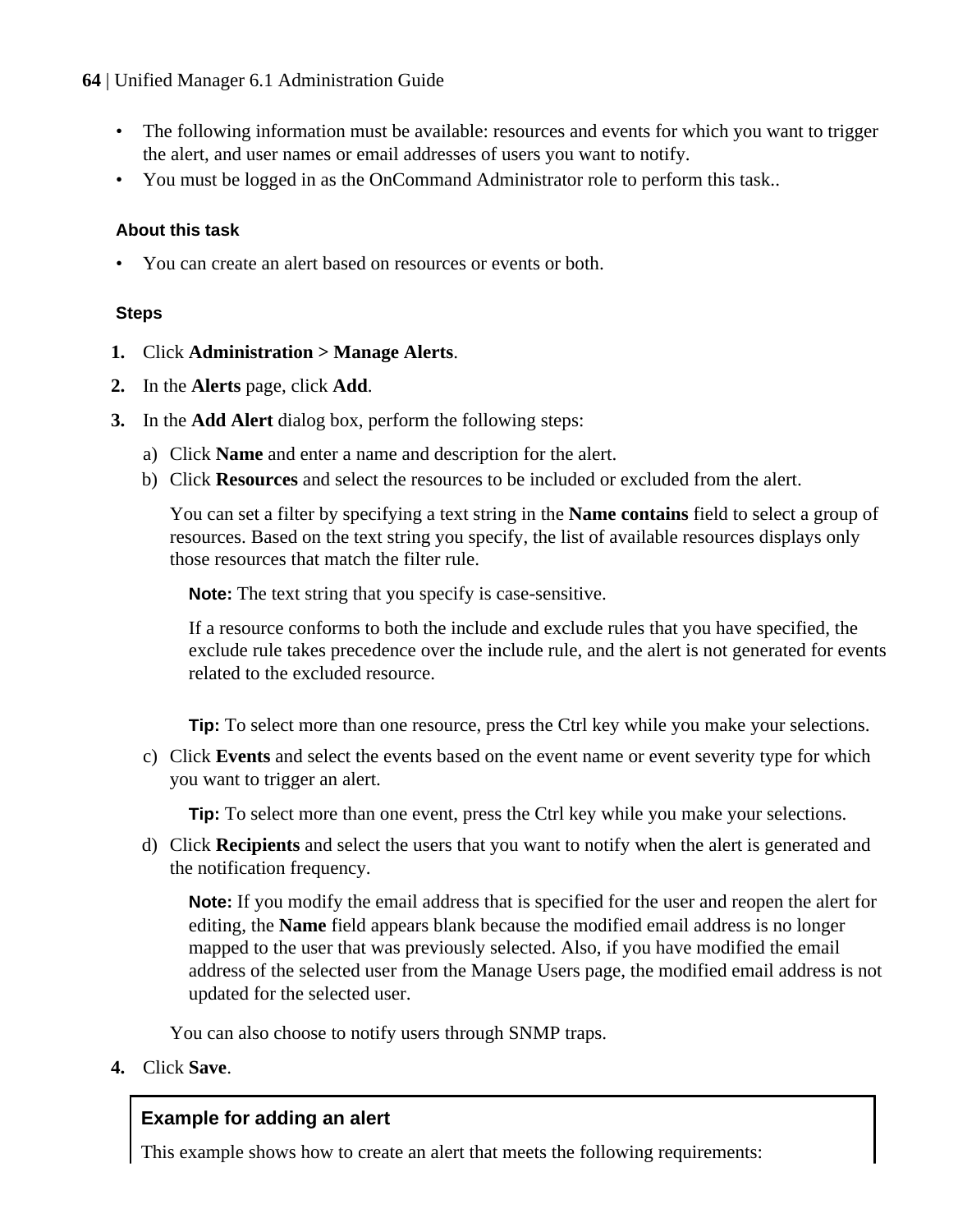- Alert name: Test
- Resources: includes all volumes whose name contains "abc" and excludes all the volumes whose name contains "xyz"
- Events: includes all critical events
- Recipients: includes "sample@domain.com" and the user has to be notified every 15 minutes

Perform the following steps in the Add Alert dialog box:

- **1.** Click **Name** and enter **Test** in the **Alert Name** field.
- **2.** Click **Resources** and in the Include tab, select Volumes from the drop-down list.
	- **a.** Enter **abc** in the **Name contains** field to display the volumes whose name contains abc.
	- **b.** Select **<<All Volumes whose name contains 'abc'>>** from the Available Resources area and move it to the Selected Resources area.
	- **c.** Click **Exclude** and enter **xyz** in the **Name contains** field and then click **Add**.
- **3.** Click **Events** and select Critical from the **Event Severity** field.
- **4.** Select **All Critical Events** from the Matching Events area and move it to the Selected Events area.
- **5.** Click **Recipients** and enter **sample@domain.com** in the **Alert these users** field.
- **6.** Select **Remind every 15 minutes** to set the frequency to notify the user every 15 minutes. You can configure an alert to repeatedly send notification to the recipients for a specified time. You should determine the time from which the event notification is active for the alert.
- **7.** Click **Save**.

#### **Related concepts**

[Event state definitions](#page-18-0) on page 19

# **Related tasks**

[Configuring Unified Manager to send alert notifications](#page-30-0) on page 31

#### **Related references**

[Description of event severity types](#page-100-0) on page 101 [Description of event impact levels](#page-100-0) on page 101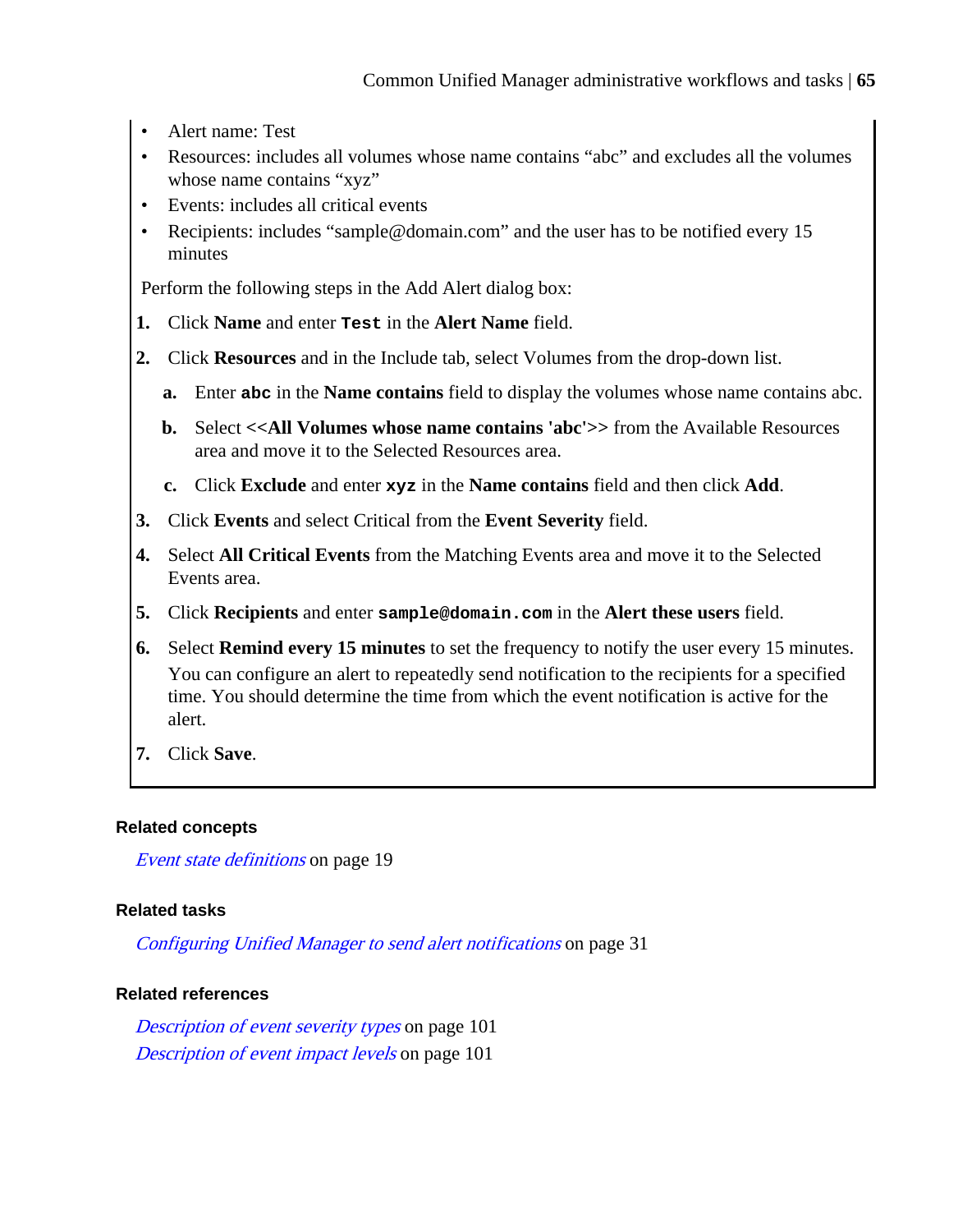# <span id="page-65-0"></span>**Creating rules**

You can add new rules to your data policy to determine the placement of data that is written to the Infinite Volume. You can create rules either by using rule templates that are defined in Unified Manager or create custom rules.

# **Before you begin**

- You must be assigned either the OnCommand Administrator role or the Storage Administrator role to perform this task.
- The cluster containing the SVM with Infinite Volume with storage classes must be added to the Unified Manager database.

# **Choices**

- Creating rules using templates on page 66
- [Creating custom rules](#page-66-0) on page 67

# **Creating rules using templates**

You can add new rules by using rule templates defined by Unified Manager to determine the placement of data that is written to the Storage Virtual Machine (SVM) with Infinite Volume. You can create rules based on file types, directory paths, or owners.

# **Before you begin**

- You must be assigned either the OnCommand Administrator role or the Storage Administrator role to perform this task.
- The cluster containing the SVM with Infinite Volume with storage classes must be added to the Unified Manager database.

# **About this task**

The Data Policy tab is visible only for an SVM with Infinite Volume.

# **Steps**

- **1.** Click **Storage > Storage Virtual Machines**.
- **2.** In the Storage Virtual Machines page, select the appropriate SVM.
- **3.** Click the **Data Policy** tab.

The list of rules in the data policy for the selected SVM with Infinite Volume is displayed.

- **4.** Click **Create**.
- **5.** In the **Create Rule** dialog box, choose an appropriate rule template from the drop-down list. The template is based on three categories: file type, owner, or directory path.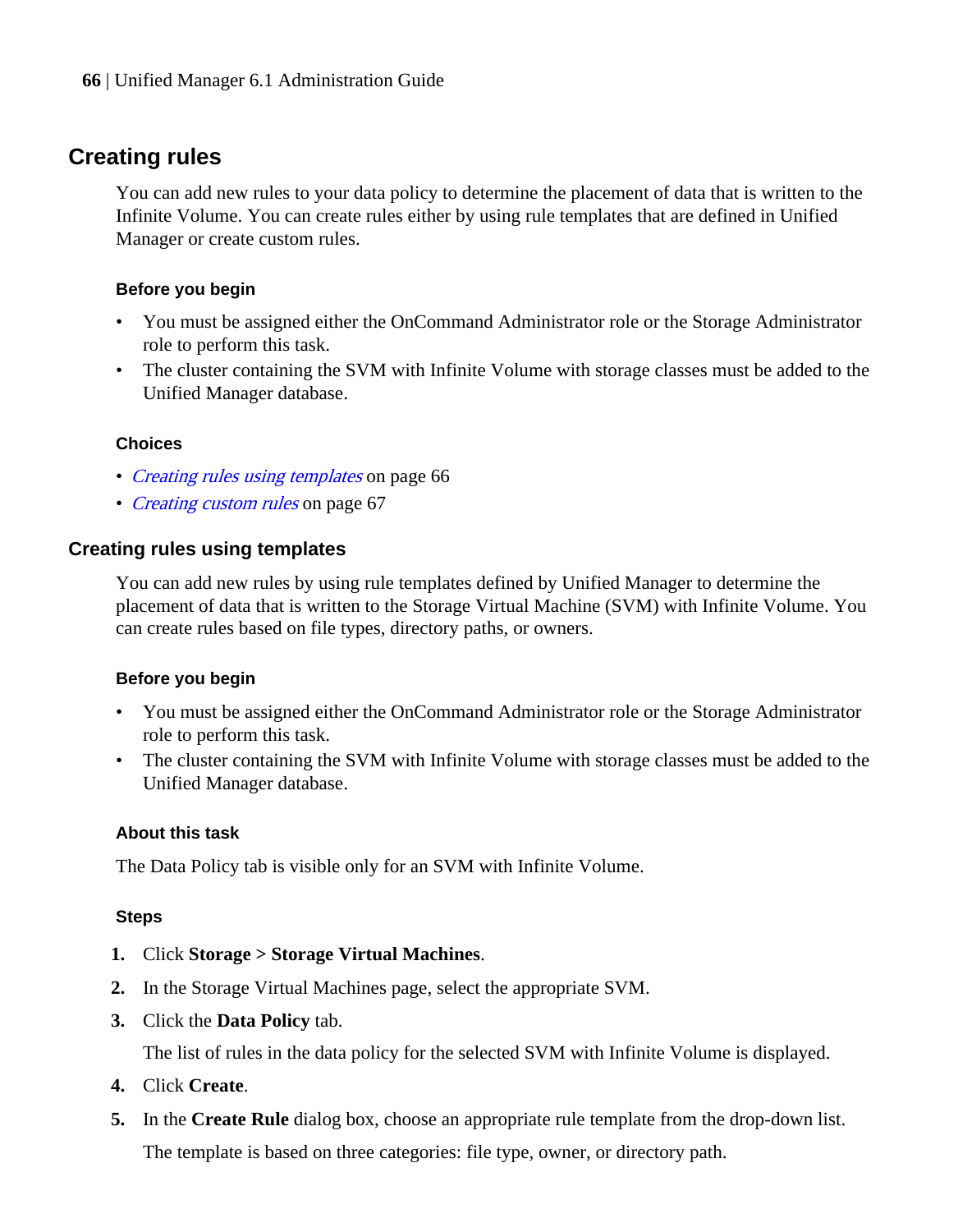- <span id="page-66-0"></span>**6.** Based on the template selected, add necessary conditions in the **Matching Criteria** area.
- **7.** Select an appropriate storage class from the **Place the matching content in Storage Class** dropdown list.
- **8.** Click **Create**.

The new rule you created is displayed in the Data Policy tab.

- **9.** Optional: Preview any other changes made to the data policy.
- **10.** Click **Activate** to activate the changes in the rule properties in the SVM.

# **Creating custom rules**

Based on your data center requirements, you can create custom rules and add them to a data policy to determine the placement of data that is written to the SVM with Infinite Volume. You can create custom rules from the Create Rule dialog box without using any existing template.

# **Before you begin**

- You must be assigned either the OnCommand Administrator role or the Storage Administrator role to perform this task.
- The cluster containing the SVM with Infinite Volume with storage classes must be added to the Unified Manager database.

# **About this task**

The Data Policy tab is visible only for an SVM with Infinite Volume.

# **Steps**

- **1.** Click **Storage > Storage Virtual Machines**.
- **2.** In the Storage Virtual Machines page, select the appropriate SVM.
- **3.** Click **Data Policy**.
- **4.** Click **Create**.
- **5.** In the **Create Rule** dialog box, select **Custom rule** from the **Template** list.
- **6.** In the **Matching Criteria** area, add conditions as required.

Conditions enable you to create a rule based on file types, directory paths, or owners. A combination of these conditions are the condition sets. For example, you can have a rule: "Place all .mp3 owned by John in bronze storage class."

- **7.** Select an appropriate storage class from the **Place the matching content in Storage Class** dropdown list.
- **8.** Click **Create**.

The newly created rule is displayed in the Data Policy tab.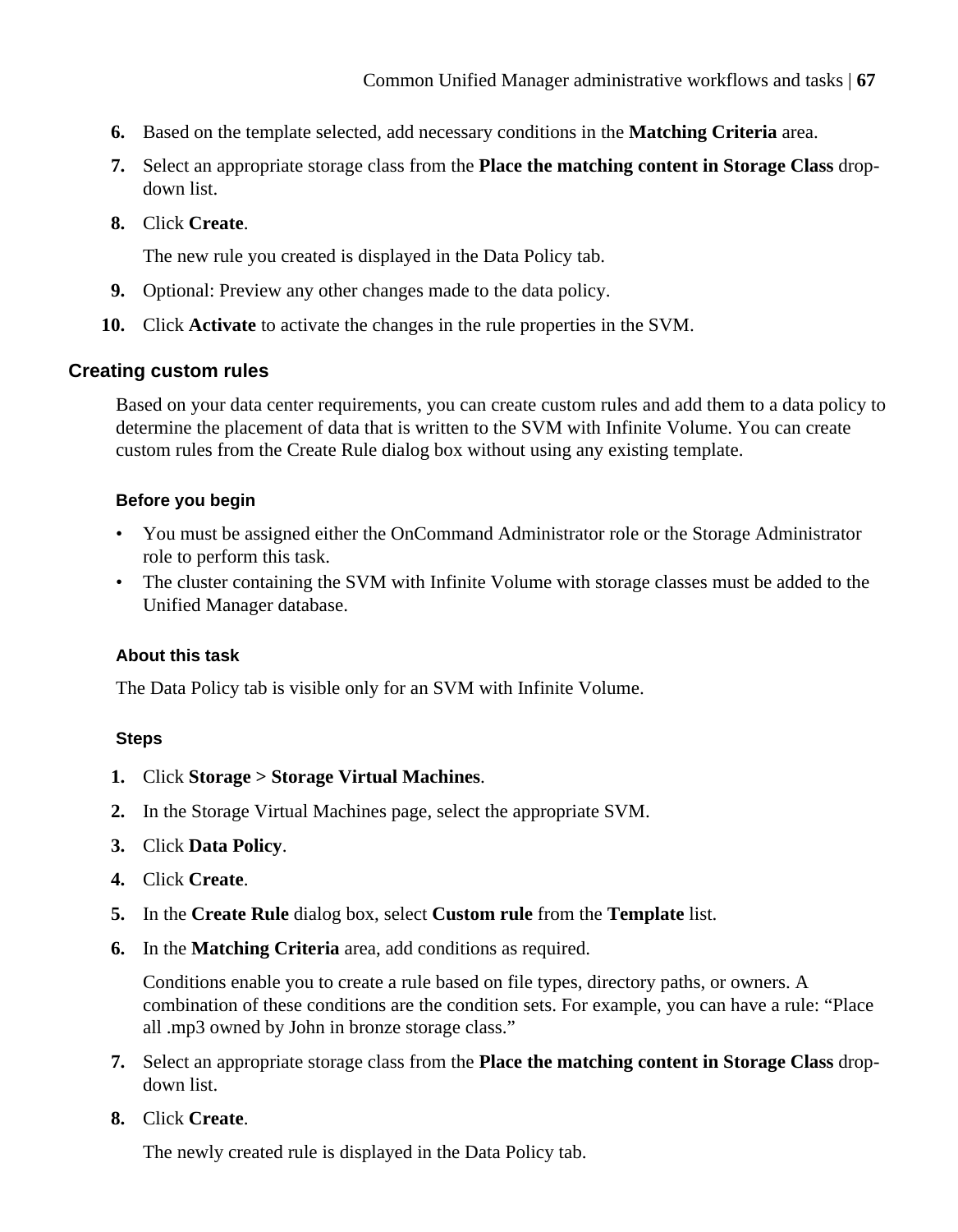- **9.** Optional: Preview any other changes made to the data policy.
- **10.** Click **Activate** to activate the changes in the rule properties in the SVM.

# **Exporting a data policy configuration**

You can export a data policy configuration from Unified Manager to a file. For example, after you have taken the required backup, and in the event of a disaster, you can export the data policy configuration from the primary.

#### **Before you begin**

You must be assigned either the OnCommand Administrator role or the Storage Administrator role to perform this task.

#### **About this task**

The Data Policy tab, which is used while performing this task, is displayed only for SVMs with Infinite Volume.

#### **Steps**

- **1.** Click **Storage > Storage Virtual Machines**.
- **2.** In the Storage Virtual Machines page, select the appropriate SVM.
- **3.** Click **Data Policy**.

The list of rules in the data policy for the selected SVM with Infinite Volume is displayed.

- **4.** Click **Export**.
- **5.** In the browser-specific dialog box, specify the location to which the data policy configuration has to be exported.

# **Result**

The data policy configuration is exported as a JSON file in the specified location.

# **Resolving capacity issues**

This workflow provides an example of how you can resolve a capacity issue. In this scenario, you are an administrator or operator and you access the Unified Manager Dashboard page to see if any of the monitored storage objects have capacity issues. You see that there is a volume with a capacity risk, and you want to determine the possible cause of and resolution to the problem.

# **Before you begin**

You must be assigned one of the following roles to perform this task: Operator, OnCommand Administrator, or Storage Administrator..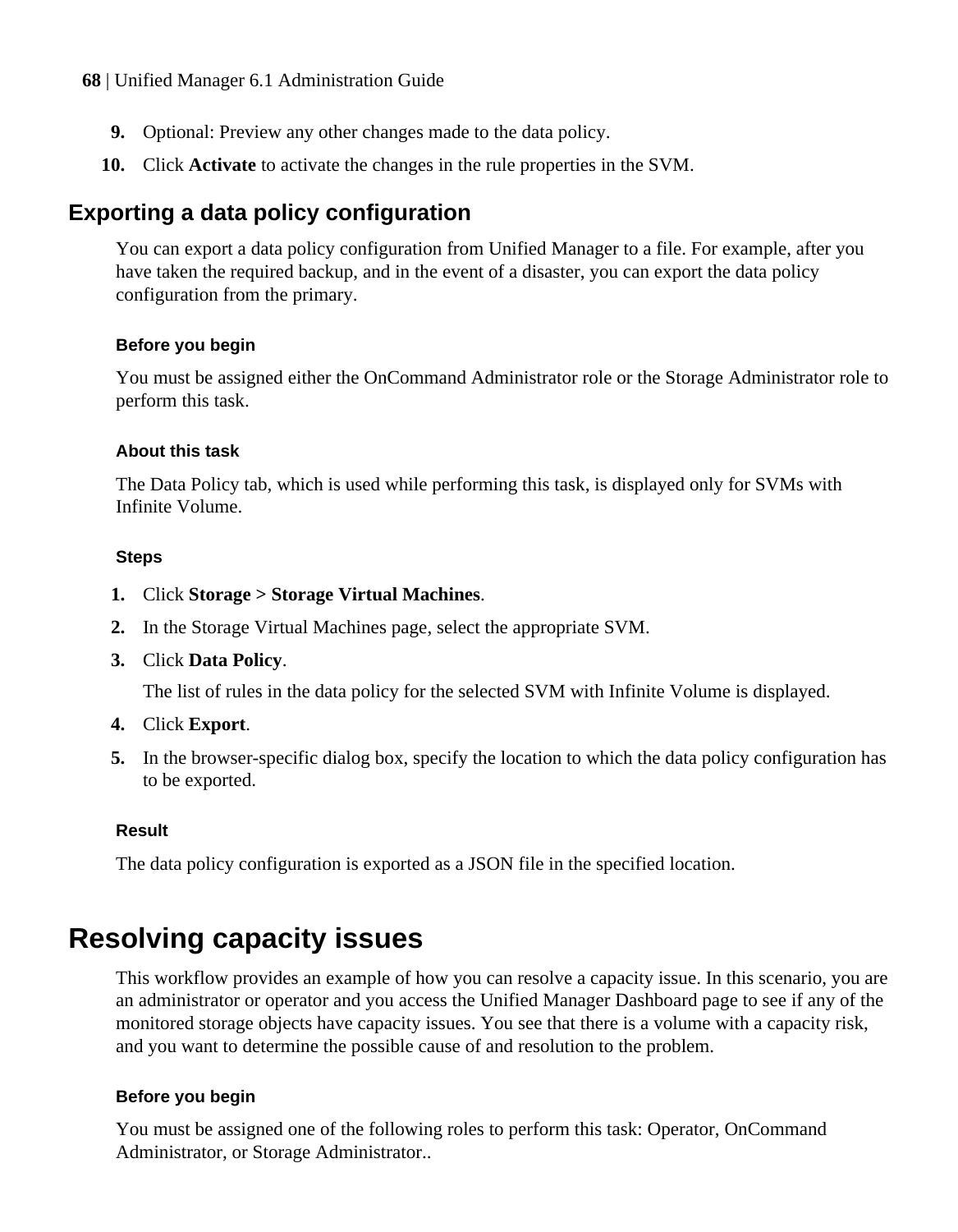# **About this task**

On the Dashboard page, you look at the Unresolved Incidents and Risks area and see a Volume Space Full error event in the Capacity pane under SVM Volume Capacity at Risk.

# **Steps**

**1.** In the **Unresolved Incidents and Risks** area of the **Dashboard** page, click the name of the Volume Space Full error event in the **Capacity** pane.

The Event details page for the error is displayed.

- **2.** From the **Event details** page, you can perform one or more of the following tasks:
	- Review the error message in the Cause field and click the suggestions under Suggested Remedial Actions to review descriptions of possible remediations. *Performing suggested* remedial actions for a full volume on page 69
	- Click the object name, in this case a volume, in the Source field to get details about the object. [Volume details page](#page-101-0) on page 102
	- Look for notes that might have been added about this event. *[Adding and reviewing notes](#page-95-0)* [associated with an event](#page-95-0) on page 96
	- Add a note to the event. [Adding and reviewing notes associated with an event](#page-95-0) on page 96
	- Assign the event to another user. *[Assigning events](#page-95-0)* on page 96
	- Acknowledge the event. [Acknowledging and resolving events](#page-96-0) on page 97
	- Mark the event as resolved. *[Acknowledging and resolving events](#page-96-0)* on page 97

# **Related references**

[Event details page](#page-97-0) on page 98

# **Performing suggested remedial actions for a full volume**

After receiving a Volume Space Full error event, you review the suggested remedial actions on the Event details page and decide to perform one of the suggested actions.

# **Before you begin**

A user with any role can perform all of the tasks in this workflow that use Unified Manager.

# **About this task**

In this example, you have seen a Volume Space Full error event on the Unified Manager Dashboard page and have clicked the name of the event.

Possible remedial actions you might perform for a full volume include the following:

- Enabling autogrow, deduplication, or compression on the volume
- Resizing or moving the volume
- Deleting or moving data from the volume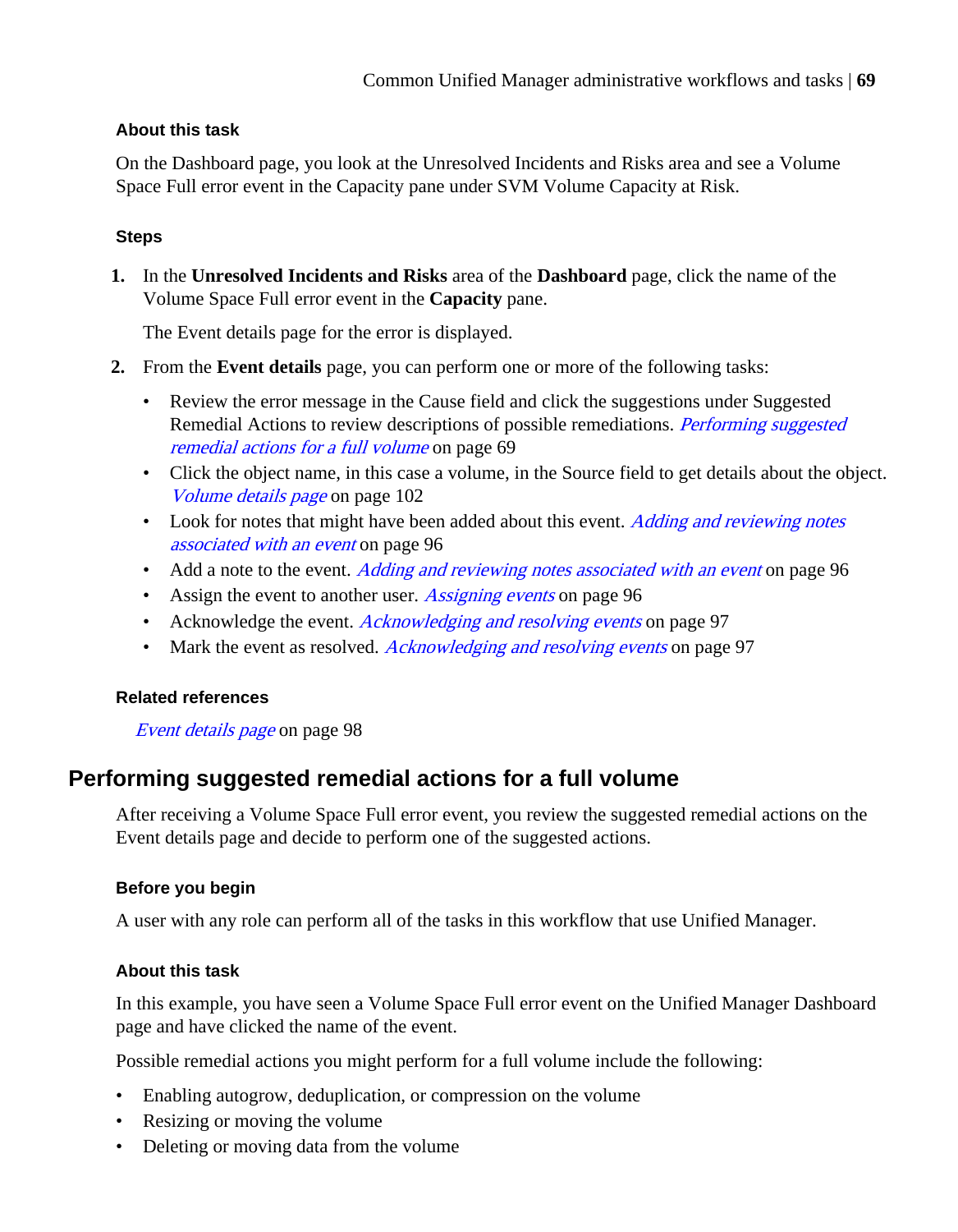Although all of these actions must be performed from either OnCommand System Manager or the Data ONTAP CLI, you can use Unified Manager to find information you might need to determine which actions to take.

# **Steps**

- **1.** From the **Event details** page, you click the volume name in the Source field to view details about the affected volume.
- **2.** On the **Volume details** page, you click **Configuration** and see that deduplication and compression are already enabled on the volume.

You decide to resize the volume.

- **3.** In the **Related Devices** pane, you click the name of the hosting aggregate to see if the aggregate can accommodate a larger volume.
- **4.** On the **Aggregate details** page, you see that the aggregate hosting the full volume does have enough uncommitted capacity, so you use OnCommand System Manager to resize the volume, giving it more capacity.

#### **Related references**

[Event details page](#page-97-0) on page 98 [Volume details page](#page-101-0) on page 102 [Aggregate details page](#page-139-0) on page 140

# **Creating, monitoring, and troubleshooting protection relationships**

Unified Manager enables you to create protection relationships, to monitor and troubleshoot mirror protection and backup vault protection of data stored on managed clusters, and to restore data when it is overwritten or lost.

# **Related concepts**

[How protection relationships are created and protection jobs run](#page-16-0) on page 17

# **Related tasks**

[Resolving a protection job failure](#page-80-0) on page 81 [Resolving lag issues](#page-84-0) on page 85 [Setting up protection relationships in Unified Manager](#page-70-0) on page 71 [Performing a protection relationship failover and failback](#page-75-0) on page 76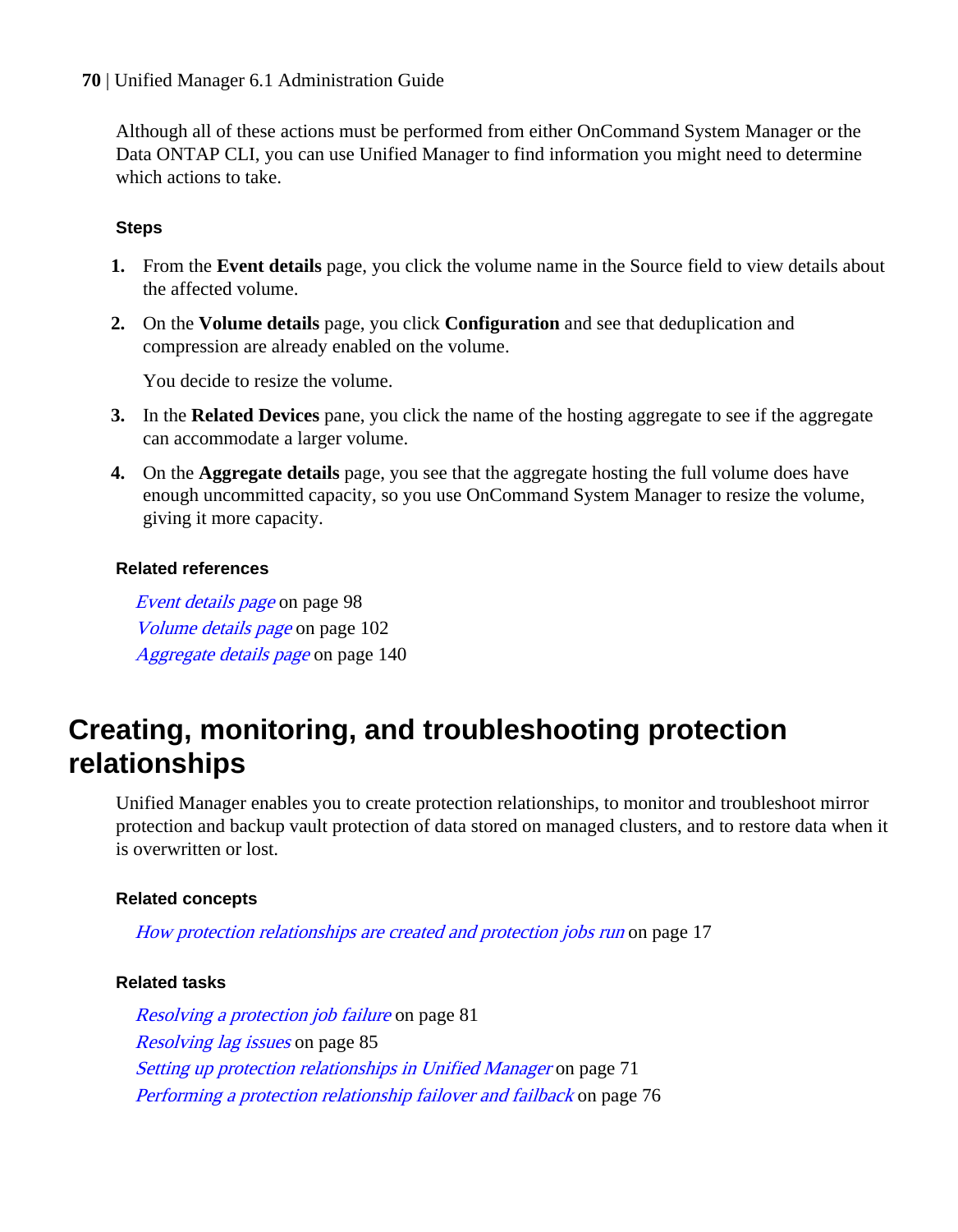# <span id="page-70-0"></span>**Setting up protection relationships in Unified Manager**

There are several steps that you must perform to use Unified Manager and OnCommand Workflow Automation to set up SnapMirror and SnapVault relationships to protect your data.

# **Before you begin**

You must be assigned either the OnCommand Administrator role or the Storage Administrator role to perform this task.

# **Steps**

**1.** Set up OnCommand Workflow Automation on page 71.

OnCommand Workflow Automation must be integrated with Unified Manager before you can set up protection relationships.

- **2.** Depending on the type of protection relationship you want to create, do one of the following:
	- [Create a SnapMirror protection relationship](#page-71-0) on page 72.
	- [Create a SnapVault protection relationship](#page-72-0) on page 73.
- **3.** If you want to create a policy for the relationship, depending on the relationship type you are creating, do one of the following:
	- Create a Snap Vault policy on page 74.
	- [Create a SnapMirror policy](#page-74-0) on page 75.
- **4.** [Create a SnapMirror or SnapVault schedule](#page-75-0) on page 76.

# **Pairing OnCommand Workflow Automation with Unified Manager**

You can integrate Workflow Automation with Unified Manager over a secure connection. This enables protection features such as SnapMirror and SnapVault configuration workflows, as well as commands for managing SnapMirror relationships.

# **Before you begin**

The following information must be available:

- Name of a database user in Unified Manager
- Host address, port number 443, user name, and password for the OnCommand Workflow Automation setup

You must be assigned either the OnCommand Administrator role or the Storage Administrator role to perform this task.

You must be assigned either the Administrator role or the Architect role in Workflow Automation to perform this task.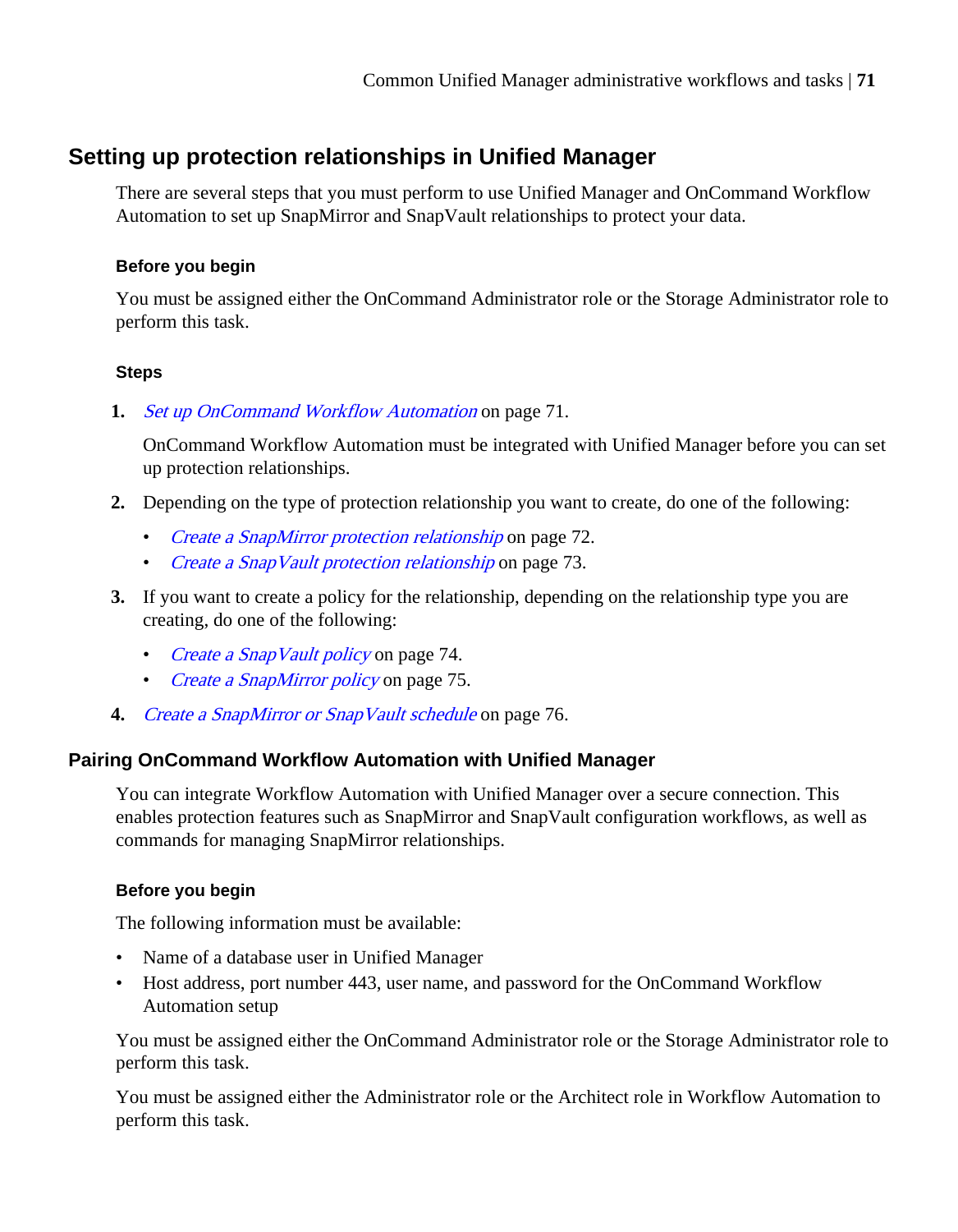# <span id="page-71-0"></span>**Steps**

- **1.** Click **Administration > Setup Options**.
- **2.** In the **Setup Options** dialog box, click **Add-ons > Workflow Automation**.
- **3.** In the **Set Up OnCommand Workflow Automation** dialog box, type the host name or IP address and the user name and password.

You must use Unified Manager server port 443.

- **4.** Click **Save and Close**.
- **5.** If you use a self-signed certificate, click **Yes** to authorize the security certificate.

The Workflow Automation Options Changed dialog box displays.

**6.** Click **Yes** to reload the web UI and add the Workflow Automation features.

#### **Related tasks**

[Setting up protection relationships in Unified Manager](#page-70-0) on page 71 [Performing a protection relationship failover and failback](#page-75-0) on page 76

# **Creating a SnapMirror protection relationship from the Volume details page**

You can create a SnapMirror relationship using the Volume details page so that data replication is enabled for protection purposes. SnapMirror replication enables you to restore data from the destination volume in the event of data loss on the source for volumes running Data ONTAP 8.2 or later.

# **Before you begin**

- You must be assigned either the OnCommand Administrator role or the Storage Administrator role to perform this task.
- You must have set up Workflow Automation to perform the operation.

# **About this task**

The **Protect** menu does not display in the following instances:

- If RBAC settings do not allow this action: for example, if you have only operator privileges
- When the volume ID is unknown: for example, when you have an intercluster relationship and the destination cluster has not yet been discovered

You can perform up to 10 protection jobs simultaneously with no performance impact. You might experience some performance impact when you run between 11 and 30 jobs simultaneously. Running more than 30 jobs simultaneously is not recommended.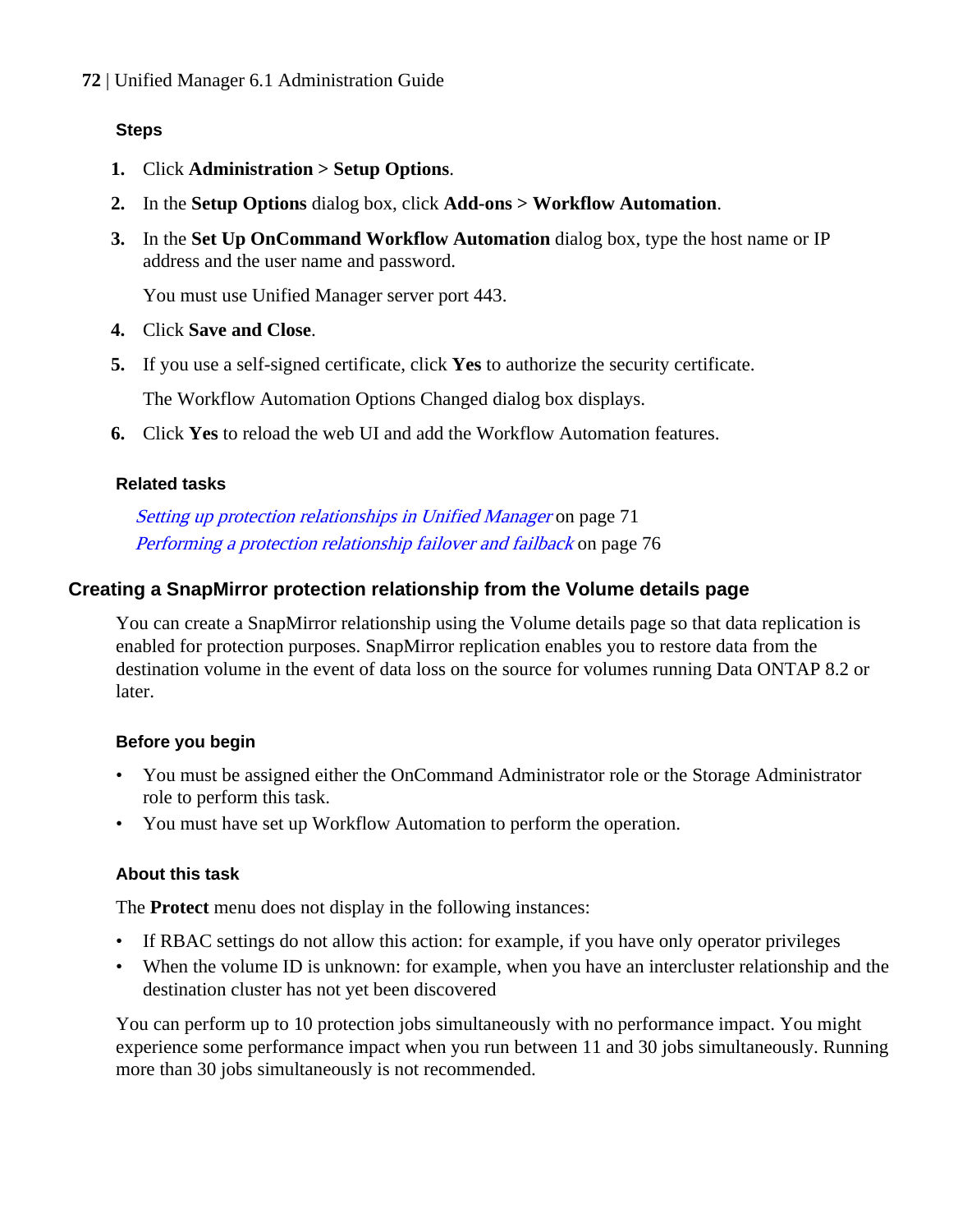# **Steps**

- **1.** In the **Protection** tab of the **Volume details** page, right-click in the topology view the name of a volume that you want to protect.
- **2.** Select **Protect > SnapMirror** from the menu.

The Configure Protection dialog box is displayed.

- **3.** Click **SnapMirror** to view the **SnapMirror** tab and to configure the destination information.
- **4.** Click **Advanced** to set the space guarantee, as needed, and then click **Apply**.
- **5.** Complete the **Destination Information** area and the **Relationship Settings** area in the **Configure Protection** dialog box.
- **6.** Click **Apply**.

You are returned to the Volume details page.

**7.** Click the protection configuration job link at the top of the **Volume details** page.

The jobs tasks and details are displayed in the Job details page.

- **8.** In the **Job details** page, click **Refresh** to update the tasks list and task details associated with the protection configuration job and to determine when the job is complete.
- **9.** When the job tasks are complete, click **Back** on your browser to return to the **Volume details** page.

The new relationship is displayed in the Volume details page topology view.

# **Related tasks**

[Setting up protection relationships in Unified Manager](#page-70-0) on page 71 [Pairing OnCommand Workflow Automation with Unified Manager](#page-70-0) on page 71

# **Creating a SnapVault protection relationship from the Volume details page**

You can create a SnapVault relationship using the Volume details page so that data backups are enabled for protection purposes on volumes running Data ONTAP 8.2 or later.

# **Before you begin**

- You must be assigned either the OnCommand Administrator role or the Storage Administrator role to perform this task.
- You must have set up Workflow Automation to perform this task.

# **About this task**

The **Protect** menu does not display in the following instances:

• If RBAC settings do not allow this action: for example, if you have only operator privileges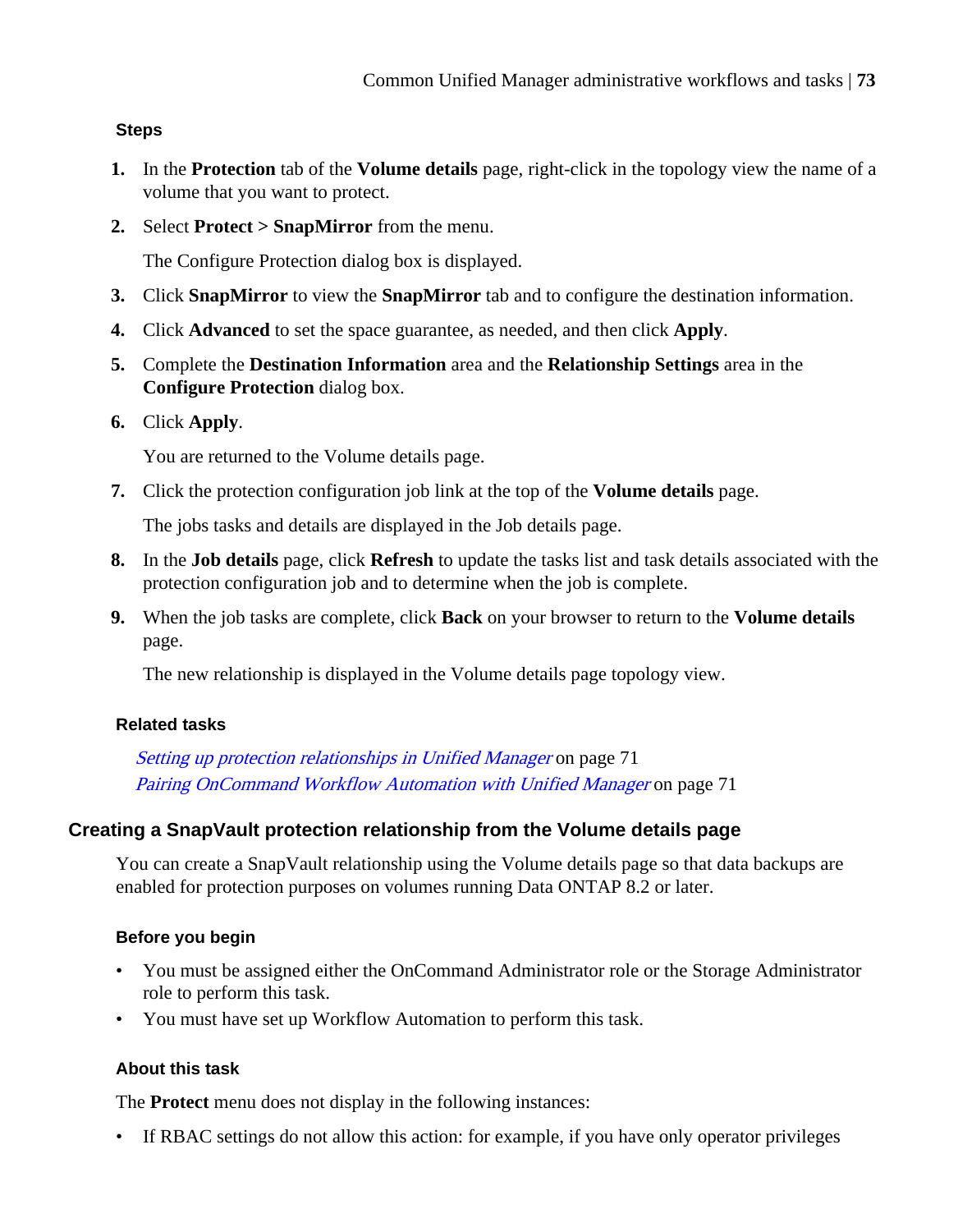• When the volume ID is unknown: for example, when you have a intercluster relationship and the destination cluster has not yet been discovered

# **Steps**

- **1.** In the **Protection** tab of the **Volume details** page, right-click a volume in the topology view that you want to protect.
- **2.** Select **Protect > SnapVault** from the menu.

The Configure Protection dialog box is launched.

- **3.** Click **SnapVault** to view the **SnapVault** tab and to configure the secondary resource information.
- **4.** Click **Advanced** to set deduplication, compression, autogrow, and space guarantee as needed, and then click **Apply**.
- **5.** Complete the **Destination Information** area and the **Relationship Settings** area in the **Configure Protection** dialog box.
- **6.** Click **Apply**.

You are returned to the Volume details page.

**7.** Click the protection configuration job link at the top of the **Volume details** page.

The Job details page is displayed.

**8.** Click **Refresh** to update the tasks list and task details associated with the protection configuration job and to determine when the job is complete.

When the job tasks are complete, the new relationships are displayed in the Volume details page topology view.

# **Related tasks**

[Setting up protection relationships in Unified Manager](#page-70-0) on page 71 [Pairing OnCommand Workflow Automation with Unified Manager](#page-70-0) on page 71

# **Creating SnapVault policies**

You can create a new SnapVault policy to set the priority for a SnapVault transfer. You use policies to maximize the efficiency of transfers from the primary to the secondary in a protection relationship.

# **Before you begin**

- You must be assigned either the OnCommand Administrator role or the Storage Administrator role to perform this task.
- You must have set up Workflow Automation to enable this operation.
- You must have already completed Destination Information area in the Configure Protection dialog box.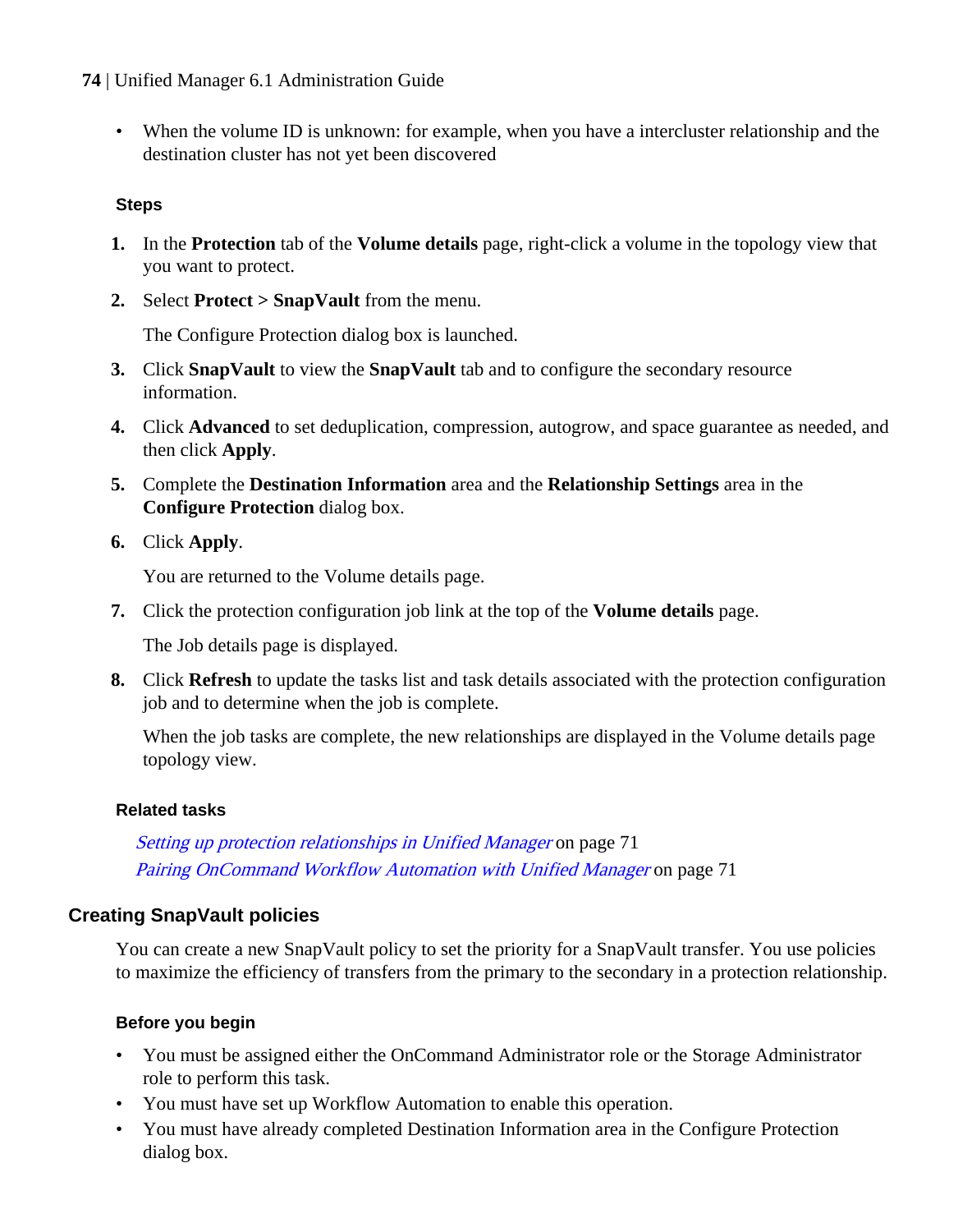# **Steps**

**1.** From the **SnapVault** tab of the **Configure Protection** dialog box, click the **Create Policy** link in the **Relationship Settings** area.

The SnapVault tab is displayed.

- **2.** In the **Policy Name** field, type the name that you want to give the policy.
- **3.** In the **Transfer Priority** field, select the transfer priority that you want to assign to the policy.
- **4.** Optional: In the **Comment** field, enter a comment for the policy.
- **5.** In the **Replication Label** area, add or edit a replication label, as necessary.
- **6.** Click **Create**.

The new policy is displayed in the Create Policy drop-down list.

# **Related tasks**

[Setting up protection relationships in Unified Manager](#page-70-0) on page 71 [Pairing OnCommand Workflow Automation with Unified Manager](#page-70-0) on page 71

# **Creating SnapMirror policies**

You can create a SnapMirror policy to specify the SnapMirror transfer priority for protection relationships. SnapMirror policies enable you to maximize transfer efficiency from the source to the destination by assigning priorities so that lower-priority transfers are scheduled to run after normalpriority transfers.

# **Before you begin**

- You must be assigned either the OnCommand Administrator role or the Storage Administrator role to perform this task.
- You must have set up Workflow Automation to enable this operation.
- This task assumes that you have already completed the Destination Information area in the Configure Protection dialog box.

# **Steps**

**1.** From the **SnapMirror** tab of the **Configure Protection** dialog box, click the **Create Policy** link in the **Relationship Settings** area.

The Create SnapMirror Policy dialog box is displayed.

- **2.** In the **Policy Name** field, type a name you want to give the policy.
- **3.** In the **Transfer Priority** field, select the transfer priority you want to assign to the policy.
- **4.** In the **Comment** field, enter an optional comment for the policy.
- **5.** Click **Create**.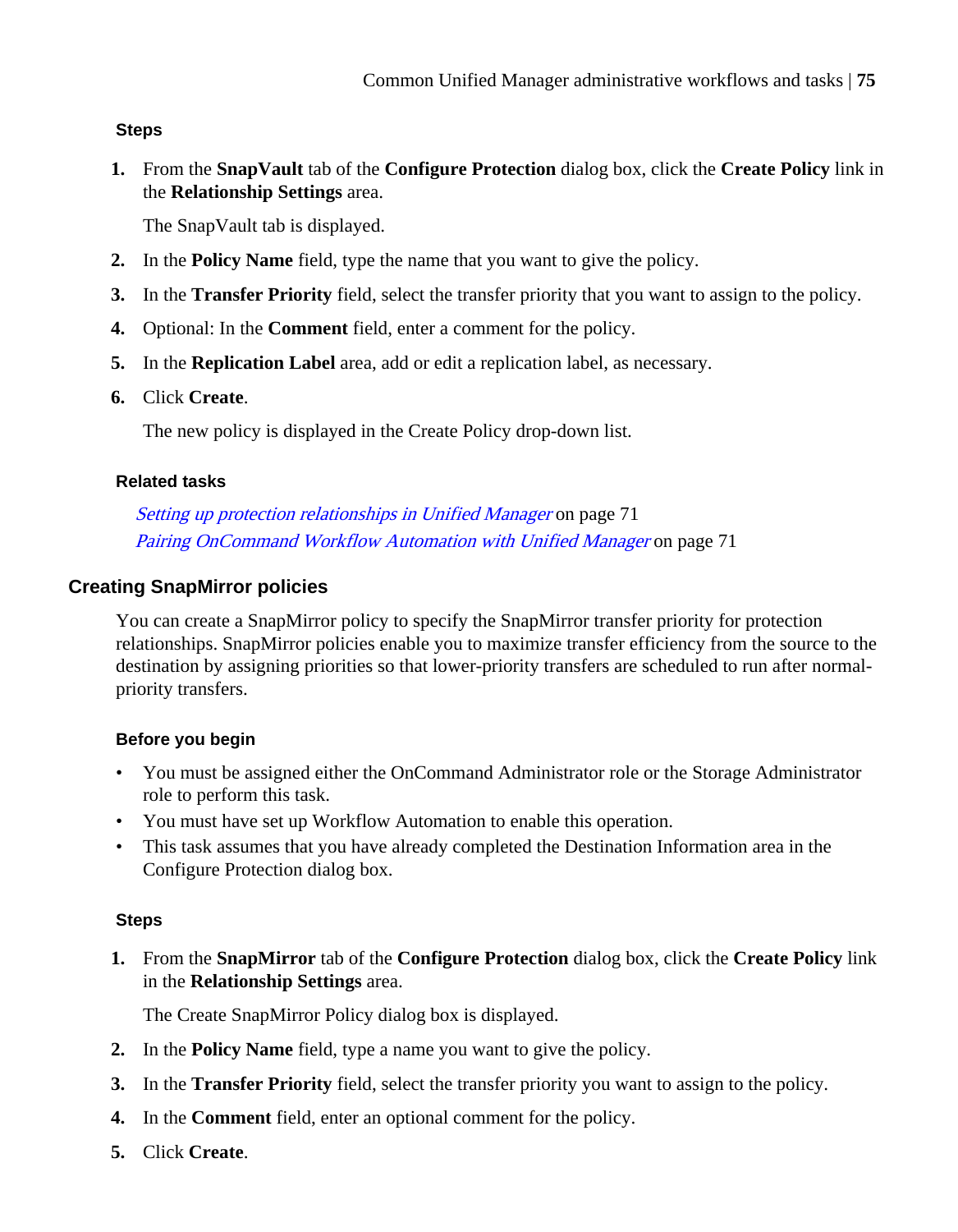<span id="page-75-0"></span>The new policy is displayed in the SnapMirror Policy drop-down list.

#### **Related tasks**

[Setting up protection relationships in Unified Manager](#page-70-0) on page 71 [Pairing OnCommand Workflow Automation with Unified Manager](#page-70-0) on page 71

# **Creating SnapMirror and SnapVault schedules**

You can create basic or advanced SnapMirror and SnapVault schedules to enable automatic data protection transfers on a source or primary volume so that transfers take place more frequently or less frequently, depending on how often the data changes on your volumes.

#### **Before you begin**

- You must be assigned either the OnCommand Administrator role or the Storage Administrator role to perform this task..
- You must have already completed the Destination Information area in the Configure Protection dialog box.
- You must have set up Workflow Automation to perform this task.

#### **Steps**

**1.** From the **SnapMirror** tab or **SnapVault** tab of the **Configure Protection** dialog box, click the **Create Schedule** link in the **Relationship Settings** area.

The Create Schedule dialog box is displayed.

- **2.** In the **Schedule Name** field, type the name you want to give to the schedule.
- **3.** Select one of the following:
	- **Basic**

Select if you want to create a basic interval-style schedule.

- **Advanced** Select if you want to create a cron-style schedule.
- **4.** Click **Create**.

The new schedule is displayed in the SnapMirror Schedule or SnapVault Schedule drop-down list.

# **Related tasks**

[Setting up protection relationships in Unified Manager](#page-70-0) on page 71 [Pairing OnCommand Workflow Automation with Unified Manager](#page-70-0) on page 71

# **Performing a protection relationship failover and failback**

When a source volume in your protection relationship is disabled because of a hardware failure or a disaster, you can use the protection relationship features in Unified Manager to make the protection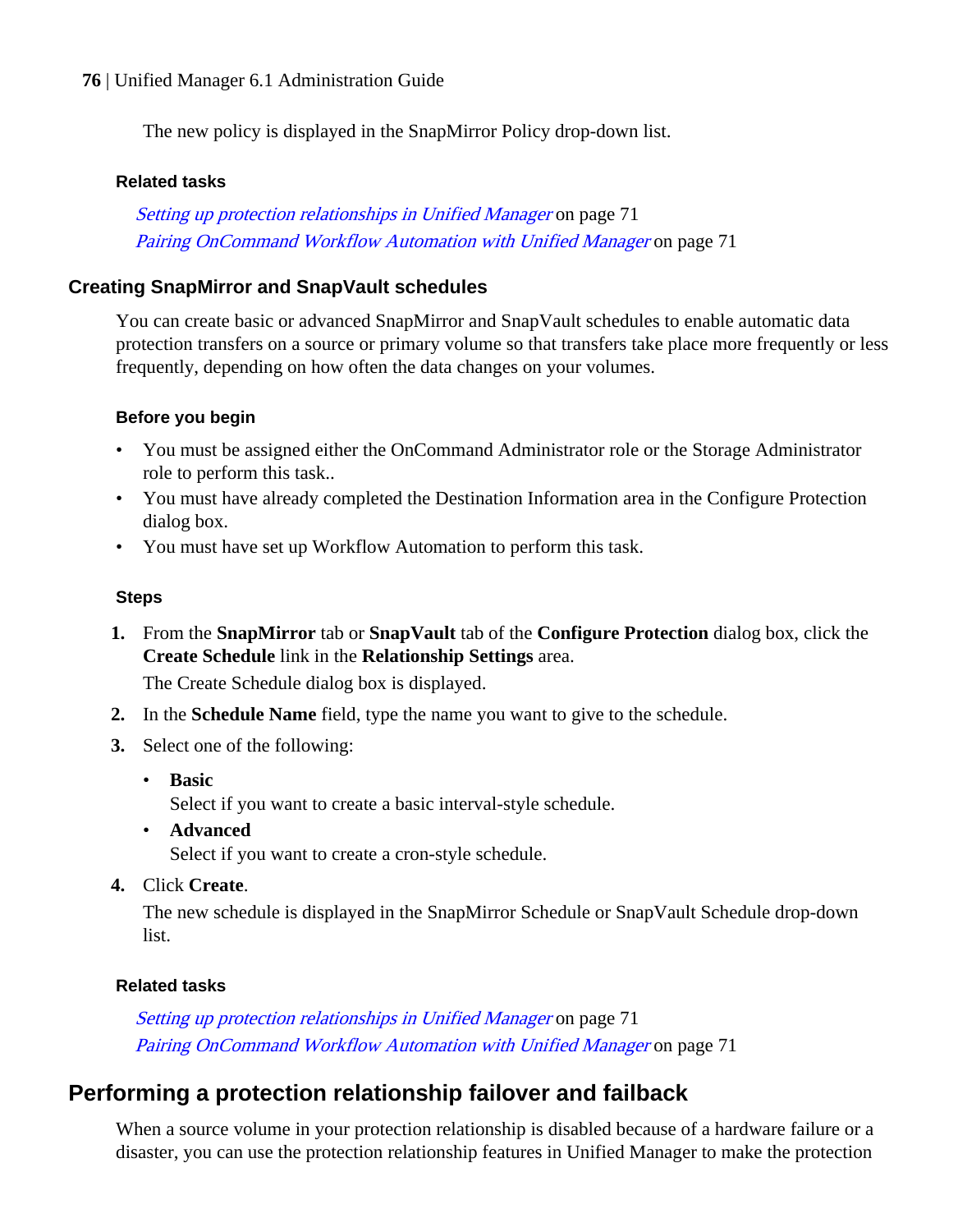destination read/write accessible and fail over to that volume until the source is online again; then, you can fail back to the original source when it is available to serve data.

# **Before you begin**

- You must be assigned either the OnCommand Administrator role or the Storage Administrator role to perform this task.
- You must have set up OnCommand Workflow Automation to perform this operation.

# **Steps**

**1.** [Break the SnapMirror relationship](#page-77-0) on page 78.

You must break the relationship before you can convert the destination from a data protection volume to a read/write volume, and before you can reverse the relationship.

**2.** [Reverse the protection relationship](#page-77-0) on page 78.

When the original source volume is available again, you might decide to reestablish the original protection relationship by restoring the source volume. Before you can restore the source, you must synchronize it with the data written to the former destination. You use the reverse resync operation to create a new protection relationship by reversing the roles of the original relationship and synchronizing the source volume with the former destination. A new baseline Snapshot copy is created for the new relationship.

The reversed relationship looks similar to a cascaded relationship:



# **3.** [Break the reversed SnapMirror relationship](#page-77-0) on page 78.

When the original source volume is resynchronized and can again serve data, use the break operation to break the reversed relationship.

**4.** [Remove the relationship](#page-79-0) on page 80.

When the reversed relationship is no longer required, you should remove that relationship before reestablishing the original relationship.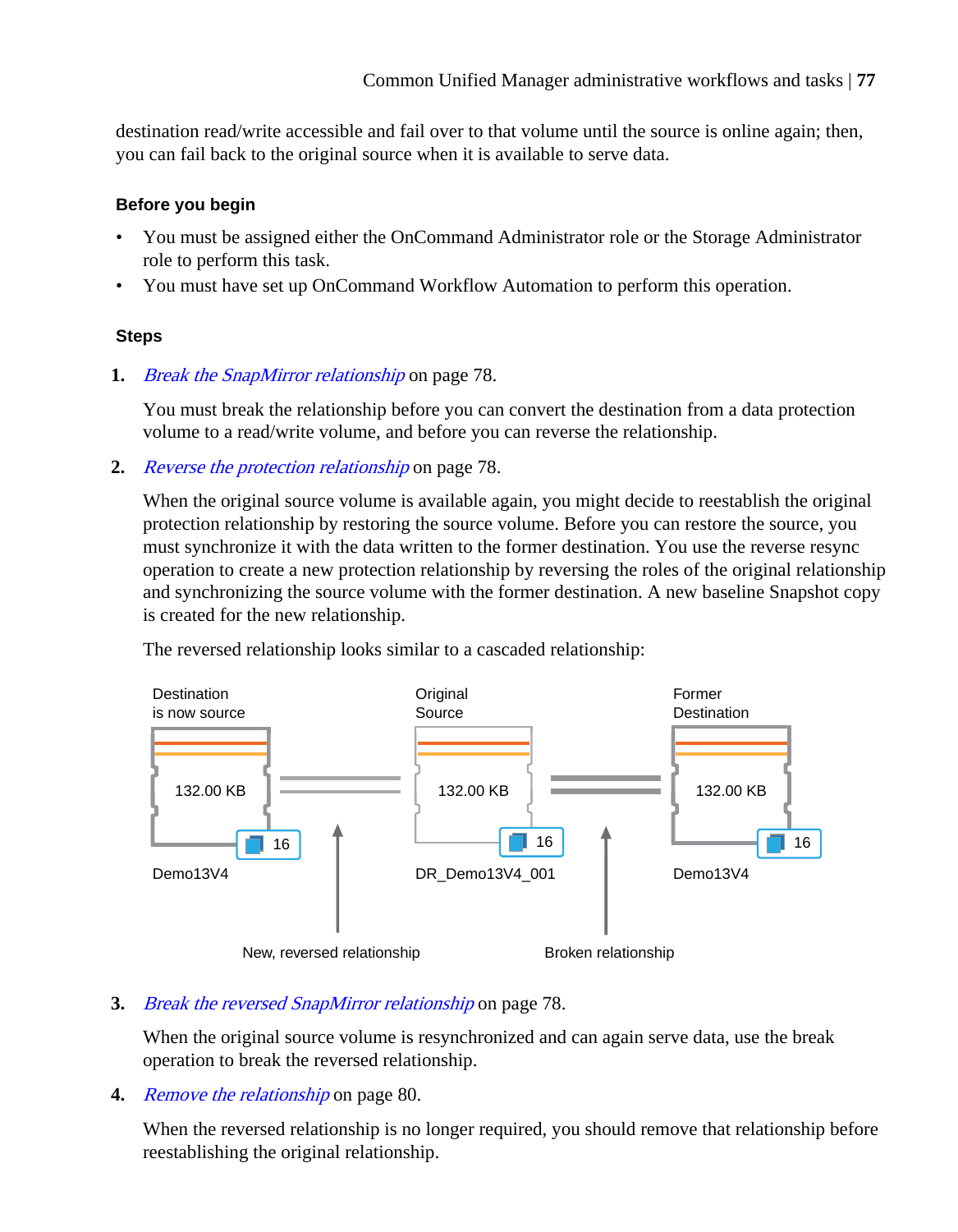### <span id="page-77-0"></span>**5.** [Resynchronize the relationship](#page-79-0) on page 80.

Use the resynchronize operation to synchronize data from the source to the destination and to reestablish the original relationship.

# **Breaking a SnapMirror relationship from the Volume details page**

You can break a protection relationship from the Volume details page and stop data transfers between a source and destination volume in a SnapMirror relationship. You might break a relationship when you want to migrate data, for disaster recovery, or for application testing. The destination volume is changed to a read-write volume. You cannot break a SnapVault relationship.

# **Before you begin**

- You must be assigned either the OnCommand Administrator role or the Storage Administrator role to perform this task.
- You must have set up Workflow Automation to perform this task.

#### **Steps**

- **1.** In the **Protection** tab of the **Volume details** page, select from the topology the SnapMirror relationship you want to break.
- **2.** Right-click the destination and select **Break** from the menu.

The Break Relationship dialog box is displayed.

- **3.** Click **Continue** to break the relationship.
- **4.** In the topology, verify that the relationship is broken.

#### **Related tasks**

[Performing a protection relationship failover and failback](#page-75-0) on page 76 [Pairing OnCommand Workflow Automation with Unified Manager](#page-70-0) on page 71

# **Reversing protection relationships from the Volume details page**

When a disaster disables the source volume in your protection relationship, you can use the destination volume to serve data by converting it to read/write while you repair or replace the source. When the source is again available to receive data, you can use the reverse resynchronization operation to establish the relationship in the reverse direction, synchronizing the data on the source with the data on the read/write destination.

# **Before you begin**

- You must be assigned either the OnCommand Administrator role or the Storage Administrator role to perform this task.
- Your system must be running Data ONTAP 8.2 or later.
- Workflow Automation must be set up to perform this operation.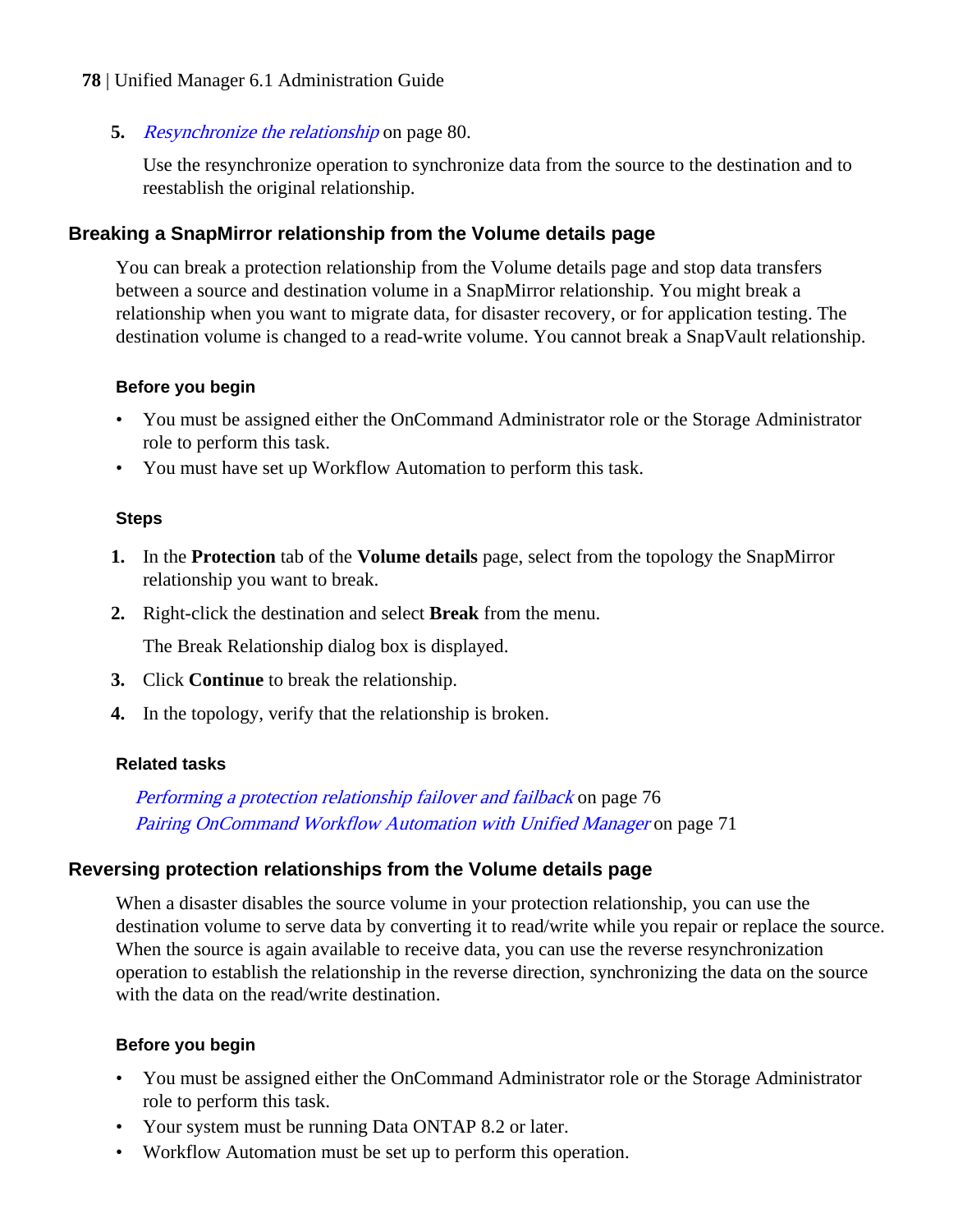- The relationship must not be a SnapVault relationship.
- A protection relationship must already exist.
- The protection relationship must be broken.
- Both the source and destination must be online.
- The source must not be the destination of another data protection volume.

# **About this task**

- When you perform this task, data on the source that is newer than the data on the common Snapshot copy is deleted.
- Policies and schedules created on the reverse resynchronization relationship are the same as those on the original protection relationship.

If policies and schedules do not exist, they are created.

# **Steps**

- **1.** From the **Protection** tab of the **Volume details** page, locate in the topology the SnapMirror relationship on which you want to reverse the source and destination, and right-click it.
- **2.** Select **Reverse Resync** from the menu.

The Reverse Resync dialog box is displayed.

**3.** Verify that the relationship displayed in the **Reverse Resync** dialog box is the one for which you want to perform the reverse resynchronization operation, and then click **Submit**.

The Reverse Resync dialog box is closed and a job link is displayed at the top of the Volume details page.

**4.** Optional: Click **View Jobs** on the **Volume details** page to track the status of each reverse resynchronization job.

A filtered list of jobs is displayed.

**5.** Optional: Click the Back arrow on your browser to return to the **Volume details** page.

The reverse resynchronization operation is finished when all job tasks are completed successfully.

# **Related tasks**

[Performing a protection relationship failover and failback](#page-75-0) on page 76 [Pairing OnCommand Workflow Automation with Unified Manager](#page-70-0) on page 71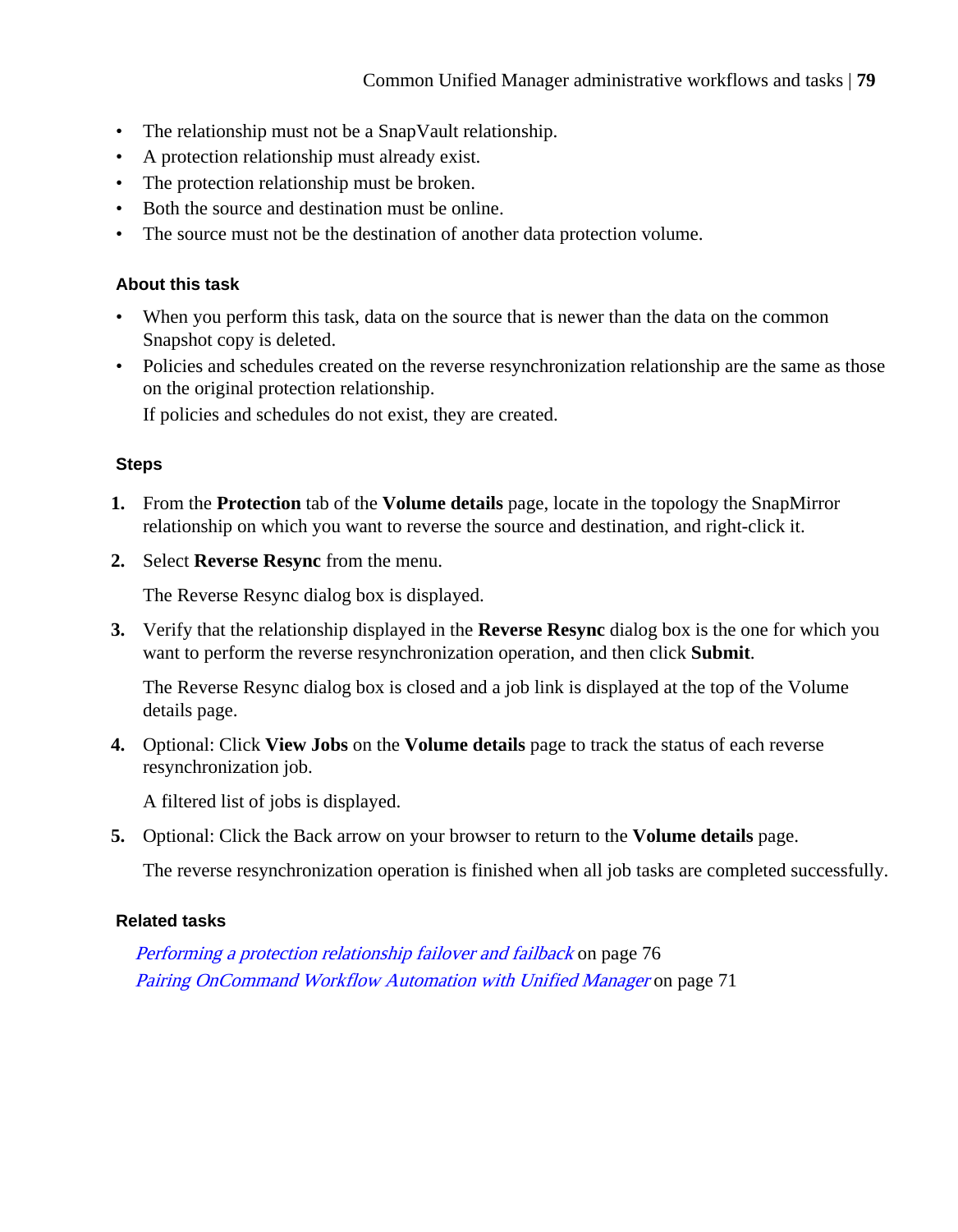# <span id="page-79-0"></span>**Removing a protection relationship from the Volume details page**

You can remove a protection relationship to permanently delete an existing relationship between the selected source and destination: for example, when you want to create a relationship using a different destination. This operation removes all metadata and cannot be undone.

### **Before you begin**

- You must be assigned either the OnCommand Administrator role or the Storage Administrator role to perform this task.
- You must have set up Workflow Automation to perform this task.

#### **Steps**

- **1.** In the **Protection** tab of the **Volume details** page, select from the topology the SnapMirror relationship you want to remove.
- **2.** Right-click the name of the destination and select **Remove** from the menu.

The Remove Relationship dialog box is displayed.

**3.** Click **Continue** to remove the relationship.

The relationship is removed from the Volume details page.

# **Resynchronizing protection relationships from the Volume details page**

You can resynchronize data on a SnapMirror or SnapVault relationship that was broken and then the destination was made read/write so that data on the source matches the data on the destination. You might also resynchronize when a required common Snapshot copy on the source volume is deleted causing SnapMirror or SnapVault updates to fail.

#### **Before you begin**

- You must be assigned either the OnCommand Administrator role or the Storage Administrator role to perform this task.
- You must be running Data ONTAP 8.2 or later.
- You must have set up OnCommand Workflow Automation to perform this operation.

#### **Steps**

- **1.** From the **Protection** tab of the **Volume details** page, locate in the topology the protection relationship that you want to resynchronize and right-click it.
- **2.** Select **Resynchronize** from the menu.

Alternatively, from the **Actions** menu, select **Relationship > Resynchronize** to resynchronize the relationship for which you are currently viewing the details.

The Resynchronize dialog box is displayed.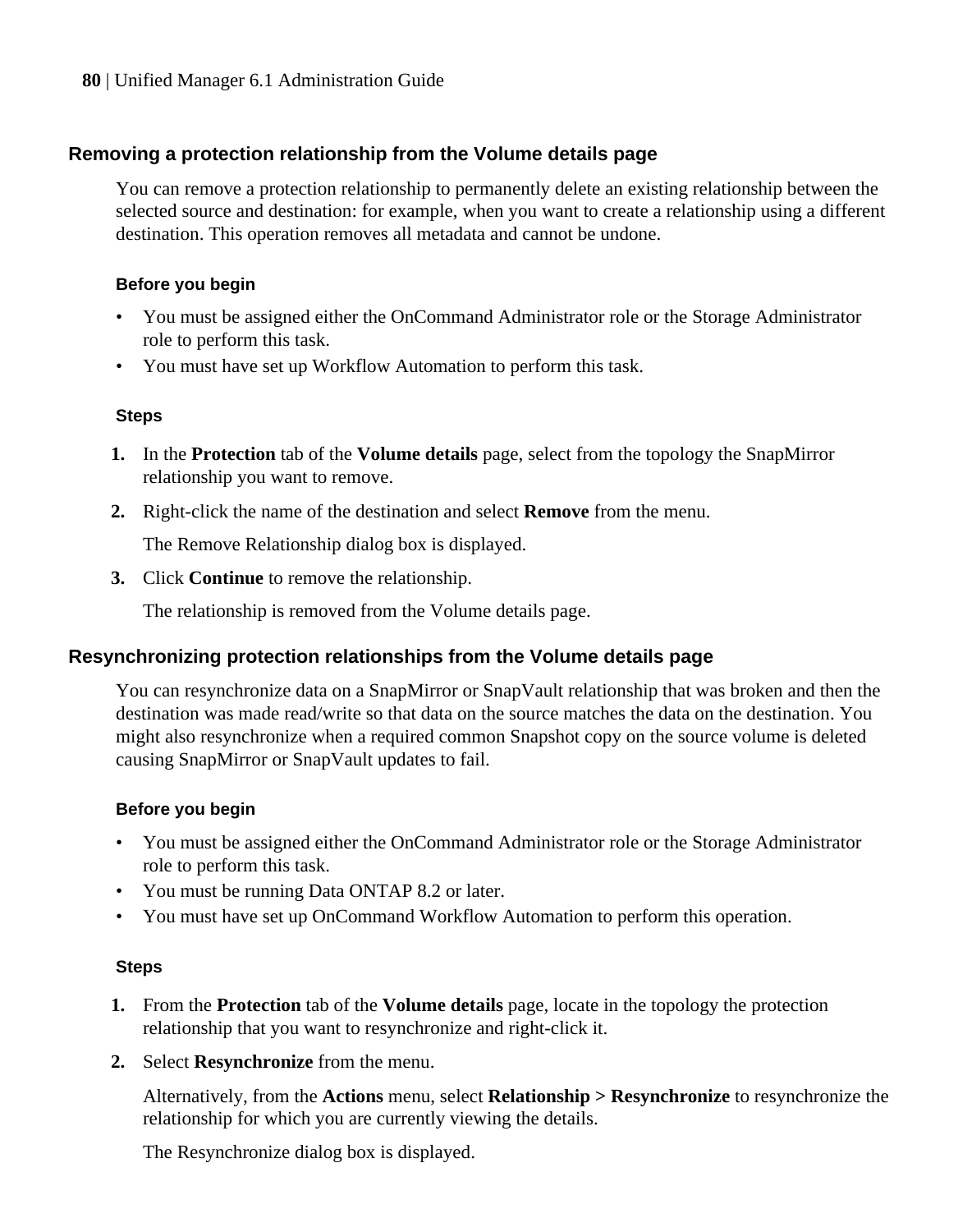- **3.** In the **Resynchronization Options** tab, select a transfer priority and the maximum transfer rate.
- **4.** Click **Source Snapshot Copies**; then, in the **Snapshot Copy** column, click **Default**.

The Select Source Snapshot Copy dialog box is displayed.

- **5.** If you want to specify an existing Snapshot copy rather than transferring the default Snapshot copy, click **Existing Snapshot Copy** and select a Snapshot copy from the list.
- **6.** Click **Submit**.

You are returned to the Resynchronize dialog box.

- **7.** If you selected more than one source to resynchronize, click **Default** for the next source for which you want to specify an existing Snapshot copy.
- **8.** Click **Submit** to begin the resynchronization job.

The resynchronization job is started, you are returned to the Volume details page and a jobs link is displayed at the top of the page.

**9.** Optional: Click **View Jobs** on the **Volume details** page to track the status of each resynchronization job.

A filtered list of jobs is displayed.

**10.** Optional: Click the Back arrow on your browser to return to the **Volume details** page.

The resynchronization job is finished when all job tasks successfully complete.

#### **Related tasks**

[Performing a protection relationship failover and failback](#page-75-0) on page 76 [Pairing OnCommand Workflow Automation with Unified Manager](#page-70-0) on page 71

# **Resolving a protection job failure**

This workflow provides an example of how you might identify and resolve a protection job failure from the Unified Manager dashboard.

# **Before you begin**

Because some tasks in this workflow require that you log in using the OnCommand Administrator role, you must be familiar with the roles required to use various functionality, as described in [Unified](#page-147-0) [Manager roles and capabilities](#page-147-0) on page 148.

# **About this task**

In this scenario, you access the Dashboard page to see if there are any issues with your protection jobs. In the Protection Incident area, you notice that there is a Job Terminated incident, showing a Protection Job Failed error on a volume. You investigate this error to determine the possible cause and potential resolution.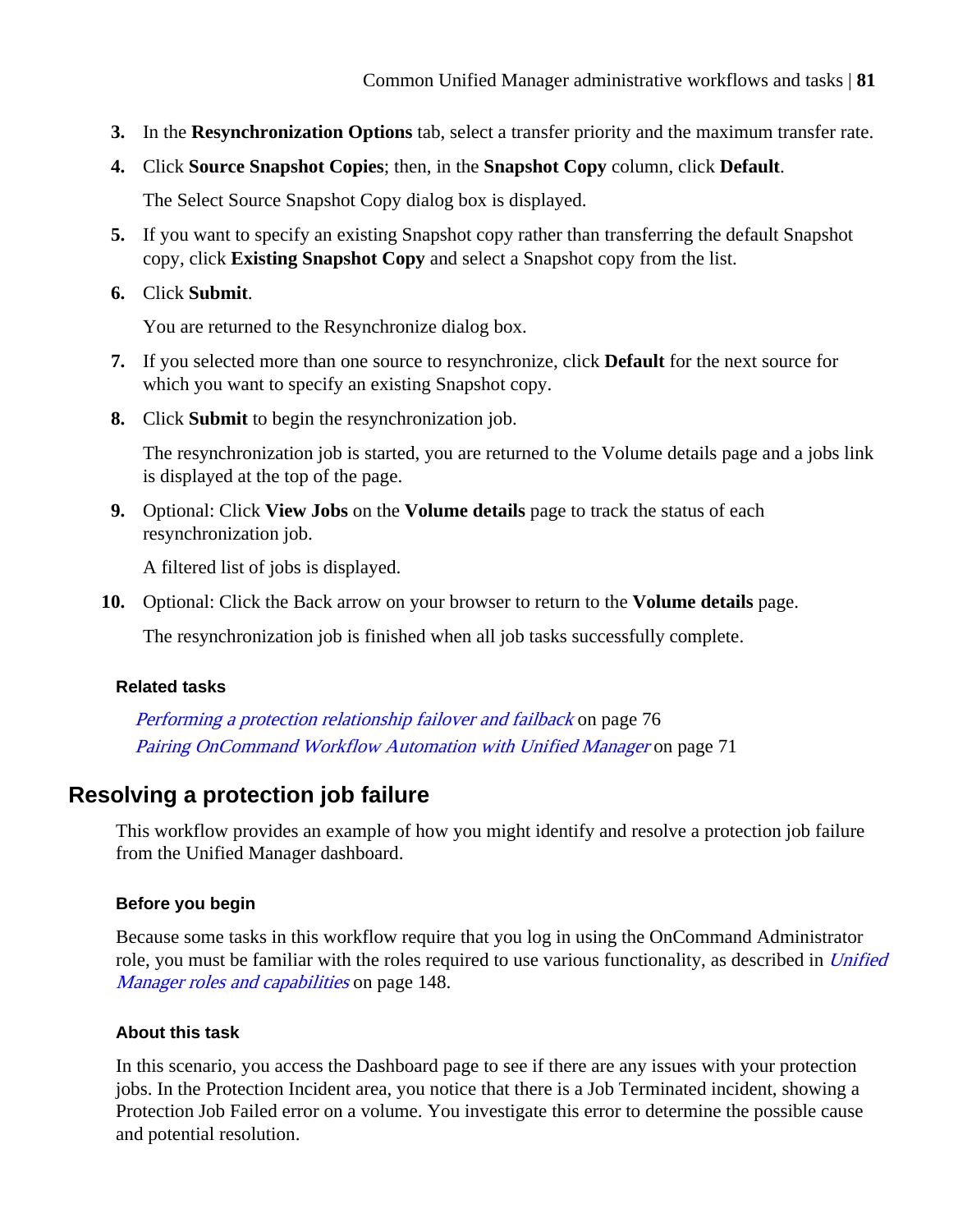# **Steps**

**1.** In the **Protection Incidents** panel of the Dashboard **Unresolved Incidents and Risks** area, you click the **Protection job failed** event.

**Tip:** The linked text for the event is written in the form  $object$  name:/object\_name -Error Name, such as cluster2\_src\_svm:/cluster2\_src\_vol2 - Protection Job Failed.

The Event details page for the failed protection job displays.

**2.** Review the error message in the Cause field of the **Summary** area to determine the problem and evaluate potential corrective actions.

See Identifying the problem and performing corrective actions for a failed protection job on page 82.

#### **Related references**

[Unified Manager roles and capabilities](#page-147-0) on page 148

# **Identifying the problem and performing corrective actions for a failed protection job**

You review the job failure error message in the Cause field on the Event details page and determine that the job failed because of a Snapshot copy error. You then proceed to the Volume details page to gather more information.

#### **Before you begin**

You must be logged in as the OnCommand Administrator role to perform this task.

### **About this task**

The error message provided in the Cause field on the Event details page contains the following text about the failed job:

```
Protection Job Failed. Reason: (Transfer operation for 
relationship 'cluster2_src_svm:cluster2_src_vol2->cluster3_dst_svm:
managed svc2 vol3' ended unsuccessfully. Last error reported by
Data ONTAP: Failed to create Snapshot copy 0426cluster2_src_vol2snap
on volume cluster2_src_svm:cluster2_src_vol2. (CSM: An operation 
failed due to an ONC RPC failure.).) 
Job Details
```
This message provides the following information:

- A backup or mirror job did not complete successfully.
	- The job involved a protection relationship between the source volume cluster  $2$ \_src\_vol2 on the virtual server cluster2\_src\_svm and the destination volume managed\_svc2\_vol3 on the virtual server named cluster3\_dst\_svm.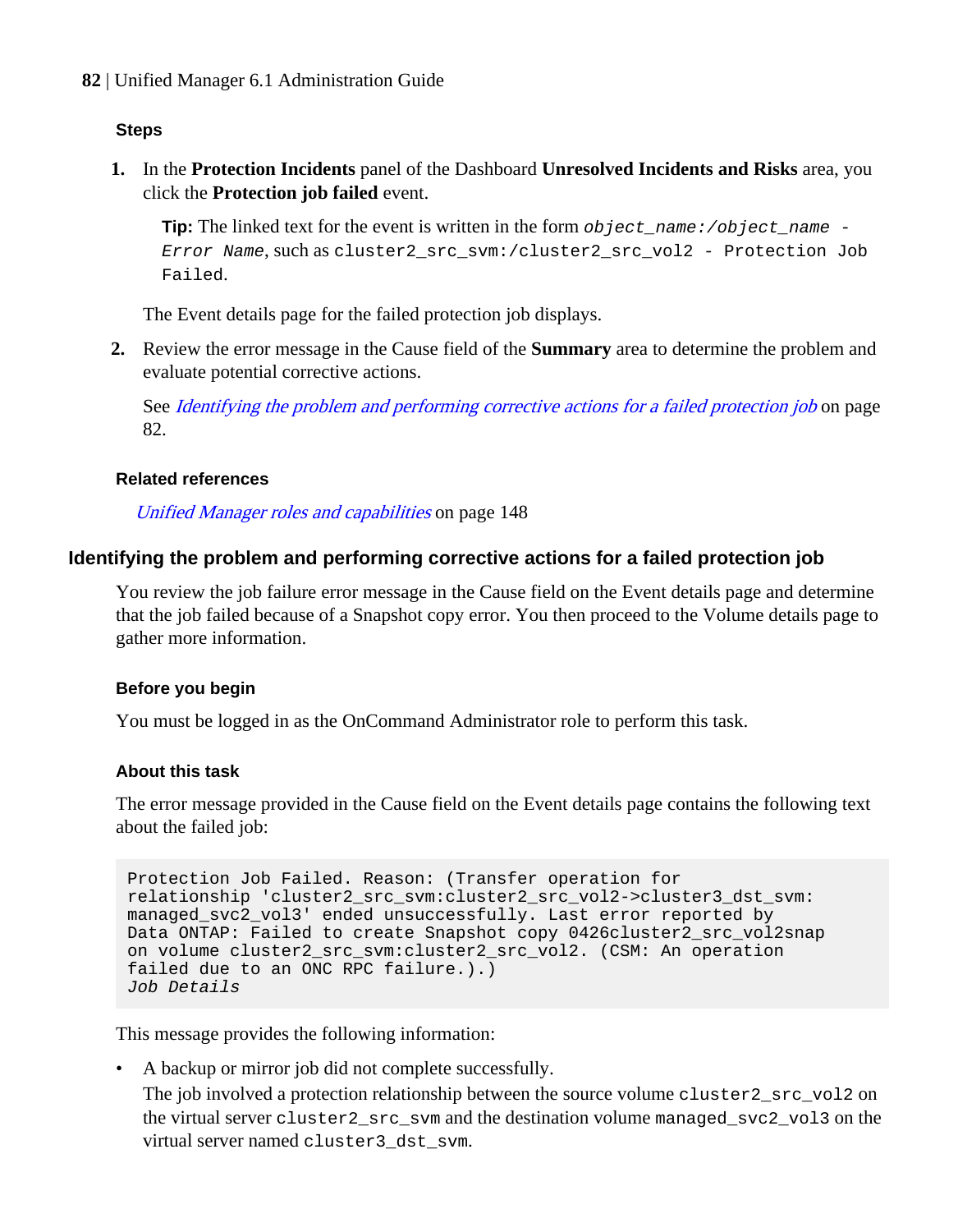• A Snapshot copy job failed for 0426cluster2\_src\_vol2snap on the source volume cluster2\_src\_svm:/cluster2\_src\_vol2.

In this scenario, you can identify the cause and potential corrective actions of the job failure. However, resolving the failure requires that you access either the System Manager web UI or the Data ONTAP CLI console.

# **Steps**

**1.** You review the error message and determine that a Snapshot copy job failed on the source volume, indicating that there is probably a problem with your source volume.

Optionally, you could click the Job Details link at the end of the error message, but for the purposes of this scenario, you choose not to do that.

- **2.** You decide that you want to try to resolve the event, so you do the following:
	- a) Click the **Assign To** button and select **Me** from the menu.
	- b) Click the **Acknowledge** button so that you do not continue to receive repeat alert notifications, if alerts were set for the event.
	- c) Optionally, you can also add notes about the event.
- **3.** Click the **Source** field in the **Summary** pane to see details about the source volume.

The **Source** field contains the name of the source object: in this case, the volume on which the Snapshot copy job was scheduled.

The Volume details page displays for cluster2\_src\_vol2, showing the content of the Protection tab.

**4.** Looking at the protection topology graph, you see an error icon associated with the first volume in the topology, which is the source volume for the SnapMirror relationship.

You also see the horizontal bars in the source volume icon, indicating the warning and error thresholds set for that volume.



managed\_svc\_vol2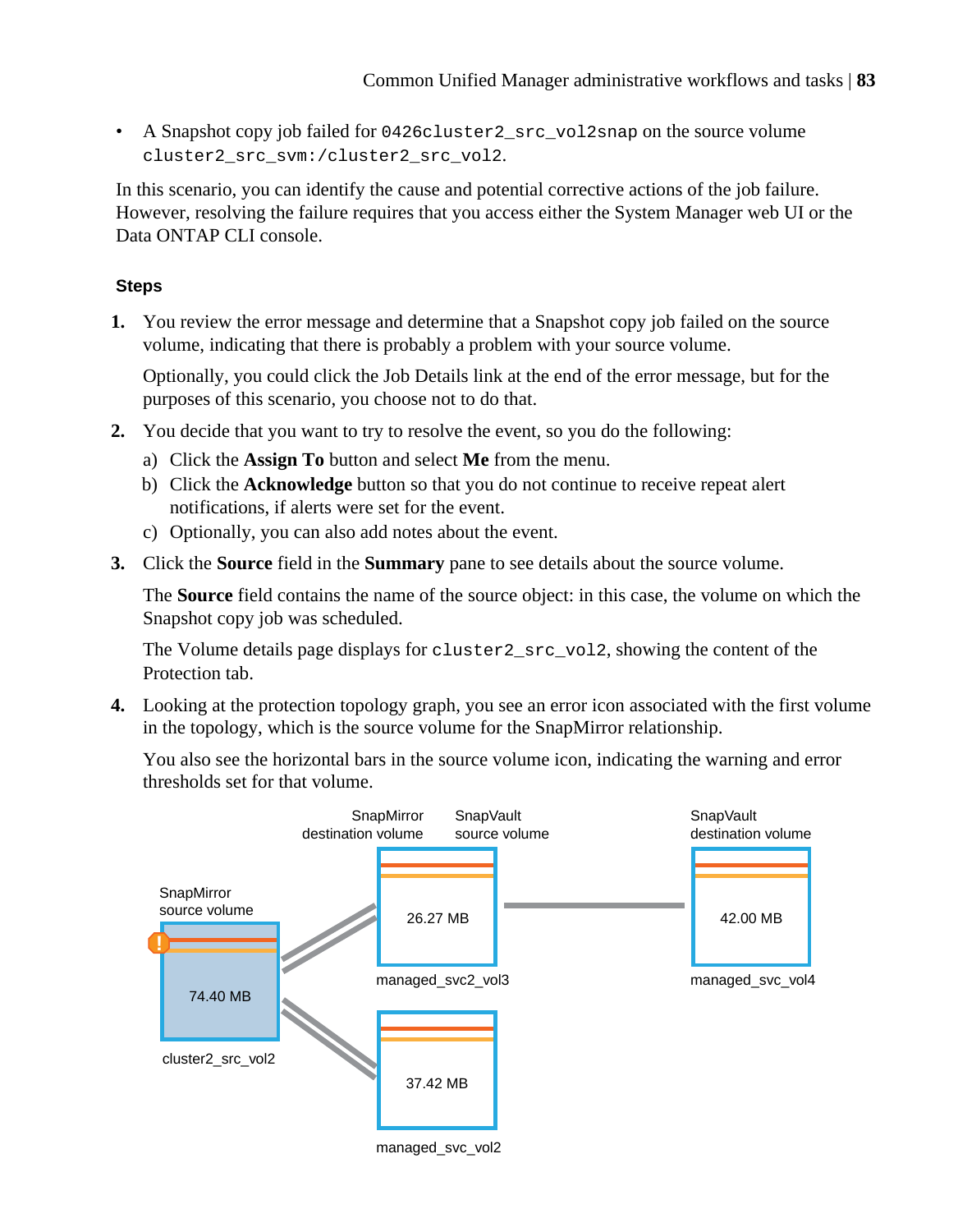- **5.** You place your cursor over the error icon to see the pop-up dialog box that displays the threshold settings and see that the volume has exceeded the error threshold, indicating a capacity issue.
- **6.** Click the **Capacity** tab.

Capacity information about volume cluster2\_src\_vol2 displays.

- **7.** In the **Capacity** pane, you see that there is an error icon in the bar graph, again indicating that the volume capacity has surpassed the threshold level set for the volume.
- **8.** Below the capacity graph, you see that volume autogrow has been disabled and that a volume space guarantee has been set.

You could decide to enable autogrow, but for the purposes of this scenario, you decide to investigate further before making a decision about how to resolve the capacity problem.

- **9.** You scroll down to the **Events** list and see that Protection Job Failed, Volume Days Until Full, and Volume Space Full events were generated.
- **10.** In the **Events** list, you click the **Volume Space Full** event to get more information, having decided that this event seems most relevant to your capacity issue.

The Event details page displays the Volume Space Full event for the source volume.

- **11.** In the **Summary** area, you read the Cause field for the event: The full threshold set at 90% is breached. 45.38 MB (95.54%) of 47.50 MB is used.
- **12.** Below the **Summary** area, you see Suggested Corrective Actions.

**Tip:** The Suggested Corrective Actions display only for some events, so you do not see this area for all types of events.

You click through the list of suggested actions that you might perform to resolve the Volume Space Full event:

- Enable autogrow on this volume.
- Resize the volume.
- Enable and run deduplication on this volume.
- Enable and run compression on this volume.
- **13.** You decide to enable autogrow on the volume, but to do so, you must determine the available free space on the parent aggregate and the current volume growth rate:
	- a) Look at the parent aggregate, cluster2\_src\_aggr1, in the **Related Devices** pane.

**Tip:** You can click the name of the aggregate to get further details about the aggregate.

You determine that the aggregate has sufficient space to enable volume autogrow.

b) At the top of the page, look at the icon indicating a critical incident and review the text below the icon.

You determine that "Days to Full: Less than a day | Daily Growth Rate: 5.4%".

**14.** Go to System Manager or access the Data ONTAP CLI to enable the volume autogrow option.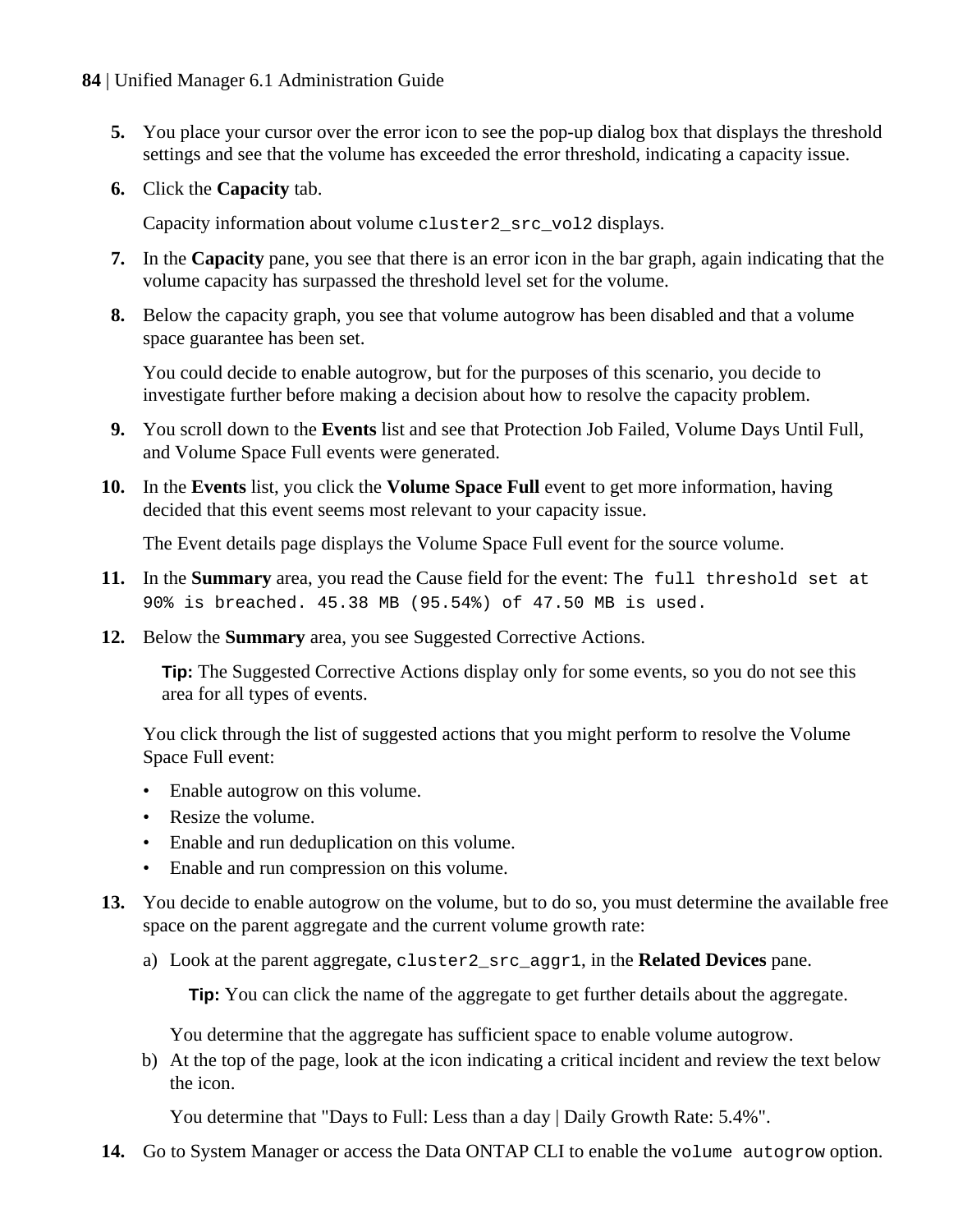**Tip:** Make note of the names of the volume and aggregate so you have them available when enabling autogrow.

**15.** After resolving the capacity issue, return to the Unified Manager **Event details** page and mark the event as resolved.

### **Related tasks**

[Adding and reviewing notes about an event](#page-95-0) on page 96 [Assigning events](#page-95-0) on page 96 [Acknowledging and resolving events](#page-96-0) on page 97

#### **Related references**

[Job details page](#page-145-0) on page 146

# **Resolving lag issues**

This workflow provides an example of how you might resolve a lag issue. In this scenario, you are an administrator or operator accessing the Unified Manager Dashboard page to see if there are any problems with your protection relationships and, if they exist, to find solutions.

### **Before you begin**

You must be assigned either the OnCommand Administrator role or the Storage Administrator role to perform this task.

# **About this task**

In the Dashboard page, you look at the Unresolved Incidents and Risks area and see a SnapMirror Lag error in the Protection pane under Protection Risks.

#### **Steps**

**1.** In the **Protection** pane on the **Dashboard** page, locate the SnapMirror relationship lag error and click it.

The Event details page for the lag error event is displayed.

- **2.** From the **Event details** page you can perform one or more of the following tasks:
	- Review the error message in the Cause field of the Summary area to determine if there is any suggested corrective action.
	- Click the object name, in this case a volume, in the Source field of the Summary area to get details about the volume.
	- Look for notes that might have been added about this event.
	- Add a note to the event.
	- Assign the event to a specific user.
	- Acknowledge or resolve the event.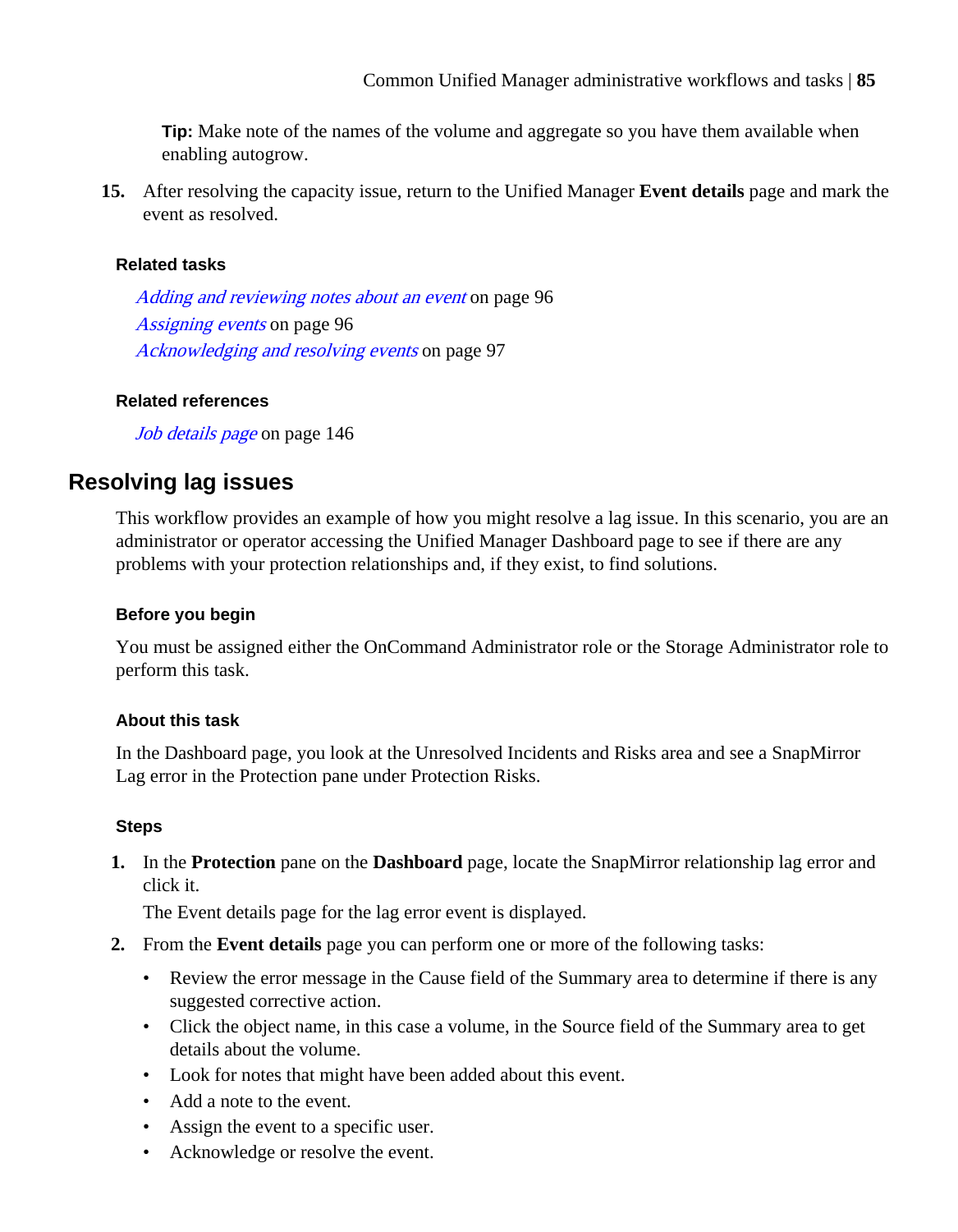- **86** | Unified Manager 6.1 Administration Guide
	- **3.** In this scenario, you click the object name (in this case, a volume) in the Source field of the **Summary** area to get details about the volume.

The Protection tab of the Volume details page is displayed.

**4.** In the **Protection** tab, you look at the topology diagram.

You note that the volume with the lag error is the last volume in a three-volume SnapMirror cascade. The volume you selected is outlined in dark gray, and a double orange line from the source volume indicates a SnapMirror relationship error.



**5.** Click each of the volumes in the SnapMirror cascade.

As you select each volume, the protection information in the Summary, Topology, History, Events, Related Devices, and Related Alerts areas changes to display details relevant to the selected volume.

**6.** You look at the **Summary** area and position your cursor over the information icon in the **Update Schedule** field for each volume.

In this scenario, you note that the SnapMirror policy is DPDefault, and the SnapMirror schedule updates hourly at five minutes after the hour. You realize that all of the volumes in the relationship are attempting to complete a SnapMirror transfer at the same time.

**7.** To resolve the lag issue, you modify the schedules for two of the cascaded volumes so that each destination begins a SnapMirror transfer after its source has completed a transfer.

# **Related tasks**

[Adding and reviewing notes about an event](#page-95-0) on page 96 [Assigning events](#page-95-0) on page 96 [Acknowledging and resolving events](#page-96-0) on page 97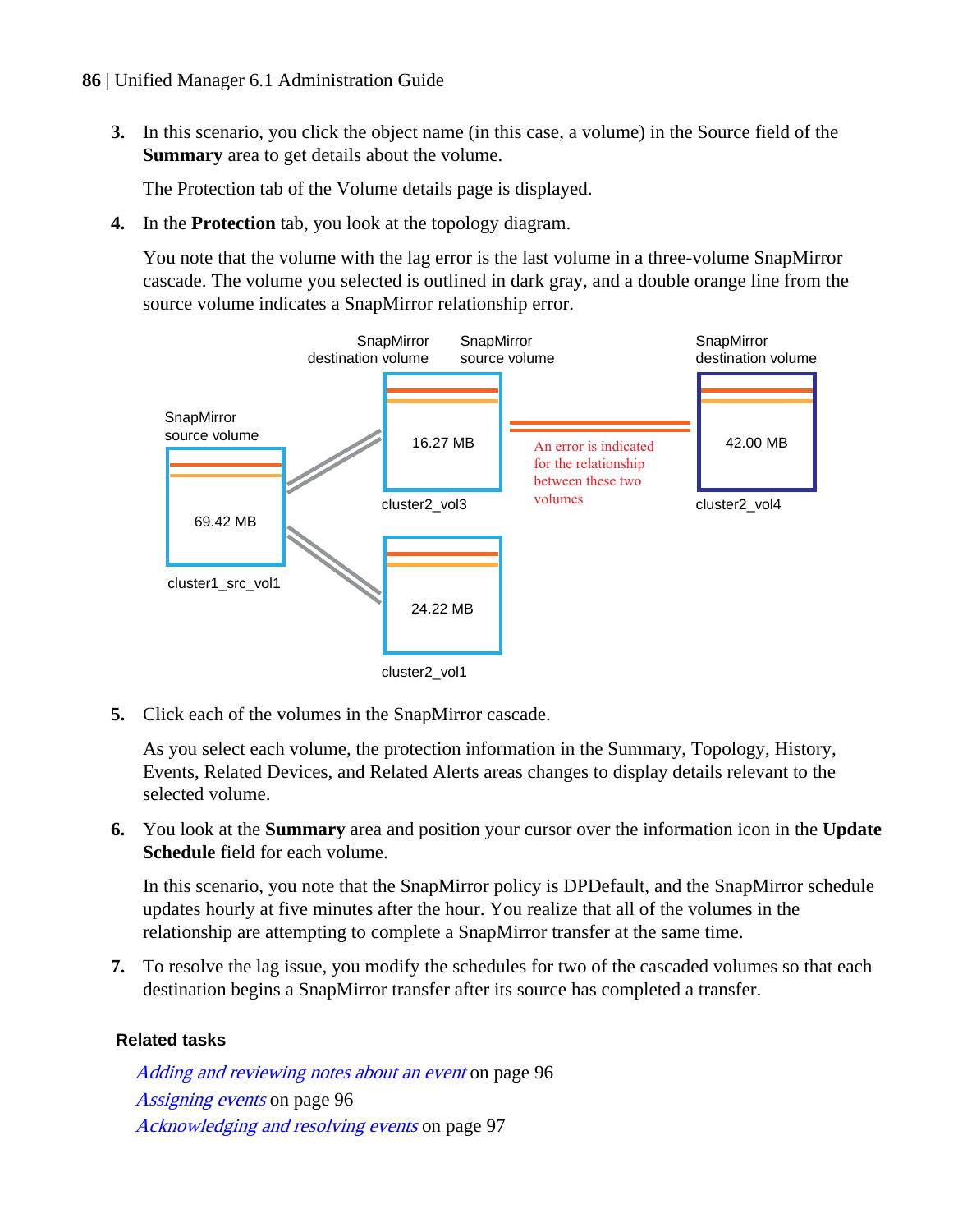### **Related references**

[Event details page](#page-97-0) on page 98 [Unified Manager roles and capabilities](#page-147-0) on page 148

# **Restoring data from Snapshot copies**

When you lose data due to a disaster or because directories or files have been accidentally deleted, you can use Unified Manager to locate and restore the data from a Snapshot copy.

#### **About this task**

You can restore data from two locations in the Unified Manager web UI.

# **Step**

- **1.** Restore data using one of the following tasks:
	- Restore data from the Volume details page on page 87.
	- [Restore data from the Volumes page](#page-87-0) on page 88.

# **Restoring data using the Volume details page**

You can restore overwritten or deleted files, directories, or an entire volume from a Snapshot copy by using the restore feature on the Volume details page. Restoring data from volumes that have a version of Data ONTAP that is earlier than 8.2 is not supported.

#### **Before you begin**

You must be assigned either the OnCommand Administrator role or the Storage Administrator role to perform this task.

# **About this task**

You cannot restore NTFS file streams.

The restore option is not available in the following instances:

- If RBAC settings do not allow this action: for example, if you have only operator privileges
- When the volume ID is unknown: for example, when you have a intercluster relationship and the destination cluster has not yet been discovered

#### **Steps**

- **1.** In the **Protection** tab of the **Volume details** page, right-click in the topology view the name of the volume that you want to restore.
- **2.** Select **Restore** from the menu.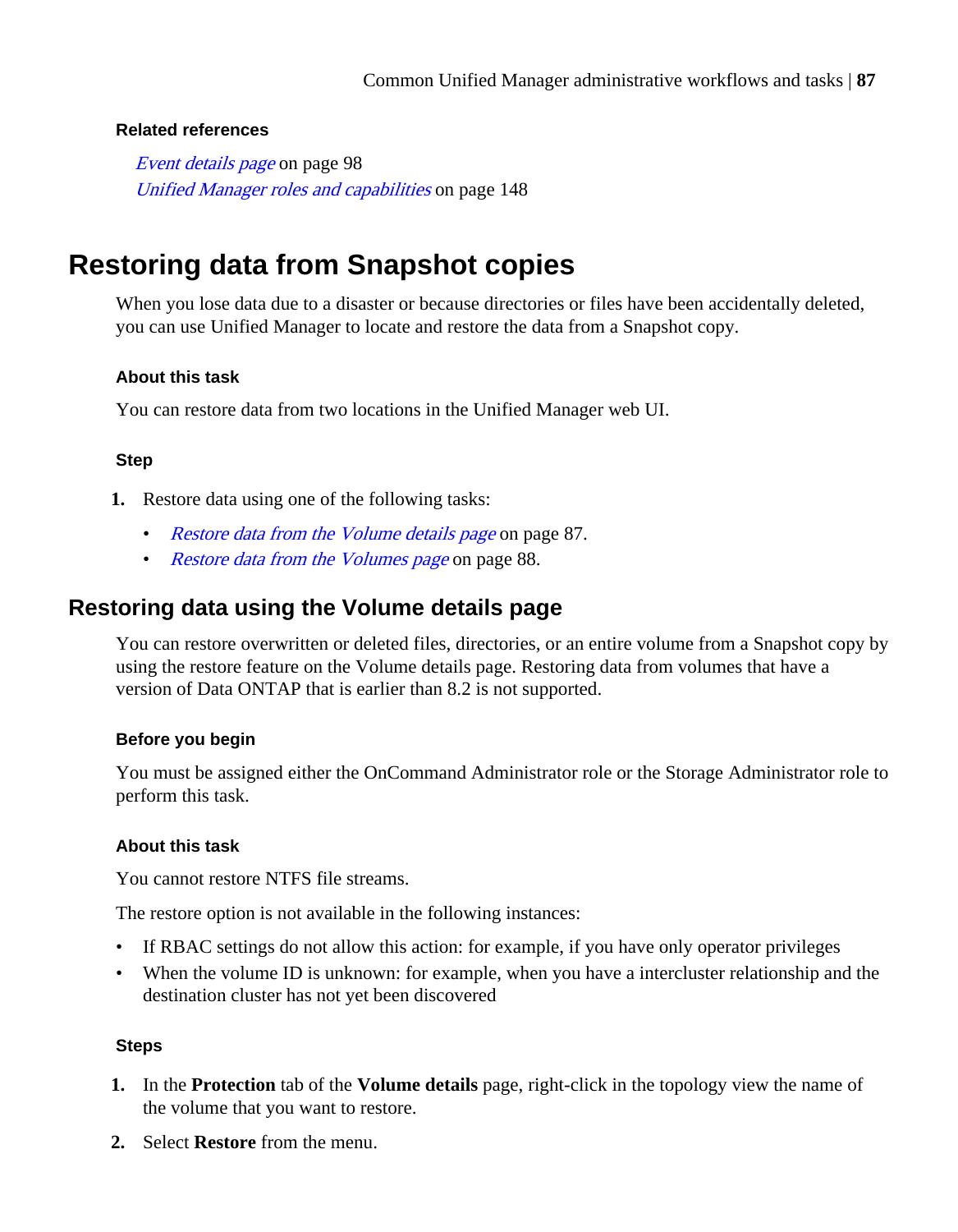<span id="page-87-0"></span>Alternatively, select **Restore** from the **Actions** menu to protect the current volume for which you are viewing the details.

The Restore dialog box is displayed.

- **3.** Select the volume and Snapshot copy from which you want to restore data, if different from the default.
- **4.** Select the items you want to restore.

You can restore the entire volume, or you can specify folders and files you want to restore.

- **5.** Select the location to which you want the selected items restored: either **Original Location** or **Alternate Existing Location**.
- **6.** If you select an alternate existing location, do one of the following:
	- In the Restore Path text field, type the path of the location to which you want to restore the data and then click **Select Directory**.
	- Click **Browse** to launch the Browse Directories dialog box and complete the following steps:
		- **a.** Select the cluster, SVM, and volume to which you want to restore.
		- **b.** In the Name table, select a directory name.
		- **c.** Click **Select Directory**.
- **7.** Click **Restore**.

The restore process begins.

# **Restoring data using the Volumes page**

You can restore overwritten or deleted files, directories, or an entire volume from a Snapshot copy by using the restore feature on the Volumes page. Restoring data from volumes that have a version of Data ONTAP that is earlier than 8.2 is not supported.

# **Before you begin**

You must be assigned either the OnCommand Administrator role or the Storage Administrator role to perform this task.

# **About this task**

You cannot restore NTFS file streams.

The restore option is not available in the following instances:

- If RBAC settings do not allow this action: for example, if you have only operator privileges
- When the volume ID is unknown: for example, when you have a intercluster relationship and the destination cluster has not yet been discovered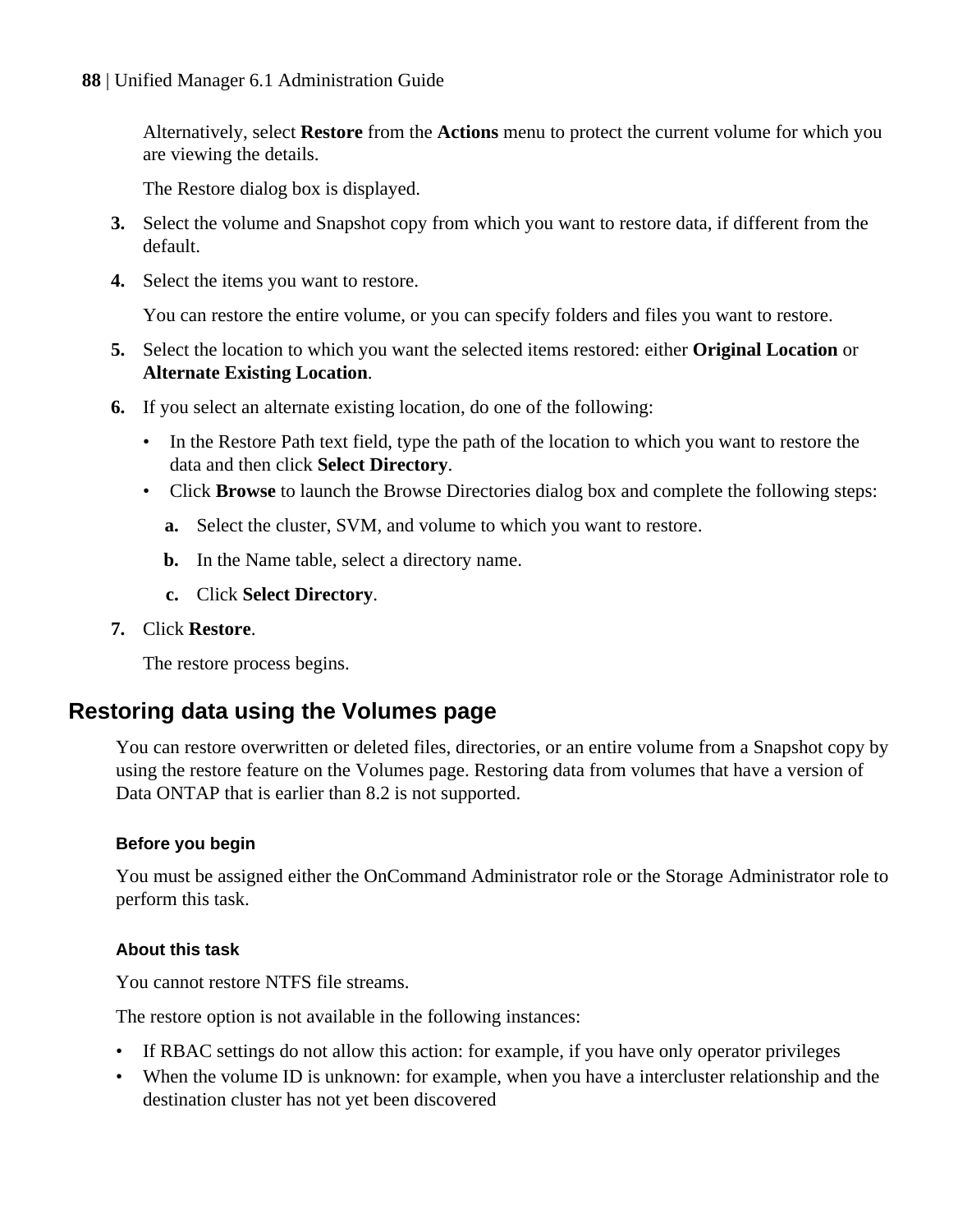#### **Steps**

- **1.** In the **Volumes** page, select a volume from which you want to restore data.
- **2.** From the toolbar, click **Restore**.

The Restore dialog box is displayed.

- **3.** Select the volume and Snapshot copy from which you want to restore data, if different from the default.
- **4.** Select the items you want to restore.

You can restore the entire volume, or you can specify folders and files you want to restore.

- **5.** Select the location to which you want the selected items restored; either **Original Location** or **Alternate Location**.
- **6.** Click **Restore**.

The restore process begins.

# **Prioritizing storage object events using annotations**

You can create and apply annotation rules to storage objects so that you can identify and filter those objects based on the type of annotation applied and its priority.

#### **Related concepts**

[Understanding more about annotations](#page-90-0) on page 91 [What annotations are](#page-18-0) on page 19

#### **Related tasks**

Creating rules to annotate storage objects on page 89 [Viewing annotations](#page-89-0) on page 90 [Removing annotations for storage objects](#page-89-0) on page 90

# **Creating rules to annotate storage objects**

You can create rules to annotate clusters, volumes, and Storage Virtual Machines (SVMs) using annotations. Annotating storage objects enables you to view and manage object-related events.

#### **Before you begin**

You must be assigned either the OnCommand Administrator role or the Storage Administrator role to perform this task.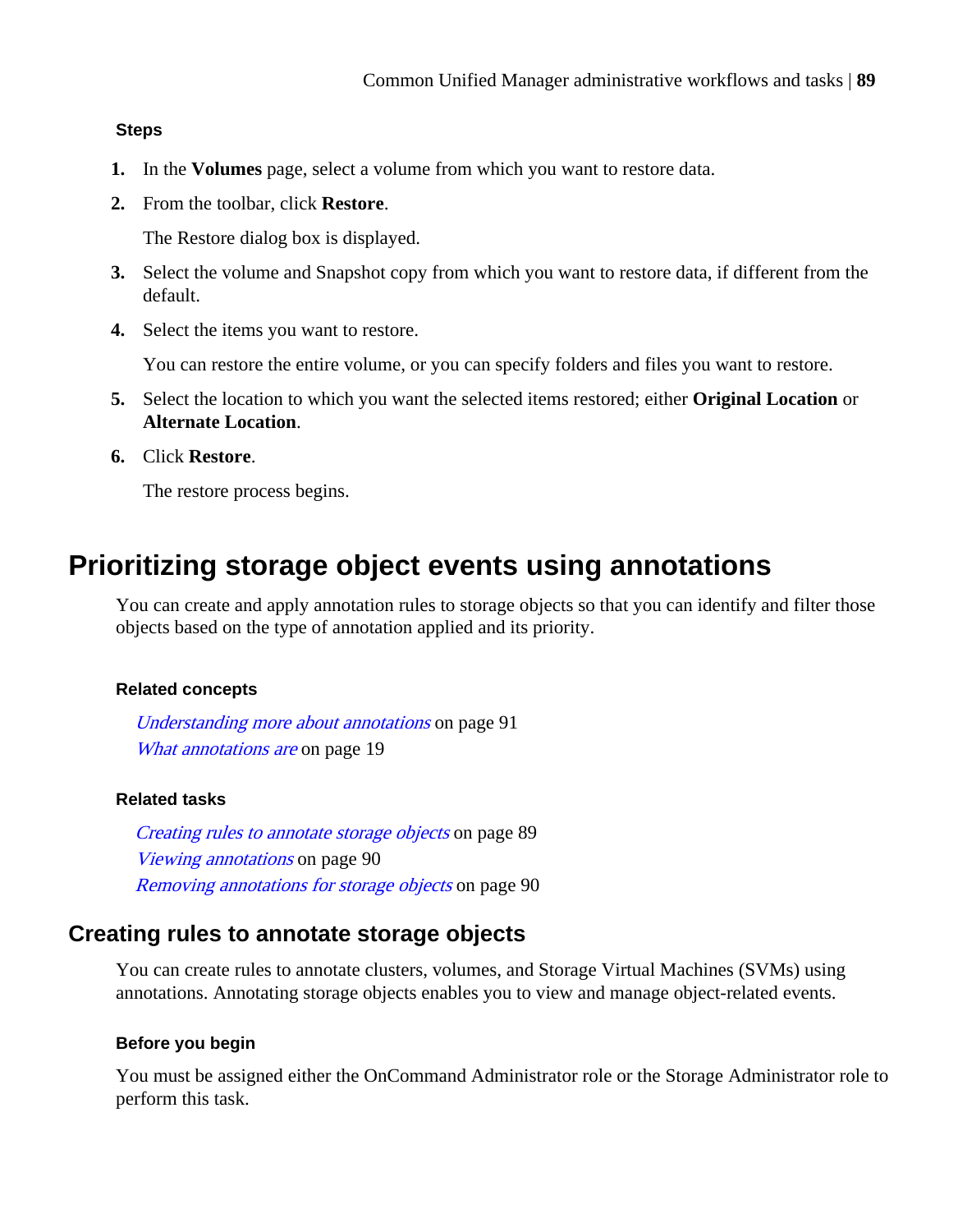# <span id="page-89-0"></span>**Steps**

- **1.** Click **Administration > Manage Annotations**.
- **2.** In the **Auto-annotation Rules** area, click **Configure**.
- **3.** In the **Configure Workflow Annotation Rules** dialog box, enter the rule based on your criteria.
- **4.** Click **Validate** to validate the syntax of the rule.

An error message is displayed if the syntax of the rule is incorrect. You must correct the syntax and click **Validate** again.

- **5.** Click **Save**.
- **6.** Verify that the storage objects you tagged are displayed in the **Members** tab of the **Manage Annotations** page.

# **Viewing annotations**

You can view a list of the clusters, volumes, and Storage Virtual Machines (SVMs) that are annotated so that you can manage these objects based on their priority in your environment.

#### **Before you begin**

You must be assigned either the OnCommand Administrator role or the Storage Administrator role to perform this task.

#### **Steps**

- **1.** Click **Administration > Manage Annotations**.
- **2.** View the annotation for your storage objects by selecting **Mission Critical**, **High**, or **Low**.

# **Removing annotations for storage objects**

You can remove existing annotations for storage objects when you want to change or remove the prioritization of the objects.

#### **Before you begin**

You must be assigned either the OnCommand Administrator role or the Storage Administrator role to perform this task.

# **Steps**

- **1.** Click **Administration > Manage Annotations**.
- **2.** Delete the rule for configuring annotations.
- **3.** Click **Save**.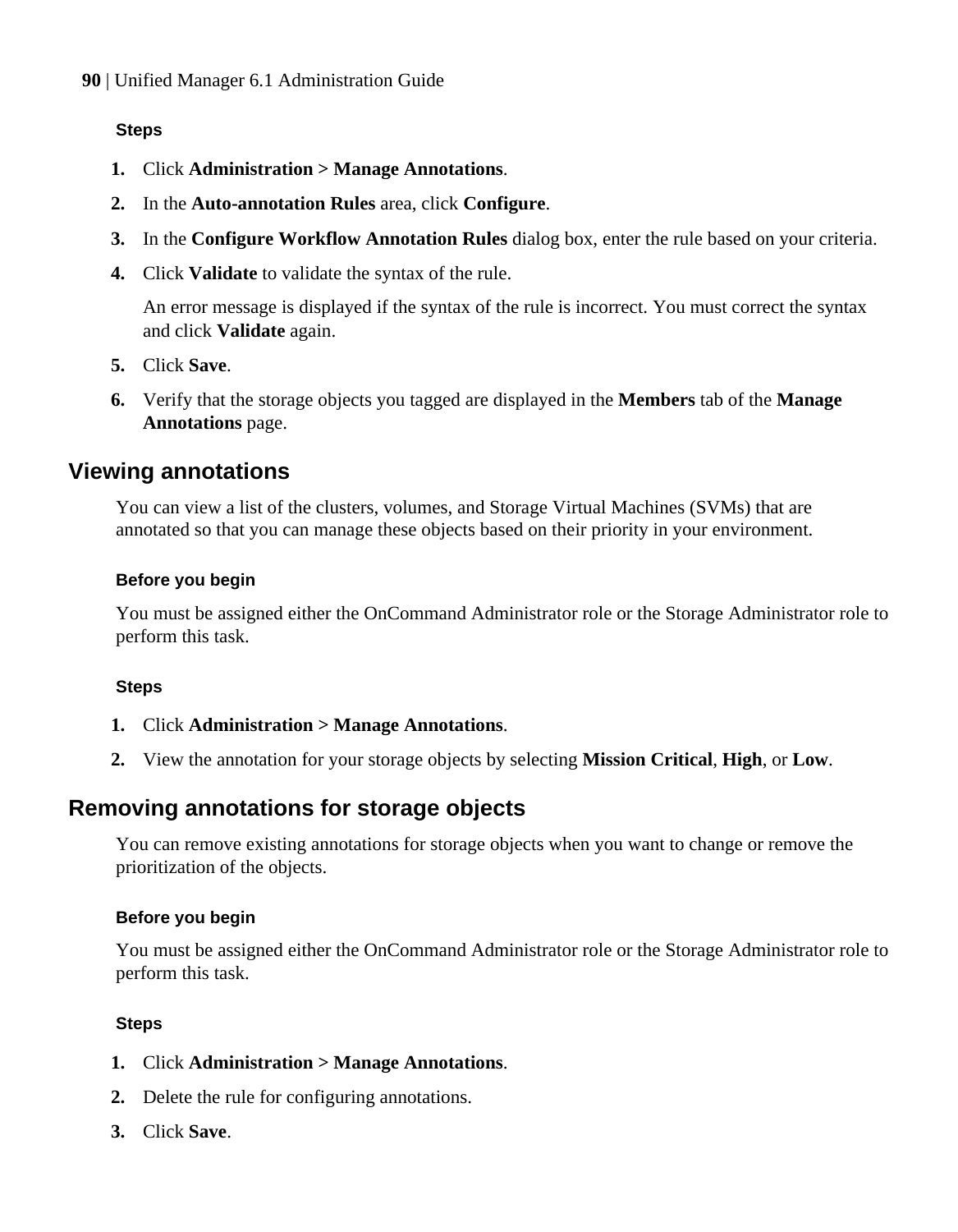# <span id="page-90-0"></span>**Understanding more about annotations**

Understanding the concepts about annotations helps you to manage the events related to the storage objects in your environment.

# **Description of annotation types**

Annotations are categorized as three types, mission critical, high, and low. These categories are the only types that enable you to annotate storage objects based on the priority of data that they contain. Annotation types are non-editable.

| <b>Mission</b><br>critical | This annotation is applied to storage objects that contain mission-critical data. For<br>example, objects that contain production applications can be considered as mission<br>critical.                  |
|----------------------------|-----------------------------------------------------------------------------------------------------------------------------------------------------------------------------------------------------------|
| <b>High</b>                | This annotation is applied to storage objects that contain high priority data. For<br>example, objects that are hosting business applications can be considered high<br>priority.                         |
| Low                        | This annotation is applied to storage objects that contain low priority data. For<br>example, objects that are on secondary storage, such as backup and mirror<br>destinations, might be of low priority. |

# **Related concepts**

Understanding more about annotations on page 91

# **Sending a support bundle to technical support**

This workflow shows you how to generate, retrieve, and send a support bundle to technical support using the maintenance console. You should send a support bundle when the issue that you have requires more detailed diagnosis and troubleshooting than an AutoSupport message provides.

# **Before you begin**

You must be logged in as the Maintenance User to perform this task.

#### **About this task**

For more information about the maintenance console and support bundles, see [Using the](#page-149-0) [maintenance console](#page-149-0) on page 150.

Unified Manager stores two generated support bundles at one time.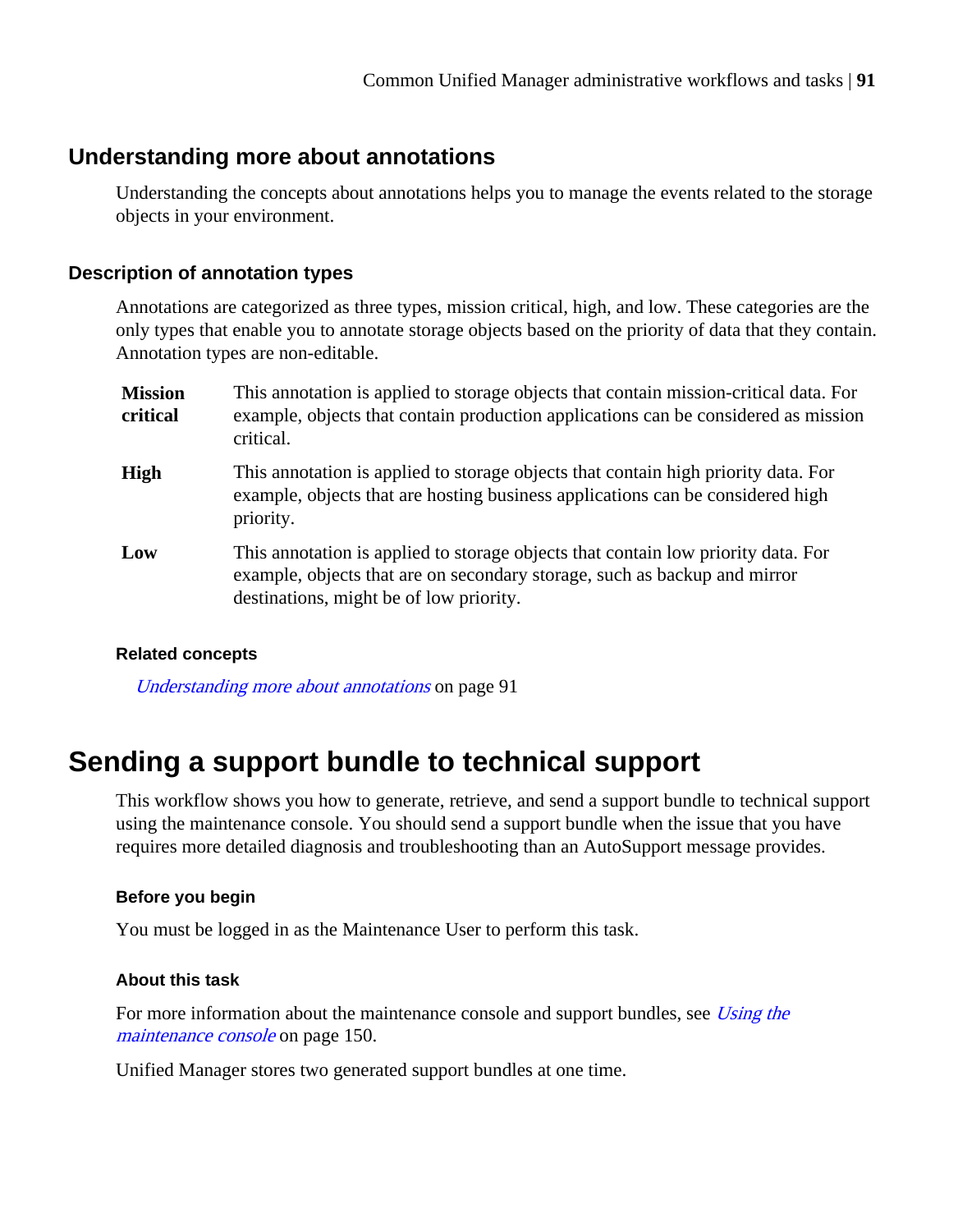# **Steps**

**1.** Accessing the maintenance console using Secure Shell on page 92

If the Unified Manager user interface is not in operation, or if you need to perform functions that are not available in the user interface, you can access the maintenance console to reconfigure your virtual appliance.

- **2.** [Generate a support bundle](#page-92-0) on page 93 You can generate a support bundle using the maintenance console. After you generate the support bundle, you need to retrieve it using either a Windows, Unix, or Linux client.
- **3.** [Retrieve the support bundle using a Windows client](#page-92-0) on page 93 You can use a retrieval tool such as Filezilla or WinSCP to retrieve the support bundle. Alternatively, if you use a Unix or Linux client, you can retrieve the support bundle using the CLI.
- **4.** [Retrieve the support bundle using a Unix or Linux client](#page-93-0) on page 94 If you use a Unix or Linux client, you can retrieve the support bundle using CLI. After retrieving the support bundle, you can upload it to the technical support website.
- **5.** [Send the support bundle to technical support](#page-94-0) on page 95 You can upload the support bundle to technical support to receive additional troubleshooting help.

# **Accessing the maintenance console using Secure Shell**

If the Unified Manager user interface is not in operation, or if you need to perform functions that are not available in the user interface, you can access the maintenance console to reconfigure your virtual appliance.

# **Before you begin**

You must have installed and configured Unified Manager.

You must be logged in as the Maintenance User to perform this task.

# **Steps**

- **1.** Using Secure Shell, connect to the IP address or fully qualified domain name of the Unified Manager virtual appliance.
- **2.** Log in to the maintenance console using your maintenance user name and password.

After 15 minutes of inactivity, the maintenance console logs you out.

# **Related tasks**

[Using the maintenance console](#page-149-0) on page 150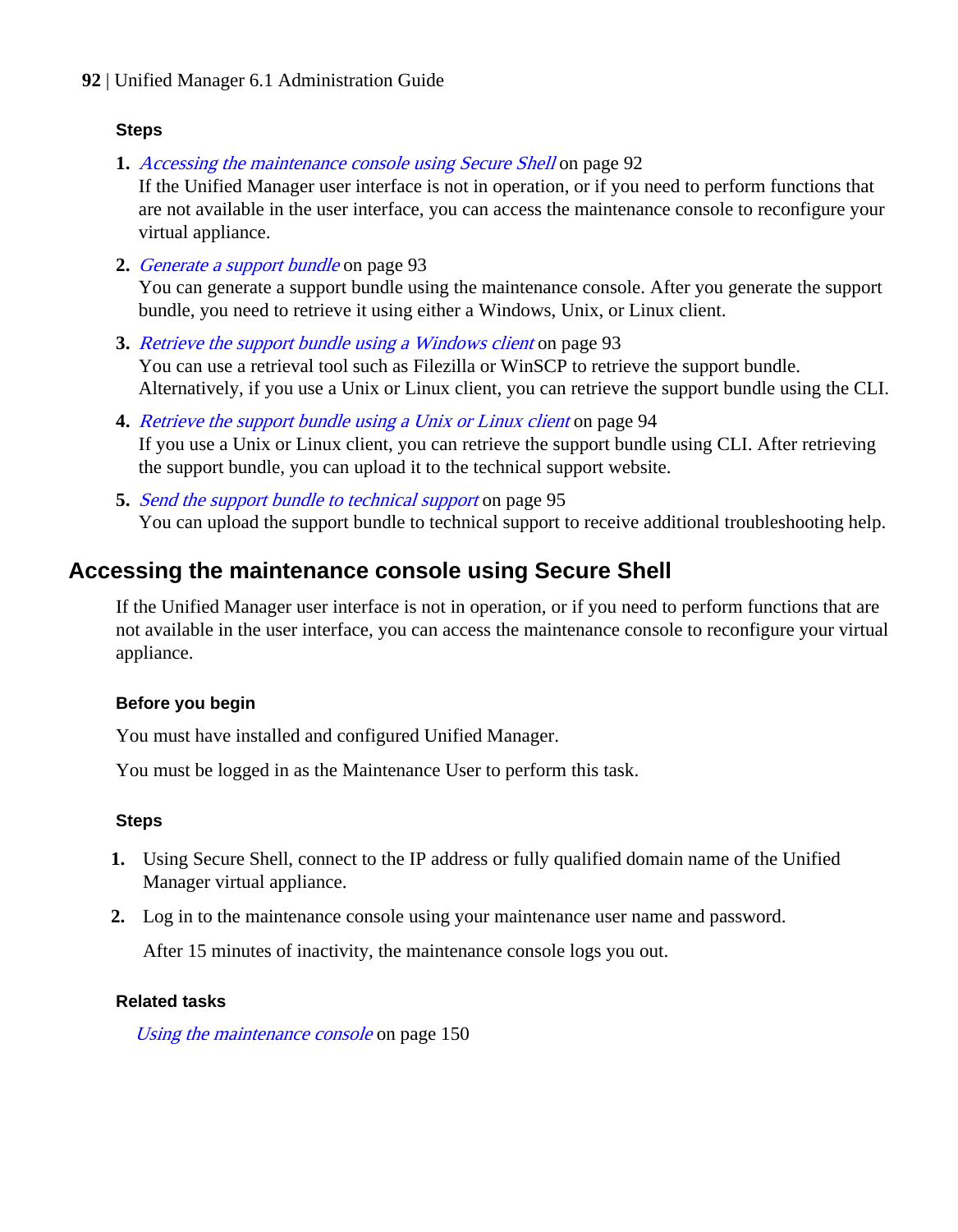# <span id="page-92-0"></span>**Generating a support bundle**

You can generate a support bundle, containing full diagnostic information, so that you can then retrieve it and send it to technical support for troubleshooting help.

### **Before you begin**

You must be logged in as the Maintenance User to perform this task.

#### **About this task**

Unified Manager stores two generated support bundles at one time.

#### **Steps**

- **1.** In the maintenance console **Main Menu**, select **Support/Diagnostics menu**.
- **2.** Select **Generate Support Bundle**.

The generated support bundle resides in the /support directory.

#### **After you finish**

After generating the support bundle, you can retrieve it using an SFTP client or by using UNIX or Linux CLI commands.

#### **Related concepts**

[Diagnostic user capabilities](#page-150-0) on page 151

# **Related references**

[Unified Manager roles and capabilities](#page-147-0) on page 148

# **Retrieving the support bundle using a Windows client**

If you are a Windows user, you can download and install a tool to retrieve the support bundle from your vApp. You can send the support bundle to technical support for a more detailed diagnosis of an issue. Filezilla or WinSCP are examples of tools you can use.

# **Before you begin**

You must be the maintenance user to perform this task.

You must use a tool that supports SCP or SFTP.

#### **Steps**

**1.** Download and install a tool to retrieve the support bundle.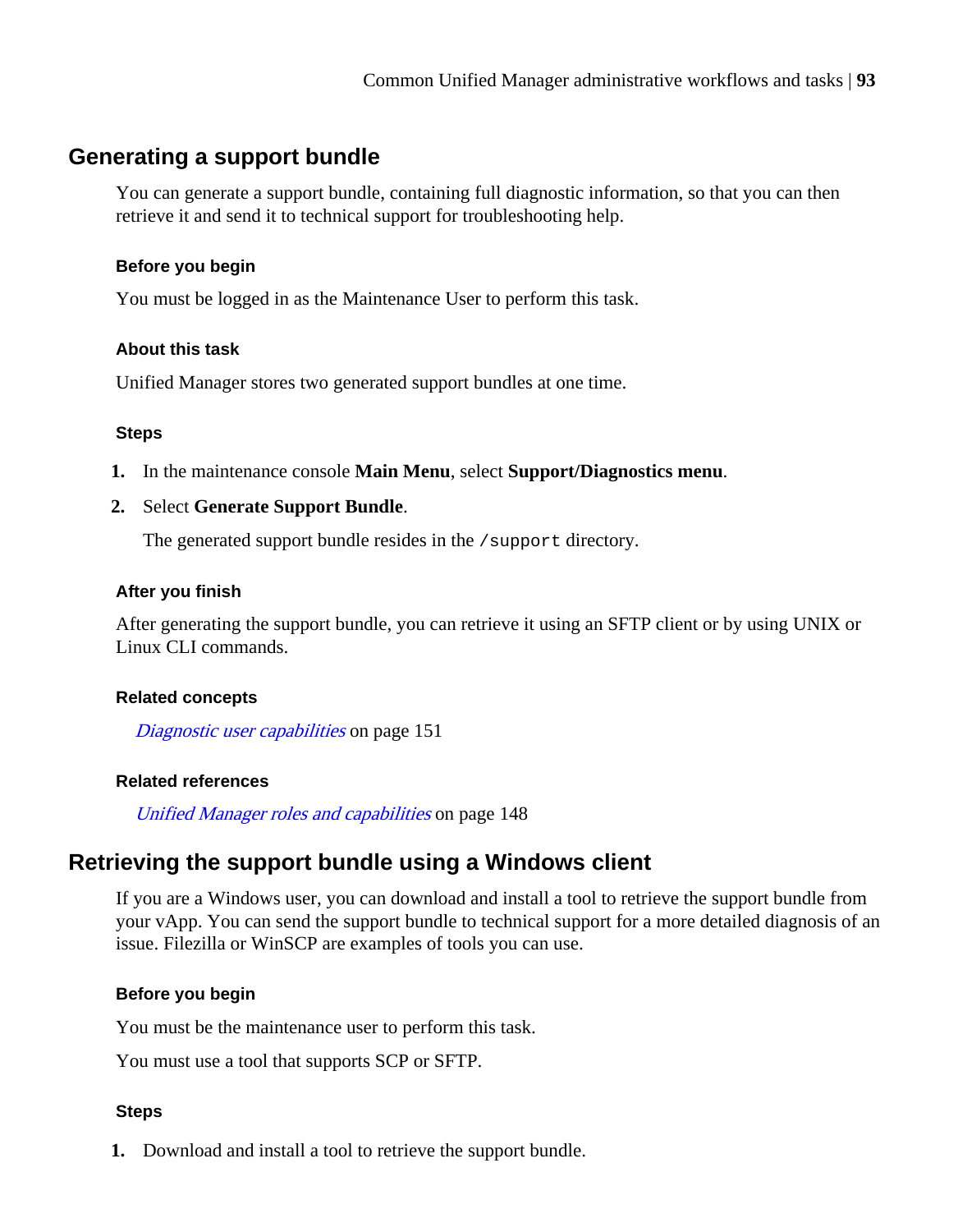- <span id="page-93-0"></span>**2.** Open the tool.
- **3.** Connect to your Unified Manager management server over SFTP.

The tool displays the contents of the /support directory and you can view all existing support bundles.

- **4.** Select the destination directory for the support bundle you want to copy.
- **5.** Select the support bundle you want to copy and use the tool to copy the file from the Unified Manager server to your local system.

#### **Related information**

[Filezilla - https://filezilla-project.org/](https://filezilla-project.org/) [WinSCP - http://winscp.net](http://winscp.net)

# **Retrieving the support bundle using a UNIX or Linux client**

If you are a UNIX or Linux user, you can retrieve the support bundle from your vApp by using the command-line interface (CLI) on your Linux client server. You can use either SCP or SFTP to retrieve the support bundle.

#### **Before you begin**

You must be the maintenance user to perform this task.

You must have generated a support bundle using the maintenance console and have the support bundle name available.

#### **Steps**

- **1.** Access the CLI through Telnet or the console, using your Linux client server.
- **2.** Access the /support directory.
- **3.** Retrieve the support bundle and copy it to the local directory using the following command:

|             | If you are using Then use the following command                                                                                                                          |
|-------------|--------------------------------------------------------------------------------------------------------------------------------------------------------------------------|
| <b>SCP</b>  | scp <maintenance-user>@<vapp-name-or-ip>:/support/<br/>support bundle file name. 7z <destination-directory></destination-directory></vapp-name-or-ip></maintenance-user> |
| <b>SFTP</b> | sftp <maintenance-user>@<vapp-name-or-ip>:/support/<br/>support bundle file name. 7z &lt; destination-directory&gt;</vapp-name-or-ip></maintenance-user>                 |

The name of the support bundle is provided to you when you generate it using the maintenance console.

**4.** Enter the maintenance user password.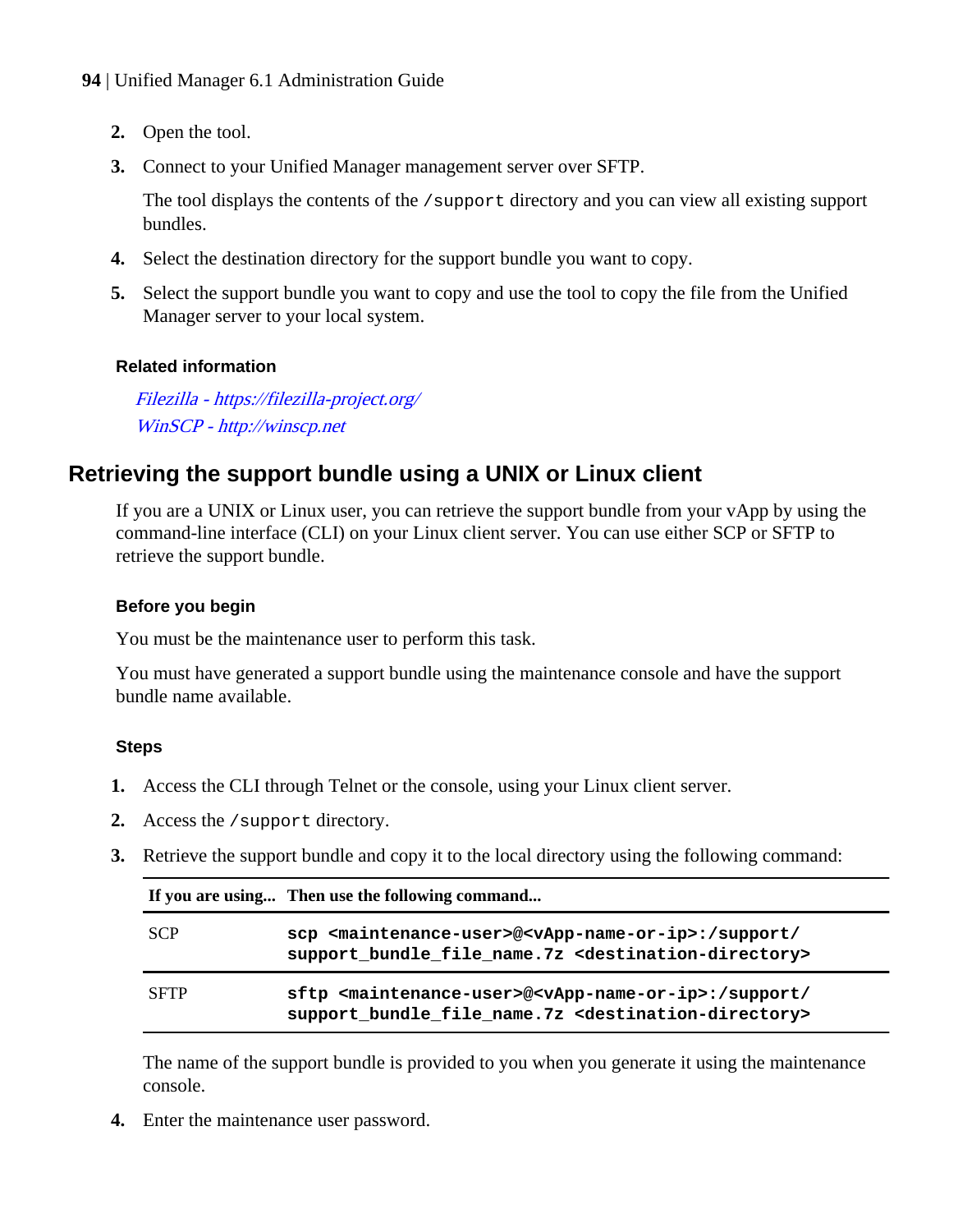### <span id="page-94-0"></span>**Examples**

The following example uses SCP to retrieve the support bundle:

```
$ scp admin@10.228.212.69:/support/
support_bundle_20130216_145359.7z .
```
Password:

```
maintenance_user_password
support_bundle_20130216_145359.7z 100% 119MB 11.9MB/s 00:10
```
The following example uses SFTP to retrieve the support bundle:

```
$ sftp admin@10.228.212.69:/support/
support_bundle_20130216_145359.7z .
```
Password:

```
maintenance_user_password
Connected to 10.228.212.69.
Fetching /support/support_bundle_20130216_145359.7z to ./
support_bundle_20130216_145359.7z
/support/support_bundle_20130216_145359.7z
```
# **Sending a support bundle to technical support**

When directed by technical support, you can send a support bundle using the direction provided in KB article 1010090. You should send a support bundle when the issue requires more detailed diagnosis and troubleshooting than an AutoSupport message provides.

### **Before you begin**

You must have access to the support bundle to send it to technical support.

You must have a case number generated through the technical support web site.

#### **Steps**

- **1.** Log in to the NetApp Support Site.
- **2.** Search for Knowledge Base article 1010090.
- **3.** Follow the instructions on how to upload a file to technical support.

#### **Related information**

[NetApp Support Site: support.netapp.com](http://support.netapp.com/)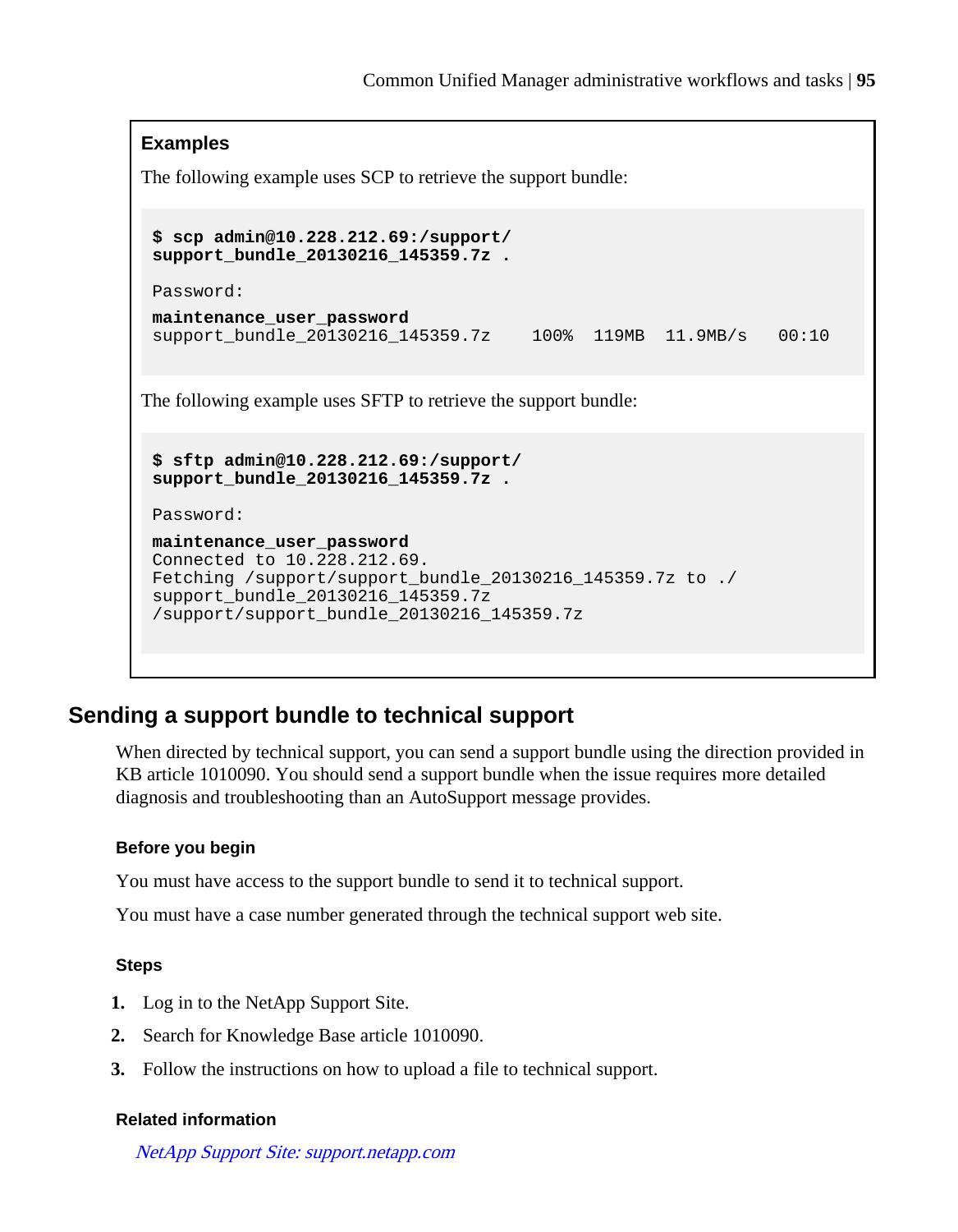# <span id="page-95-0"></span>**Tasks and information related to several workflows**

Some tasks and reference texts that can help you understand and complete a workflow are common to many of the workflows in Unified Manager, including adding and reviewing notes about an event, assigning an event, acknowledging and resolving events, and details about volumes, Storage Virtual Machines (SVMs), aggregates, and so on.

# **Adding and reviewing notes about an event**

While addressing events, you can add information about how the issue is being addressed by using the Notes and Updates area in the Event details page. This information can enable another user who is assigned the event to address the event. You can also view information that was added by the user who last addressed an event, based on the recent timestamp.

#### **Before you begin**

You must be assigned one of the following roles to perform this task: Operator, OnCommand Administrator, or Storage Administrator.

#### **Steps**

- **1.** Click **Events**.
- **2.** From the **Events** page, click the event for which you want to add the event-related information.
- **3.** In the **Event details** page, add the required information in the **Notes and Updates** area.
- **4.** Click **Post**.

# **Assigning events**

You can assign unassigned events to yourself or to other users, including remote users. You can reassign assigned events to another user, if required. For example, when frequent issues occur on a storage object, you can assign the events for these issues to the user who manages that object.

# **Before you begin**

- The user's name and email ID must be configured correctly.
- You must be assigned one of the following roles to perform this task: Operator, OnCommand Administrator, or Storage Administrator.

#### **Steps**

- **1.** Click **Events**.
- **2.** From the events list on the **Events** page, select one or more events that you want to assign.
- **3.** Assign the event by choosing one of the following options: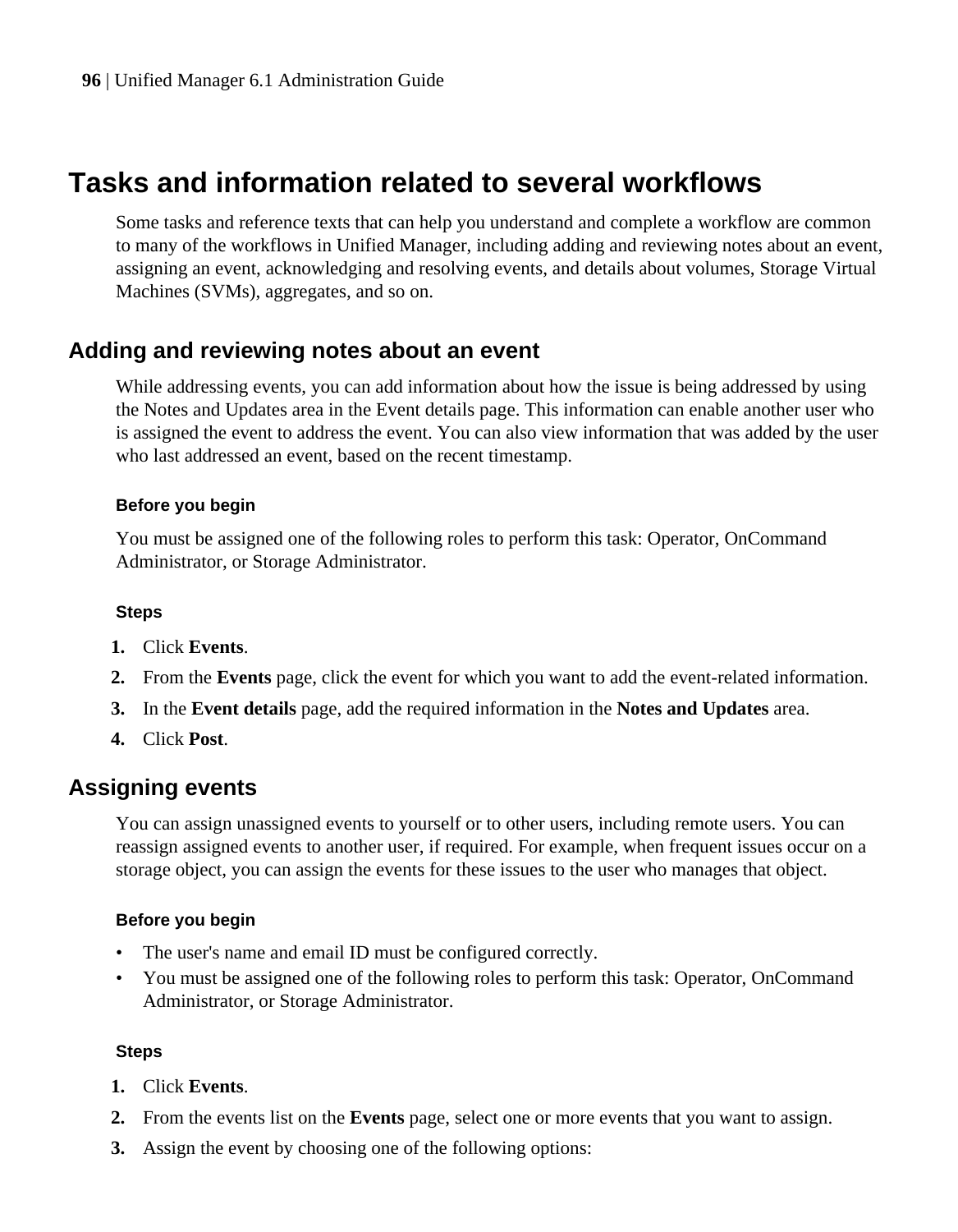<span id="page-96-0"></span>

| If you want to<br>assign the event<br>$\mathbf{to}$ | Then do this                                                                                                                              |
|-----------------------------------------------------|-------------------------------------------------------------------------------------------------------------------------------------------|
| Yourself                                            | Click Assign To $>$ Me.                                                                                                                   |
| Another user                                        | Click Assign $To > Another user$ .<br>a.                                                                                                  |
|                                                     | In the Assign Owner dialog box, enter the user name, or select a user from the<br>b.<br>drop-down list.                                   |
|                                                     | Click Assign.<br>c.<br>An email notification is sent to the user.                                                                         |
|                                                     | <b>Note:</b> If you do not enter a user name or select a user from the drop-down<br>list, and click Assign, the event remains unassigned. |

# **Acknowledging and resolving events**

You should acknowledge an event before you start working on the issue that generated the event so that you do not continue to receive repeat alert notifications. After you take corrective action for a particular event, you should mark the event as resolved.

#### **Before you begin**

You must be assigned one of the following roles to perform this task: Operator, OnCommand Administrator, or Storage Administrator.

#### **About this task**

You can acknowledge and resolve multiple events simultaneously.

#### **Steps**

- **1.** Click **Events**.
- **2.** From the events list, perform the following actions to acknowledge the events:

| If you want to                                     | Do this     |                                                                          |
|----------------------------------------------------|-------------|--------------------------------------------------------------------------|
| Acknowledge and mark a single<br>event as resolved |             | Click the event name.                                                    |
|                                                    |             | <b>b.</b> From the Event details page, determine the cause of the event. |
|                                                    | $c_{\cdot}$ | Click Acknowledge.                                                       |
|                                                    |             | <b>d.</b> Take appropriate corrective action.                            |
|                                                    | e.          | Click Mark As Resolved.                                                  |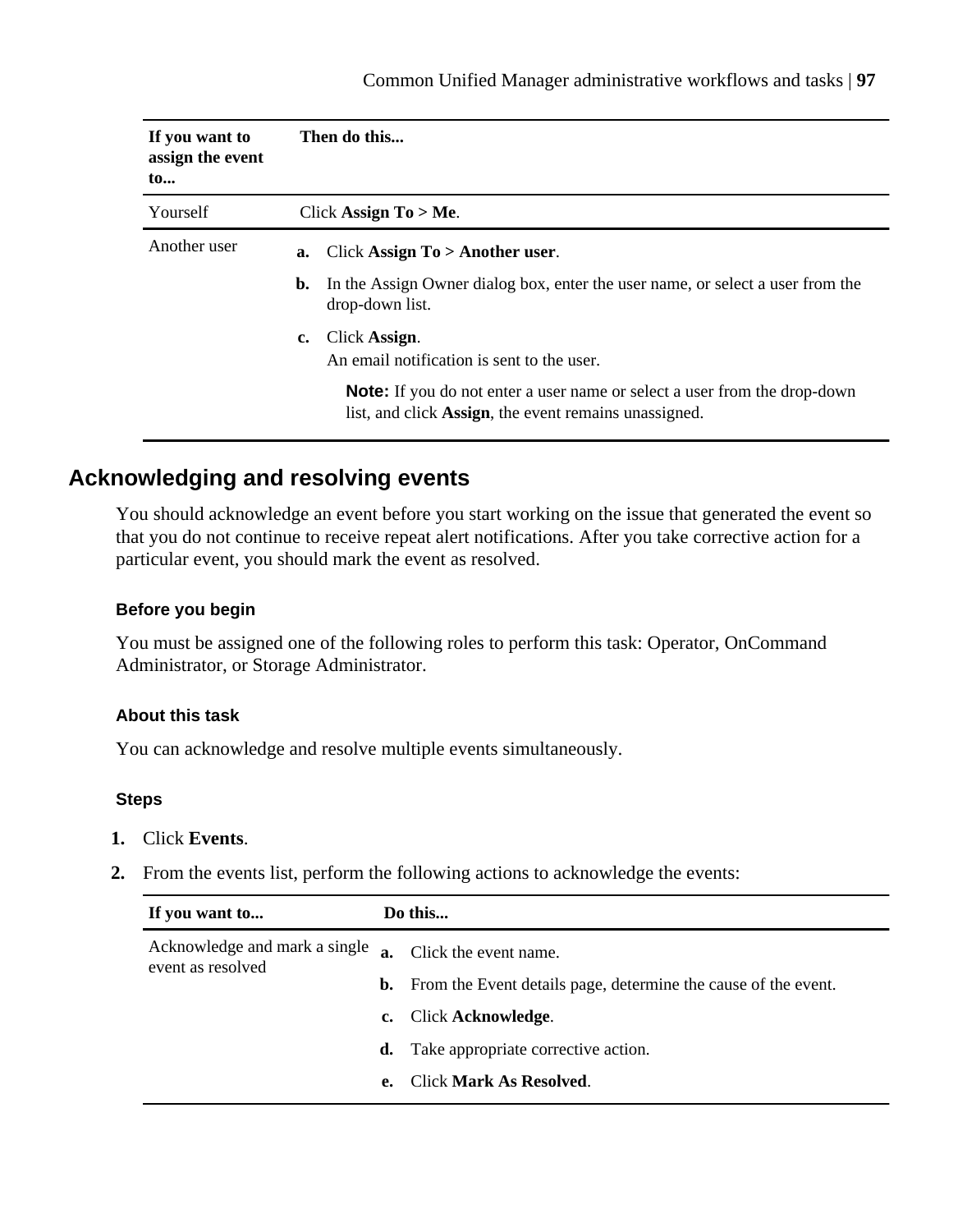<span id="page-97-0"></span>

| If you want to                                      |    | Do this                                                                                |  |  |
|-----------------------------------------------------|----|----------------------------------------------------------------------------------------|--|--|
| Acknowledge and mark<br>multiple events as resolved |    | <b>a.</b> Determine the cause of the events from the respective Event details<br>page. |  |  |
|                                                     | b. | Select the events.                                                                     |  |  |
|                                                     | c. | Click Acknowledge.                                                                     |  |  |
|                                                     | d. | Take appropriate corrective actions.                                                   |  |  |
|                                                     | e. | <b>Click Mark As Resolved.</b>                                                         |  |  |

After the event is marked resolved, the event is moved to the resolved events list.

**3.** Optional: In the **Notes and Updates** area, add a note about how you addressed the event, and then click **Post**.

# **Event details page**

From the Event details page, you can view the details of a selected event such as the event severity, impact level, impact area, and event source. You can also view additional information about the selected event in the Notes and Updates area section, which is provided by the user who previously worked on that event.

- Command buttons on page 98
- [Summary area](#page-98-0) on page 99
- *[Notes and Updates area](#page-99-0)* on page 100
- *[Possible Causes](#page-99-0)* on page 100
- [Resources that Might be Impacted](#page-99-0) on page 100
- [Suggested Corrective Actions area](#page-99-0) on page 100

# **Command buttons**

The command buttons enable you to perform the following tasks:

| <b>Assign To</b> | Me              | Assigns the event to you.                                                                                                                                |  |
|------------------|-----------------|----------------------------------------------------------------------------------------------------------------------------------------------------------|--|
|                  | Another<br>user | Opens the Assign Owner dialog box, which enables you to<br>assign or reassign the event to other users.                                                  |  |
|                  |                 | When you assign an event to a user, the user's name and the<br>time when the event was assigned are added in the events list<br>for the selected events. |  |
|                  |                 | <b>Note:</b> You can also unassign events by leaving the ownership<br>field blank.                                                                       |  |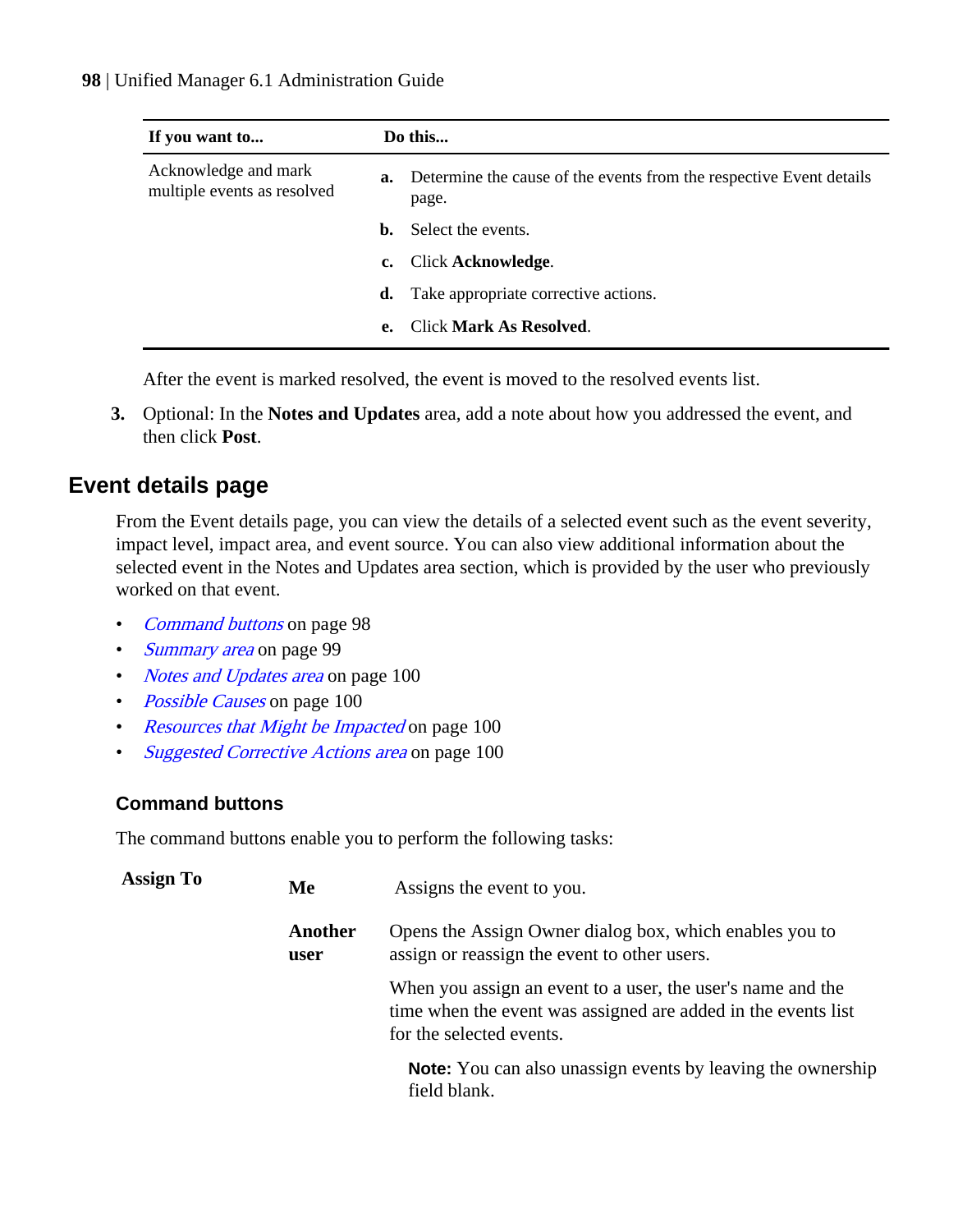<span id="page-98-0"></span>

| Acknowledge        | Acknowledges the selected events so that you do not continue to receive<br>repeat alert notifications. |
|--------------------|--------------------------------------------------------------------------------------------------------|
|                    | <b>Mark As Resolved</b> Enables you to change the event state to resolved.                             |
| <b>Add Alert</b>   | Displays the Add Alert dialog box, which enables you to add an alert for the<br>selected event.        |
| <b>View Events</b> | Navigates to the Events page.                                                                          |

# **Summary area**

You can view the following event details:

| <b>Severity</b>        | Displays the severity of the event. The event severity types are Critical $(\bullet)$ ,                                                                              |
|------------------------|----------------------------------------------------------------------------------------------------------------------------------------------------------------------|
|                        | Error $(\bullet)$ , Warning $(\bullet)$ , and Information $(\bullet)$ .                                                                                              |
| <b>State</b>           | Displays the event state: New, Acknowledged, Resolved, or Obsolete.                                                                                                  |
| <b>Impact Level</b>    | Displays whether the event is categorized as an incident, risk, or an<br>informational event.                                                                        |
| <b>Impact Area</b>     | Displays whether the event is a capacity, availability, protection, performance,<br>or configuration related event.                                                  |
| <b>Obsoleted Cause</b> | Displays the reason the event is now obsolete.                                                                                                                       |
| <b>Source</b>          | Displays the full name of the object along with the type of object with which<br>the event is associated.                                                            |
|                        | The value is displayed as "Unknown" when Data ONTAP does not provide a<br>valid user name because of SecD errors.                                                    |
| <b>Source Type</b>     | Displays the object type (for example, Storage Virtual Machine (SVM),<br>volume, or qtree) with which the event is associated.                                       |
| <b>Acknowledged By</b> | Displays the name of the person who acknowledged the event and the time<br>when the event was acknowledged. This field is blank if the event is not<br>acknowledged. |
| <b>Resolved By</b>     | Displays the name of the person who resolved the event and the time when the<br>event was resolved. This field is blank if the event is not resolved.                |
| <b>Assigned To</b>     | Displays the name of the person who is assigned to work on the event.                                                                                                |
| <b>Triggered Time</b>  | Displays the time that has elapsed since the event was generated. If the time<br>elapsed exceeds a week, the timestamp when the event was generated is<br>displayed. |
|                        | Trigger Condition Displays information about the cause of the event.                                                                                                 |
| <b>Alert Settings</b>  | The following information about alerts is displayed:                                                                                                                 |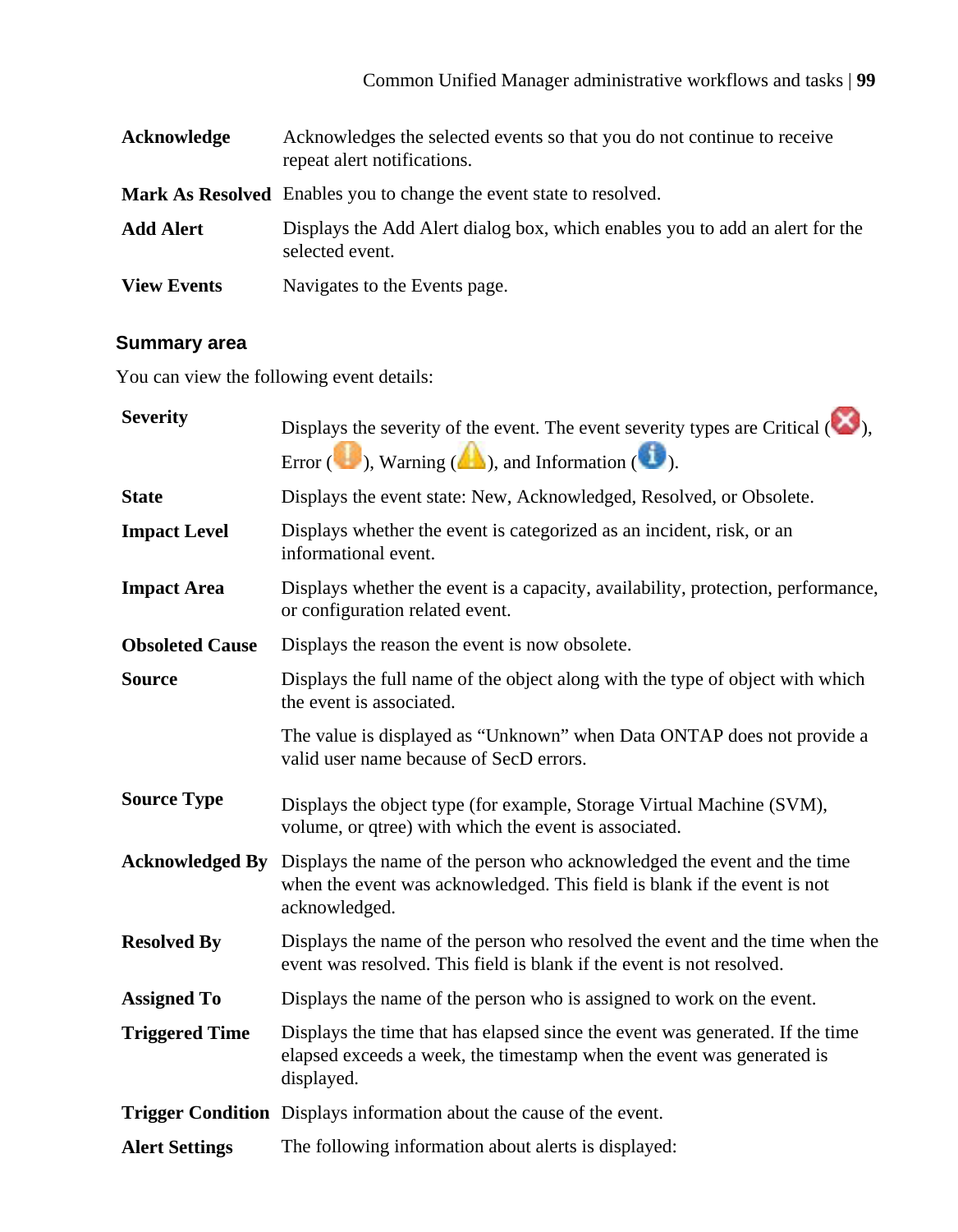- <span id="page-99-0"></span>• If there are no alerts associated with the selected event, an **Add** link is displayed.
	- You can open the Add Alert dialog box by clicking the link.
- If there is one alert associated with the selected event, the alert name is displayed.

You can open the Edit Alert dialog box by clicking the link.

• If there is more than one alert associated with the selected event, the number of alerts is displayed.

You can open the Alerts page by clicking the link to view more details about these alerts.

Alerts that are disabled are not displayed.

# **Notes and Updates area**

Displays information that was added by the user who last addressed the selected event, based on the recent timestamp. You can also view the time when the information was added.

**Post** Enables you to display the information that you added.

# **Possible Causes area**

Displays one or more causes that generated the event. You can click the name of the resource to view more details about the resource.

The area is displayed only for the Volume Offline event, the Volume Restricted event, and the Thin-Provisioned Volume Space At Risk event.

# **Resources that Might be Impacted area**

Displays the resources that might be impacted because of the availability issues in your volume if the Volume Offline event or the Volume Restricted event is generated and the capacity issues in the aggregate if the Thin-Provisioned Volume Space At Risk event is generated. You can click the name of the resource to view more details about the impacted resource.

The area is displayed only for the Volume Offline event, the Volume Restricted event, and the Thin-Provisioned Volume Space At Risk event.

# **Suggested Corrective Action area**

Displays the actions that you can perform to address the capacity issues of your volume.

The area is displayed only for the Volume Space Nearly Full event and the Volume Space Full event.

# **Related tasks**

[Performing diagnostic actions for volume offline conditions](#page-47-0) on page 48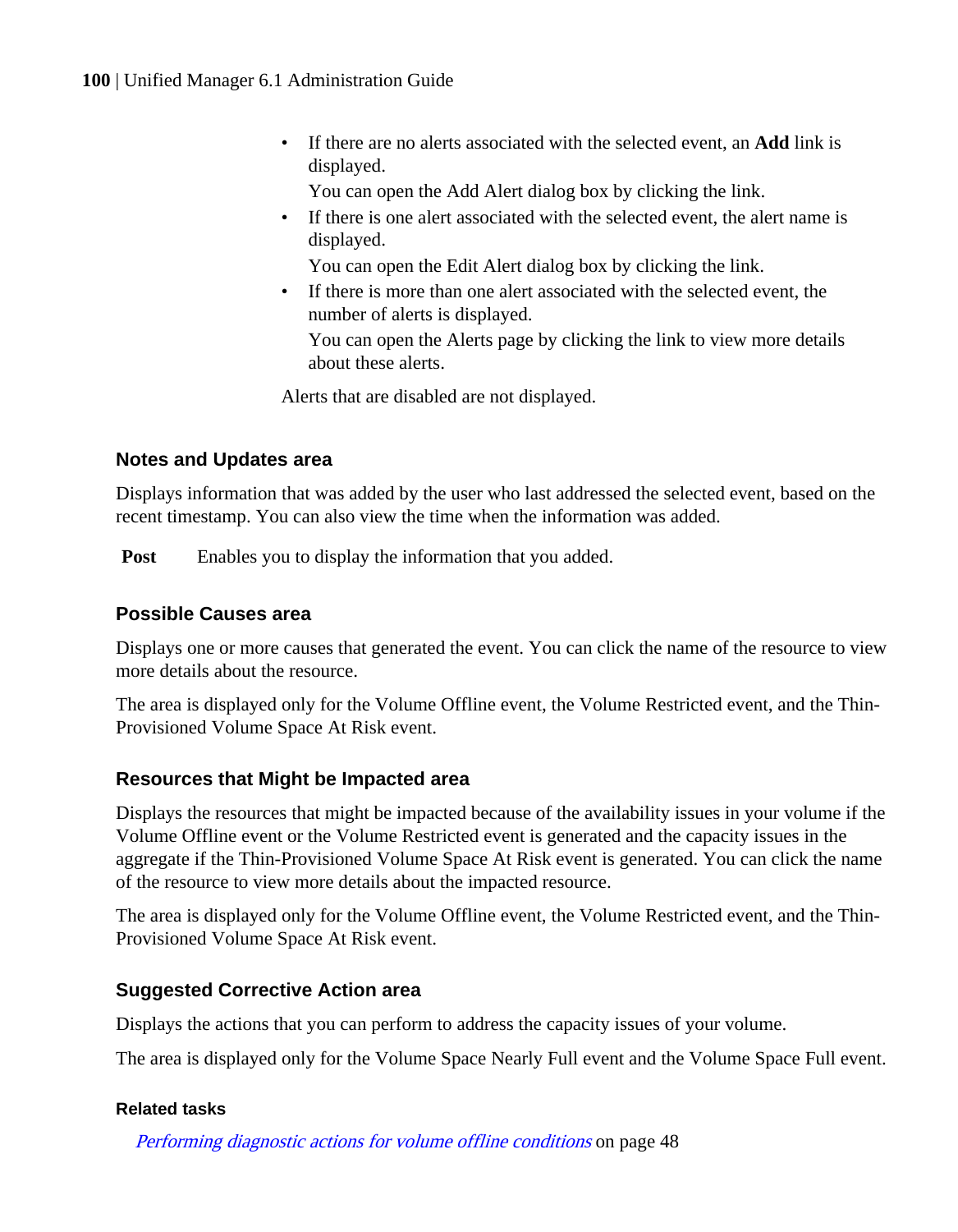[Performing suggested remedial actions for a full volume](#page-68-0) on page 69

# **Description of event severity types**

Each event is associated with a severity type to help you prioritize the events that require immediate corrective action.

- **Critical** A problem occurred that might lead to service disruption if corrective action is not taken immediately. **Error** The event source is still performing; however, corrective action is required to avoid service disruption. **Warning** The event source experienced an occurrence that you should be aware of. Events of this severity do not cause service disruption, and immediate corrective action might
- **Information** The event occurs when a new object is discovered, or when a user action is performed. For example, when any storage object is deleted or when there are any configuration changes, the event with severity type Information is generated.

# **Description of event impact levels**

not be required.

Each event is associated with an impact level (Incident, Risk, or Event) to help you prioritize the events that require immediate corrective action.

- **Incident** An incident is a set of events that can cause a cluster to stop serving data to the client and run out of space for storing data. Events with an impact level of Incident are the most severe. Immediate corrective action should be taken to avoid service disruption.
- **Risk** A risk is a set of events that can potentially cause a cluster to stop serving data to the client and run out of space for storing data. Events with an impact level of Risk can cause service disruption. Corrective action might be required.
- **Event** An event is a state or status change of storage objects and their attributes. Events with an impact level of Event are informational and do not require corrective action.

# **Description of event impact areas**

Events are categorized into five impact areas (availability, capacity, configuration, performance, and protection) to enable you to concentrate on the types of events for which you are responsible.

- **Availability** Availability events notify you if a storage object goes offline, if a protocol service goes down, if an issue with storage failover occurs, or if an issue with hardware occurs.
- **Capacity** Capacity events notify you if your aggregates, volumes, or LUNs are approaching or have reached a size threshold, or if the rate of growth is unusual for your environment.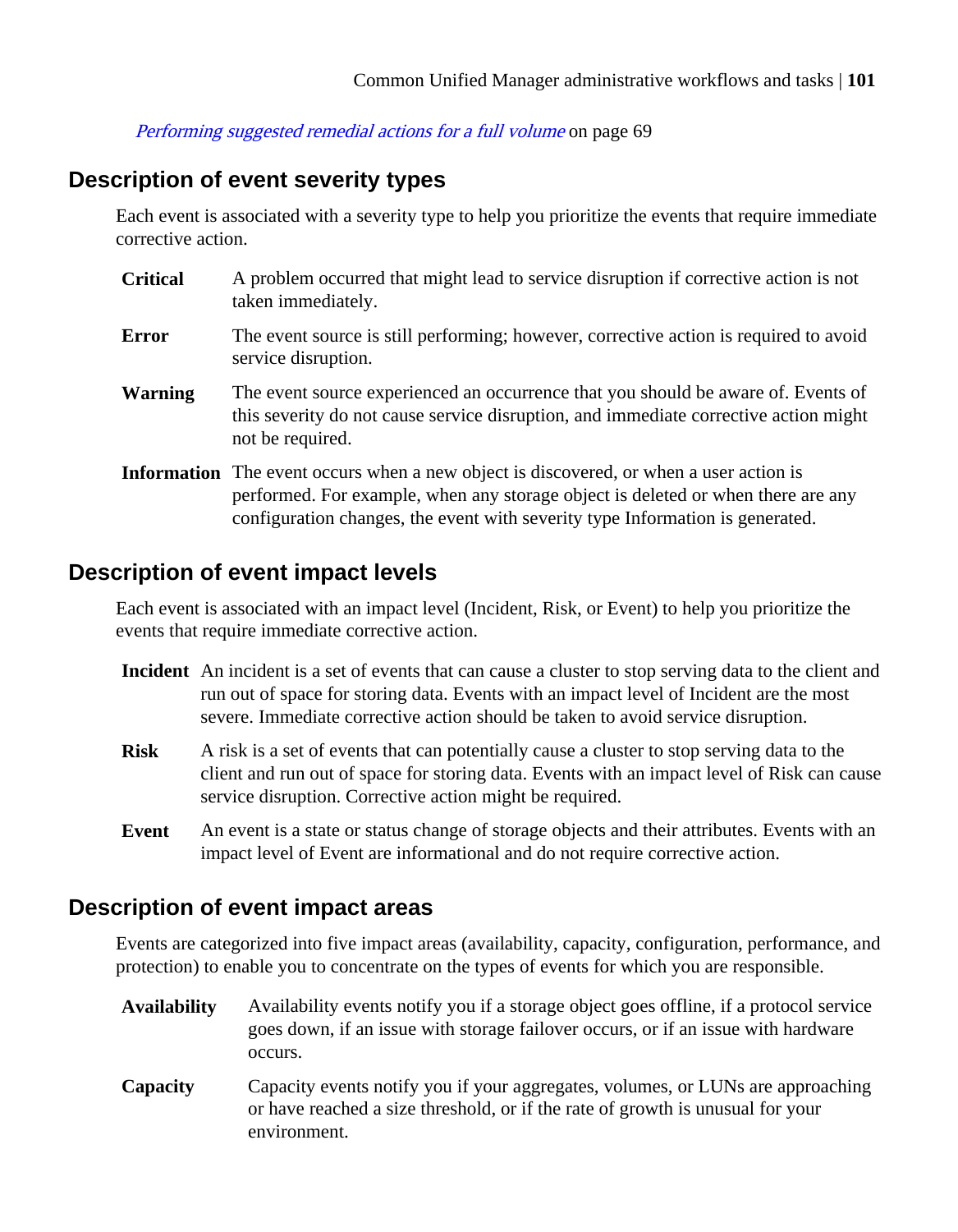| <b>Configuration</b> Configuration events inform you of the discovery, deletion, addition, removal, or |
|--------------------------------------------------------------------------------------------------------|
| renaming of your storage objects. Configuration events have an impact level of                         |
| Event and a severity type of Information.                                                              |

- **Performance** Performance events, also called incidents, notify you of resource, configuration, or activity conditions on your storage cluster that might adversely affect the speed of data storage input or retrieval on your monitored SVM and volumes. Description of performance impact events is provided in OnCommand Performance Manager help.
- **Protection** Protection events notify you of incidents or risks involving SnapMirror relationships, issues with destination capacity, problems with SnapVault relationships, or issues with protection jobs. Any Data ONTAP object (especially aggregates, volumes, and Storage Virtual Machines (SVMs)) that host secondary volumes and protection relationships are categorized in the protection impact area.

# **Volume details page**

You can use the Volume details page to view detailed information about the selected volume that is monitored by Unified Manager, such as the capacity, storage efficiency details, configuration details, protection details, annotation details, and events generated. You can also view information about the related objects and related alerts for that volume.

You can edit the settings only if you are assigned either the OnCommand Administrator role or the Storage Administrator role.

- *Command buttons* on page 102
- [Capacity tab](#page-103-0) on page 104
- *[Efficiency tab](#page-106-0)* on page 107
- [Configuration tab](#page-107-0) on page 108
- [Protection tab](#page-108-0) on page 109
- [History area](#page-113-0) on page 114
- *[Events list](#page-114-0)* on page 115
- [Related Devices pane](#page-114-0) on page 115
- [Related Alerts pane](#page-115-0) on page 116
- [Annotations pane](#page-115-0) on page 116

# **Command buttons**

The command buttons enable you to perform the following tasks for the selected volume:

**Actions** • Add Alert

Enables you to add an alert to the selected volume.

• Edit Thresholds Enables you to modify the threshold settings for the selected volume.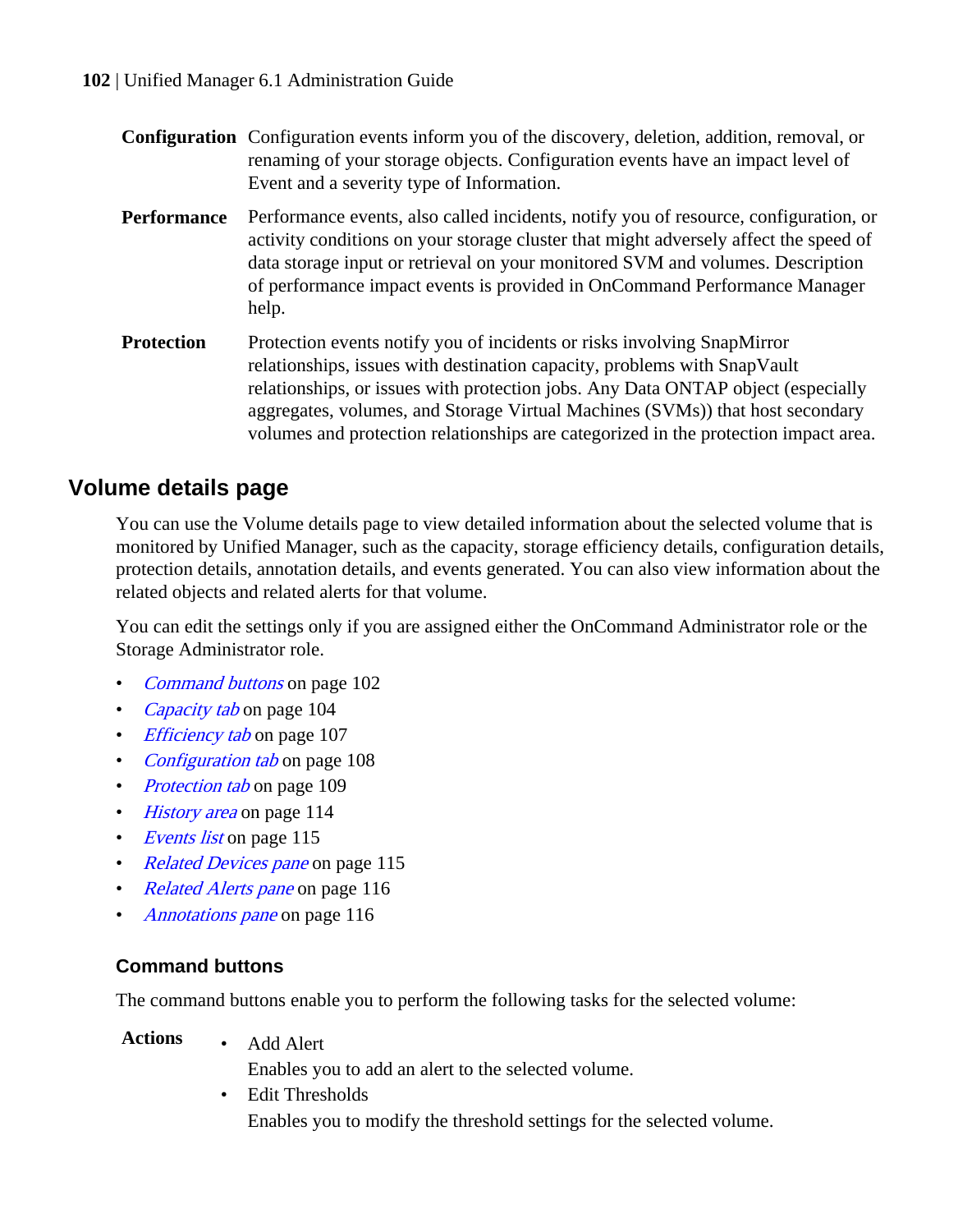• Protect

Enables you to create either SnapMirror or SnapVault relationships for the selected volume.

• Relationship

Enables you to execute the following protection relationship operations:

• Edit

Launches the Edit Relationship dialog box which enables you to change existing SnapMirror policies, schedules, and maximum transfer rates for an existing protection relationship.

• Abort

Aborts transfers that are in progress for a selected relationship. Optionally, it enables you to remove the restart checkpoint for transfers other than the baseline transfer. You cannot remove the checkpoint for a baseline transfer.

• Quiesce

Temporarily disables scheduled updates for a selected relationship. Transfers that are already in progress will complete before the relationship is quiesced.

• Break

Breaks the relationship between the source and destination volume and changes the destination to a read-write volume.

• Remove

Permanently deletes the relationship between the selected source and destination. The volumes are not destroyed and the Snapshot copies on the volumes are not removed. This operation cannot be undone.

• Resume

Enables scheduled transfers for a quiesced relationship. At the next scheduled transfer interval, a restart checkpoint is used if one exists.

• Resynchronize

Enables you to resynchronize a previously broken relationship.

• Initialize/Update

Enables you to perform a first-time baseline transfer on a new protection relationship, or to perform a manual update if the relationship is already initialized.

• Reverse Resync

Enables you to reestablish a previously broken protection relationship, reversing the function of the source and destination by making the source a copy of the original destination. The contents on the source are overwritten by the contents on the destination, and any data that is newer than the data on the common Snapshot copy is deleted.

• Restore

Enables you to restore data from one volume to another volume.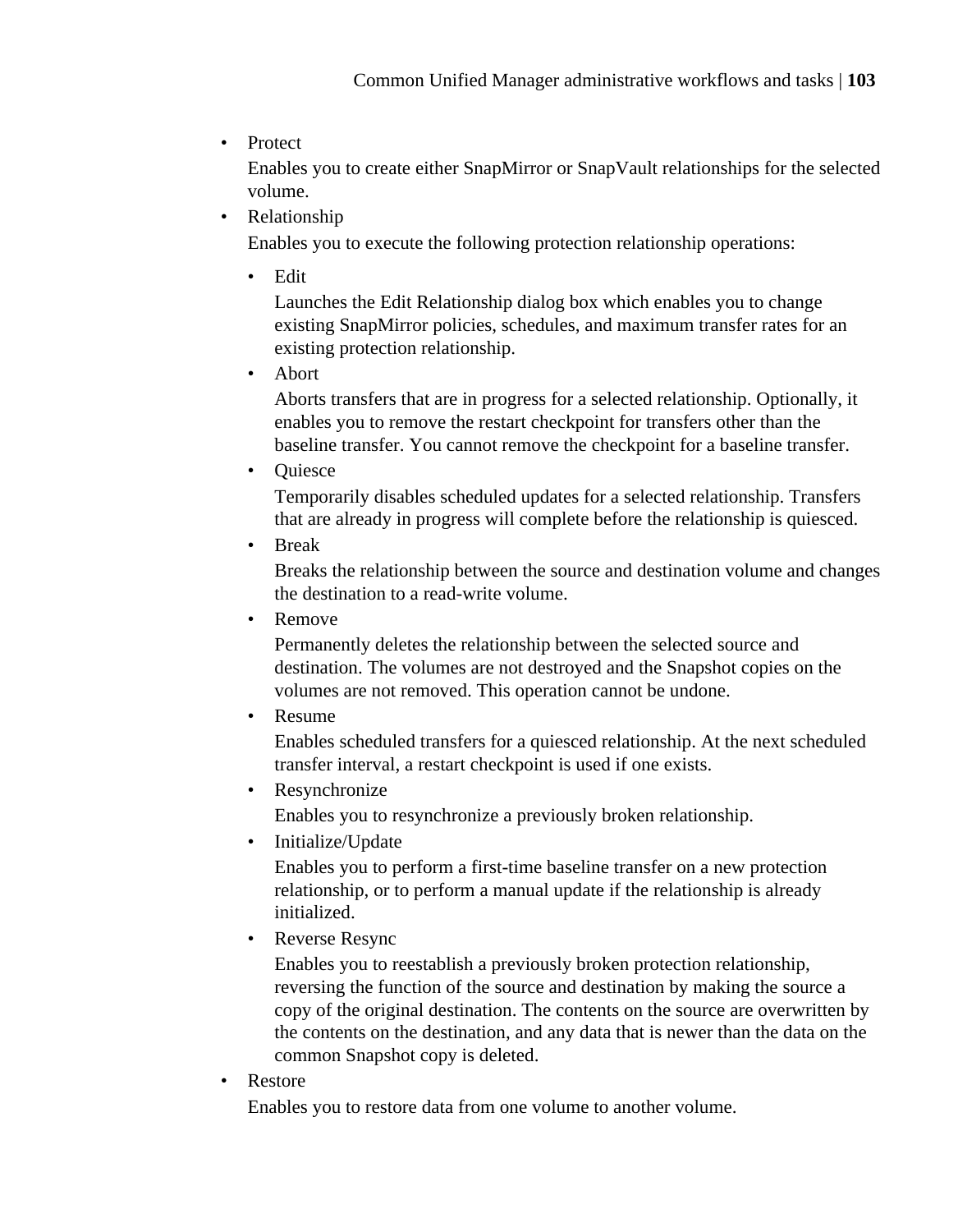<span id="page-103-0"></span>**View Volumes** Enables you to navigate to the Volumes page.

# **Capacity tab**

The Capacity tab displays details about the selected volume, such as its capacity, threshold settings, quota capacity, and information about any volume move operation:

**Capacity** Displays the display capacity details of the volume.

• Snapshot Overflow

Displays the data space that is consumed by the Snapshot copies.

• Used

Displays the space used by data in the volume.

• Warning

Indicates that the space in the volume is nearly full. If this threshold is breached, the Space Nearly Full event is generated.

• Error

Indicates that the space in the volume is full. If this threshold is breached, the Space Full event is generated.

• Unusable

Indicates that the Thin-Provisioned Volume Space At Risk event is generated and the space in the thinly-provisioned volume is at risk because of aggregate capacity issues. The unusable capacity is displayed only for thinly-provisioned volumes.

• Data graph

Displays the total data capacity and the used data capacity of the volume. If autogrow is enabled, the data graph also considers the space available in the aggregate. The data graph displays the effective storage space that can be used by data in the volume, which can be one of the following:

- Actual data capacity of the volume for the following conditions:
	- Autogrow is disabled
	- Autogrow-enabled volume has reached the maximum size
	- Autogrow-enabled thickly provisioned volume cannot grow further
- Data capacity of the volume after considering the maximum volume size (for thinly provisioned volumes and for thickly provisioned volumes when the aggregate has space for the volume to reach maximum size)
- Data capacity of the volume after considering the next possible autogrow increment (for thickly provisioned volumes that can have at least one autogrow increment)
- Snapshot copies graph

This graph is displayed only when the used Snapshot capacity or the Snapshot reserve is not zero.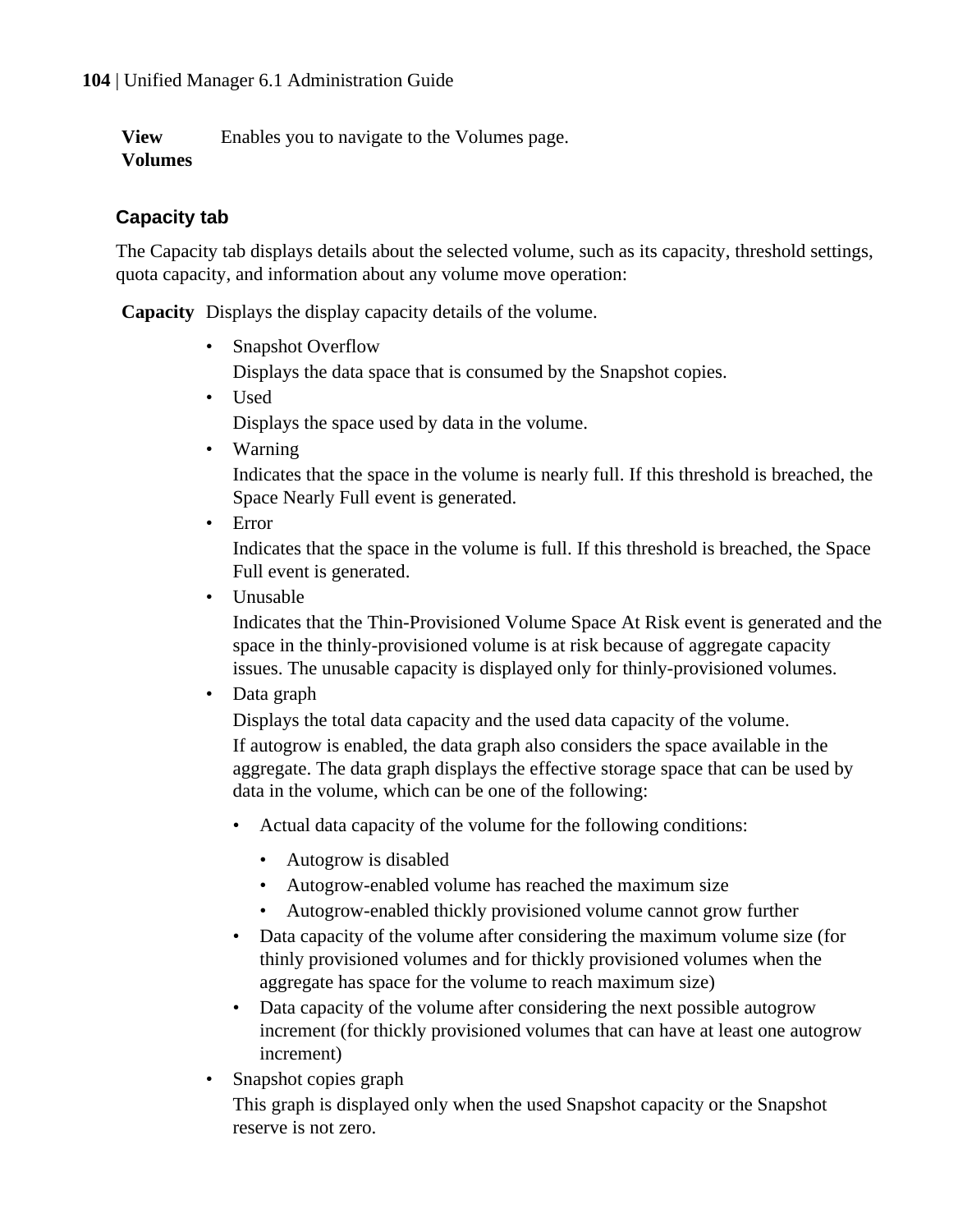Both the graphs display the capacity by which the Snapshot capacity exceeds the Snapshot reserve if the used Snapshot capacity exceeds the Snapshot reserve.

**Autogrow** Displays whether the FlexVol volume will automatically grow in size when it is out of space.

**Space Guarantee** Displays the FlexVol volume setting control when a volume removes free blocks from an aggregate. These blocks are then guaranteed to be available for writes to files in the volume. The space guarantee can be set to one of the following:

- None No space guarantee is configured for the volume.
- File Full size of sparsely written files, for example LUNs, is guaranteed.
- **Volume** Full size of the volume is guaranteed.
- **Partial** The FlexCache volume reserves space based on its size. If the FlexCache volume's size is 100 MB or more, the minimum space guarantee is set to 100 MB by default. If the FlexCache volume's size is less than 100 MB, the minimum space guarantee is set to the FlexCache volume's size. If the FlexCache volume's size is grown later, the minimum space guarantee is not incremented.

**Note:** The space guarantee is Partial when the volume is of type Data-Cache.

**Total** Displays the total capacity in the volume.

**Capacity**

**Data Capacity** Displays the amount of space used by the volume (used capacity) and the amount of available space (free capacity) in the volume.

> When the Thin-Provisioned Volume Space At Risk event is generated for thinly provisioned volumes, the amount of space used by the volume (used capacity) and the amount of space that is available in the volume but cannot be used (unusable capacity) because of aggregate capacity issues is displayed.

**Snapshot Reserve** Displays the amount of space used by the Snapshot copies (used capacity) and amount of space available for Snapshot copies (free capacity) in the volume.

> When the Thin-Provisioned Volume Space At Risk event is generated for thinly provisioned volumes, the amount of space used by the Snapshot copies (used capacity) and the amount of space that is available in the volume but cannot be used for making Snapshot copies (unusable capacity) because of aggregate capacity issues is displayed.

> For volumes in a cluster running Data ONTAP 8.1.x, if the Snapshot used reserve is less than 1%, the **Snapshot Reserve Used** field might display a value of 0% even when there is some used data.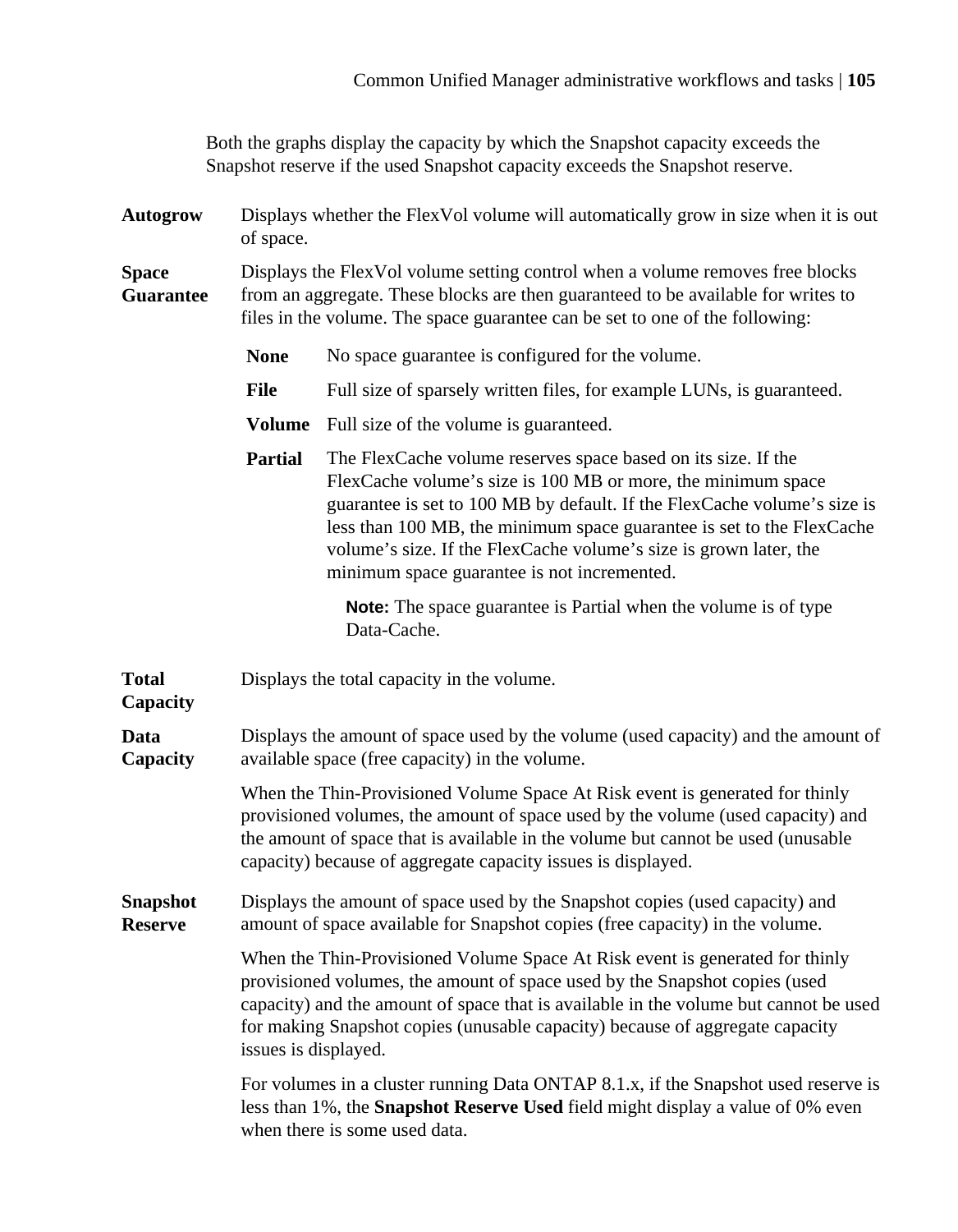| <b>Volume</b>                  | Displays the following volume capacity thresholds:                                                                                                                                                                                                                                                                                                                                                               |
|--------------------------------|------------------------------------------------------------------------------------------------------------------------------------------------------------------------------------------------------------------------------------------------------------------------------------------------------------------------------------------------------------------------------------------------------------------|
| <b>Thresholds</b>              | Nearly Full Threshold                                                                                                                                                                                                                                                                                                                                                                                            |
|                                | Specifies the percentage at which a volume is nearly full.                                                                                                                                                                                                                                                                                                                                                       |
|                                | <b>Full Threshold</b><br>$\bullet$                                                                                                                                                                                                                                                                                                                                                                               |
|                                | Specifies the percentage at which a volume is full.                                                                                                                                                                                                                                                                                                                                                              |
| <b>Other</b><br><b>Details</b> | Autogrow Max Size                                                                                                                                                                                                                                                                                                                                                                                                |
|                                | Displays the maximum size up to which the FlexVol volume can automatically<br>grow. The default value is 120% of the volume size on creation. This field is<br>displayed only when autogrow is enabled for the volume.                                                                                                                                                                                           |
|                                | Autogrow Increment Size<br>٠                                                                                                                                                                                                                                                                                                                                                                                     |
|                                | Displays the increment size using which the size of the FlexVol volume<br>increases every time the volume is automatically grown. The default is 5% of<br>the volume size on creation. This field is displayed only when autogrow is<br>enabled for the volume.                                                                                                                                                  |
|                                | <b>Qtree Quota Committed Capacity</b><br>٠                                                                                                                                                                                                                                                                                                                                                                       |
|                                | Displays the space reserved in the quotas.                                                                                                                                                                                                                                                                                                                                                                       |
|                                | <b>Qtree Quota Overcommitted Capacity</b><br>٠                                                                                                                                                                                                                                                                                                                                                                   |
|                                | Displays the amount of space that can be used before the system generates the<br>Volume Qtree Quota Overcommitted event.                                                                                                                                                                                                                                                                                         |
|                                | <b>Fractional Reserve</b><br>$\bullet$                                                                                                                                                                                                                                                                                                                                                                           |
|                                | Controls the size of the overwrite reserve. By default, the fractional reserve is set<br>to 100, indicating that 100 percent of the required reserved space is reserved so<br>that the objects are fully protected for overwrites. If the fractional reserve is less<br>than 100 percent, the reserved space for all the space-reserved files in that<br>volume is reduced to the fractional reserve percentage. |
|                                | <b>Snapshot Daily Growth Rate</b><br>٠                                                                                                                                                                                                                                                                                                                                                                           |
|                                | Displays the change (in percentage, and KB, MB, GB, and so on) that occurs<br>every 24 hours in the Snapshot copies in the selected volume.                                                                                                                                                                                                                                                                      |
|                                | <b>Snapshot Days to Full</b><br>٠                                                                                                                                                                                                                                                                                                                                                                                |
|                                | Displays the estimated number of days remaining before the space reserved for<br>the Snapshot copies in the volume reaches the specified threshold.                                                                                                                                                                                                                                                              |
|                                | The Snapshot Days to Full field displays a Not Applicable value when the<br>growth rate of the Snapshot copies in the volume is zero, negative, or when there<br>is insufficient data to calculate the growth rate.                                                                                                                                                                                              |
|                                | Snapshot Autodelete                                                                                                                                                                                                                                                                                                                                                                                              |
|                                | Specifies whether Snapshot copies are automatically deleted to free space when<br>a write to a volume fails because of lack of space in the aggregate.                                                                                                                                                                                                                                                           |
|                                | <b>Snapshot Copies</b><br>٠                                                                                                                                                                                                                                                                                                                                                                                      |
|                                | Displays information about the Snapshot copies in the volume.                                                                                                                                                                                                                                                                                                                                                    |
|                                | For volumes in a cluster running Data ONTAP 8.2 or later, the number of                                                                                                                                                                                                                                                                                                                                          |

Snapshot copies in the volume is displayed as a link. Clicking the link opens the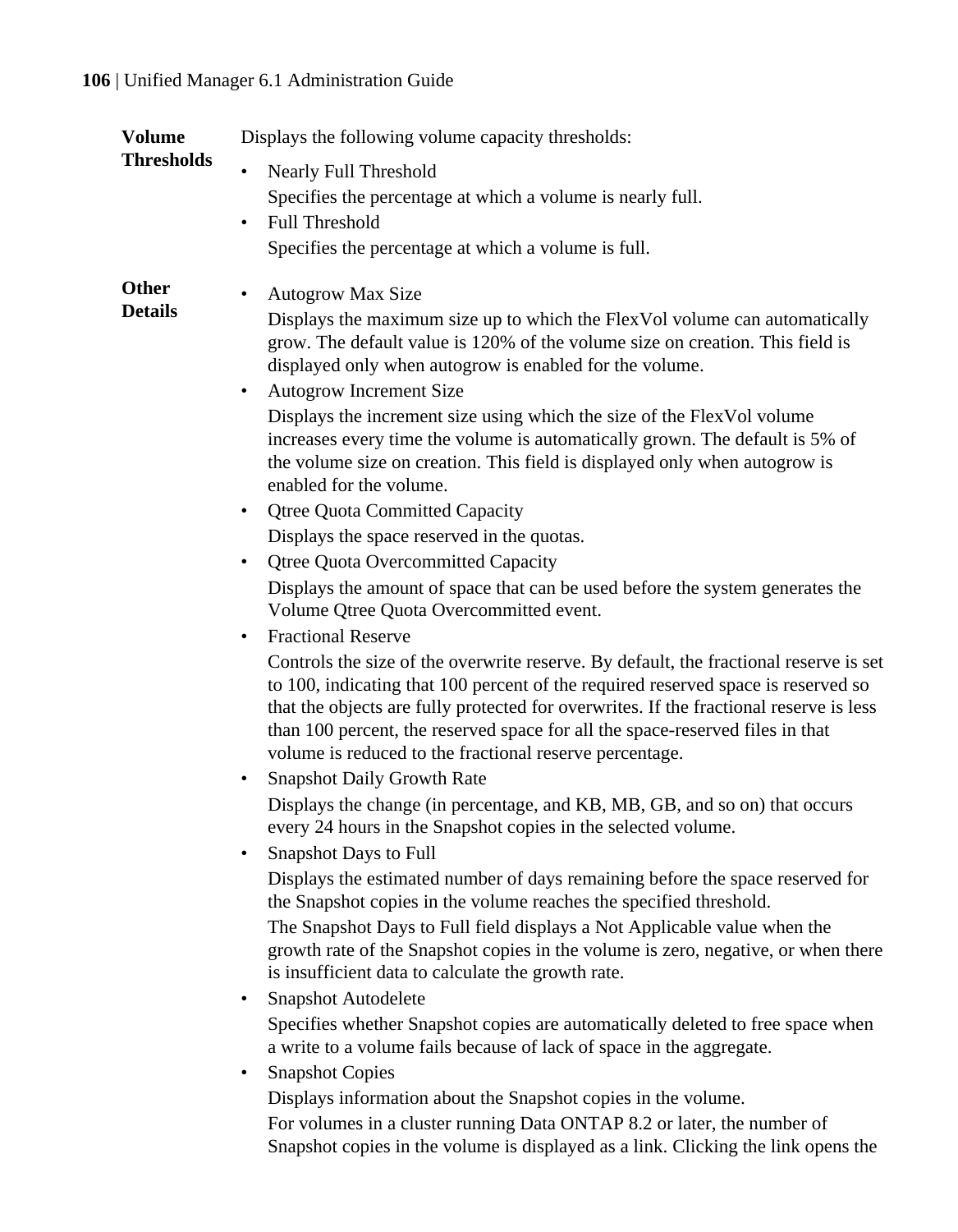Snapshot Copies on a Volume dialog box, which displays details of the Snapshot copies. For volumes in a cluster running Data ONTAP 8.1.x, the View link is displayed. Clicking the link opens the Snapshot Copies on a Volume dialog box, which displays details of the Snapshot copies.

<span id="page-106-0"></span>**Volume Move** Displays the status of either the current or the last volume move operation that was performed on the volume and other details, such as the current phase of the volume move operation which is in progress, source aggregate, destination aggregate, start time, end time, and estimated end time.

> It also displays the number of volume move operations that are performed on the selected volume. You can view more information about the volume move operations by clicking the Volume Move History link.

# **Efficiency tab**

The Efficiency tab displays information about the space saved in the volumes by using storage efficiency features such as deduplication, compression, and FlexClone volumes:

# **Deduplication** • Enabled

Specifies whether deduplication is enabled or disabled on a volume.

- Space Savings Displays the amount of space saved (in percentage, or KB, MB, GB, and so on) in a volume by using deduplication.
	- Last Run

Displays the time that has elapsed since the deduplication operation was last performed. Also specifies whether the deduplication operation was successful. If the time elapsed exceeds a week, the timestamp when the operation was performed is displayed.

• Mode

Specifies whether the deduplication operation enabled on a volume is a manual, scheduled, or policy-based operation. If the mode is set to Scheduled, the operation schedule is displayed and if the mode is set to a policy, the policy name is displayed.

• Status

Displays the current status of the deduplication operation. The status can be Idle, Initializing, Active, Undoing, Pending, Downgrading, or Disabled.

• Type

Specifies the type of deduplication operation running on the volume. If the volume is in a SnapVault relationship, the type displayed is SnapVault. For any other volume, the type is displayed as Regular.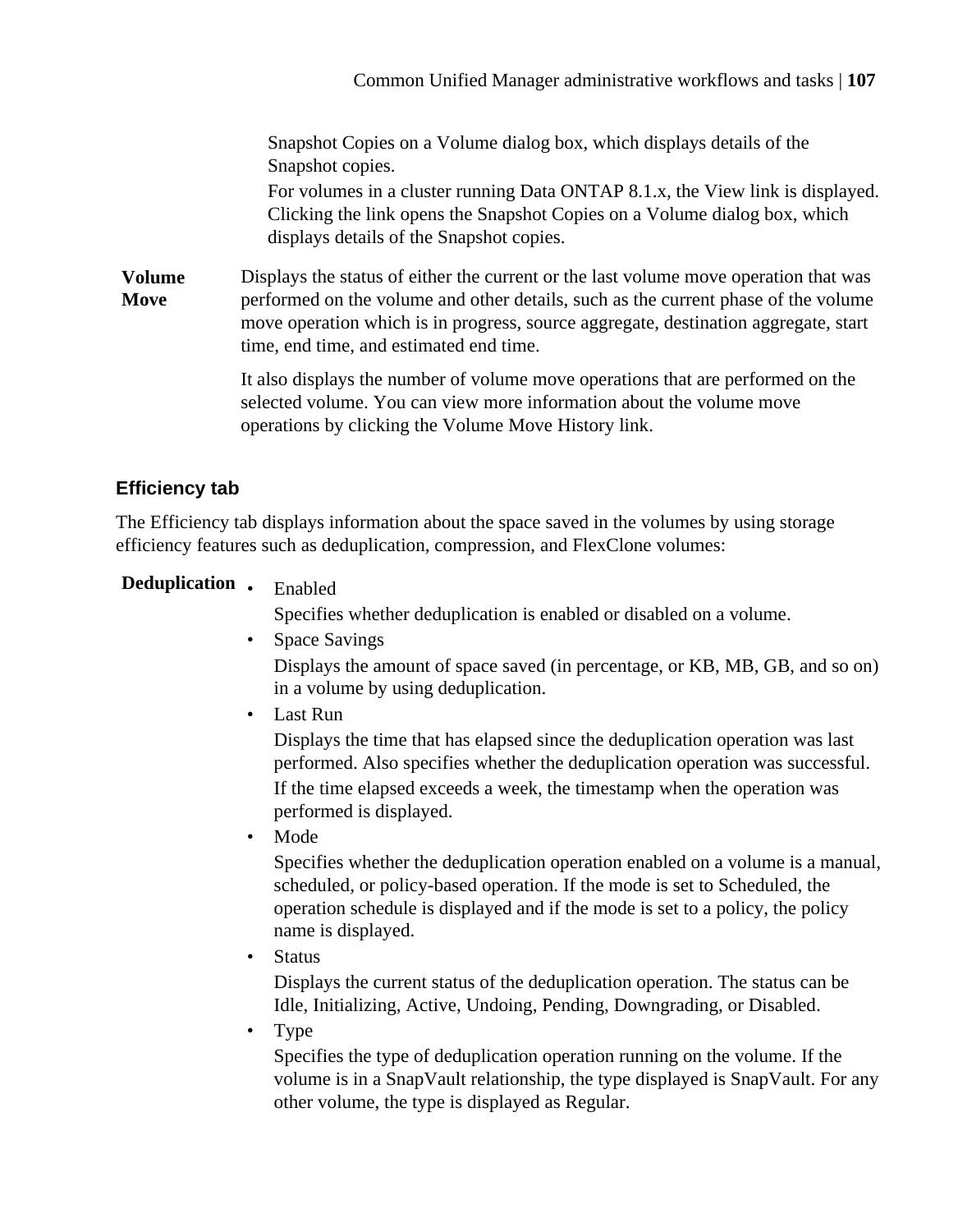# <span id="page-107-0"></span>**Compression** • Enabled

Specifies whether compression is enabled or disabled on a volume.

• Space Savings Displays the amount of space saved (in percentage, or KB, MB, GB, and so on) in a volume by using compression.

# **Configuration tab**

The Configuration tab displays details about the selected volume, such as the export policy, RAID type, capacity and storage efficiency related features of the volume:

**Overview** • Full Name

Displays the full name of the volume.

- Aggregate Displays the name of the aggregate that contains the volume.
- Storage Virtual Machine
	- Displays the name of the Storage Virtual Machine (SVM) that contains the volume.
- Junction Path

Displays the status of the path, which can be active or inactive. The path in the SVM to which the volume is mounted is also displayed. You can click the **History** link to view the last five changes to the junction path.

• Export policy

Displays the name of the export policy that is created for the volume. You can click the link to view details about the export policies, authentication protocols, and access enabled on the volumes that belong to the SVM.

• Type

Displays the type of the selected volume. The volume type can be Read-write, Load-sharing, Data-Protection, Data-cache, or Temporary.

• Style

Displays the volume style, which is FlexVol.

• RAID Type Displays the RAID type of the selected volume. The RAID type can be RAID0, RAID4, or RAID-DP.

# **Capacity** • Thin Provisioning

Displays whether thin provisioning is configured for the volume.

- Autogrow Displays whether the flexible volume grows in size automatically within an aggregate.
- Snapshot Autodelete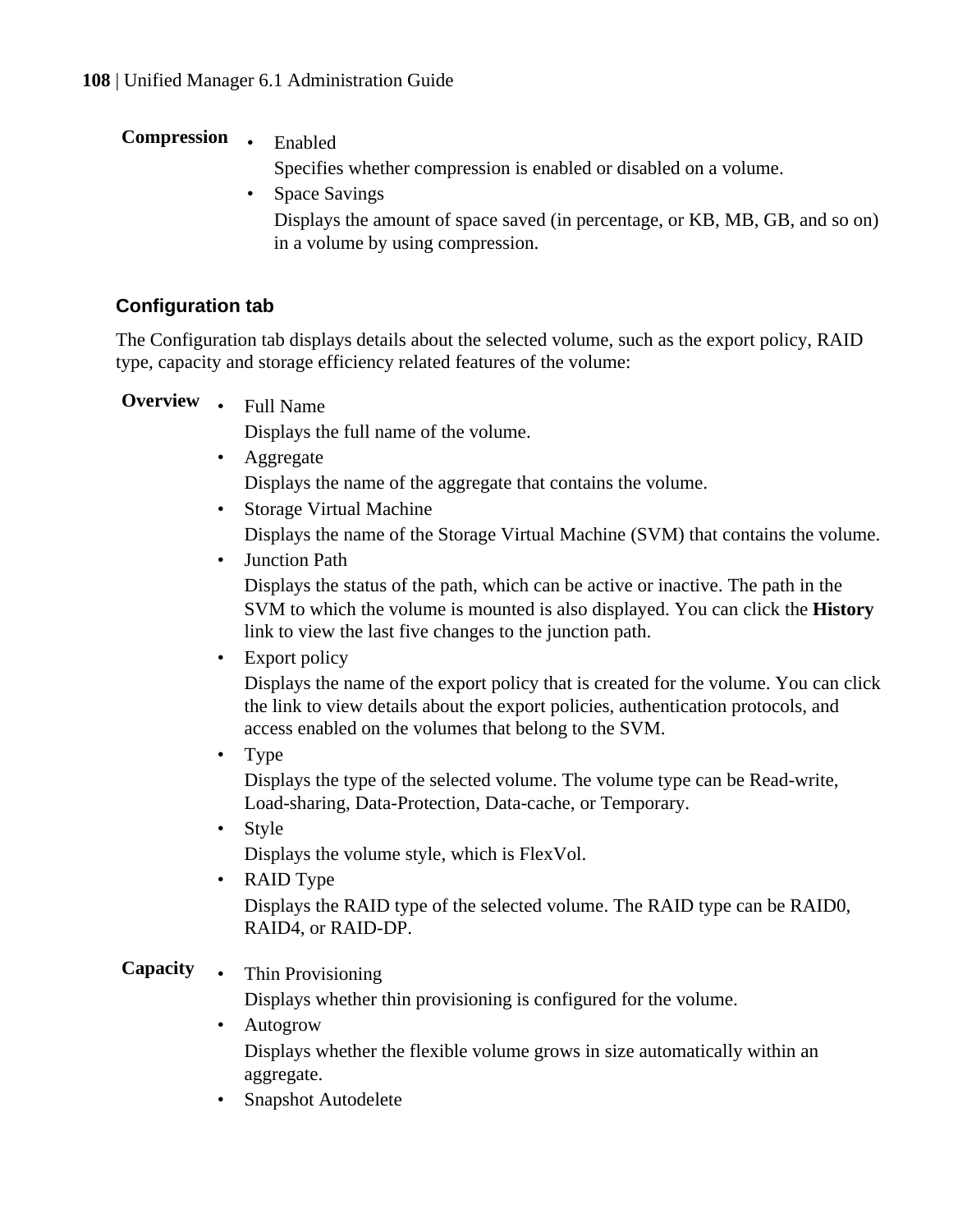Specifies whether Snapshot copies are automatically deleted to free space when a write to a volume fails because of lack of space in the aggregate.

• Quotas Specifies whether the quotas are enabled for the volume.

# **Efficiency** • Deduplication

Specifies whether deduplication is enabled or disabled for the selected volume.

- Compression Specifies whether compression is enabled or disabled for the selected volume.
- **Protection** Snapshot Copies Specifies whether automatic Snapshot copies are enabled or disabled.

#### **Protection tab**

The Protection tab displays protection details about the selected volume, such as lag information, relationship type, and topology of the relationship.

- **Summary** Displays SnapMirror and SnapVault relationships properties for a selected volume. For any other relationship type, only the Relationship Type property is displayed. If a primary volume is selected, only the Managed and Local Snapshot copy Policy are displayed. Properties displayed for SnapMirror and SnapVault relationships include the following:
	- Source Volume Displays the name of the selected volume's source if the selected volume is a destination.
	- Lag Status Displays the update or transfer lag status for a protection relationship. The status can be Error, Warning, or Critical.
	- Lag Duration Displays the time by which the data on the mirror lags behind the source.
	- Last Successful Update Displays the date and time of the last successful protection update.
	- Storage Service Member

Displays either Yes or No to indicate whether or not the volume belongs to and is managed by a storage service.

• Relationship Capability

Indicates the Data ONTAP capabilities available to the protection relationship. The relationship capability is either pre-8.2 or 8.2 and later. A relationship capability of pre-8.2 means that relationships have not been upgraded to Data ONTAP 8.2 on both the destination and the source clusters, and cannot take advantage of new or improved protection features available in Data ONTAP 8.2 and later. A relationship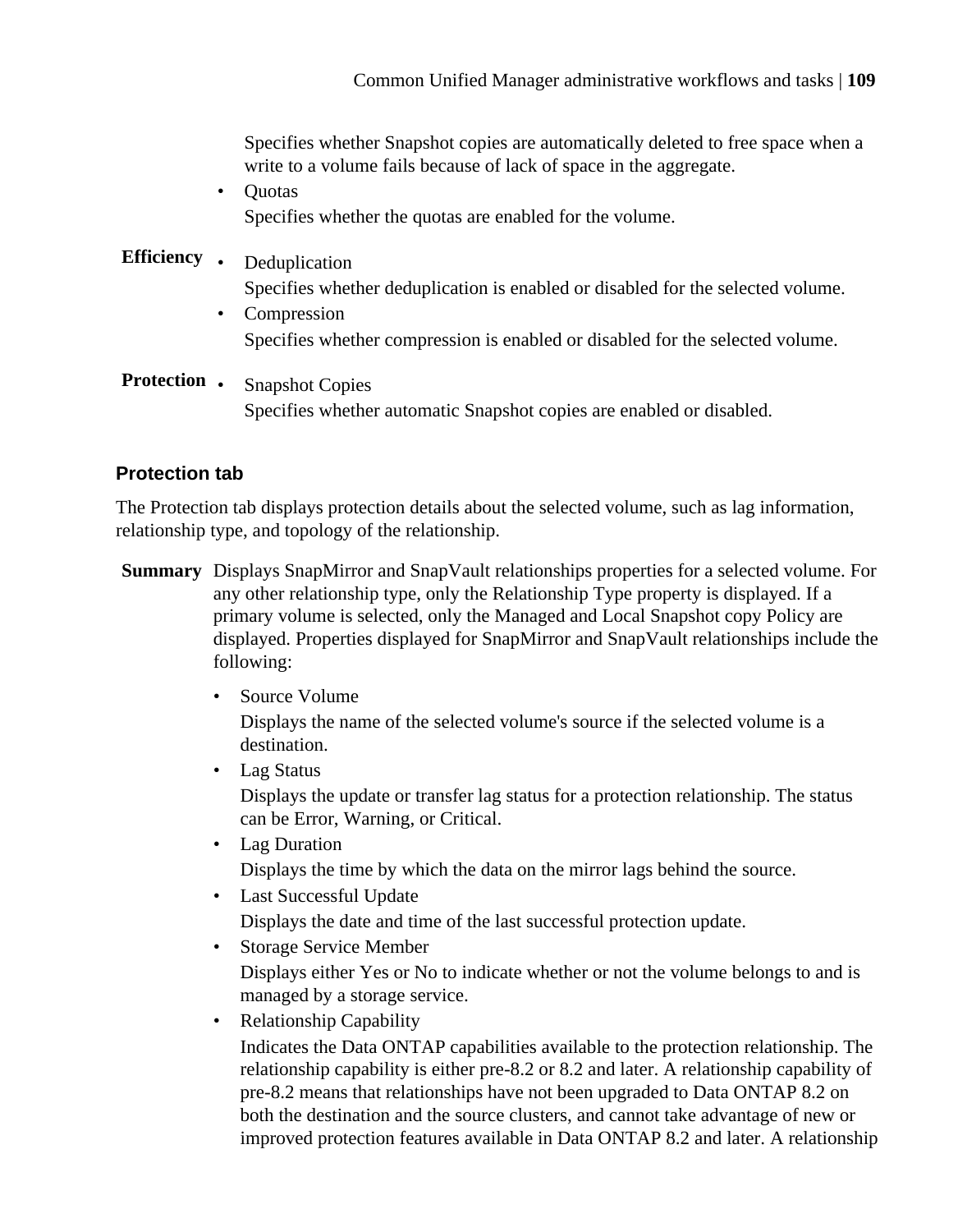capability of 8.2 and later means the destination and source clusters are using Data ONTAP 8.2 or later, and can take advantage of improved protection features.

• Protection Service

Displays the name of the protection service if the relationship is managed by a protection partner application.

- Relationship Type Displays any relationship type, including SnapMirror or SnapVault.
- Relationship State

Displays the state of the SnapMirror or SnapVault relationship. The state can be Uninitialized, SnapMirrored, or Broken-Off. If a source volume is selected, the relationship state is not applicable and is not displayed.

• Transfer Status

Displays the transfer status for the protection relationship. The transfer status can be one of the following:

• Idle

Transfers are enabled and no transfer is in progress.

• Transferring

SnapMirror transfers are enabled and a transfer is in progress.

• Checking

The destination volume is undergoing a diagnostic check and no transfer is in progress. This applies only to SnapMirror relationships that have the relationship-control-plane field set to v1.

• Quiescing

A SnapMirror transfer is in progress. Additional transfers are disabled.

• Quiesced

SnapMirror transfers are disabled. No transfer is in progress.

• Queued

SnapMirror transfers are enabled. No transfers are in progress.

• Preparing

SnapMirror transfers are enabled. The volume is currently in the pre-transfer phase for incremental SnapVault transfers.

• Finalizing

SnapMirror transfers are enabled. The volume is currently in the post-transfer phase for incremental SnapVault transfers.

- Aborting SnapMirror transfers are enabled; however, a transfer abort operation that might include removal of the checkpoint is in progress.
- Max Transfer Rate

Displays the maximum transfer rate for the relationship. The maximum transfer rate can be can be a numerical value in either kilobytes per second (Kbps), Megabytes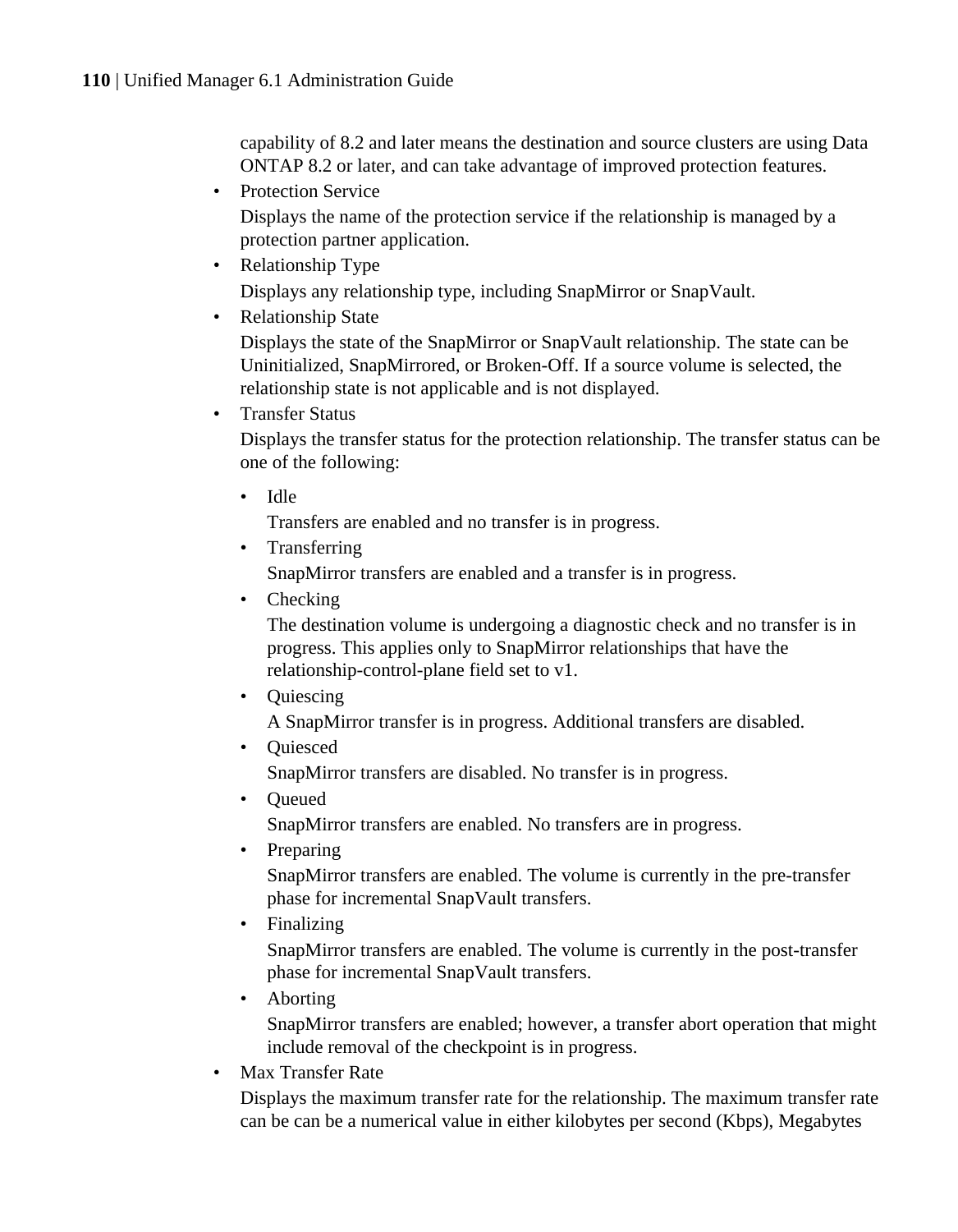per second (Mbps), Gigabytes per second (Gbps), or Terabytes per second (TBps). If No Limit is displayed, the baseline transfer between relationships is unlimited.

• SnapMirror Policy

Displays the protection policy for the volume. DPDefault indicates the default SnapMirror protection policy, and XDPDefault indicates the default SnapVault policy. You can click the policy name to view details associated with that policy, including the following information:

- Transfer priority
- Ignore access time setting
- Tries limit
- Comments
- SnapMirror labels
- Retention settings
- Actual Snapshot copies
- Preserve Snapshot copies
- Retention warning threshold
- Snapshot copies with no retention settings

In a cascading SnapVault relationship where the source is a data protection (DP) volume, only the rule "sm\_created" applies.

• Update Schedule

Displays the SnapMirror schedule assigned to the relationship. Positioning your cursor over the information icon displays the schedule details.

• Local Snapshot Policy

Displays the Snapshot copy policy for the volume. The policy is Default, None, or any name given to a custom policy.

**Views** Displays the protection topology of the selected volume. The topology includes graphical representations of all volumes that are related to the selected volume. The selected volume is indicated by a dark gray border, and lines between volumes in the topology indicate the protection relationship type. Double lines specify a SnapMirror relationship, and a single line specifies a SnapVault relationship. The direction of the relationships in the topology are displayed from left to right, with the source of each relationship on the left and the destination on the right.

> Right-clicking a volume displays a menu from which you can choose either to protect the volume or restore data to it.

Right-clicking a relationship displays a menu from which you can choose to either edit, abort, quiesce, break, remove, or resume a relationship. The menus will not display in the following instances:

If RBAC settings do not allow this action, for example, if you have only operator privileges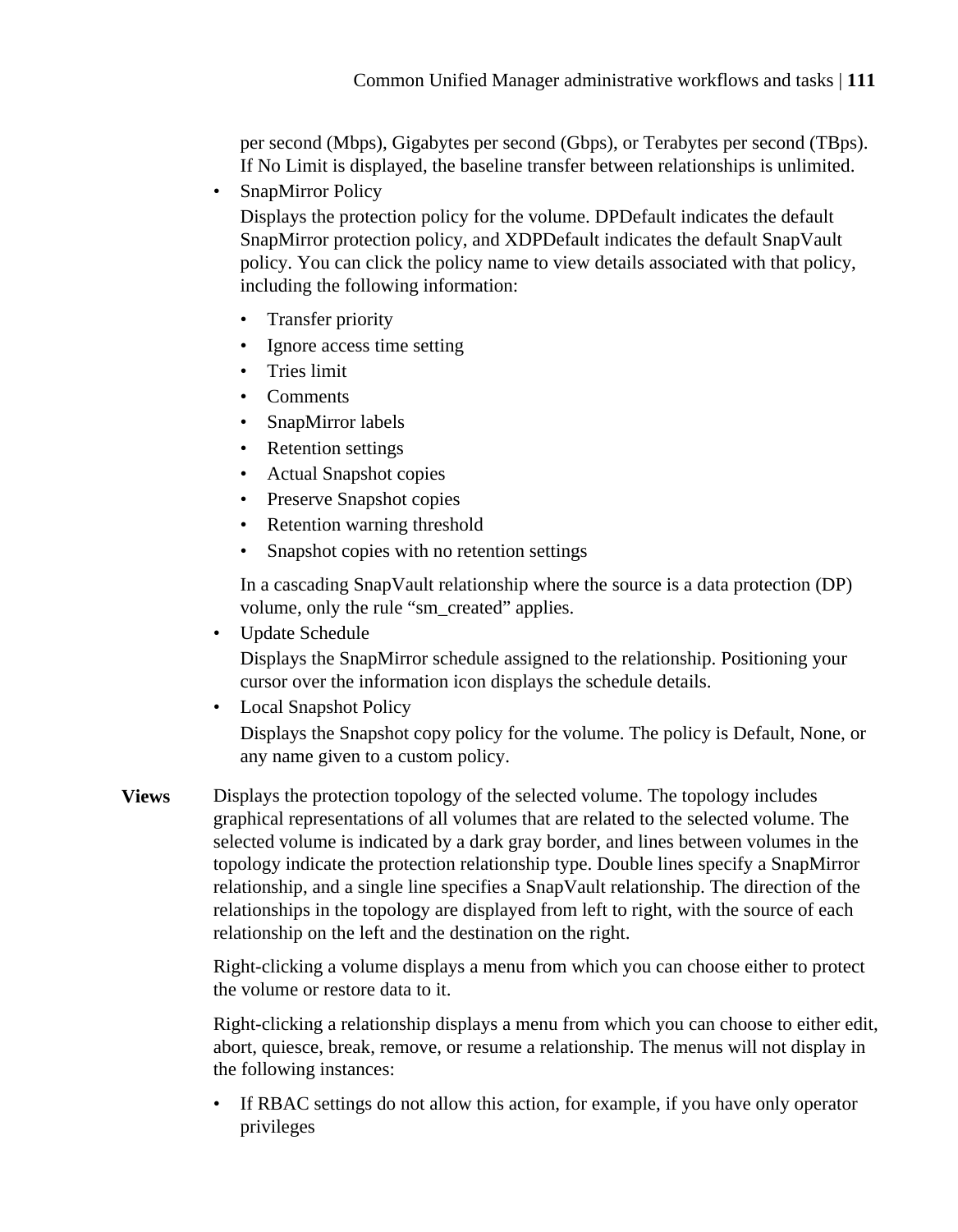- When the volume ID is unknown, for example, when you have a intercluster relationship and the destination cluster has not yet been discovered
- When the volume is a Data ONTAP 8.1 cluster volume

Clicking another volume in the topology selects and displays information for that

volume. A question mark  $($   $\bullet)$  in the upper-left corner of a volume indicates that either the volume is missing or that it has not yet been discovered. It might also indicate that the capacity information is missing. Positioning your cursor over the question mark displays additional information, including suggestions for remedial action.

The topology displays information about volume capacity, lag, Snapshot copies, and last successful data transfer if it conforms to one of several common topology templates. If a topology does not conform to one of those templates, information about volume lag and last successful data transfer is displayed in a relationship table under the topology. In that case, the highlighted row in the table indicates the selected volume, and, in the topology view, bold lines with a blue dot indicate the relationship between the selected volume and its source volume.

Topology views include the following information:

**Capacity** 

Displays the total amount of capacity used by the volume. Positioning your cursor over a volume in the topology displays the current warning and critical threshold settings for that volume in the Current Threshold Settings dialog box. You can also edit the threshold settings by clicking the **Edit Thresholds** link in the Current Threshold Settings dialog box. Clearing the **Capacity** check box hides all capacity information for all volumes in the topology.

• Lag

Displays the lag duration and the lag status of the incoming protection relationships. Clearing the **Lag** check box hides all lag information for all volumes in the topology. When the **Lag** check box is dimmed, then the lag information for the selected volume is displayed in the relationship table below the topology, as well as the lag information for all related volumes.

• Snapshot

Displays the number of Snapshot copies available for a volume. Clearing the **Snapshot** check box hides all Snapshot copy information for all volumes in the

topology. Clicking a Snapshot copy icon  $\left(\Box\Box\right)$  displays the Snapshot copy list for a volume. The Snapshot copy count displayed next to the icon is updated every 15 minutes; however, the list of Snapshot copies is updated at the time that you click the icon. This might result in a difference between the Snapshot copy count displayed in the topology and the number of Snapshot copies listed when you click the icon. If you are running Data ONTAP 8.1, the Snapshot copy count is not displayed in the topology.

**Last Successful Transfer**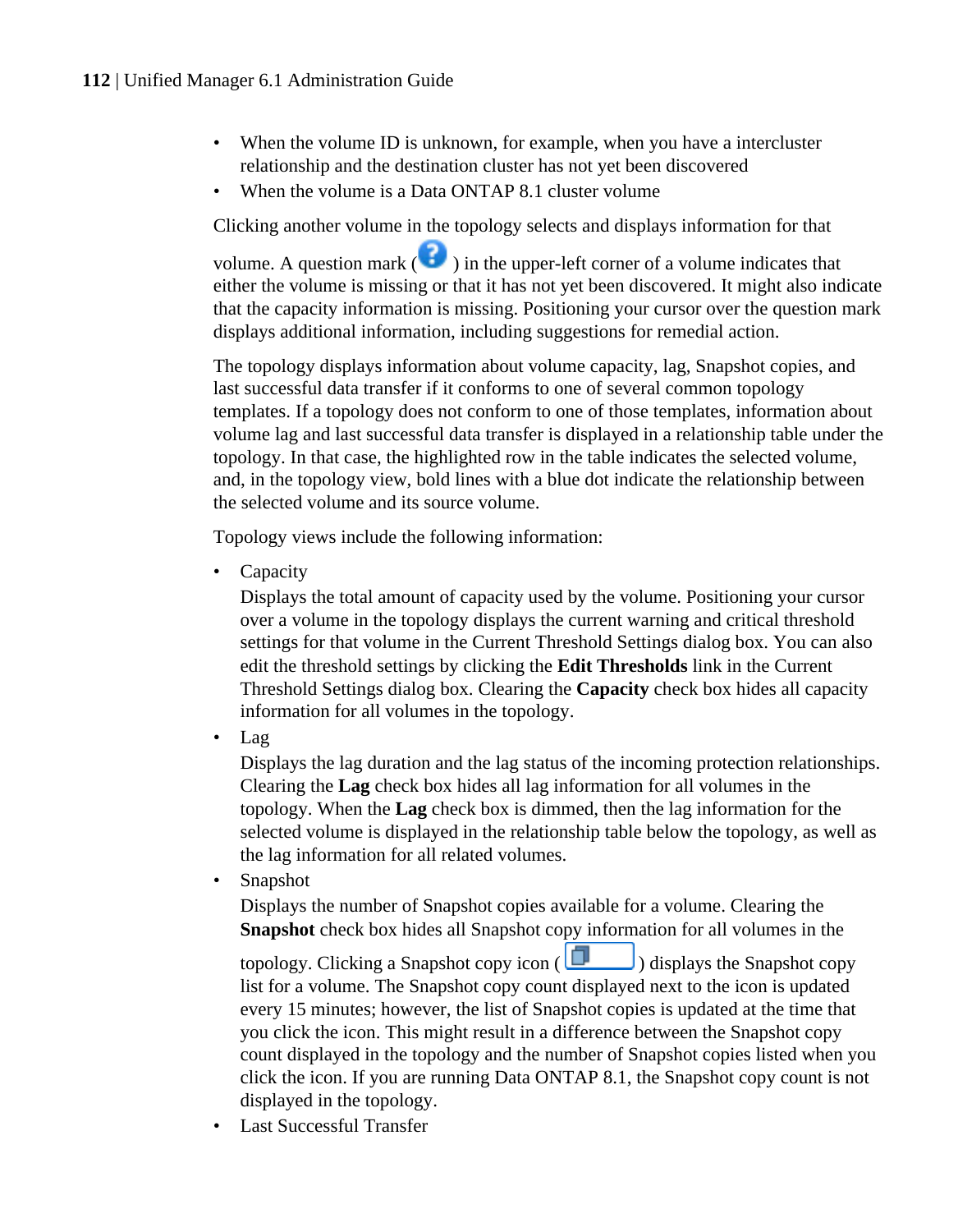Displays the amount, duration, time, and date of the last successful data transfer. When the **Last Successful Transfer** check box is dimmed, then the last successful transfer information for the selected volume is displayed in the relationship table below the topology, as well as the last successful transfer information for all related volumes.

**History** Displays in a graph the history of incoming SnapMirror and SnapVault protection relationships for the selected volume when you are using Data ONTAP 8.2 or later relationship capabilities. No historical data is collected for relationship capabilities earlier than Data ONTAP 8.2. There are three history graphs available: incoming relationship transfer duration, incoming relationship lag size, and incoming relationship transferred size. History information is displayed only when you select a destination volume. If you select a primary volume, the graphs are empty, and the message No data found is displayed.

> You can select a graph type from the drop-down list at the top of the History pane. You can also view details for a specific time period by selecting either 1 week, 1 month, or 1 year. History graphs can help you identify trends: for example, if large amounts of data are being transferred at the same time of the day or week, or if the lag warning or lag error threshold is consistently being breached, you can take the appropriate action.

History graphs display the following information:

| Relationship<br><b>Transfer</b><br><b>Duration</b> | Displays seconds, minutes, or hours on the vertical (y) axis, and<br>displays days, months, or years on the horizontal (x) axis,<br>depending on the selected duration period. The upper value on the y<br>axis indicates the maximum transfer duration reached in the<br>duration period shown in the x axis. You can view the details of<br>specific points on the graph by positioning your cursor over the area<br>of interest.                                                                                                                                                                                                                                                                            |
|----------------------------------------------------|----------------------------------------------------------------------------------------------------------------------------------------------------------------------------------------------------------------------------------------------------------------------------------------------------------------------------------------------------------------------------------------------------------------------------------------------------------------------------------------------------------------------------------------------------------------------------------------------------------------------------------------------------------------------------------------------------------------|
| Relationship<br><b>Lag Duration</b>                | Displays seconds, minutes, or hours on the vertical (y) axis, and<br>displays days, months, or years on the horizontal (x) axis,<br>depending on the selected duration period. The upper value on the y<br>axis indicates the maximum lag duration reached in the duration<br>period shown in the x axis. The horizontal orange line on the graph<br>depicts the lag error threshold, and the horizontal yellow line<br>depicts the lag warning threshold. Positioning your cursor over<br>these lines displays the threshold setting. The horizontal blue line<br>depicts the lag duration. You can view the details for specific points<br>on the graph by positioning your cursor over an area of interest. |
| Relationship<br><b>Transferred</b><br><b>Size</b>  | Displays bytes, kilobytes, megabytes, and so on, on the vertical (y)<br>axis depending on the transfer size, and displays days, months, or<br>years on the horizontal (x) axis depending on the selected time<br>period. The upper value on the y axis indicates the maximum<br>transfer size reached in the duration period shown in the x axis. You                                                                                                                                                                                                                                                                                                                                                          |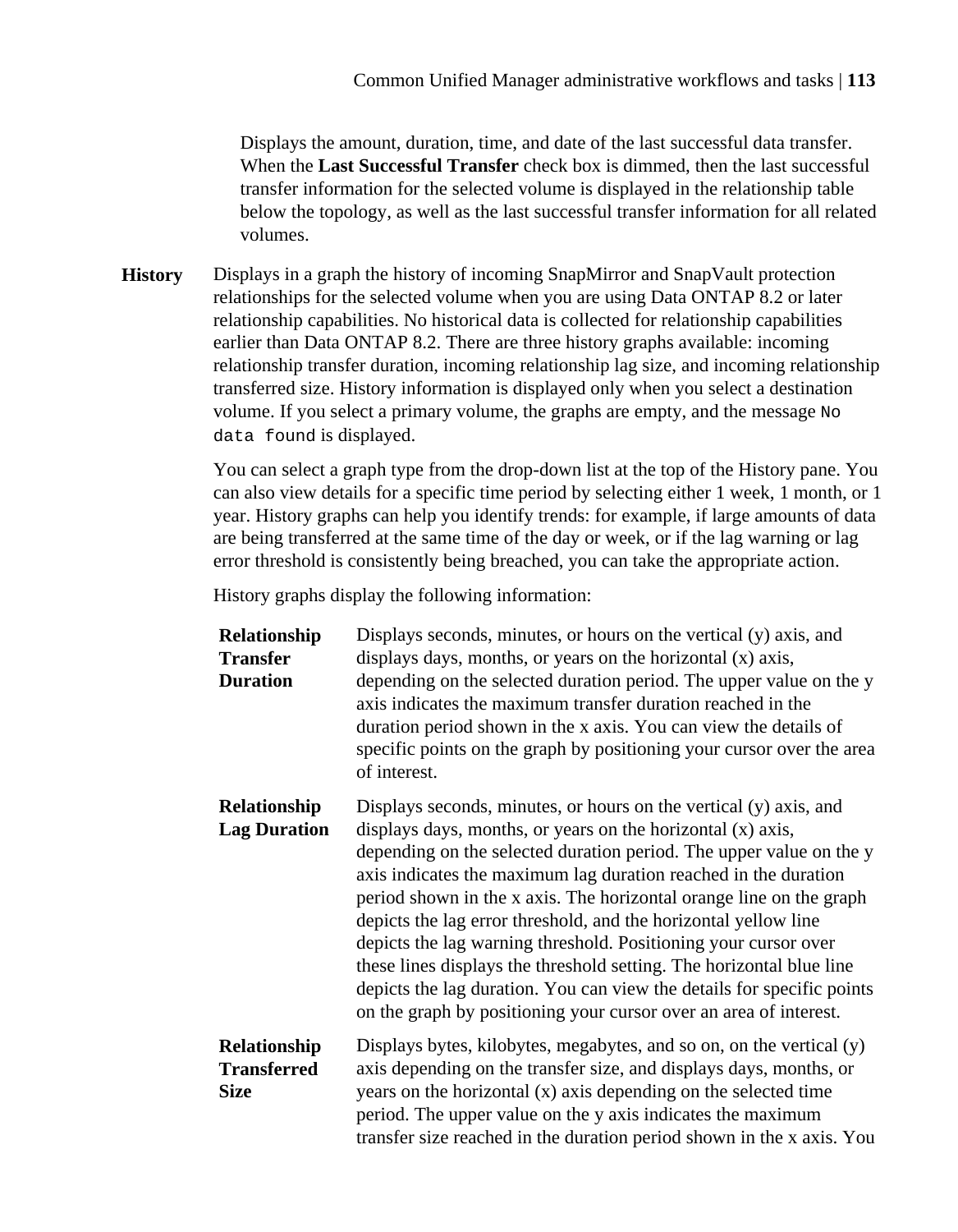can view the details for specific points on the graph by positioning your cursor over an area of interest.

#### **History area**

The History area displays graphs that provide information about the capacity and space reservations of the selected volume.

You can select a graph type from the drop-down list at the top of the History pane. You can also view details for a specific time period by selecting either 1 week, 1 month, or 1 year. History graphs can help you identify trends—for example, if the volume usage is consistently breaching the Nearly Full threshold, you can take the appropriate action.

History graphs display the following information:

| <b>Volume</b><br>Capacity<br><b>Used</b>                    | Displays the used capacity in the volume and the trend in how volume capacity is<br>used based on the usage history, as line graphs in bytes, kilobytes, megabytes, and so<br>on, on the vertical $(y)$ axis. The time period is displayed on the horizontal $(x)$ axis.<br>You can select a time period of a week, a month, or a year. You can view the details<br>for specific points on the graph by positioning your cursor over a particular area. You<br>can hide or display a line graph by clicking the appropriate legend. For example,<br>when you click the Volume Used Capacity legend, the Volume Used Capacity graph<br>line is hidden.                                                                                  |
|-------------------------------------------------------------|----------------------------------------------------------------------------------------------------------------------------------------------------------------------------------------------------------------------------------------------------------------------------------------------------------------------------------------------------------------------------------------------------------------------------------------------------------------------------------------------------------------------------------------------------------------------------------------------------------------------------------------------------------------------------------------------------------------------------------------|
| <b>Volume</b><br>Capacity<br><b>Used vs</b><br><b>Total</b> | Displays the trend in how volume capacity is used based on the usage history, as well<br>as the used capacity, total capacity, and details of the space savings from<br>deduplication and compression, as line graphs, in bytes, kilobytes, megabytes, and so<br>on, on the vertical $(y)$ axis. The time period is displayed on the horizontal $(x)$ axis.<br>You can select a time period of a week, a month, or a year. You can view the details<br>for specific points on the graph by positioning your cursor over a particular area. You<br>can hide or display a line graph by clicking the appropriate legend. For example,<br>when you click the Trend Capacity Used legend, the Trend Capacity Used graph line<br>is hidden. |
| <b>Volume</b><br>Capacity<br>Used $(\% )$                   | Displays the used capacity in the volume and the trend in how volume capacity is<br>used based on the usage history, as line graphs, in percentage, on the vertical (y) axis.<br>The time period is displayed on the horizontal $(x)$ axis. You can select a time period<br>of a week, a month, or a year. You can view the details for specific points on the<br>graph by positioning your cursor over a particular area. You can hide or display a line<br>graph by clicking the appropriate legend. For example, when you click the Volume<br>Used Capacity legend, the Volume Used Capacity graph line is hidden.                                                                                                                  |
| <b>Snapshot</b><br>Capacity<br>Used $(\% )$                 | Displays the Snapshot reserve and Snapshot warning threshold as line graphs, and the<br>capacity used by the Snapshot copies as an area graph, in percentage, on the vertical<br>(y) axis. The Snapshot overflow is represented with different colors. The time period<br>is displayed on the horizontal (x) axis. You can select a time period of a week, a                                                                                                                                                                                                                                                                                                                                                                           |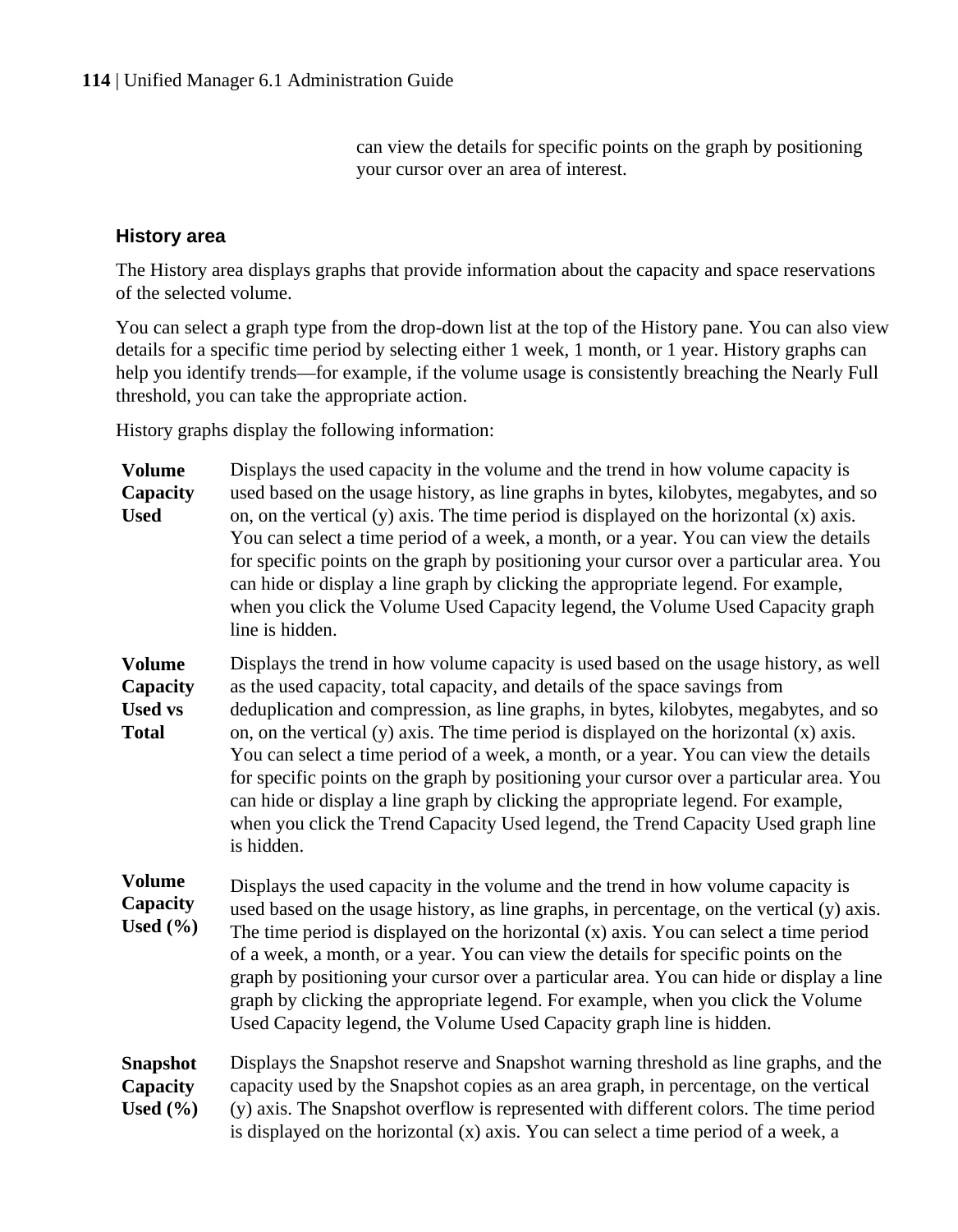month, or a year. You can view the details for specific points on the graph by positioning your cursor over a particular area. You can hide or display a line graph by clicking the appropriate legend. For example, when you click the Snapshot Reserve legend, the Snapshot Reserve graph line is hidden.

## **Events list**

The Events list displays details about new and acknowledged events:

- **Severity** Displays the severity of the event.
- **Event** Displays the event name.
- **Triggered Time** Displays the time that has elapsed since the event was generated. If the time elapsed exceeds a week, the timestamp when the event was generated is displayed.

## **Related Devices pane**

The Related Devices pane enables you to view and navigate to the SVMs, aggregates, qtrees, LUNs, and Snapshot copies that are related to the volume:

| <b>Storage Virtual</b><br><b>Machine</b>  | Displays the capacity and the health status of the SVM that contains the selected<br>volume.                                                                                                                                                                                                                                                                                                                                                                                                      |
|-------------------------------------------|---------------------------------------------------------------------------------------------------------------------------------------------------------------------------------------------------------------------------------------------------------------------------------------------------------------------------------------------------------------------------------------------------------------------------------------------------------------------------------------------------|
| <b>Aggregate</b>                          | Displays the capacity and the health status of the aggregate that contains the<br>selected volume.                                                                                                                                                                                                                                                                                                                                                                                                |
| <b>Volumes in the</b><br><b>Aggregate</b> | Displays the number and capacity of all the volumes that belong to the parent<br>aggregate of the selected volume. The health status of the volumes is also<br>displayed, based on the highest severity level. For example, if an aggregate<br>contains ten volumes, five of which display the Warning status and the<br>remaining five display the Critical status, then the status displayed is Critical.                                                                                       |
| <b>Qtrees</b>                             | Displays the number of qtrees that the selected volume contains and the capacity<br>of qtrees with quota that the selected volume contains. The capacity of the qtrees<br>with quota is displayed in relation to the volume data capacity. The health status<br>of the qtrees is also displayed, based on the highest severity level. For example,<br>if a volume has ten qtrees, five with Warning status and the remaining five with<br>Critical status, then the status displayed is Critical. |
| <b>NFS Exports</b>                        | Displays the number and status of the NFS exports associated with the volume.                                                                                                                                                                                                                                                                                                                                                                                                                     |
| <b>CIFS Shares</b>                        | Displays the number and status of the CIFS shares.                                                                                                                                                                                                                                                                                                                                                                                                                                                |
| <b>LUNs</b>                               | Displays the number and total size of all the LUNs in the selected volume. The<br>health status of the LUNs is also displayed, based on the highest severity level.                                                                                                                                                                                                                                                                                                                               |
| <b>User and</b><br><b>Group Quotas</b>    | Displays the number and status of the user and user group quotas associated with<br>the volume and its qtrees.                                                                                                                                                                                                                                                                                                                                                                                    |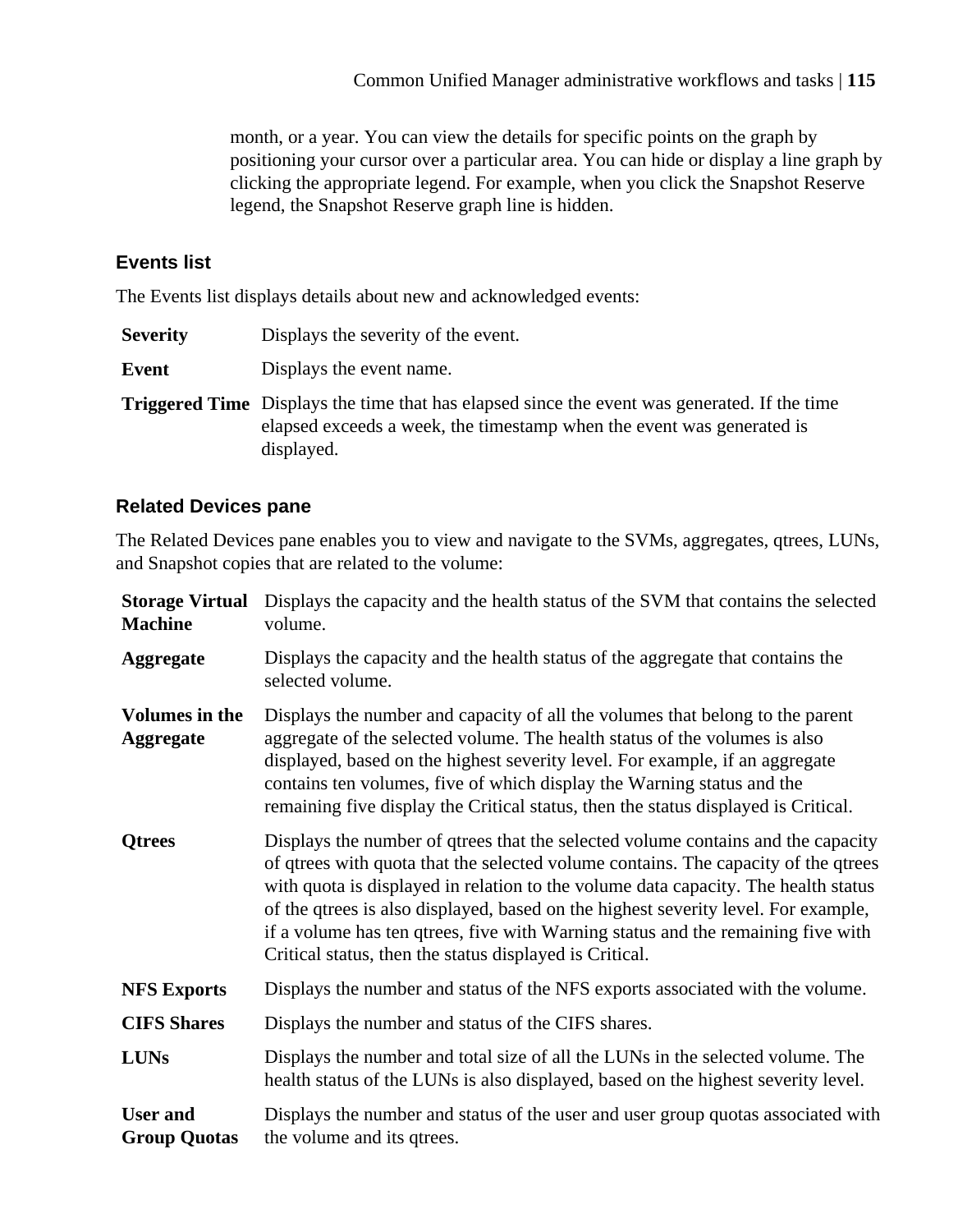| FlexClone            | Displays the number and capacity of all the cloned volumes of the selected                                                                                                  |
|----------------------|-----------------------------------------------------------------------------------------------------------------------------------------------------------------------------|
| Volumes              | volume. The number and capacity are displayed only if the selected volume<br>contains any cloned volumes.                                                                   |
| <b>Parent Volume</b> | Displays the name and capacity of the parent volume of a selected FlexClone<br>volume. The parent volume is displayed only if the selected volume is a<br>FlexClone volume. |

#### **Related Alerts pane**

The Related Alerts pane enables you to view the list of alerts that are created for the selected volume. You can also add an alert by clicking the Add Alert link or edit an existing alert by clicking the alert name.

#### **Annotations pane**

The Annotations pane enables you to view the annotation configured for the selected volume.

#### **Related tasks**

[Performing diagnostic actions for volume offline conditions](#page-47-0) on page 48 [Performing suggested remedial actions for a full volume](#page-68-0) on page 69

# **Storage Virtual Machine details page**

You can use the Storage Virtual Machine details page to view detailed information about the selected Storage Virtual Machine (SVM, formerly known as Vserver) that is monitored by Unified Manager, such as its health, capacity, configuration, data policies, logical interfaces (LIFs), LUNs, qtrees, and user and user group quotas. You can also view information about the related objects and related alerts for the SVM.

**Note:** You can monitor only data SVMs.

- *[Command buttons](#page-116-0)* on page 117
- [Health tab](#page-116-0) on page 117
- [Capacity tab](#page-117-0) on page 118
- [Configuration tab](#page-119-0) on page 120
- [LIFs tab](#page-121-0) on page 122
- *[Qtrees tab](#page-121-0)* on page 122
- [User and Group Quotas tab](#page-123-0) on page 124
- [NFS Exports tab](#page-125-0) on page 126
- [CIFS Shares tab](#page-126-0) on page 127
- [SAN tab](#page-127-0) on page 128
- [Data Policy tab](#page-128-0) on page 129
- [Related Devices pane](#page-129-0) on page 130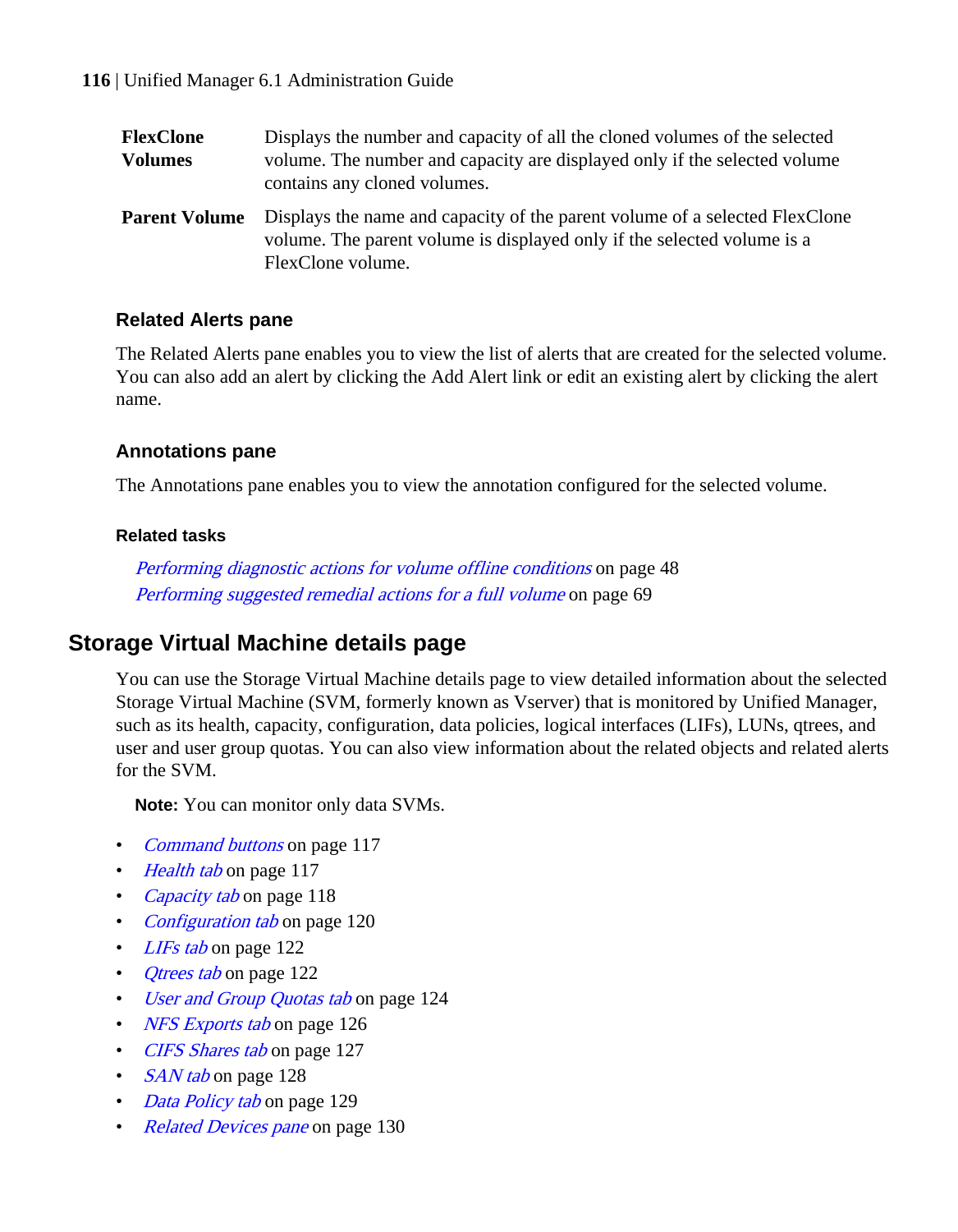- <span id="page-116-0"></span>• [Related Alerts pane](#page-130-0) on page 131
- [Annotations pane](#page-130-0) on page 131

#### **Command buttons**

The command buttons enable you to perform the following tasks for the selected SVM:

| <b>Actions</b>                                 | Add Alert<br>٠<br>Enables you to add an alert to the selected SVM.<br><b>Edit Thresholds</b><br>٠<br>Enables you to edit the SVM thresholds. |
|------------------------------------------------|----------------------------------------------------------------------------------------------------------------------------------------------|
|                                                | <b>Note:</b> This button is enabled only for SVM with Infinite Volume.                                                                       |
| <b>View Storage Virtual</b><br><b>Machines</b> | Enables you to navigate to the Storage Virtual Machines page.                                                                                |

#### **Health tab**

The Health tab displays detailed information about data availability and data capacity issues of various objects such as volumes, aggregates, NAS LIFs, SAN LIFs, LUNs, protocols, services, NFS exports, and CIFS shares. Availability issues are related to the data-serving capability of the SVM objects. Capacity issues are related to the data-storing capability of the SVM objects.

You can click the graph of an object to view the filtered list of objects. For example, you can click the volume capacity graph that displays warnings to view the list of volumes that have capacity issues with severity as warning.

**Availability** Displays, as a graph, the total number of objects, including objects that have availability issues and objects that do not have any availability-related issues. The colors in the graph represent the different severity levels of the issues. The information below the graph provides details about availability issues that can impact or have already impacted the availability of data in the SVM. For example, information is displayed about the NAS LIFs and the SAN LIFs that are down and volumes that are offline.

> You can also view information about the related protocols and services that are currently running, and the number and status of NFS exports and CIFS shares.

> If the selected SVM is an SVM with Infinite Volume, you can view availability details about the Infinite Volume.

**Capacity** Displays, as a graph, the total number of objects, including objects that have capacity issues and objects that do not have any capacity-related issues. The colors in the graph represent the different severity levels of the issues. The information below the graph provides details about capacity issues that can impact or have already impacted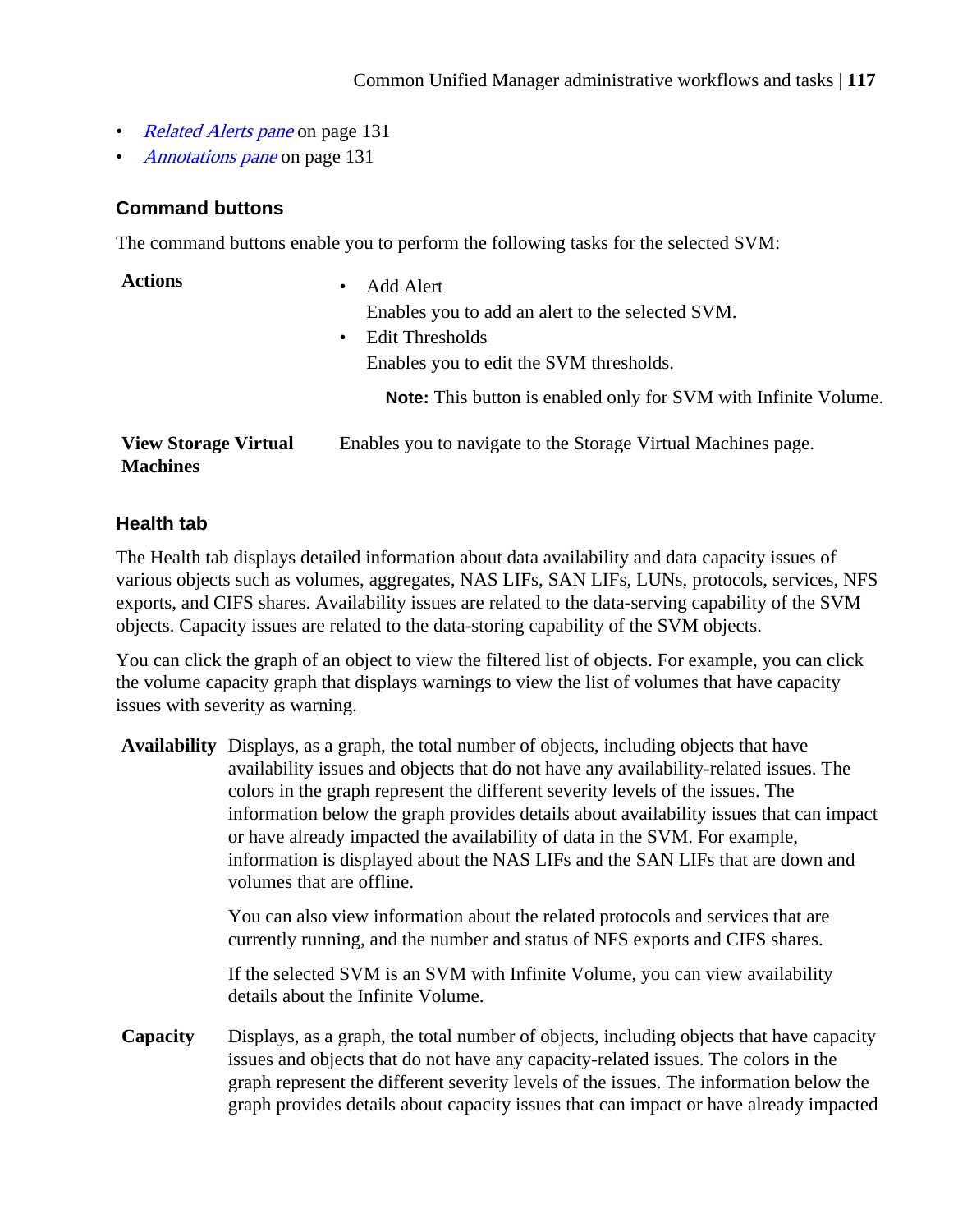<span id="page-117-0"></span>the capacity of data in the SVM. For example, information is displayed about aggregates that are likely to breach the set threshold values.

If the selected SVM is an SVM with Infinite Volume, you can view capacity details about the Infinite Volume.

# **Capacity tab**

The Capacity tab displays detailed information about the data capacity of the selected SVM.

The following information is displayed for an SVM with FlexVol volume:

- **Capacity** The Capacity area displays details about the used and available capacity allocated from all volumes:
	- Total Capacity Displays the total capacity (in MB, GB, and so on) of the SVM.
	- Used Displays the space used by data in the volumes that belong to the SVM.
	- Guaranteed Available Displays the guaranteed available space for data that is available for volumes in the SVM.
	- Unguaranteed Displays the available space remaining for data that is allocated for thinly provisioned volumes in the SVM.

#### **Volumes with** The Volumes with Capacity Issues list displays, in tabular format, details about the volumes that have capacity issues:

**Capacity Issues** • Status

Indicates that the volume has a capacity-related issue of a certain severity. You can move the pointer over the status to view more information about the capacity-related event or events generated for the volume.

If the status of the volume is determined by a single event, you can view information such as the event name, time and date when the event was triggered, the name of the administrator to whom the event is assigned, and the cause of the event. You can use the **View Details** button to view more information about the event.

If the status of the volume is determined by multiple events of the same severity, the top three events are displayed with information such as the event name, time and date when the events were triggered, and the name of the administrator to whom the event is assigned. You can view more details about each of these events by clicking the event name. You can also click the **View All Events** link to view the list of generated events.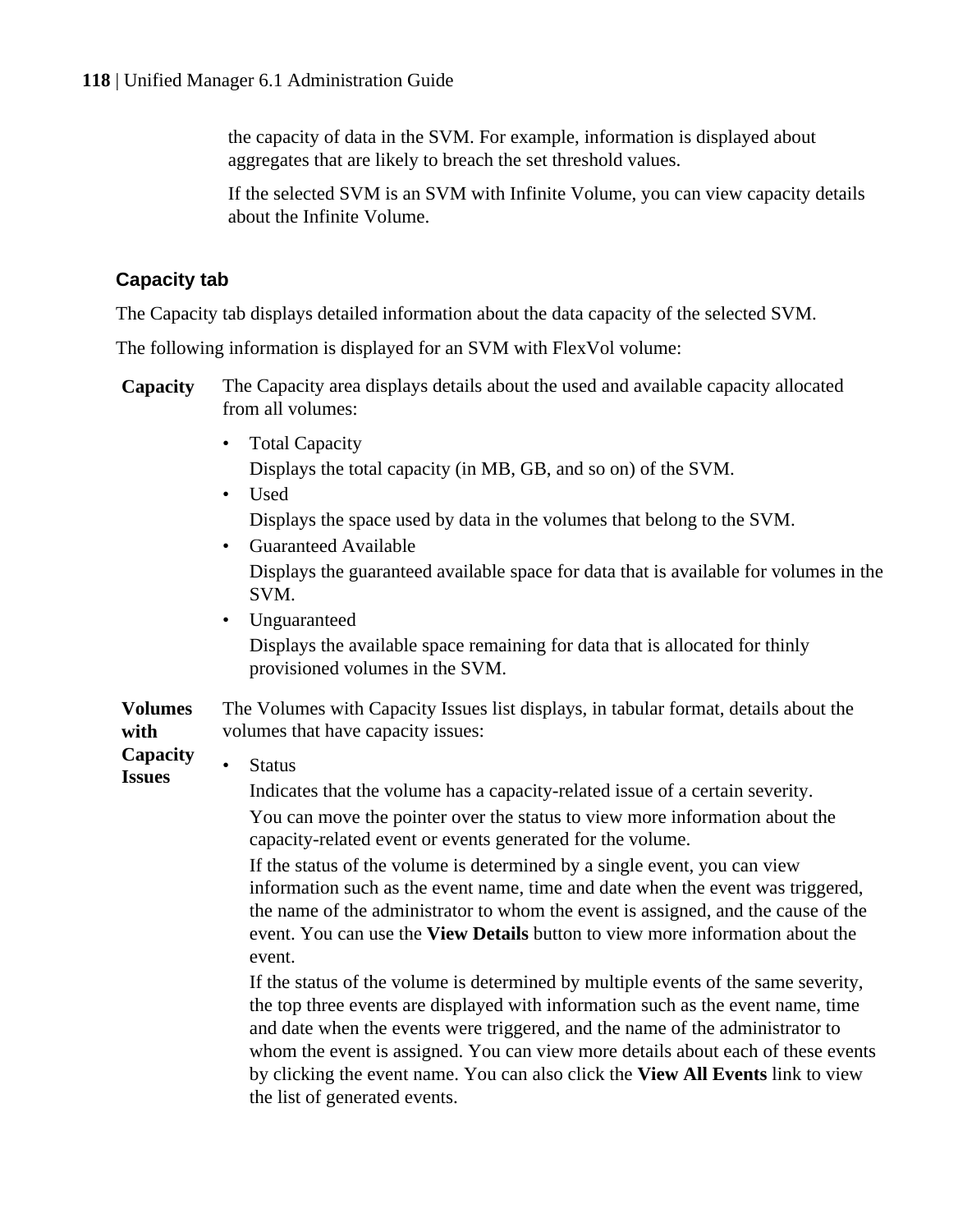**Note:** A volume can have multiple events of the same severity or different severities. However, only the highest severity is displayed. For example, if a volume has two events with severities of Error and Warning, only the Error severity is displayed.

• Volume

Displays the name of the volume.

- Used Data Capacity Displays, as a graph, information about the volume capacity usage (in percentage).
- Days to Full Displays the estimated number of days remaining before the volume reaches full capacity.
- Thin Provisioned Displays whether space guarantee is set for the selected volume. Valid values are Yes and No.
- Aggregate Displays the name of the aggregate that contains the volume.

The following information is displayed for an SVM with Infinite volume:

**Capacity** Displays the following capacity-related details:

- Percentage of used and free data capacity
- Percentage of used and free Snapshot capacity
- Snapshot Overflow
	- Displays the data space that is consumed by the Snapshot copies.
- Used Displays the space used by data in the SVM with Infinite Volume.
- Warning Indicates that the space in the SVM with Infinite Volume is nearly full. If this threshold is breached, the Space Nearly Full event is generated.
- Error Indicates that the space in the SVM with Infinite Volume if full. If this threshold is breached, the Space Full event is generated.

# **Other Details • Total Capacity**

Displays the total capacity in the SVM with Infinite Volume.

• Data Capacity

Displays used data capacity, available data capacity, and Snapshot overflow capacity details of the SVM with Infinite Volume.

• Snapshot Reserve

Displays the used and free details of the Snapshot reserve.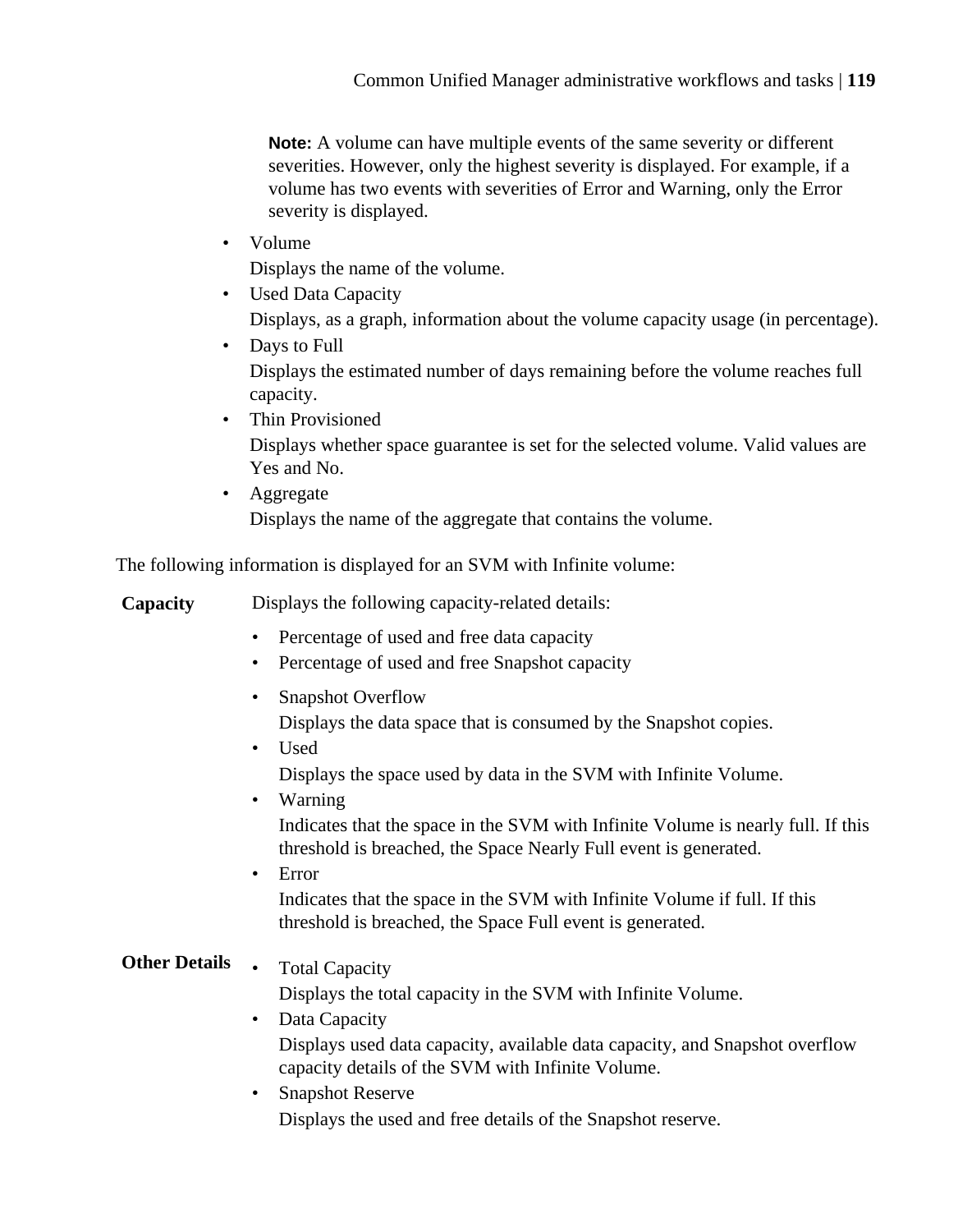<span id="page-119-0"></span>

|                                                                                                 | <b>System Capacity</b>                                                                                                                                                                                                                                                                                                                                                                                                               |
|-------------------------------------------------------------------------------------------------|--------------------------------------------------------------------------------------------------------------------------------------------------------------------------------------------------------------------------------------------------------------------------------------------------------------------------------------------------------------------------------------------------------------------------------------|
|                                                                                                 | Displays the used system capacity and available system capacity in the SVM<br>with Infinite Volume.                                                                                                                                                                                                                                                                                                                                  |
|                                                                                                 | Thresholds<br>$\bullet$                                                                                                                                                                                                                                                                                                                                                                                                              |
|                                                                                                 | Displays the nearly full and full thresholds of the SVM with Infinite Volume.                                                                                                                                                                                                                                                                                                                                                        |
| <b>Storage Class</b><br>Capacity<br><b>Details</b>                                              | Displays information about the capacity usage in your storage classes. This<br>information is displayed only if you have configured storage classes for your SVM<br>with Infinite Volume.                                                                                                                                                                                                                                            |
| <b>Storage</b><br><b>Virtual</b><br><b>Machine</b><br><b>Storage Class</b><br><b>Thresholds</b> | Displays the following thresholds (in percentage) of your storage classes:                                                                                                                                                                                                                                                                                                                                                           |
|                                                                                                 | Nearly Full Threshold<br>Specifies the percentage at which a storage class in an SVM with Infinite<br>Volume is considered to be nearly full.<br><b>Full Threshold</b><br>$\bullet$<br>Specifies the percentage at which the storage class in an SVM with Infinite<br>Volume is considered full.<br>• Snapshot Usage Limit<br>Specifies the limit, in percentage, on the space reserved for Snapshot copies in<br>the storage class. |

#### **Configuration tab**

The Configuration tab displays configuration details about the selected SVM, such as its cluster, root volume, the type of volumes it contains (Infinite Volume or FlexVol volumes), and the policies created on the SVM:

**Overview** • Cluster Displays the name of the cluster to which the SVM belongs. • Allowed Volume Type Displays the type of volumes that can be created in the SVM. The type can be InfiniteVol or FlexVol. • Root Volume Displays the name of the root volume of the SVM. • Allowed Protocols Displays the type of protocols that can be configured on the SVM. Also, indicates if a protocol is up  $(\bullet)$ , down  $(\bullet)$ , or is not configured  $(\bullet)$ . **Data LIFs** • NAS Displays the number of NAS LIFs that are associated with the SVM. Also, indicates if the LIFs are up  $(\Box)$  or down  $(\Box)$ .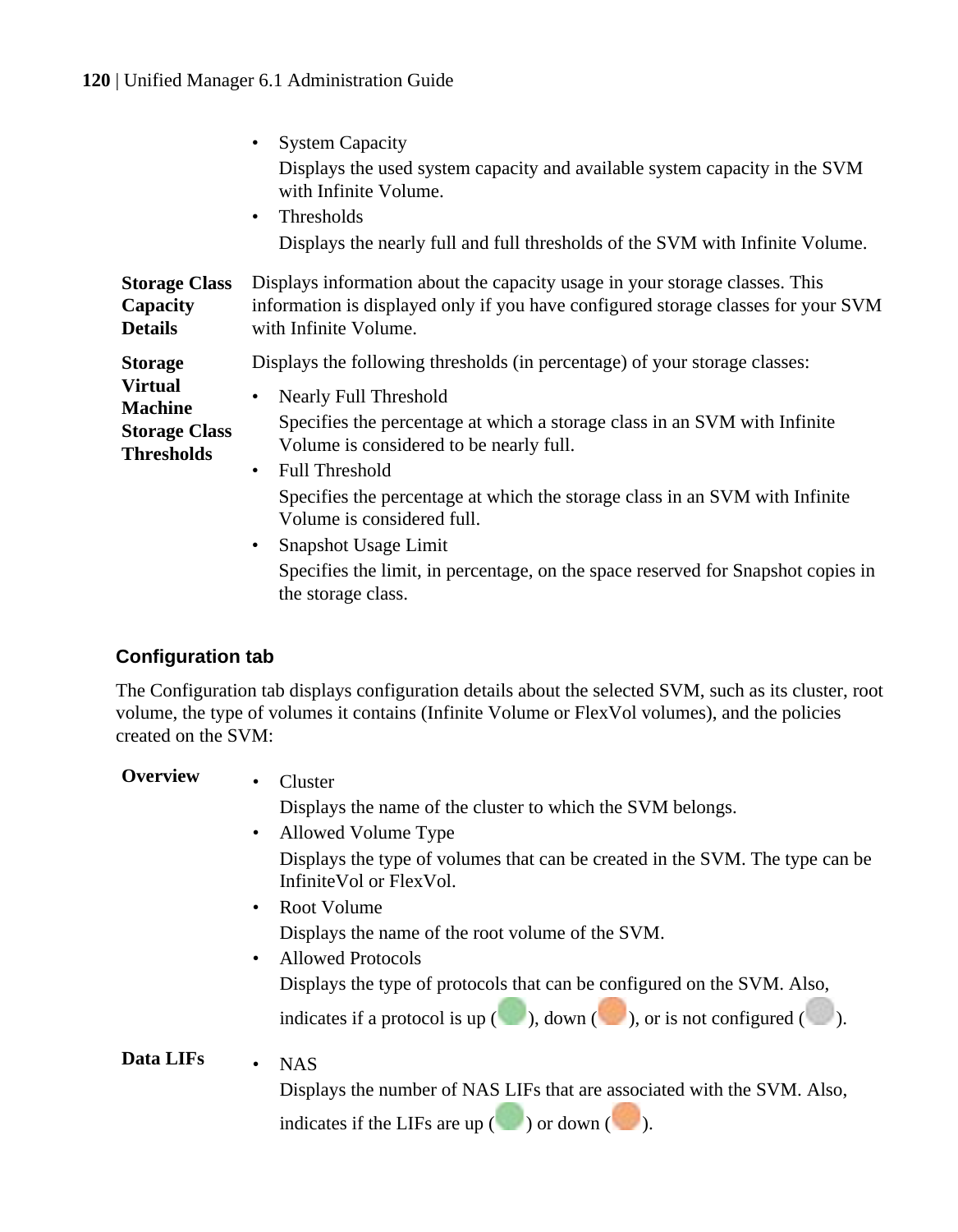|                   | <b>SAN</b><br>$\bullet$                                                                                                                                                                                                                                                                         |
|-------------------|-------------------------------------------------------------------------------------------------------------------------------------------------------------------------------------------------------------------------------------------------------------------------------------------------|
|                   | Displays the number of SAN LIFs that are associated with the SVM. Also,                                                                                                                                                                                                                         |
|                   | indicates if the LIFs are up $(\Box)$ or down $(\Box)$ .                                                                                                                                                                                                                                        |
|                   | Junction Path<br>٠                                                                                                                                                                                                                                                                              |
|                   | Displays the path on which the Infinite Volume is mounted. Junction path is<br>displayed for an SVM with Infinite Volume only.                                                                                                                                                                  |
|                   | <b>Storage Classes</b><br>٠                                                                                                                                                                                                                                                                     |
|                   | Displays the storage classes associated with the selected SVM with Infinite<br>Volume. Storage classes are displayed for an SVM with Infinite Volume only.                                                                                                                                      |
| <b>Management</b> | $\bullet$<br>Availability                                                                                                                                                                                                                                                                       |
| <b>LIFs</b>       | Displays the number of management LIFs that are associated with the SVM.                                                                                                                                                                                                                        |
|                   | Also, indicates if the management LIFs are up $($ $)$ or down $($ $)$ .                                                                                                                                                                                                                         |
| <b>Policies</b>   | Snapshots<br>٠                                                                                                                                                                                                                                                                                  |
|                   | Displays the name of the Snapshot policy that is created on the SVM.                                                                                                                                                                                                                            |
|                   | <b>Export Policies</b><br>٠                                                                                                                                                                                                                                                                     |
|                   | Displays either the name of the export policy if a single policy is created or<br>displays the number of export policies if multiple policies are created.<br>Data Policy<br>٠                                                                                                                  |
|                   | Displays whether a data policy is configured for the selected SVM with<br>Infinite Volume.                                                                                                                                                                                                      |
| <b>Services</b>   | Type<br>٠                                                                                                                                                                                                                                                                                       |
|                   | Displays the type of service that is configured on the SVM. The type can be<br>Domain Name System (DNS) or Network Information Service (NIS).<br><b>State</b><br>$\bullet$                                                                                                                      |
|                   | Displays the state of the service, which can be $Up$ ( $\Box$ ), Down ( $\Box$ ), or Not                                                                                                                                                                                                        |
|                   | Configured $(\Box)$ .                                                                                                                                                                                                                                                                           |
|                   | Domain Name<br>٠                                                                                                                                                                                                                                                                                |
|                   | Displays the fully qualified domain names (FQDNs) of the DNS server for the<br>DNS services or NIS server for the NIS services. When the NIS server is<br>enabled, the active FQDN of the NIS server is displayed. When the NIS server<br>is disabled, the list of all the FQDNs are displayed. |
|                   | <b>IP</b> Address<br>$\bullet$                                                                                                                                                                                                                                                                  |
|                   | Displays the IP addresses of the DNS or NIS server. When the NIS server is<br>enabled, the active IP address of the NIS server is displayed. When the NIS<br>server is disabled, the list of all the IP addresses are displayed.                                                                |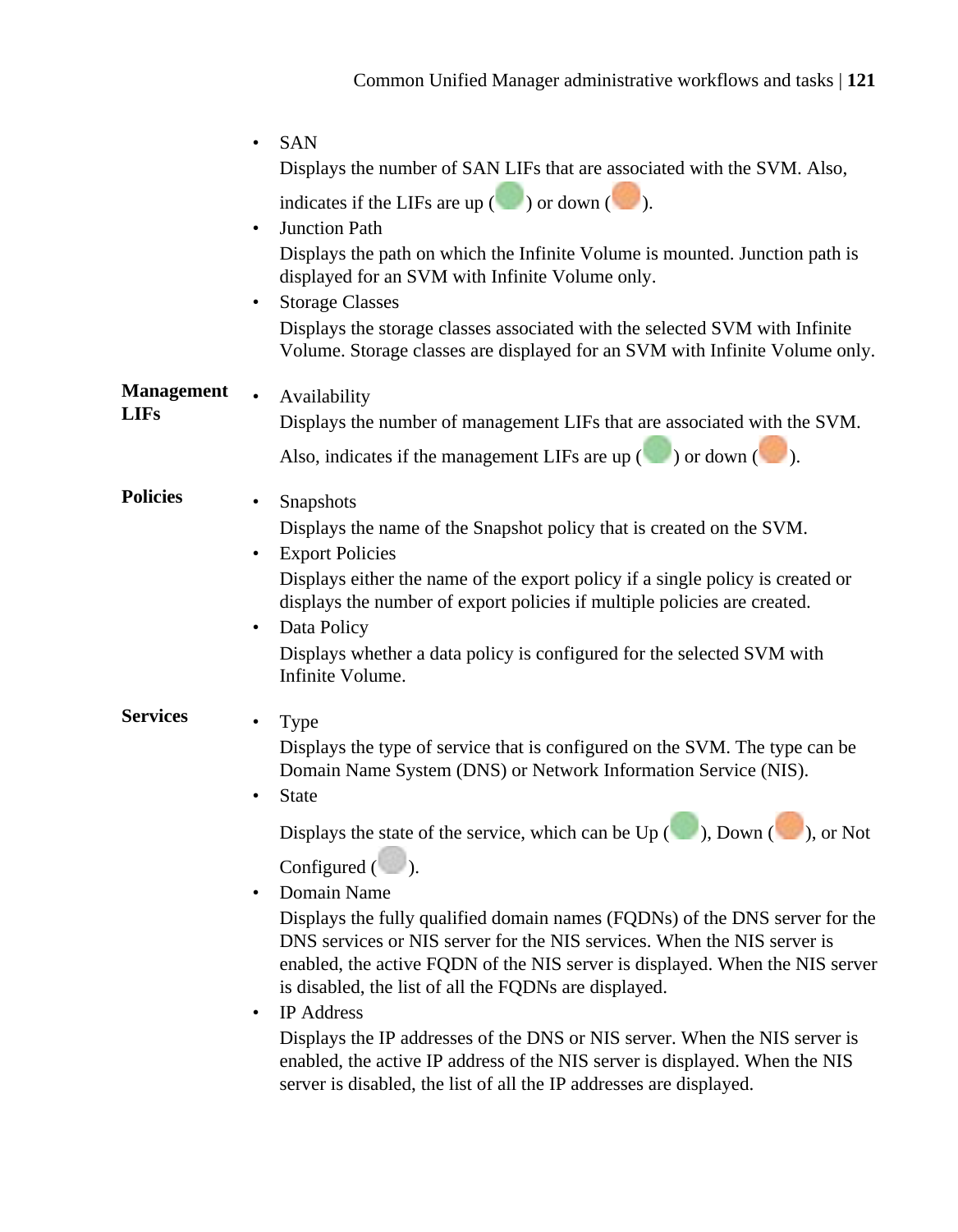#### <span id="page-121-0"></span>**122** | Unified Manager 6.1 Administration Guide

# **LIFs tab**

The LIFs tab displays details about the data LIFs that are created on the selected SVM:

| <b>LIF</b>                      | Displays the name of the LIF that is created on the selected SVM.                                                                                                                                                                                                                                                                                                                                                                                                                                                                                                        |
|---------------------------------|--------------------------------------------------------------------------------------------------------------------------------------------------------------------------------------------------------------------------------------------------------------------------------------------------------------------------------------------------------------------------------------------------------------------------------------------------------------------------------------------------------------------------------------------------------------------------|
| <b>Operational Status</b>       | Displays the operational status of the LIF, which can be Up ( $\Box$ ), Down<br>$\left(\begin{array}{c}\bullet\bullet\end{array}\right)$ , or Unknown $\left(\begin{array}{c}\bullet\bullet\end{array}\right)$ . The operational status of a LIF is determined by<br>the status of its physical ports.                                                                                                                                                                                                                                                                   |
| Administrative<br><b>Status</b> | Displays the administrative status of the LIF, which can be Up $(\blacksquare)$ , Down<br>$\left(\begin{array}{c}\bullet\bullet\bullet\end{array}\right)$ , or Unknown $\left(\begin{array}{c}\bullet\bullet\end{array}\right)$ . The administrative status of a LIF is controlled<br>by the storage administrator to make changes to the configuration or for<br>maintenance purposes. The administrative status can be different from the<br>operational status. However, if the administrative status of a LIF is Down,<br>the operational status is Down by default. |
| IP Address /<br><b>WWPN</b>     | Displays the IP address for Ethernet LIFs and the World Wide Port Name<br>(WWPN) for FC LIFs.                                                                                                                                                                                                                                                                                                                                                                                                                                                                            |
| <b>Protocols</b>                | Displays the list of data protocols that are specified for the LIF, such as<br>CIFS, NFS, iSCSI, FC/FCoE, and FlexCache. For Infinite Volume, the SAN<br>protocols are not applicable.                                                                                                                                                                                                                                                                                                                                                                                   |
| Role                            | Displays the LIF role. The roles can be Data or Management.                                                                                                                                                                                                                                                                                                                                                                                                                                                                                                              |
| <b>Home Port</b>                | Displays the physical port to which the LIF was originally associated.                                                                                                                                                                                                                                                                                                                                                                                                                                                                                                   |
| <b>Port Set</b>                 | Displays the port set to which the LIF is mapped.                                                                                                                                                                                                                                                                                                                                                                                                                                                                                                                        |
| <b>Current Port</b>             | Displays the physical port to which the LIF is currently associated. If the<br>LIF is migrated, the current port might be different from the home port.                                                                                                                                                                                                                                                                                                                                                                                                                  |
| <b>Failover Policy</b>          | Displays the failover policy that is configured for the LIF. For NFS, CIFS,<br>and FlexCache LIFs, the default failover policy is Next Available. Failover<br>policy is not applicable for FC and iSCSI LIFs.                                                                                                                                                                                                                                                                                                                                                            |
| <b>Routing Groups</b>           | Displays the name of the routing group. You can view more information<br>about the routes and the destination gateway by clicking the routing group<br>name.                                                                                                                                                                                                                                                                                                                                                                                                             |
| <b>Failover Group</b>           | Displays the name of the failover group.                                                                                                                                                                                                                                                                                                                                                                                                                                                                                                                                 |

# **Qtrees tab**

The Qtrees tab displays details about qtrees and their quotas:

**Note:** The Qtrees tab is not displayed for an SVM with Infinite Volume.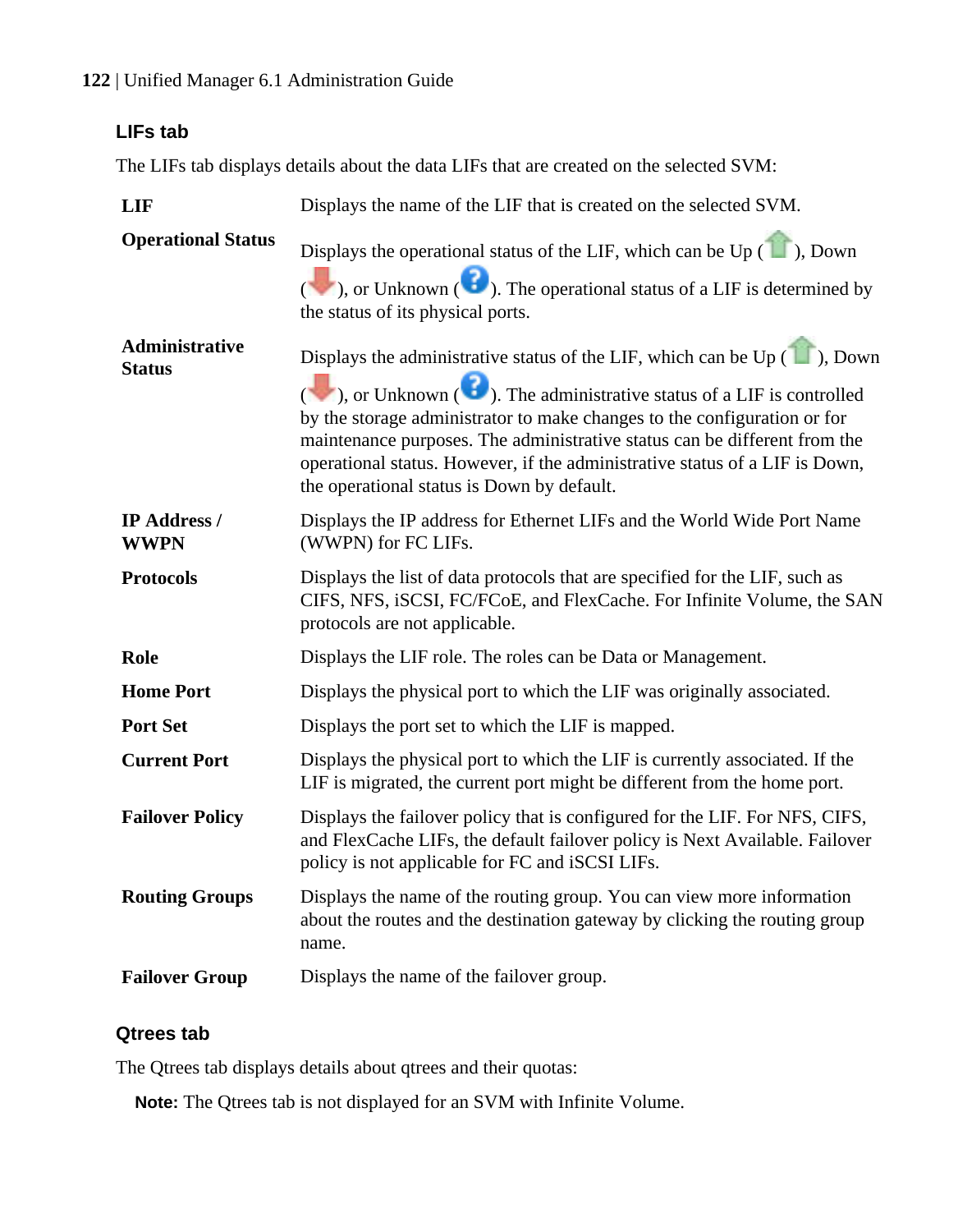Status Displays the current status of the qtree. The status can be Critical ( $\blacktriangleright$ ), Error  $(\bullet)$ , Warning  $(\bullet)$ , or Normal  $(\bullet)$ .

> You can move the pointer over the status icon to view more information about the event or events generated for the qtree.

> If the status of the qtree is determined by a single event, you can view information such as the event name, time and date when the event was triggered, the name of the administrator to whom the event is assigned, and the cause of the event. You can use **View Details** to view more information about the event.

> If the status of the qtree is determined by multiple events of the same severity, the top three events are displayed with information such as the event name, time and date when the events were triggered, and the name of the administrator to whom the event is assigned. You can view more details about each of these events by clicking the event name. You can also use **View All Events** to view the list of generated events.

**Note:** A qtree can have multiple events of the same severity or different severities. However, only the highest severity is displayed. For example, if a qtree has two events with severities of Error and Warning, only the Error severity is displayed.

- **Qtree** Displays the name of the qtree.
- **Volume** Displays the name of the volume that contains the gtree.

You can move the pointer over the volume name to view more information about the volume.

- **Quota Set** Indicates whether a quota is enabled or disabled on the qtree.
- **Disk Used %** Displays the percentage of disk space used. If a disk hard limit is set, this value is based on the disk hard limit. If the quota is set without a disk hard limit, the value is based on the volume data space. If the quota is not set or if quotas are off on the volume to which the qtree belongs, then "Not applicable" is displayed.
- **Disk Hard Limit** Displays the maximum amount of disk space allocated for the qtree. Unified Manager generates a critical event when this limit is reached and no further disk writes are allowed. The value is displayed as "Unlimited" for the following conditions: if the quota is set without a disk hard limit, if the quota is not set, or if quotas are off on the volume to which the qtree belongs.
- **Disk Soft Limit** Displays the amount of disk space allocated for the qtree before a warning event is generated. The value is displayed as "Unlimited" for the following conditions: if the quota is set without a disk soft limit, if the quota is not set, or if quotas are off on the volume to which the qtree belongs. By default, this column is hidden.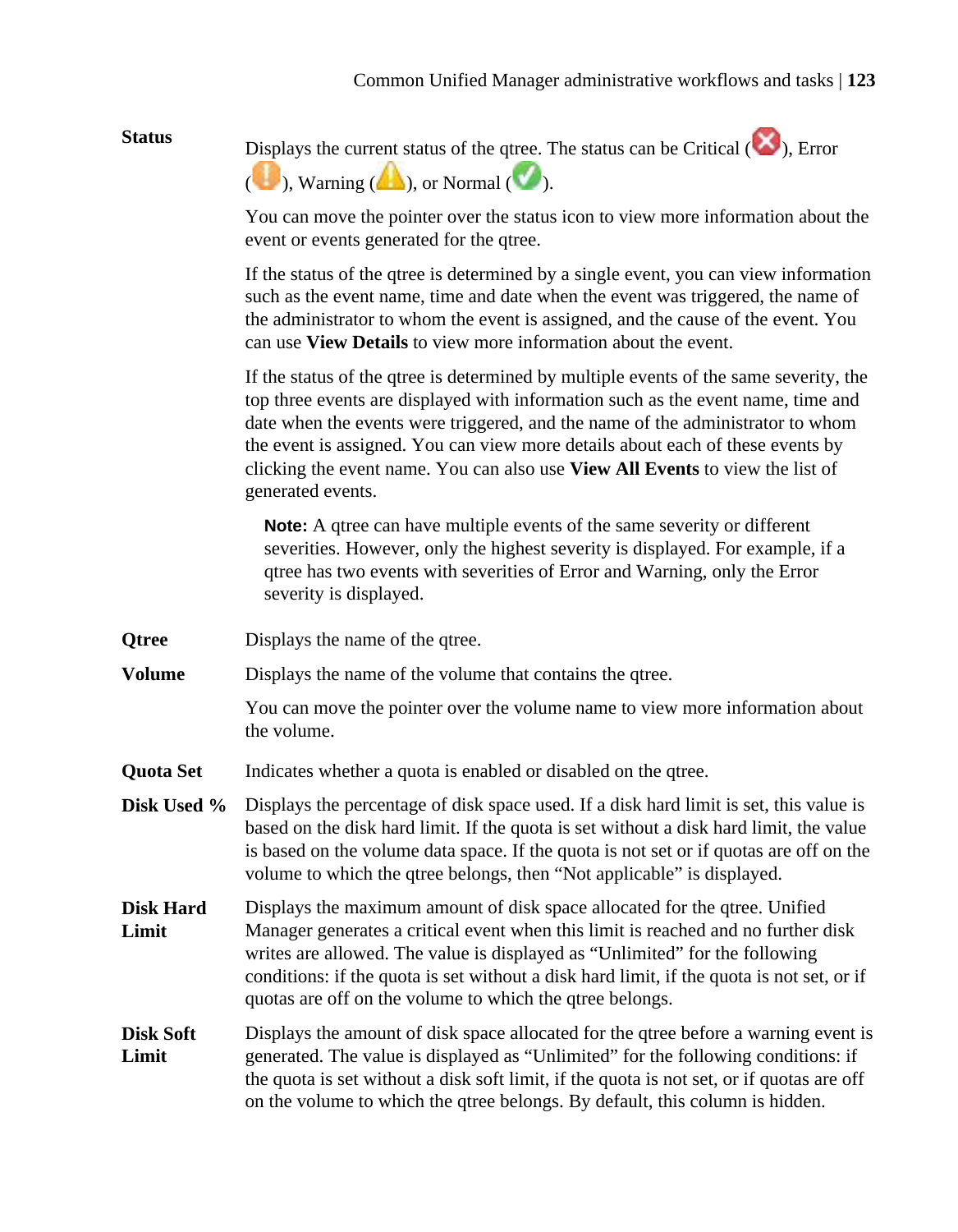<span id="page-123-0"></span>

| <b>Disk</b><br><b>Threshold</b> | Displays the threshold value set on the disk space. The value is displayed as<br>"Unlimited" for the following conditions: if the quota is set without a disk<br>threshold limit, if the quota is not set, or if quotas are off on the volume to which<br>the qtree belongs. By default, this column is hidden.                           |
|---------------------------------|-------------------------------------------------------------------------------------------------------------------------------------------------------------------------------------------------------------------------------------------------------------------------------------------------------------------------------------------|
| <b>Files Used %</b>             | Displays the percentage of files used in the give. If the file hard limit is set, this<br>value is based on the file hard limit. No value is displayed if the quota is set<br>without a file hard limit. The value is displayed as "Not applicable" if the quota is<br>not set or if quotas are off on the volume to which qtree belongs. |
| <b>File Hard</b><br>Limit       | Displays the hard limit for the number of files permitted on the gives. The value is<br>displayed as "Unlimited" for the following conditions: if the quota is set without a<br>file hard limit, if the quota is not set, or if quotas are off on the volume to which the<br>qtree belongs.                                               |
| <b>File Soft</b><br>Limit       | Displays the soft limit for the number of files permitted on the given. The value is<br>displayed as "Unlimited" for the following conditions: if the quota is set without a<br>file soft limit, if the quota is not set, or if quotas are off on the volume to which the<br>qtree belongs. By default, this column is hidden.            |

## **User and Group Quotas tab**

Displays details about the user and user group quotas for the selected SVM. You can view information such as the status of the quota, name of the user or user group, soft and hard limits set on the disks and files, amount of disk space and number of files used, and the disk threshold value. You can also change the email address associated with a user or user group.

| <b>Edit Email</b><br><b>Address</b> | Opens the Edit Email Address dialog box, which displays the current email<br>address of the selected user or user group. You can modify the email address. If<br>the Edit Email Address field is blank, the default rule is used to generate an<br>email address for the selected user or user group. |
|-------------------------------------|-------------------------------------------------------------------------------------------------------------------------------------------------------------------------------------------------------------------------------------------------------------------------------------------------------|
|                                     | If more than one user has the same quota, the names of the users are displayed as<br>comma-separated values. Also, the default rule is not used to generate the email<br>address; therefore, you must provide the required email address for notifications<br>to be sent.                             |
| Configure<br><b>Email Rules</b>     | Enables you to create or modify rules to generate an email address for the user or<br>user group quotas that are configured on the SVM. A notification is sent to the<br>specified email address when there is a quota breach.                                                                        |
| <b>Status</b>                       | Displays the current status of the quota. The status can be Critical $(X)$ , Warning<br>$(\blacktriangle)$ , or Normal $(\blacktriangleright)$ .                                                                                                                                                      |
|                                     | Vari and discrept the destated accoute states to a state discount of the most of such that the                                                                                                                                                                                                        |

You can move the pointer over the status icon to view more information about the event or events generated for the quota.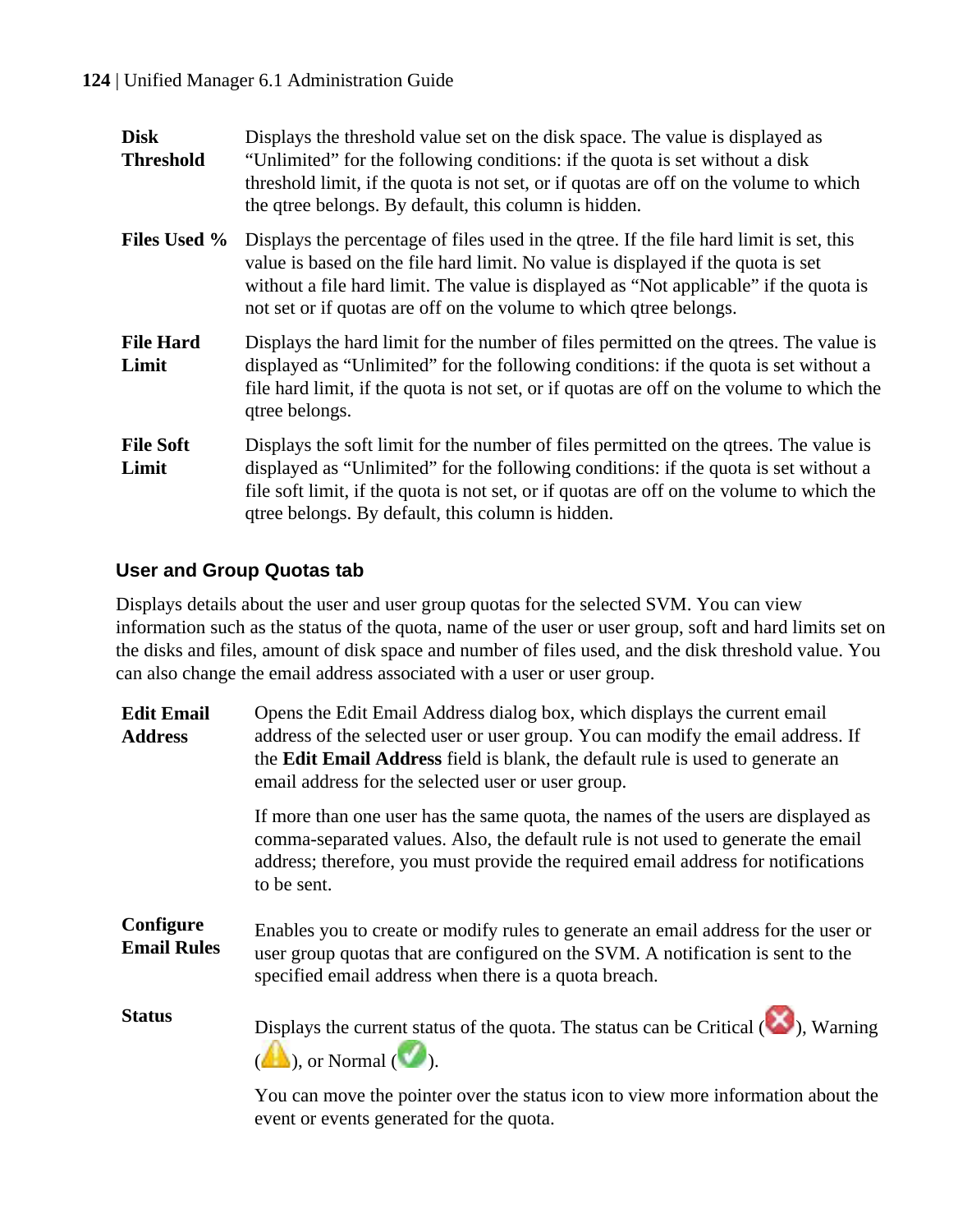If the status of the quota is determined by a single event, you can view information such as the event name, time and date when the event was triggered, the name of the administrator to whom the event is assigned, and the cause of the event. You can use **View Details** to view more information about the event.

If the status of the quota is determined by multiple events of the same severity, the top three events are displayed with information such as the event name, time and date when the events were triggered, and the name of the administrator to whom the event is assigned. You can view more details about each of these events by clicking the event name. You can also use **View All Events** to view the list of generated events.

**Note:** A quota can have multiple events of the same severity or different severities. However, only the highest severity is displayed. For example, if a quota has two events with severities of Error and Warning, only the Error severity is displayed.

**User or Group** Displays the name of the user or user group. If more than one user has the same quota, the names of the users are displayed as comma-separated values.

> The value is displayed as "Unknown" when Data ONTAP does not provide a valid user name because of SecD errors.

- **Type** Specifies if the quota is for a user or a user group.
- **Volume or Qtree** Displays the name of the volume or qtree on which the user or user group quota is specified.

You can move the pointer over the name of the volume or qtree to view more information about the volume or qtree.

- **Disk Used %** Displays the percentage of disk space used. The value is displayed as "Not applicable" if the quota is set without a disk hard limit.
- **Disk Soft Limit** Displays the amount of disk space allocated for the quota before a warning event is generated. The value is displayed as "Unlimited" if the quota is set without a disk soft limit. By default, this column is hidden.
- **Disk Hard Limit** Displays the maximum amount of disk space allocated for the quota. Unified Manager generates a critical event when this limit is reached and no further disk writes are allowed. The value is displayed as "Unlimited" if the quota is set without a disk hard limit.
- **Disk Threshold** Displays the threshold value set on the disk space. The value is displayed as "Unlimited" if the quota is set without a disk threshold limit. By default, this column is hidden.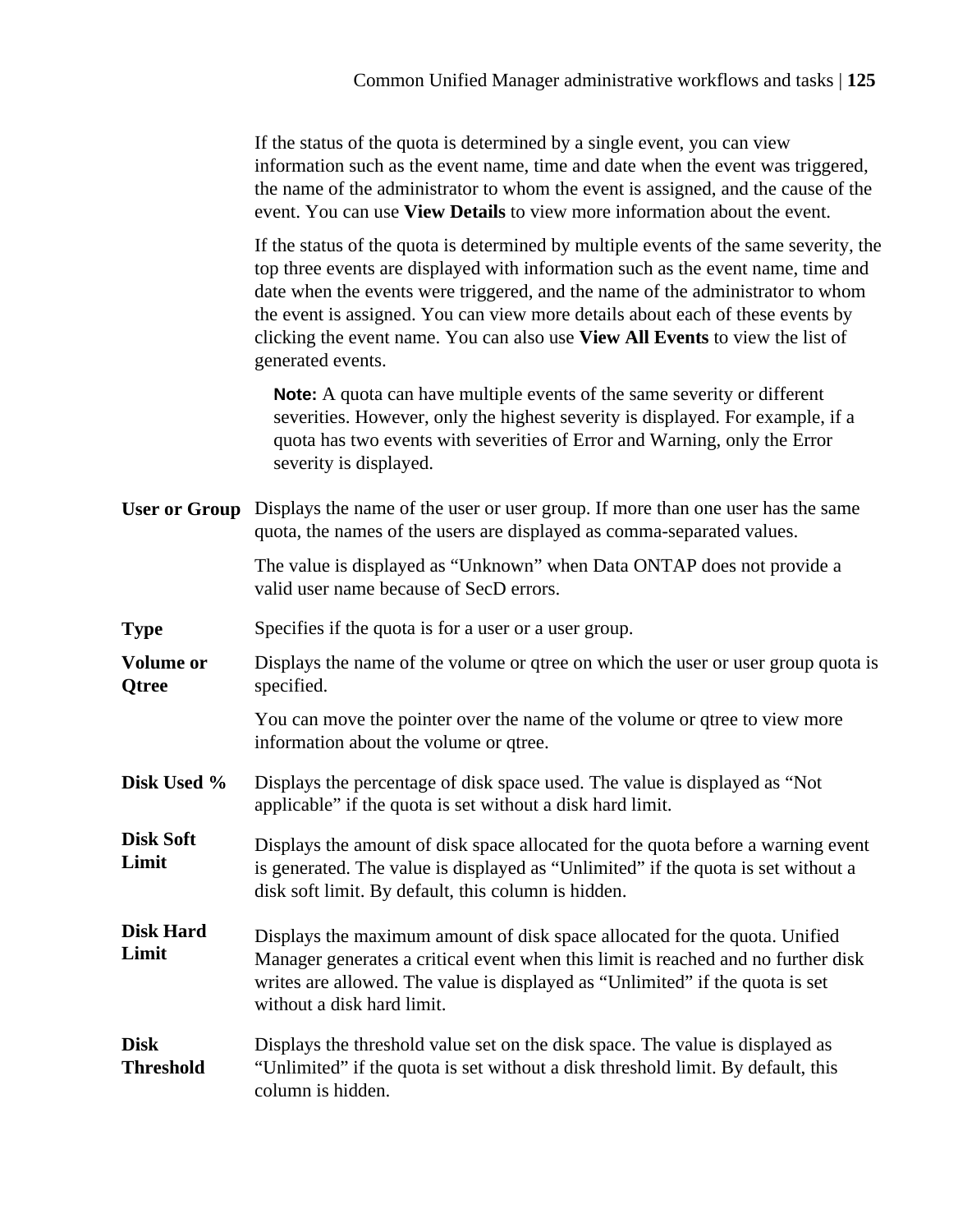#### <span id="page-125-0"></span>**126** | Unified Manager 6.1 Administration Guide

| <b>Files Used %</b>       | Displays the percentage of files used in the gives. The value is displayed as "Not<br>applicable" if the quota is set without a file hard limit.                                                                             |
|---------------------------|------------------------------------------------------------------------------------------------------------------------------------------------------------------------------------------------------------------------------|
| <b>File Hard</b><br>Limit | Displays the hard limit for the number of files permitted on the quota. The value is<br>displayed as "Unlimited" if the quota is set without a file hard limit.                                                              |
|                           | <b>File Soft Limit</b> Displays the soft limit for the number of files permitted on the quota. The value is<br>displayed as "Unlimited" if the quota is set without a file soft limit. By default,<br>this column is hidden. |
|                           | <b>Email Address</b> Displays the email address of the user or user group to which notifications are sent<br>when there is a breach in the quotas.                                                                           |

#### **NFS Exports tab**

The NFS Exports tab displays information about the NFS exports such as its status, the path associated with the volume (Infinite Volumes or FlexVol volumes), access levels of clients to the NFS exports, and the export policy defined for the volumes that are exported. NFS Export will not be displayed for the following conditions: if the volume is not mounted or if the protocols associated with the export policy for the volume do not contain NFS.

| <b>Status</b>                                        | Displays the current status of the NFS export. The status can be Error $(\Box)$ or                                                                                                                                                                            |
|------------------------------------------------------|---------------------------------------------------------------------------------------------------------------------------------------------------------------------------------------------------------------------------------------------------------------|
|                                                      | Normal $(\blacksquare)$ .                                                                                                                                                                                                                                     |
| <b>Junction Path</b>                                 | Displays the path to which the volume is mounted.                                                                                                                                                                                                             |
| <b>Junction Path</b><br>Active                       | Displays whether the path to access the mounted volume is active or inactive.                                                                                                                                                                                 |
| Volume /<br><b>Storage Virtual</b><br><b>Machine</b> | Displays the name of the volume, if the volume being exported is a FlexVol<br>volume. For Infinite Volumes, the name of the SVM containing the Infinite<br>Volume is displayed.                                                                               |
| <b>Volume State</b>                                  | Displays the state of the volume that is being exported. The state can be Offline,<br>Online, or Restricted.                                                                                                                                                  |
|                                                      | Offline<br>٠<br>Read or write access to the volume is not allowed.<br>Online<br>٠<br>Read and write access to the volume is allowed.<br>Restricted<br>٠<br>Limited operations, such as parity reconstruction, are allowed, but data access<br>is not allowed. |
| <b>Security Style</b>                                | Displays the access permission for the volumes that are exported. The security<br>style can be UNIX, Unified, NTFS, or Mixed.                                                                                                                                 |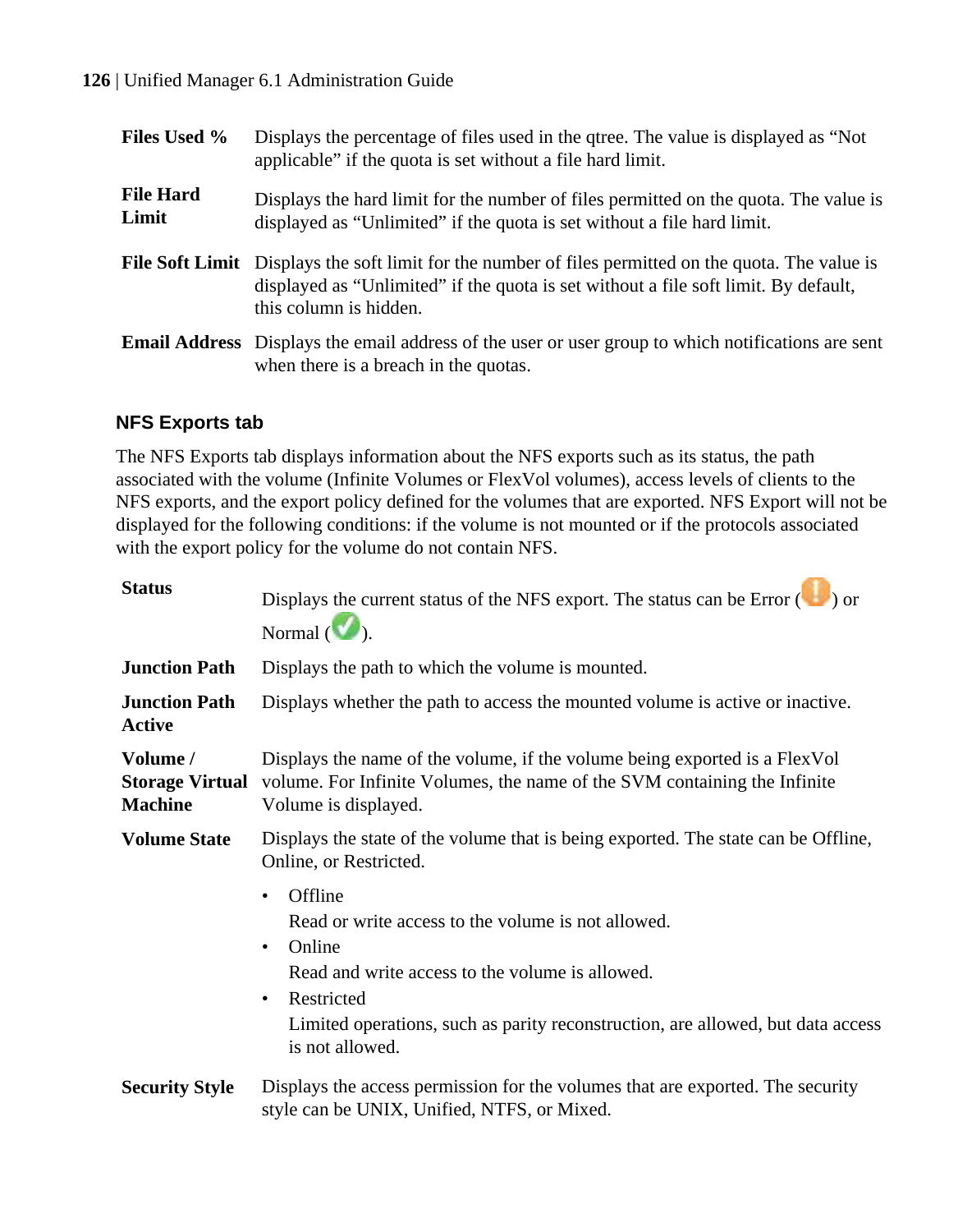<span id="page-126-0"></span>

|                                  | UNIX (NFS clients)<br>٠                                                                                                                                                                                                                            |
|----------------------------------|----------------------------------------------------------------------------------------------------------------------------------------------------------------------------------------------------------------------------------------------------|
|                                  | Files and directories in the volume have UNIX permissions.                                                                                                                                                                                         |
|                                  | Unified<br>٠                                                                                                                                                                                                                                       |
|                                  | Files and directories in the volume have a unified security style.                                                                                                                                                                                 |
|                                  | NTFS (CIFS clients)<br>$\bullet$                                                                                                                                                                                                                   |
|                                  | Files and directories in the volume have Windows NTFS permissions.                                                                                                                                                                                 |
|                                  | Mixed<br>٠                                                                                                                                                                                                                                         |
|                                  | Files and directories in the volume can have either UNIX permissions or<br>Windows NTFS permissions.                                                                                                                                               |
| <b>UNIX</b><br><b>Permission</b> | Displays the UNIX permission bits in an octal string format, which is set for the<br>volumes that are exported. It is similar to the UNIX style permission bits.                                                                                   |
| <b>Export Policy</b>             | Displays the rules that define the access permission for volumes that are<br>exported. You can click the link to view details about the rules associated with<br>the export policy such as the authentication protocols and the access permission. |

## **CIFS Shares tab**

Displays information about the CIFS shares on the selected SVM. You can view information such as the status of the CIFS share, share name, path associated with the SVM, the status of the junction path of the share, containing object, state of the containing volume, security data of the share, and export policies defined for the share. You can also determine whether an equivalent NFS path for the CIFS share exists.

| <b>View User Mapping</b>       | Launches the User Mapping dialog box.                                                                                       |
|--------------------------------|-----------------------------------------------------------------------------------------------------------------------------|
|                                | You can view the details of user mapping for the SVM.                                                                       |
| <b>Show ACL</b>                | Launches the Access Control dialog box for the share.                                                                       |
|                                | You can view user and permission details for the selected share.                                                            |
| <b>Status</b>                  | Displays the current status of the share. The status can be Normal $(\bullet \bullet)$ or Error                             |
| <b>Share Name</b>              | Displays the name of the CIFS share.                                                                                        |
| Path                           | Displays the junction path on which the share is created.                                                                   |
| <b>Junction Path</b><br>Active | Displays whether the path to access the share is active or inactive.                                                        |
| Containing<br>Object           | Displays the name of the containing object to which the share belongs. The<br>containing object can be a volume or a qtree. |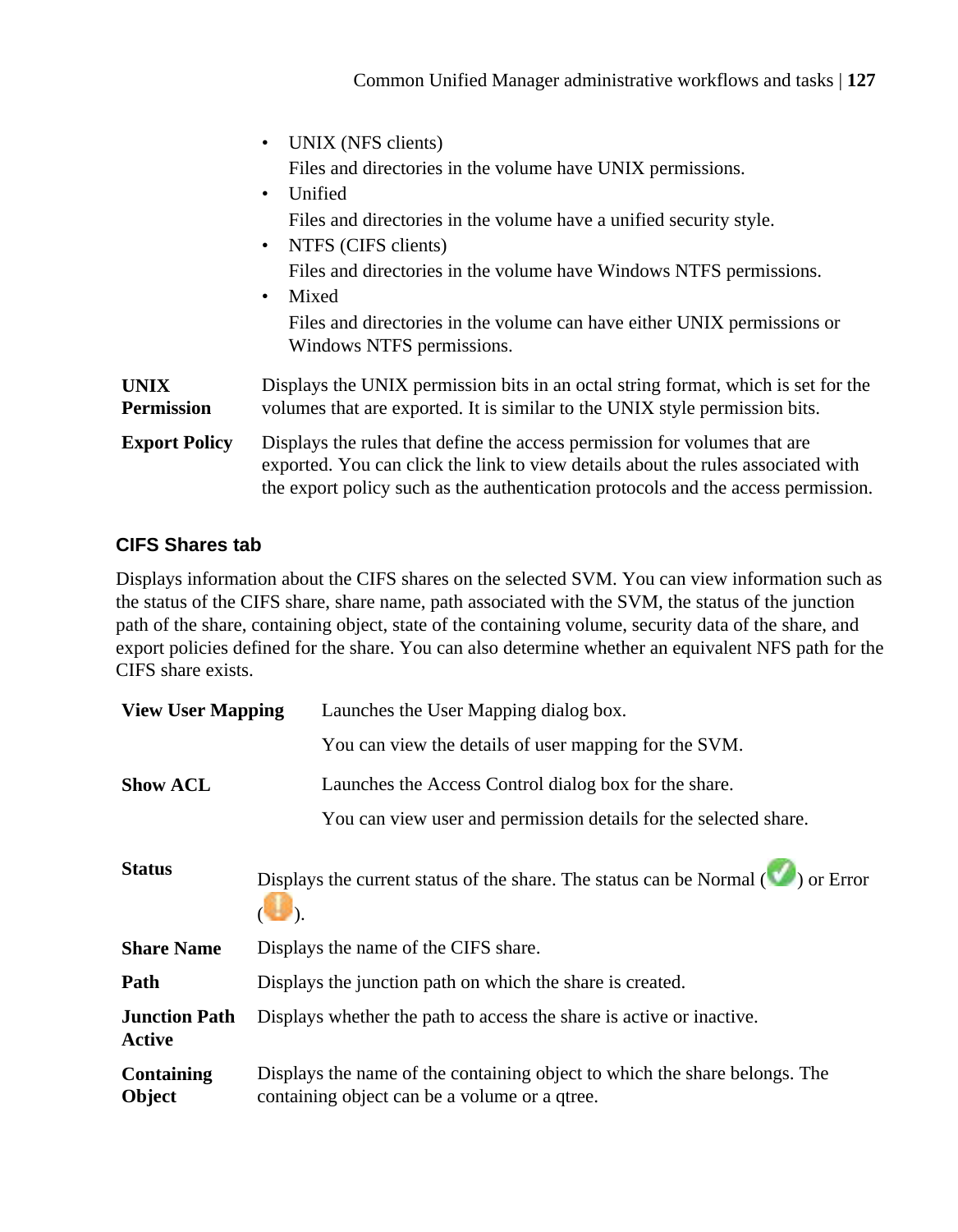By clicking the link, you can view details about the containing object in the respective Details page. If the containing object is a qtree, links are displayed for both qtree and volume.

- <span id="page-127-0"></span>**Volume State** Displays the state of the volume that is being exported. The state can be Offline, Online, or Restricted.
	- Offline

Read or write access to the volume is not allowed.

• Online Read and write access to the volume is allowed.

• Restricted Limited operations, such as parity reconstruction, are allowed, but data access is not allowed.

**Security** Displays the access permission for the volumes that are exported. The security style can be UNIX, Unified, NTFS, or Mixed.

- UNIX (NFS clients) Files and directories in the volume have UNIX permissions.
- NTFS (CIFS clients) Files and directories in the volume have Windows NTFS permissions. • Mixed Files and directories in the volume can have either UNIX permissions or Windows NTFS permissions.
- **Export Policy** Displays the name of the export policy applicable on the share. If an export policy is not specified for the , the value is displayed as Not Enabled.

You can click the link to view details about the rules associated with the export policy, such as access protocols and permissions. The link is disabled if the export policy is disabled for the selected SVM.

**NFS** Specifies whether there is an NFS equivalent for the share.

#### **Equivalent**

#### **SAN tab**

Displays details about LUNs, initiator groups, and initiators for the selected SVM. By default, the LUNs view is displayed. You can view details about the initiator groups in the Initiator Groups tab and details about initiators in the Initiators tab.

**LUNs** Displays details about the LUNs that belong to the selected SVM. You can view information such as the LUN name, LUN state (online or offline), the name of the file system (volume or qtree) that contains the LUN, the type of host operating system, the total data capacity and serial number of the LUN. You can also view information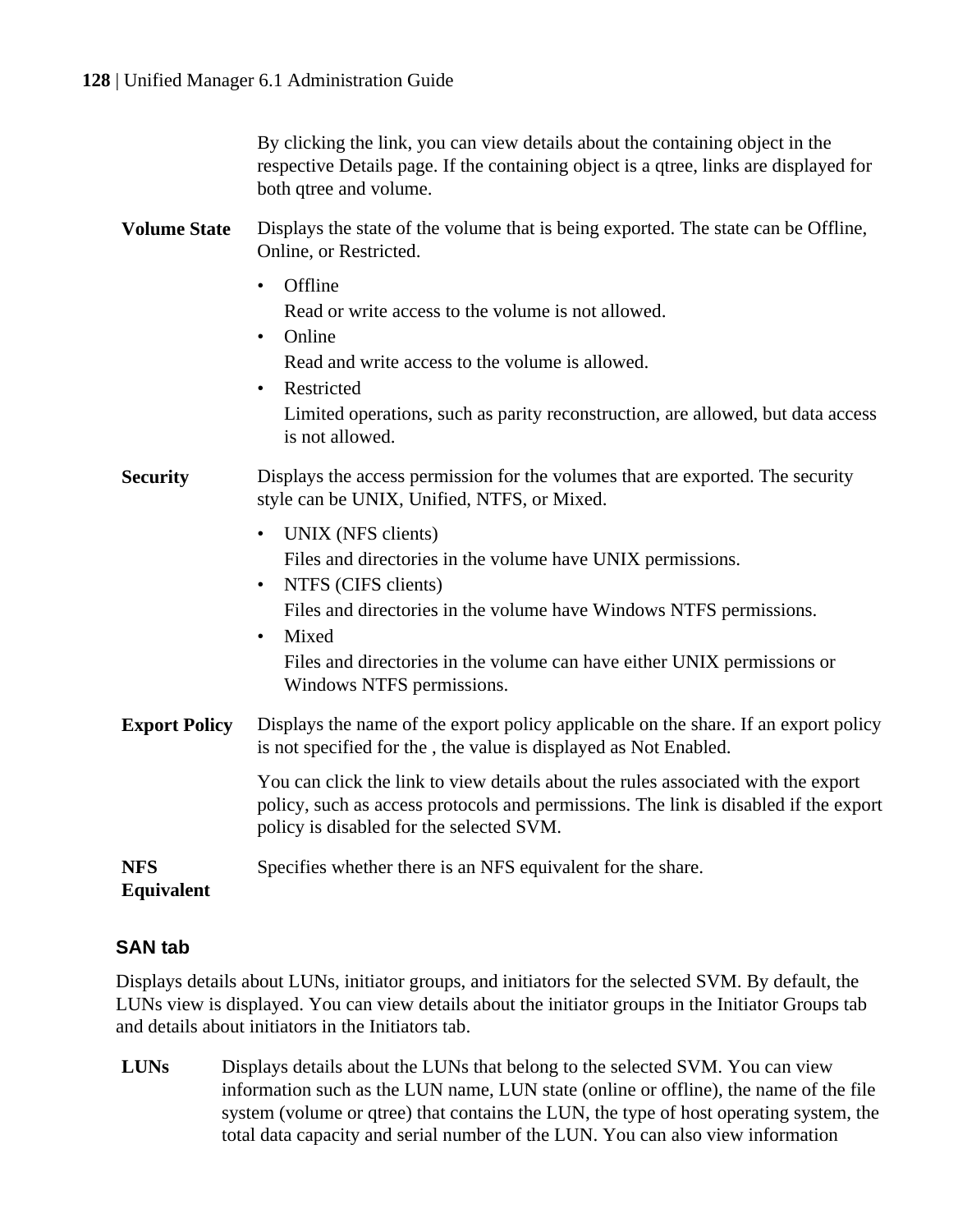<span id="page-128-0"></span>whether thin provisioning is enabled on the LUN and if the LUN is mapped to an initiator group.

You can also view the initiator groups and initiators that are mapped to the selected LUN.

**Initiator Groups** Displays details about initiator groups. You can view details such as the name of the initiator group, the access paths to which the initiator group is connected (one, many, or no paths), the type of host operating system used by all of the initiators in the group, and the supported protocol. You can view if initiator groups are mapped to all the LIFs or specific LIFs through a port set. When you click the count link in the Mapped LIFs column, the LIFs that are mapped through the target portal are not displayed. The total number of initiators and LUNs that are mapped to an initiator group is displayed.

> You can also view the LUNs and initiators that are mapped to the selected initiator group.

**Initiators** Displays the name and type of the initiator and the total number of initiator groups mapped to this initiator for the selected SVM.

> You can also view the LUNs and initiator groups that are mapped to the selected initiator group.

# **Data Policy tab**

The Data Policy tab enables you to create, modify, activate, or delete one or more rules in a data policy. You can also import the data policy into the Unified Manager database and export the data policy to your computer:

**Note:** The Data Policy tab is displayed only for SVMs with Infinite Volume.

**Rules list** Displays the list of rules. By expanding the rule, you can view the corresponding matching criteria of the rule and the storage class where the content is placed based on the rule.

> The default rule is the last rule in the list. You cannot change the order of the default rule.

• Matching Criteria

Displays the conditions for the rule. For example, a rule can be "File path starts with /eng/nightly".

**Note:** The file path must always start with a junction path.

• Content Placement

Displays the corresponding storage class for the rule.

**Rule Filter** Enables you to filter rules associated with a specific storage class listed in the list.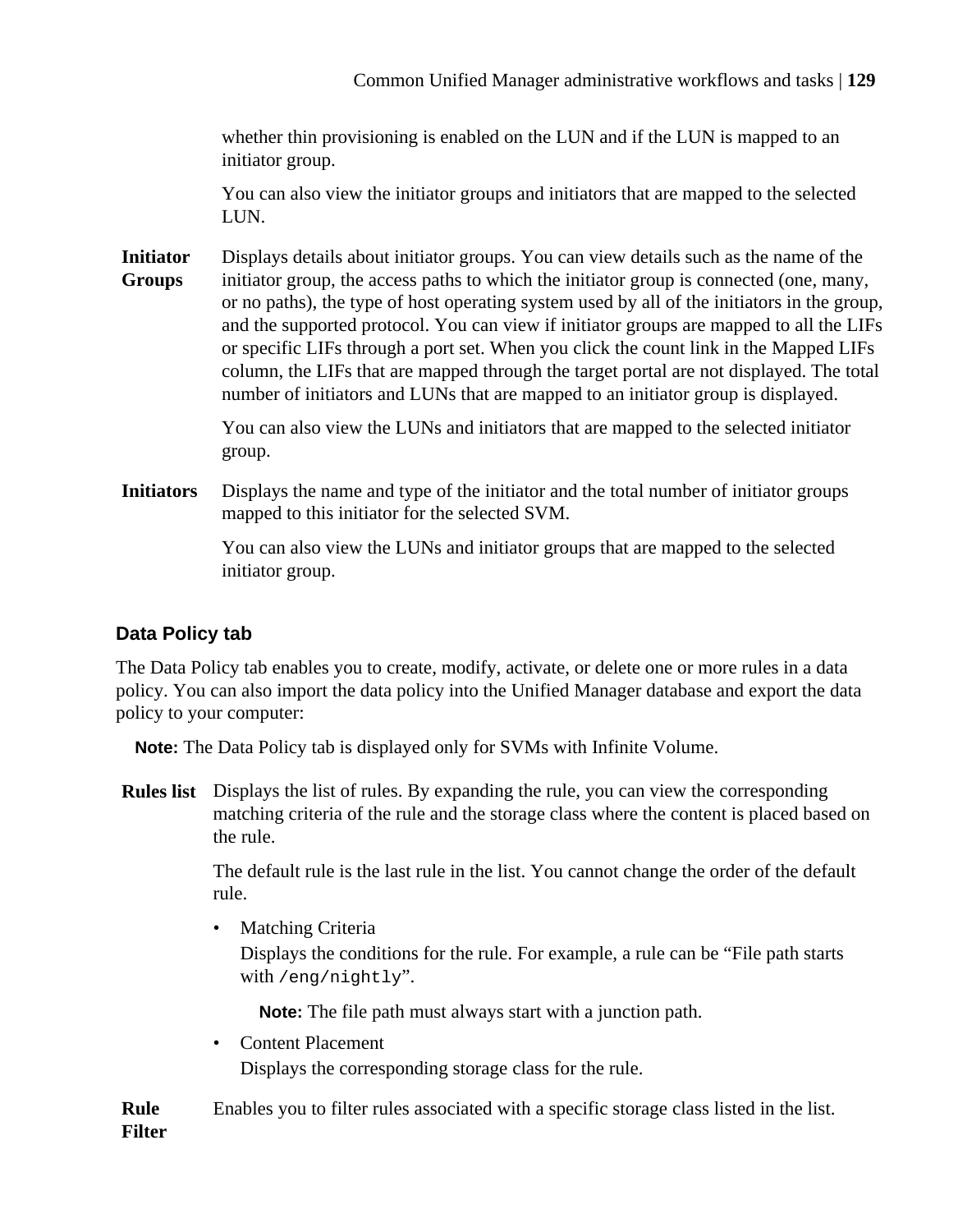#### <span id="page-129-0"></span>**Action** • Create

**buttons**

Opens the Create Rule dialog box, which enables you to create a new rule for your data policy.

• Edit

Opens the Edit Rule dialog box, which enables you to modify rule properties such as directory paths, file types, and owners.

• Delete

Deletes the selected rule.

• Move Up

Moves the selected rule up in the list. However, you cannot move the default rule up in the list.

• Move Down

Moves the selected rule down the list. However, you cannot move the default rule down the list.

• Activate

Activates the rules and changes made to the data policy in the SVM with Infinite Volume.

• Reset

Resets all changes made to the data policy configuration.

- Import Imports a data policy configuration from a file.
- Export

Exports a data policy configuration to a file.

# **Related Devices area**

The Related Devices area enables you to view and navigate to the LUNs, CIFS shares, and the user and user group quotas that are related to the qtree:

| <b>LUNs</b>        | Displays the total number of the LUNs associated with the selected qtree.                                                                                                                                                               |
|--------------------|-----------------------------------------------------------------------------------------------------------------------------------------------------------------------------------------------------------------------------------------|
| <b>CIFS Shares</b> | Displays the total number of CIFS shares associated with the selected qtree.                                                                                                                                                            |
| <b>Ouotas</b>      | <b>User and Group</b> Displays the total number of the user and user group quotas associated with the<br>selected gives. The health status of the user and user group quotas is also<br>displayed, based on the highest severity level. |

#### **Related Devices pane**

The Related Devices pane enables you to view the cluster, aggregates, and volumes that are related to the SVM:

**Cluster** Displays the health status of the cluster to which the SVM belongs.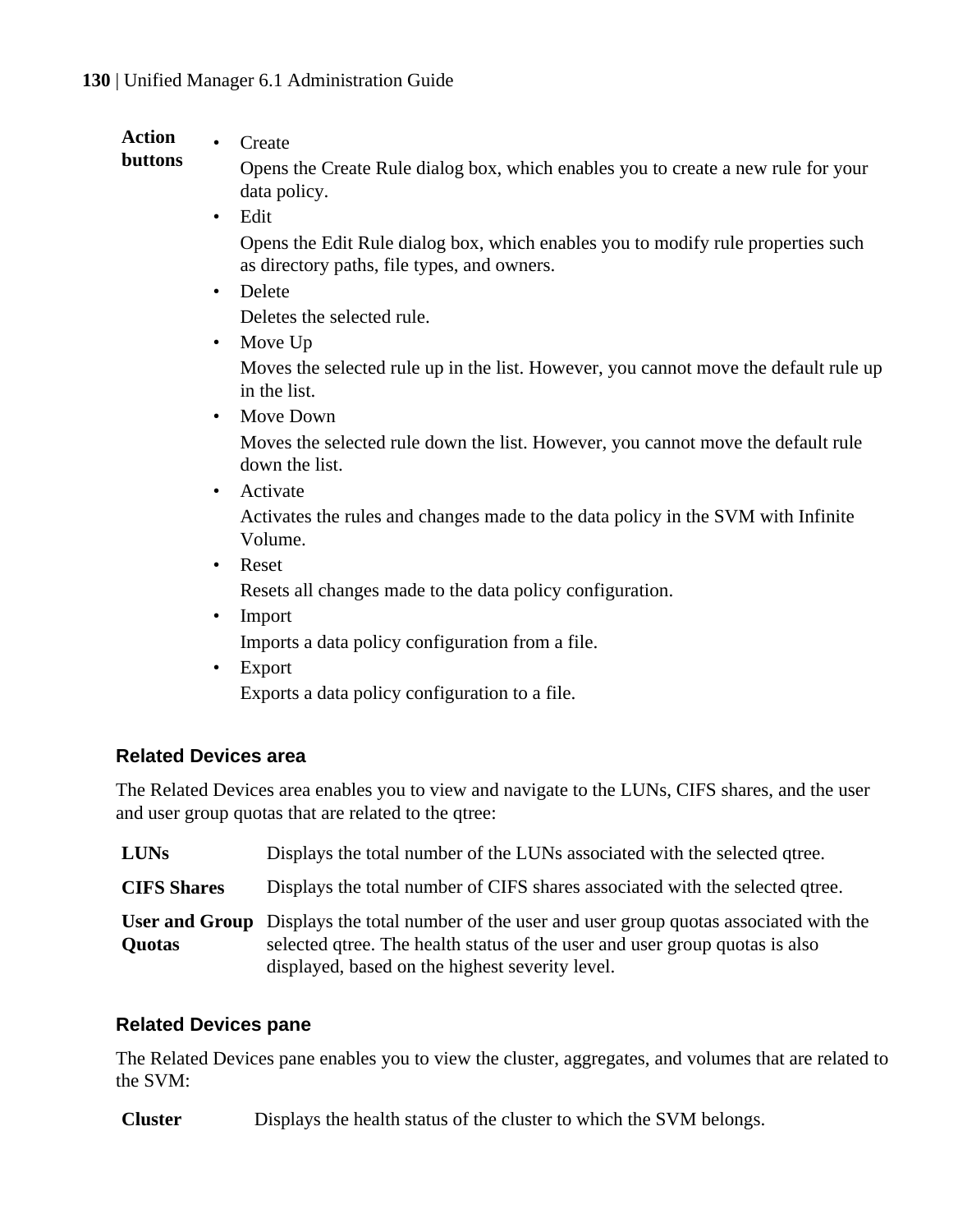<span id="page-130-0"></span>

| <b>Aggregates</b>                    | Displays the number of aggregates that belong to the selected SVM. The health<br>status of the aggregates is also displayed, based on the highest severity level. For<br>example, if an SVM contains ten aggregates, five of which display the Warning<br>status and the remaining five display the Critical status, then the status displayed<br>is Critical. |
|--------------------------------------|----------------------------------------------------------------------------------------------------------------------------------------------------------------------------------------------------------------------------------------------------------------------------------------------------------------------------------------------------------------|
| <b>Assigned</b><br><b>Aggregates</b> | Displays the number of aggregates that are assigned to an SVM. The health status<br>of the aggregates is also displayed, based on the highest severity level.                                                                                                                                                                                                  |
| <b>Volumes</b>                       | Displays the number and capacity of the volumes that belong to the selected SVM.<br>The health status of the volumes is also displayed, based on the highest severity<br>level.                                                                                                                                                                                |

#### **Related Alerts pane**

The Related Alerts pane enables you to view the list of alerts that are created for the selected SVM. You can also add an alert by clicking the **Add Alert** link or edit an existing alert by clicking the alert name.

# **Annotations pane**

The Annotations pane enables you to view the annotation for the selected SVM.

# **Cluster details page**

You can use the Cluster details page to view detailed information about the selected cluster that is monitored by Unified Manager, such as the health, capacity, and configuration details. You can also view information about the logical interfaces (LIFs), nodes, disks, related devices, and related alerts for that cluster.

- Command buttons on page 131
- [Health tab](#page-131-0) on page 132
- [Capacity tab](#page-132-0) on page 133
- [Configuration tab](#page-133-0) on page 134
- [LIFs tab](#page-134-0) on page 135
- *[Nodes tab](#page-135-0)* on page 136
- *[Disks tab](#page-137-0)* on page 138
- [Related Devices pane](#page-138-0) on page 139
- [Related Alerts pane](#page-138-0) on page 139
- [Annotations pane](#page-139-0) on page 140

# **Command buttons**

The command buttons enable you to perform the following tasks for the selected cluster: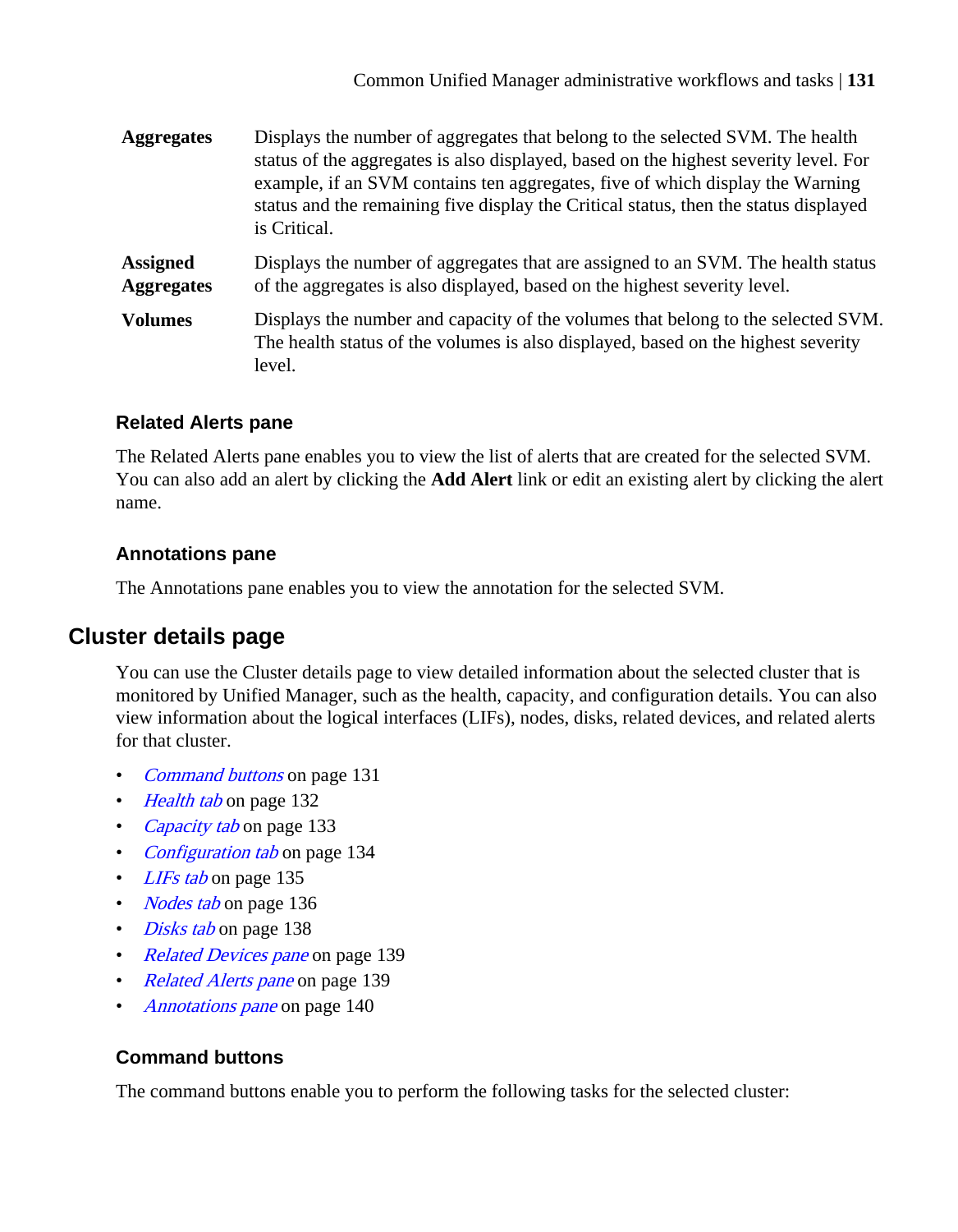# <span id="page-131-0"></span>**Actions** • Add Alert

Opens the Add Alert dialog box, which enables you to add an alert to the selected cluster.

- Edit Cluster Opens the Edit Cluster dialog box, which enables you to edit the settings of the selected cluster.
- Rediscover

Initiates a manual refresh of a cluster, which enables Unified Manager to discover recent changes to the cluster. If Unified Manager is paired with OnCommand Workflow Automation, this operation also reacquires WFA's cached data. After the rediscovery operation is initiated, a link to the associated job details is displayed to enable tracking the job status.

**View Clusters** Enables you to navigate to the Clusters page.

# **Health tab**

The Health tab displays detailed information about data availability and data capacity issues of various cluster objects such as nodes, Storage Virtual Machines (SVMs), and aggregates. Availability issues are related to the data serving capability of the cluster objects. Capacity issues are related to the data storing capability of the cluster objects.

You can click the graph of an object to view the filtered list of the objects. For example, you can click the SVM capacity graph that displays warnings to view the filtered list of SVMs. The list contains SVMs that have volumes or qtrees that have capacity issues with severity as warning. You can also click the SVMs availability graph that displays warnings to view the list of SVMs that have availability issues with severity as warning.

**Availability** Displays, as a graph, the total number of objects, including objects that have availability issues and objects that do not have any availability-related issues. The colors in the graph represent the different severity levels of the issues. The information below the graph provides details about availability issues that can impact or have already impacted the availability of data in the cluster. For example, information is displayed about disk shelves that are down and aggregates that are offline.

> **Note:** The data displayed for the SFO bar graph is based on the HA state of the nodes. The data displayed for all other bar graphs is calculated based on the events generated.

**Capacity** Displays, as a graph, the total number of objects, including objects that have capacity issues and objects that do not have any capacity-related issues. The colors in the graph represent the different severity levels of the issues. The information below the graph provides details about capacity issues that can impact or have already impacted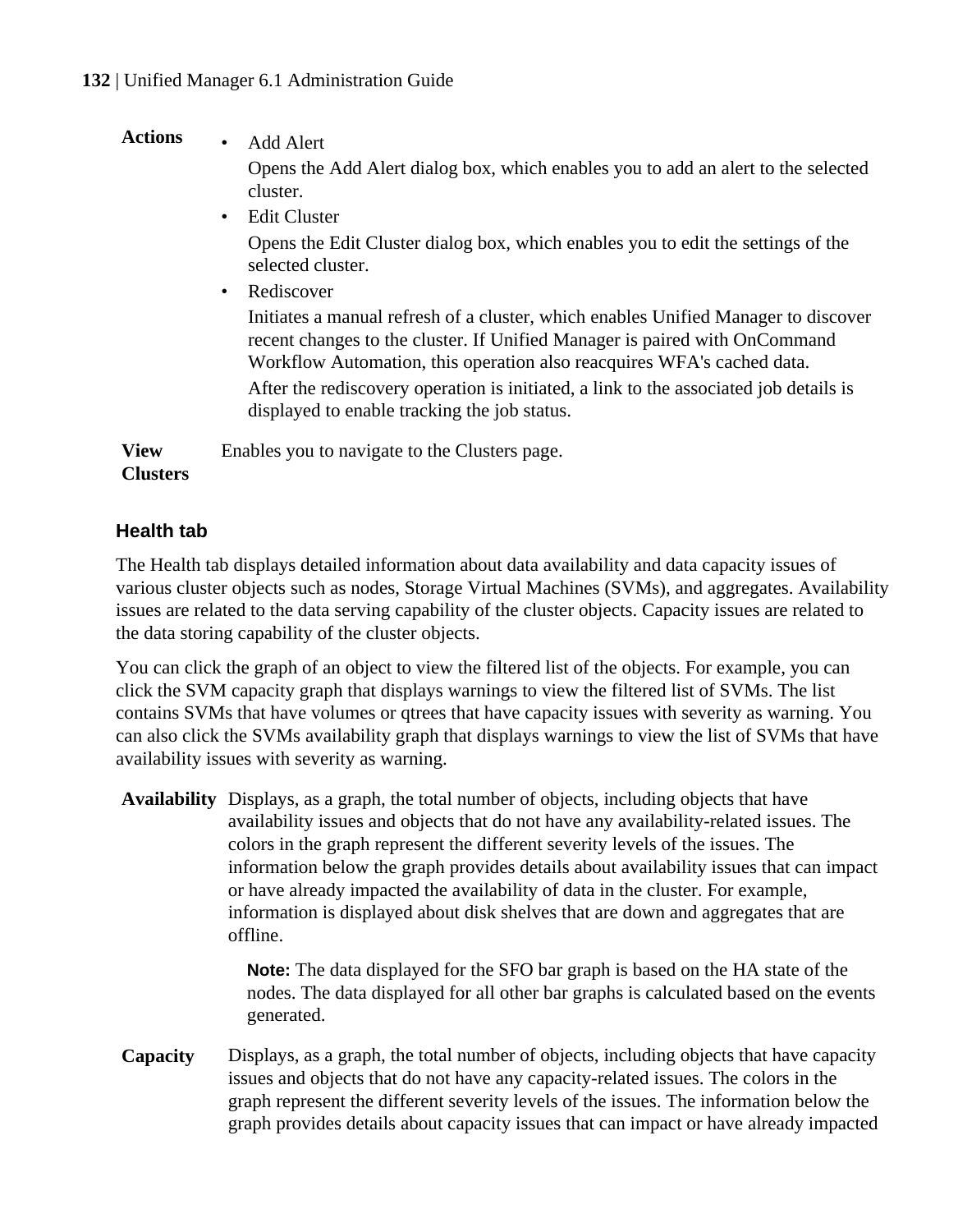the capacity of data in the cluster. For example, information is displayed about aggregates that are likely to breach the set threshold values.

## <span id="page-132-0"></span>**Capacity tab**

The Capacity tab displays detailed information about the capacity of the selected cluster:

- **Capacity** The Capacity area displays details about the used and available capacity from all allocated aggregates:
	- Total Capacity Displays the total capacity (in MB, GB, and so on) of the cluster. This does not include the capacity that is assigned for parity.
		- Used Displays the capacity (in MB, GB, and so on) that is used by data. This does not include the capacity that is used for parity, right-sizing, and reservation.
		- Available Displays the capacity (in MB, GB, and so on) available for data.
		- Provisioned

Displays the capacity (in MB, GB, and so on) that is provisioned for all the underlying volumes.

• Spares

Displays the storable capacity (in MB, GB, and so on) available for storage in all the spare disks.

• SSD Tier

Displays the total space of the solid-state disks (SSDs) that are added to the cluster.

**Capacity Breakout by Disk Type** The Capacity Breakout by Disk Type area displays detailed information about the disk capacity of various types of disks in the cluster. By clicking the disk type, you can view more information about the disk type from the Disks tab.

• Total Usable Capacity

Displays the distribution of available, used, and spare capacity disks. The dotted line represents the total size of the spare disk capacity available for a disk type.

- Unassigned Disks Displays the number of unassigned disks in the cluster.
- Cache Displays the total size of spare disk capacity.

**Aggregates with Capacity** The Aggregates with Capacity Issues list displays, in tabular format, details about the used and available capacity of the aggregates that have capacity risk issues:

**Issues list**

**Status**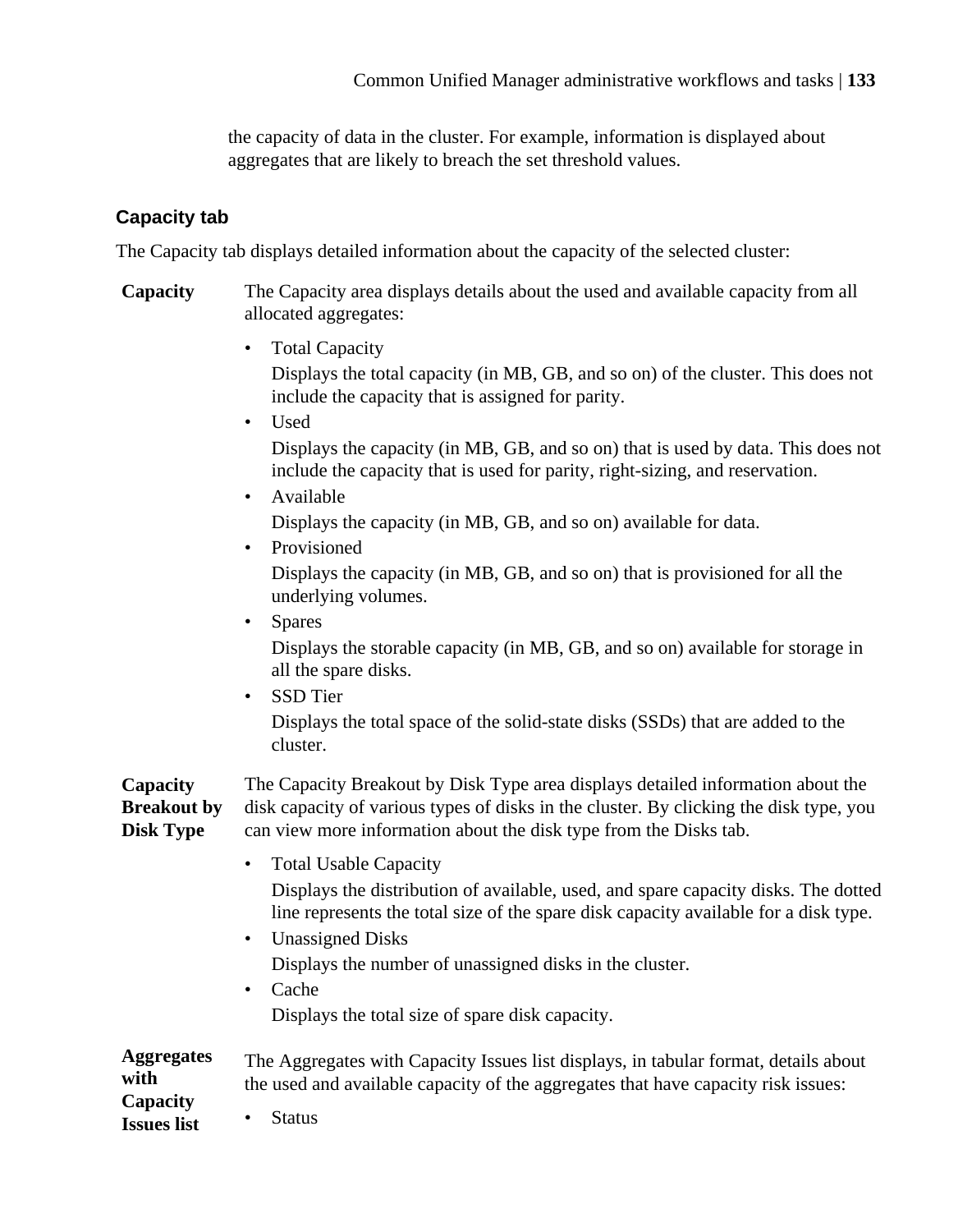<span id="page-133-0"></span>Indicates that the aggregate has a capacity-related issue of a certain severity. You can move the pointer over the status to view more information about the event or events generated for the aggregate.

If the status of the aggregate is determined by a single event, you can view information such as the event name, time and date when the event was triggered, the name of the administrator to whom the event is assigned, and the cause of the event. You can click the **View Details** button to view more information about the event.

If the status of the aggregate is determined by multiple events of the same severity, the top three events are displayed with information such as the event name, time and date when the events are triggered, and the name of the administrator to whom the event is assigned. You can view more details about each of these events by clicking the event name. You can also click the **View All Events** link to view the list of generated events.

**Note:** An aggregate can have multiple capacity-related events of the same severity or different severities. However, only the highest severity is displayed. For example, if an aggregate has two events with severities of Error and Critical, only the Critical severity is displayed.

• Aggregate

Displays the name of the aggregate.

• Used Data Capacity

Displays, as a graph, information about the aggregate capacity usage (in percentage).

• Days to Full

Displays the estimated number of days remaining before the aggregate reaches full capacity.

# **Configuration tab**

The Configuration tab displays details about the selected cluster, such as the IP address, serial number, contact, and location information of the cluster:

**Overview** • Management LIF

Displays the cluster-management LIF that Unified Manager uses to connect to the cluster. The operational status of the LIF is also displayed.

- Host Name or IP Address Displays the FQDN, short name, or the IP address of the cluster-management LIF that Unified Manager uses to connect to the cluster.
- FODN Displays the Fully Qualified Domain Name (FQDN) of the cluster.
- OS Version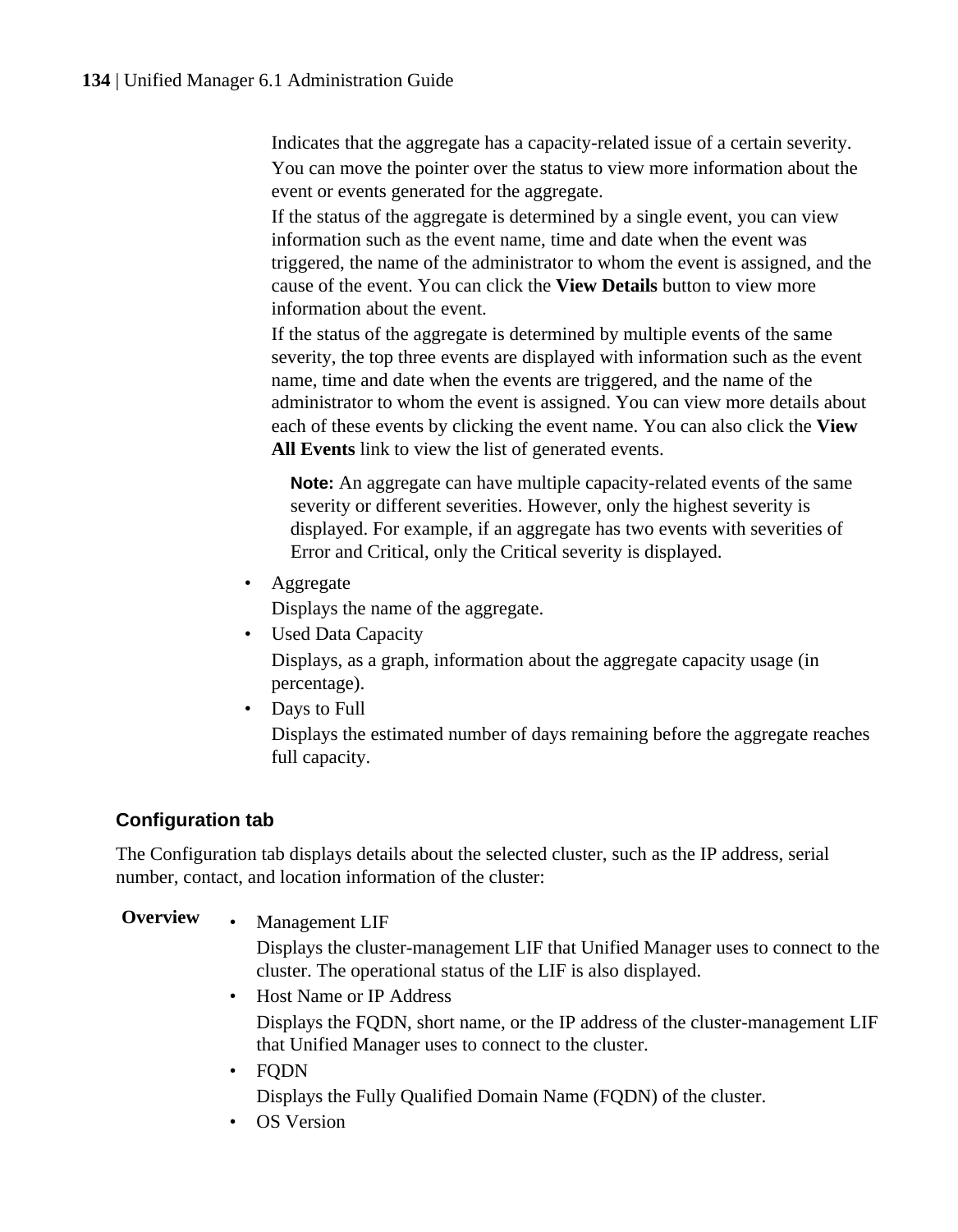<span id="page-134-0"></span>

|                                                     | Displays the Data ONTAP version that the cluster is running. If the nodes in the<br>cluster are running different versions of Data ONTAP, then the earliest Data<br>ONTAP version is displayed.<br>Serial Number<br>$\bullet$<br>Displays the serial number of the cluster.<br>Contact<br>$\bullet$<br>Displays the contact information of the cluster.<br>Location                                                                                             |
|-----------------------------------------------------|-----------------------------------------------------------------------------------------------------------------------------------------------------------------------------------------------------------------------------------------------------------------------------------------------------------------------------------------------------------------------------------------------------------------------------------------------------------------|
|                                                     | Displays the location of the cluster.                                                                                                                                                                                                                                                                                                                                                                                                                           |
| <b>Nodes</b>                                        | Availability<br>Displays the number of nodes that are up $(\bullet)$ or down $(\bullet)$ in the cluster.<br><b>OS</b> Versions<br>$\bullet$<br>Displays the Data ONTAP versions that the nodes are running. Also, displays the<br>number of nodes running a particular version of Data ONTAP. For example, 8.2<br>$(2)$ , 8.1 $(1)$ specifies that two nodes are running Data ONTAP 8.2 and one node is<br>running Data ONTAP 8.1.                              |
| <b>Storage</b><br><b>Virtual</b><br><b>Machines</b> | Availability<br>Displays the number of SVMs that are up $(\bullet)$ or down $(\bullet)$ in the cluster.                                                                                                                                                                                                                                                                                                                                                         |
| <b>LIFs</b>                                         | Availability<br>$\bullet$<br>Displays the number of non-data LIFs that are up $(\bullet)$ or down $(\bullet)$ in the<br>cluster.<br><b>Cluster-Management LIFs</b><br>$\bullet$<br>Displays the number of cluster-management LIFs.<br>Node-Management LIFs<br>Displays the number of node-management LIFs.<br><b>Cluster LIFs</b><br>Displays the number of cluster LIFs.<br><b>Intercluster LIFs</b><br>$\bullet$<br>Displays the number of intercluster LIFs. |
| <b>Protocols</b>                                    | Data Protocols<br>$\bullet$<br>Displays the list of licensed data protocols that are enabled for the cluster. The<br>data protocols include iSCSI, CIFS, NFS, and FC and FCoE.                                                                                                                                                                                                                                                                                  |

# **LIFs tab**

The LIFs tab displays details about all the non-data LIFs that are created on the selected cluster: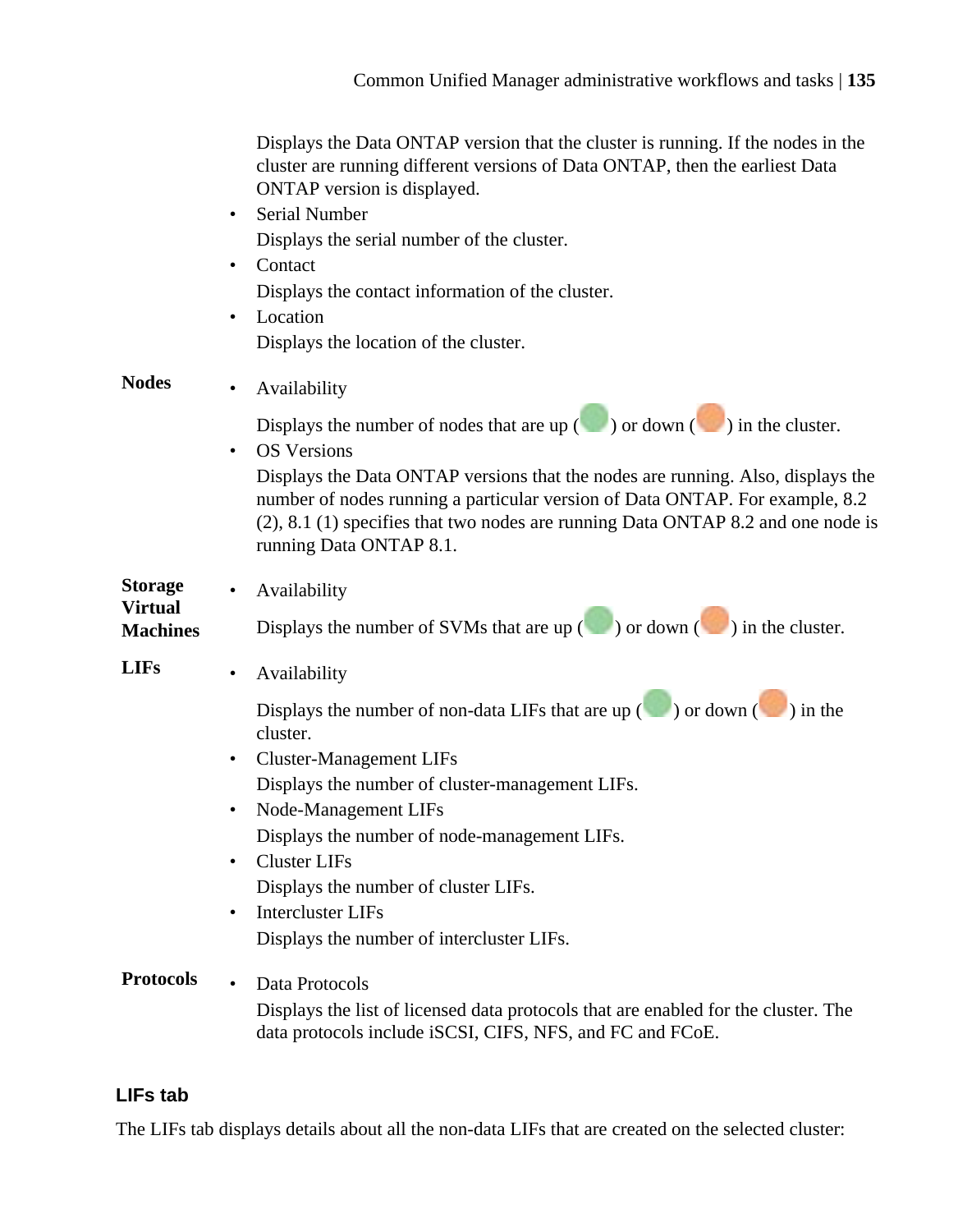#### <span id="page-135-0"></span>**136** | Unified Manager 6.1 Administration Guide

| <b>LIF</b>                             | Displays the name of the LIF that is created on the selected cluster.                                                                                                                                                                                                                                                                                                                                                                                                                                                                       |
|----------------------------------------|---------------------------------------------------------------------------------------------------------------------------------------------------------------------------------------------------------------------------------------------------------------------------------------------------------------------------------------------------------------------------------------------------------------------------------------------------------------------------------------------------------------------------------------------|
| <b>Operational Status</b>              | Displays the operational status of the LIF, which can be Up $($ $\blacksquare$ ), Down<br>$\left(\begin{array}{c}\n\bullet \\ \bullet\n\end{array}\right)$ , or Unknown $\left(\begin{array}{c}\bullet \\ \bullet\n\end{array}\right)$ . The operational status of a LIF is determined by<br>the status of its physical ports.                                                                                                                                                                                                              |
| <b>Administrative</b><br><b>Status</b> | Displays the administrative status of the LIF, which can be $Up(\Box)$ , Down<br>$\left(\begin{array}{c}\n\bullet \\ \bullet\n\end{array}\right)$ , or Unknown $\left(\begin{array}{c}\bullet \\ \bullet\n\end{array}\right)$ . You can control the administrative status of a<br>LIF when you make changes to the configuration or during maintenance.<br>The administrative status can be different from the operational status.<br>However, if the administrative status of a LIF is Down, the operational<br>status is Down by default. |
| <b>IP Address</b>                      | Displays the IP address of the LIF.                                                                                                                                                                                                                                                                                                                                                                                                                                                                                                         |
| Role                                   | Displays the role of the LIF. Possible roles are Cluster-Management LIFs,<br>Node-Management LIFs, Cluster LIFs, and Intercluster LIFs.                                                                                                                                                                                                                                                                                                                                                                                                     |
| <b>Home Port</b>                       | Displays the physical port to which the LIF was originally associated.                                                                                                                                                                                                                                                                                                                                                                                                                                                                      |
| <b>Current Port</b>                    | Displays the physical port to which the LIF is currently associated. After<br>LIF migration, the current port might be different from the home port.                                                                                                                                                                                                                                                                                                                                                                                        |
| <b>Failover Policy</b>                 | Displays the failover policy that is configured for the LIF.                                                                                                                                                                                                                                                                                                                                                                                                                                                                                |
| <b>Routing Groups</b>                  | Displays the name of the routing group. You can view more information<br>about the routes and the destination gateway by clicking the routing group<br>name.                                                                                                                                                                                                                                                                                                                                                                                |
| <b>Failover Group</b>                  | Displays the name of the failover group.                                                                                                                                                                                                                                                                                                                                                                                                                                                                                                    |

#### **Nodes tab**

The Nodes tab displays information about nodes in the selected cluster. You can view detailed information about the HA pairs, disk shelves, and ports:

**HA Details** Provides a pictorial representation of the HA state and the health status of the nodes in the HA pair. The health status of the node is indicated by the following colors:

- Green: The node is in a working condition.
- Yellow: The node has taken over the partner node or the node is facing some environmental issues.
- Red: The node is down.

You can view information about the availability of the HA pair and take required action to prevent any risks. For example, in the case of a possible takeover operation, the following message is displayed: Storage failover possible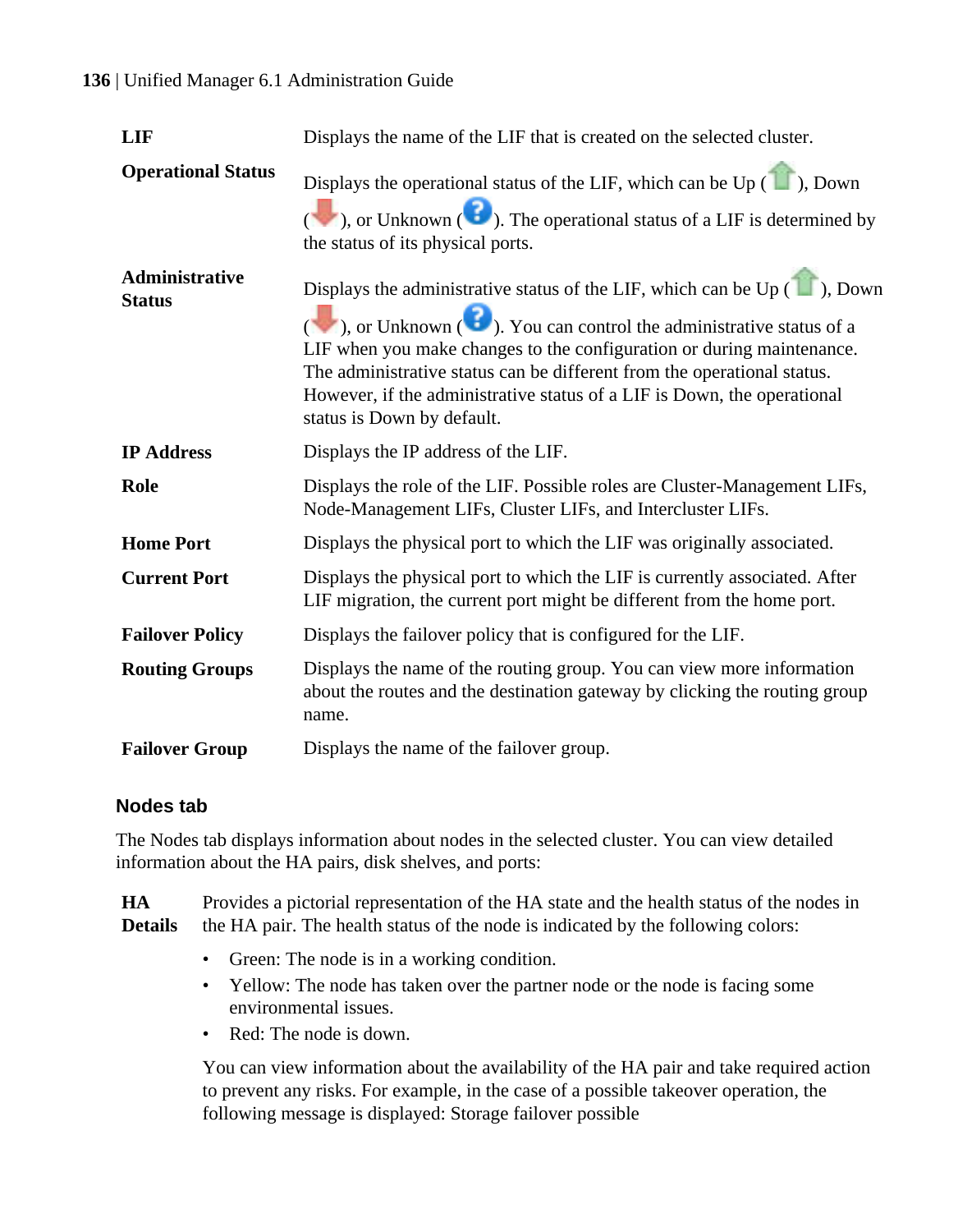You can view a list of the events related to the HA pair and its environments, such as fans, power supplies, NVRAM battery, flash cards, service processor, and connectivity of disk shelves. You can also view the time when the events were triggered.

You can view other node-related information, such as the model number and the serial number.

If there are single-node clusters, you can also view details about the nodes.

**Disk** Displays information about the disk shelves in the HA pair.

**Shelves** You can also view events generated for the disk shelves and the environmental components, and the time when the events were triggered.

| <b>Shelf ID</b>                   | Displays the ID of the shelf where the disk is located.                                                                                                                                                                                            |
|-----------------------------------|----------------------------------------------------------------------------------------------------------------------------------------------------------------------------------------------------------------------------------------------------|
| <b>Component</b><br><b>Status</b> | Displays environmental details of the disk shelves, such as power<br>supplies, fans, temperature sensors, current sensors, disk<br>connectivity, and voltage sensors. The environmental details are<br>displayed as icons in the following colors: |
|                                   | Green: The environmental components are in working properly.<br>Grey: No data is available for the environmental components.<br>Red: Some of the environmental components are down.<br>٠                                                           |
| <b>State</b>                      | Displays the state of the disk shelf. The possible states are Offline,<br>Online, No status, Initialization required, Missing, and Unknown.                                                                                                        |
| <b>Model</b>                      | Displays the model number of the disk shelf.                                                                                                                                                                                                       |
| <b>Unique ID</b>                  | Displays the unique identifier of the disk shelf.                                                                                                                                                                                                  |
| <b>Firmware</b><br><b>Version</b> | Displays the firmware version of the disk shelf.                                                                                                                                                                                                   |

**Ports** Displays information about the associated FC, FCoE, and Ethernet port details. You can view details about the ports and the associated LIFs by clicking the port icons.

You can also view the events generated for the ports.

You can view the following port details:

• Port ID

Displays the name of the port. For example, the port names can be e0M, e0a, and e0b.

- Role Displays the role of the port. The possible roles are Cluster, Data, Intercluster, Node-Management, and Undefined.
- Type

Displays the physical layer protocol used for the port. The possible types are Ethernet, Fibre Channel, and FCoE.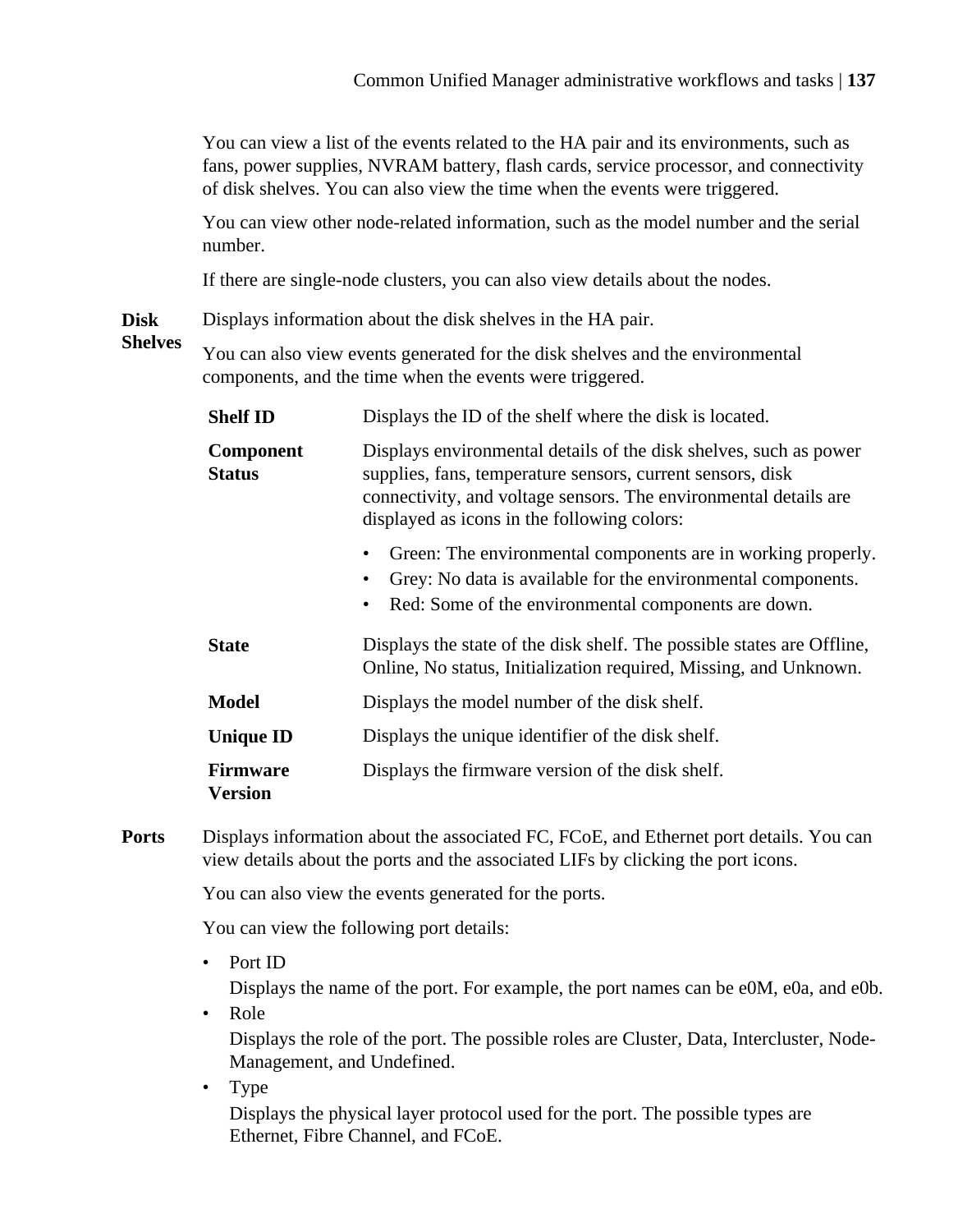<span id="page-137-0"></span>• WWPN

Displays the World Wide Port Name (WWPN) of the port.

• Firmware Rev

The firmware revision of the FC/FCoE port.

**Status** 

Displays the current state of the port. The possible states are Online, Offline, or

Unknown  $\left( \bullet \right)$ .

You can view the port-related events form the Events list. You can also view the associated LIF details, such as LIF name, operational status, the IP address or the WWPN, protocols, name of the SVM associated with the LIF, current port, failover policy and failover group.

# **Disks tab**

The Disks tab displays details about the disks in the selected cluster. You can view disk-related information such as the number of used disks, spare disks, broken disks, and unassigned disks. You can also view other details such as the disk name, disk type, and the owner node of the disk:

| <b>Disk Pool</b><br><b>Summary</b>  | Displays the number of disks, which are categorized by effective types (FCAL, SAS,<br>SATA, MSATA, SSD, and Array LUN), and the state of the disks. You can also<br>view other details, such as the number of broken disks, spare disks, and unassigned<br>disks. If you click the effective disk type count link, disks of the selected state and<br>effective type are displayed. For example, if you click the count link for the disk<br>state Broken and effective type SAS, all disks with the disk state Broken and<br>effective type SAS are displayed. |
|-------------------------------------|-----------------------------------------------------------------------------------------------------------------------------------------------------------------------------------------------------------------------------------------------------------------------------------------------------------------------------------------------------------------------------------------------------------------------------------------------------------------------------------------------------------------------------------------------------------------|
| <b>Disk</b>                         | Displays the name of the disk.                                                                                                                                                                                                                                                                                                                                                                                                                                                                                                                                  |
|                                     | <b>RAID Groups</b> Displays the name of the RAID group.                                                                                                                                                                                                                                                                                                                                                                                                                                                                                                         |
| <b>Owner Node</b>                   | Displays the name of the node to which the disk belongs. If the disk is unassigned,<br>no value is displayed in this column.                                                                                                                                                                                                                                                                                                                                                                                                                                    |
| <b>State</b>                        | Displays the state of the disk—Broken, Aggregate, Spare, Unknown, or<br>Unassigned. By default, this column is sorted to display the states in the following<br>order: Broken, Spare, Aggregate, Unknown, and Unassigned.                                                                                                                                                                                                                                                                                                                                       |
| <b>Position</b>                     | Displays the position of the disk based on its container type—for example, Copy,<br>Data, or Parity. By default, this column is hidden.                                                                                                                                                                                                                                                                                                                                                                                                                         |
| <b>Impacted</b><br><b>Aggregate</b> | Displays the name of aggregate which is impacted due to the failed disk. By<br>clicking the aggregate name, you can view the aggregate details in the<br>Aggregate details page. If there is no failed disk, no value is displayed in this<br>column.                                                                                                                                                                                                                                                                                                           |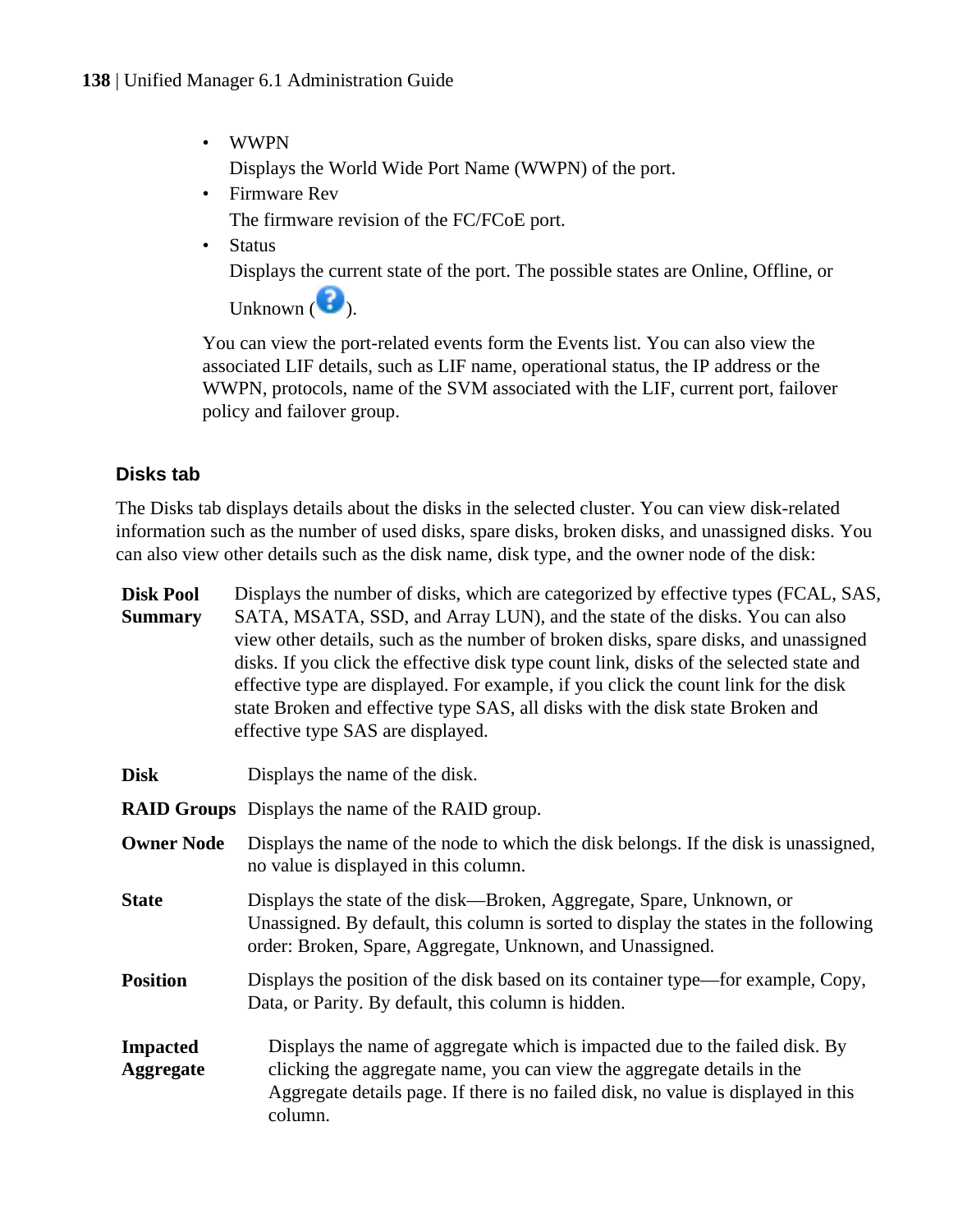<span id="page-138-0"></span>

| <b>Storable</b><br>Capacity | Displays the disk capacity that is available for use.                                                                                                                                                    |
|-----------------------------|----------------------------------------------------------------------------------------------------------------------------------------------------------------------------------------------------------|
| <b>Raw Capacity</b>         | Displays the capacity of the raw, unformatted disk before right-sizing and RAID<br>configuration. By default, this column is hidden.                                                                     |
| <b>Type</b>                 | Displays the types of disks—for example, ATA, SATA, or FCAL.                                                                                                                                             |
| <b>Effective Type</b>       | Displays the disk type assigned by Data ONTAP.                                                                                                                                                           |
|                             | Certain Data ONTAP disk types are considered equivalent for the purposes of<br>creating and adding to aggregates, and spare management. Data ONTAP assigns<br>an effective disk type for each disk type. |
|                             |                                                                                                                                                                                                          |
| <b>Firmware</b>             | Displays the firmware version of the disk.                                                                                                                                                               |
| <b>RPM</b>                  | Displays the revolutions per minute (RPM) of the disk. By default, this column<br>is hidden.                                                                                                             |
| <b>Model</b>                | Displays the model number of the disk. By default, this column is hidden.                                                                                                                                |
| <b>Vendor</b>               | Displays the name of the disk vendor. By default, this column is hidden.                                                                                                                                 |
| <b>Shelf ID</b>             | Displays the ID of the shelf where the disk is located. By default, this column is<br>hidden.                                                                                                            |

## **Related Devices pane**

The Related Devices pane enables you to view and navigate to the nodes, SVMs, and aggregates that are related to the cluster:

| <b>Nodes</b>                              | Displays the number, capacity, and health status of the nodes that belong to<br>the selected cluster. Capacity indicates the total usable capacity over available<br>capacity. |
|-------------------------------------------|--------------------------------------------------------------------------------------------------------------------------------------------------------------------------------|
| <b>Storage Virtual</b><br><b>Machines</b> | Displays the number of the SVMs that belong to the selected cluster.                                                                                                           |
| <b>Aggregates</b>                         | Displays the number, capacity, and the health status of the aggregates that<br>belong to the selected cluster.                                                                 |

## **Related Alerts pane**

The Related Alerts pane enables you to view the list of alerts for the selected cluster. You can also add an alert by clicking the Add Alert link or edit an existing alert by clicking the alert name.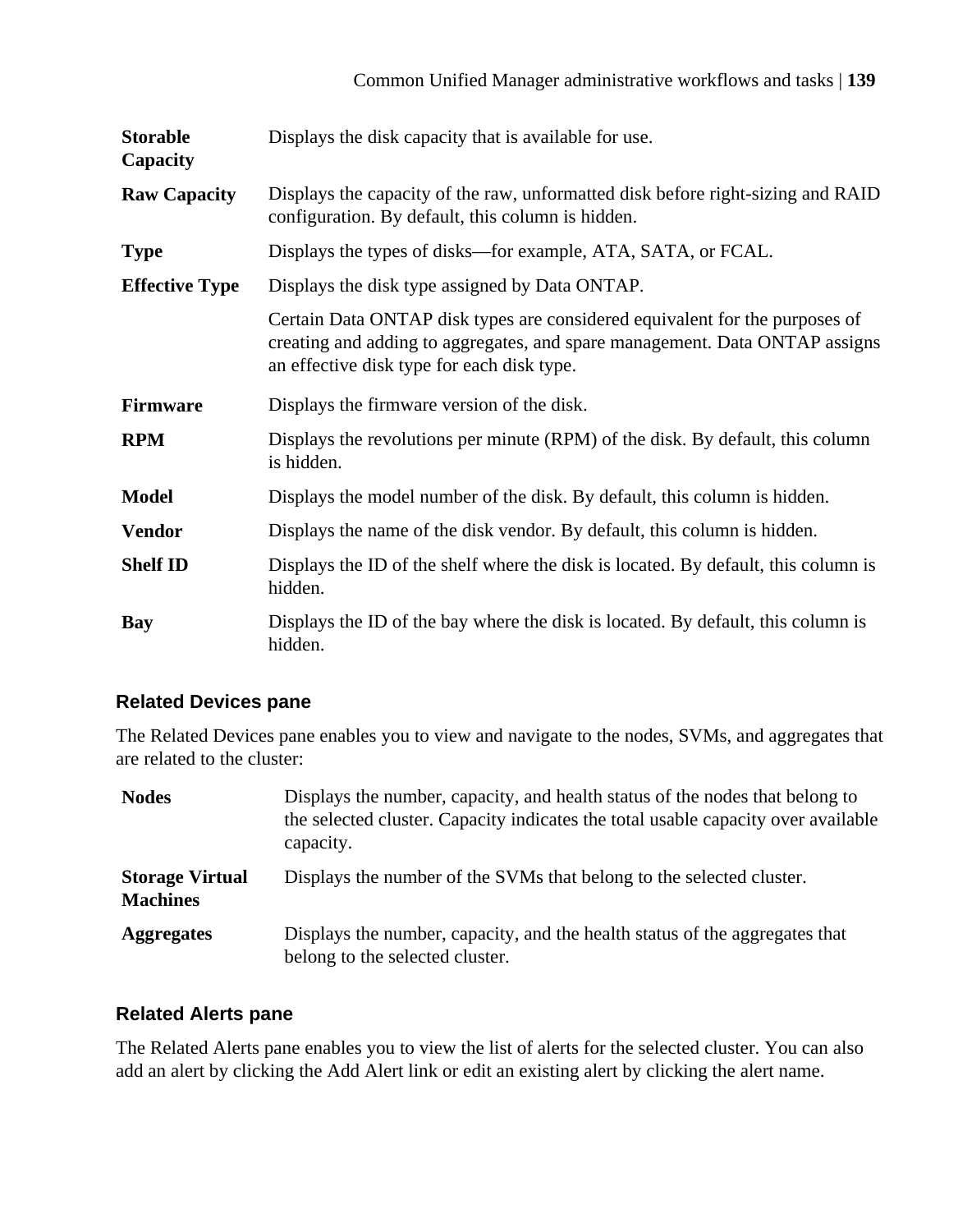<span id="page-139-0"></span>**140** | Unified Manager 6.1 Administration Guide

#### **Annotations pane**

The Annotations pane enables you to view the annotation for the selected cluster.

# **Aggregate details page**

You can use the Aggregate details page to view detailed information about the selected aggregate that is monitored by Unified Manager, such as the capacity, disk information, configuration details, and events generated. You can also view information about the related objects and related alerts for that aggregate.

- *Command buttons* on page 140
- Capacity tab on page 140
- *[Disk Information tab](#page-142-0)* on page 143
- [Configuration tab](#page-142-0) on page 143
- *[History area](#page-143-0)* on page 144
- *[Events list](#page-144-0)* on page 145
- [Related Devices pane](#page-144-0) on page 145
- [Related Alerts pane](#page-144-0) on page 145

#### **Command buttons**

The command buttons enable you to perform the following tasks for the selected aggregate:

**Actions** • Add Alert

Enables you to add an alert to the selected aggregate.

• Edit Thresholds Enables you to modify the threshold settings for the selected aggregate.

**View Aggregates** Enables you to navigate to the Aggregates page.

#### **Capacity tab**

The Capacity tab displays detailed information about the selected aggregate, such as its capacity, thresholds, and daily growth rate. By default, the capacity events are not generated for root aggregates. Also, the threshold values used by Unified Manager are not applicable to the node root aggregates. Only a technical support representative can modify the settings for these events to be generated. When the settings are modified by the technical support representative, the threshold values are applied to the node root aggregate.

- **Capacity** Displays the data capacity graph and the Snapshot copies graph, which display capacity details about the aggregate.
	- Snapshot Overflow

Displays the data space that is consumed by the Snapshot copies.

• Used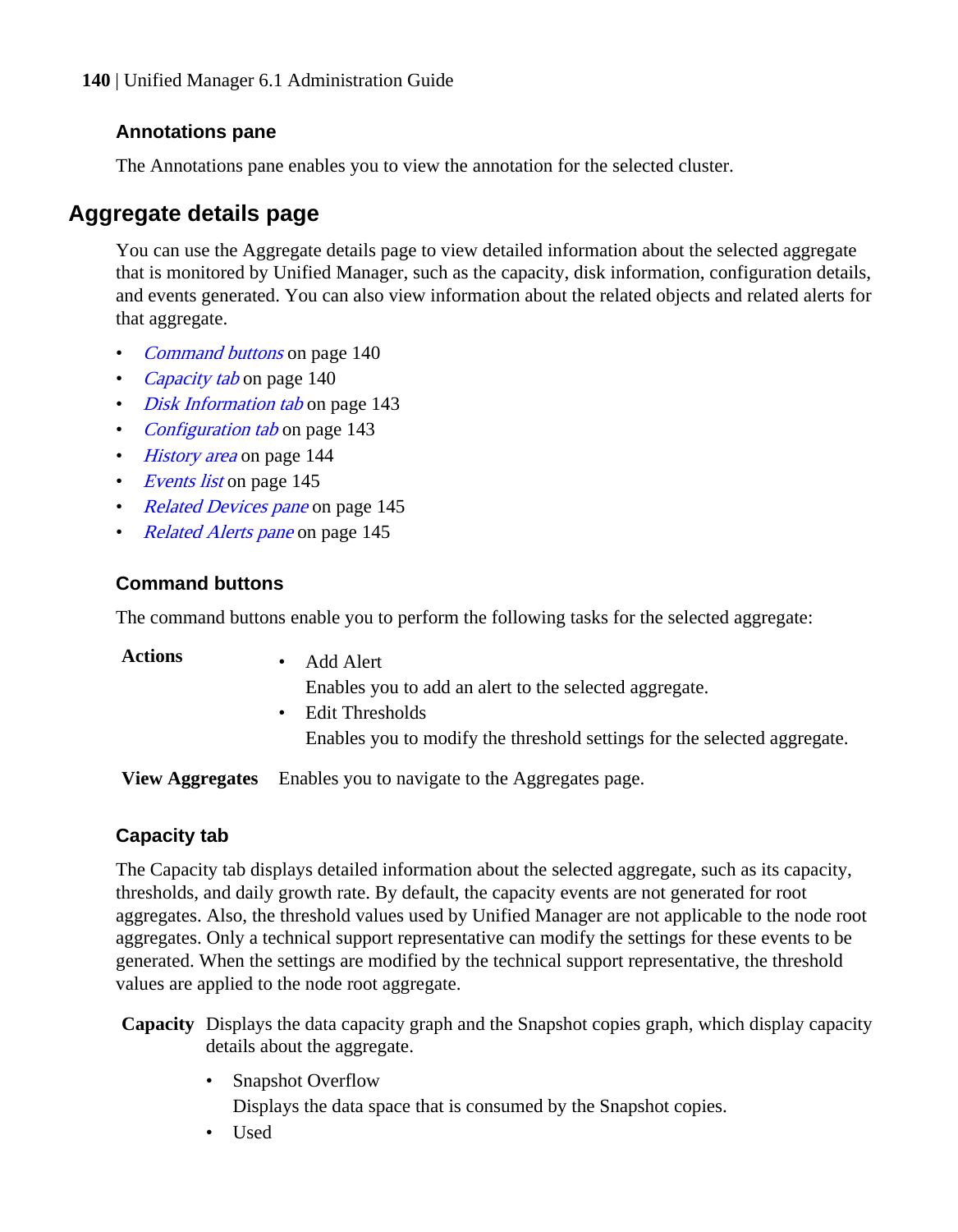Displays the space used by data in the aggregate.

• Overcommitted

Indicates that the space in the aggregate is overcommitted.

• Warning

Indicates that the space in the aggregate is nearly full. If this threshold is breached, the Space Nearly Full event is generated.

• Error

Indicates that the space in the aggregate is full. If this threshold is breached, the Space Full event is generated.

• Data graph

Displays the total data capacity and the used data capacity of the aggregate. If the aggregate is overcommitted, a flag is displayed with the overcommitted capacity.

• Snapshot Copies graph This graph is displayed only when the used Snapshot capacity or the Snapshot reserve is not zero.

Both the graphs display the capacity by which the Snapshot capacity exceeds the Snapshot reserve if the used Snapshot capacity exceeds the Snapshot reserve.

| <b>Total Capacity</b>              | Displays the total capacity in the aggregate.                                                                                                                                                                                                                                                                                                               |
|------------------------------------|-------------------------------------------------------------------------------------------------------------------------------------------------------------------------------------------------------------------------------------------------------------------------------------------------------------------------------------------------------------|
| <b>Data Capacity</b>               | Displays the amount of space used by the aggregate (used capacity) and the<br>amount of available space in the aggregate (free capacity).                                                                                                                                                                                                                   |
| <b>Snapshot Reserve</b>            | Displays the used and free Snapshot capacity of the aggregate.                                                                                                                                                                                                                                                                                              |
| Overcommitted<br>Capacity          | Displays the aggregate overcommitment. Aggregate overcommitment enables<br>you to provide more storage than is actually available from a given aggregate,<br>as long as not all of that storage is currently being used. When thin<br>provisioning is in use, the total size of volumes in the aggregate can exceed<br>the total capacity of the aggregate. |
|                                    | <b>Note:</b> If you have overcommitted your aggregate, you must monitor its<br>available space carefully and add storage as required to avoid write errors<br>due to insufficient space.                                                                                                                                                                    |
| <b>Total Cache</b><br><b>Space</b> | Displays the total space of the solid-state disks (SSDs) that are added to a<br>Flash Pool enabled aggregate. If you have enabled Flash Pool for an aggregate<br>but have not added any SSDs, then the cache space is displayed as 0 KB.                                                                                                                    |
|                                    | <b>Note:</b> This field is hidden if Flash Pool is disabled for an aggregate.                                                                                                                                                                                                                                                                               |
| Aggregate                          | Displays the following aggregate capacity thresholds.                                                                                                                                                                                                                                                                                                       |
| <b>Thresholds</b>                  | Nearly Full Threshold<br>$\bullet$                                                                                                                                                                                                                                                                                                                          |
|                                    | Specifies the percentage at which an aggregate is nearly full.                                                                                                                                                                                                                                                                                              |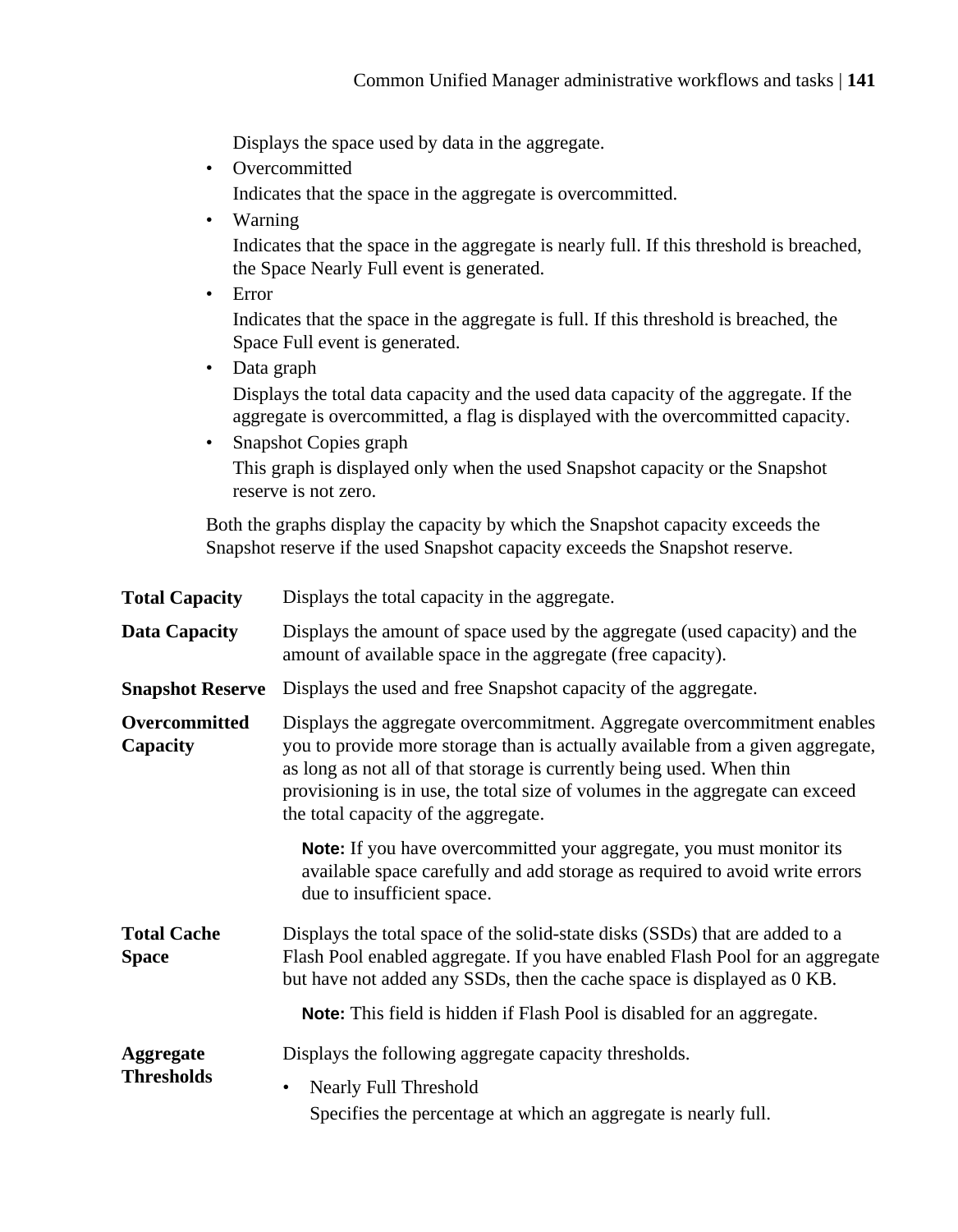# **142** | Unified Manager 6.1 Administration Guide

|                                          | Full Threshold<br>Specifies the percentage at which an aggregate is full.<br>Nearly Overcommitted Threshold<br>Specifies the percentage at which an aggregate is nearly overcommitted.<br>Overcommitted Threshold<br>Specifies the percentage at which an aggregate is overcommitted.                                                                                                                                                                                                                                                                                                                                                                                                                                                                                                                                  |
|------------------------------------------|------------------------------------------------------------------------------------------------------------------------------------------------------------------------------------------------------------------------------------------------------------------------------------------------------------------------------------------------------------------------------------------------------------------------------------------------------------------------------------------------------------------------------------------------------------------------------------------------------------------------------------------------------------------------------------------------------------------------------------------------------------------------------------------------------------------------|
| <b>Daily Growth</b><br>Rate              | Displays the disk space used in the aggregate if the rate of change between the<br>last two samples continues for 24 hours.                                                                                                                                                                                                                                                                                                                                                                                                                                                                                                                                                                                                                                                                                            |
|                                          | For example, if an aggregate uses 10 GB of disk space at 2 pm and 12 GB at 6<br>pm, the daily growth rate (GB) for this aggregate is 2 GB.                                                                                                                                                                                                                                                                                                                                                                                                                                                                                                                                                                                                                                                                             |
| <b>Volume Move</b>                       | Displays the number of volume move operations that are currently in progress.<br><b>Volumes Out</b>                                                                                                                                                                                                                                                                                                                                                                                                                                                                                                                                                                                                                                                                                                                    |
|                                          | Displays the number and capacity of the volumes that are being moved out<br>of the aggregate.<br>You can click the link to view more details such as the volume name,<br>aggregate to which the volume is moved, status of the volume move<br>operation, and the estimated end time.<br>Volumes In<br>Displays the number and remaining capacity of the volumes that are being<br>moved into the aggregate.<br>You can click the link to view more details such as the volume name,<br>aggregate from which the volume is moved, status of the volume move<br>operation, and the estimated end time.<br>Estimated used capacity after volume move<br>٠<br>Displays the estimated amount of used space (in percentage, and KB, MB,<br>GB, and so on) in the aggregate after the volume move operations are<br>complete. |
| Capacity<br>Overview -<br><b>Volumes</b> | Displays graphs that provide information about the capacity of the volumes<br>contained in the aggregate. The amount of space used by the volume (used<br>capacity) and the amount of available space (free capacity) in the volume is<br>displayed. When the Thin-Provisioned Volume Space At Risk event is<br>generated for thinly provisioned volumes, the amount of space used by the<br>volume (used capacity) and the amount of space that is available in the volume<br>but cannot be used (unusable capacity) because of aggregate capacity issues is<br>displayed.                                                                                                                                                                                                                                            |
|                                          | You can select the graph you want to view from the drop-down lists. You can<br>sort the data displayed in the graph to display details such as the used size,<br>provisioned size, available capacity, the fastest daily growth rate, and the<br>slowest growth rate. You can filter the data based on the Storage Virtual                                                                                                                                                                                                                                                                                                                                                                                                                                                                                             |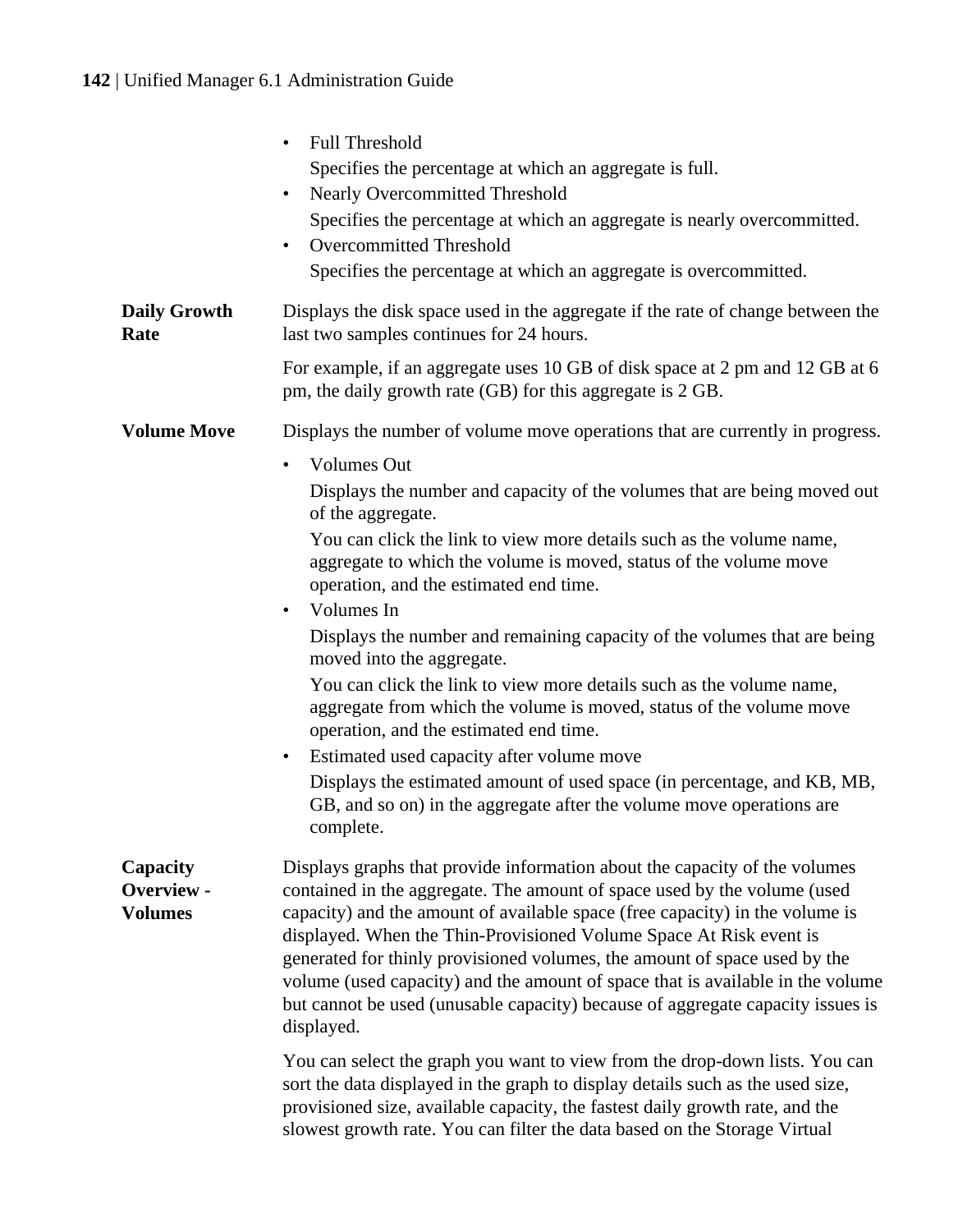Machines (SVMs) that contain the volumes in the aggregate. You can also view details for thinly provisioned volumes. You can view the details of specific points on the graph by positioning your cursor over the area of interest. By default, the graph displays the top 30 filtered volumes in the aggregate.

### <span id="page-142-0"></span>**Disk Information tab**

The Disk Information tab displays detailed information about the disks in the selected aggregate, including the RAID type and size, and the type of disks used in the aggregate. The tab also graphically displays the RAID groups, the types of disks used (such as SAS, ATA, or FCAL), and the empty slots of the disks that can be added to the aggregate. You can view more information, such as the disk's bay, shelf, and rotational speed, by positioning your cursor over the parity disks and data disks:

| <b>RAID</b>                  | Type                                                                                                                                                      |
|------------------------------|-----------------------------------------------------------------------------------------------------------------------------------------------------------|
| <b>Details</b>               | Displays the RAID type (RAID0, RAID4, RAID-DP, or Mixed RAID).                                                                                            |
|                              | Group Size<br>٠                                                                                                                                           |
|                              | Displays the maximum number of disks allowed in the RAID group.                                                                                           |
|                              | Groups<br>٠                                                                                                                                               |
|                              | Displays the number of RAID groups in the aggregate.                                                                                                      |
| <b>Disks</b><br><b>Used</b>  | Effective Type<br>٠                                                                                                                                       |
|                              | Displays the types of disks (for example, ATA, SATA, or FCAL) in the aggregate.                                                                           |
|                              | Data Disks<br>٠                                                                                                                                           |
|                              | Displays the number and capacity of the data disks that are assigned to an<br>aggregate.                                                                  |
|                              | <b>Parity Disks</b><br>$\bullet$                                                                                                                          |
|                              | Displays the number and capacity of the parity disks that are assigned to an<br>aggregate.                                                                |
| <b>Spare</b><br><b>Disks</b> | Displays the disk effective type, number, and capacity of the spare disks that are<br>available for the node in the selected aggregate.                   |
|                              | <b>Note:</b> When an aggregate is failed over to the partner node, Unified Manager does<br>not display all the spare disks compatible with the aggregate. |

#### **Configuration tab**

The Configuration tab displays details about the selected aggregate, such as its cluster node, block type, RAID type, RAID size, and RAID group count:

**Overview** • Node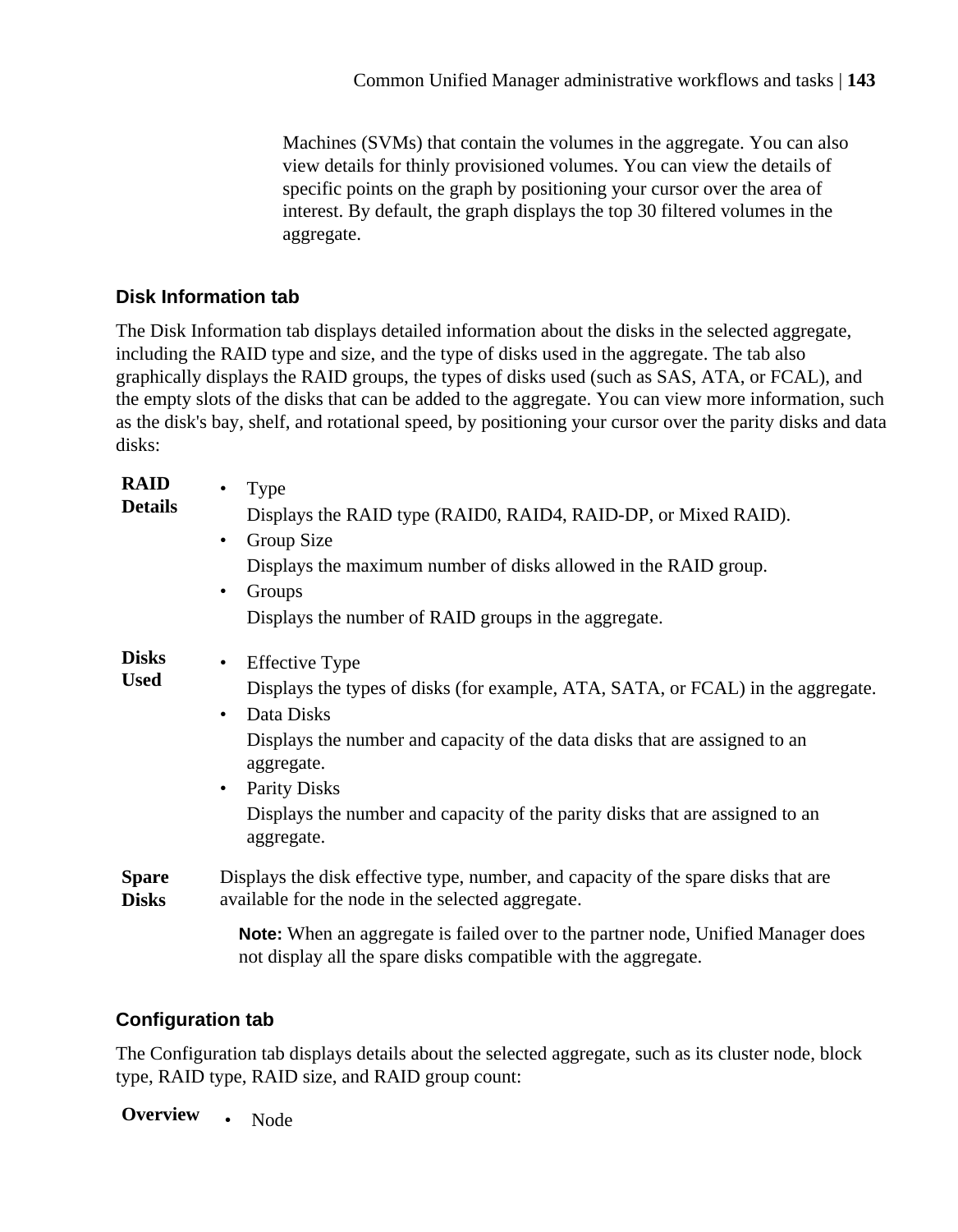Displays the name of the node that contains the selected aggregate.

- <span id="page-143-0"></span>• Block Type Displays the block format of the aggregate, either 32-bit or 64-bit.
- RAID Type Displays the RAID type (RAID0, RAID4, RAID-DP, or Mixed RAID).
- RAID Size Displays the size of the RAID group.
- RAID Groups Displays the number of RAID groups in the aggregate.
- Flash Pool Indicates whether or not the aggregate is a Flash Pool.

# **History area**

The History area displays graphs that provide information about the capacity of the selected aggregate.

You can select a graph type from the drop-down list at the top of the History pane. You can also view details for a specific time period by selecting either 1 week, 1 month, or 1 year. History graphs can help you identify trends—for example, if the aggregate usage is consistently breaching the Nearly Full threshold, you can take the appropriate action.

History graphs display the following information:

| Aggregate<br><b>Capacity Used</b><br>(%)                         | Displays the used capacity in the aggregate and the trend in how aggregate<br>capacity is used based on the usage history as line graphs, in percentage, on the<br>vertical (y) axis. The time period is displayed on the horizontal $(x)$ axis. You can<br>select a time period of a week, a month, or a year. You can view the details for<br>specific points on the graph by positioning your cursor over a particular area. You<br>can hide or display a line graph by clicking the appropriate legend. For example,<br>when you click the Capacity Used legend, the Capacity Used graph line is hidden.                                                         |
|------------------------------------------------------------------|----------------------------------------------------------------------------------------------------------------------------------------------------------------------------------------------------------------------------------------------------------------------------------------------------------------------------------------------------------------------------------------------------------------------------------------------------------------------------------------------------------------------------------------------------------------------------------------------------------------------------------------------------------------------|
| Aggregate<br><b>Capacity Used</b><br><b>vs</b> Total<br>Capacity | Displays the trend in how aggregate capacity is used based on the usage history,<br>as well as the used capacity, and the total capacity as line graphs, in bytes,<br>kilobytes, megabytes, and so on, on the vertical (y) axis. The time period is<br>displayed on the horizontal (x) axis. You can select a time period of a week, a<br>month, or a year. You can view the details for specific points on the graph by<br>positioning your cursor over a particular area. You can hide or display a line<br>graph by clicking the appropriate legend. For example, when you click the Trend<br>Capacity Used legend, the Trend Capacity Used graph line is hidden. |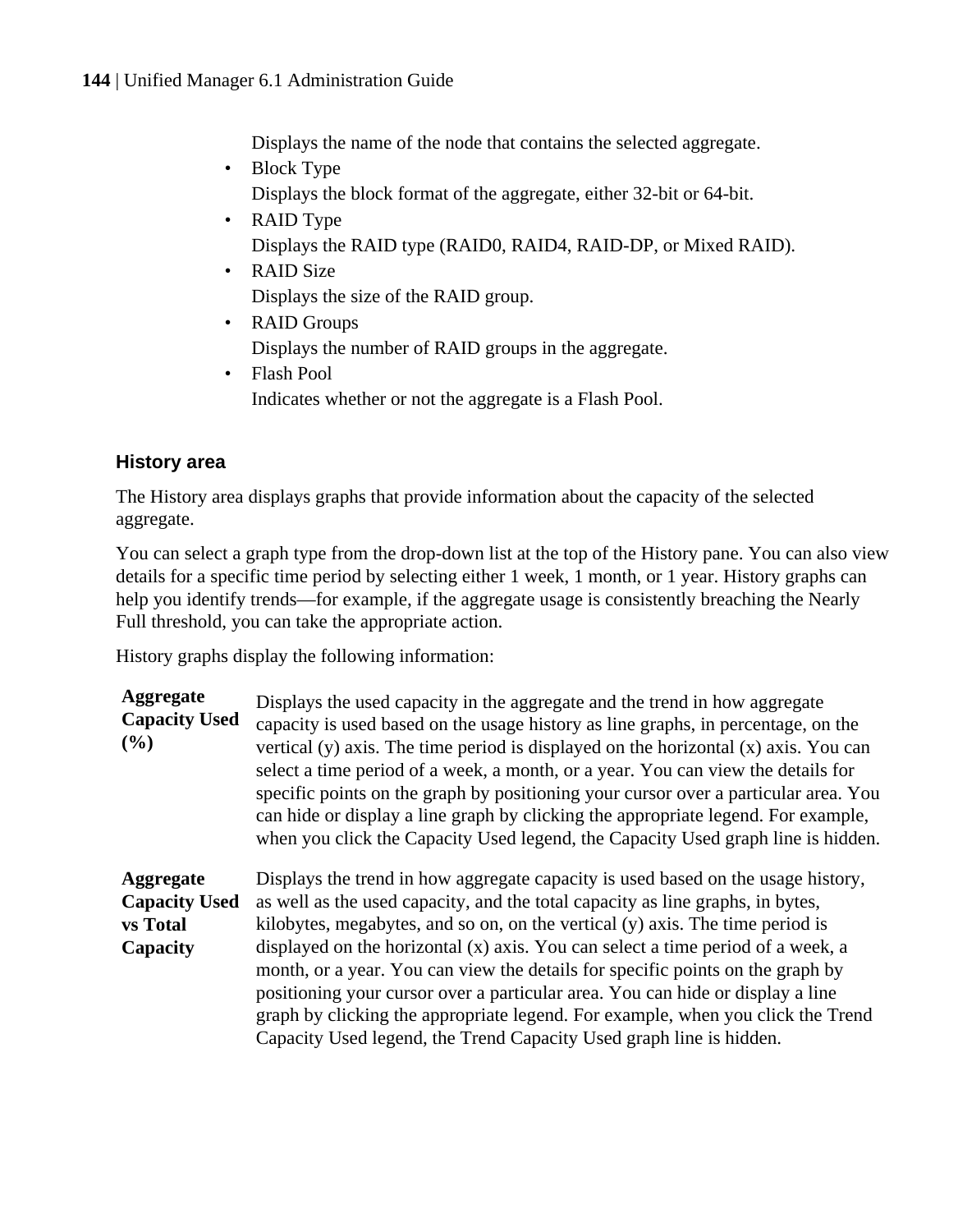**Aggregate Capacity Used (%) vs Committed (%)** Displays the trend in how aggregate capacity is used based on the usage history, as well as the committed space as line graphs, in percentage, on the vertical (y) axis. The time period is displayed on the horizontal  $(x)$  axis. You can select a time period of a week, a month, or a year. You can view the details for specific points on the graph by positioning your cursor over a particular area. You can hide or display a line graph by clicking the appropriate legend. For example, when you click the Space Committed legend, the Space Committed graph line is hidden.

## **Events list**

The Events list displays details about new and acknowledged events:

**Severity** Displays the severity of the event.

**Event** Displays the event name.

**Triggered Time** Displays the time that has elapsed since the event was generated. If the time elapsed exceeds a week, the timestamp when the event was generated is displayed.

### **Related Devices pane**

The Related Devices pane enables you to view the cluster node, volumes, and disks that are related to the aggregate:

| <b>Node</b>               | Displays the capacity and the health status of the node which contains the<br>aggregate. Capacity indicates the total usable capacity over available capacity.                                                                                                                                                                                                                                                       |
|---------------------------|----------------------------------------------------------------------------------------------------------------------------------------------------------------------------------------------------------------------------------------------------------------------------------------------------------------------------------------------------------------------------------------------------------------------|
| Aggregates in<br>the Node | Displays the number and capacity of all the aggregates in the cluster node that<br>contains the selected aggregate. The health status of the aggregates is also<br>displayed, based on the highest severity level. For example, If a cluster node<br>contains ten aggregates, five of which display the Warning status and the<br>remaining five display the Critical status, then the status displayed is Critical. |
| <b>Volumes</b>            | Displays the number and capacity of the volumes in the selected aggregate. The<br>health status of the volumes is also displayed, based on the highest severity<br>level.                                                                                                                                                                                                                                            |
| <b>Resource Pool</b>      | Displays the resource pools related to the aggregate.                                                                                                                                                                                                                                                                                                                                                                |

### **Related Alerts pane**

The Related Alerts pane enables you to view the list of alerts that are created for the selected aggregate. You can also add an alert by clicking the Add Alert link or edit an existing alert by clicking the alert name.

### **Related tasks**

[Performing suggested remedial actions for a full volume](#page-68-0) on page 69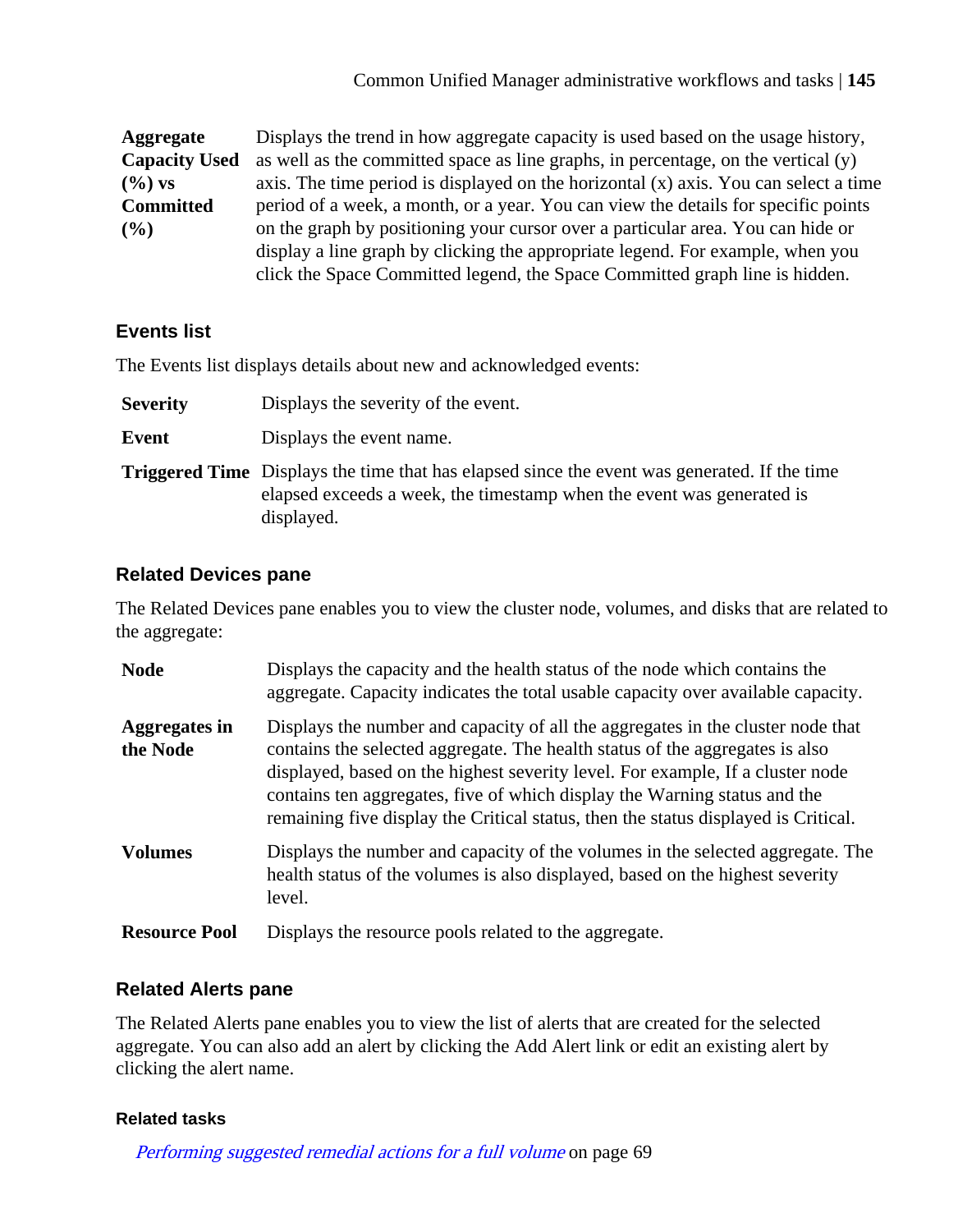## <span id="page-145-0"></span>**Job details page**

The Job details page enables you to view status and other information about specific protection job tasks that are running, that are queued, or that have completed. You can use this information to monitor protection job progress and to troubleshoot job failures.

### **Job summary**

The job summary displays the following information:

- Job ID
- Type
- State
- Submitted Time
- Completed Time
- Duration

### **Command buttons**

The command buttons enable you to perform the following tasks:

**View Jobs** Returns you to the Jobs page.

### **Job tasks list**

The Job tasks list displays in a table all the tasks associated with a specific job and the properties related to each task.

| <b>Started Time</b> | Displays the day and time the task started. By default, the most recent tasks are<br>displayed at the top of the column and older tasks are displayed at the bottom. |                                                                                              |  |
|---------------------|----------------------------------------------------------------------------------------------------------------------------------------------------------------------|----------------------------------------------------------------------------------------------|--|
| <b>Type</b>         | Displays the type of task.                                                                                                                                           |                                                                                              |  |
| <b>State</b>        |                                                                                                                                                                      | The state of a particular task:                                                              |  |
|                     | <b>Completed</b>                                                                                                                                                     | The task has finished.                                                                       |  |
|                     | <b>Oueued</b>                                                                                                                                                        | The task is about to run.                                                                    |  |
|                     | <b>Running</b>                                                                                                                                                       | The task is running.                                                                         |  |
|                     | <b>Waiting</b>                                                                                                                                                       | A job has been submitted and some associated tasks are waiting<br>to be queued and executed. |  |
| <b>Status</b>       | Displays the task status:                                                                                                                                            |                                                                                              |  |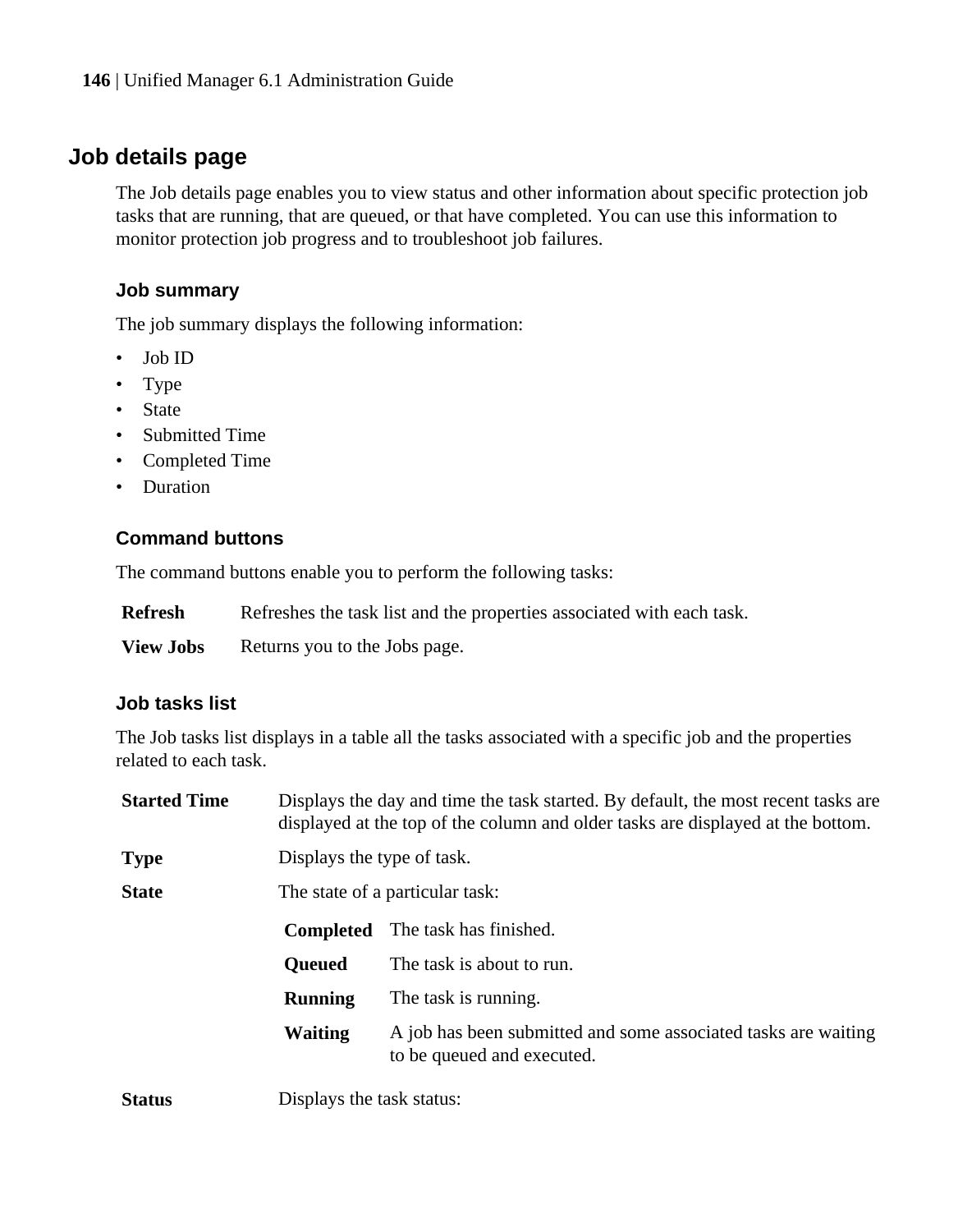

The task failed.

**Normal ( )**

The task succeeded.

Skipped  $(\bullet)$ A task failed, resulting in subsequent tasks being skipped.

<span id="page-146-0"></span>

| <b>Duration</b>              | Displays the elapsed time since the task began.                                                                                                                                |
|------------------------------|--------------------------------------------------------------------------------------------------------------------------------------------------------------------------------|
| <b>Completed Time</b>        | Displays the time the task completed. By default, this column is hidden.                                                                                                       |
| <b>Task ID</b>               | Displays the GUID that identifies an individual task for a job. The column can<br>be sorted and filtered. By default, this column is hidden.                                   |
| <b>Dependency</b><br>order   | Displays an integer representing the sequence of tasks in a graph, with zero<br>being assigned to the first task. By default, this column is hidden.                           |
|                              | <b>Task Details pane</b> Displays additional information about each job task, including the task name,<br>task description, and, if the task failed, a reason for the failure. |
| <b>Task Messages</b><br>pane | Displays messages specific to the selected task. Messages might include a<br>reason for the error and suggestions for resolving it. Not all tasks display task<br>messages.    |

## **Definitions of user roles in Unified Manager**

The maintenance user or OnCommand administrator assigns a role to every user. Each role contains certain privileges. The scope of activities that you can perform in Unified Manager depends on the role you are assigned and which privileges the role contains.

The following predefined roles exist in Unified Manager:

| <b>Operator</b>                 | Views storage system information and other data collected by Unified<br>Manager, including histories and capacity trends. The role enables the storage<br>operator to view, assign, acknowledge, resolve, and add notes for the events.                                                                                                                                                                             |
|---------------------------------|---------------------------------------------------------------------------------------------------------------------------------------------------------------------------------------------------------------------------------------------------------------------------------------------------------------------------------------------------------------------------------------------------------------------|
| <b>Storage</b><br>Administrator | Configures storage management operations within Unified Manager. The role<br>enables the storage administrator to configure thresholds, create alerts and<br>other storage management-specific options and policies.                                                                                                                                                                                                |
| OnCommand<br>Administrator      | Configures settings unrelated to storage management. The role enables the<br>management of users, security certificates, database access, and administrative<br>options, including authentication, SMTP, networking, and AutoSupport.                                                                                                                                                                               |
| <b>Event Publisher</b>          | Transmits events generated by partner applications for display in the Unified<br>Manager web UI. This specialized, limited-access user role enables partner<br>applications to share event information with Unified Manager. At the same<br>time, the limited access of this role prevents unauthorized access to the Unified<br>Manager server or the Unified Manager web UI through event publishing<br>activity. |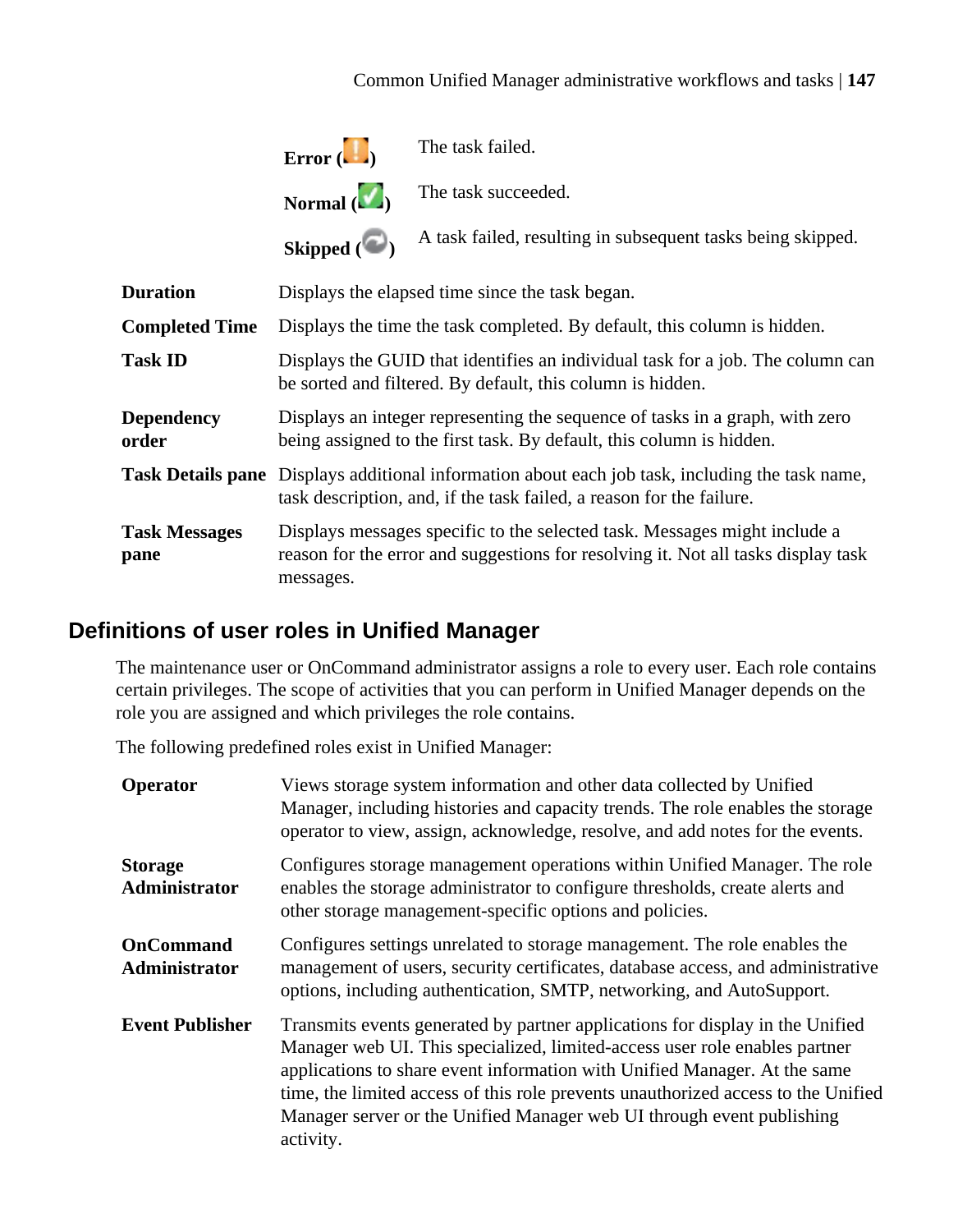## <span id="page-147-0"></span>**Definitions of user types**

A user type specifies the kind of account the user holds and includes remote users, remote groups, local users, database users, and maintenance users. Each of these types has its own role, which is assigned by a user with the role of OnCommand Administrator.

Unified Manager user types are as follows:

| <b>Maintenance</b><br>user | Created from the maintenance console during the initial configuration of<br>Unified Manager. The maintenance user then creates additional users and<br>assigns roles. The maintenance user is also the only user with access to the<br>maintenance console.                                                                                                                                                              |
|----------------------------|--------------------------------------------------------------------------------------------------------------------------------------------------------------------------------------------------------------------------------------------------------------------------------------------------------------------------------------------------------------------------------------------------------------------------|
| <b>Local user</b>          | Accesses the Unified Manager UI and performs functions based on the role<br>given by the maintenance user or a user with the OnCommand Administrator<br>role.                                                                                                                                                                                                                                                            |
| Remote group               | Groups of users that access the Unified Manager UI using the credentials stored<br>on the authentication server. The name of this account should match the name<br>of a group stored on the authentication server. All users within the remote group<br>are given access to the Unified Manager UI using their individual user<br>credentials. Remote groups can perform functions according to their assigned<br>roles. |
| Remote user                | Accesses the Unified Manager UI using the credentials stored on the<br>authentication server. A remote user performs functions based on the role given<br>by the maintenance user or a user with the OnCommand Administrator role.                                                                                                                                                                                       |
| Database user              | Has read-only access to data in the Unified Manager database, has no access to<br>the Unified Manager web interface or the maintenance console, and cannot<br>execute API calls.                                                                                                                                                                                                                                         |

## **Unified Manager roles and capabilities**

Based on your assigned role, you can determine which operations you can perform in Unified Manager.

| <b>Function</b>                                                  | Event<br><b>Publisher</b> | <b>Operator</b> | <b>Storage</b><br><b>Administrator</b> | OnCommand<br>Administrator |
|------------------------------------------------------------------|---------------------------|-----------------|----------------------------------------|----------------------------|
| View storage system<br>information                               |                           |                 |                                        |                            |
| View other data like<br>histories, capacity trends,<br>and so on |                           |                 |                                        |                            |

The following table displays the functions that each role can perform: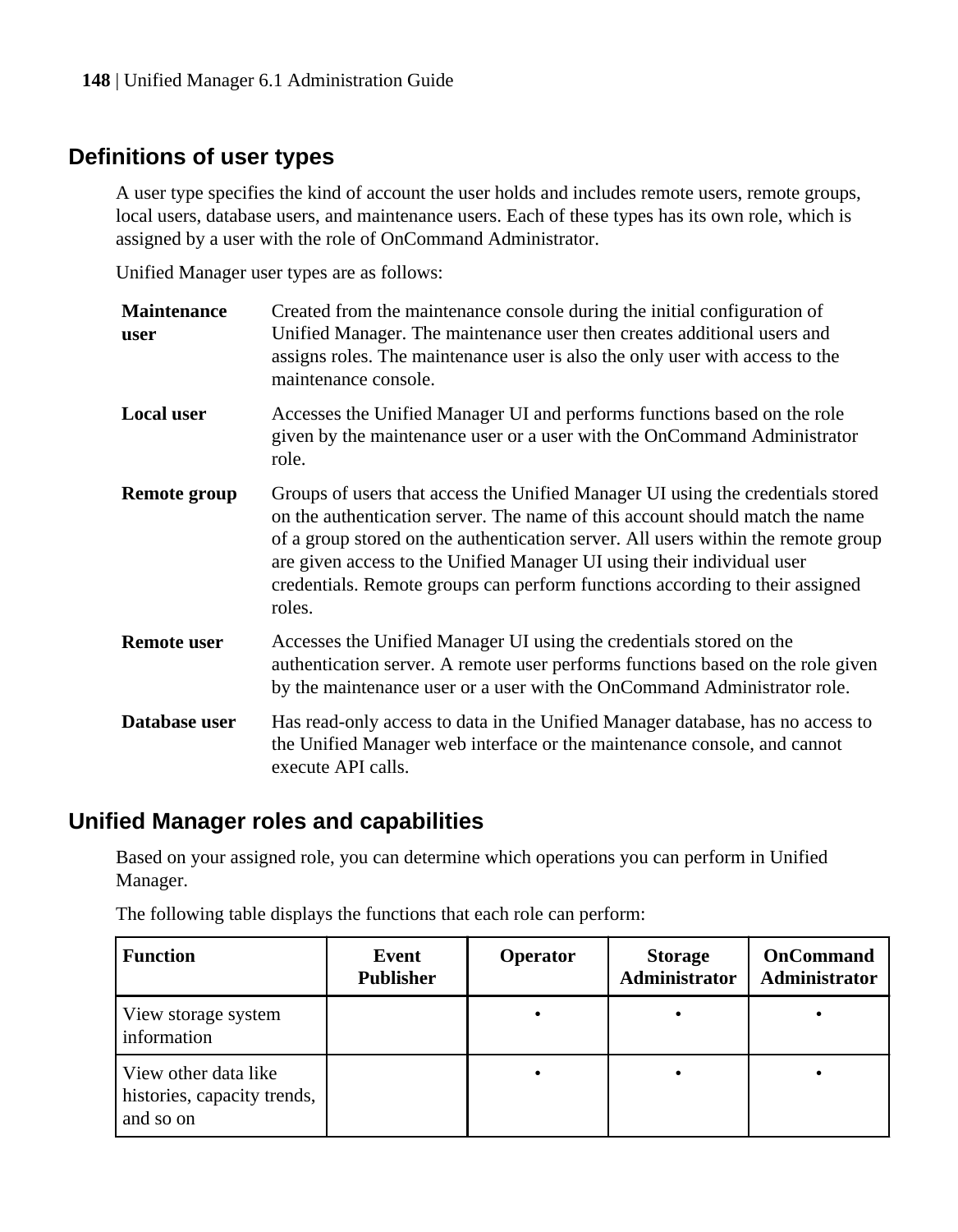| <b>Function</b>                                                                      | Event<br><b>Publisher</b> | Operator | <b>Storage</b><br>Administrator | <b>OnCommand</b><br>Administrator |
|--------------------------------------------------------------------------------------|---------------------------|----------|---------------------------------|-----------------------------------|
| View, assign, resolve<br>events                                                      |                           |          |                                 |                                   |
| View storage service<br>objects, such as SVM<br>associations and resource<br>pools   |                           |          |                                 |                                   |
| Manage storage service<br>objects, such as SVM<br>associations and resource<br>pools |                           |          |                                 |                                   |
| Define alerts                                                                        |                           |          |                                 |                                   |
| Manage storage<br>management options                                                 |                           |          |                                 |                                   |
| Manage storage<br>management policies                                                |                           |          |                                 |                                   |
| Manage users                                                                         |                           |          |                                 |                                   |
| Manage administrative<br>options                                                     |                           |          |                                 |                                   |
| Manage database access                                                               |                           |          |                                 |                                   |
| Publish events                                                                       |                           |          |                                 |                                   |

### **Related references**

[Definitions of user types](#page-147-0) on page 148 [Definitions of user roles in Unified Manager](#page-146-0) on page 147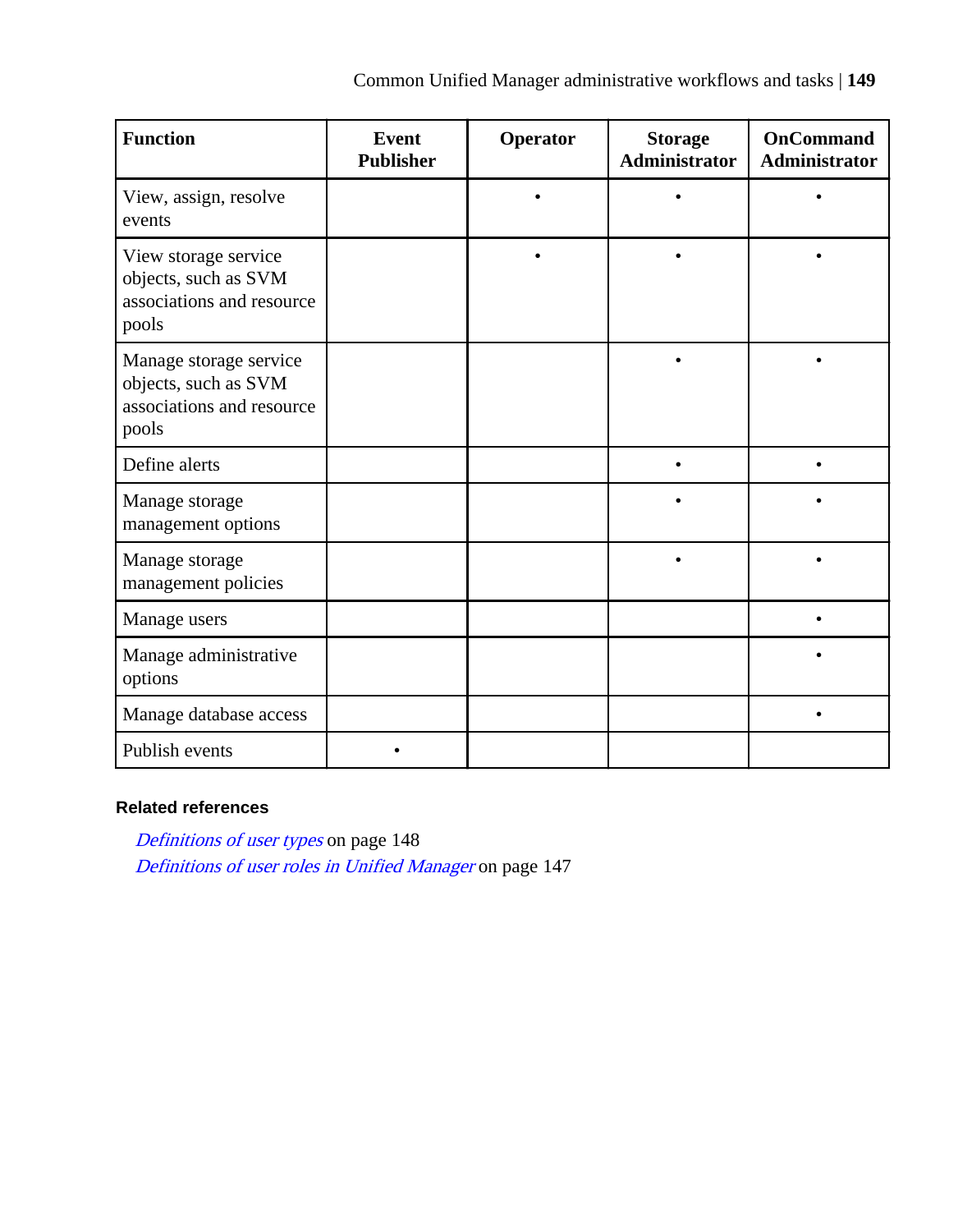# <span id="page-149-0"></span>**Using the maintenance console**

You can use the maintenance console to configure network settings, to configure and manage your virtual appliance, and to view server status to prevent and troubleshoot possible issues.

### **Related concepts**

What the maintenance console does on page 150 [Diagnostic user capabilities](#page-150-0) on page 151

### **Related tasks**

Sending a support bundle to technical support

## **What the maintenance console does**

The maintenance console enables you to maintain the settings on your virtual appliance and to make any necessary changes to prevent issues from occurring.

You can use the maintenance console to perform the following actions:

- Troubleshoot any issues with your virtual appliance, especially if the Unified Manager web interface is not available
- Upgrade to newer versions of Unified Manager.
- Send AutoSupport messages to technical support
- Configure network settings
- Change the maintenance user password

### **Related tasks**

Using the maintenance console on page 150

## **What the maintenance user does**

Created during initial configuration, the maintenance user can create subsequent users and assign them roles. The maintenance user can also access the maintenance console and has the role of OnCommand administrator in the web UI.

The maintenance user can perform the following functions using the maintenance console:

- Configure network access
- Upgrade to newer versions of Unified Manager
- Shut down virtual appliances (only from VMware console)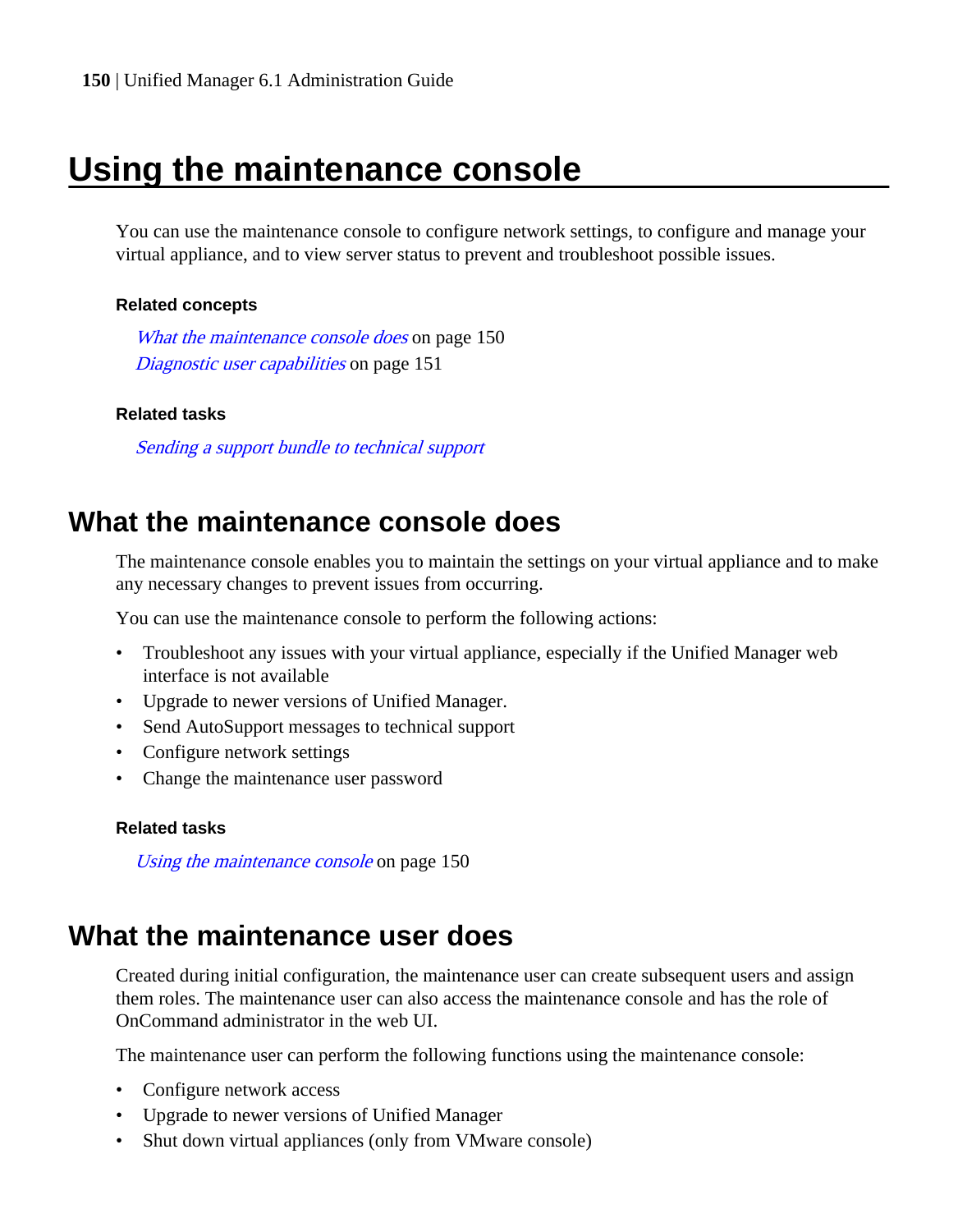- <span id="page-150-0"></span>• Increase data disk or swap disk size
- Change the time zone
- Send on-demand AutoSupport messages to technical support from the maintenance console
- Send periodic AutoSupport messages to technical support from the web UI
- Generate support bundles to send to technical support

### **Related tasks**

[Using the maintenance console](#page-149-0) on page 150

## **Diagnostic user capabilities**

The purpose of diagnostic access is to enable technical support to assist you in troubleshooting, and you should only use it when directed by technical support.

The diagnostic user can execute OS-level commands when directed by technical support, for troubleshooting purposes.

### **Related tasks**

[Using the maintenance console](#page-149-0) on page 150

## **Accessing the maintenance console using Secure Shell**

If the Unified Manager user interface is not in operation, or if you need to perform functions that are not available in the user interface, you can access the maintenance console to reconfigure your virtual appliance.

### **Before you begin**

You must have installed and configured Unified Manager.

You must be logged in as the Maintenance User to perform this task.

### **Steps**

- **1.** Using Secure Shell, connect to the IP address or fully qualified domain name of the Unified Manager virtual appliance.
- **2.** Log in to the maintenance console using your maintenance user name and password.

After 15 minutes of inactivity, the maintenance console logs you out.

### **Related tasks**

[Using the maintenance console](#page-149-0) on page 150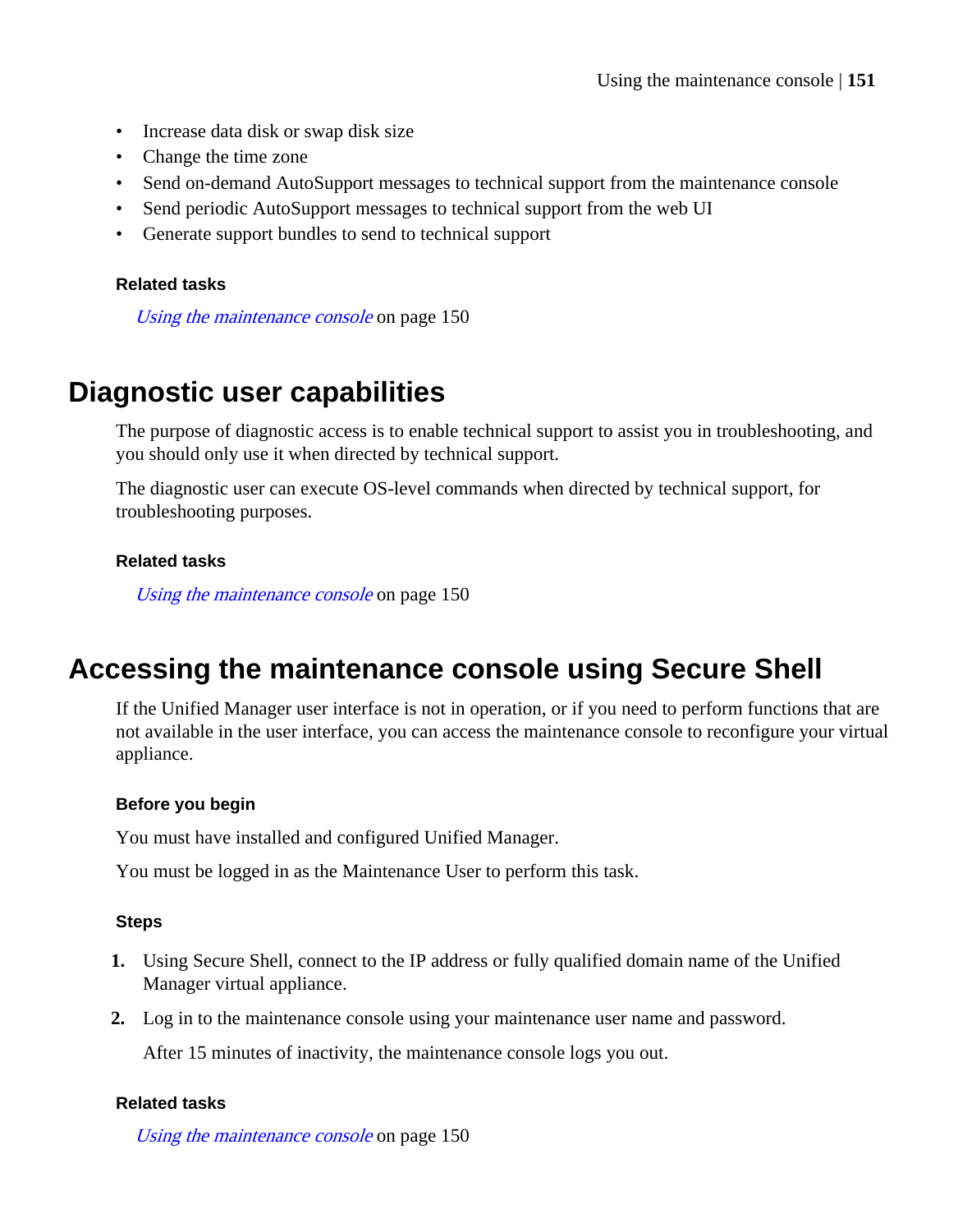# <span id="page-151-0"></span>**Accessing the maintenance console using the vSphere VM console**

If the Unified Manager user interface is not in operation, or if you need to perform functions that are not available in the user interface, you can access the maintenance console to reconfigure your virtual appliance.

### **Before you begin**

You must be the maintenance user. The virtual appliance must be powered on to access the maintenance console.

### **Steps**

- **1.** In vSphere Client, locate the Unified Manager virtual appliance.
- **2.** Click the **Console** tab.
- **3.** Click inside the console window to log in.
- **4.** Log in to the maintenance console using your user name and password.

After 15 minutes of inactivity, the maintenance console logs you out.

### **Related tasks**

[Using the maintenance console](#page-149-0) on page 150

## **Maintenance console menu**

The maintenance console consists of different menus that enable you to maintain and manage your virtual appliance.

The maintenance console consists of the following menus:

- Upgrade OnCommand Unified Manager
- Network Configuration
- System Configuration
- Support/Diagnostics

## **Network Configuration menu**

The Network Configuration menu enables you to manage the network settings. You should use this menu when the OnCommand Unified Manager user interface is not available.

The following menu choices are available.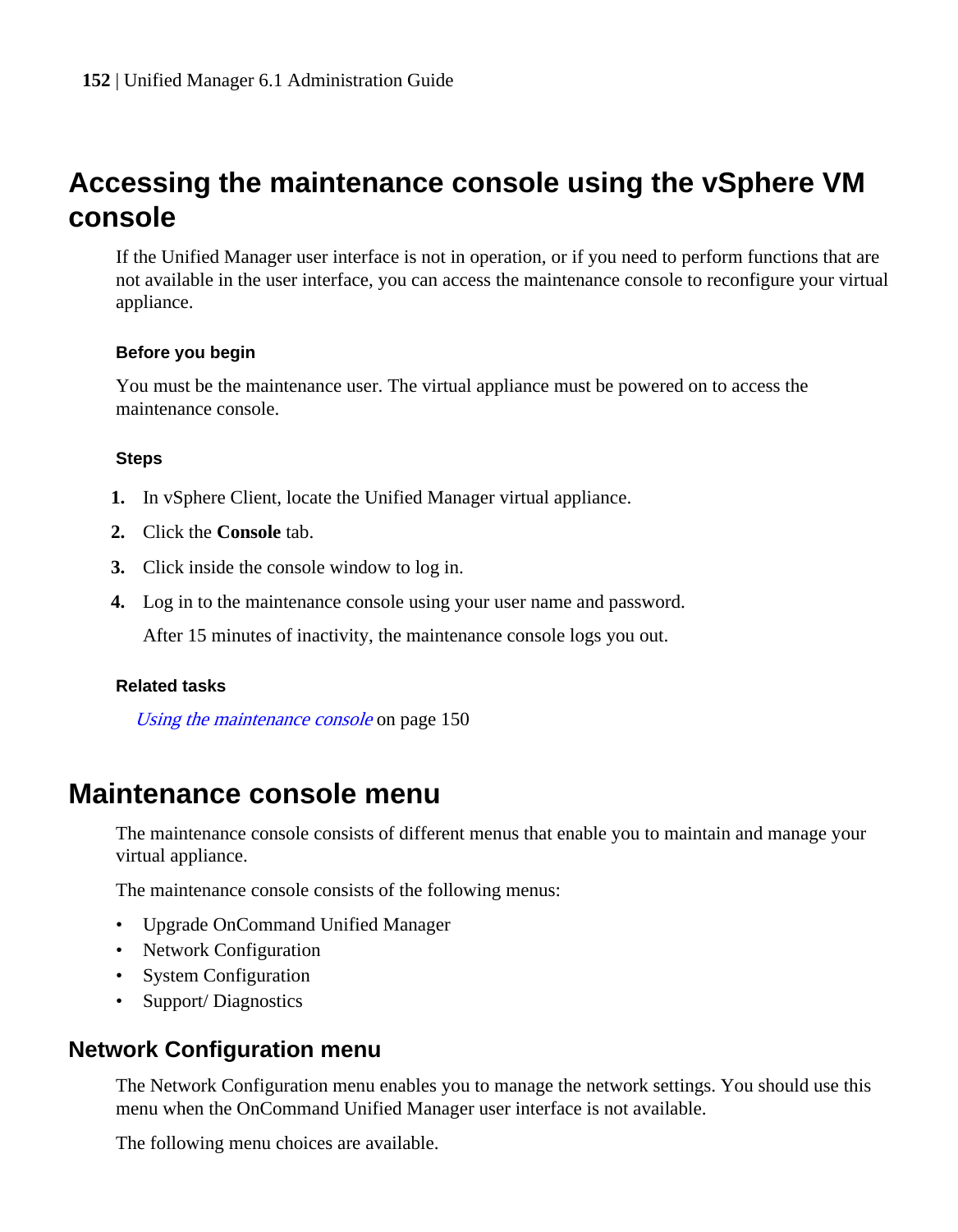| <b>Display IP</b><br><b>Address Settings</b>                   | Displays the current network settings for the virtual appliance, including the IP<br>address, network, broadcast address, netmask, gateway, and DNS servers.                                                                                                                                                                                                                                                                                   |                                                                          |  |
|----------------------------------------------------------------|------------------------------------------------------------------------------------------------------------------------------------------------------------------------------------------------------------------------------------------------------------------------------------------------------------------------------------------------------------------------------------------------------------------------------------------------|--------------------------------------------------------------------------|--|
| <b>Change IP</b><br><b>Address Settings</b>                    | Enables you to change any of the network settings for the virtual appliance,<br>including the IP address, netmask, gateway, or DNS servers. If you switch your<br>network settings from DHCP to static networking using the maintenance<br>console, you cannot edit the host name. The host name provided by DHCP is<br>used. Therefore, it is recommended to use the web UI. You must select<br>Commit Changes for the changes to take place. |                                                                          |  |
| <b>Display Domain</b><br><b>Name Search</b><br><b>Settings</b> |                                                                                                                                                                                                                                                                                                                                                                                                                                                | Displays the domain name search list used for resolving host names.      |  |
| <b>Change Domain</b><br><b>Name Search</b><br><b>Settings</b>  | Enables you to change the domain names for which you want to search when<br>resolving host names. You must select Commit Changes for the changes to<br>take place.                                                                                                                                                                                                                                                                             |                                                                          |  |
| <b>Display Static</b><br><b>Routes</b>                         | Displays the current static network routes.                                                                                                                                                                                                                                                                                                                                                                                                    |                                                                          |  |
| <b>Change Static</b><br><b>Routes</b>                          | Enables you to add or delete static network routes. You must select Commit<br>Changes for the changes to take place.                                                                                                                                                                                                                                                                                                                           |                                                                          |  |
|                                                                | <b>Add Route</b>                                                                                                                                                                                                                                                                                                                                                                                                                               | Enables you to add a static route.                                       |  |
|                                                                | <b>Delete Route</b>                                                                                                                                                                                                                                                                                                                                                                                                                            | Enables you to delete a static route.                                    |  |
|                                                                | <b>Back</b>                                                                                                                                                                                                                                                                                                                                                                                                                                    | Takes you back to the <b>Main Menu</b> .                                 |  |
|                                                                | Exit                                                                                                                                                                                                                                                                                                                                                                                                                                           | Exits the maintenance console.                                           |  |
| <b>Disable Network</b><br><b>Interface</b>                     | Disables any available network interfaces. If only one network interface is<br>available, you cannot disable it. You must select Commit Changes for the<br>changes to take place.                                                                                                                                                                                                                                                              |                                                                          |  |
| <b>Enable Network</b><br><b>Interface</b>                      | Enables available network interfaces. You must select Commit Changes for<br>the changes to take place.                                                                                                                                                                                                                                                                                                                                         |                                                                          |  |
| <b>Commit Changes</b>                                          | Applies any changes made to the network settings for the virtual appliance.<br>You must select this option to enact any changes made, or the changes do not<br>occur.                                                                                                                                                                                                                                                                          |                                                                          |  |
| <b>Ping a Host</b>                                             |                                                                                                                                                                                                                                                                                                                                                                                                                                                | Pings a target host to confirm IP address changes or DNS configurations. |  |
| <b>Restore to</b><br><b>Default Settings</b>                   | Resets all settings to the factory default. You must select Commit Changes for<br>the changes to take place.                                                                                                                                                                                                                                                                                                                                   |                                                                          |  |
| Back                                                           | Takes you back to the Main Menu.                                                                                                                                                                                                                                                                                                                                                                                                               |                                                                          |  |
| Exit                                                           | Exits the maintenance console.                                                                                                                                                                                                                                                                                                                                                                                                                 |                                                                          |  |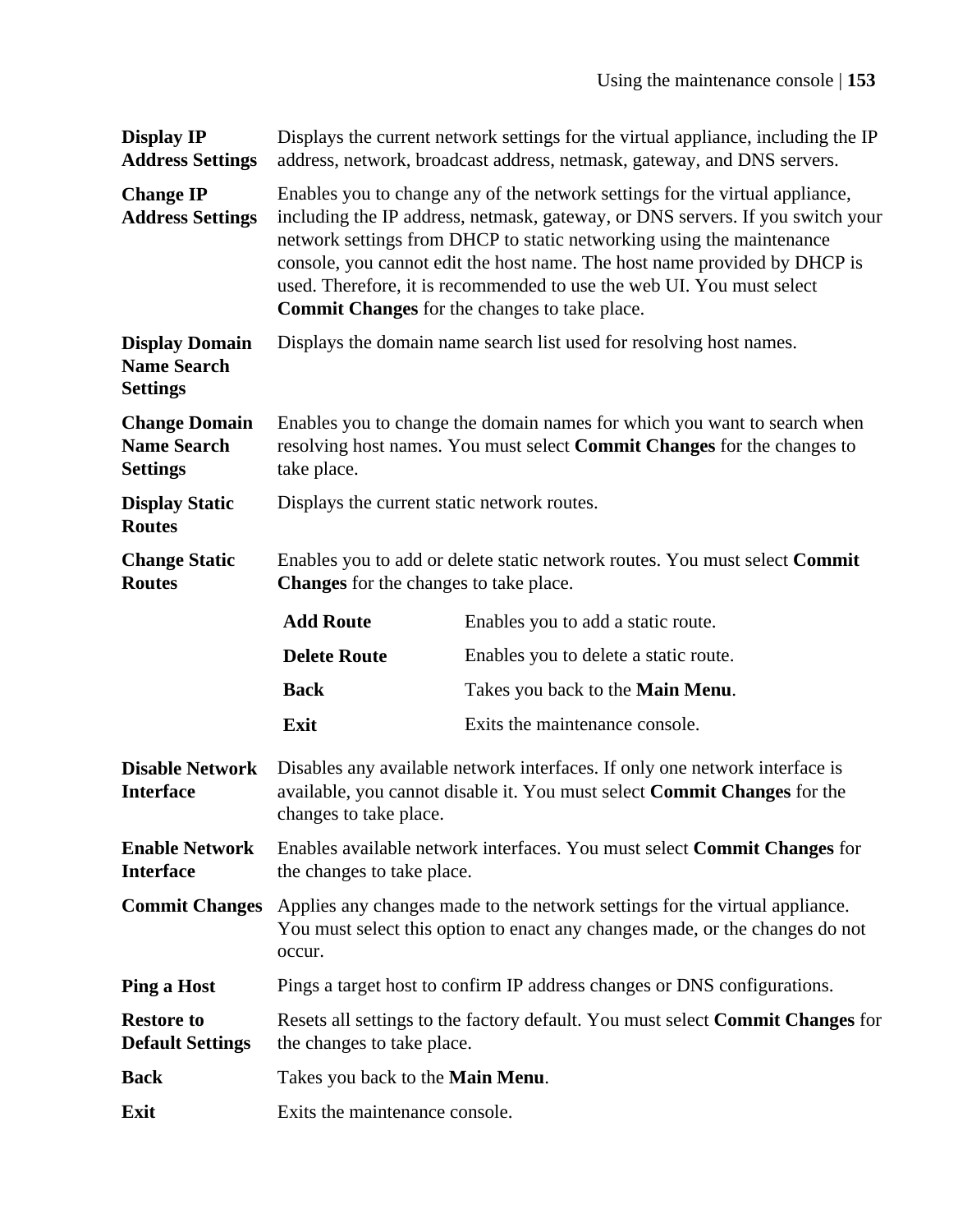## <span id="page-153-0"></span>**System Configuration menu**

The System Configuration menu enables you to manage your virtual appliance, including viewing the server status, and rebooting and shutting down the virtual machine. You should use this menu when the OnCommand Unified Manager user interface is not available.

The following menu choices are available:

| Displays the current server status. Status options include Running and Not<br>Running. If the server is not running, you might need to contact support.              |
|----------------------------------------------------------------------------------------------------------------------------------------------------------------------|
| Reboots the virtual machine, stopping all services. After rebooting, the<br>virtual machine and services restart.                                                    |
| Shuts down the virtual machine, stopping all services. The virtual<br>machine does not restart. You can only select this option from the virtual<br>machine console. |
| Enables you to change the password of the user currently logged in,<br>which can only be the maintenance user.                                                       |
| Enables you to increase the size of your data disks in the virtual machine.                                                                                          |
| Enables you to increase the size of your swap disks in the virtual machine.                                                                                          |
| Enables you to change the time zone to your location.                                                                                                                |
| Enables you to change the NTP Server settings such as IP address or<br>FQDN.                                                                                         |
| Enables the migration tool user to migrate monitoring data from<br>OnCommand Unified Manager 5.x to OnCommand Unified Manager 6.x.                                   |
| By default, this option is hidden.                                                                                                                                   |
| Disables the migration tool user. This option is displayed only if the<br>migration tool user is enabled.                                                            |
| Returns you to the Main Menu.                                                                                                                                        |
| Exits the maintenance console menu.                                                                                                                                  |
|                                                                                                                                                                      |

## **Support and Diagnostics menu**

The Support and Diagnostics menu enables you to manually send an AutoSupport message to technical support. You can also enable remote access through Secure Shell so that technical support personnel can assist you with troubleshooting issues.

The following menu choices are available: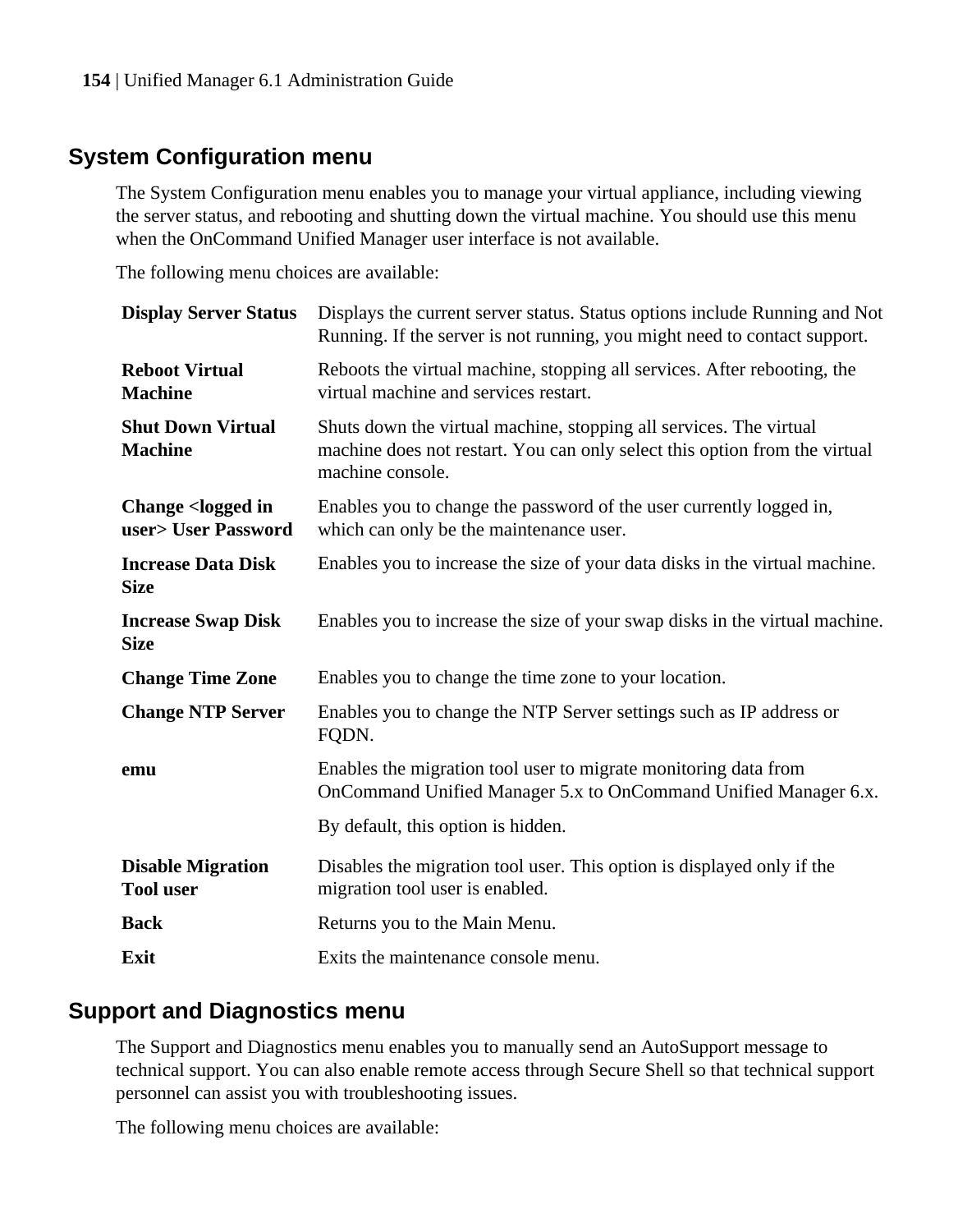**AutoSupport Submission** Enables you to request that an AutoSupport message be generated and sent to technical support or other email recipients.

| Post to NetApp | Posts the AutoSupport message to the AutoSupport web<br>server.                                              |
|----------------|--------------------------------------------------------------------------------------------------------------|
| Send as email  | Sends the AutoSupport message via email to users who need<br>a copy of the data, or to technical support.    |
| <b>Both</b>    | Sends the AutoSupport message to both the AutoSupport<br>web server and via email to one or more recipients. |
| <b>Back</b>    | Takes you back to the Main Menu.                                                                             |
| Exit           | Exits the maintenance console menu.                                                                          |

**Generate Support Bundle** diagnostic user's home directory. The file includes information generated by an Enables you to create a 7-Zip file containing full diagnostic information in the AutoSupport message, the contents of the OnCommand Unified Manager database, detailed data about the Unified Manager server internals, and verboselevel logs not normally included in AutoSupport messages.

# **Adding additional network interfaces**

You can add new network interfaces if you need to separate network traffic.

### **Before you begin**

You must have added the network interface to the virtual appliance using vSphere.

The virtual appliance must be powered on.

### **Steps**

- **1.** In the vSphere console **Main Menu**, select **System Configuration > Reboot Operating System**. After rebooting, the maintenance console can detect the newly added network interface.
- **2.** Access the maintenance console.
- **3.** Select **Network Configuration > Enable Network Interface**.
- **4.** Select the new network interface and press **Enter**.

### **Example**

Select **eth1** and press **Enter**.

- **5.** Type **y** to enable the network interface.
- **6.** Enter the network settings.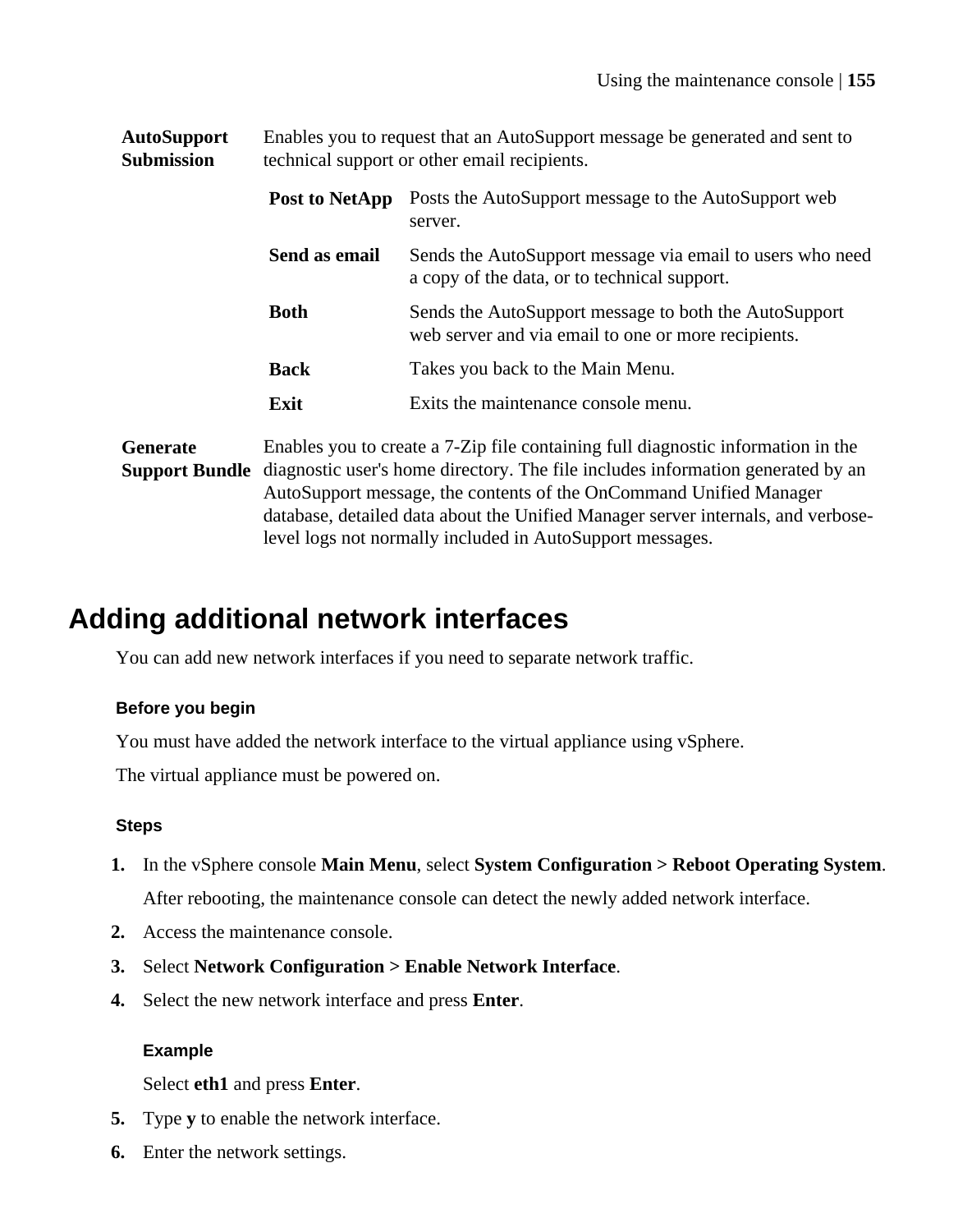You are prompted to enter the network settings if using a static interface, or if DHCP is not detected.

After entering the network settings, you automatically return to the **Network Configuration** menu.

**7.** Select **Commit Changes**.

You must commit the changes to add the network interface.

### **Related tasks**

[Accessing the maintenance console using the vSphere VM console](#page-151-0) on page 152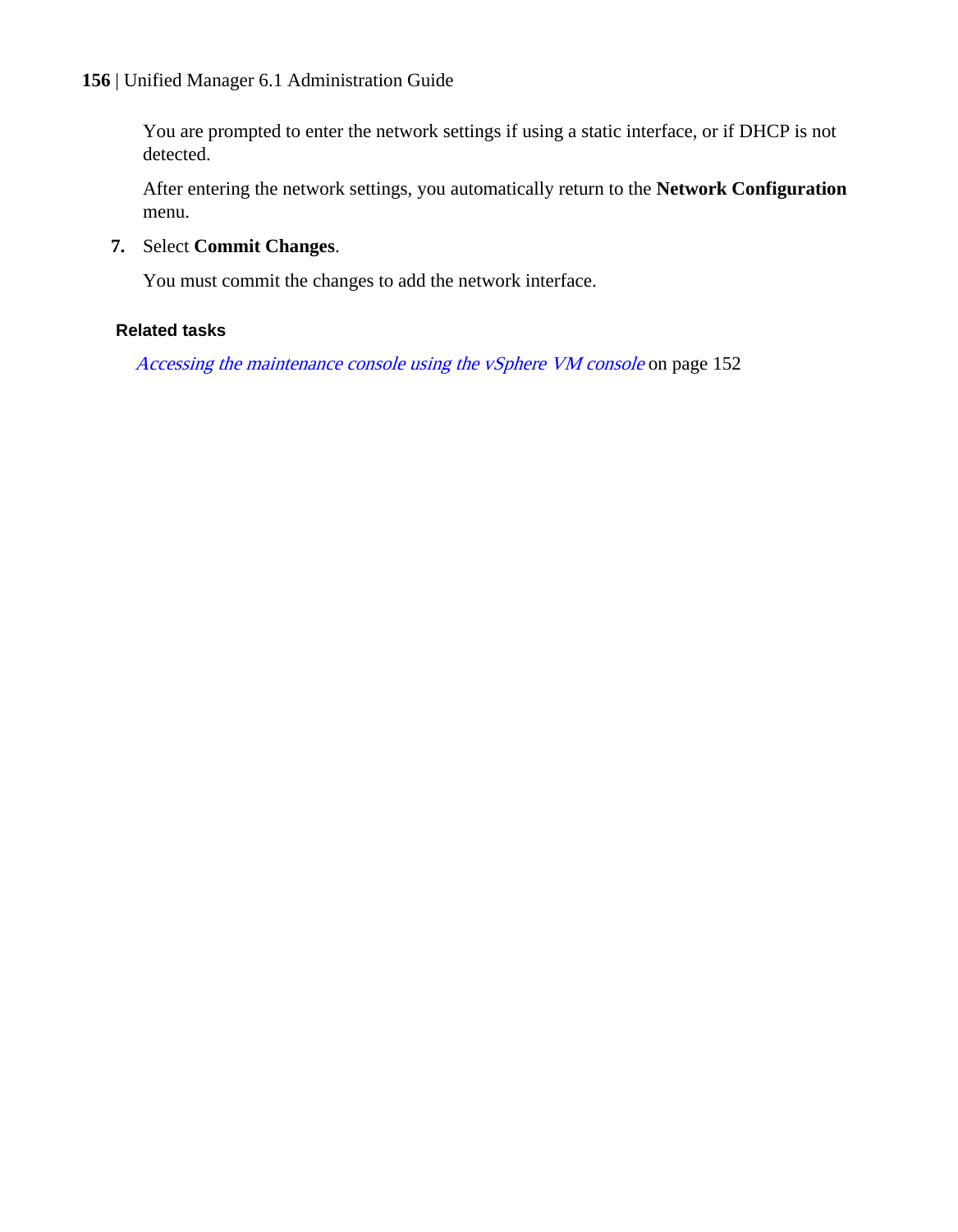# <span id="page-156-0"></span>**Troubleshooting Unified Manager issues**

If you encounter unexpected behavior during installation or when using Unified Manager, you can use specific troubleshooting procedures to identify and resolve the cause of such issues.

# **Incorrect trigger condition displayed for Aggregate Snapshot Reserve Full event**

- **Issue** If the Aggregate Snapshot Reserve Full event is generated in Unified Manager 6.0 and then you upgrade to Unified Manager 6.1, an incorrect trigger condition is displayed in the Summary pane of the Event details page.
- **Cause** There is a mismatch in the number of parameters between Unified Manager 6.0 and Unified Manager 6.1.
- **Corrective Action** Move the event to the resolved state by performing the following steps:
	- **1.** Click the **Events** tab.
	- **2.** In the Events page, click the event name.
	- **3.** In the Event details page, click **Mark As Resolved**.

## **VMware vSphere showing that VMware Tools are out-of-date**

When you deploy the Unified Manager virtual appliance, the version of VMware Tools specific to your VMware environment is installed onto the virtual machine. If the virtual machine is booted on a newer version of VMware vSphere ESX, then VMware vSphere shows VMwareTools as out-of-date.

### **Workaround**

Upgrade VMware Tools to the version specific to the new version of VMware vSphere ESX.

# **Remote User option does not display in the Add User dialog box**

**Issue** When a user opens the Add User dialog box, an alert displays indicating that remote authentication is not enabled and the Remote User and Remote Group options do not display in the Type drop-down list.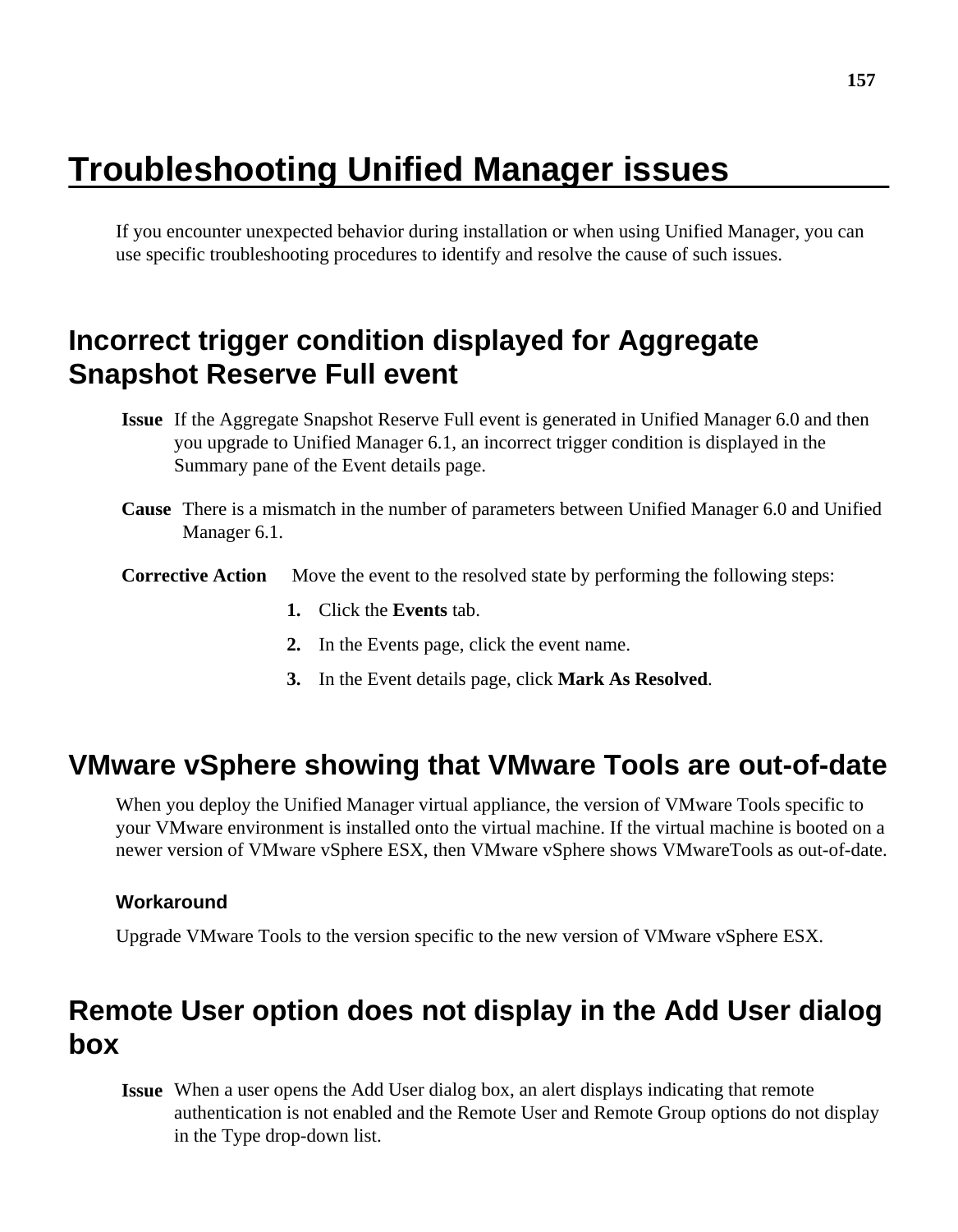**Action**

**actions**

<span id="page-157-0"></span>**Cause** Remote authentication has not been enabled in Unified Manager.

**Corrective** Enable remote authentication:

- **1.** From the **Administration** menu, select **Setup Options**.
	- **2.** Open the **Management Server** list and select **Authentication**.
	- **3.** Select **Enable Remote Authentication**.
	- **4.** (Optional) You might also need to select an authentication service and add authentication servers, if those values are not already defined in the Authentication pane.

# **Alerts are not received by designated recipients**

**Issue** Alerts have been configured, but designated recipients are not receiving notifications.

**Cause** A possible cause is that alert settings are incorrectly set. For example, resources might be excluded that should not be, the wrong events might be selected, the wrong user might be selected, or the alert has not been enabled.

Another possible cause is that the notification options have not been correctly set.

#### **Corrective** Verify alert settings:

- **1.** From the **Administration** menu, select **Manage Alerts**.
- **2.** Select the problematic alert and click **Edit** to open the Edit Alert dialog box.
- **3.** Click **Name** and verify that the Alert State option is Enabled.
- **4.** Verify that the Resources, Events, and Recipients options are properly configured.

Verify notification settings:

- **1.** From the **Administration** menu, select **Setup Options**.
- **2.** Open the **General Settings** and select **Notification**.
- **3.** Verify that a correct email address is entered in the From Address field.
- **4.** If your environment requires SMTP for sending email, verify that the required information is entered.
- **5.** If your network configuration requires SNMP, verify that the required information is entered.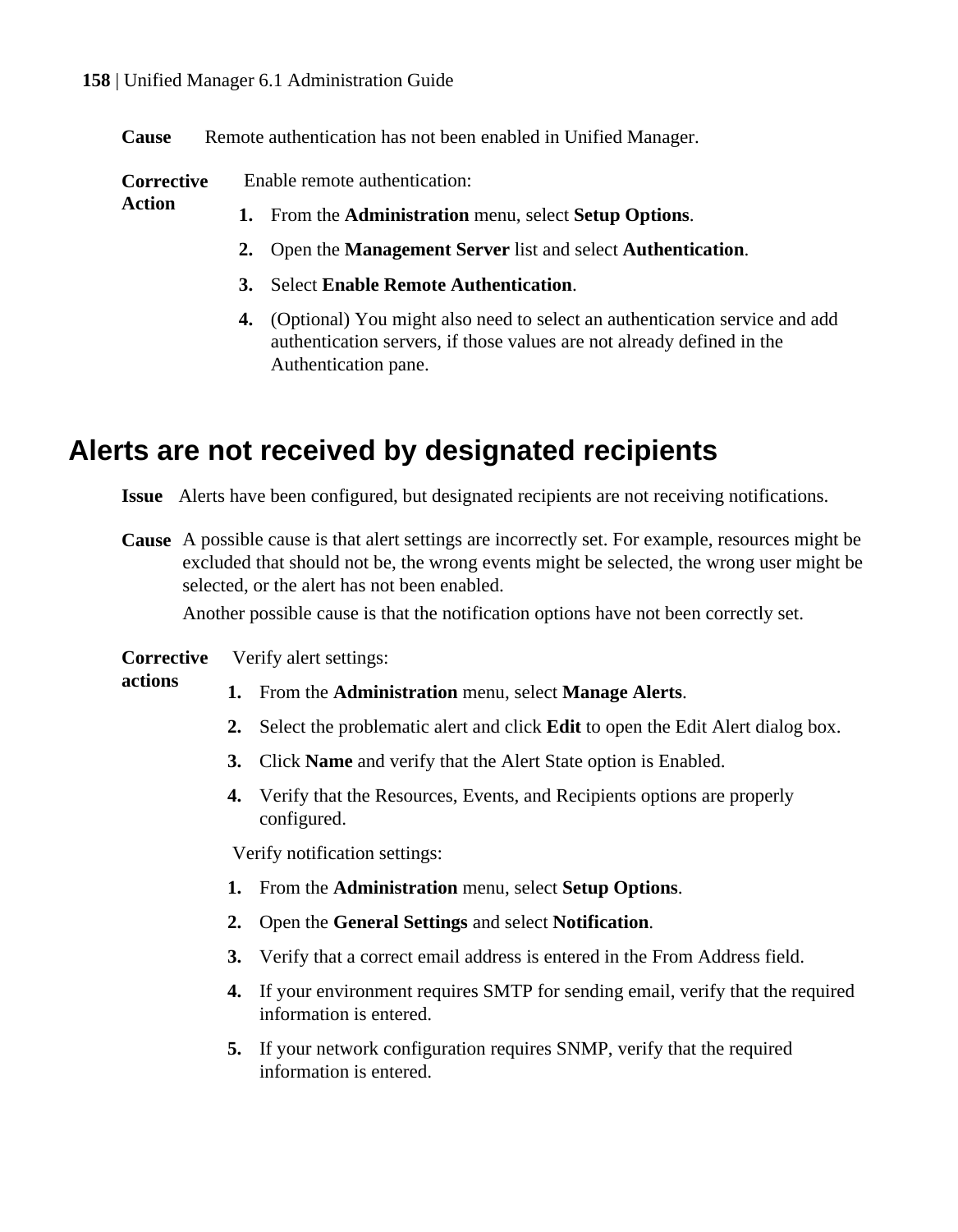# <span id="page-158-0"></span>**Issue with installing or regenerating an HTTPS certificate on Unified Manager server enabled for performance monitoring**

| <b>Issue</b>          | If performance monitoring is enabled on the Unified Manager server through<br>connections with one or more Performance Manager servers, and if an HTTPS<br>certificate is installed or regenerated on that Unified Manager server and that server<br>is rebooted, posting of additional performance incidents encountered by<br>Performance Manager servers to the Unified Manager Web UI is stopped. |
|-----------------------|-------------------------------------------------------------------------------------------------------------------------------------------------------------------------------------------------------------------------------------------------------------------------------------------------------------------------------------------------------------------------------------------------------|
| Cause                 | The HTTPS certificate installation or regeneration on the Unified Manager server<br>has invalidated the credentials that allowed the Performance Manager servers to post<br>performance incidents to the Unified Manager server.                                                                                                                                                                      |
| Corrective<br>actions | You need to delete and then reconfigure the connections between the Unified<br>Manager server and each Performance Manager server that was posting performance<br>incidents to it before the HTTPS certificate installation or regeneration.                                                                                                                                                          |
|                       | Before starting corrective actions, be prepared to respecify the current connection<br>information:                                                                                                                                                                                                                                                                                                   |
|                       | Unified Manager server name or IP address<br>$\bullet$<br>Unified Manager server port (always 443)<br>$\bullet$<br>Event Publisher user name (the name of the local Unified Manager server user<br>$\bullet$<br>assigned Event Publisher role privileges)<br>Event Publisher password (the password of the local Unified Manager server<br>user assigned Event Publisher role privileges)             |
|                       | Log in to the maintenance console of each Performance Manager server that was<br>posting performance incidents to the Unified Manager server, and then complete the<br>following actions:                                                                                                                                                                                                             |
|                       | Type the number of the menu option labeled "Unified Manager Connection" to<br>1.<br>display the Unified Manager Connection Menu, and then type the number of the<br>menu option labeled "Delete Unified Manager Server Connection."                                                                                                                                                                   |
|                       | 2. When prompted to confirm that you want to continue the deletion, type $\mathbf{y}$ , and<br>then press any key to continue.                                                                                                                                                                                                                                                                        |
|                       | 3.<br>Type the number of the menu option labeled "Add / Modify Unified Manager<br>Server Connection."                                                                                                                                                                                                                                                                                                 |
|                       | When prompted, supply the requested Unified Manager server name or IP<br>4.<br>address and Unified Manager server port information.                                                                                                                                                                                                                                                                   |
|                       | 5.<br>When prompted, accept the Unified Manager server trust certificate to support<br>the connection. Do not change the default port value (443).                                                                                                                                                                                                                                                    |
|                       |                                                                                                                                                                                                                                                                                                                                                                                                       |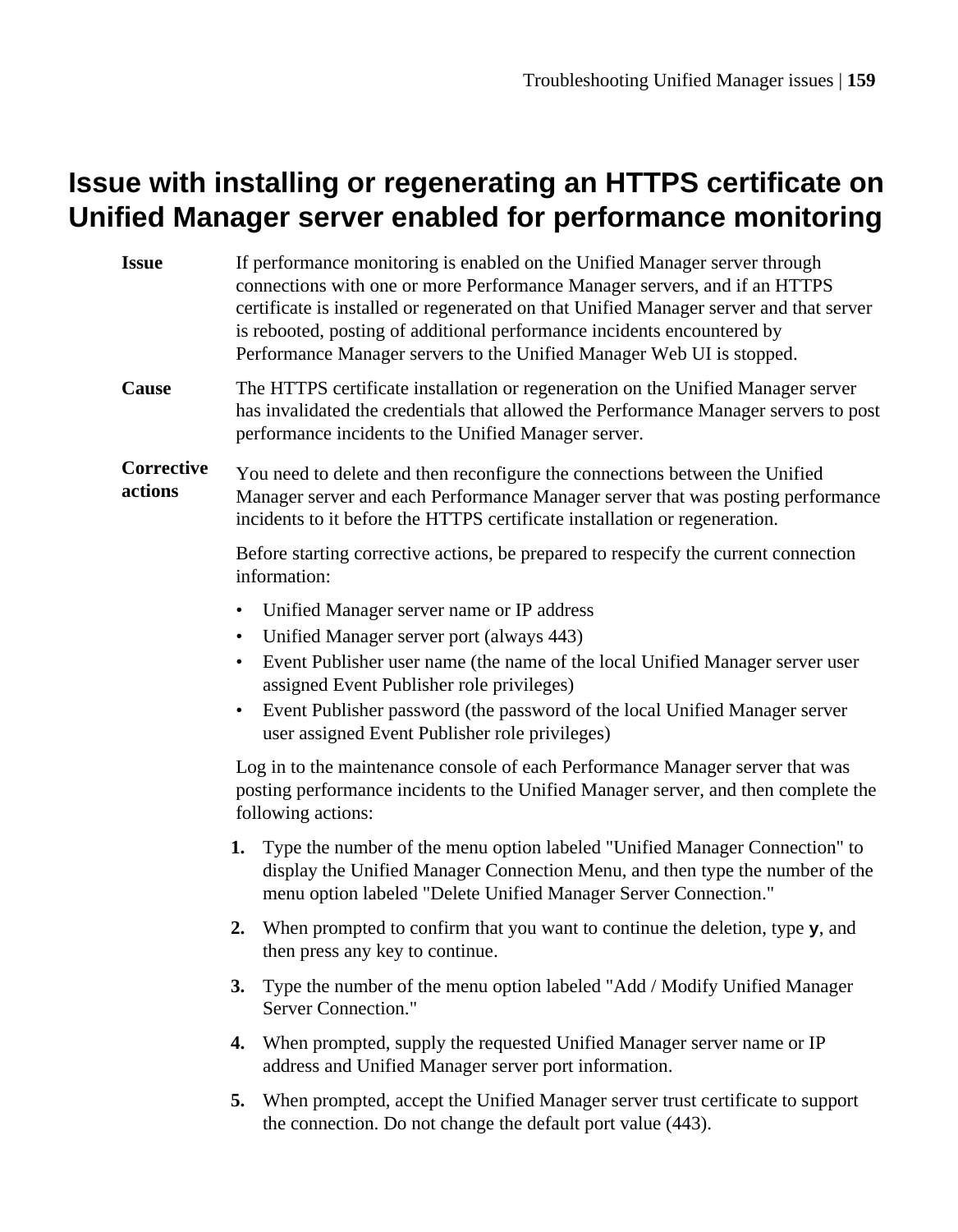- **6.** When prompted, supply the requested Event Publisher user name and Event Publisher password, and then confirm that the settings are correct.
- **7.** To exit the maintenance console, press any key to continue, and then type **x**.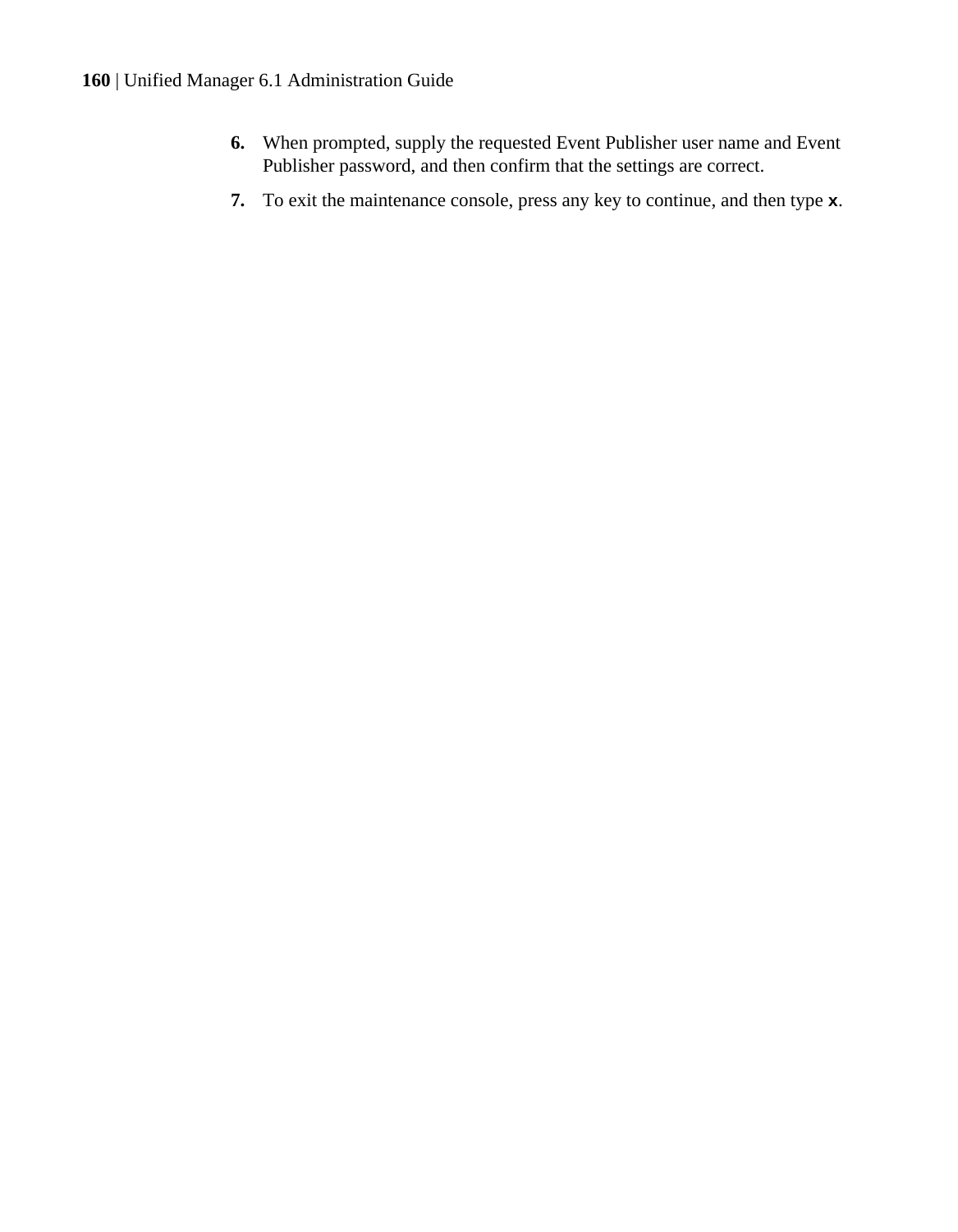# **Glossary**

# **A**

| (ACL)                       | Access Control List A set of data associated with a file, directory, or other resource or share that<br>defines user or group access rights to that resource or share.                                                                                                                                                                                                                                                                                                                                 |
|-----------------------------|--------------------------------------------------------------------------------------------------------------------------------------------------------------------------------------------------------------------------------------------------------------------------------------------------------------------------------------------------------------------------------------------------------------------------------------------------------------------------------------------------------|
| admin SVM                   | Formerly known as admin Vserver. In clustered Data ONTAP, a Storage<br>Virtual Machine (SVM) that has overall administrative access to all objects<br>in the cluster, including all objects owned by other SVMs, but does not<br>provide data access to clients or hosts.                                                                                                                                                                                                                              |
| aggregate                   | A set of multiple RAID (Redundant Array of Inexpensive Disks or<br>Redundant Array of Independent Disks) groups that can be managed as a<br>single unit for protection and provisioning purposes.                                                                                                                                                                                                                                                                                                      |
| aggregate                   | The data storage space in an aggregate that is committed to provide for its<br>committed capacity underlying volumes. Calculated by the total capacity provisioned for<br>volumes.                                                                                                                                                                                                                                                                                                                     |
| aggregate total<br>capacity | The data storage space within an aggregate that can be used by volumes or<br>aggregate-level Snapshot copies. Calculated by the total data capacity of the<br>aggregate plus the aggregate-level Snapshot reserve space.                                                                                                                                                                                                                                                                               |
| alert                       | In OnCommand Insight (formerly SANscreen suite), an alarm indicating<br>$\bullet$<br>that a device or path state has changed in a way that violates a policy or<br>exceeds a threshold.<br>In Unified Manager, a user-configured notification that is sent whenever<br>$\bullet$<br>a specific event or an event of a specific severity type occurs, not<br>necessarily related to a specific user. Alerts are used to monitor and<br>manage datasets and resources. See also event and severity type. |
| <b>AutoSupport</b>          | An integrated technology that triggers email messages from the customer site<br>to technical support or another specified email recipient when there are any<br>failures in Unified Manager services. These messages contain information<br>such as feature usage metrics, configuration and user settings, system health,<br>and so on.                                                                                                                                                               |
| available capacity          | The amount of usable space available in a storage system. Calculated by the<br>used capacity minus the unused reserve capacity.                                                                                                                                                                                                                                                                                                                                                                        |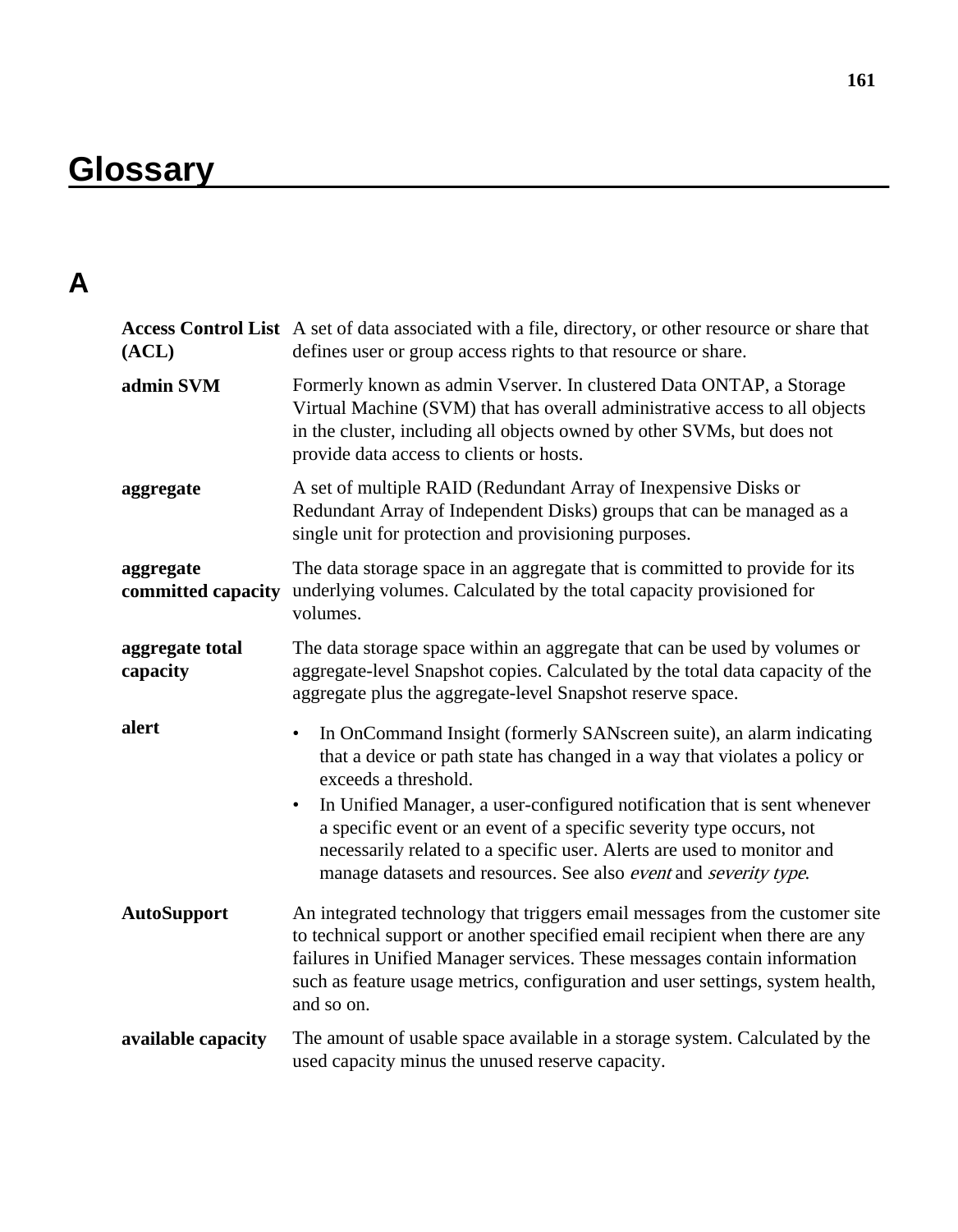# **B**

| backup<br>relationship | A persistent association between a primary directory and a secondary volume<br>for disk-based data backup and restore using the Data ONTAP SnapVault<br>feature. |
|------------------------|------------------------------------------------------------------------------------------------------------------------------------------------------------------|
| baseline transfer      | An entire transfer of data as compared to an incremental transfer of data.                                                                                       |

# **C**

| <b>CIFS</b>                   | See Common Internet File System (CIFS).                                                                                                                                                                                                                                                                                                                                                                                                                                                                                                                                                                                                                                                                                                                                                                                                                               |
|-------------------------------|-----------------------------------------------------------------------------------------------------------------------------------------------------------------------------------------------------------------------------------------------------------------------------------------------------------------------------------------------------------------------------------------------------------------------------------------------------------------------------------------------------------------------------------------------------------------------------------------------------------------------------------------------------------------------------------------------------------------------------------------------------------------------------------------------------------------------------------------------------------------------|
| <b>CIFS</b> share             | In Data ONTAP, a directory or directory structure that has been made<br>$\bullet$<br>available to network users and can be mapped to a drive letter on a CIFS<br>client. Also known simply as a share.<br>In OnCommand Insight (formerly SANscreen suite), a service exposed<br>$\bullet$<br>from a NAS device to provide file-based storage through the CIFS<br>protocol. CIFS is mostly used for Microsoft Windows clients, but many<br>other operating systems can access CIFS shares as well.                                                                                                                                                                                                                                                                                                                                                                     |
| client application            | An application that calls Unified Manager APIs to enable its operator to<br>configure, monitor, and initiate data management operations to be executed<br>on the Unified Manager server.                                                                                                                                                                                                                                                                                                                                                                                                                                                                                                                                                                                                                                                                              |
| cluster                       | In clustered Data ONTAP 8.x, a group of connected nodes (storage<br>٠<br>systems) that share a namespace and that you can manage as a single<br>virtual server or multiple virtual servers, providing performance,<br>reliability, and scalability benefits.<br>In the Data ONTAP 7.1 release family and earlier releases, a pair of<br>$\bullet$<br>storage systems (sometimes called <i>nodes</i> ) configured to serve data for<br>each other if one of the two systems stops functioning.<br>In the Data ONTAP 7.3 and 7.2 release families, this functionality is<br>$\bullet$<br>referred to as an <i>active/active configuration</i> .<br>For some storage array vendors, <i>cluster</i> refers to the hardware component<br>$\bullet$<br>on which host adapters and ports are located. Some storage array vendors<br>refer to this component as a controller. |
| cluster committed<br>capacity | The data storage space in a cluster that is committed to provide for its<br>underlying aggregates. Calculated by the sum of the total capacity of all the<br>aggregates in the cluster.                                                                                                                                                                                                                                                                                                                                                                                                                                                                                                                                                                                                                                                                               |
| cluster failover<br>(CFO)     | In Data ONTAP 7.1.x and earlier, the method of ensuring data availability by<br>transferring the data service of a failed node to another node in an . Transfer                                                                                                                                                                                                                                                                                                                                                                                                                                                                                                                                                                                                                                                                                                       |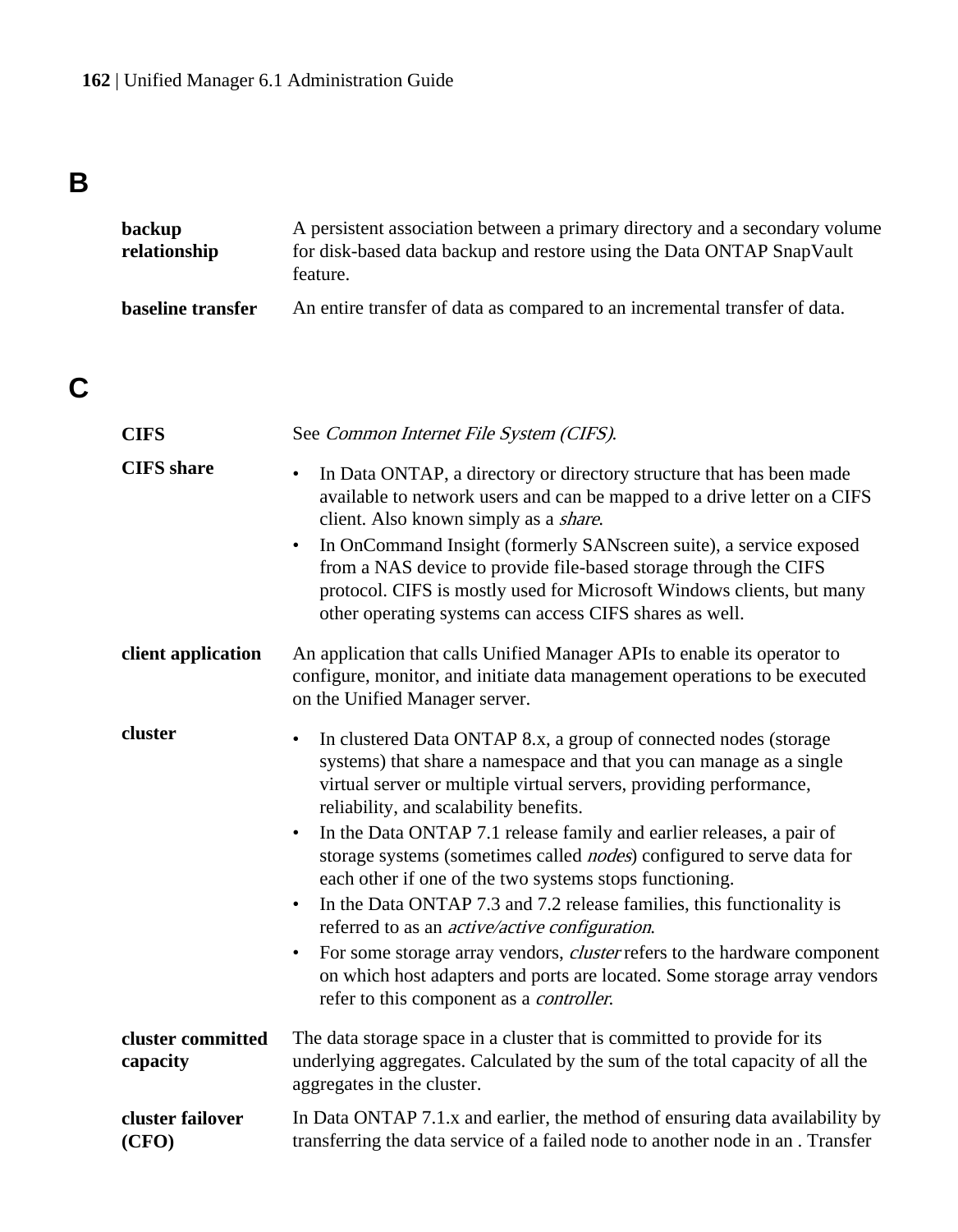|                                | of data service is often transparent to users and applications. In Data ONTAP<br>7.2 and later, and in Data ONTAP operating in 7-Mode, the failover method<br>is called <i>controller failover</i> . In clustered Data ONTAP, the failover method is<br>called <i>storage failover</i> . |
|--------------------------------|------------------------------------------------------------------------------------------------------------------------------------------------------------------------------------------------------------------------------------------------------------------------------------------|
| cluster<br><i>interconnect</i> | The cables and adapters with which two nodes (storage systems) in an are<br>connected, and over which heartbeat and WAFL log information are<br>transmitted when both nodes are running.                                                                                                 |
| cluster total<br>capacity      | The data storage space in a cluster that can be used by aggregates or<br>volumes. Calculated by the sum of the capacity of all the data disks<br>excluding disk right-sizing and reservation plus sum of the capacity of all<br>spare disks excluding right-sizing.                      |
| cluster Vserver                | Former name for a data SVM; see data SVM.                                                                                                                                                                                                                                                |
| container object               | An object, such as an aggregate or a Storage Virtual Machine (SVM,<br>formerly known as Vserver), in which data objects reside.                                                                                                                                                          |
| counter                        | The statistical measurement of activity on a storage system or storage<br>subsystem that is provided by Data ONTAP. Each type of storage system or<br>subsystem has a set of counters.                                                                                                   |

# **D**

| data capacity | The storage space that is set aside by the container, such as an aggregate or a<br>volume, to store user data. Typically, this capacity can be used for any<br>container, but data is only written to the lowest level container, usually the<br>volume.                              |
|---------------|---------------------------------------------------------------------------------------------------------------------------------------------------------------------------------------------------------------------------------------------------------------------------------------|
| Data ONTAP    | The operating system software running on NetApp storage devices.                                                                                                                                                                                                                      |
| datastore     | A storage location for virtual machines, such as a VMFS volume, a directory<br>on a NAS server, or a local file system path. A datastore is platform-<br>independent and host-independent; therefore, it does not change when a<br>virtual machine it contains moves to another host. |
| data object   | A container of data, such as a file, directory, volume, or LUN, that can be<br>discovered, monitored, protected, created, or restored by the Unified<br>Manager server.                                                                                                               |
| data SVM      | Formerly known as data Vserver. In clustered Data ONTAP, a Storage<br>Virtual Machine (SVM) that facilitates data access from the cluster; the<br>hardware and storage resources of the cluster are dynamically shared by data<br>SVMs within a cluster.                              |
| deduplication | The consolidation of blocks of duplicate data into single blocks to store more<br>information using less storage space.                                                                                                                                                               |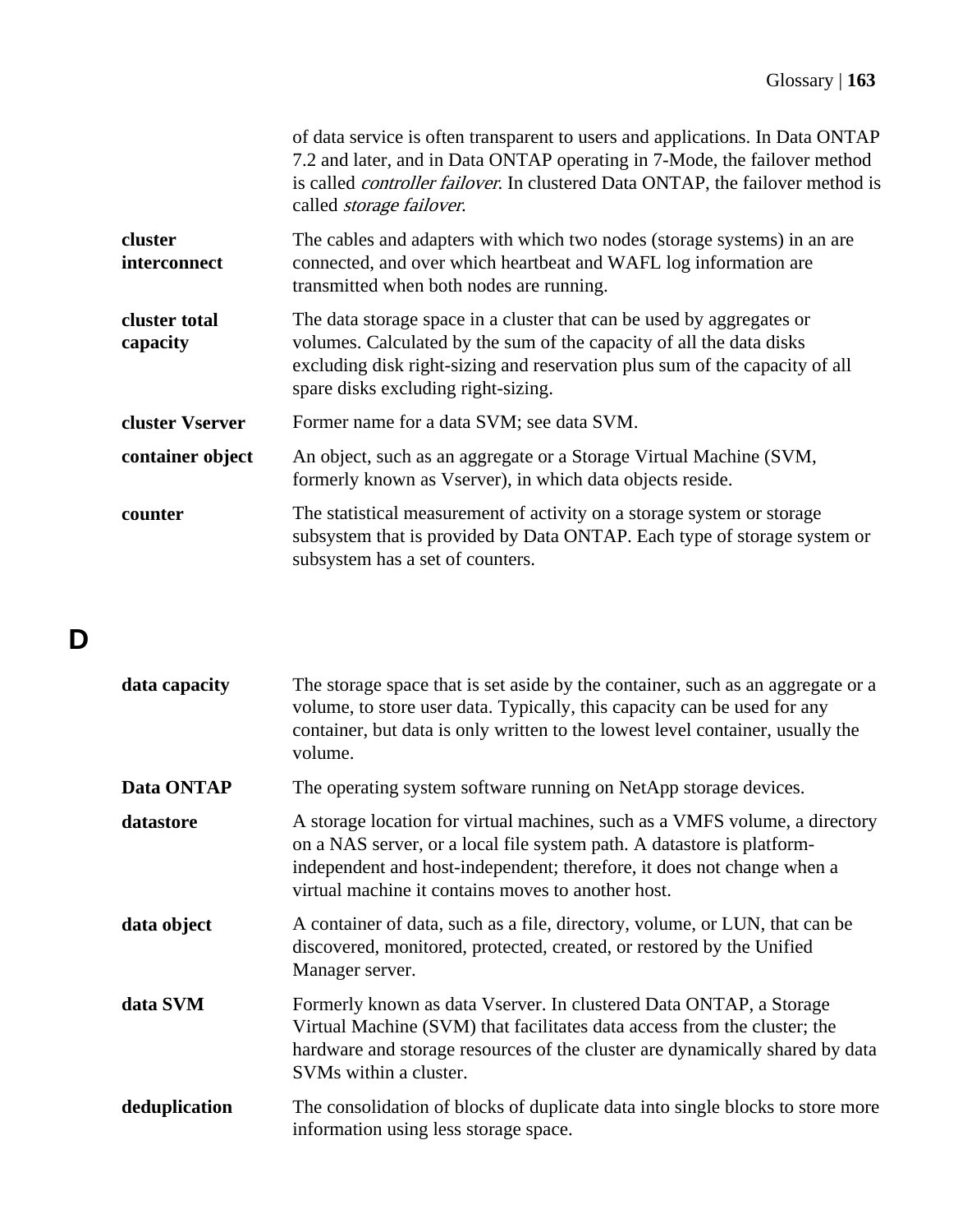| deduplication<br>return                                        | The capacity savings resulting from deduplication. Calculated by the volume<br>capacity before deduplication - the volume capacity after deduplication. |
|----------------------------------------------------------------|---------------------------------------------------------------------------------------------------------------------------------------------------------|
| destination                                                    | The storage to which source data is backed up, mirrored, or migrated.                                                                                   |
| destination data<br>object                                     | A data object that contains the backed up or mirrored replicated data.                                                                                  |
| dedupe                                                         | See <i>deduplication</i> .                                                                                                                              |
| <b>DHCP</b>                                                    | See Dynamic Host Configuration Protocol (DHCP).                                                                                                         |
| <b>Dynamic Host</b><br>Configuration<br><b>Protocol (DHCP)</b> | The protocol for automating the assignment of network addresses.                                                                                        |

# **E**

| <b>ESX</b> server | A VMware term describing a server that abstracts server processor, memory,<br>storage, and networking resources into multiple virtual machines.                                                                                            |
|-------------------|--------------------------------------------------------------------------------------------------------------------------------------------------------------------------------------------------------------------------------------------|
| event             | An indication of a predefined condition occurring or when an object crosses<br>a threshold. All events are assigned a severity type and are automatically<br>logged in the Events window. See also <i>alert</i> and <i>severity type</i> . |

# **F**

| failover                                               | The process by which an alternate storage system takes over and emulates a<br>primary system if the primary system becomes unusable.                                                          |
|--------------------------------------------------------|-----------------------------------------------------------------------------------------------------------------------------------------------------------------------------------------------|
| <b>Fibre Channel</b><br>(FC)                           | A high-speed data transmission protocol, which is a licensed service on the<br>storage system that enables you to export LUNs to hosts using the SCSI<br>protocol over an FC fabric.          |
| <b>FQDN</b>                                            | See Fully Oualified Domain Name (FODN).                                                                                                                                                       |
| <b>Fully Qualified</b><br><b>Domain Name</b><br>(FODN) | The complete name of a specific computer on the Internet, consisting of the<br>computer's host name and its domain name.                                                                      |
| fractional reserve                                     | An option that determines how much space in a volume is reserved for<br>Snapshot overwrite data for LUNs and space-reserved files, to be used after<br>all other space in the volume is used. |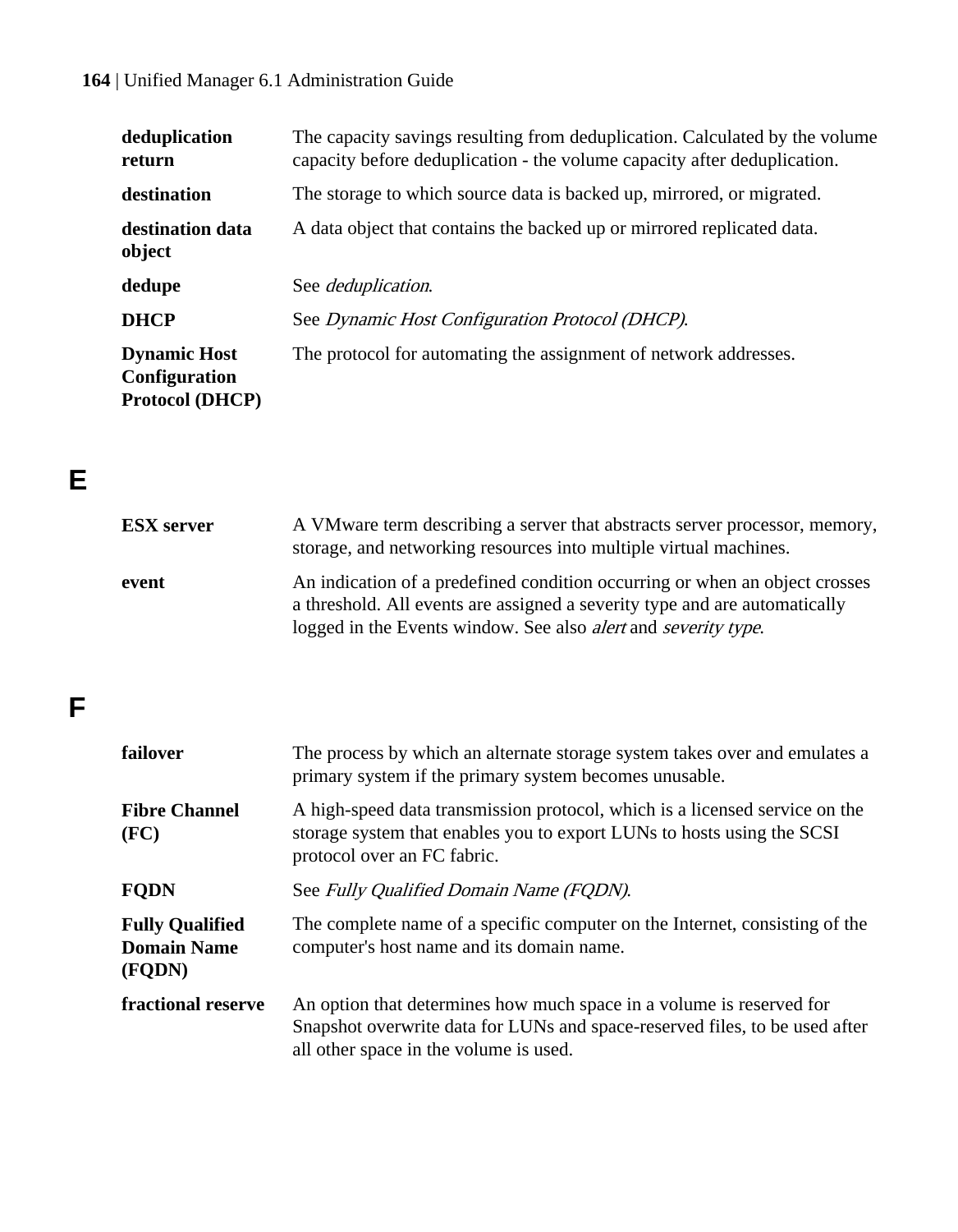# **G**

| giveback         | The return of identity from an emulated storage system to the failed system,<br>resulting in a return to normal operation. The reverse of <i>takeover</i> .                   |
|------------------|-------------------------------------------------------------------------------------------------------------------------------------------------------------------------------|
| global namespace | See <i>namespace</i> .                                                                                                                                                        |
| growth rate      | The measurement of how fast the storage is filling. The growth rate is<br>determined by dividing the daily growth rate by the total amount of space in<br>the storage system. |

# **H**

**I**

| HA (high<br>availability) | In Data ONTAP 8.x, the recovery capability provided by a pair of nodes<br>(storage systems), called an <i>HA pair</i> , that are configured to serve data for<br>each other if one of the two nodes stops functioning.<br>In the Data ONTAP 7.3 and 7.2 release families, this functionality is<br>$\bullet$<br>referred to as an <i>active/active configuration</i> .                                                                                                                          |
|---------------------------|-------------------------------------------------------------------------------------------------------------------------------------------------------------------------------------------------------------------------------------------------------------------------------------------------------------------------------------------------------------------------------------------------------------------------------------------------------------------------------------------------|
| HA pair                   | In Data ONTAP 8.x, a pair of nodes whose controllers are configured to<br>$\bullet$<br>serve data for each other if one of the two nodes stops functioning.<br>Depending on the system model, both controllers can be in a single<br>chassis, or one controller can be in one chassis and the other controller<br>can be in a separate chassis.<br>In the Data ONTAP 7.3 and 7.2 release families, this functionality is<br>$\bullet$<br>referred to as an <i>active/active configuration</i> . |
| host                      | A computer system that accesses data on a storage system.                                                                                                                                                                                                                                                                                                                                                                                                                                       |
| host bus adapter<br>(HBA) | An interface card that plugs into a SAN device. SAN devices use the ports on<br>their respective HBAs to connect to each other in a SAN. Each SAN device<br>might contain one or more HBAs, and an HBA might contain more than one<br>port. Each port can be used to establish a connection to a SAN.                                                                                                                                                                                           |
| igroup                    | initiator group. A collection of unique iSCSI node names of initiators (hosts)<br>in an IP network that are given access to front-end LUNs when they are<br>mapped to those LUNs. (Array LUNs on a storage array that provide storage<br>for V-Series systems can be considered back-end LUNs.)                                                                                                                                                                                                 |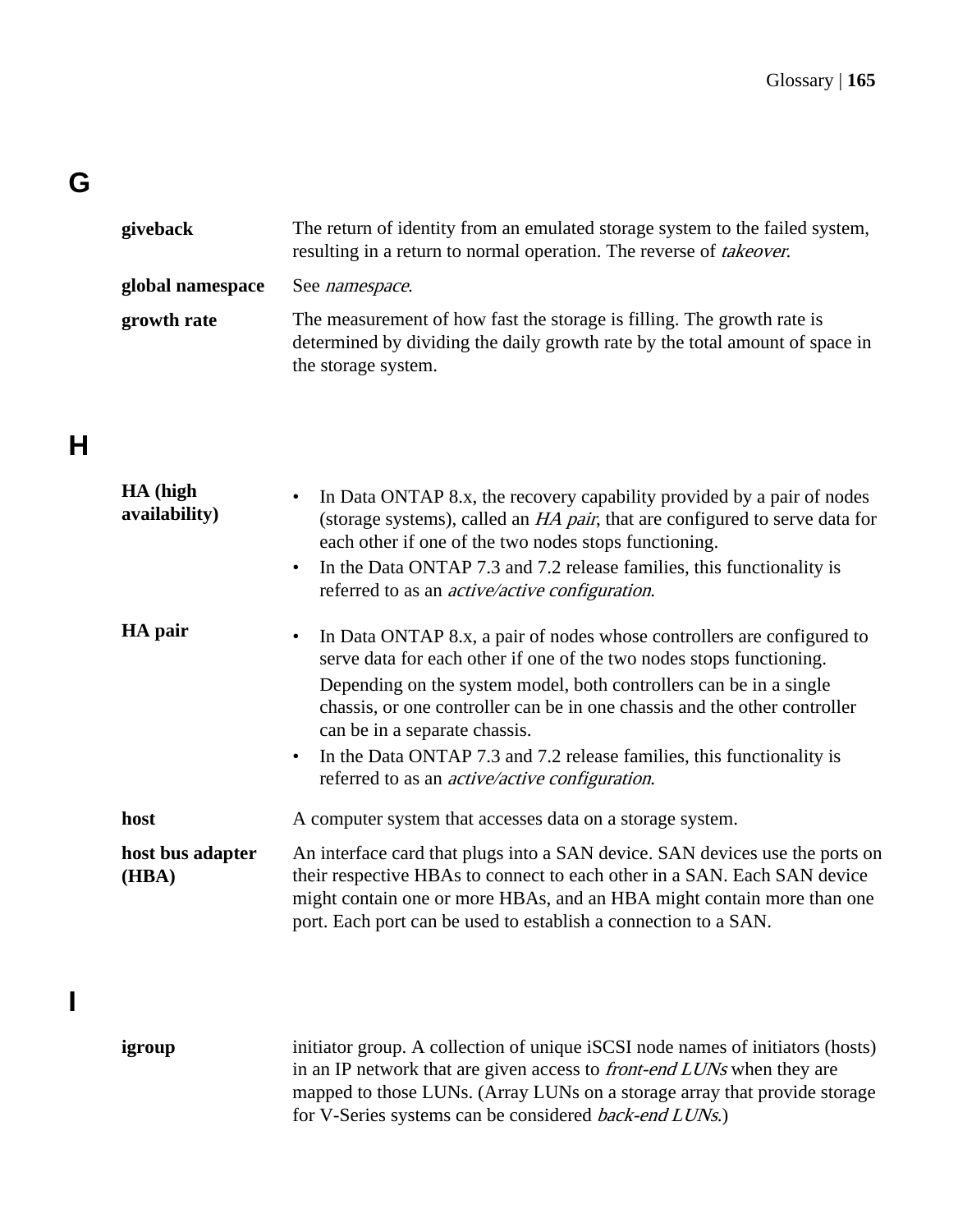| incident                | An issue that has already impacted the availability or capacity of storage<br>objects.                                                                                                                                                                                                             |
|-------------------------|----------------------------------------------------------------------------------------------------------------------------------------------------------------------------------------------------------------------------------------------------------------------------------------------------|
| incremental<br>transfer | A subsequent backup after a baseline transfer has occurred of a primary<br>directory in which only the new and changed data since the last backup<br>(baseline or incremental) is transferred. The transfer time of incremental<br>transfers can be significantly less than the baseline transfer. |
| initiator               | The system component that originates an I/O command over an I/O bus or<br>network. The target is the component that receives this command.                                                                                                                                                         |
| inode                   | A data structure containing information about files on a storage system and<br>in a UNIX file system.                                                                                                                                                                                              |
| iSCSI                   | Internet Small Computer Systems Interface (iSCSI) protocol. A licensed<br>service on the storage system that enables you to export LUNs to hosts using<br>the SCSI protocol over TCP/IP.                                                                                                           |
| <b>iSCSI</b> router     | A storage router implementing the Internet Small Computer Systems<br>Interface (iSCSI) protocol (SCSI over IP) to extend access of a Fibre<br>Channel fabric and attached storage devices to IP servers.                                                                                           |

# **J**

| <b>JBOD</b> | Just a Bunch Of Disks. An array of disks without any redundancy; that is,<br>without RAID configuration.                |
|-------------|-------------------------------------------------------------------------------------------------------------------------|
| iob         | A long-running operation, for example, scheduled local backup of a dataset,<br>a mirror transfer, and password updates. |

# **L**

| level-0 backup                                                   | An initial backup (also known as a <i>baseline transfer</i> ) of a primary directory<br>to a secondary volume in which the entire contents of the primary directory<br>are transferred.                                                                                                                                                                                                                                                                                      |
|------------------------------------------------------------------|------------------------------------------------------------------------------------------------------------------------------------------------------------------------------------------------------------------------------------------------------------------------------------------------------------------------------------------------------------------------------------------------------------------------------------------------------------------------------|
| LIF                                                              | logical interface. Formerly known as VIF (virtual interface) in Data ONTAP<br>GX. A logical network interface, representing a network access point to a<br>node. LIFs currently correspond to IP addresses, but could be implemented<br>by any interconnect. A LIF is generally bound to a physical network port;<br>that is, an Ethernet port. LIFs can fail over to other physical ports (potentially<br>on other nodes) based on policies interpreted by the LIF manager. |
| Lightweight<br><b>Directory Access</b><br><b>Protocol</b> (LDAP) | A client-server protocol for accessing a directory service.                                                                                                                                                                                                                                                                                                                                                                                                                  |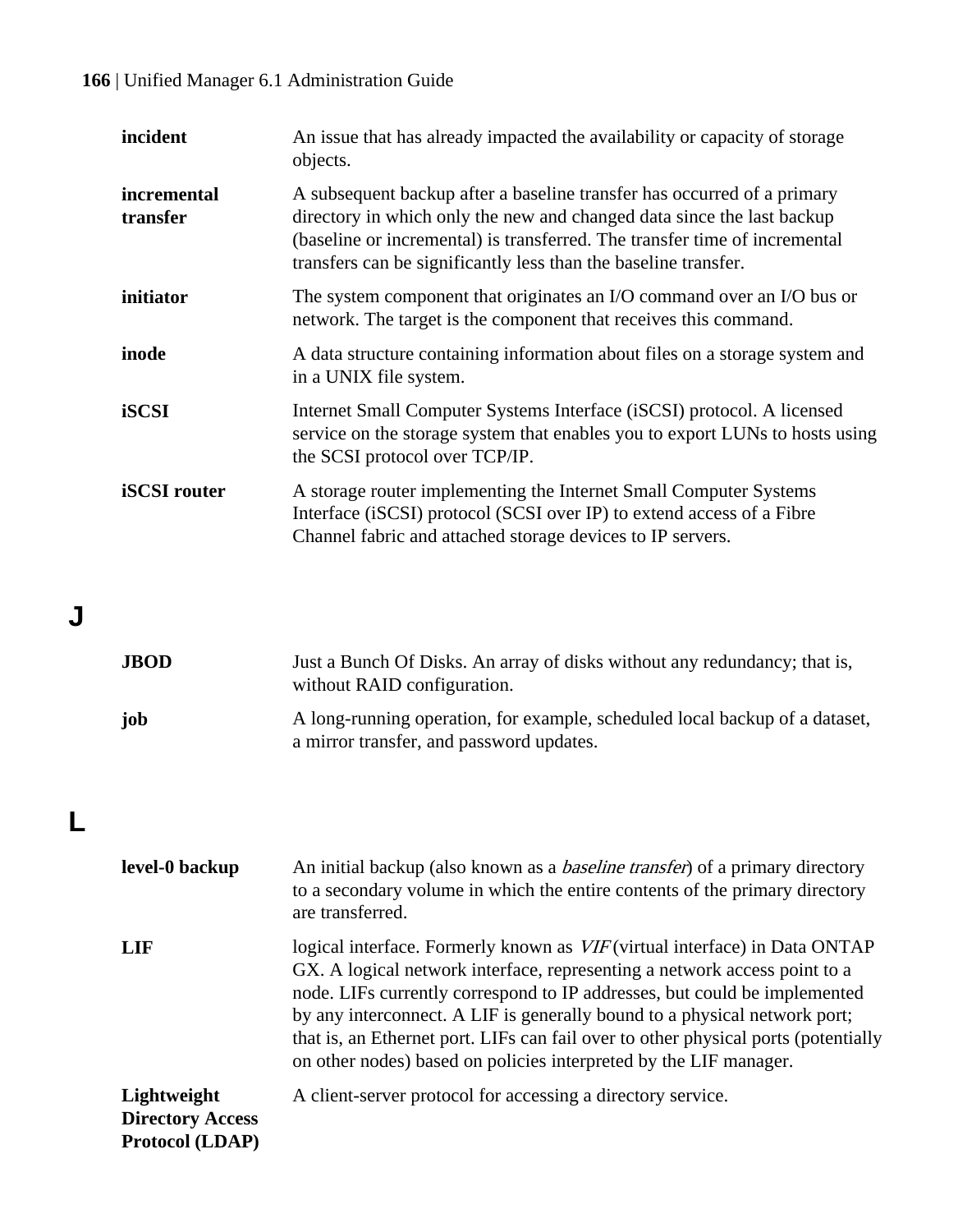| local backup                        | Local backup protection (also referred to as <i>Snapshot protection</i> ) is the<br>periodic capture of the active data on a NetApp storage system in backup<br>images and the storage of those images on that same system. If active data on<br>the local system is accidentally deleted or corrupted, it can quickly be<br>restored with the most recent image stored locally from the last local backup<br>job. Local backup operations are typically employed on the primary storage<br>systems, where data is being actively updated and where, in event of<br>accidental data loss, data restoration from the last hour or two might be<br>required. Local backup protection is based on NetApp Snapshot technology. |
|-------------------------------------|----------------------------------------------------------------------------------------------------------------------------------------------------------------------------------------------------------------------------------------------------------------------------------------------------------------------------------------------------------------------------------------------------------------------------------------------------------------------------------------------------------------------------------------------------------------------------------------------------------------------------------------------------------------------------------------------------------------------------|
| local backup copy                   | A copy of data, usually on a primary node, created using Snapshot<br>technology and that resides on the primary dataset node.                                                                                                                                                                                                                                                                                                                                                                                                                                                                                                                                                                                              |
| <b>Logical Unit</b><br>Number (LUN) | A SCSI identifier of a logical unit of storage on a target. LUNs are often<br>referred to as virtual disks, and vice versa. See also virtual disk.                                                                                                                                                                                                                                                                                                                                                                                                                                                                                                                                                                         |
| logical object                      | The entity that represents a storage container, such as a volume, qtree, LUN,<br>or dataset.                                                                                                                                                                                                                                                                                                                                                                                                                                                                                                                                                                                                                               |
| lower threshold                     | The value set to generate an event when a counter falls and remains below<br>that value for longer than the specified interval.                                                                                                                                                                                                                                                                                                                                                                                                                                                                                                                                                                                            |

# **M**

A (v) next to a term indicates that the definition is for the verb form of the word, while an (n) next to a term indicates that the definition is for the noun form of the word.

| maintenance user                                      | The user who has access rights to deploy and configure an OnCommand<br>Unified Manager virtual appliance.                                                                                                                                                                                                                                                                                                                                                                                   |
|-------------------------------------------------------|---------------------------------------------------------------------------------------------------------------------------------------------------------------------------------------------------------------------------------------------------------------------------------------------------------------------------------------------------------------------------------------------------------------------------------------------------------------------------------------------|
| <b>Management</b><br><b>Information Base</b><br>(MIB) | ASCII files that describe the information that the SNMP agent sends to<br>network management stations.                                                                                                                                                                                                                                                                                                                                                                                      |
| member                                                | Any data object that subscribes to or is created by a storage service.                                                                                                                                                                                                                                                                                                                                                                                                                      |
| mirror(v)                                             | The process of creating an exact duplicate of all volume data from aNetApp<br>source storage system to a destination storage system. If data in the source<br>storage system is lost or made unavailable, then that replicated data can<br>quickly be made available from the destination mirror site. Mirror operations<br>are employed from primary to secondary storage and from secondary to<br>tertiary storage. Mirror protection is based on NetApp Volume SnapMirror<br>technology. |
| mirror copy $(n)$                                     | The exact duplicate of all volume data (both active and protected) from<br>aNetApp source storage system to a destination storage system, created using<br>NetApp Volume SnapMirror technology.                                                                                                                                                                                                                                                                                             |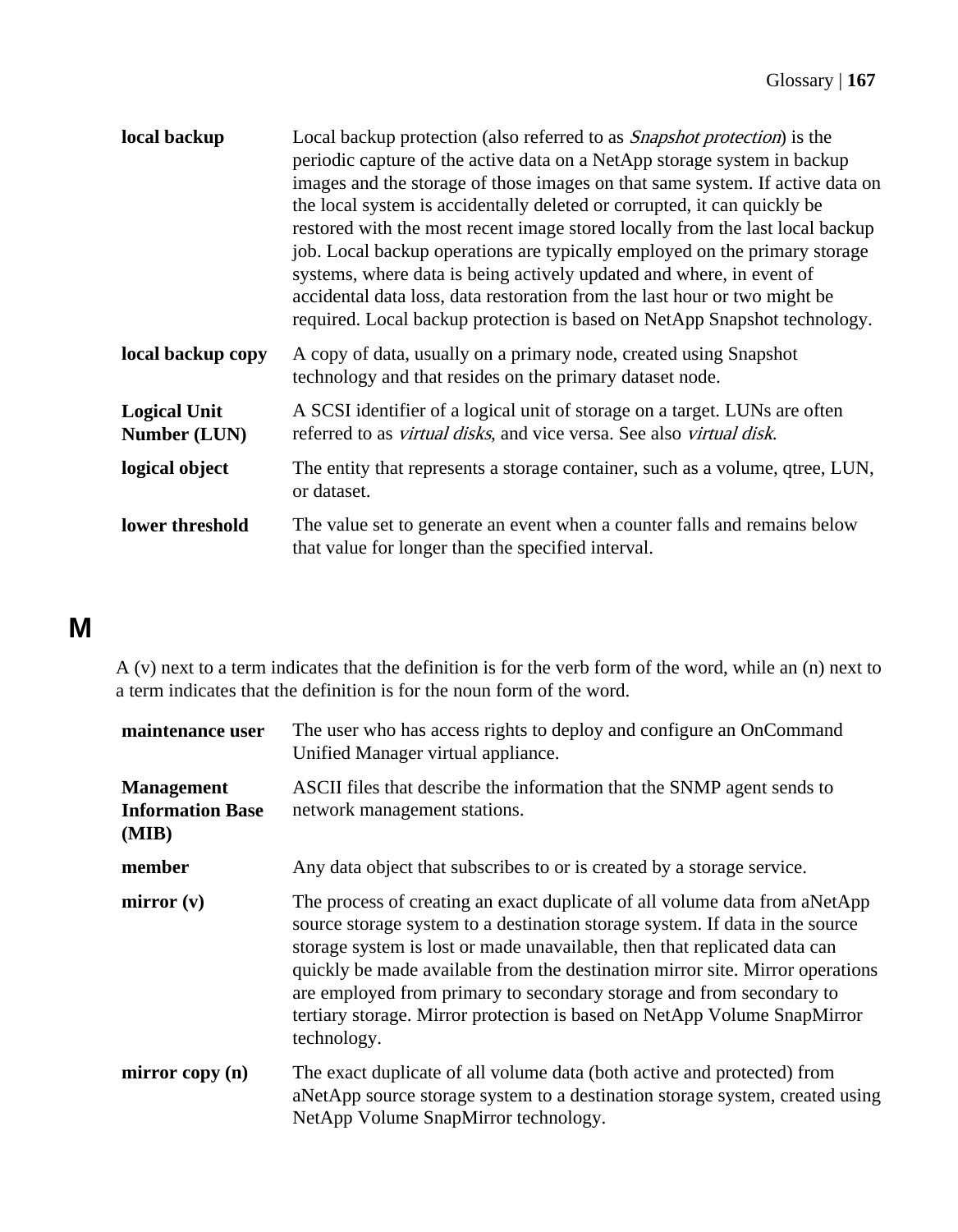| move (v) | To physically move data and any needed associated configuration of an     |
|----------|---------------------------------------------------------------------------|
|          | object from one aggregate to another within a cluster, including within a |
|          | single node.                                                              |

## **N**

| namespace                                            | In network-attached storage (NAS) cluster environments, an abstraction layer<br>for data location that provides a single access point for all data in the system.<br>It enables users to access data without specifying the physical location of the<br>data, and enables administrators to manage distributed data storage as a<br>single file system. Sometimes referred to as <i>global namespace</i> . |
|------------------------------------------------------|------------------------------------------------------------------------------------------------------------------------------------------------------------------------------------------------------------------------------------------------------------------------------------------------------------------------------------------------------------------------------------------------------------|
| <b>NDMP</b>                                          | Network Data Management Protocol. A protocol that allows storage systems<br>to communicate with backup applications and provides capabilities for<br>controlling the robotics of multiple tape backup devices.                                                                                                                                                                                             |
| <b>Network File</b><br><b>System (NFS)</b><br>export | A service exposed from a NAS device to provide file-based storage through<br>the NFS protocol. NFS is mostly used for UNIX-like operating systems, but<br>other operating systems can access NFS exports as well.                                                                                                                                                                                          |
| node                                                 | In Data ONTAP, a storage system or in a cluster or an HA pair.                                                                                                                                                                                                                                                                                                                                             |
|                                                      | To distinguish between the two nodes in an HA pair, one node is sometimes<br>called the <i>local node</i> and the other node is sometimes called the <i>partner node</i><br>or <i>remote node</i> .                                                                                                                                                                                                        |
| nondisruptive                                        | The ability of a system to continue serving data to clients during a system<br>process or activity, such as a LUN restore operation or an online migration.                                                                                                                                                                                                                                                |

## **O**

| offline                    | A database state indicating that the database is not available to users (for<br>example, the database is in the following states: shutdown, started, or<br>mounted).                                           |
|----------------------------|----------------------------------------------------------------------------------------------------------------------------------------------------------------------------------------------------------------|
| online                     | A database state indicating that the database is available to users (for<br>example, open).                                                                                                                    |
| OnCommand<br>administrator | An RBAC role that enables a person to configure settings for items unrelated<br>to storage management, such as user roles, security certificates, database<br>access, LDAP, SMTP, networking, and AutoSupport. |
| operator                   | An RBAC role that enables a person to view data and to view, assign, and<br>resolve events in OnCommand Unified Manager.                                                                                       |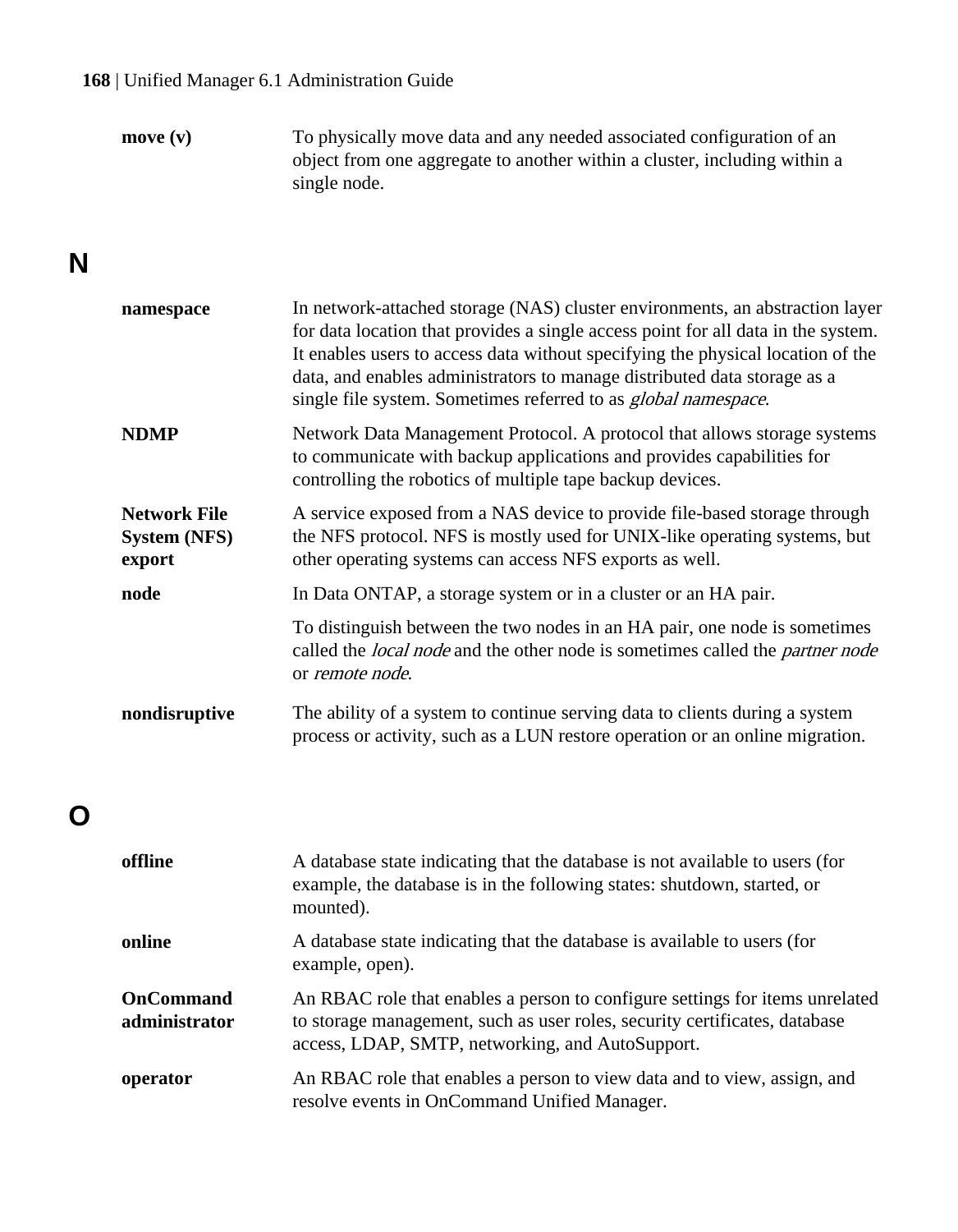# **P**

| parity disk                | The disk on which parity information is stored for a RAID4 disk drive array.<br>In RAID groups using RAID-DP protection, two parity disks store the parity<br>and double-parity information. Used to reconstruct data in failed disk blocks<br>or on a failed disk.                                               |
|----------------------------|-------------------------------------------------------------------------------------------------------------------------------------------------------------------------------------------------------------------------------------------------------------------------------------------------------------------|
| partner node               | From the point of view of the local node (storage system), the other node in.                                                                                                                                                                                                                                     |
| port                       | A physical connection point on computers, switches, storage arrays, and so<br>on, which is used to connect to other devices on a network. Ports on a Fibre<br>Channel network are identified by their World Wide Port Name (WWPN)<br>IDs. TCP/IP ports are used as virtual addresses assigned to each IP address. |
| policy                     | A set of parameters that are grouped together as a distinct entity, so that the<br>set of parameters can be applied to objects as a unit.                                                                                                                                                                         |
| protection artifact        | An object, such as a destination data object, or a protection relationship that<br>the Unified Manager server creates to support protection jobs when a data<br>object is subscribed to a storage service.                                                                                                        |
| protection policies        | The entities that enable you to set the automation controls for scheduling,<br>monitoring, and alerts on any set of data in terms of normal backup, offsite<br>backup, disaster and recovery backup, and regulatory copies.                                                                                       |
| protection<br>relationship | The SnapMirror or SnapVault relationship that exists between a source data<br>object and a destination data object.                                                                                                                                                                                               |
|                            |                                                                                                                                                                                                                                                                                                                   |

# **Q**

| qtree | A special subdirectory of the root of a volume that acts as a virtual |
|-------|-----------------------------------------------------------------------|
|       | subvolume with special attributes.                                    |

# **R**

| <b>RAID-DP</b> | redundant array of independent disks, double-parity.                                                                                                                                                                                   |
|----------------|----------------------------------------------------------------------------------------------------------------------------------------------------------------------------------------------------------------------------------------|
| raw capacity   | The total amount of addressable blocks on physical disk drives. Calculated<br>by multiplying the number of disk drives by the labeled capacity of those<br>disk drives. For V-Series systems, it refers to the size of the array LUNs. |
| <b>RBAC</b>    | Role-based Access Control. A system whereby access to resources is decided<br>based on the role of a user. RBAC controls who has access to various                                                                                     |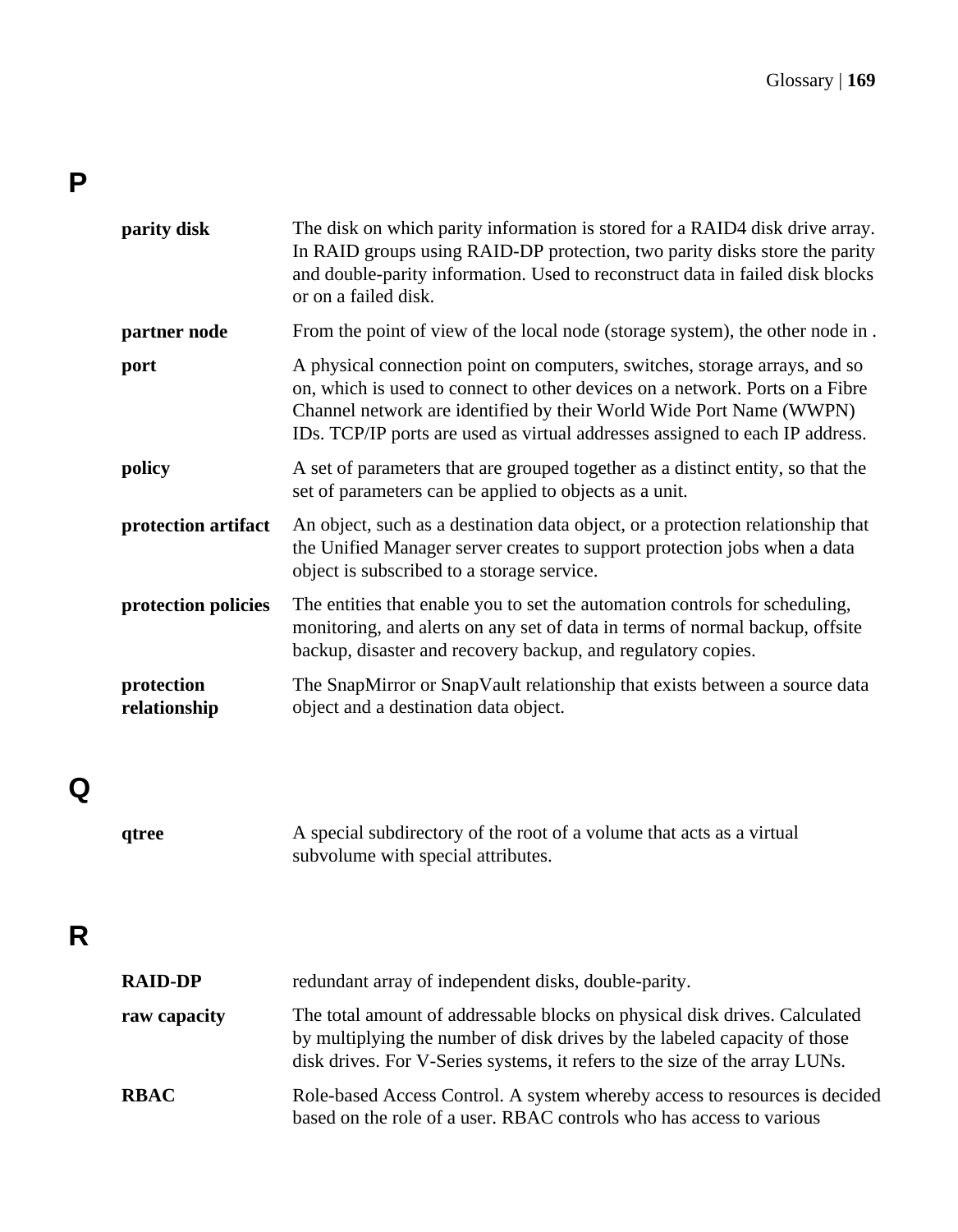|                  | operations on which resources. Access to resources is first assigned to roles<br>and roles are then assigned to users. Conforms to NIST RBAC standard.                                                                                                                                                                                                                                                    |
|------------------|-----------------------------------------------------------------------------------------------------------------------------------------------------------------------------------------------------------------------------------------------------------------------------------------------------------------------------------------------------------------------------------------------------------|
| recovery         | The re-creation of a past operational state of an entire application or<br>computing environment. Compare restore. A recovery operation can<br>encompass a restore. Recovery and restore are often used synonymously.<br>Recovery and restore can also be <i>in-place</i> , meaning that copies are mounted<br>and used locally instead of being copied elsewhere.                                        |
| remote backup    | A copy of data on another set of physical disks or medium. Also referred to<br>as secondary storage. See also local backup.                                                                                                                                                                                                                                                                               |
| replication      | The process of duplicating data from one highly available site to another. The<br>replication process can be synchronous or asynchronous. Duplicates are<br>known as <i>clones, point-in-time copies</i> , or <i>Snapshot copies</i> , depending on the<br>type of copy being made.                                                                                                                       |
| restore          | The copying of an object, such as a file or an attribute, or an entire<br>application or virtual machine, back to its original source. Compare recovery.<br>A restore can be part of a recovery operation. Restore and recovery are often<br>used synonymously. Restore and recovery can also be <i>in-place</i> , meaning that<br>copies are mounted and used locally instead of being copied elsewhere. |
| retention period | The user-specified minimum length of time that a local backup Snapshot<br>copy must be retained.                                                                                                                                                                                                                                                                                                          |
| risk             | The issues that can impact the availability or capacity of storage objects.                                                                                                                                                                                                                                                                                                                               |
| root member      | A data object that subscribes to a storage service.                                                                                                                                                                                                                                                                                                                                                       |

# **S**

| <b>SAN</b>                            | storage area network. A dedicated network linking servers or workstations to<br>devices, typically over Fibre Channel. SAN allows data and devices to be<br>shared across a network as if they were attached locally. |
|---------------------------------------|-----------------------------------------------------------------------------------------------------------------------------------------------------------------------------------------------------------------------|
| severity type                         | The level of priority assigned to an event to help determine priorities for<br>taking corrective action.                                                                                                              |
| <b>SFO</b>                            | See <i>storage failover (SFO)</i> .                                                                                                                                                                                   |
| share                                 | A directory or directory structure that has been made available to network<br>users and can be mapped to a drive letter on a CIFS client. Also known as a<br>CIFS share.                                              |
| <b>Snapshot available</b><br>capacity | The storage space that is available in the Snapshot reserve for Snapshot<br>copies. Calculated by subtracting the total Snapshot used capacity from the<br>Snapshot reserve capacity.                                 |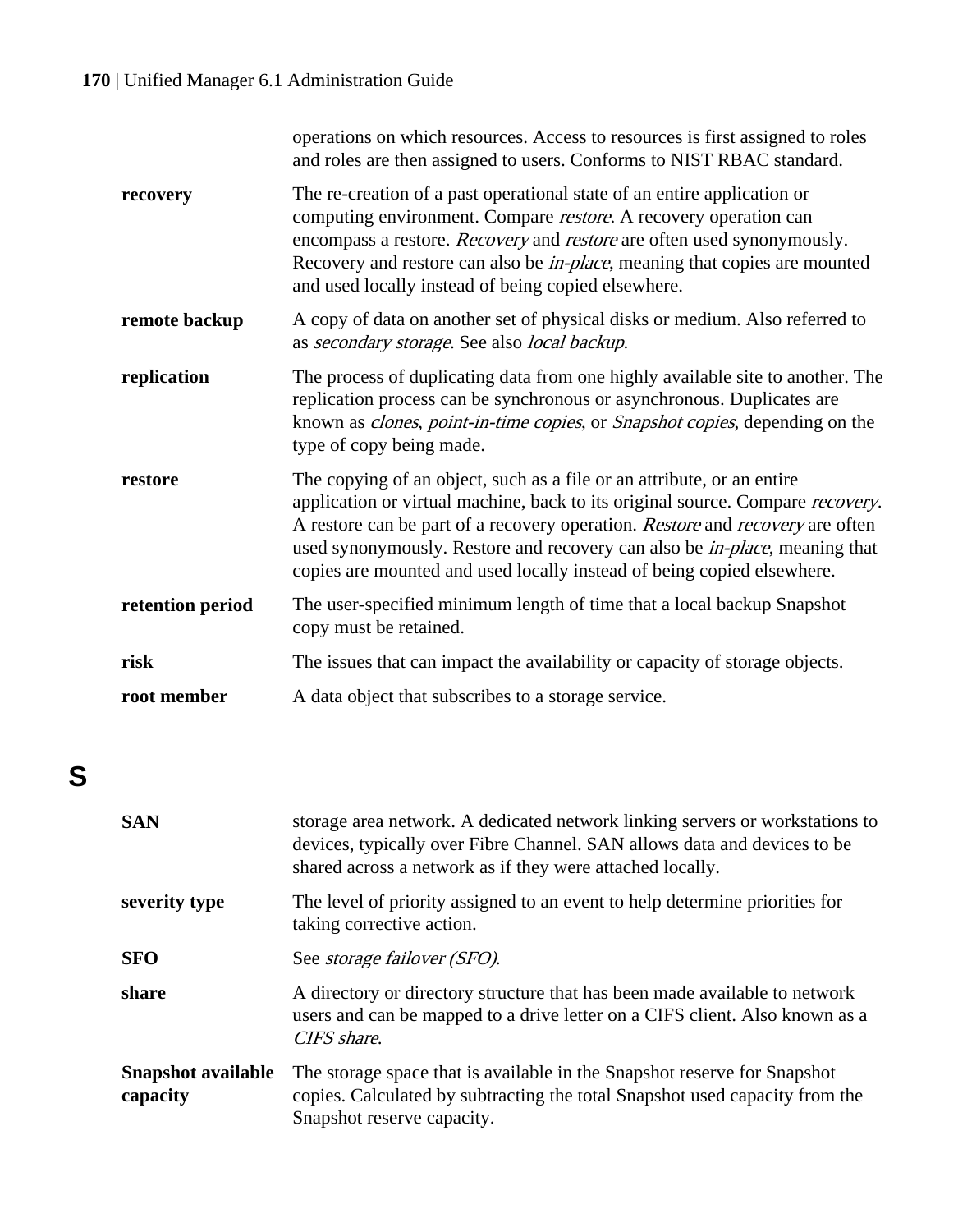| <b>Snapshot</b> copy                | An online, read-only copy of an entire file system that protects against<br>accidental deletions or modifications of files without duplicating file<br>contents. Snapshot copies enable users to restore files and to back up the<br>storage system to tape while the storage system is in use. |
|-------------------------------------|-------------------------------------------------------------------------------------------------------------------------------------------------------------------------------------------------------------------------------------------------------------------------------------------------|
| <b>Snapshot overflow</b>            | The storage space that is consumed by Snapshot copies from the total data<br>capacity of a volume or an aggregate. Calculated by subtracting the Snapshot<br>reserve capacity from the Snapshot used capacity.                                                                                  |
| <b>Snapshot reserve</b><br>capacity | The storage space that is set aside by the volume or the aggregate for its<br>Snapshot copies. Data cannot be written to this space.                                                                                                                                                            |
| <b>Snapshot return</b>              | The capacity savings of Snapshot copies when compared to full volume<br>copies. Calculated by the volume capacity - the Snapshot capacity.                                                                                                                                                      |
| <b>Snapshot unused</b><br>capacity  | The Snapshot reserve space remaining after the Snapshot copies are created.                                                                                                                                                                                                                     |
| <b>Snapshot</b> used<br>capacity    | The storage space used by the Snapshot copies in a volume or an aggregate.                                                                                                                                                                                                                      |
| spare disk                          | A physical disk that is part of a storage device that is the same technology<br>type (FC, SATA), size, and speed as a standard disk. A spare disk is used in<br>case the standard disk malfunctions.                                                                                            |
| storable capacity                   | The disk capacity that is available for use after right-sizing.                                                                                                                                                                                                                                 |
|                                     | A configuration set up so that one node automatically takes over for its<br>partner when the partner node becomes impaired.                                                                                                                                                                     |
| storage<br>administrator            | Configures storage management operations within Unified Manager. The<br>role enables the storage administrator to configure thresholds and to create<br>alerts and other storage management-specific options and policies.                                                                      |
| storage controller                  | The component of a storage system that runs the operating system and<br>controls its disk subsystem. Storage controllers are also sometimes called<br>controllers, storage appliances, appliances, storage engines, heads, CPU<br>modules, or controller modules.                               |
| storage efficiency                  | The ratio of usable capacity to effective used capacity, accounting for<br>efficiency returns. Calculated by the effective used capacity / the usable<br>capacity.                                                                                                                              |
| storage failover<br>(SFO)           | The method of ensuring data availability by transferring the data service of a<br>failed node to another node in the cluster. Transfer of data service is often<br>transparent to users and applications. Also referred to as controller failover<br>(CFO)or cluster failover (CFO).            |
| storage utilization                 | The ratio of usable capacity to used capacity, without accounting for<br>efficiency returns. Calculated by the used capacity / the usable capacity.                                                                                                                                             |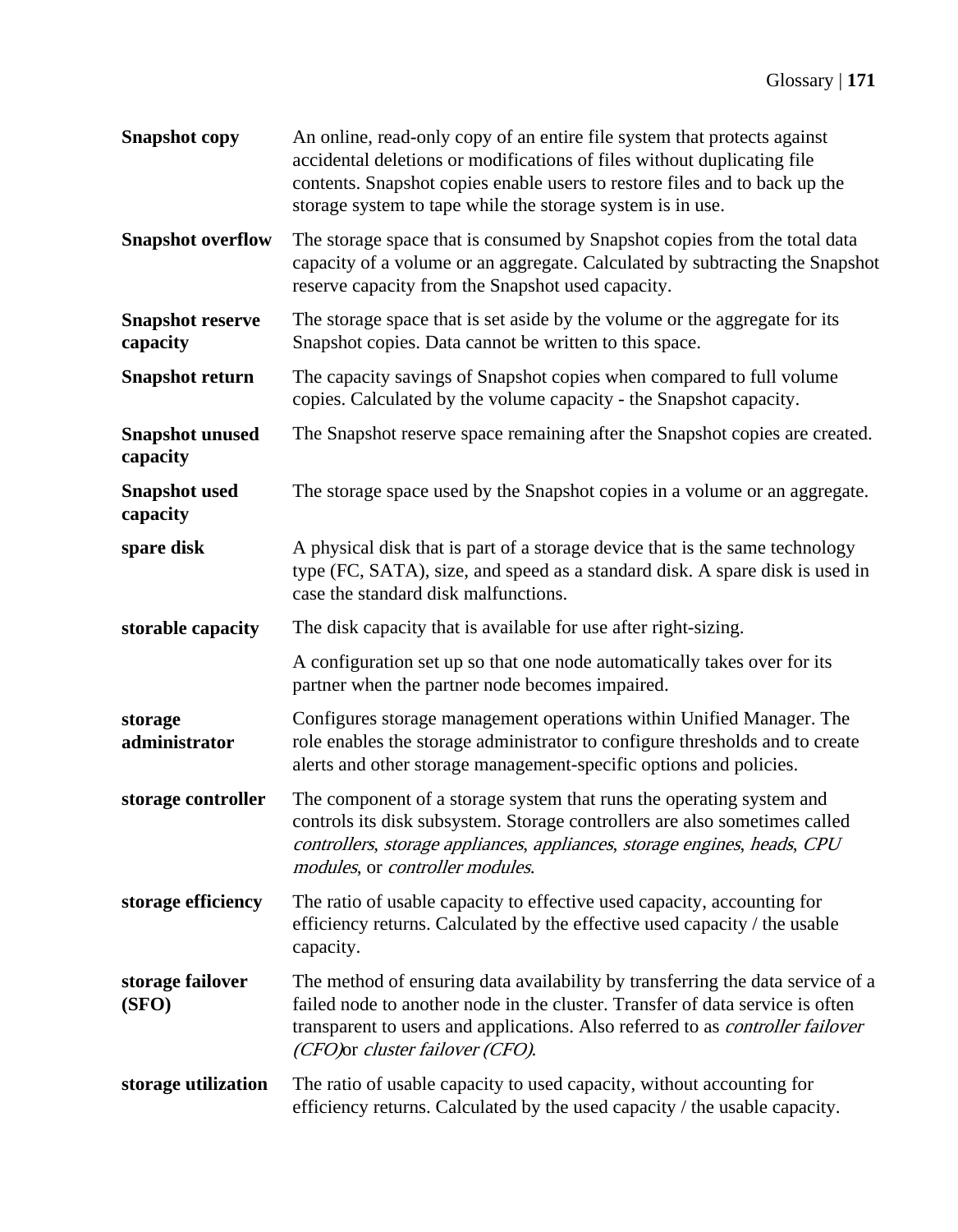| <b>Storage Virtual</b><br><b>Machine (SVM)</b> | (Known as Vserver prior to clustered Data ONTAP 8.2.1. The term<br>"Vserver" is still used in CLI displays and vserver command syntax.) A<br>virtual machine that provides network access through unique network<br>addresses, that might serve data out of a distinct namespace, and that is<br>separately administrable from the rest of the cluster. There are three types of<br>SVMs—admin, node, and data—but unless there is a specific need to<br>identify the type of SVM, "SVM" usually refers to the data SVM.                          |
|------------------------------------------------|---------------------------------------------------------------------------------------------------------------------------------------------------------------------------------------------------------------------------------------------------------------------------------------------------------------------------------------------------------------------------------------------------------------------------------------------------------------------------------------------------------------------------------------------------|
| <b>SVM</b>                                     | (Storage Virtual Machine; known as Vserver prior to clustered Data ONTAP<br>8.2.1. The term "Vserver" is still used in CLI displays and vserver<br>command syntax.) A virtual machine that provides network access through<br>unique network addresses, that might serve data out of a distinct namespace,<br>and that is separately administrable from the rest of the cluster. There are<br>three types of SVMs—admin, node, and data—but unless there is a specific<br>need to identify the type of SVM, "SVM" usually refers to the data SVM. |
| <b>SVM</b> guaranteed<br>available capacity    | The data storage space that is guaranteed by the SVM to its underlying<br>volumes but is not used. Calculated as the sum of the available size of all the<br>thick provisioned volumes.                                                                                                                                                                                                                                                                                                                                                           |
| <b>SVM</b> used capacity                       | The data storage space that is guaranteed by the SVM to its underlying<br>volumes. Calculated as the sum of the used data capacity of all the volumes<br>associated with the SVM.                                                                                                                                                                                                                                                                                                                                                                 |
| <b>SVM</b><br>unguaranteed<br>capacity         | The data storage space that is not guaranteed by the SVM to its underlying<br>volumes. Calculated as the sum of the available sizes of all the thin<br>provisioned volumes.                                                                                                                                                                                                                                                                                                                                                                       |
| <b>SVM</b> total capacity                      | The sum of the total data storage space of all the volumes in the SVM.                                                                                                                                                                                                                                                                                                                                                                                                                                                                            |
| <b>SVM</b><br>unguaranteed<br>capacity         | The data storage space that is not guaranteed by the SVM to its underlying<br>volumes. Calculated as the SVM total capacity minus the sum of the<br>committed capacity of aggregates that are associated with the SVM.                                                                                                                                                                                                                                                                                                                            |
| system reserve<br>capacity                     | The capacity required for fixed system reserves, RAID parity, mirroring, and<br>spare drives. Calculated by the fixed reserve $+$ RAID reserve $+$ spares.                                                                                                                                                                                                                                                                                                                                                                                        |

**T**

| takeover      | The emulation of the failed node identity by the takeover node in; the<br>opposite of <i>giveback</i> .                                                                                                                                                                                                        |
|---------------|----------------------------------------------------------------------------------------------------------------------------------------------------------------------------------------------------------------------------------------------------------------------------------------------------------------|
| takeover node | A node (storage system) that remains in operation after the other node stops<br>working and that hosts a virtual node that manages access to the failed node<br>disk shelves and network connections. The takeover node maintains its own<br>identity and the virtual node maintains the failed node identity. |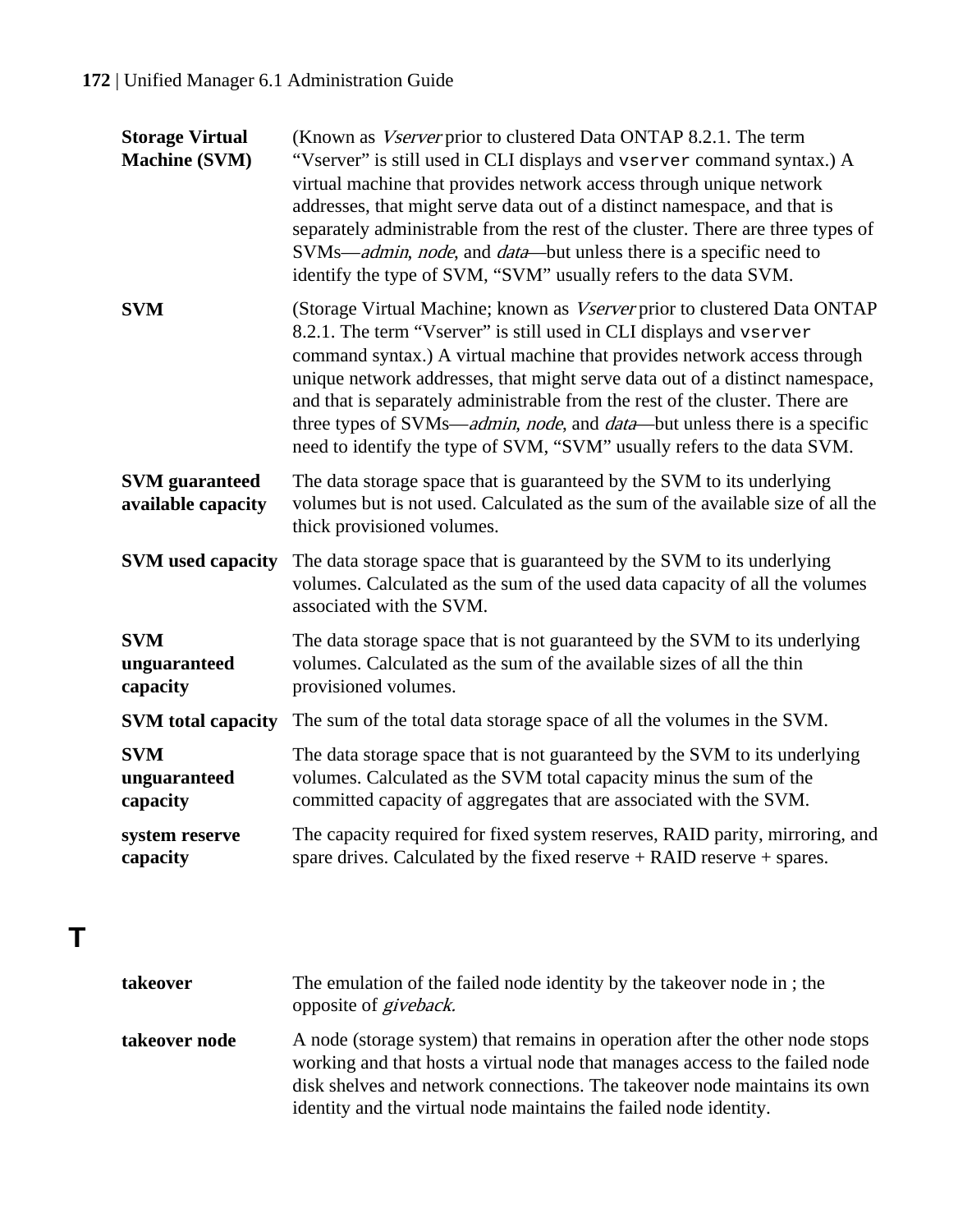| thin provisioning | A method of optimizing the efficiency with which the available space is used   |
|-------------------|--------------------------------------------------------------------------------|
| (TP)              | in storage. When many applications share access to the same storage array,     |
|                   | thin provisioning enables administrators to maintain a single free space       |
|                   | buffer pool to service the data requirements of all applications. This is done |
|                   | by allocating disk storage space in a flexible manner among multiple           |
|                   | consumers, based on the minimum space required by each at any given time.      |
|                   | This avoids poor utilization that occurs on traditional storage arrays where   |
|                   | large pools of storage capacity are allocated to individual applications, but  |
|                   | much remains unused.                                                           |
| trap              | An asynchronous, unsolicited message sent by an SNMP agent to an SNMP          |

manager indicating that an event has occurred on the storage system.

# **U**

| unassigned disk            | A disk that is not assigned to any node or counted as a spare disk.                                                                                                                                                                                                                                                                                                                |
|----------------------------|------------------------------------------------------------------------------------------------------------------------------------------------------------------------------------------------------------------------------------------------------------------------------------------------------------------------------------------------------------------------------------|
| unused capacity            | The free, usable storage space available for storing user data on the device,<br>excluding capacity reserved for Snapshot copies or data.                                                                                                                                                                                                                                          |
| unused reserve<br>capacity | The capacity allocated but unused by Aggregate Snapshot Reserve, Volume<br>Snapshot Reserve, Volume Fractional Reserve, and Vol/LUN/File<br>Guaranteed Space. These reserves are adjustable by the user. Calculated by<br>the aggregate snapshot unused reserve $+$ volume snapshot unused reserve $+$<br>volume fractional unused reserve + vol/LUN/file unused guaranteed space. |
| usable capacity            | The capacity available to applications and users. Calculated by the raw<br>capacity - the system reserve capacity.                                                                                                                                                                                                                                                                 |
| used capacity              | The capacity used by application or user data, including volume Snapshot<br>copies and aggregate Snapshot copies. Calculated by the usable capacity - the<br>free capacity.                                                                                                                                                                                                        |

## **V**

| vApp              | See <i>virtual appliance</i> .                                                                                                                                                                                              |
|-------------------|-----------------------------------------------------------------------------------------------------------------------------------------------------------------------------------------------------------------------------|
| virtual appliance | A prebuilt software solution containing virtual machines and software<br>applications that are integrated, managed, and updated as a package. Also<br>called <i>vApp</i> .                                                  |
| virtual machine   | A guest operating system and any application installed thereon, running on a<br>computing device on which the software is installed, or suspended to disk or<br>any other storage media accessible by the computing device. |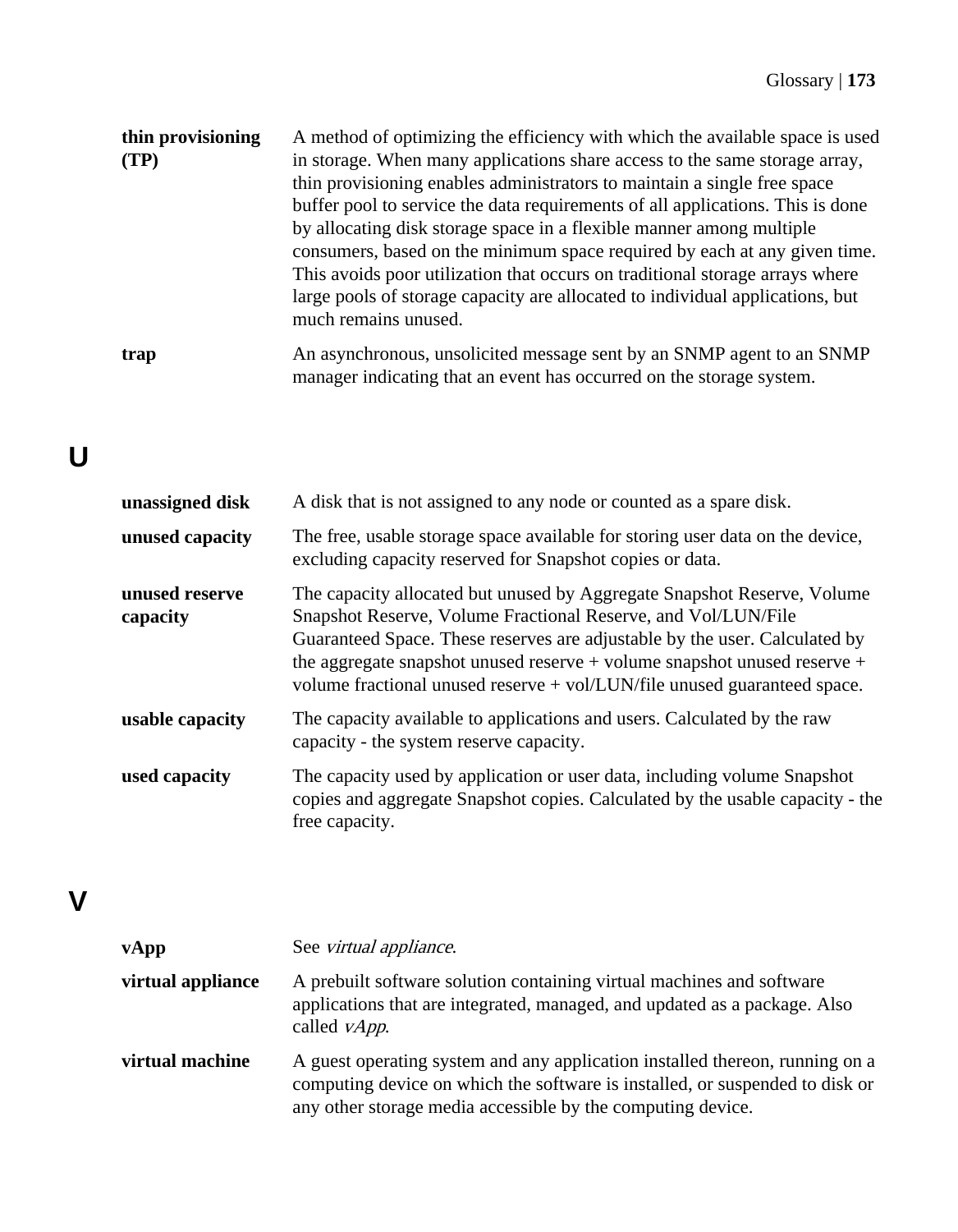| <b>VMware</b><br><b>VirtualCenter</b><br>(VC) | A management software suite used to create your VMware datastores and<br>virtual machines and to configure the storage system volumes as the<br>containers in which your active datastore and virtual machine images reside.<br>It consists of the following components:                                                                                                                                                                                                                                                                                              |
|-----------------------------------------------|-----------------------------------------------------------------------------------------------------------------------------------------------------------------------------------------------------------------------------------------------------------------------------------------------------------------------------------------------------------------------------------------------------------------------------------------------------------------------------------------------------------------------------------------------------------------------|
|                                               | VMware agents—software modules installed on an ESX server to carry<br>٠<br>out VC server requests<br>VirtualCenter (VC) server-a server communicating with VMware<br>٠<br>agents on an ESX server<br>Virtual Infrastructure (VI) client—a GUI client to manage the VC server<br>VMware ESX server—an enterprise-level product that integrates server<br>٠<br>processes, storage functionality, and networking resources into multiple<br>virtual systems.<br><i>ESX server</i> can also refer to a physical host running an ESX server<br>hypervisor OS.              |
| volume                                        | For Data ONTAP, a logical entity that holds user data that is accessible<br>$\bullet$<br>through one or more of the supported access protocols, including<br>Network File System (NFS), Common Internet File System (CIFS), Fibre<br>Channel (FC), and Internet SCSI (iSCSI). V-Series treats an IBM volume<br>as a disk.<br>For IBM, the area on the storage array that is available for a V-Series<br>٠<br>system or non V-Series host to read data from or write data to. The V-<br>Series documentation uses the term <i>array LUN</i> to describe this area.     |
| volume committed<br>capacity                  | The data storage space in a volume that is committed to provide storage<br>space for its underlying qtrees based on their quota settings. Calculated as the<br>sum of all qtrees disk hard limits. The sum does not include the qtrees for<br>which the disk hard limit is not set.                                                                                                                                                                                                                                                                                   |
| volume total<br>capacity                      | The data storage space in a volume that can be used by qtrees, LUNs, or<br>other files and volume-level Snapshot copies. Calculated as the total data<br>capacity of the volume plus the volume-level Snapshot reserve space.                                                                                                                                                                                                                                                                                                                                         |
| <b>Vserver</b>                                | (Known as "Storage Virtual Machine (SVM)" in clustered Data ONTAP<br>8.2.1 and later.) A virtual machine that provides network access through<br>unique network addresses, that might serve data out of a distinct namespace,<br>and that is separately administrable from the rest of the cluster. There are<br>three types of Vservers—admin, node, and cluster ("cluster Vserver" is<br>called "data Vserver" in Data ONTAP 8.2)—but unless there is a specific<br>need to identify the type of Vserver, "Vserver" usually refers to the cluster/<br>data Vserver. |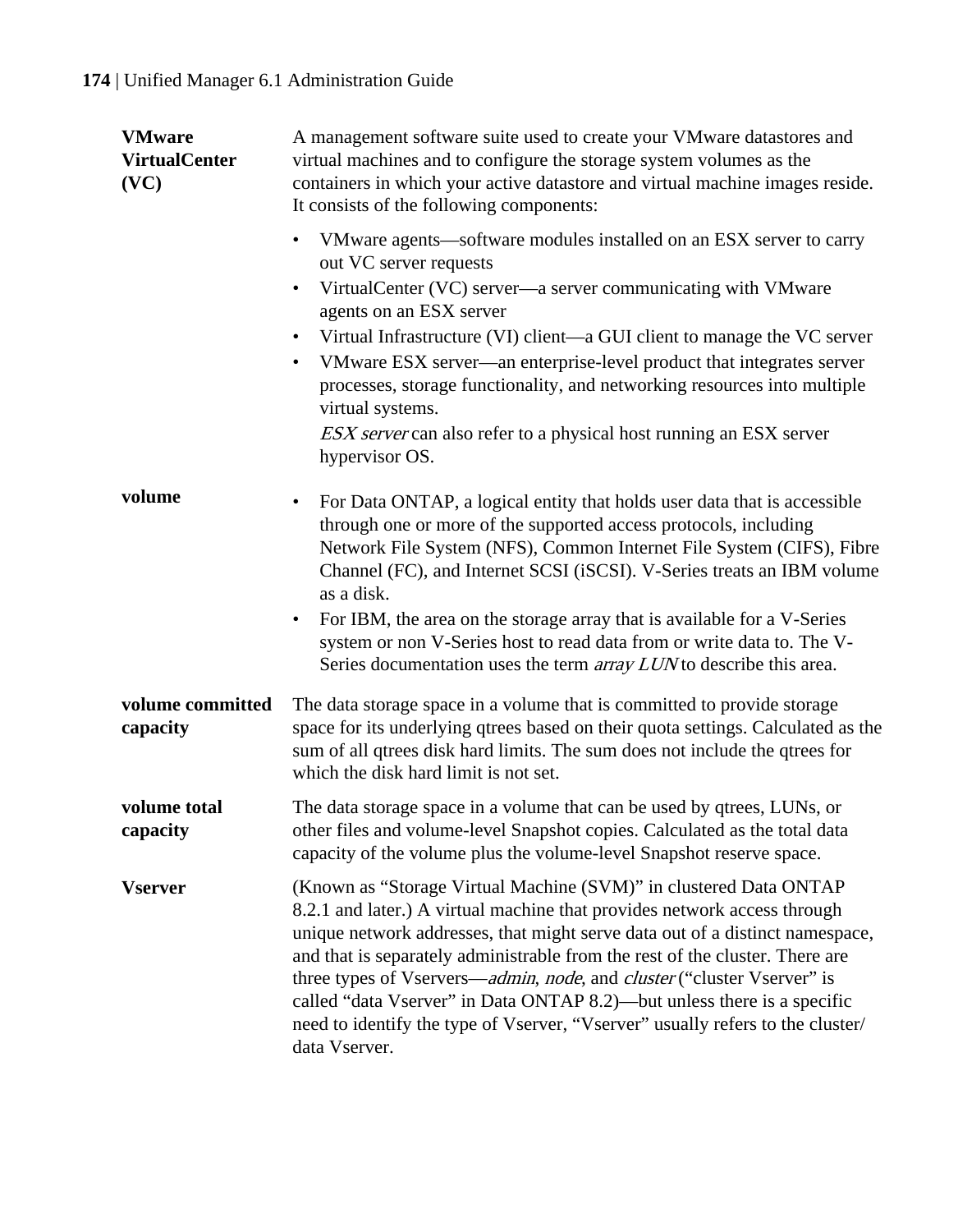# **Copyright information**

Copyright © 1994–2014 NetApp, Inc. All rights reserved. Printed in the U.S.

No part of this document covered by copyright may be reproduced in any form or by any means graphic, electronic, or mechanical, including photocopying, recording, taping, or storage in an electronic retrieval system—without prior written permission of the copyright owner.

Software derived from copyrighted NetApp material is subject to the following license and disclaimer:

THIS SOFTWARE IS PROVIDED BY NETAPP "AS IS" AND WITHOUT ANY EXPRESS OR IMPLIED WARRANTIES, INCLUDING, BUT NOT LIMITED TO, THE IMPLIED WARRANTIES OF MERCHANTABILITY AND FITNESS FOR A PARTICULAR PURPOSE, WHICH ARE HEREBY DISCLAIMED. IN NO EVENT SHALL NETAPP BE LIABLE FOR ANY DIRECT, INDIRECT, INCIDENTAL, SPECIAL, EXEMPLARY, OR CONSEQUENTIAL DAMAGES (INCLUDING, BUT NOT LIMITED TO, PROCUREMENT OF SUBSTITUTE GOODS OR SERVICES; LOSS OF USE, DATA, OR PROFITS; OR BUSINESS INTERRUPTION) HOWEVER CAUSED AND ON ANY THEORY OF LIABILITY, WHETHER IN CONTRACT, STRICT LIABILITY, OR TORT (INCLUDING NEGLIGENCE OR OTHERWISE) ARISING IN ANY WAY OUT OF THE USE OF THIS SOFTWARE, EVEN IF ADVISED OF THE POSSIBILITY OF SUCH DAMAGE.

NetApp reserves the right to change any products described herein at any time, and without notice. NetApp assumes no responsibility or liability arising from the use of products described herein, except as expressly agreed to in writing by NetApp. The use or purchase of this product does not convey a license under any patent rights, trademark rights, or any other intellectual property rights of NetApp.

The product described in this manual may be protected by one or more U.S. patents, foreign patents, or pending applications.

RESTRICTED RIGHTS LEGEND: Use, duplication, or disclosure by the government is subject to restrictions as set forth in subparagraph  $(c)(1)(ii)$  of the Rights in Technical Data and Computer Software clause at DFARS 252.277-7103 (October 1988) and FAR 52-227-19 (June 1987).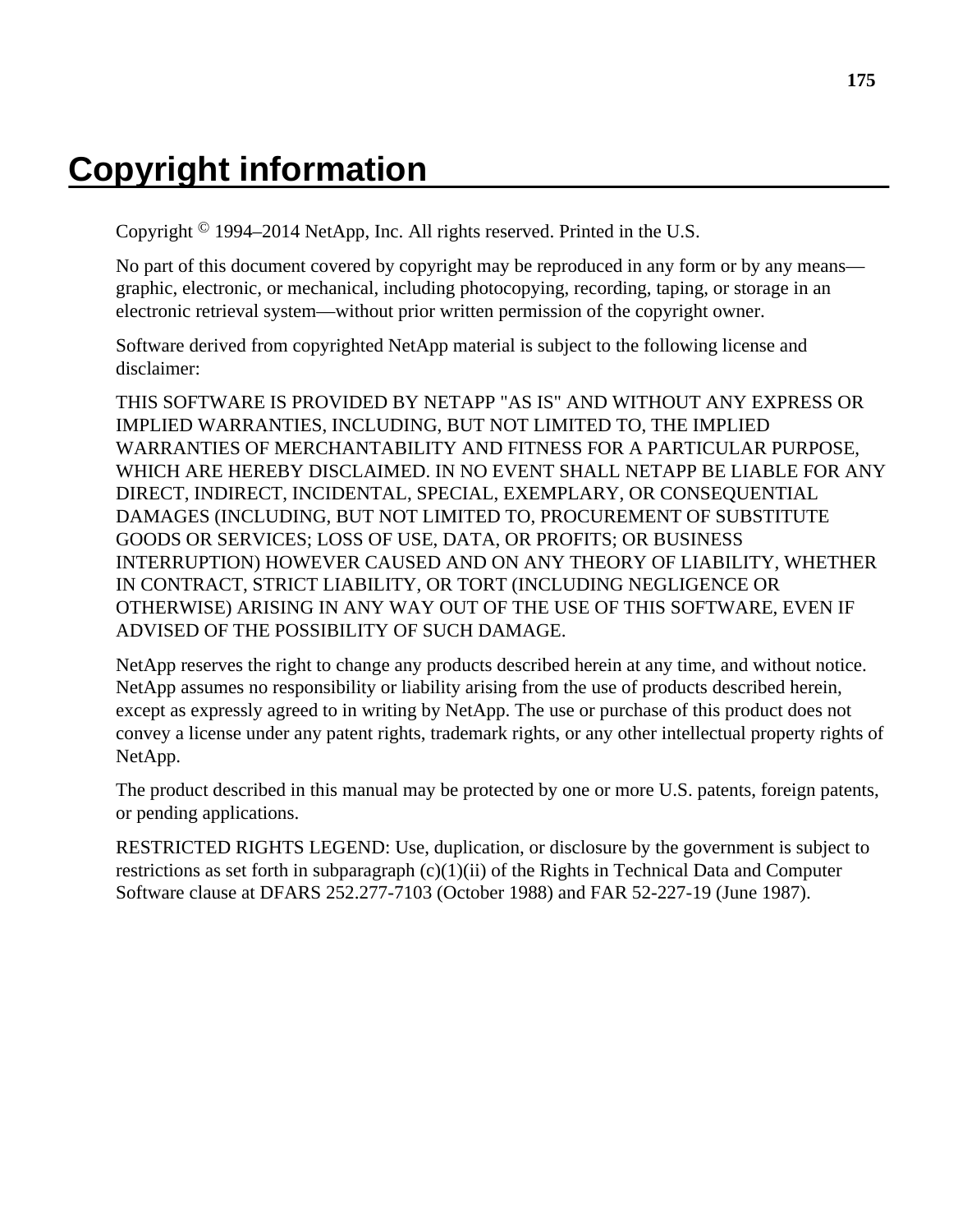# **Trademark information**

NetApp, the NetApp logo, Network Appliance, the Network Appliance logo, Akorri, ApplianceWatch, ASUP, AutoSupport, BalancePoint, BalancePoint Predictor, Bycast, Campaign Express, ComplianceClock, Cryptainer, CryptoShred, CyberSnap, Data Center Fitness, Data ONTAP, DataFabric, DataFort, Decru, Decru DataFort, DenseStak, Engenio, Engenio logo, E-Stack, ExpressPod, FAServer, FastStak, FilerView, Flash Accel, Flash Cache, Flash Pool, FlashRay, FlexCache, FlexClone, FlexPod, FlexScale, FlexShare, FlexSuite, FlexVol, FPolicy, GetSuccessful, gFiler, Go further, faster, Imagine Virtually Anything, Lifetime Key Management, LockVault, Mars, Manage ONTAP, MetroCluster, MultiStore, NearStore, NetCache, NOW (NetApp on the Web), Onaro, OnCommand, ONTAPI, OpenKey, PerformanceStak, RAID-DP, ReplicatorX, SANscreen, SANshare, SANtricity, SecureAdmin, SecureShare, Select, Service Builder, Shadow Tape, Simplicity, Simulate ONTAP, SnapCopy, Snap Creator, SnapDirector, SnapDrive, SnapFilter, SnapIntegrator, SnapLock, SnapManager, SnapMigrator, SnapMirror, SnapMover, SnapProtect, SnapRestore, Snapshot, SnapSuite, SnapValidator, SnapVault, StorageGRID, StoreVault, the StoreVault logo, SyncMirror, Tech OnTap, The evolution of storage, Topio, VelocityStak, vFiler, VFM, Virtual File Manager, VPolicy, WAFL, Web Filer, and XBB are trademarks or registered trademarks of NetApp, Inc. in the United States, other countries, or both.

IBM, the IBM logo, and ibm.com are trademarks or registered trademarks of International Business Machines Corporation in the United States, other countries, or both. A complete and current list of other IBM trademarks is available on the web at *[www.ibm.com/legal/copytrade.shtml](http://www.ibm.com/legal/copytrade.shtml).* 

Apple is a registered trademark and QuickTime is a trademark of Apple, Inc. in the United States and/or other countries. Microsoft is a registered trademark and Windows Media is a trademark of Microsoft Corporation in the United States and/or other countries. RealAudio, RealNetworks, RealPlayer, RealSystem, RealText, and RealVideo are registered trademarks and RealMedia, RealProxy, and SureStream are trademarks of RealNetworks, Inc. in the United States and/or other countries.

All other brands or products are trademarks or registered trademarks of their respective holders and should be treated as such.

NetApp, Inc. is a licensee of the CompactFlash and CF Logo trademarks.

NetApp, Inc. NetCache is certified RealSystem compatible.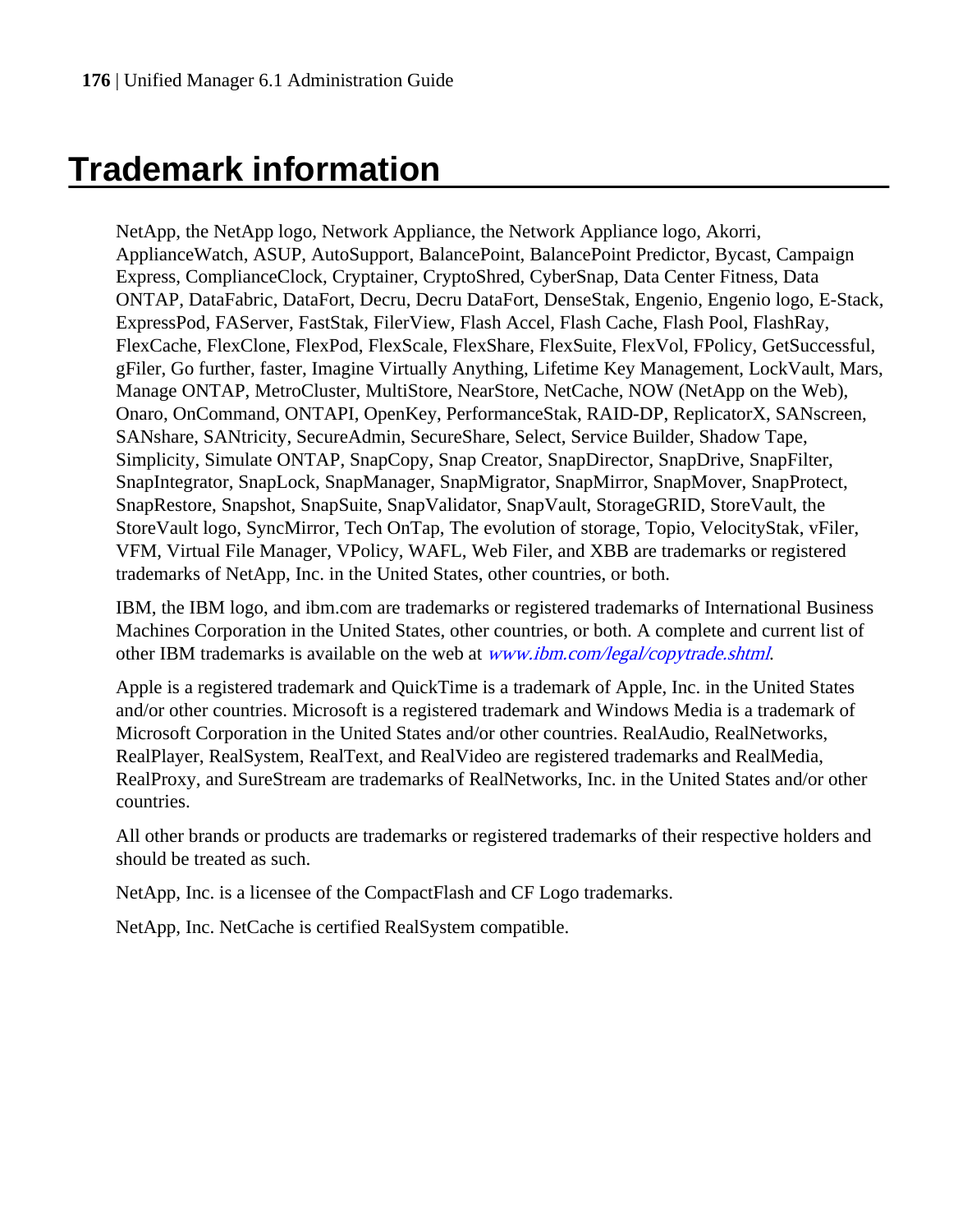# **How to send your comments**

You can help us to improve the quality of our documentation by sending us your feedback.

Your feedback is important in helping us to provide the most accurate and high-quality information. If you have suggestions for improving this document, send us your comments by email to [doccomments@netapp.com](mailto:doccomments@netapp.com). To help us direct your comments to the correct division, include in the subject line the product name, version, and operating system.

You can also contact us in the following ways:

- NetApp, Inc., 495 East Java Drive, Sunnyvale, CA 94089 U.S.
- Telephone:  $+1$  (408) 822-6000
- Fax:  $+1$  (408) 822-4501
- Support telephone:  $+1$  (888) 463-8277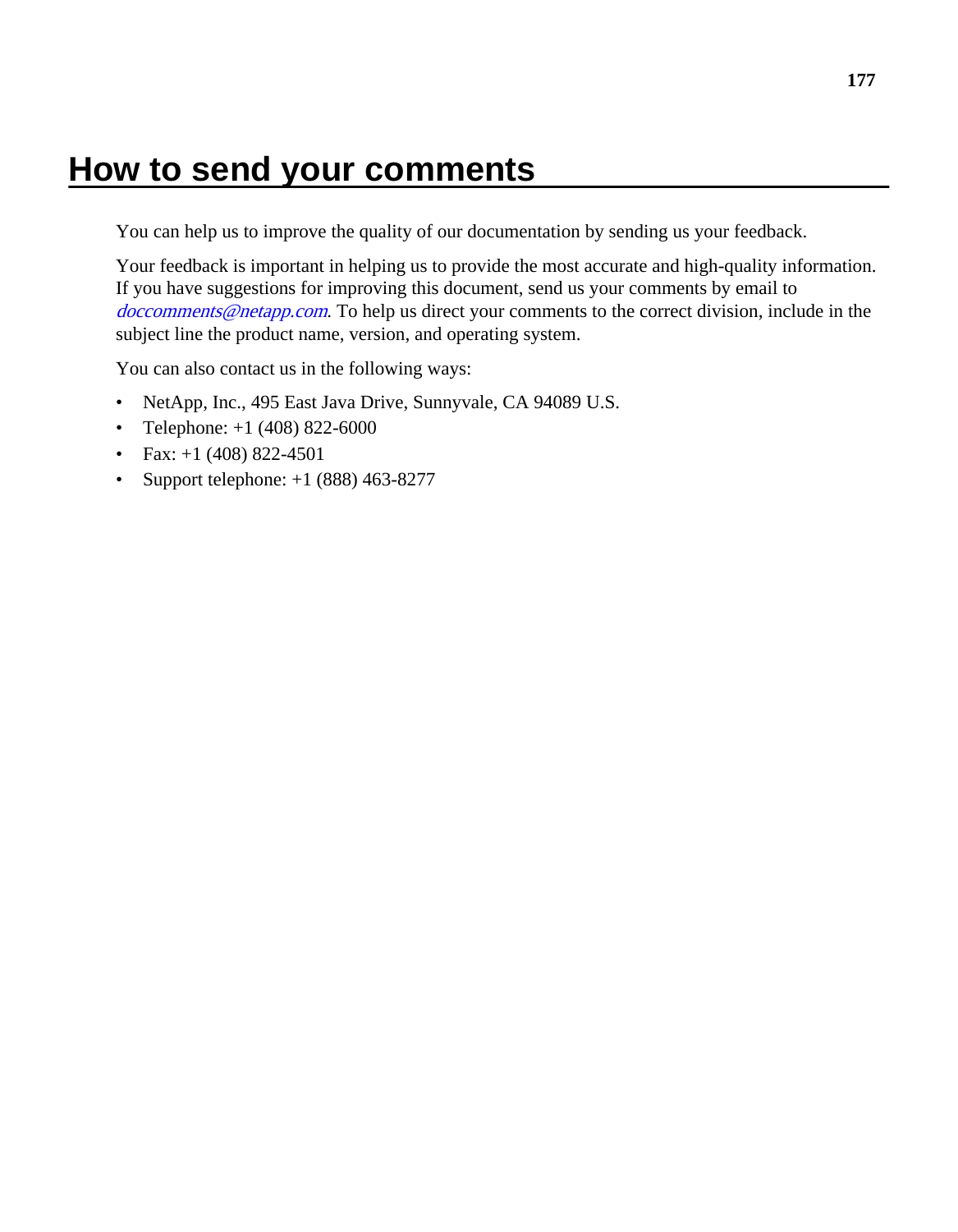# **Index**

6.1 release of Unified Manager related concepts  $8$ 

## **A**

acknowledging events [97](#page-96-0) adding alerts [38](#page-37-0), [63](#page-62-0) authentication servers [34](#page-33-0) clusters [40](#page-39-0), [59](#page-58-0) new rules [66](#page-65-0) notes about an event [96](#page-95-0) rules [66](#page-65-0) administrative tasks summary of common workflows for performing [25](#page-24-0) administrators OnCommand [147](#page-146-0) storage [147](#page-146-0) Aggregate details page [140](#page-139-0) Aggregate Snapshot Reserve Full event troubleshooting incorrect trigger condition [157](#page-156-0) aggregates configuring global threshold values for [35](#page-34-0) details about [140](#page-139-0) viewing annotations for [90](#page-89-0) alerts adding [38](#page-37-0), [63](#page-62-0) configuring your environment for [31](#page-30-0) creating [38](#page-37-0), [63](#page-62-0) alerts not received troubleshooting [158](#page-157-0) annotations creating rules for storage objects [89](#page-88-0) definition of [19](#page-18-0) description of types  $91$ for volumes, details [102](#page-101-0) removing [90](#page-89-0) using for storage objects [89](#page-88-0) viewing for storage objects [90](#page-89-0) appliances overview of backup and restore process for virtual [18](#page-17-0) assigning events [96](#page-95-0)

authentication adding servers [34](#page-33-0) enabling remote [33](#page-32-0) AutoSupport using the maintenance console [154](#page-153-0) availability events general description [15](#page-14-0) availability health defined [15](#page-14-0) availability issues correcting a flash card offline condition [42](#page-41-0), [43](#page-42-0) correcting a storage failover interconnect link down condition [44](#page-43-0), [46](#page-45-0) resolving volume offline conditions [47](#page-46-0), [48](#page-47-0) availability workflows introduction to [42](#page-41-0)

## **B**

backup process overview of virtual appliance [18](#page-17-0) backup vault protection configuration [17](#page-16-0) backup vault protection relationships defined [16](#page-15-0) bundles generating support [93](#page-92-0)

## **C**

capabilities database user [15](#page-14-0) FlexVol volume [12](#page-11-0) table of roles associated with [148](#page-147-0) capacity information for volumes [102](#page-101-0) capacity events full volume [69](#page-68-0) resolving [68](#page-67-0) suggested remedial actions for a full volume  $69$ certificates generating HTTPS security certificates [29](#page-28-0) viewing HTTPS security [30](#page-29-0) cluster description of [9](#page-8-0) cluster components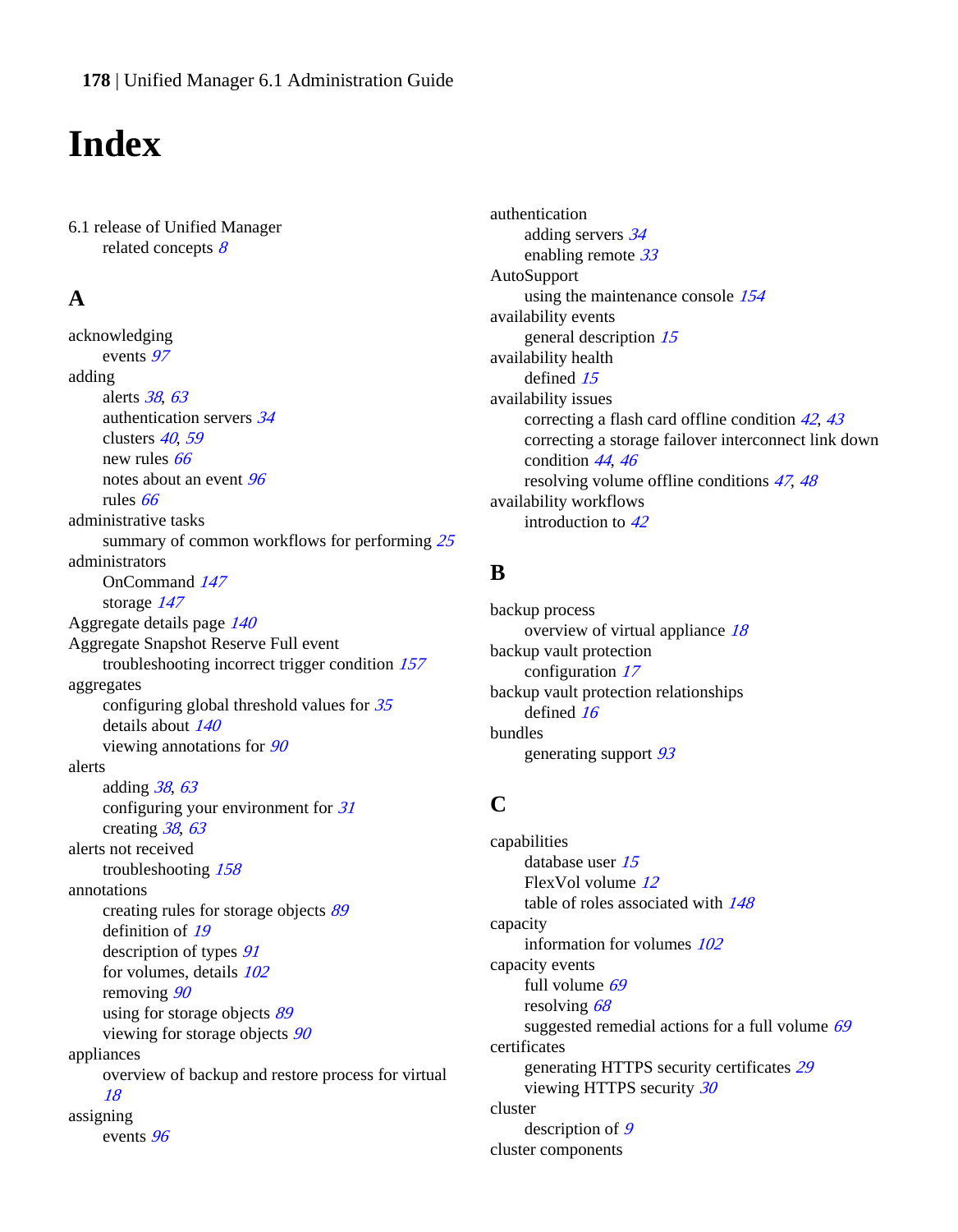definition [21](#page-20-0) limits imposed on workloads by [21](#page-20-0) Cluster details page [131](#page-130-0) clustered Data ONTAP systems See clusters clusters adding [40](#page-39-0), [59](#page-58-0) creating rules to annotate [89](#page-88-0) details about [131](#page-130-0) viewing discovery status [40](#page-39-0), [59](#page-58-0) configuring aggregate global threshold values  $35$ DNS [28](#page-27-0) information for volumes [102](#page-101-0) network settings [28](#page-27-0) notification settings [32](#page-31-0) thresholds [35](#page-34-0) volume global threshold values [36](#page-35-0) your environment [26](#page-25-0) connections between Performance Manager and Unified Manager, purpose of [23](#page-22-0) creating alerts [38](#page-37-0), [63](#page-62-0) custom rules  $67$ protection relationships [70](#page-69-0) rules [66](#page-65-0) rules using templates [66](#page-65-0) custom rules creating [67](#page-66-0)

## **D**

data restoring from the Volume details page [87](#page-86-0) restoring from the Volumes page [88](#page-87-0) data disk size increasing [154](#page-153-0) data policies configuration details [116](#page-115-0) defined [14](#page-13-0) exporting [68](#page-67-0) workflow for managing Infinite Volumes with storage classes [61](#page-60-0) database users capabilities [15](#page-14-0) creating [37](#page-36-0) defined [148](#page-147-0) definitions performance incidents [20](#page-19-0)

deleting annotations from storage objects [90](#page-89-0) DHCP enabling [28](#page-27-0) diag users [151](#page-150-0) diagnostic information generating support bundles containing full [93](#page-92-0) discovery viewing status of cluster  $40, 59$  $40, 59$  $40, 59$ DNS configuring [28](#page-27-0)

## **E**

editing Infinite Volume threshold settings  $60$ network settings [28](#page-27-0) storage class threshold settings  $63$ unmanaged relationship lag threshold settings [37](#page-36-0) efficiency information for volumes [102](#page-101-0) enabling DHCP [28](#page-27-0) environment setup [26](#page-25-0) error events performing suggested remedial actions for a full volume [69](#page-68-0) Event details page [98](#page-97-0) event impact areas availability [101](#page-100-0) capacity [101](#page-100-0) configuration [101](#page-100-0) description [101](#page-100-0) performance [101](#page-100-0) protection [101](#page-100-0) event impact levels description  $101$ event [101](#page-100-0) incident [101](#page-100-0) risk [101](#page-100-0) event publishers defined [147](#page-146-0) event severity types critical [101](#page-100-0) description [101](#page-100-0) error [101](#page-100-0) information [101](#page-100-0) warning [101](#page-100-0) event states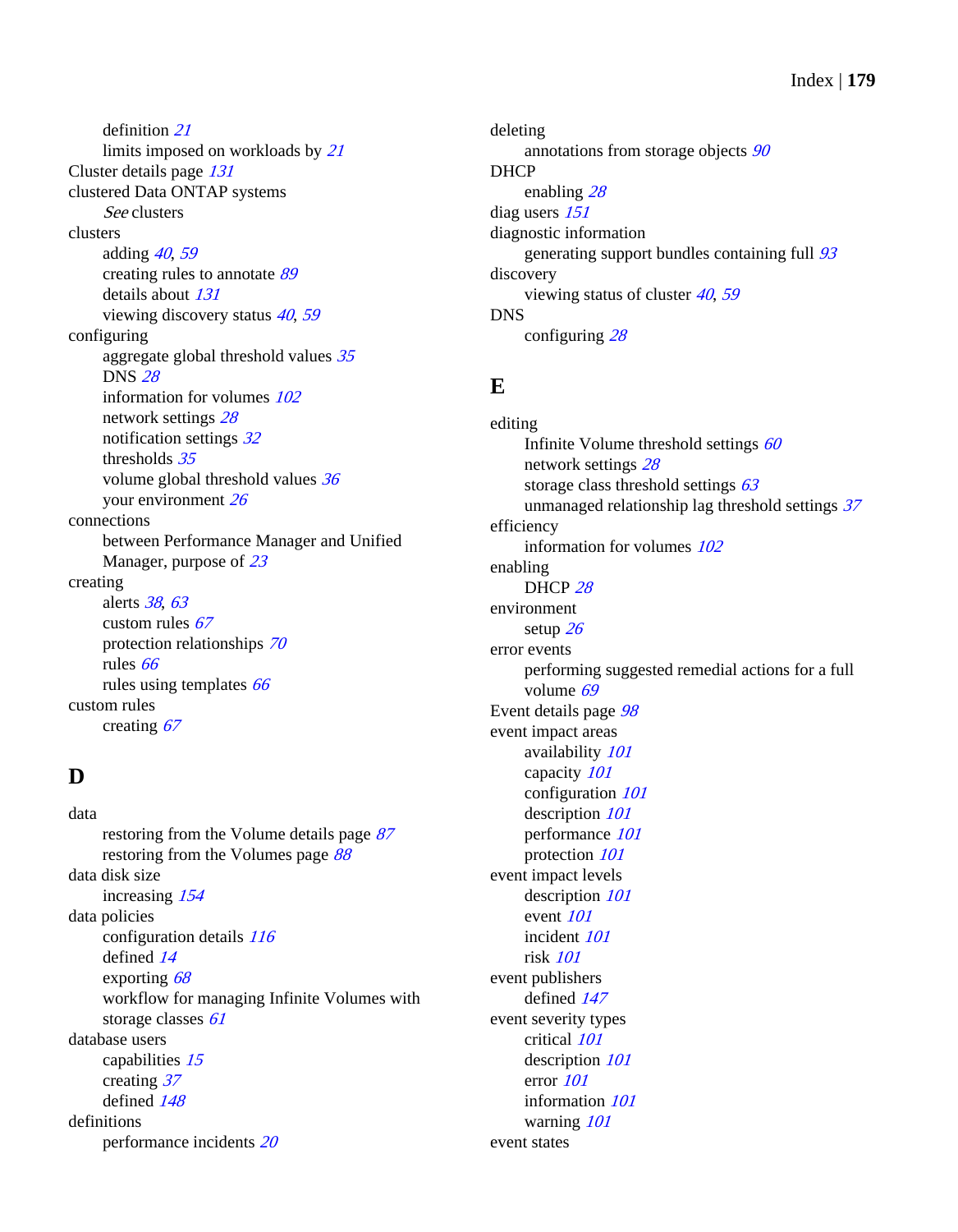definition of [19](#page-18-0) events

acknowledged event, definition [19](#page-18-0) acknowledging [97](#page-96-0) adding notes about [96](#page-95-0) assigning to users  $96$ definition of [18](#page-17-0) details [98](#page-97-0) generated by performance incidents [20](#page-19-0) impact areas  $101$ impact levels  $101$ new event, definition [19](#page-18-0) obsolete event, definition [19](#page-18-0) performing suggested remedial actions for a full volume [69](#page-68-0) resolved event, definition [19](#page-18-0) resolving [97](#page-96-0) reviewing notes about [96](#page-95-0) severity types  $101$ states defined [19](#page-18-0) viewing notes about [96](#page-95-0)

## **F**

failed protection jobs identifying [81](#page-80-0) identifying the cause  $82$ performing corrective actions [82](#page-81-0) resolving [81](#page-80-0) failover and failback using reverse resync for [76](#page-75-0) failure protection job [81](#page-80-0) Filezilla using to retrieve support bundles  $93$ flash card offline conditions troubleshooting [42](#page-41-0), [43](#page-42-0) FlexVol volumes capabilities of [12](#page-11-0) defined [12](#page-11-0) with SVMs, explained [9](#page-8-0)

## **H**

high annotation types definition of  $91$ host names changing [27](#page-26-0) **HTTPS** viewing the security certificate  $30$  HTTPS certificates generating new security certificates [29](#page-28-0) troubleshooting issue with installing or regenerating on a Unified Manager server enabled for performance monitoring [159](#page-158-0)

## **I**

I/O performance incidents defined [20](#page-19-0) impact areas availability [101](#page-100-0) capacity [101](#page-100-0) configuration [101](#page-100-0) description [101](#page-100-0) performance [101](#page-100-0) protection [101](#page-100-0) impact levels description  $101$ event [101](#page-100-0) incident [101](#page-100-0) risk [101](#page-100-0) incidents I/O performance, defined [20](#page-19-0) Infinite Volumes creating custom rules for [67](#page-66-0) creating rules for placing data in  $66$ definition of [13](#page-12-0) editing threshold settings  $60$ storage classes, definition of [13](#page-12-0) with SVMs, explained  $9$ workflow for managing [61](#page-60-0) workflow for monitoring [58](#page-57-0) workflow for setting up [58](#page-57-0) issues summary of workflows for troubleshooting common [25](#page-24-0)

## **J**

Job Details page purpose [146](#page-145-0) jobs defined [13](#page-12-0) identifying cause of failure [81](#page-80-0) list of those you can monitor [13](#page-12-0) progress monitoring [146](#page-145-0) resolving terminated [81](#page-80-0) status [146](#page-145-0) troubleshooting failures [146](#page-145-0)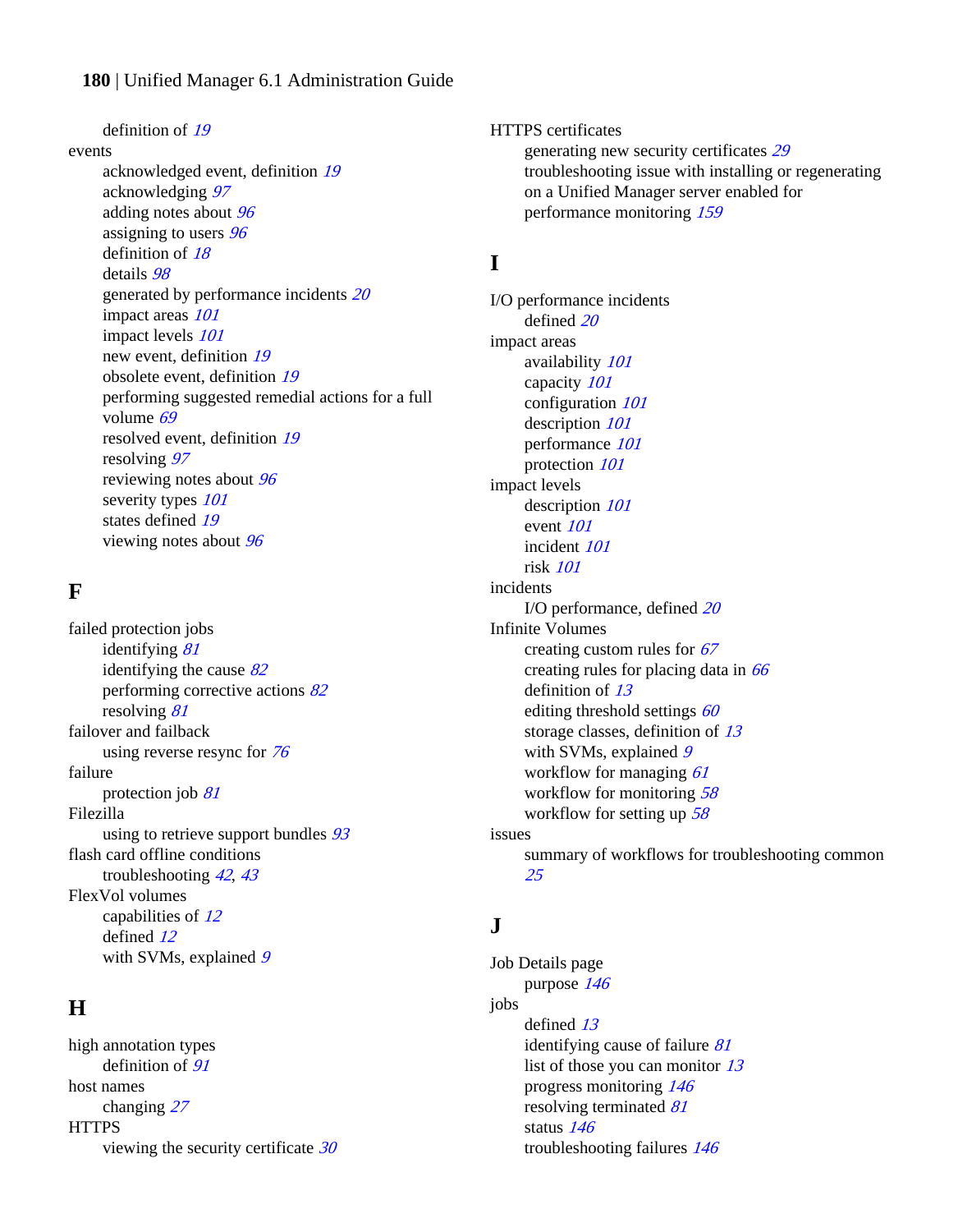# **L**

lag issues resolving [85](#page-84-0) local users changing password for [41](#page-40-0) creating [37](#page-36-0) defined [148](#page-147-0) low annotation types definition of  $91$ 

# **M**

maintenance console accessing using Secure Shell [92](#page-91-0), [151](#page-150-0) accessing using VM console [152](#page-151-0) AutoSupport [154](#page-153-0) diag users capabilities [151](#page-150-0) generating a support bundle using  $93$ overview [7](#page-6-0) purpose [150](#page-149-0) restarting the virtual machine [31](#page-30-0) restarting Unified Manager [31](#page-30-0) role of maintenance user [150](#page-149-0) support and diagnostics [154](#page-153-0) system configuration  $154$ using for configuration  $152$ what it does [150](#page-149-0) maintenance user defined [148](#page-147-0) what this user does  $150$ managing Infinite Volumes, workflow for [61](#page-60-0) migration tool enabling [154](#page-153-0) migration tool user disabling [154](#page-153-0) mirror protection configuration [17](#page-16-0) mirror protection relationships defined [16](#page-15-0) mission-critical annotation types definition of  $91$ modifying Infinite Volume threshold settings  $60$ storage class threshold settings  $63$ unmanaged relationship lag threshold settings [37](#page-36-0) monitoring Infinite Volumes, workflow for [58](#page-57-0)

protection relationships [70](#page-69-0)

# **N**

Network Configuration menu using the maintenance console  $152$ network interfaces adding new [155](#page-154-0) network settings configuring [28](#page-27-0) customizing the host name [27](#page-26-0) editing [28](#page-27-0) nodes single node cluster See [single-node cluster](#page-182-0) notification adding alerts [38](#page-37-0), [63](#page-62-0) configuring settings [32](#page-31-0)

# **O**

offline flash card conditions troubleshooting [42](#page-41-0), [43](#page-42-0) offline volumes determining if caused by a down host cluster node [49](#page-48-0) determining if caused by a stopped SVM resulting from a down cluster node [50](#page-49-0) determining if caused by broken RAID disks  $52$ OnCommand administrators defined [147](#page-146-0) OnCommand Workflow Automation integrating with OnCommand Unified Manager [71](#page-70-0) pairing with Unified Manager [71](#page-70-0) operators defined [147](#page-146-0)

# **P**

pairing Workflow Automation [71](#page-70-0) passwords changing local user [41](#page-40-0) performance diagnosing issues with  $53$ performance incidents analysis workflow [55](#page-54-0) definition of [20](#page-19-0) display of, in Unified Manager [20](#page-19-0) generation on a cluster component [21](#page-20-0)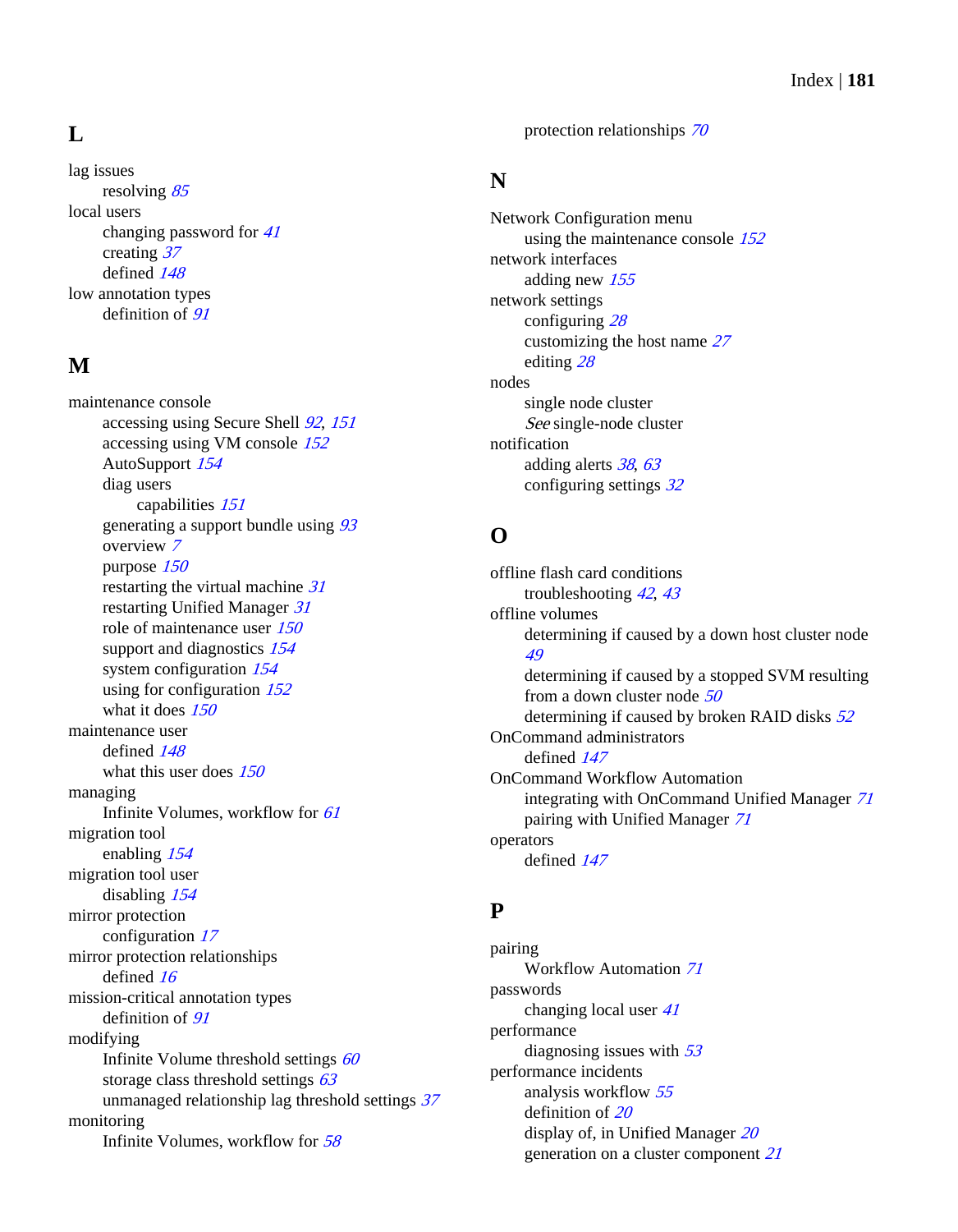#### **182** | Unified Manager 6.1 Administration Guide

Performance Manager about connections between multiple Performance Manager servers, and Unified Manager [24](#page-23-0) configuring a connection to a Unified Manager server [54](#page-53-0) purpose of connection with Unified Manager [23](#page-22-0) using to monitor performance [53](#page-52-0) performance monitoring configuring connections between Performance Manager and Unified Manager [54](#page-53-0) enabling [54](#page-53-0) example workflow [55](#page-54-0) troubleshooting disablement due to HTTPS certificate installation or regeneration [159](#page-158-0) physical storage adding clusters [40](#page-39-0), [59](#page-58-0) policies creating for SnapMirror relationships [75](#page-74-0) creating for SnapVault relationships [74](#page-73-0) exporting data policies [68](#page-67-0) protection information for volumes [102](#page-101-0) protection job failures identifying [81](#page-80-0) identifying the cause  $82$ performing corrective actions [82](#page-81-0) resolving [81](#page-80-0) protection jobs correcting failed [82](#page-81-0) execution [17](#page-16-0) identifying failed [81](#page-80-0) resolving failed [81](#page-80-0) protection relationships creating [70](#page-69-0), [71](#page-70-0) creating from the Volume details page [72](#page-71-0), [73](#page-72-0) creation [17](#page-16-0) lag issue resolution workflow  $85$ monitoring [70](#page-69-0) removing from the Volume details page [80](#page-79-0) reversing from the Volume details page [78](#page-77-0) troubleshooting [70](#page-69-0) purpose of maintenance console list of actions performed using [150](#page-149-0)

## **R**

reassigning events [96](#page-95-0) reference information common to workflows [96](#page-95-0) relationships unmanaged, editing lag thresholds settings for  $37$ releases of Unified Manager concepts related to working with 6.1  $\delta$ remote authentication enabling [33](#page-32-0) remote groups adding [37](#page-36-0) defined [148](#page-147-0) Remote User UI option troubleshooting lack of display [157](#page-156-0) remote users adding [37](#page-36-0) defined [148](#page-147-0) resolving events [97](#page-96-0) resource pools about [14](#page-13-0) resources selecting using SVM associations [15](#page-14-0) restore process overview of virtual appliance [18](#page-17-0) resynchronization operations selecting maximum transfer rate for [80](#page-79-0) selecting Snapshot copies for [80](#page-79-0) selecting transfer priority for [80](#page-79-0) reverse resync using in failover and failback scenarios [76](#page-75-0) reverse resync operations performing from the Volume details page [78](#page-77-0) reviewing notes about events [96](#page-95-0) role-based access control See RBAC roles assigning to users [37](#page-36-0) creating a user with the Event Publisher user [53](#page-52-0) defined [147](#page-146-0) table of capabilities associated with [148](#page-147-0) rules adding [66](#page-65-0) creating to annotate storage objects [89](#page-88-0) creating, custom  $66, 67$  $66, 67$  $66, 67$ creating, using templates  $66$ defined [14](#page-13-0) exporting [68](#page-67-0) rules using templates creating [66](#page-65-0)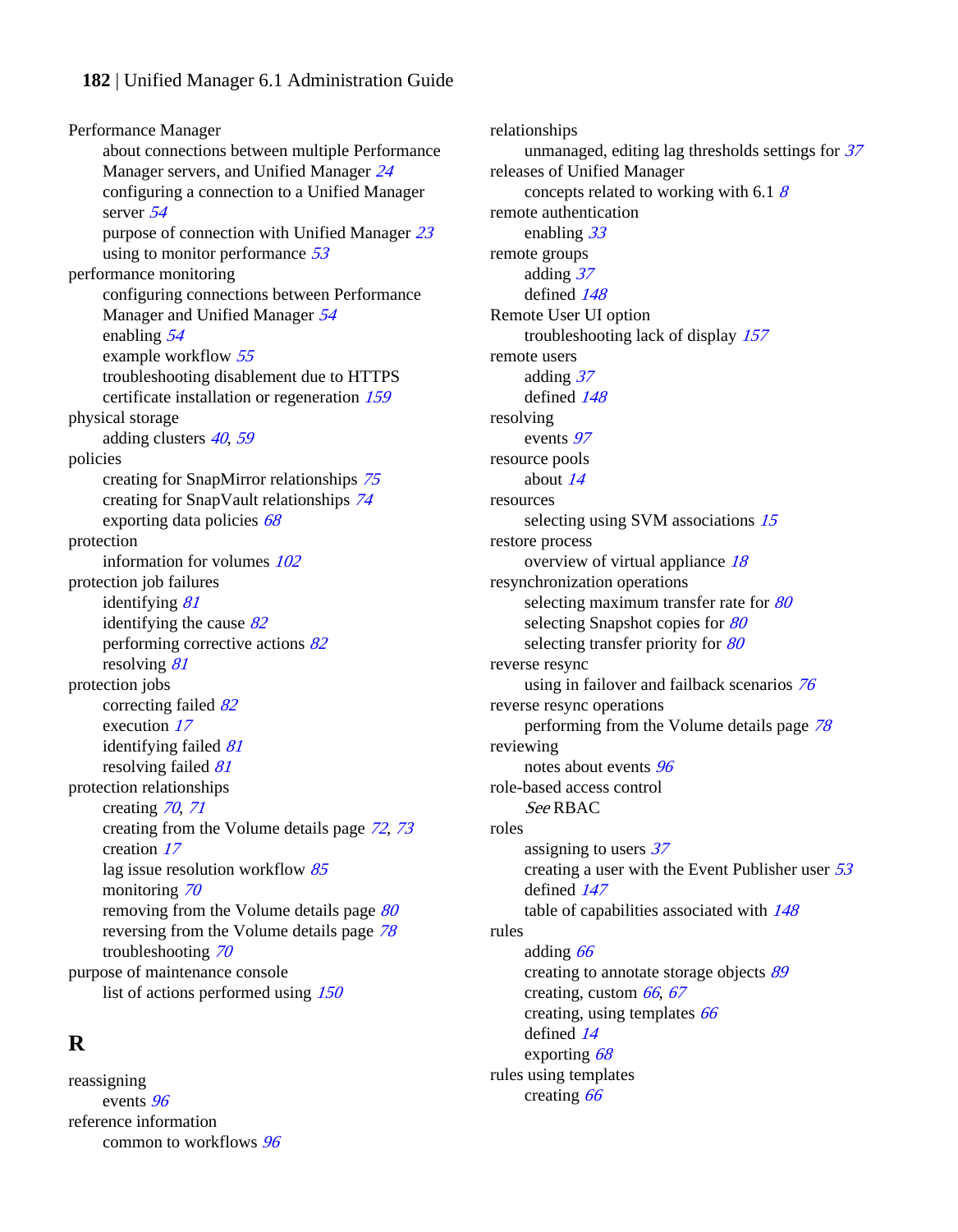# <span id="page-182-0"></span>**S**

schedules creating for SnapMirror transfers [76](#page-75-0) creating for SnapVault transfers [76](#page-75-0) Secure Shell using to access the maintenance console [92](#page-91-0), [151](#page-150-0) security certificates generating, HTTPS [29](#page-28-0) viewing HTTPS [30](#page-29-0) servers about connections between multiple Performance Manager servers and Unified Manager [24](#page-23-0) setting up aggregate global threshold values  $35$ notification settings [32](#page-31-0) SMTP server [32](#page-31-0) SNMP [32](#page-31-0) thresholds [35](#page-34-0) volume global threshold values [36](#page-35-0) setup post-deployment [26](#page-25-0) severity types critical [101](#page-100-0) description  $101$ error [101](#page-100-0) information [101](#page-100-0) warning [101](#page-100-0) single-node cluster description of  $9$ SnapMirror license enabling mirror protection [16](#page-15-0) SnapMirror relationships breaking [78](#page-77-0) breaking before a reverse resync [76](#page-75-0) creating [71](#page-70-0) creating from the Volume details page [72](#page-71-0) creating policies for [75](#page-74-0) Snapshot copies restoring data from [87](#page-86-0) selecting for resynchronization operations [80](#page-79-0) SnapVault license enabling backup vault protection [16](#page-15-0) SnapVault policies creating [74](#page-73-0) SnapVault relationships creating [71](#page-70-0), [73](#page-72-0) creating policies for [74](#page-73-0) storage administrators defined [147](#page-146-0)

storage classes capacity details of [116](#page-115-0) definition of [13](#page-12-0) editing threshold settings  $63$ workflow for managing Infinite Volumes with  $61$ storage failover link down conditions troubleshooting [44](#page-43-0), [46](#page-45-0) storage object events prioritizing with annotations [89](#page-88-0) storage objects creating rules to annotate [89](#page-88-0) removing annotations [90](#page-89-0) viewing annotations for [90](#page-89-0) Storage Virtual Machine details page [116](#page-115-0) support bundles generating [93](#page-92-0) introduction to sending to technical support [91](#page-90-0) retrieving using a Windows client [93](#page-92-0) retrieving using the CLI [94](#page-93-0) sending to technical support for diagnosis  $93$ uploading to technical support  $95$ SVM associations about [15](#page-14-0) SVMs creating rules to annotate [89](#page-88-0) details about  $116$ viewing annotations for  $90$ with FlexVol volumes, explained [9](#page-8-0) with Infinite Volume, explained [9](#page-8-0) SVMs with FlexVol volumes explained [9](#page-8-0) SVMs with Infinite Volume explained [9](#page-8-0) swap disk size increasing [154](#page-153-0) System Configuration menu changing user password [154](#page-153-0) displaying server status [154](#page-153-0) rebooting virtual machine [154](#page-153-0) shutting down virtual machine [154](#page-153-0) using the maintenance console [152](#page-151-0)

#### **T**

tasks common to workflows [96](#page-95-0) summary of common workflows for performing administrative [25](#page-24-0) viewing information about [146](#page-145-0) technical support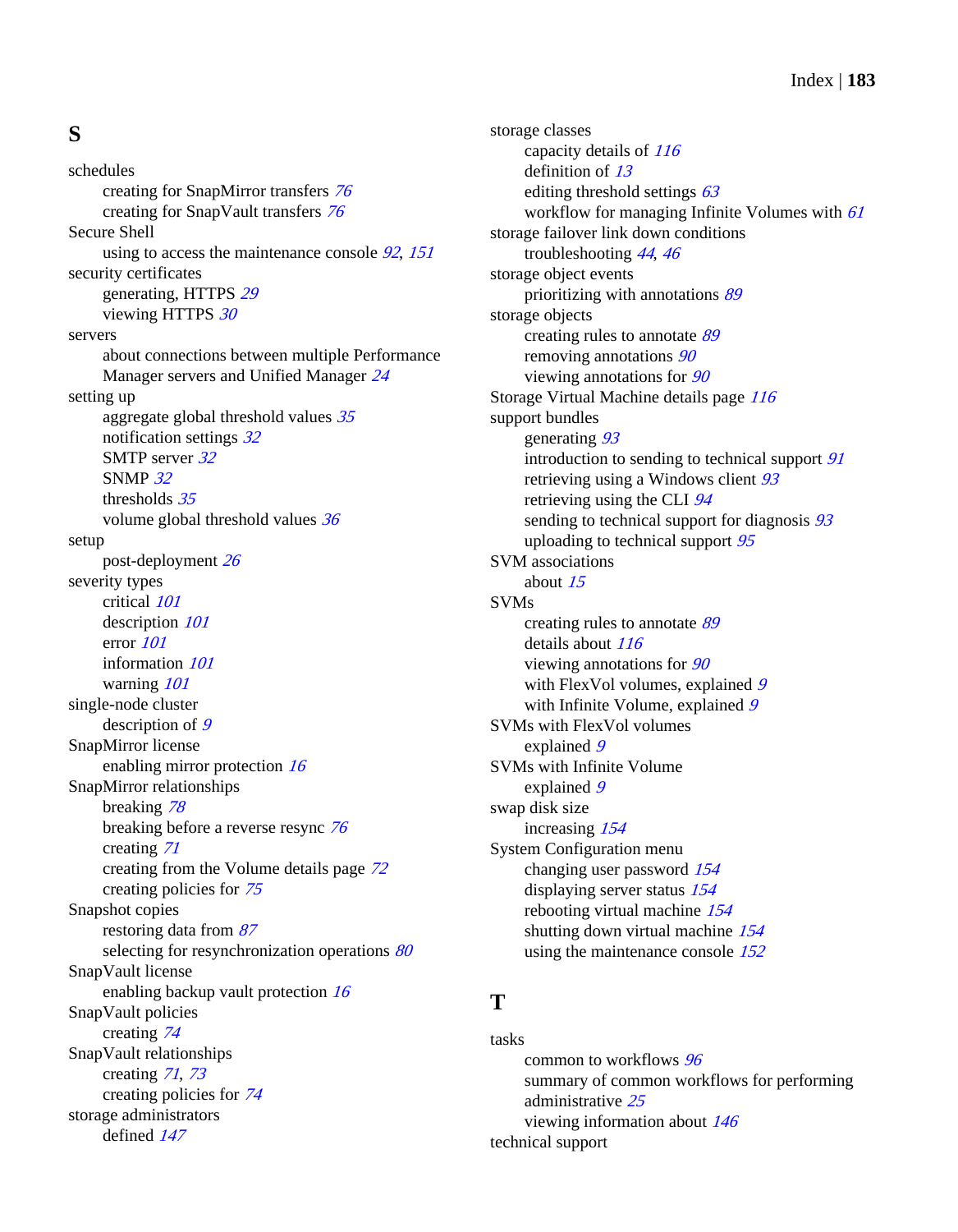#### **184** | Unified Manager 6.1 Administration Guide

generating support bundles for [93](#page-92-0) introduction to sending support bundles to [91](#page-90-0) thresholds configuring [35](#page-34-0) editing settings for Infinite Volumes  $60$ editing settings for storage classes  $63$ editing settings for unmanaged relationships [37](#page-36-0) global values for aggregates [35](#page-34-0) global values for volumes [36](#page-35-0) time zone changing [154](#page-153-0) tools for retrieving support bundles Filezilla [93](#page-92-0) WinSCP [93](#page-92-0) transfer priorities specifying for SnapMirror relationships [75](#page-74-0) transfers creating schedules for data protection [76](#page-75-0) troubleshooting alerts not received by designated recipients [158](#page-157-0) flash card offline condition [43](#page-42-0) flash card offline conditions [42](#page-41-0) generating support bundles for technical support [93](#page-92-0) incorrect trigger condition for Aggregate Snapshot Reserve Full event [157](#page-156-0) introduction to sending support bundles to technical support [91](#page-90-0) job failures [146](#page-145-0) procedures for [157](#page-156-0) protection relationships [70](#page-69-0) Remote User option does not display [157](#page-156-0) storage failover link down condition [44](#page-43-0), [46](#page-45-0) VMware Tools [157](#page-156-0) volume offline condition [47](#page-46-0) types of annotations [91](#page-90-0) of users [148](#page-147-0) types of users database users [15](#page-14-0)

## **U**

Unified Manager servers troubleshooting issue with installing or regenerating HTTPS certificates on when performance monitoring is enabled [159](#page-158-0) Unified Manager web UI overview [7](#page-6-0) unmanaged relationships editing lag thresholds settings for  $37$ 

user roles assigning [37](#page-36-0) users adding [37](#page-36-0) capabilities associated with [148](#page-147-0) changing password for local [41](#page-40-0) creating [37](#page-36-0) creating a user with the Event Publisher role [53](#page-52-0) database [15](#page-14-0) diagnostic user [151](#page-150-0) maintenance user [150](#page-149-0) roles [147](#page-146-0) types [148](#page-147-0)

## **V**

viewing discovery status of clusters [40](#page-39-0), [59](#page-58-0) notes about events [96](#page-95-0) virtual appliances overview of backup and restore process [18](#page-17-0) virtual machine console accessing the maintenance console [152](#page-151-0) virtual machines changing maintenance user password [154](#page-153-0) rebooting [154](#page-153-0) restarting [31](#page-30-0) shutting down  $154$ VM console accessing the maintenance console [152](#page-151-0) VMware Tools troubleshooting [157](#page-156-0) Volume details page aborting SnapMirror relationships from [78](#page-77-0) creating SnapMirror relationships using [72](#page-71-0) creating SnapVault relationships using [73](#page-72-0) performing a reverse resync from [78](#page-77-0) removing relationships from [80](#page-79-0) restoring data from [87](#page-86-0) resynchronizing relationships from [80](#page-79-0) volume offline determining if caused by a down host cluster node [49](#page-48-0) determining if caused by a stopped SVM resulting from a down cluster node [50](#page-49-0) determining if caused by broken RAID disks  $52$ troubleshooting [47](#page-46-0) volumes capacity information [102](#page-101-0) configuration information [102](#page-101-0)